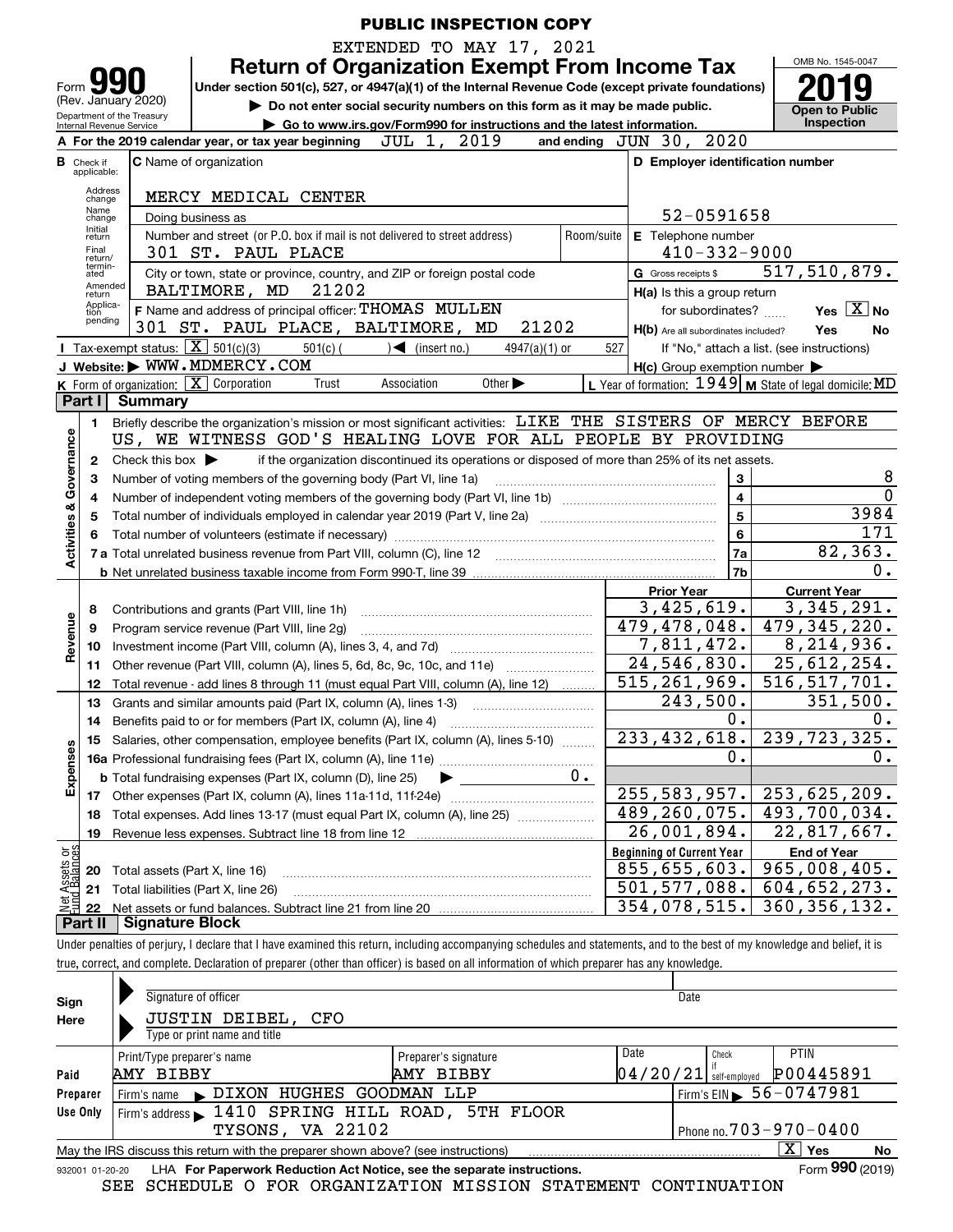| Briefly describe the organization's mission:<br>1<br>OF COMPASSIONATE CARE. AS AN INDEPENDENT CATHOLIC HOSPITAL,<br>WE PLEDGE<br>TO ENHANCE THE HEALTH OF OUR REGION AND SERVE ALL PEOPLE OF EVERY<br>Did the organization undertake any significant program services during the year which were not listed on the<br>$\mathbf{2}$<br>prior Form 990 or 990-EZ?<br>If "Yes," describe these new services on Schedule O.<br>Did the organization cease conducting, or make significant changes in how it conducts, any program services?<br>3<br>If "Yes," describe these changes on Schedule O.<br>Describe the organization's program service accomplishments for each of its three largest program services, as measured by expenses.<br>4<br>revenue, if any, for each program service reported.<br>397, 013, 564. including grants of \$ 351, 500. ) (Revenue \$<br>) (Expenses \$<br>4a<br>(Code:<br>ACUTE-CARE TEACHING HOSPITAL.<br>MMC PROVIDES HOSPITAL SERVICES WITHOUT<br>OUTPATIENT SERVICES, EMERGENCY ROOM CARE, LABOR AND DELIVERY, AND<br>NEONATAL INTENSIVE CARE AMONG OTHER SERVICES. IN FISCAL YEAR 2020,<br>MEDICAL ASSISTANCE REVENUE. MMC'S LARGEST MAJOR SERVICE CATEGORY IS<br>SURGERY AND CENTERS OF EXCELLENCE REPRESENTING 63% OF TOTAL HOSPITAL<br>CASES DURING THE PERIOD.<br>4b<br>4c<br>(Code:<br>(Expenses \$<br>) (Revenue \$<br>including grants of \$<br>Other program services (Describe on Schedule O.)<br>4d<br>(Expenses \$<br>including grants of \$<br>Revenue \$<br>397,013,564.<br>Total program service expenses<br>4е<br>932002 01-20-20 |                                                                                                                                                                                                                                                                                                                                                                                                                                                                                                                                                                                                                                                                                                                                                                                                                                  |                                                       |  |  |
|---------------------------------------------------------------------------------------------------------------------------------------------------------------------------------------------------------------------------------------------------------------------------------------------------------------------------------------------------------------------------------------------------------------------------------------------------------------------------------------------------------------------------------------------------------------------------------------------------------------------------------------------------------------------------------------------------------------------------------------------------------------------------------------------------------------------------------------------------------------------------------------------------------------------------------------------------------------------------------------------------------------------------------------------------------------------------------------------------------------------------------------------------------------------------------------------------------------------------------------------------------------------------------------------------------------------------------------------------------------------------------------------------------------------------------------------------------------------------------------------------------------------------------------------------------------------------------------|----------------------------------------------------------------------------------------------------------------------------------------------------------------------------------------------------------------------------------------------------------------------------------------------------------------------------------------------------------------------------------------------------------------------------------------------------------------------------------------------------------------------------------------------------------------------------------------------------------------------------------------------------------------------------------------------------------------------------------------------------------------------------------------------------------------------------------|-------------------------------------------------------|--|--|
|                                                                                                                                                                                                                                                                                                                                                                                                                                                                                                                                                                                                                                                                                                                                                                                                                                                                                                                                                                                                                                                                                                                                                                                                                                                                                                                                                                                                                                                                                                                                                                                       |                                                                                                                                                                                                                                                                                                                                                                                                                                                                                                                                                                                                                                                                                                                                                                                                                                  |                                                       |  |  |
|                                                                                                                                                                                                                                                                                                                                                                                                                                                                                                                                                                                                                                                                                                                                                                                                                                                                                                                                                                                                                                                                                                                                                                                                                                                                                                                                                                                                                                                                                                                                                                                       |                                                                                                                                                                                                                                                                                                                                                                                                                                                                                                                                                                                                                                                                                                                                                                                                                                  |                                                       |  |  |
|                                                                                                                                                                                                                                                                                                                                                                                                                                                                                                                                                                                                                                                                                                                                                                                                                                                                                                                                                                                                                                                                                                                                                                                                                                                                                                                                                                                                                                                                                                                                                                                       |                                                                                                                                                                                                                                                                                                                                                                                                                                                                                                                                                                                                                                                                                                                                                                                                                                  |                                                       |  |  |
|                                                                                                                                                                                                                                                                                                                                                                                                                                                                                                                                                                                                                                                                                                                                                                                                                                                                                                                                                                                                                                                                                                                                                                                                                                                                                                                                                                                                                                                                                                                                                                                       |                                                                                                                                                                                                                                                                                                                                                                                                                                                                                                                                                                                                                                                                                                                                                                                                                                  |                                                       |  |  |
|                                                                                                                                                                                                                                                                                                                                                                                                                                                                                                                                                                                                                                                                                                                                                                                                                                                                                                                                                                                                                                                                                                                                                                                                                                                                                                                                                                                                                                                                                                                                                                                       |                                                                                                                                                                                                                                                                                                                                                                                                                                                                                                                                                                                                                                                                                                                                                                                                                                  |                                                       |  |  |
|                                                                                                                                                                                                                                                                                                                                                                                                                                                                                                                                                                                                                                                                                                                                                                                                                                                                                                                                                                                                                                                                                                                                                                                                                                                                                                                                                                                                                                                                                                                                                                                       |                                                                                                                                                                                                                                                                                                                                                                                                                                                                                                                                                                                                                                                                                                                                                                                                                                  |                                                       |  |  |
|                                                                                                                                                                                                                                                                                                                                                                                                                                                                                                                                                                                                                                                                                                                                                                                                                                                                                                                                                                                                                                                                                                                                                                                                                                                                                                                                                                                                                                                                                                                                                                                       |                                                                                                                                                                                                                                                                                                                                                                                                                                                                                                                                                                                                                                                                                                                                                                                                                                  |                                                       |  |  |
|                                                                                                                                                                                                                                                                                                                                                                                                                                                                                                                                                                                                                                                                                                                                                                                                                                                                                                                                                                                                                                                                                                                                                                                                                                                                                                                                                                                                                                                                                                                                                                                       |                                                                                                                                                                                                                                                                                                                                                                                                                                                                                                                                                                                                                                                                                                                                                                                                                                  |                                                       |  |  |
|                                                                                                                                                                                                                                                                                                                                                                                                                                                                                                                                                                                                                                                                                                                                                                                                                                                                                                                                                                                                                                                                                                                                                                                                                                                                                                                                                                                                                                                                                                                                                                                       | 52-0591658<br>MERCY MEDICAL CENTER<br>Form 990 (2019)<br><b>Part III   Statement of Program Service Accomplishments</b><br>LIKE THE SISTERS OF MERCY BEFORE US, WE WITNESS GOD'S HEALING LOVE FOR<br>ALL PEOPLE BY PROVIDING EXCELLENT CLINICAL SERVICES WITHIN A COMMUNITY<br>Section 501(c)(3) and 501(c)(4) organizations are required to report the amount of grants and allocations to others, the total expenses, and<br>503, 911, 646.<br>MERCY MEDICAL CENTER (MMC) OWNS AND OPERATES A 183-LICENSED BED GENERAL<br>REGARD TO ABILITY TO PAY, INCLUDING MEDICAL AND SURGICAL INPATIENT AND<br>MERCY ADMITTED 16,520 INPATIENT AND OBSERVATION CASES, 21% OF WHICH WAS<br>REVENUE. MERCY PROVIDED 23,896 SURGICAL CASES AND 6,144 INTERVENTIONAL<br>MCC'S SECOND LARGEST MAJOR SERVICE CATEGORY IS MEDICINE, REPRESENTING |                                                       |  |  |
|                                                                                                                                                                                                                                                                                                                                                                                                                                                                                                                                                                                                                                                                                                                                                                                                                                                                                                                                                                                                                                                                                                                                                                                                                                                                                                                                                                                                                                                                                                                                                                                       | Page 2<br>$\overline{\mathbf{x}}$<br>$\sqrt{}$ Yes $\sqrt{}$ X $\sqrt{}$ No<br>$\overline{\ }$ Yes $\overline{\mathrm{X}}$ No                                                                                                                                                                                                                                                                                                                                                                                                                                                                                                                                                                                                                                                                                                    |                                                       |  |  |
|                                                                                                                                                                                                                                                                                                                                                                                                                                                                                                                                                                                                                                                                                                                                                                                                                                                                                                                                                                                                                                                                                                                                                                                                                                                                                                                                                                                                                                                                                                                                                                                       |                                                                                                                                                                                                                                                                                                                                                                                                                                                                                                                                                                                                                                                                                                                                                                                                                                  |                                                       |  |  |
|                                                                                                                                                                                                                                                                                                                                                                                                                                                                                                                                                                                                                                                                                                                                                                                                                                                                                                                                                                                                                                                                                                                                                                                                                                                                                                                                                                                                                                                                                                                                                                                       |                                                                                                                                                                                                                                                                                                                                                                                                                                                                                                                                                                                                                                                                                                                                                                                                                                  |                                                       |  |  |
|                                                                                                                                                                                                                                                                                                                                                                                                                                                                                                                                                                                                                                                                                                                                                                                                                                                                                                                                                                                                                                                                                                                                                                                                                                                                                                                                                                                                                                                                                                                                                                                       |                                                                                                                                                                                                                                                                                                                                                                                                                                                                                                                                                                                                                                                                                                                                                                                                                                  |                                                       |  |  |
|                                                                                                                                                                                                                                                                                                                                                                                                                                                                                                                                                                                                                                                                                                                                                                                                                                                                                                                                                                                                                                                                                                                                                                                                                                                                                                                                                                                                                                                                                                                                                                                       |                                                                                                                                                                                                                                                                                                                                                                                                                                                                                                                                                                                                                                                                                                                                                                                                                                  |                                                       |  |  |
|                                                                                                                                                                                                                                                                                                                                                                                                                                                                                                                                                                                                                                                                                                                                                                                                                                                                                                                                                                                                                                                                                                                                                                                                                                                                                                                                                                                                                                                                                                                                                                                       |                                                                                                                                                                                                                                                                                                                                                                                                                                                                                                                                                                                                                                                                                                                                                                                                                                  |                                                       |  |  |
|                                                                                                                                                                                                                                                                                                                                                                                                                                                                                                                                                                                                                                                                                                                                                                                                                                                                                                                                                                                                                                                                                                                                                                                                                                                                                                                                                                                                                                                                                                                                                                                       |                                                                                                                                                                                                                                                                                                                                                                                                                                                                                                                                                                                                                                                                                                                                                                                                                                  |                                                       |  |  |
|                                                                                                                                                                                                                                                                                                                                                                                                                                                                                                                                                                                                                                                                                                                                                                                                                                                                                                                                                                                                                                                                                                                                                                                                                                                                                                                                                                                                                                                                                                                                                                                       |                                                                                                                                                                                                                                                                                                                                                                                                                                                                                                                                                                                                                                                                                                                                                                                                                                  |                                                       |  |  |
|                                                                                                                                                                                                                                                                                                                                                                                                                                                                                                                                                                                                                                                                                                                                                                                                                                                                                                                                                                                                                                                                                                                                                                                                                                                                                                                                                                                                                                                                                                                                                                                       |                                                                                                                                                                                                                                                                                                                                                                                                                                                                                                                                                                                                                                                                                                                                                                                                                                  |                                                       |  |  |
|                                                                                                                                                                                                                                                                                                                                                                                                                                                                                                                                                                                                                                                                                                                                                                                                                                                                                                                                                                                                                                                                                                                                                                                                                                                                                                                                                                                                                                                                                                                                                                                       |                                                                                                                                                                                                                                                                                                                                                                                                                                                                                                                                                                                                                                                                                                                                                                                                                                  |                                                       |  |  |
|                                                                                                                                                                                                                                                                                                                                                                                                                                                                                                                                                                                                                                                                                                                                                                                                                                                                                                                                                                                                                                                                                                                                                                                                                                                                                                                                                                                                                                                                                                                                                                                       |                                                                                                                                                                                                                                                                                                                                                                                                                                                                                                                                                                                                                                                                                                                                                                                                                                  |                                                       |  |  |
|                                                                                                                                                                                                                                                                                                                                                                                                                                                                                                                                                                                                                                                                                                                                                                                                                                                                                                                                                                                                                                                                                                                                                                                                                                                                                                                                                                                                                                                                                                                                                                                       |                                                                                                                                                                                                                                                                                                                                                                                                                                                                                                                                                                                                                                                                                                                                                                                                                                  |                                                       |  |  |
|                                                                                                                                                                                                                                                                                                                                                                                                                                                                                                                                                                                                                                                                                                                                                                                                                                                                                                                                                                                                                                                                                                                                                                                                                                                                                                                                                                                                                                                                                                                                                                                       |                                                                                                                                                                                                                                                                                                                                                                                                                                                                                                                                                                                                                                                                                                                                                                                                                                  |                                                       |  |  |
|                                                                                                                                                                                                                                                                                                                                                                                                                                                                                                                                                                                                                                                                                                                                                                                                                                                                                                                                                                                                                                                                                                                                                                                                                                                                                                                                                                                                                                                                                                                                                                                       |                                                                                                                                                                                                                                                                                                                                                                                                                                                                                                                                                                                                                                                                                                                                                                                                                                  |                                                       |  |  |
|                                                                                                                                                                                                                                                                                                                                                                                                                                                                                                                                                                                                                                                                                                                                                                                                                                                                                                                                                                                                                                                                                                                                                                                                                                                                                                                                                                                                                                                                                                                                                                                       |                                                                                                                                                                                                                                                                                                                                                                                                                                                                                                                                                                                                                                                                                                                                                                                                                                  |                                                       |  |  |
|                                                                                                                                                                                                                                                                                                                                                                                                                                                                                                                                                                                                                                                                                                                                                                                                                                                                                                                                                                                                                                                                                                                                                                                                                                                                                                                                                                                                                                                                                                                                                                                       |                                                                                                                                                                                                                                                                                                                                                                                                                                                                                                                                                                                                                                                                                                                                                                                                                                  |                                                       |  |  |
|                                                                                                                                                                                                                                                                                                                                                                                                                                                                                                                                                                                                                                                                                                                                                                                                                                                                                                                                                                                                                                                                                                                                                                                                                                                                                                                                                                                                                                                                                                                                                                                       |                                                                                                                                                                                                                                                                                                                                                                                                                                                                                                                                                                                                                                                                                                                                                                                                                                  |                                                       |  |  |
|                                                                                                                                                                                                                                                                                                                                                                                                                                                                                                                                                                                                                                                                                                                                                                                                                                                                                                                                                                                                                                                                                                                                                                                                                                                                                                                                                                                                                                                                                                                                                                                       |                                                                                                                                                                                                                                                                                                                                                                                                                                                                                                                                                                                                                                                                                                                                                                                                                                  |                                                       |  |  |
|                                                                                                                                                                                                                                                                                                                                                                                                                                                                                                                                                                                                                                                                                                                                                                                                                                                                                                                                                                                                                                                                                                                                                                                                                                                                                                                                                                                                                                                                                                                                                                                       |                                                                                                                                                                                                                                                                                                                                                                                                                                                                                                                                                                                                                                                                                                                                                                                                                                  |                                                       |  |  |
|                                                                                                                                                                                                                                                                                                                                                                                                                                                                                                                                                                                                                                                                                                                                                                                                                                                                                                                                                                                                                                                                                                                                                                                                                                                                                                                                                                                                                                                                                                                                                                                       |                                                                                                                                                                                                                                                                                                                                                                                                                                                                                                                                                                                                                                                                                                                                                                                                                                  |                                                       |  |  |
|                                                                                                                                                                                                                                                                                                                                                                                                                                                                                                                                                                                                                                                                                                                                                                                                                                                                                                                                                                                                                                                                                                                                                                                                                                                                                                                                                                                                                                                                                                                                                                                       |                                                                                                                                                                                                                                                                                                                                                                                                                                                                                                                                                                                                                                                                                                                                                                                                                                  |                                                       |  |  |
|                                                                                                                                                                                                                                                                                                                                                                                                                                                                                                                                                                                                                                                                                                                                                                                                                                                                                                                                                                                                                                                                                                                                                                                                                                                                                                                                                                                                                                                                                                                                                                                       |                                                                                                                                                                                                                                                                                                                                                                                                                                                                                                                                                                                                                                                                                                                                                                                                                                  |                                                       |  |  |
|                                                                                                                                                                                                                                                                                                                                                                                                                                                                                                                                                                                                                                                                                                                                                                                                                                                                                                                                                                                                                                                                                                                                                                                                                                                                                                                                                                                                                                                                                                                                                                                       |                                                                                                                                                                                                                                                                                                                                                                                                                                                                                                                                                                                                                                                                                                                                                                                                                                  |                                                       |  |  |
|                                                                                                                                                                                                                                                                                                                                                                                                                                                                                                                                                                                                                                                                                                                                                                                                                                                                                                                                                                                                                                                                                                                                                                                                                                                                                                                                                                                                                                                                                                                                                                                       |                                                                                                                                                                                                                                                                                                                                                                                                                                                                                                                                                                                                                                                                                                                                                                                                                                  | Form 990 (2019)<br>SEE SCHEDULE O FOR CONTINUATION(S) |  |  |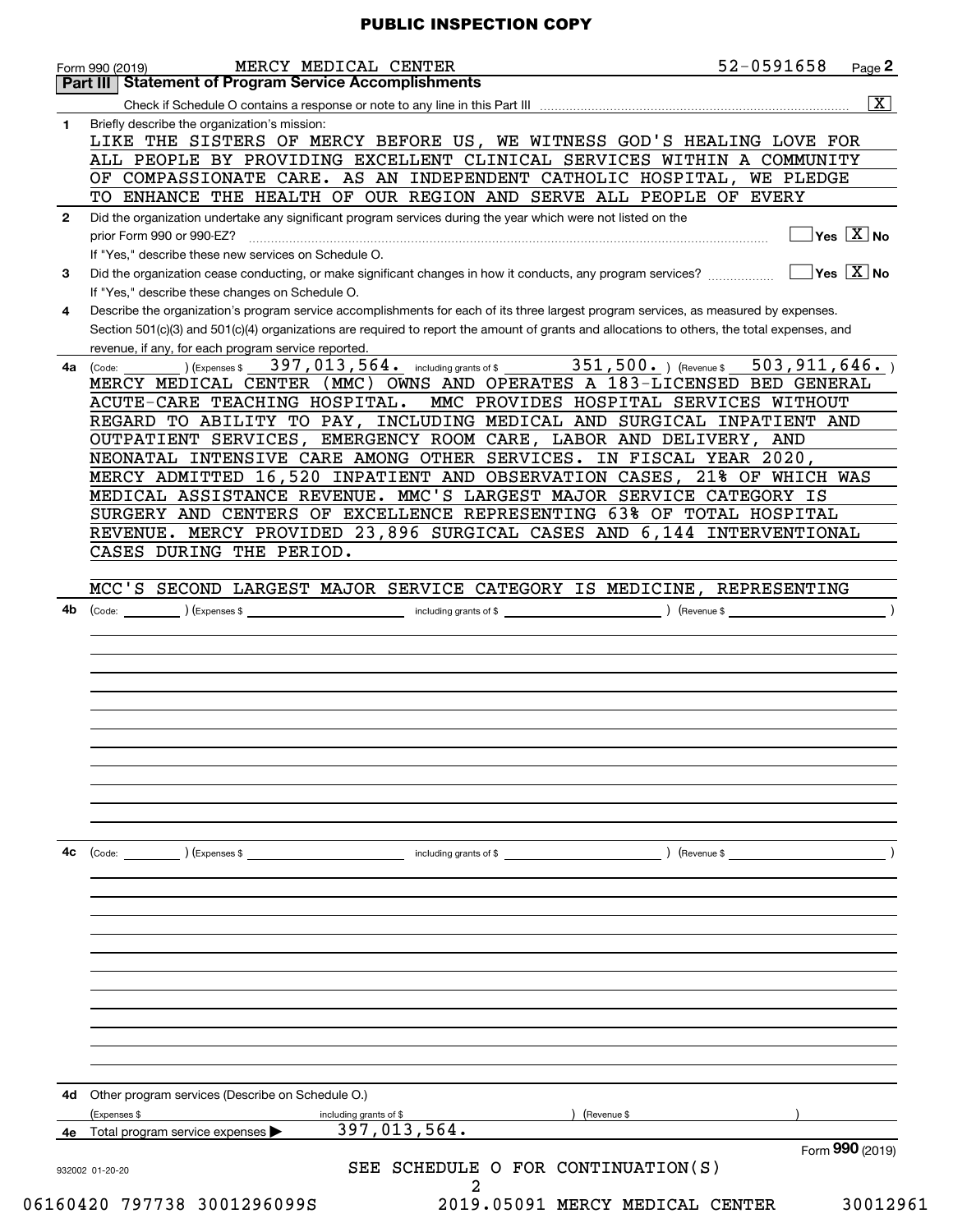|     | 52-0591658<br>MERCY MEDICAL CENTER<br>Form 990 (2019)                                                                                 |                 |     | Page $3$        |
|-----|---------------------------------------------------------------------------------------------------------------------------------------|-----------------|-----|-----------------|
|     | <b>Part IV   Checklist of Required Schedules</b>                                                                                      |                 |     |                 |
|     |                                                                                                                                       |                 | Yes | No              |
| 1   | Is the organization described in section $501(c)(3)$ or $4947(a)(1)$ (other than a private foundation)?                               |                 |     |                 |
|     |                                                                                                                                       | 1.              | x   |                 |
| 2   |                                                                                                                                       | $\mathbf{2}$    | X   |                 |
| З   | Did the organization engage in direct or indirect political campaign activities on behalf of or in opposition to candidates for       |                 |     |                 |
|     |                                                                                                                                       | 3               |     | x               |
| 4   | Section 501(c)(3) organizations. Did the organization engage in lobbying activities, or have a section 501(h) election in effect      |                 |     |                 |
|     |                                                                                                                                       | 4               | x   |                 |
| 5   | Is the organization a section 501(c)(4), 501(c)(5), or 501(c)(6) organization that receives membership dues, assessments, or          |                 |     |                 |
|     |                                                                                                                                       | 5               |     | x               |
| 6   | Did the organization maintain any donor advised funds or any similar funds or accounts for which donors have the right to             |                 |     |                 |
|     | provide advice on the distribution or investment of amounts in such funds or accounts? If "Yes," complete Schedule D, Part I          | 6               |     | x               |
| 7   | Did the organization receive or hold a conservation easement, including easements to preserve open space,                             |                 |     |                 |
|     |                                                                                                                                       | $\overline{7}$  |     | x               |
| 8   | Did the organization maintain collections of works of art, historical treasures, or other similar assets? If "Yes," complete          |                 |     |                 |
|     |                                                                                                                                       | 8               |     | x               |
| 9   | Did the organization report an amount in Part X, line 21, for escrow or custodial account liability, serve as a custodian for         |                 |     |                 |
|     | amounts not listed in Part X; or provide credit counseling, debt management, credit repair, or debt negotiation services?             |                 |     |                 |
|     |                                                                                                                                       | 9               |     | x               |
| 10  | Did the organization, directly or through a related organization, hold assets in donor-restricted endowments                          |                 |     |                 |
|     |                                                                                                                                       | 10              | X   |                 |
| 11  | If the organization's answer to any of the following questions is "Yes," then complete Schedule D, Parts VI, VII, VIII, IX, or X      |                 |     |                 |
|     | as applicable.                                                                                                                        |                 |     |                 |
|     | a Did the organization report an amount for land, buildings, and equipment in Part X, line 10? If "Yes." complete Schedule D.         |                 |     |                 |
|     |                                                                                                                                       | 11a             | Х   |                 |
|     | <b>b</b> Did the organization report an amount for investments - other securities in Part X, line 12, that is 5% or more of its total |                 |     |                 |
|     |                                                                                                                                       | 11 <sub>b</sub> |     | x               |
|     | c Did the organization report an amount for investments - program related in Part X, line 13, that is 5% or more of its total         |                 |     |                 |
|     |                                                                                                                                       | 11c             |     | x               |
|     | d Did the organization report an amount for other assets in Part X, line 15, that is 5% or more of its total assets reported in       |                 |     |                 |
|     |                                                                                                                                       | 11d             |     | x               |
|     |                                                                                                                                       | <b>11e</b>      | X   |                 |
| f   | Did the organization's separate or consolidated financial statements for the tax year include a footnote that addresses               |                 |     |                 |
|     | the organization's liability for uncertain tax positions under FIN 48 (ASC 740)? If "Yes," complete Schedule D, Part X                | 11f             | x   |                 |
|     | 12a Did the organization obtain separate, independent audited financial statements for the tax year? If "Yes." complete               |                 |     |                 |
|     |                                                                                                                                       | 12a             |     | ∡⊾              |
|     | <b>b</b> Was the organization included in consolidated, independent audited financial statements for the tax year?                    |                 |     |                 |
|     | If "Yes," and if the organization answered "No" to line 12a, then completing Schedule D, Parts XI and XII is optional                 | 12b             | х   |                 |
| 13  |                                                                                                                                       | 13              |     | X               |
| 14a | Did the organization maintain an office, employees, or agents outside of the United States?                                           | 14a             |     | X               |
| b   | Did the organization have aggregate revenues or expenses of more than \$10,000 from grantmaking, fundraising, business,               |                 |     |                 |
|     | investment, and program service activities outside the United States, or aggregate foreign investments valued at \$100,000            |                 |     |                 |
|     |                                                                                                                                       | 14b             | х   |                 |
| 15  | Did the organization report on Part IX, column (A), line 3, more than \$5,000 of grants or other assistance to or for any             |                 |     |                 |
|     |                                                                                                                                       | 15              |     | x               |
| 16  | Did the organization report on Part IX, column (A), line 3, more than \$5,000 of aggregate grants or other assistance to              |                 |     |                 |
|     |                                                                                                                                       | 16              |     | x               |
| 17  | Did the organization report a total of more than \$15,000 of expenses for professional fundraising services on Part IX,               |                 |     |                 |
|     |                                                                                                                                       | 17              |     | x               |
| 18  | Did the organization report more than \$15,000 total of fundraising event gross income and contributions on Part VIII, lines          |                 |     |                 |
|     |                                                                                                                                       | 18              |     | x               |
| 19  | Did the organization report more than \$15,000 of gross income from gaming activities on Part VIII, line 9a? If "Yes."                |                 |     |                 |
|     |                                                                                                                                       | 19              |     | x               |
| 20a |                                                                                                                                       | 20a             | Χ   |                 |
| b   | If "Yes" to line 20a, did the organization attach a copy of its audited financial statements to this return?                          | 20 <sub>b</sub> | х   |                 |
| 21  | Did the organization report more than \$5,000 of grants or other assistance to any domestic organization or                           |                 |     |                 |
|     |                                                                                                                                       | 21              | x   |                 |
|     | 932003 01-20-20                                                                                                                       |                 |     | Form 990 (2019) |
|     |                                                                                                                                       |                 |     |                 |

06160420 797738 3001296099S 2019.05091 MERCY MEDICAL CENTER 30012961

3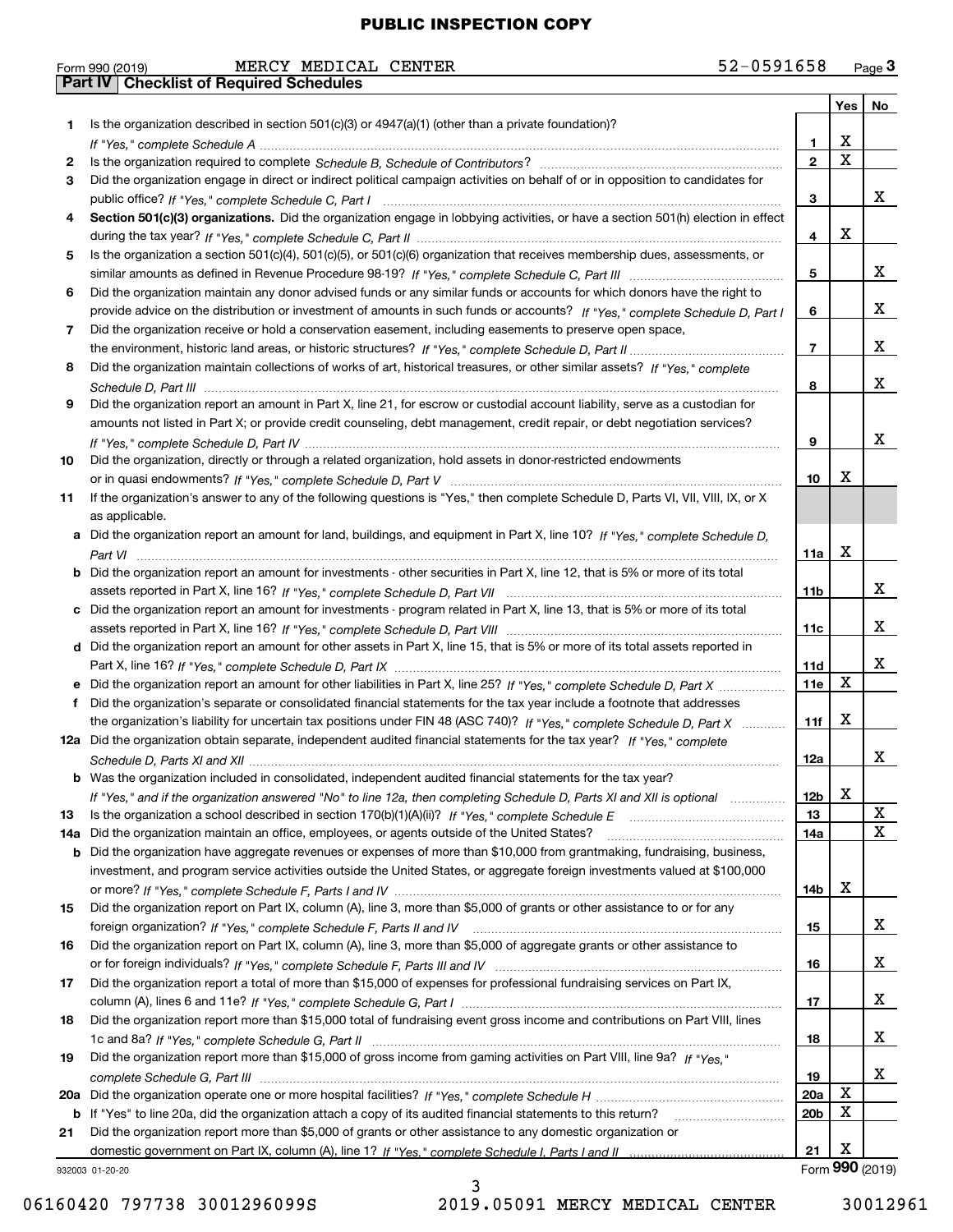|    | 52-0591658<br>MERCY MEDICAL CENTER<br>Form 990 (2019)                                                                              |                 |       | Page 4          |
|----|------------------------------------------------------------------------------------------------------------------------------------|-----------------|-------|-----------------|
|    | Part IV   Checklist of Required Schedules (continued)                                                                              |                 |       |                 |
|    |                                                                                                                                    |                 | Yes l | No              |
| 22 | Did the organization report more than \$5,000 of grants or other assistance to or for domestic individuals on                      |                 |       |                 |
|    |                                                                                                                                    | 22              |       | x               |
| 23 | Did the organization answer "Yes" to Part VII, Section A, line 3, 4, or 5 about compensation of the organization's current         |                 |       |                 |
|    | and former officers, directors, trustees, key employees, and highest compensated employees? If "Yes." complete                     |                 | x     |                 |
|    | 24a Did the organization have a tax-exempt bond issue with an outstanding principal amount of more than \$100,000 as of the        | 23              |       |                 |
|    | last day of the year, that was issued after December 31, 2002? If "Yes," answer lines 24b through 24d and complete                 |                 |       |                 |
|    |                                                                                                                                    | 24a             | X     |                 |
|    | <b>b</b> Did the organization invest any proceeds of tax-exempt bonds beyond a temporary period exception?                         | 24b             |       | X               |
|    | c Did the organization maintain an escrow account other than a refunding escrow at any time during the year to defease             |                 |       |                 |
|    |                                                                                                                                    | 24c             |       | x               |
|    |                                                                                                                                    | 24d             |       | $\mathbf{x}$    |
|    | 25a Section 501(c)(3), 501(c)(4), and 501(c)(29) organizations. Did the organization engage in an excess benefit                   |                 |       |                 |
|    |                                                                                                                                    | 25a             |       | x               |
|    | b Is the organization aware that it engaged in an excess benefit transaction with a disqualified person in a prior year, and       |                 |       |                 |
|    | that the transaction has not been reported on any of the organization's prior Forms 990 or 990-EZ? If "Yes." complete              |                 |       |                 |
|    | Schedule L, Part I                                                                                                                 | 25 <sub>b</sub> |       | x               |
| 26 | Did the organization report any amount on Part X, line 5 or 22, for receivables from or payables to any current                    |                 |       |                 |
|    | or former officer, director, trustee, key employee, creator or founder, substantial contributor, or 35%                            | 26              |       | x               |
| 27 | Did the organization provide a grant or other assistance to any current or former officer, director, trustee, key employee,        |                 |       |                 |
|    | creator or founder, substantial contributor or employee thereof, a grant selection committee member, or to a 35% controlled        |                 |       |                 |
|    | entity (including an employee thereof) or family member of any of these persons? If "Yes," complete Schedule L, Part III           | 27              |       | x               |
| 28 | Was the organization a party to a business transaction with one of the following parties (see Schedule L, Part IV                  |                 |       |                 |
|    | instructions, for applicable filing thresholds, conditions, and exceptions):                                                       |                 |       |                 |
|    | a A current or former officer, director, trustee, key employee, creator or founder, or substantial contributor? If                 |                 |       |                 |
|    |                                                                                                                                    | 28a             |       | x               |
|    |                                                                                                                                    | 28b             |       | $\mathbf{X}$    |
|    | c A 35% controlled entity of one or more individuals and/or organizations described in lines 28a or 28b? If                        |                 |       |                 |
|    |                                                                                                                                    | 28c             |       | x               |
| 29 |                                                                                                                                    | 29              |       | X               |
| 30 | Did the organization receive contributions of art, historical treasures, or other similar assets, or qualified conservation        |                 |       | x               |
| 31 | Did the organization liquidate, terminate, or dissolve and cease operations? If "Yes," complete Schedule N, Part I                 | 30<br>31        |       | $\mathbf{x}$    |
| 32 | Did the organization sell, exchange, dispose of, or transfer more than 25% of its net assets? If "Yes," complete                   |                 |       |                 |
|    | Schedule N. Part II                                                                                                                | 32              |       | x               |
| 33 | Did the organization own 100% of an entity disregarded as separate from the organization under Regulations                         |                 |       |                 |
|    |                                                                                                                                    | 33              |       | x               |
| 34 | Was the organization related to any tax-exempt or taxable entity? If "Yes," complete Schedule R, Part II, III, or IV, and          |                 |       |                 |
|    |                                                                                                                                    | 34              | х     |                 |
|    | 35a Did the organization have a controlled entity within the meaning of section 512(b)(13)?                                        | <b>35a</b>      | X     |                 |
|    | <b>b</b> If "Yes" to line 35a, did the organization receive any payment from or engage in any transaction with a controlled entity |                 |       |                 |
|    |                                                                                                                                    | 35b             | х     |                 |
| 36 | Section 501(c)(3) organizations. Did the organization make any transfers to an exempt non-charitable related organization?         |                 |       | х               |
|    |                                                                                                                                    | 36              |       |                 |
| 37 | Did the organization conduct more than 5% of its activities through an entity that is not a related organization                   | 37              |       | x               |
| 38 | Did the organization complete Schedule O and provide explanations in Schedule O for Part VI, lines 11b and 19?                     |                 |       |                 |
|    |                                                                                                                                    | 38              | х     |                 |
|    | <b>Part V</b>                                                                                                                      |                 |       |                 |
|    | Check if Schedule O contains a response or note to any line in this Part V                                                         |                 |       |                 |
|    |                                                                                                                                    |                 | Yes   | No.             |
|    | 421<br>1a                                                                                                                          |                 |       |                 |
| b  | 0<br>Enter the number of Forms W-2G included in line 1a. Enter -0- if not applicable<br>1b                                         |                 |       |                 |
| c  | Did the organization comply with backup withholding rules for reportable payments to vendors and reportable gaming                 |                 |       |                 |
|    |                                                                                                                                    | 1c              |       | Form 990 (2019) |
|    | 932004 01-20-20<br>4                                                                                                               |                 |       |                 |

<sup>06160420 797738 3001296099</sup>S 2019.05091 MERCY MEDICAL CENTER 30012961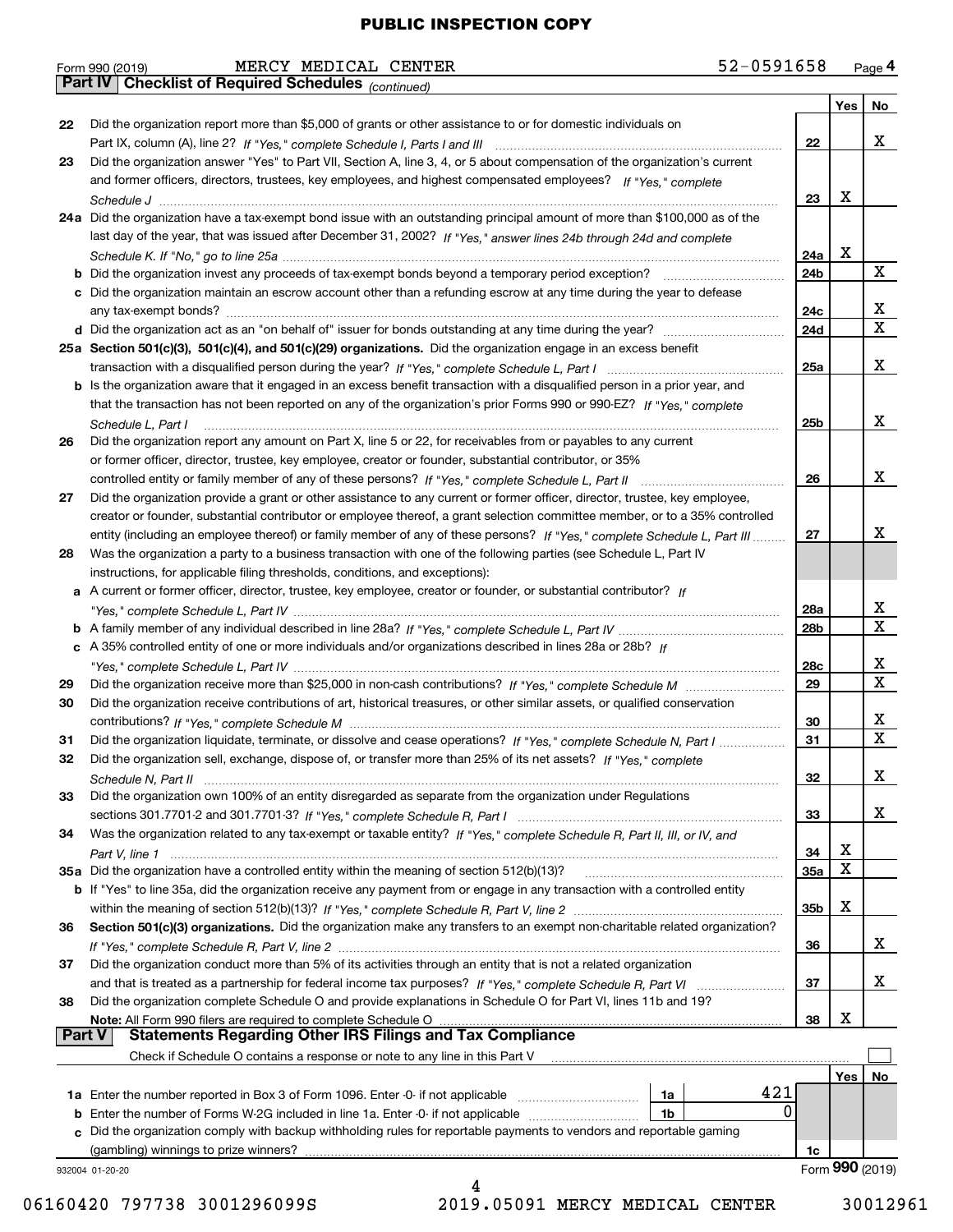|               | Form 990 (2019) | MERCY MEDICAL CENTER                                                                                                                                                                                  |                 | 52-0591658 |                |              | Page $5$         |
|---------------|-----------------|-------------------------------------------------------------------------------------------------------------------------------------------------------------------------------------------------------|-----------------|------------|----------------|--------------|------------------|
| <b>Part V</b> |                 | Statements Regarding Other IRS Filings and Tax Compliance (continued)                                                                                                                                 |                 |            |                |              |                  |
|               |                 |                                                                                                                                                                                                       |                 |            |                | Yes          | No               |
|               |                 | 2a Enter the number of employees reported on Form W-3, Transmittal of Wage and Tax Statements,                                                                                                        |                 |            |                |              |                  |
|               |                 | filed for the calendar year ending with or within the year covered by this return                                                                                                                     | 2a              | 3984       |                |              |                  |
|               |                 |                                                                                                                                                                                                       |                 |            | 2 <sub>b</sub> | x            |                  |
|               |                 |                                                                                                                                                                                                       |                 |            |                |              |                  |
| За            |                 | Did the organization have unrelated business gross income of \$1,000 or more during the year?                                                                                                         |                 |            | За             | x            |                  |
|               |                 |                                                                                                                                                                                                       |                 |            | 3 <sub>b</sub> | X            |                  |
|               |                 | 4a At any time during the calendar year, did the organization have an interest in, or a signature or other authority over, a                                                                          |                 |            |                |              |                  |
|               |                 | financial account in a foreign country (such as a bank account, securities account, or other financial account)?                                                                                      |                 |            | 4a             | X            |                  |
|               |                 | <b>b</b> If "Yes," enter the name of the foreign country $\triangleright$ CAYMAN ISLANDS                                                                                                              |                 |            |                |              |                  |
|               |                 | See instructions for filing requirements for FinCEN Form 114, Report of Foreign Bank and Financial Accounts (FBAR).                                                                                   |                 |            |                |              |                  |
| 5a            |                 | Was the organization a party to a prohibited tax shelter transaction at any time during the tax year?                                                                                                 |                 |            | 5a             |              | x<br>$\mathbf x$ |
| b             |                 |                                                                                                                                                                                                       |                 |            | 5 <sub>b</sub> |              |                  |
| с             |                 |                                                                                                                                                                                                       |                 |            | 5 <sub>c</sub> |              |                  |
|               |                 | 6a Does the organization have annual gross receipts that are normally greater than \$100,000, and did the organization solicit                                                                        |                 |            |                |              | x                |
|               |                 | any contributions that were not tax deductible as charitable contributions?<br>b If "Yes," did the organization include with every solicitation an express statement that such contributions or gifts |                 |            | 6a             |              |                  |
|               |                 | were not tax deductible?                                                                                                                                                                              |                 |            | 6b             |              |                  |
| 7             |                 | Organizations that may receive deductible contributions under section 170(c).                                                                                                                         |                 |            |                |              |                  |
| а             |                 | Did the organization receive a payment in excess of \$75 made partly as a contribution and partly for goods and services provided to the payor?                                                       |                 |            | 7a             |              | x                |
| b             |                 | If "Yes," did the organization notify the donor of the value of the goods or services provided?                                                                                                       |                 |            | 7b             |              |                  |
| с             |                 | Did the organization sell, exchange, or otherwise dispose of tangible personal property for which it was required                                                                                     |                 |            |                |              |                  |
|               |                 | to file Form 8282?                                                                                                                                                                                    |                 |            | 7c             |              | x.               |
| d             |                 | If "Yes," indicate the number of Forms 8282 filed during the year                                                                                                                                     | 7d              |            |                |              |                  |
| е             |                 | Did the organization receive any funds, directly or indirectly, to pay premiums on a personal benefit contract?                                                                                       |                 |            | 7e             |              | x                |
| f             |                 | Did the organization, during the year, pay premiums, directly or indirectly, on a personal benefit contract?                                                                                          |                 |            | 7f             |              | X                |
|               |                 | If the organization received a contribution of qualified intellectual property, did the organization file Form 8899 as required?                                                                      |                 |            | 7g             |              |                  |
| h             |                 | If the organization received a contribution of cars, boats, airplanes, or other vehicles, did the organization file a Form 1098-C?                                                                    |                 |            | 7h             |              |                  |
| 8             |                 | Sponsoring organizations maintaining donor advised funds. Did a donor advised fund maintained by the                                                                                                  |                 |            |                |              |                  |
|               |                 | sponsoring organization have excess business holdings at any time during the year?                                                                                                                    |                 |            | 8              |              |                  |
| 9             |                 | Sponsoring organizations maintaining donor advised funds.                                                                                                                                             |                 |            |                |              |                  |
| а             |                 | Did the sponsoring organization make any taxable distributions under section 4966?                                                                                                                    |                 |            | 9а             |              |                  |
| b             |                 | Did the sponsoring organization make a distribution to a donor, donor advisor, or related person?                                                                                                     |                 |            | 9b             |              |                  |
| 10            |                 | Section 501(c)(7) organizations. Enter:                                                                                                                                                               |                 |            |                |              |                  |
| a             |                 | Initiation fees and capital contributions included on Part VIII, line 12                                                                                                                              | 10a             |            |                |              |                  |
|               |                 | b Gross receipts, included on Form 990, Part VIII, line 12, for public use of club facilities                                                                                                         | 10 <sub>b</sub> |            |                |              |                  |
| 11            |                 | Section 501(c)(12) organizations. Enter:                                                                                                                                                              |                 |            |                |              |                  |
| a             |                 | Gross income from members or shareholders                                                                                                                                                             | 11a             |            |                |              |                  |
| b             |                 | Gross income from other sources (Do not net amounts due or paid to other sources against                                                                                                              |                 |            |                |              |                  |
|               |                 | amounts due or received from them.)                                                                                                                                                                   | 11 <sub>b</sub> |            |                |              |                  |
|               |                 | 12a Section 4947(a)(1) non-exempt charitable trusts. Is the organization filing Form 990 in lieu of Form 1041?                                                                                        | 12 <sub>b</sub> |            | 12a            |              |                  |
|               |                 | <b>b</b> If "Yes," enter the amount of tax-exempt interest received or accrued during the year                                                                                                        |                 |            |                |              |                  |
| 13            |                 | Section 501(c)(29) qualified nonprofit health insurance issuers.<br>Is the organization licensed to issue qualified health plans in more than one state?                                              |                 |            | <b>13a</b>     |              |                  |
| а             |                 | Note: See the instructions for additional information the organization must report on Schedule O.                                                                                                     |                 |            |                |              |                  |
| b             |                 | Enter the amount of reserves the organization is required to maintain by the states in which the                                                                                                      |                 |            |                |              |                  |
|               |                 |                                                                                                                                                                                                       | 13b             |            |                |              |                  |
| с             |                 |                                                                                                                                                                                                       | 13с             |            |                |              |                  |
| 14a           |                 | Did the organization receive any payments for indoor tanning services during the tax year?                                                                                                            |                 |            | 14a            |              | х                |
| b             |                 | If "Yes," has it filed a Form 720 to report these payments? If "No," provide an explanation on Schedule O                                                                                             |                 |            | 14b            |              |                  |
| 15            |                 | Is the organization subject to the section 4960 tax on payment(s) of more than \$1,000,000 in remuneration or                                                                                         |                 |            |                |              |                  |
|               |                 |                                                                                                                                                                                                       |                 |            | 15             |              | x                |
|               |                 | If "Yes," see instructions and file Form 4720, Schedule N.                                                                                                                                            |                 |            |                |              |                  |
| 16            |                 | Is the organization an educational institution subject to the section 4968 excise tax on net investment income?                                                                                       |                 |            | 16             |              | х                |
|               |                 | If "Yes," complete Form 4720, Schedule O.                                                                                                                                                             |                 |            |                |              |                  |
|               |                 |                                                                                                                                                                                                       |                 |            |                | $\mathbf{Q}$ |                  |

5

Form (2019) **990**

932005 01-20-20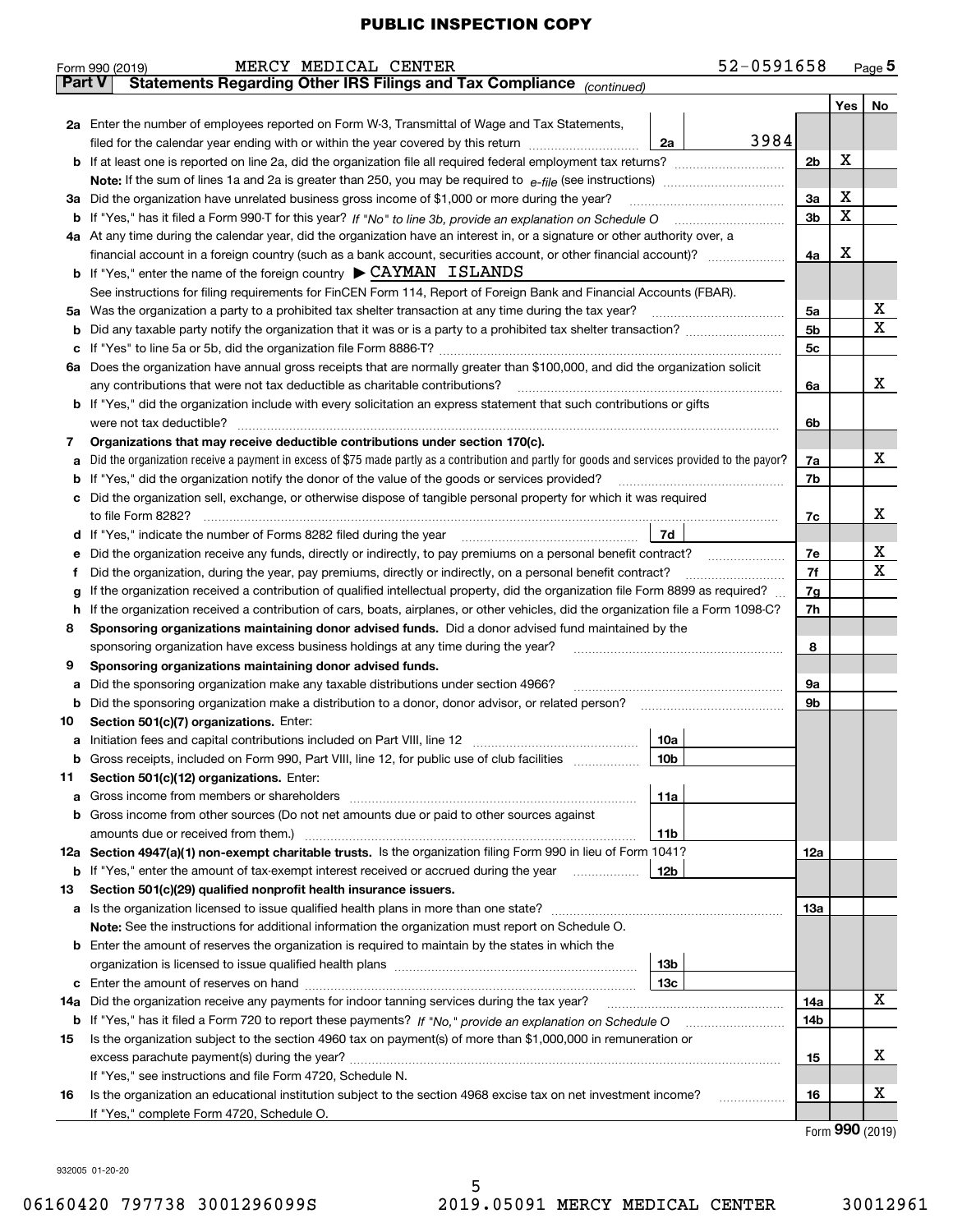|    | Part VI Governance, Management, and Disclosure For each "Yes" response to lines 2 through 7b below, and for a "No" response                                                                                                                                                                                                                                                                                                                                                             |                         |     |                              |
|----|-----------------------------------------------------------------------------------------------------------------------------------------------------------------------------------------------------------------------------------------------------------------------------------------------------------------------------------------------------------------------------------------------------------------------------------------------------------------------------------------|-------------------------|-----|------------------------------|
|    | to line 8a, 8b, or 10b below, describe the circumstances, processes, or changes on Schedule O. See instructions.                                                                                                                                                                                                                                                                                                                                                                        |                         |     |                              |
|    |                                                                                                                                                                                                                                                                                                                                                                                                                                                                                         |                         |     | $\vert X \vert$              |
|    | <b>Section A. Governing Body and Management</b>                                                                                                                                                                                                                                                                                                                                                                                                                                         |                         |     |                              |
|    |                                                                                                                                                                                                                                                                                                                                                                                                                                                                                         |                         | Yes | No                           |
|    | 8<br>1a<br><b>1a</b> Enter the number of voting members of the governing body at the end of the tax year                                                                                                                                                                                                                                                                                                                                                                                |                         |     |                              |
|    | If there are material differences in voting rights among members of the governing body, or if the governing                                                                                                                                                                                                                                                                                                                                                                             |                         |     |                              |
|    | body delegated broad authority to an executive committee or similar committee, explain on Schedule O.                                                                                                                                                                                                                                                                                                                                                                                   |                         |     |                              |
|    | 0<br><b>b</b> Enter the number of voting members included on line 1a, above, who are independent<br>1b                                                                                                                                                                                                                                                                                                                                                                                  |                         |     |                              |
| 2  | Did any officer, director, trustee, or key employee have a family relationship or a business relationship with any other                                                                                                                                                                                                                                                                                                                                                                |                         |     |                              |
|    | officer, director, trustee, or key employee?                                                                                                                                                                                                                                                                                                                                                                                                                                            | $\mathbf{2}$            |     | X                            |
| 3  | Did the organization delegate control over management duties customarily performed by or under the direct supervision                                                                                                                                                                                                                                                                                                                                                                   |                         |     |                              |
|    |                                                                                                                                                                                                                                                                                                                                                                                                                                                                                         | 3                       |     | X<br>$\overline{\mathtt{x}}$ |
| 4  | Did the organization make any significant changes to its governing documents since the prior Form 990 was filed?                                                                                                                                                                                                                                                                                                                                                                        | $\overline{\mathbf{4}}$ |     |                              |
| 5  |                                                                                                                                                                                                                                                                                                                                                                                                                                                                                         | 5                       |     | $\overline{\mathbf{x}}$      |
| 6  |                                                                                                                                                                                                                                                                                                                                                                                                                                                                                         | 6                       | х   |                              |
|    | 7a Did the organization have members, stockholders, or other persons who had the power to elect or appoint one or                                                                                                                                                                                                                                                                                                                                                                       |                         |     |                              |
|    | more members of the governing body?<br>$\begin{minipage}{0.5\textwidth} \begin{tabular}{ l l l } \hline \multicolumn{1}{ l l l } \hline \multicolumn{1}{ l l } \hline \multicolumn{1}{ l } \multicolumn{1}{ l } \hline \multicolumn{1}{ l } \multicolumn{1}{ l } \multicolumn{1}{ l } \hline \multicolumn{1}{ l } \multicolumn{1}{ l } \multicolumn{1}{ l } \hline \multicolumn{1}{ l } \multicolumn{1}{ l } \hline \multicolumn{1}{ l } \multicolumn{1}{ l } \hline \multicolumn{1}{ $ | 7a                      | х   |                              |
|    | b Are any governance decisions of the organization reserved to (or subject to approval by) members, stockholders, or                                                                                                                                                                                                                                                                                                                                                                    |                         |     |                              |
|    | persons other than the governing body?<br>$\begin{minipage}{0.5\textwidth} \begin{tabular}{ l l l } \hline \multicolumn{1}{ l l l } \hline \multicolumn{1}{ l l } \multicolumn{1}{ l } \multicolumn{1}{ l } \multicolumn{1}{ l } \multicolumn{1}{ l } \multicolumn{1}{ l } \multicolumn{1}{ l } \multicolumn{1}{ l } \multicolumn{1}{ l } \multicolumn{1}{ l } \multicolumn{1}{ l } \multicolumn{1}{ l } \multicolumn{1}{ l } \multicolumn{1}{ l } \multicolumn{1}{ l } \multicolumn$   | 7b                      | X   |                              |
| 8  | Did the organization contemporaneously document the meetings held or written actions undertaken during the year by the following:                                                                                                                                                                                                                                                                                                                                                       |                         |     |                              |
| a  |                                                                                                                                                                                                                                                                                                                                                                                                                                                                                         | 8а                      | X   |                              |
|    |                                                                                                                                                                                                                                                                                                                                                                                                                                                                                         | 8b                      | X   |                              |
| 9  | Is there any officer, director, trustee, or key employee listed in Part VII, Section A, who cannot be reached at the                                                                                                                                                                                                                                                                                                                                                                    |                         |     |                              |
|    |                                                                                                                                                                                                                                                                                                                                                                                                                                                                                         | 9                       |     | X                            |
|    | Section B. Policies (This Section B requests information about policies not required by the Internal Revenue Code.)                                                                                                                                                                                                                                                                                                                                                                     |                         |     |                              |
|    |                                                                                                                                                                                                                                                                                                                                                                                                                                                                                         |                         | Yes | No                           |
|    |                                                                                                                                                                                                                                                                                                                                                                                                                                                                                         | 10a                     |     | X                            |
|    | <b>b</b> If "Yes," did the organization have written policies and procedures governing the activities of such chapters, affiliates,                                                                                                                                                                                                                                                                                                                                                     |                         |     |                              |
|    |                                                                                                                                                                                                                                                                                                                                                                                                                                                                                         | 10 <sub>b</sub>         |     |                              |
|    | 11a Has the organization provided a complete copy of this Form 990 to all members of its governing body before filing the form?                                                                                                                                                                                                                                                                                                                                                         | 11a                     | X   |                              |
|    | <b>b</b> Describe in Schedule O the process, if any, used by the organization to review this Form 990.                                                                                                                                                                                                                                                                                                                                                                                  |                         |     |                              |
|    |                                                                                                                                                                                                                                                                                                                                                                                                                                                                                         | 12a                     | Х   |                              |
|    | <b>b</b> Were officers, directors, or trustees, and key employees required to disclose annually interests that could give rise to conflicts?                                                                                                                                                                                                                                                                                                                                            | 12 <sub>b</sub>         | X   |                              |
|    | c Did the organization regularly and consistently monitor and enforce compliance with the policy? If "Yes," describe                                                                                                                                                                                                                                                                                                                                                                    |                         |     |                              |
|    | in Schedule $\Omega$ how this was done                                                                                                                                                                                                                                                                                                                                                                                                                                                  | 12c                     | x   |                              |
| 13 |                                                                                                                                                                                                                                                                                                                                                                                                                                                                                         | 13                      | X   |                              |
| 14 |                                                                                                                                                                                                                                                                                                                                                                                                                                                                                         | 14                      | X   |                              |
| 15 | Did the process for determining compensation of the following persons include a review and approval by independent                                                                                                                                                                                                                                                                                                                                                                      |                         |     |                              |
|    | persons, comparability data, and contemporaneous substantiation of the deliberation and decision?                                                                                                                                                                                                                                                                                                                                                                                       |                         |     |                              |
|    | a The organization's CEO, Executive Director, or top management official manufacture content content of the organization's CEO, Executive Director, or top management official                                                                                                                                                                                                                                                                                                          | 15a                     |     | X                            |
|    |                                                                                                                                                                                                                                                                                                                                                                                                                                                                                         | 15 <sub>b</sub>         |     | $\mathbf X$                  |
|    | If "Yes" to line 15a or 15b, describe the process in Schedule O (see instructions).                                                                                                                                                                                                                                                                                                                                                                                                     |                         |     |                              |
|    | 16a Did the organization invest in, contribute assets to, or participate in a joint venture or similar arrangement with a                                                                                                                                                                                                                                                                                                                                                               |                         |     |                              |
|    | taxable entity during the year?                                                                                                                                                                                                                                                                                                                                                                                                                                                         | 16a                     |     | X                            |
|    | <b>b</b> If "Yes," did the organization follow a written policy or procedure requiring the organization to evaluate its participation                                                                                                                                                                                                                                                                                                                                                   |                         |     |                              |
|    | in joint venture arrangements under applicable federal tax law, and take steps to safeguard the organization's                                                                                                                                                                                                                                                                                                                                                                          |                         |     |                              |
|    |                                                                                                                                                                                                                                                                                                                                                                                                                                                                                         | 16b                     |     |                              |
|    | <b>Section C. Disclosure</b>                                                                                                                                                                                                                                                                                                                                                                                                                                                            |                         |     |                              |
| 17 | List the states with which a copy of this Form 990 is required to be filed $\blacktriangleright \text{MD}$                                                                                                                                                                                                                                                                                                                                                                              |                         |     |                              |
| 18 | Section 6104 requires an organization to make its Forms 1023 (1024 or 1024-A, if applicable), 990, and 990-T (Section 501(c)(3)s only) available                                                                                                                                                                                                                                                                                                                                        |                         |     |                              |
|    | for public inspection. Indicate how you made these available. Check all that apply.                                                                                                                                                                                                                                                                                                                                                                                                     |                         |     |                              |
|    | $X$ Upon request<br>Another's website<br>Own website<br>Other (explain on Schedule O)                                                                                                                                                                                                                                                                                                                                                                                                   |                         |     |                              |
|    | Describe on Schedule O whether (and if so, how) the organization made its governing documents, conflict of interest policy, and financial                                                                                                                                                                                                                                                                                                                                               |                         |     |                              |
|    |                                                                                                                                                                                                                                                                                                                                                                                                                                                                                         |                         |     |                              |
| 19 | statements available to the public during the tax year.                                                                                                                                                                                                                                                                                                                                                                                                                                 |                         |     |                              |
| 20 |                                                                                                                                                                                                                                                                                                                                                                                                                                                                                         |                         |     |                              |
|    | State the name, address, and telephone number of the person who possesses the organization's books and records<br>JUSTIN DEIBEL - 410-659-2905                                                                                                                                                                                                                                                                                                                                          |                         |     |                              |
|    | 21202<br>301 ST. PAUL PLACE, BALTIMORE,<br>MD                                                                                                                                                                                                                                                                                                                                                                                                                                           |                         |     |                              |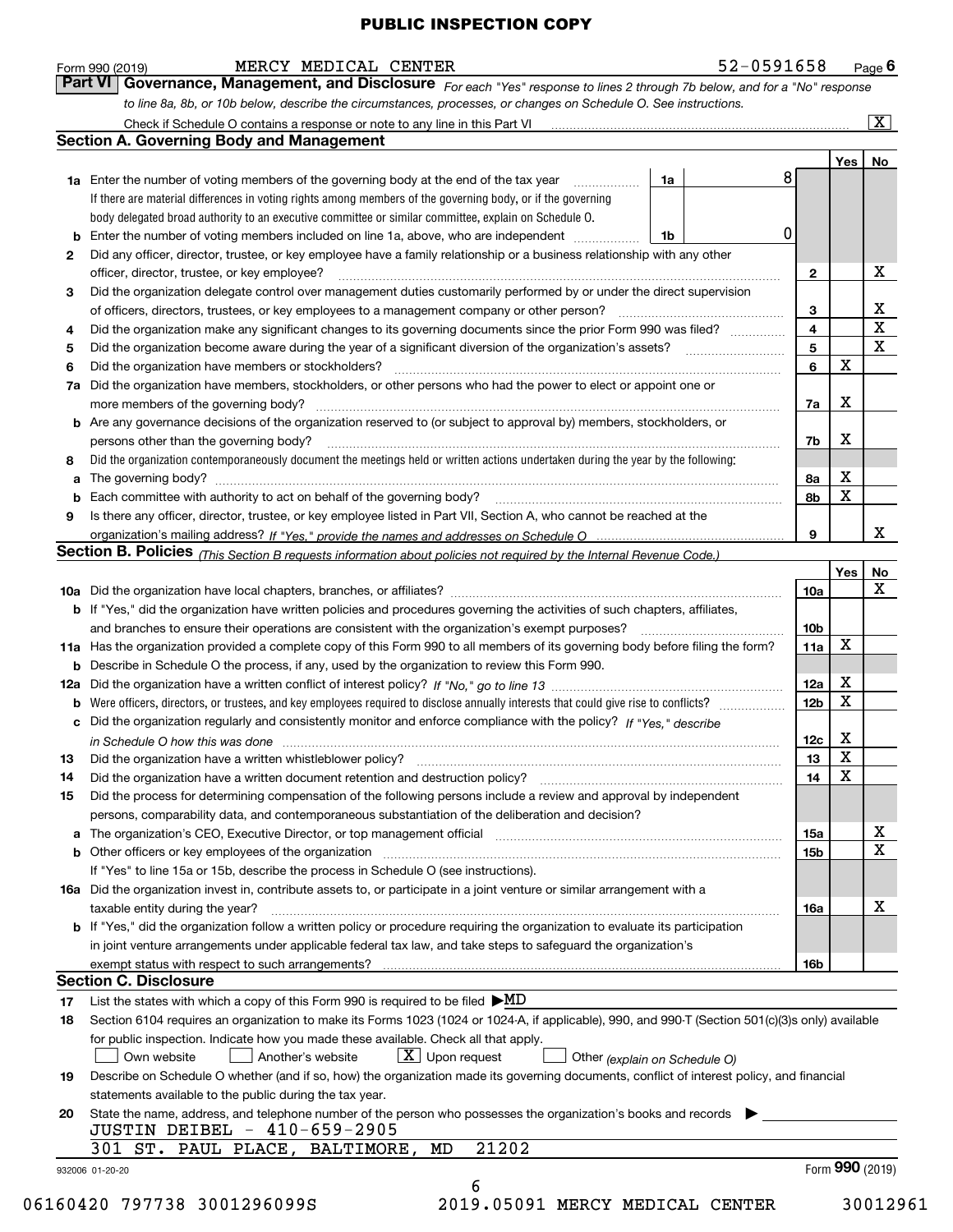| 52-0591658 |  |  |  | Pa |
|------------|--|--|--|----|
|------------|--|--|--|----|

 $\mathcal{L}^{\text{max}}$ 

| Form 990 (2019) |                                               | MERCY MEDICAL CENTER | 52-0591658                                                                                 | Page 7 |
|-----------------|-----------------------------------------------|----------------------|--------------------------------------------------------------------------------------------|--------|
|                 |                                               |                      | Part VII Compensation of Officers, Directors, Trustees, Key Employees, Highest Compensated |        |
|                 | <b>Employees, and Independent Contractors</b> |                      |                                                                                            |        |

Check if Schedule O contains a response or note to any line in this Part VII

**Section A. Officers, Directors, Trustees, Key Employees, and Highest Compensated Employees**

**1a**  Complete this table for all persons required to be listed. Report compensation for the calendar year ending with or within the organization's tax year. **•** List all of the organization's current officers, directors, trustees (whether individuals or organizations), regardless of amount of compensation. Enter -0- in columns (D), (E), and (F) if no compensation was paid.

 $\bullet$  List all of the organization's  $\,$ current key employees, if any. See instructions for definition of "key employee."

• List the organization's five current highest compensated employees (other than an officer, director, trustee, or key employee) who received report-■ List the organization's five current highest compensated employees (other than an officer, director, trustee, or key employee) who received report-<br>able compensation (Box 5 of Form W-2 and/or Box 7 of Form 1099-MISC) of

**•** List all of the organization's former officers, key employees, and highest compensated employees who received more than \$100,000 of reportable compensation from the organization and any related organizations.

**former directors or trustees**  ¥ List all of the organization's that received, in the capacity as a former director or trustee of the organization, more than \$10,000 of reportable compensation from the organization and any related organizations.

See instructions for the order in which to list the persons above.

Check this box if neither the organization nor any related organization compensated any current officer, director, or trustee.  $\mathcal{L}^{\text{max}}$ 

| (A)                         | (B)                      |                                |                                                                  | (C)         |              |                                   |             | (D)             | (E)             | (F)                         |
|-----------------------------|--------------------------|--------------------------------|------------------------------------------------------------------|-------------|--------------|-----------------------------------|-------------|-----------------|-----------------|-----------------------------|
| Name and title              | Average                  |                                | (do not check more than one                                      |             | Position     |                                   |             | Reportable      | Reportable      | Estimated                   |
|                             | hours per                |                                | box, unless person is both an<br>officer and a director/trustee) |             |              |                                   |             | compensation    | compensation    | amount of                   |
|                             | week                     |                                |                                                                  |             |              |                                   |             | from            | from related    | other                       |
|                             | (list any                |                                |                                                                  |             |              |                                   |             | the             | organizations   | compensation                |
|                             | hours for                |                                |                                                                  |             |              |                                   |             | organization    | (W-2/1099-MISC) | from the                    |
|                             | related<br>organizations |                                |                                                                  |             |              |                                   |             | (W-2/1099-MISC) |                 | organization<br>and related |
|                             | below                    |                                |                                                                  |             |              |                                   |             |                 |                 | organizations               |
|                             | line)                    | Individual trustee or director | nstitutional trustee                                             | Officer     | Key employee | Highest compensated<br>  employee | Former      |                 |                 |                             |
| THOMAS MULLEN<br>(1)        | 15.00                    |                                |                                                                  |             |              |                                   |             |                 |                 |                             |
| CHAIR, EX OFFICIO           | 25.00                    | $\mathbf x$                    |                                                                  | $\mathbf X$ |              |                                   |             | $0$ .           | 1,654,850.      | 45,363.                     |
| (2)<br><b>JOHN TOPPER</b>   | 15.00                    |                                |                                                                  |             |              |                                   |             |                 |                 |                             |
| VICE CHAIR                  | 25.00                    | X                              |                                                                  | X           |              |                                   |             | 0.              | 796,745.        | 48, 477.                    |
| <b>JUSTIN DEIBEL</b><br>(3) | 15.00                    |                                |                                                                  |             |              |                                   |             |                 |                 |                             |
| <b>TREASURER</b>            | 25.00                    | $\mathbf X$                    |                                                                  | $\mathbf X$ |              |                                   |             | 623,052.        | $0$ .           | 35, 277.                    |
| WILMA ROWE MD<br>(4)        | 39.50                    |                                |                                                                  |             |              |                                   |             |                 |                 |                             |
| <b>SECRETARY</b>            | 0.50                     | $\mathbf X$                    |                                                                  | $\mathbf X$ |              |                                   |             | 766,495.        | 0.              | 40,054.                     |
| DAVID MAINE MD<br>(5)       | 18.00                    |                                |                                                                  |             |              |                                   |             |                 |                 |                             |
| <b>DIRECTOR</b>             | 22.00                    | $\mathbf X$                    |                                                                  |             |              |                                   |             | $0$ .           | 957,933.        | 34,826.                     |
| (6) MICHAEL MULLANE         | 25.00                    |                                |                                                                  |             |              |                                   |             |                 |                 |                             |
| <b>DIRECTOR</b>             | 15.00                    | $\mathbf X$                    |                                                                  |             |              |                                   |             | 276,685.        | $0$ .           | 23,938.                     |
| (7) REV. THOMAS MALIA       | 40.00                    |                                |                                                                  |             |              |                                   |             |                 |                 |                             |
| <b>DIRECTOR</b>             |                          | X                              |                                                                  |             |              |                                   |             | 82,397.         | 0.              | 9,622.                      |
| STACEY BRULL<br>(8)         | 40.00                    |                                |                                                                  |             |              |                                   |             |                 |                 |                             |
| <b>DIRECTOR</b>             |                          | X                              |                                                                  |             |              |                                   |             | 220,894.        | 0.              | 30,720.                     |
| (9)<br>SUSAN FINLAYSON      | 38.00                    |                                |                                                                  |             |              |                                   |             |                 |                 |                             |
| <b>DIRECTOR</b>             | 2.00                     | $\mathbf X$                    |                                                                  |             |              |                                   |             | 615,669.        | 0.              | 28,137.                     |
| (10) ROBERT EDWARDS         | 40.00                    |                                |                                                                  |             |              |                                   |             |                 |                 |                             |
| SENIOR VP PHYSICIAN DELIVE  |                          |                                |                                                                  |             |              | X                                 |             | 488,623.        | 0.              | 48,382.                     |
| (11) TAMMY JANUS            | 40.00                    |                                |                                                                  |             |              |                                   |             |                 |                 |                             |
| SENIOR VP HR                |                          |                                |                                                                  |             |              | X                                 |             | 373,744.        | 0.              | 40,230.                     |
| (12) RALPH LEBRON MD        | 40.00                    |                                |                                                                  |             |              |                                   |             |                 |                 |                             |
| PHYSICIAN                   |                          |                                |                                                                  |             |              | X                                 |             | 325,987.        | 0.              | 31,376.                     |
| (13) ALBERT HAN MD          | 40.00                    |                                |                                                                  |             |              |                                   |             |                 |                 |                             |
| PHYSICIAN                   |                          |                                |                                                                  |             |              | $\mathbf x$                       |             | 323,671.        | 0.              | 16, 361.                    |
| (14) DAVID BRIGHT           | 40.00                    |                                |                                                                  |             |              |                                   |             |                 |                 |                             |
| PHYSICIAN                   |                          |                                |                                                                  |             |              | $\mathbf X$                       |             | 295,819.        | 0.              | 10,850.                     |
| (15) SCOTT SPIER MD         | 0.00                     |                                |                                                                  |             |              |                                   |             |                 |                 |                             |
| FORMER SECRETARY            |                          |                                |                                                                  |             |              |                                   | $\mathbf X$ | 94,273.         | $0$ .           | 24,714.                     |
|                             |                          |                                |                                                                  |             |              |                                   |             |                 |                 |                             |
|                             |                          |                                |                                                                  |             |              |                                   |             |                 |                 |                             |
|                             |                          |                                |                                                                  |             |              |                                   |             |                 |                 |                             |
|                             |                          |                                |                                                                  |             |              |                                   |             |                 |                 |                             |

7

932007 01-20-20

Form (2019) **990**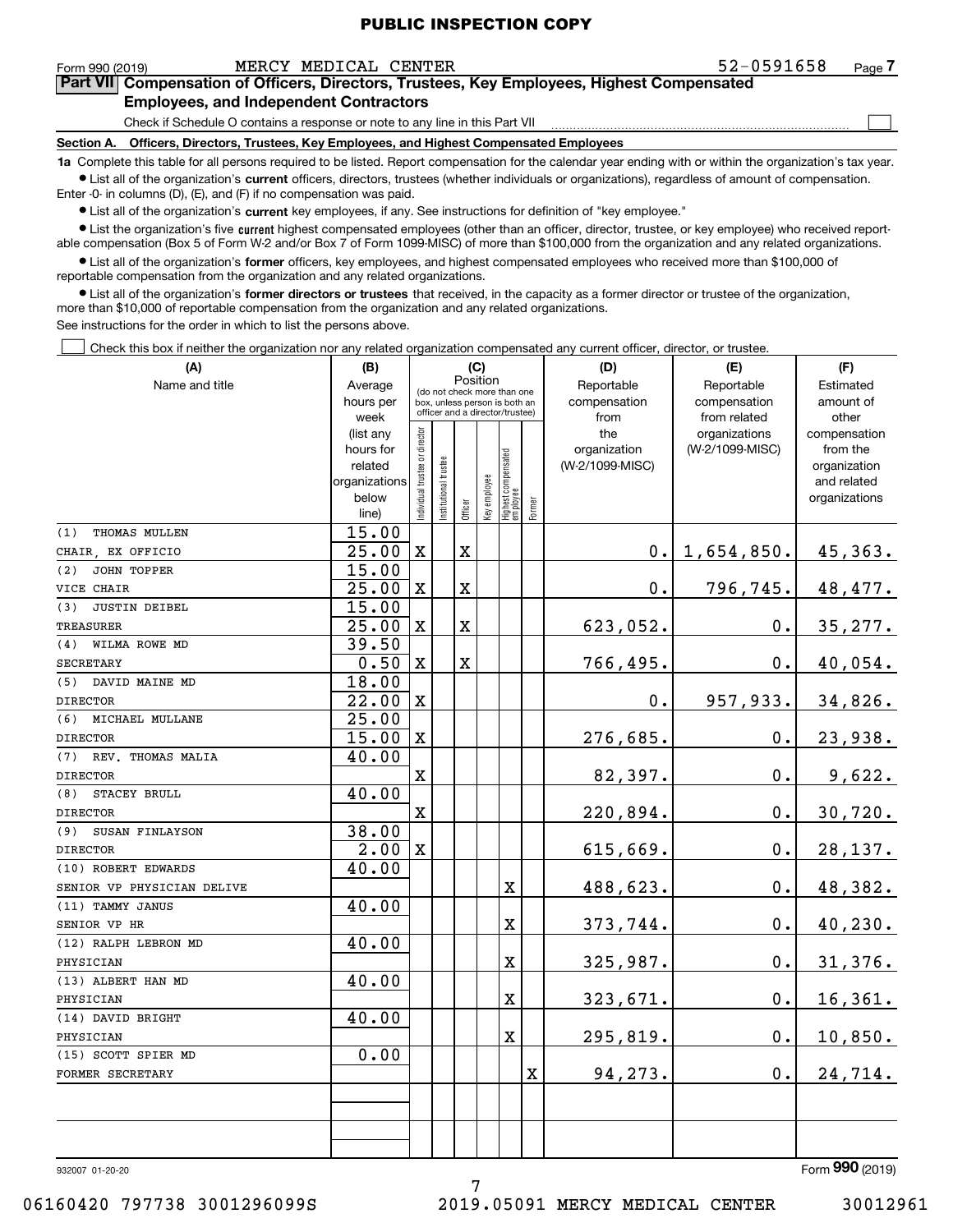| 52-0591658<br>MERCY MEDICAL CENTER<br>Page 8<br>Form 990 (2019)                                                                                                                                                                                                   |                                                                                                        |                                                                                                                                                                                     |                        |         |              |                                 |        |                                                                 |                                  |  |                     |                                                          |  |
|-------------------------------------------------------------------------------------------------------------------------------------------------------------------------------------------------------------------------------------------------------------------|--------------------------------------------------------------------------------------------------------|-------------------------------------------------------------------------------------------------------------------------------------------------------------------------------------|------------------------|---------|--------------|---------------------------------|--------|-----------------------------------------------------------------|----------------------------------|--|---------------------|----------------------------------------------------------|--|
| <b>Part VII</b>                                                                                                                                                                                                                                                   | Section A. Officers, Directors, Trustees, Key Employees, and Highest Compensated Employees (continued) |                                                                                                                                                                                     |                        |         |              |                                 |        |                                                                 |                                  |  |                     |                                                          |  |
| (A)<br>Name and title                                                                                                                                                                                                                                             | (B)<br>Average<br>hours per<br>week                                                                    | (C)<br>(D)<br>Position<br>Reportable<br>(do not check more than one<br>compensation<br>box, unless person is both an<br>officer and a director/trustee)<br>from<br>(list any<br>the |                        |         |              |                                 |        |                                                                 |                                  |  |                     | (F)<br>Estimated<br>amount of<br>other<br>compensation   |  |
|                                                                                                                                                                                                                                                                   | hours for<br>related<br>organizations<br>below<br>line)                                                | Individual trustee or director                                                                                                                                                      | In stitutional trustee | Officer | Key employee | Highest compensated<br>employee | Former | organization<br>(W-2/1099-MISC)                                 | organizations<br>(W-2/1099-MISC) |  |                     | from the<br>organization<br>and related<br>organizations |  |
|                                                                                                                                                                                                                                                                   |                                                                                                        |                                                                                                                                                                                     |                        |         |              |                                 |        |                                                                 |                                  |  |                     |                                                          |  |
|                                                                                                                                                                                                                                                                   |                                                                                                        |                                                                                                                                                                                     |                        |         |              |                                 |        |                                                                 |                                  |  |                     |                                                          |  |
|                                                                                                                                                                                                                                                                   |                                                                                                        |                                                                                                                                                                                     |                        |         |              |                                 |        |                                                                 |                                  |  |                     |                                                          |  |
|                                                                                                                                                                                                                                                                   |                                                                                                        |                                                                                                                                                                                     |                        |         |              |                                 |        |                                                                 |                                  |  |                     |                                                          |  |
|                                                                                                                                                                                                                                                                   |                                                                                                        |                                                                                                                                                                                     |                        |         |              |                                 |        |                                                                 |                                  |  |                     |                                                          |  |
|                                                                                                                                                                                                                                                                   |                                                                                                        |                                                                                                                                                                                     |                        |         |              |                                 |        |                                                                 |                                  |  |                     |                                                          |  |
|                                                                                                                                                                                                                                                                   |                                                                                                        |                                                                                                                                                                                     |                        |         |              |                                 |        |                                                                 |                                  |  |                     |                                                          |  |
|                                                                                                                                                                                                                                                                   |                                                                                                        |                                                                                                                                                                                     |                        |         |              |                                 |        |                                                                 |                                  |  |                     |                                                          |  |
|                                                                                                                                                                                                                                                                   |                                                                                                        |                                                                                                                                                                                     |                        |         |              |                                 |        |                                                                 |                                  |  |                     |                                                          |  |
| 1b Subtotal                                                                                                                                                                                                                                                       |                                                                                                        |                                                                                                                                                                                     |                        |         |              |                                 |        |                                                                 |                                  |  |                     | 468,327.                                                 |  |
|                                                                                                                                                                                                                                                                   |                                                                                                        |                                                                                                                                                                                     |                        |         |              |                                 |        | $\frac{4,487,309. 3,409,528. }{0.0}$<br>$4,487,309.$ 3,409,528. |                                  |  |                     | 0.<br>468,327.                                           |  |
| Total number of individuals (including but not limited to those listed above) who received more than \$100,000 of reportable<br>2                                                                                                                                 |                                                                                                        |                                                                                                                                                                                     |                        |         |              |                                 |        |                                                                 |                                  |  |                     |                                                          |  |
| compensation from the organization $\blacktriangleright$                                                                                                                                                                                                          |                                                                                                        |                                                                                                                                                                                     |                        |         |              |                                 |        |                                                                 |                                  |  |                     | 295<br>No<br><b>Yes</b>                                  |  |
| Did the organization list any former officer, director, trustee, key employee, or highest compensated employee on<br>3<br>line 1a? If "Yes," complete Schedule J for such individual manufactured contained and the Yes," complete Schedule J for such individual |                                                                                                        |                                                                                                                                                                                     |                        |         |              |                                 |        |                                                                 |                                  |  | 3                   | х                                                        |  |
| For any individual listed on line 1a, is the sum of reportable compensation and other compensation from the organization<br>4                                                                                                                                     |                                                                                                        |                                                                                                                                                                                     |                        |         |              |                                 |        |                                                                 |                                  |  |                     |                                                          |  |
| Did any person listed on line 1a receive or accrue compensation from any unrelated organization or individual for services<br>5                                                                                                                                   |                                                                                                        |                                                                                                                                                                                     |                        |         |              |                                 |        |                                                                 |                                  |  | 4                   | X                                                        |  |
| <b>Section B. Independent Contractors</b>                                                                                                                                                                                                                         |                                                                                                        |                                                                                                                                                                                     |                        |         |              |                                 |        |                                                                 |                                  |  | 5                   | X                                                        |  |
| Complete this table for your five highest compensated independent contractors that received more than \$100,000 of compensation from<br>1<br>the organization. Report compensation for the calendar year ending with or within the organization's tax year.       |                                                                                                        |                                                                                                                                                                                     |                        |         |              |                                 |        |                                                                 |                                  |  |                     |                                                          |  |
| (A)<br>Name and business address                                                                                                                                                                                                                                  |                                                                                                        |                                                                                                                                                                                     |                        |         |              |                                 |        | (B)<br>Description of services                                  |                                  |  | (C)<br>Compensation |                                                          |  |
| EPIC SYSTEMS CORPORATION                                                                                                                                                                                                                                          |                                                                                                        |                                                                                                                                                                                     |                        |         |              |                                 |        | EPIC INSTALLATION<br>AND TECHNICAL SUPPOR                       |                                  |  |                     |                                                          |  |
| 1979 MILKY WAY, VERONA, WI 53593<br>UNIVERSITY OF MARYLAND MEDICAL CENTER                                                                                                                                                                                         |                                                                                                        |                                                                                                                                                                                     |                        |         |              |                                 |        |                                                                 |                                  |  | 4,737,651.          |                                                          |  |
| 22 SOUTH GREENE ST, BALTIMORE, MD 21201<br>MEDICAL SERVICES<br>METZ CULINARY MANAGEMENT                                                                                                                                                                           |                                                                                                        |                                                                                                                                                                                     |                        |         |              |                                 |        |                                                                 |                                  |  | 2,934,963.          |                                                          |  |
| 2 WOODLAND DR., DALLAS, PA 18612<br>WHITING-TURNER CONTRACTING COMPANY                                                                                                                                                                                            |                                                                                                        |                                                                                                                                                                                     |                        |         |              |                                 |        | FOOD SERVICES                                                   |                                  |  |                     | 2,834,294.                                               |  |
| 300 EAST JOPPA ROAD, BALTIMORE, MD 21286                                                                                                                                                                                                                          |                                                                                                        |                                                                                                                                                                                     |                        |         |              |                                 |        | CONSTRUCTION                                                    |                                  |  |                     | 2,786,488.                                               |  |
| RADAMERICA II, LLC, 9105 FRANKLIN SQUARE<br>DR., BALTIMORE, MD 21237                                                                                                                                                                                              |                                                                                                        |                                                                                                                                                                                     |                        |         |              |                                 |        | MEDICAL SERVICES                                                |                                  |  |                     | 2,637,559.                                               |  |
| Total number of independent contractors (including but not limited to those listed above) who received more than<br>$\mathbf{2}$<br>94<br>\$100,000 of compensation from the organization                                                                         |                                                                                                        |                                                                                                                                                                                     |                        |         |              |                                 |        |                                                                 |                                  |  |                     |                                                          |  |
|                                                                                                                                                                                                                                                                   |                                                                                                        |                                                                                                                                                                                     |                        |         |              |                                 |        |                                                                 |                                  |  |                     | $F_{\text{arm}}$ 990 $(2010)$                            |  |

8

932008 01-20-20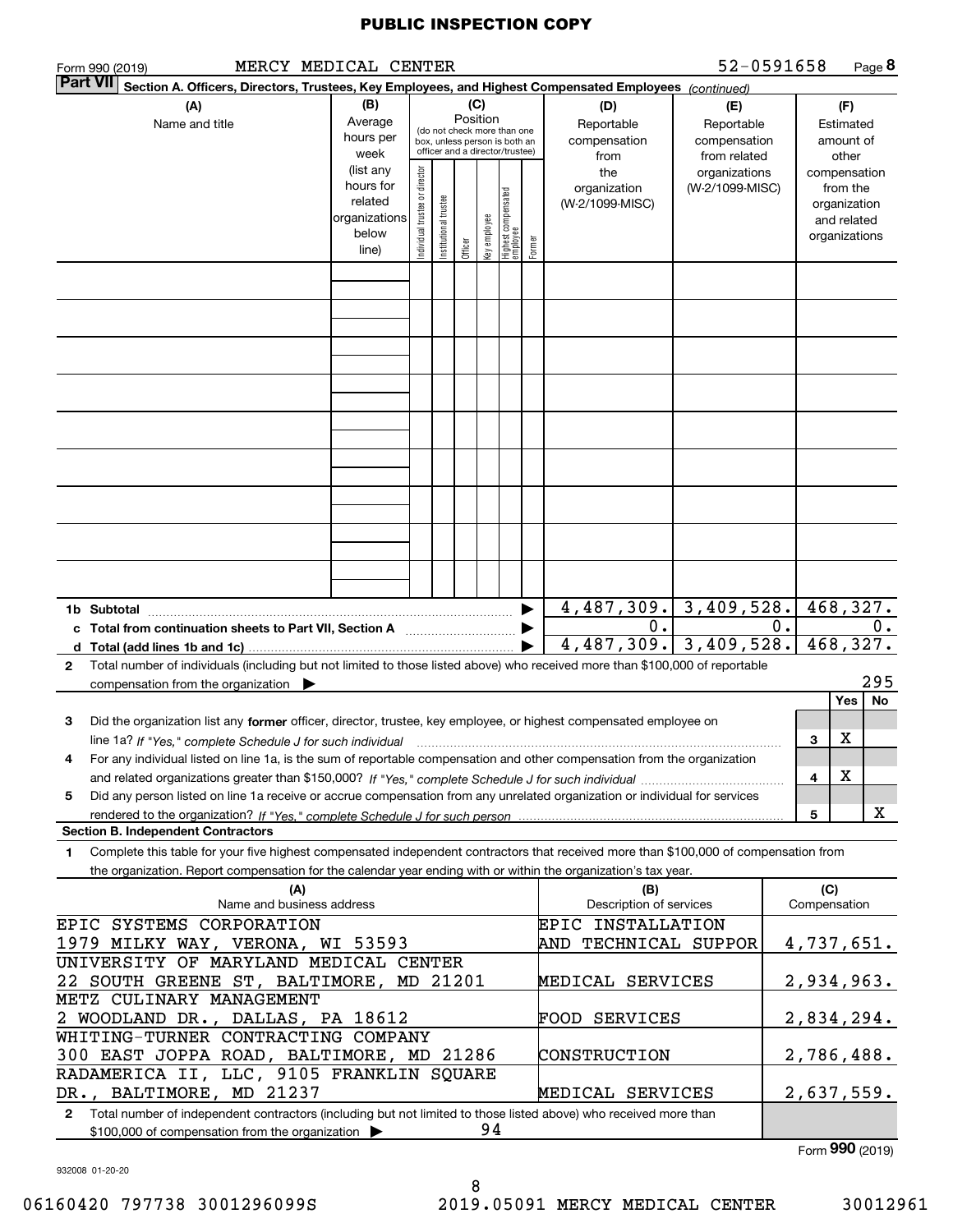|                                                           |    |     | MERCY MEDICAL CENTER<br>Form 990 (2019)                                                                                                                                                                                                              |                      |                      |                                              | 52-0591658                                      | Page 9                                                          |
|-----------------------------------------------------------|----|-----|------------------------------------------------------------------------------------------------------------------------------------------------------------------------------------------------------------------------------------------------------|----------------------|----------------------|----------------------------------------------|-------------------------------------------------|-----------------------------------------------------------------|
| <b>Part VIII</b>                                          |    |     | <b>Statement of Revenue</b>                                                                                                                                                                                                                          |                      |                      |                                              |                                                 |                                                                 |
|                                                           |    |     | Check if Schedule O contains a response or note to any line in this Part VIII                                                                                                                                                                        |                      |                      |                                              |                                                 |                                                                 |
|                                                           |    |     |                                                                                                                                                                                                                                                      |                      | (A)<br>Total revenue | (B)<br>Related or exempt<br>function revenue | $\overline{C}$<br>Unrelated<br>business revenue | (D)<br>Revenue excluded<br>from tax under<br>sections 512 - 514 |
|                                                           |    |     | 1 a Federated campaigns<br>1a                                                                                                                                                                                                                        |                      |                      |                                              |                                                 |                                                                 |
|                                                           |    |     | 1 <sub>b</sub><br><b>b</b> Membership dues                                                                                                                                                                                                           |                      |                      |                                              |                                                 |                                                                 |
|                                                           |    |     | c Fundraising events<br>1c                                                                                                                                                                                                                           |                      |                      |                                              |                                                 |                                                                 |
|                                                           |    |     | 1 <sub>d</sub><br>d Related organizations                                                                                                                                                                                                            | 2,794,264.           |                      |                                              |                                                 |                                                                 |
|                                                           |    |     | e Government grants (contributions)<br>1e                                                                                                                                                                                                            | 551,027.             |                      |                                              |                                                 |                                                                 |
|                                                           |    |     | f All other contributions, gifts, grants, and                                                                                                                                                                                                        |                      |                      |                                              |                                                 |                                                                 |
|                                                           |    |     | 1f<br>similar amounts not included above                                                                                                                                                                                                             |                      |                      |                                              |                                                 |                                                                 |
|                                                           |    |     | $1g$ $\frac{1}{3}$<br>Noncash contributions included in lines 1a-1f                                                                                                                                                                                  |                      |                      |                                              |                                                 |                                                                 |
| Contributions, Gifts, Grants<br>and Other Similar Amounts |    |     |                                                                                                                                                                                                                                                      |                      | 3, 345, 291.         |                                              |                                                 |                                                                 |
|                                                           |    |     |                                                                                                                                                                                                                                                      | <b>Business Code</b> |                      |                                              |                                                 |                                                                 |
|                                                           |    | 2 a | PATIENT REVENUE                                                                                                                                                                                                                                      | 622110               | 468,302,360.         | 468, 302, 360.                               |                                                 |                                                                 |
| Program Service<br>Revenue                                |    | b   | CARES ACT PROVIDER RELIEF FUNDS                                                                                                                                                                                                                      | 622110               | 10,102,860.          | 10,102,860.                                  |                                                 |                                                                 |
|                                                           |    |     | PEDIATRIC REVENUE                                                                                                                                                                                                                                    | 622110               | 940,000.             | 940,000.                                     |                                                 |                                                                 |
|                                                           |    | d   |                                                                                                                                                                                                                                                      |                      |                      |                                              |                                                 |                                                                 |
|                                                           |    | е   |                                                                                                                                                                                                                                                      |                      |                      |                                              |                                                 |                                                                 |
|                                                           |    |     | f All other program service revenue                                                                                                                                                                                                                  |                      |                      |                                              |                                                 |                                                                 |
|                                                           |    | a   |                                                                                                                                                                                                                                                      |                      | 479, 345, 220.       |                                              |                                                 |                                                                 |
|                                                           | 3  |     | Investment income (including dividends, interest, and                                                                                                                                                                                                |                      |                      |                                              |                                                 |                                                                 |
|                                                           |    |     |                                                                                                                                                                                                                                                      | ▶                    | 8, 214, 936.         |                                              |                                                 | 8,214,936.                                                      |
|                                                           | 4  |     | Income from investment of tax-exempt bond proceeds                                                                                                                                                                                                   |                      |                      |                                              |                                                 |                                                                 |
|                                                           | 5  |     |                                                                                                                                                                                                                                                      |                      |                      |                                              |                                                 |                                                                 |
|                                                           |    |     | (i) Real                                                                                                                                                                                                                                             | (ii) Personal        |                      |                                              |                                                 |                                                                 |
|                                                           |    |     | 1,956,643.<br>6 a Gross rents<br>6a ∣                                                                                                                                                                                                                |                      |                      |                                              |                                                 |                                                                 |
|                                                           |    |     | 993,178.<br>6b<br><b>b</b> Less: rental expenses $\ldots$                                                                                                                                                                                            |                      |                      |                                              |                                                 |                                                                 |
|                                                           |    |     | 963,465.<br>c Rental income or (loss)<br>6с                                                                                                                                                                                                          |                      |                      |                                              |                                                 |                                                                 |
|                                                           |    |     | d Net rental income or (loss)                                                                                                                                                                                                                        |                      | 963,465.             |                                              |                                                 | 963,465.                                                        |
|                                                           |    |     | (i) Securities<br>7 a Gross amount from sales of                                                                                                                                                                                                     | (ii) Other           |                      |                                              |                                                 |                                                                 |
|                                                           |    |     |                                                                                                                                                                                                                                                      |                      |                      |                                              |                                                 |                                                                 |
|                                                           |    |     | assets other than inventory<br>7a                                                                                                                                                                                                                    |                      |                      |                                              |                                                 |                                                                 |
|                                                           |    |     | <b>b</b> Less: cost or other basis                                                                                                                                                                                                                   |                      |                      |                                              |                                                 |                                                                 |
| evenue                                                    |    |     | 7b<br>and sales expenses                                                                                                                                                                                                                             |                      |                      |                                              |                                                 |                                                                 |
|                                                           |    |     | 7c<br>c Gain or (loss)                                                                                                                                                                                                                               |                      |                      |                                              |                                                 |                                                                 |
| œ                                                         |    |     | d Net gain or (loss)                                                                                                                                                                                                                                 |                      |                      |                                              |                                                 |                                                                 |
| Other                                                     |    |     | 8 a Gross income from fundraising events (not                                                                                                                                                                                                        |                      |                      |                                              |                                                 |                                                                 |
|                                                           |    |     | including \$<br><u>and the contract of the contract of the contract of the contract of the contract of the contract of the contract of the contract of the contract of the contract of the contract of the contract of the contract of the contr</u> |                      |                      |                                              |                                                 |                                                                 |
|                                                           |    |     | contributions reported on line 1c). See                                                                                                                                                                                                              |                      |                      |                                              |                                                 |                                                                 |
|                                                           |    |     | 8a<br>8b                                                                                                                                                                                                                                             |                      |                      |                                              |                                                 |                                                                 |
|                                                           |    |     |                                                                                                                                                                                                                                                      |                      |                      |                                              |                                                 |                                                                 |
|                                                           |    |     | c Net income or (loss) from fundraising events<br>9 a Gross income from gaming activities. See                                                                                                                                                       |                      |                      |                                              |                                                 |                                                                 |
|                                                           |    |     | 9a                                                                                                                                                                                                                                                   |                      |                      |                                              |                                                 |                                                                 |
|                                                           |    |     | 9 <sub>b</sub><br><b>b</b> Less: direct expenses                                                                                                                                                                                                     |                      |                      |                                              |                                                 |                                                                 |
|                                                           |    |     |                                                                                                                                                                                                                                                      |                      |                      |                                              |                                                 |                                                                 |
|                                                           |    |     | c Net income or (loss) from gaming activities                                                                                                                                                                                                        |                      |                      |                                              |                                                 |                                                                 |
|                                                           |    |     | 10 a Gross sales of inventory, less returns                                                                                                                                                                                                          |                      |                      |                                              |                                                 |                                                                 |
|                                                           |    |     | 10a <br>10b                                                                                                                                                                                                                                          |                      |                      |                                              |                                                 |                                                                 |
|                                                           |    |     | <b>b</b> Less: cost of goods sold                                                                                                                                                                                                                    |                      |                      |                                              |                                                 |                                                                 |
|                                                           |    |     | <b>c</b> Net income or (loss) from sales of inventory                                                                                                                                                                                                | <b>Business Code</b> |                      |                                              |                                                 |                                                                 |
|                                                           |    |     | 11 a MANAGEMENT FEE                                                                                                                                                                                                                                  | 561000               | 9,701,679.           | 9,701,679.                                   |                                                 |                                                                 |
|                                                           |    |     | <b>b</b> PHARMACY REVENUE                                                                                                                                                                                                                            | 446110               | 4, 318, 444.         | 4, 318, 444.                                 |                                                 |                                                                 |
|                                                           |    |     | C OTHER INCOME                                                                                                                                                                                                                                       | 622110               | 3,563,970.           | 3,563,970.                                   |                                                 |                                                                 |
| Miscellaneous<br>Revenue                                  |    |     |                                                                                                                                                                                                                                                      | 812930               |                      |                                              |                                                 |                                                                 |
|                                                           |    |     |                                                                                                                                                                                                                                                      |                      | 7,064,696.           | 6,982,333.                                   | 82,363.                                         |                                                                 |
|                                                           |    |     |                                                                                                                                                                                                                                                      |                      | 24,648,789.          |                                              |                                                 |                                                                 |
|                                                           | 12 |     |                                                                                                                                                                                                                                                      |                      | 516, 517, 701.       | 503, 911, 646.                               | 82,363.                                         | 9,178,401.<br>$L_{\text{max}}$ QQQ                              |

932009 01-20-20

9

Form (2019) **990**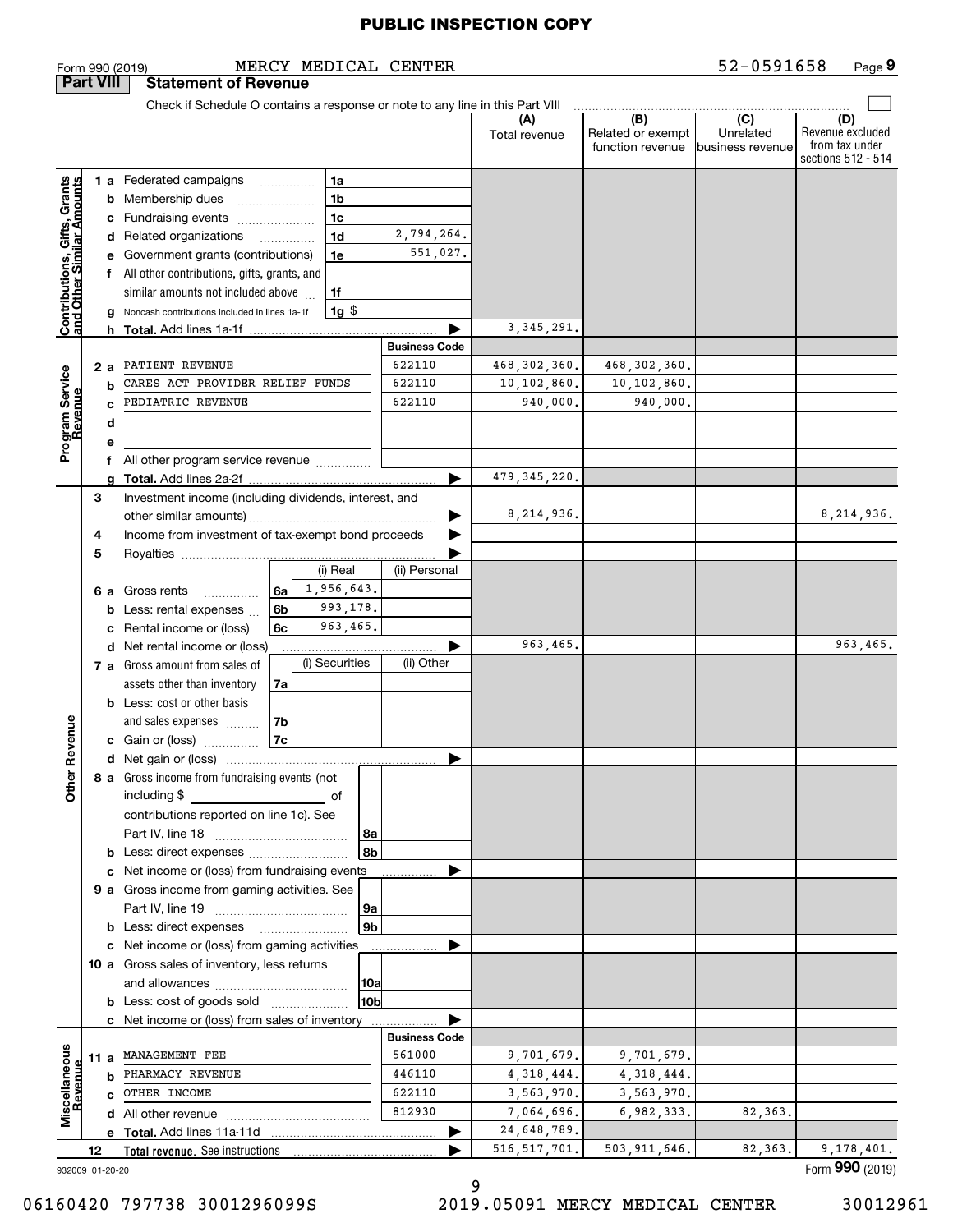**10**

 $\mathcal{L}^{\text{max}}$ 

|              |                                                                                                                            | <b>PUBLIC INSPECTION COPY</b> |                                                                                                                           |                       |                    |
|--------------|----------------------------------------------------------------------------------------------------------------------------|-------------------------------|---------------------------------------------------------------------------------------------------------------------------|-----------------------|--------------------|
|              | MERCY MEDICAL CENTER<br>Form 990 (2019)                                                                                    |                               |                                                                                                                           |                       | 52-0591658<br>Page |
|              | <b>Part IX   Statement of Functional Expenses</b>                                                                          |                               |                                                                                                                           |                       |                    |
|              | Section 501(c)(3) and 501(c)(4) organizations must complete all columns. All other organizations must complete column (A). |                               |                                                                                                                           |                       |                    |
|              | Check if Schedule O contains a response or note to any line in this Part IX.                                               |                               |                                                                                                                           |                       |                    |
|              | Do not include amounts reported on lines 6b,                                                                               | (A)                           | (B)<br>Program service                                                                                                    | (C)<br>Management and | (D)<br>Fundraising |
|              | 7b, 8b, 9b, and 10b of Part VIII.                                                                                          | Total expenses                | expenses                                                                                                                  | general expenses      | expenses           |
| 1            | Grants and other assistance to domestic organizations                                                                      |                               |                                                                                                                           |                       |                    |
|              | and domestic governments. See Part IV, line 21                                                                             | 351,500.                      | 351,500.                                                                                                                  |                       |                    |
| $\mathbf{2}$ | Grants and other assistance to domestic                                                                                    |                               |                                                                                                                           |                       |                    |
|              | individuals. See Part IV, line 22                                                                                          |                               |                                                                                                                           |                       |                    |
| 3            | Grants and other assistance to foreign                                                                                     |                               |                                                                                                                           |                       |                    |
|              | organizations, foreign governments, and foreign                                                                            |                               |                                                                                                                           |                       |                    |
|              | individuals. See Part IV, lines 15 and 16                                                                                  |                               |                                                                                                                           |                       |                    |
| 4            | Benefits paid to or for members                                                                                            |                               |                                                                                                                           |                       |                    |
| 5            | Compensation of current officers, directors,                                                                               |                               |                                                                                                                           |                       |                    |
|              | trustees, and key employees                                                                                                |                               |                                                                                                                           |                       |                    |
| 6            | Compensation not included above to disqualified                                                                            |                               |                                                                                                                           |                       |                    |
|              | persons (as defined under section 4958(f)(1)) and                                                                          |                               |                                                                                                                           |                       |                    |
|              | persons described in section 4958(c)(3)(B)                                                                                 |                               | 197,511,606.158,913,885.                                                                                                  | 38,597,721.           |                    |
| 7            |                                                                                                                            |                               |                                                                                                                           |                       |                    |
| 8            | Pension plan accruals and contributions (include                                                                           |                               |                                                                                                                           | 1, 135, 491.          |                    |
| 9            | section 401(k) and 403(b) employer contributions)                                                                          |                               | $\begin{array}{ c c c c c c }\n\hline\n5,811,112. & 4,675,621. \\ \hline\n22,817,547. & 18,358,998.\n\hline\n\end{array}$ | 4,458,549.            |                    |
| 10           |                                                                                                                            |                               | $13,583,060.$ 10,928,930.                                                                                                 | 2,654,130.            |                    |
| 11           | Fees for services (nonemployees):                                                                                          |                               |                                                                                                                           |                       |                    |
| a            |                                                                                                                            | 3,495,836.                    |                                                                                                                           | 3,495,836.            |                    |
| b            |                                                                                                                            | 1,301,816.                    | 650,908.                                                                                                                  | 650,908.              |                    |
|              |                                                                                                                            | 581, 120.                     | 377,120.                                                                                                                  | 204,000.              |                    |
| d            |                                                                                                                            | 124,000.                      | 124,000.                                                                                                                  |                       |                    |
| е            | Professional fundraising services. See Part IV, line 17                                                                    |                               |                                                                                                                           |                       |                    |
| f            | Investment management fees                                                                                                 | 573,992.                      |                                                                                                                           | 573,992.              |                    |
| g            | Other. (If line 11g amount exceeds 10% of line 25,                                                                         |                               |                                                                                                                           |                       |                    |
|              | column (A) amount, list line 11g expenses on Sch O.)                                                                       |                               | $24, 170, 184.$ 15, 548, 390.                                                                                             | 8,621,794.            |                    |
| 12           |                                                                                                                            | 2,413,071.                    | 164, 711.                                                                                                                 | 2, 248, 360.          |                    |
| 13           |                                                                                                                            |                               | 20, 969, 417. 15, 391, 722.                                                                                               | 5,577,695.            |                    |
| 14           |                                                                                                                            |                               | $1,677,537.$ $1,006,522.$                                                                                                 | 671,015.              |                    |
| 15           |                                                                                                                            |                               |                                                                                                                           |                       |                    |
| 16           |                                                                                                                            | 9,182,369.                    | 5,171,700.                                                                                                                | 4,010,669.            |                    |
| 17           | Travel                                                                                                                     | $\overline{551}$ , 930.       | 362,077.                                                                                                                  | 189,853.              |                    |
| 18           | Payments of travel or entertainment expenses                                                                               |                               |                                                                                                                           |                       |                    |
|              | for any federal, state, or local public officials                                                                          |                               | 476, 131.                                                                                                                 |                       |                    |
| 19           | Conferences, conventions, and meetings                                                                                     | 582,656.<br>14,994,849.       | 14,994,849.                                                                                                               | 106, 525.             |                    |
| 20           | Interest                                                                                                                   |                               |                                                                                                                           |                       |                    |
| 21           | Depreciation, depletion, and amortization                                                                                  |                               | $35, 143, 619.   24, 232, 524.   10, 911, 095.$                                                                           |                       |                    |
| 22           |                                                                                                                            |                               | $22,932,108.$ 21, 773, 370.                                                                                               | 1,158,738.            |                    |
| 23<br>24     | Insurance<br>Other expenses. Itemize expenses not covered                                                                  |                               |                                                                                                                           |                       |                    |
|              | above (List miscellaneous expenses on line 24e. If                                                                         |                               |                                                                                                                           |                       |                    |
|              | line 24e amount exceeds 10% of line 25, column (A)<br>amount, list line 24e expenses on Schedule O.)                       |                               |                                                                                                                           |                       |                    |
| a            | MED AND PHARMACY SUPPLI                                                                                                    |                               | 85, 329, 176. 85, 329, 176.                                                                                               |                       |                    |
| b            | REPAIRS AND MAINTENANCE                                                                                                    |                               | $17, 108, 395.$ 11, 573, 058.                                                                                             | 5,535,337.            |                    |
| c            | OTHER                                                                                                                      | 11, 218, 004.                 | 6,608,372.                                                                                                                | 4,609,632.            |                    |
|              | d GARAGE TOWNE PARK EXPEN                                                                                                  | 1, 275, 130.                  |                                                                                                                           | 1, 275, 130.          |                    |

Check here  $\begin{array}{|c|c|c|c|c|}\hline \text{ } & \text{ if following SOP 98-2 (ASC 958-720)} \hline \end{array}$ **Total functional expenses.**  Add lines 1 through 24e **Joint costs.** Complete this line only if the organization **e** All other expenses **25 26**reported in column (B) joint costs from a combined educational campaign and fundraising solicitation. 493,700,034. 397,013,564. 96,686,470. 0.

932010 01-20-20

10

06160420 797738 3001296099S 2019.05091 MERCY MEDICAL CENTER 30012961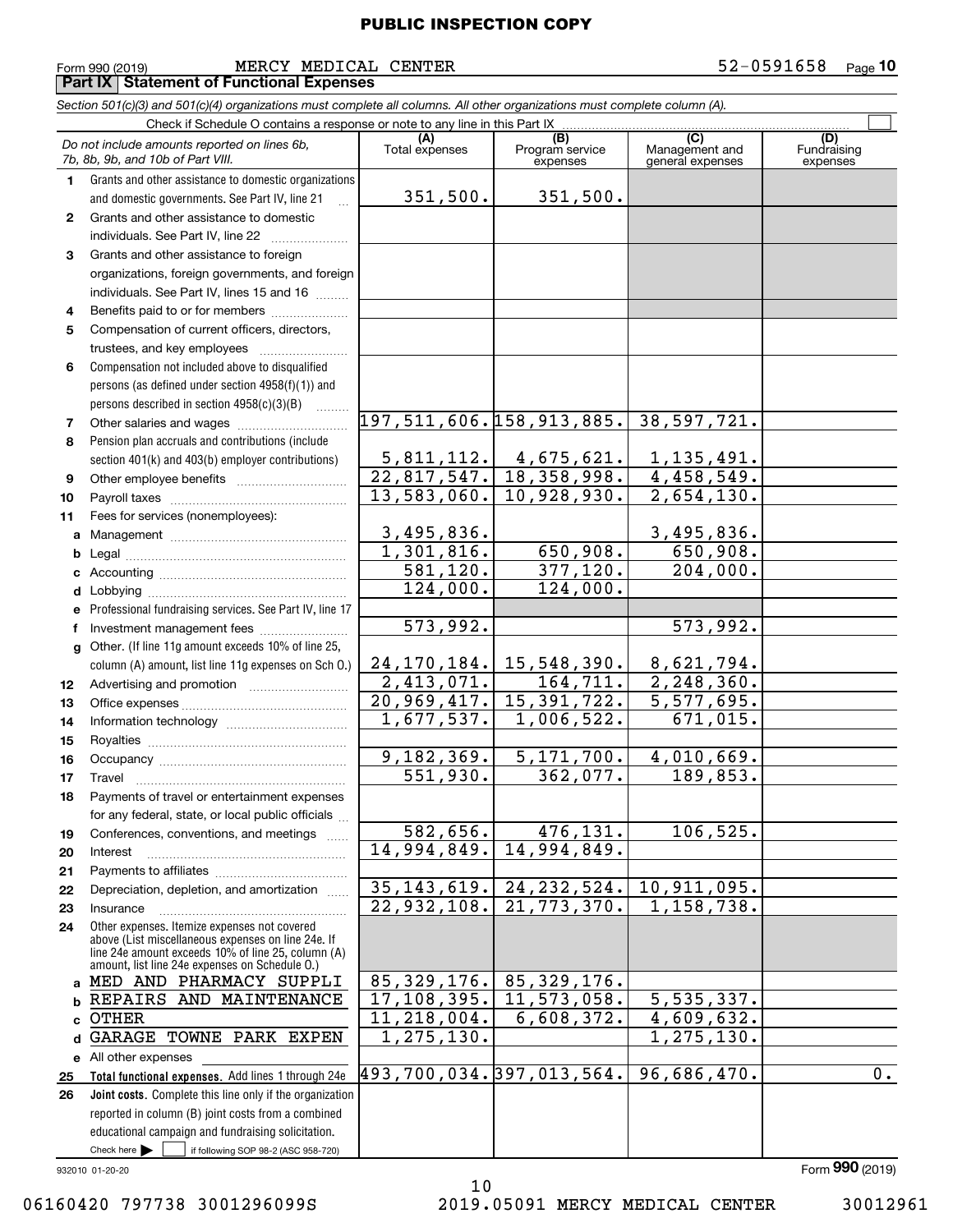Form 990 (2019) MERCY MEDICAL CENTER 5 2-0 5 9 1 6 5 8 <sub>Page</sub> **Part X Balance Sheet**<br>**Part X Balance Sheet** 

|                             |          |                                                                                            | (A)<br>Beginning of year      |                         | (B)<br>End of year                   |
|-----------------------------|----------|--------------------------------------------------------------------------------------------|-------------------------------|-------------------------|--------------------------------------|
|                             | 1        |                                                                                            | 91, 212, 362.                 | $\mathbf{1}$            | 164, 384, 328.                       |
|                             | 2        |                                                                                            | 34, 555, 333.                 | $\mathbf{2}$            | 77,323,415.                          |
|                             | з        |                                                                                            |                               | 3                       |                                      |
|                             | 4        |                                                                                            | 23, 277, 950.                 | $\overline{\mathbf{4}}$ | 16, 744, 966.                        |
|                             | 5        | Loans and other receivables from any current or former officer, director,                  |                               |                         |                                      |
|                             |          | trustee, key employee, creator or founder, substantial contributor, or 35%                 |                               |                         |                                      |
|                             |          | controlled entity or family member of any of these persons                                 |                               | 5                       |                                      |
|                             | 6        | Loans and other receivables from other disqualified persons (as defined                    |                               |                         |                                      |
|                             |          | under section $4958(f)(1)$ , and persons described in section $4958(c)(3)(B)$              |                               | 6                       |                                      |
|                             | 7        |                                                                                            |                               | 7                       |                                      |
| Assets                      | 8        |                                                                                            | 8,655,950.                    | 8                       | 13,094,434.                          |
|                             | 9        | Prepaid expenses and deferred charges                                                      | 2,793,167.                    | $\mathbf{9}$            | 3,756,090.                           |
|                             |          | <b>10a</b> Land, buildings, and equipment: cost or other                                   |                               |                         |                                      |
|                             |          | basis. Complete Part VI of Schedule D    10a   873, 317, 923.                              |                               |                         |                                      |
|                             |          | $\boxed{10b}$ 380, 630, 629.                                                               | 492,675,640.                  | 10c                     | 492,687,294.                         |
|                             | 11       |                                                                                            | 161,974,467.                  | 11                      | 171, 113, 679.                       |
|                             | 12       |                                                                                            |                               | 12                      |                                      |
|                             | 13       |                                                                                            | 18, 361, 255.                 | 13                      | 19,180,586.                          |
|                             | 14       |                                                                                            |                               | 14                      |                                      |
|                             | 15       |                                                                                            | 22, 149, 479.<br>855,655,603. | 15                      | 6,723,613.<br>965,008,405.           |
|                             | 16       |                                                                                            | 79,189,541.                   | 16                      | 105, 205, 103.                       |
|                             | 17       |                                                                                            |                               | 17                      |                                      |
|                             | 18       |                                                                                            |                               | 18                      |                                      |
|                             | 19<br>20 |                                                                                            | 382, 563, 495.                | 19<br>20                | 374,422,797.                         |
|                             | 21       | Escrow or custodial account liability. Complete Part IV of Schedule D                      |                               | 21                      |                                      |
|                             | 22       | Loans and other payables to any current or former officer, director,                       |                               |                         |                                      |
|                             |          | trustee, key employee, creator or founder, substantial contributor, or 35%                 |                               |                         |                                      |
| Liabilities                 |          | controlled entity or family member of any of these persons                                 |                               | 22                      |                                      |
|                             | 23       | Secured mortgages and notes payable to unrelated third parties                             |                               | 23                      |                                      |
|                             | 24       |                                                                                            | 448.                          | 24                      | 448.                                 |
|                             | 25       | Other liabilities (including federal income tax, payables to related third                 |                               |                         |                                      |
|                             |          | parties, and other liabilities not included on lines 17-24). Complete Part X               |                               |                         |                                      |
|                             |          | of Schedule D                                                                              |                               |                         | $39,823,604.$ $25 \mid 125,023,925.$ |
|                             | 26       | Total liabilities. Add lines 17 through 25                                                 | $\overline{501, 577, 088}$ .  | 26                      | 604, 652, 273.                       |
|                             |          | Organizations that follow FASB ASC 958, check here $\blacktriangleright \lfloor X \rfloor$ |                               |                         |                                      |
|                             |          | and complete lines 27, 28, 32, and 33.                                                     |                               |                         |                                      |
|                             | 27       | Net assets without donor restrictions                                                      | 340,928,307.                  | 27                      | 346, 085, 746.                       |
|                             | 28       |                                                                                            | 13, 150, 208.                 | 28                      | 14, 270, 386.                        |
|                             |          | Organizations that do not follow FASB ASC 958, check here $\blacktriangleright$            |                               |                         |                                      |
|                             |          | and complete lines 29 through 33.                                                          |                               |                         |                                      |
|                             | 29       |                                                                                            |                               | 29                      |                                      |
| Net Assets or Fund Balances | 30       | Paid-in or capital surplus, or land, building, or equipment fund                           |                               | 30                      |                                      |
|                             | 31       | Retained earnings, endowment, accumulated income, or other funds<br>.                      |                               | 31                      |                                      |
|                             | 32       |                                                                                            | 354,078,515.                  | 32                      | $\overline{360, 356, 132.}$          |
|                             | 33       |                                                                                            | 855,655,603.                  | 33                      | 965,008,405.                         |
|                             |          |                                                                                            |                               |                         | Form 990 (2019)                      |

932011 01-20-20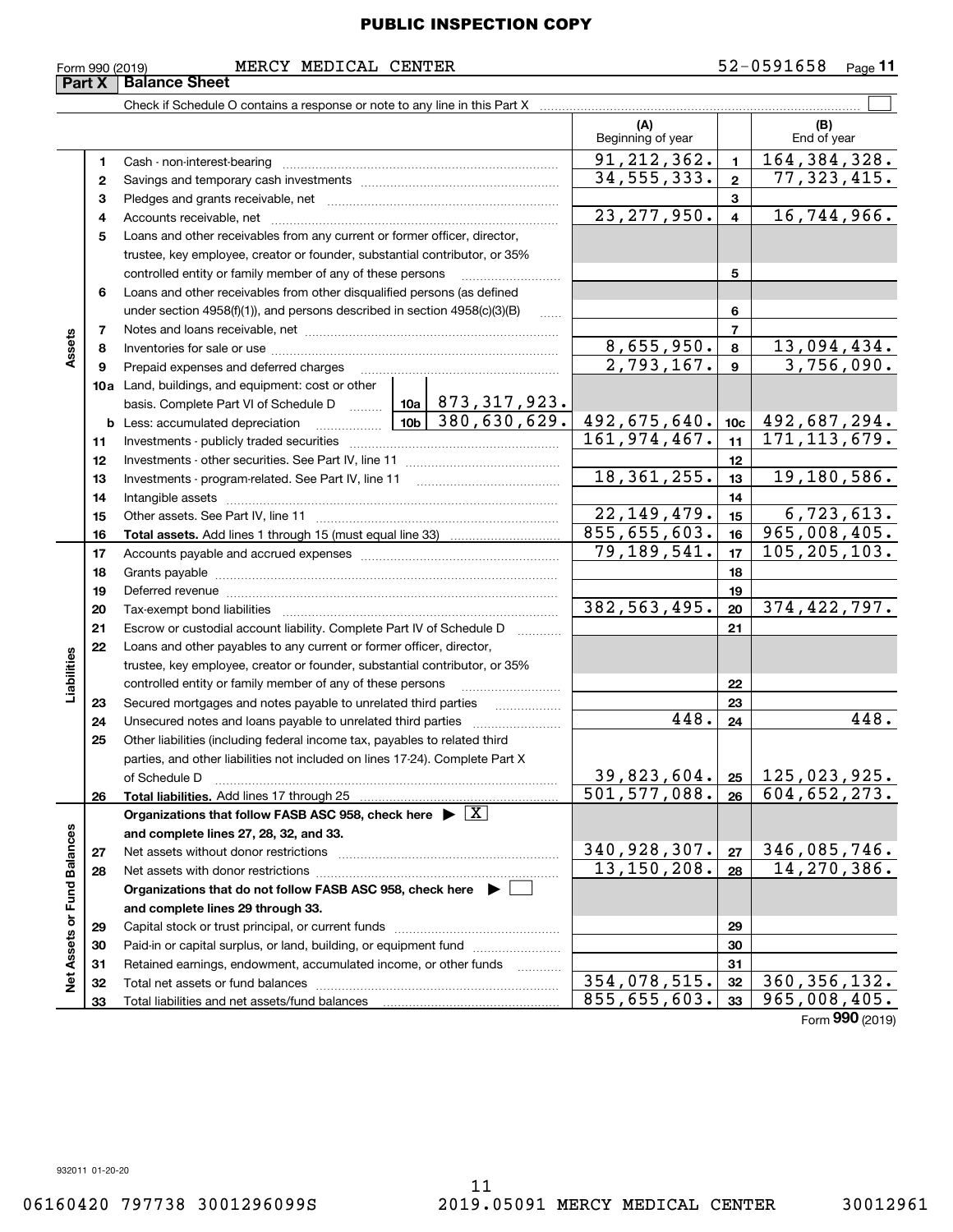|    | MERCY MEDICAL CENTER<br>Form 990 (2019)                                                                                         |                         | 52-0591658       |                |     | $P_{\text{aqe}}$ 12     |
|----|---------------------------------------------------------------------------------------------------------------------------------|-------------------------|------------------|----------------|-----|-------------------------|
|    | <b>Reconciliation of Net Assets</b><br>Part XI                                                                                  |                         |                  |                |     |                         |
|    |                                                                                                                                 |                         |                  |                |     | $\overline{\mathbf{X}}$ |
|    |                                                                                                                                 |                         |                  |                |     |                         |
| 1  | Total revenue (must equal Part VIII, column (A), line 12)                                                                       | $\mathbf{1}$            | 516, 517, 701.   |                |     |                         |
| 2  |                                                                                                                                 | $\overline{2}$          | 493,700,034.     |                |     |                         |
| З  | Revenue less expenses. Subtract line 2 from line 1                                                                              | 3                       |                  |                |     | 22,817,667.             |
| 4  |                                                                                                                                 | $\overline{\mathbf{4}}$ | 354,078,515.     |                |     |                         |
| 5  |                                                                                                                                 | 5                       |                  |                |     | $-251, 231.$            |
| 6  |                                                                                                                                 | 6                       |                  |                |     |                         |
| 7  | Investment expenses www.communication.com/www.communication.com/www.communication.com/www.com                                   | $\overline{7}$          |                  |                |     |                         |
| 8  | Prior period adjustments                                                                                                        | 8                       |                  |                |     |                         |
| 9  | Other changes in net assets or fund balances (explain on Schedule O)                                                            | $\mathbf{9}$            | $-16, 288, 819.$ |                |     |                         |
| 10 | Net assets or fund balances at end of year. Combine lines 3 through 9 (must equal Part X, line 32,                              |                         |                  |                |     |                         |
|    | column (B))                                                                                                                     | 10                      | 360, 356, 132.   |                |     |                         |
|    | Part XII Financial Statements and Reporting                                                                                     |                         |                  |                |     |                         |
|    |                                                                                                                                 |                         |                  |                |     |                         |
|    |                                                                                                                                 |                         |                  |                | Yes | <b>No</b>               |
| 1  | $ X $ Accrual<br>Accounting method used to prepare the Form 990: <u>[</u> Cash<br>Other                                         |                         |                  |                |     |                         |
|    | If the organization changed its method of accounting from a prior year or checked "Other," explain in Schedule O.               |                         |                  |                |     |                         |
|    | 2a Were the organization's financial statements compiled or reviewed by an independent accountant?                              |                         |                  | 2a             |     | х                       |
|    | If "Yes," check a box below to indicate whether the financial statements for the year were compiled or reviewed on a            |                         |                  |                |     |                         |
|    | separate basis, consolidated basis, or both:                                                                                    |                         |                  |                |     |                         |
|    | Separate basis<br><b>Consolidated basis</b><br>Both consolidated and separate basis                                             |                         |                  |                |     |                         |
|    | <b>b</b> Were the organization's financial statements audited by an independent accountant?                                     |                         |                  | 2 <sub>b</sub> | х   |                         |
|    | If "Yes," check a box below to indicate whether the financial statements for the year were audited on a separate basis,         |                         |                  |                |     |                         |
|    | consolidated basis, or both:                                                                                                    |                         |                  |                |     |                         |
|    | $\boxed{\textbf{X}}$ Consolidated basis<br>Separate basis<br>Both consolidated and separate basis                               |                         |                  |                |     |                         |
|    | c If "Yes" to line 2a or 2b, does the organization have a committee that assumes responsibility for oversight of the audit,     |                         |                  |                |     |                         |
|    |                                                                                                                                 |                         |                  | 2c             | Χ   |                         |
|    | If the organization changed either its oversight process or selection process during the tax year, explain on Schedule O.       |                         |                  |                |     |                         |
|    | 3a As a result of a federal award, was the organization required to undergo an audit or audits as set forth in the Single Audit |                         |                  |                |     |                         |
|    |                                                                                                                                 |                         |                  | За             | Χ   |                         |
|    | b If "Yes," did the organization undergo the required audit or audits? If the organization did not undergo the required audit   |                         |                  |                |     |                         |
|    |                                                                                                                                 |                         |                  | 3 <sub>b</sub> | х   |                         |
|    |                                                                                                                                 |                         |                  |                | nnn |                         |

Form (2019) **990**

932012 01-20-20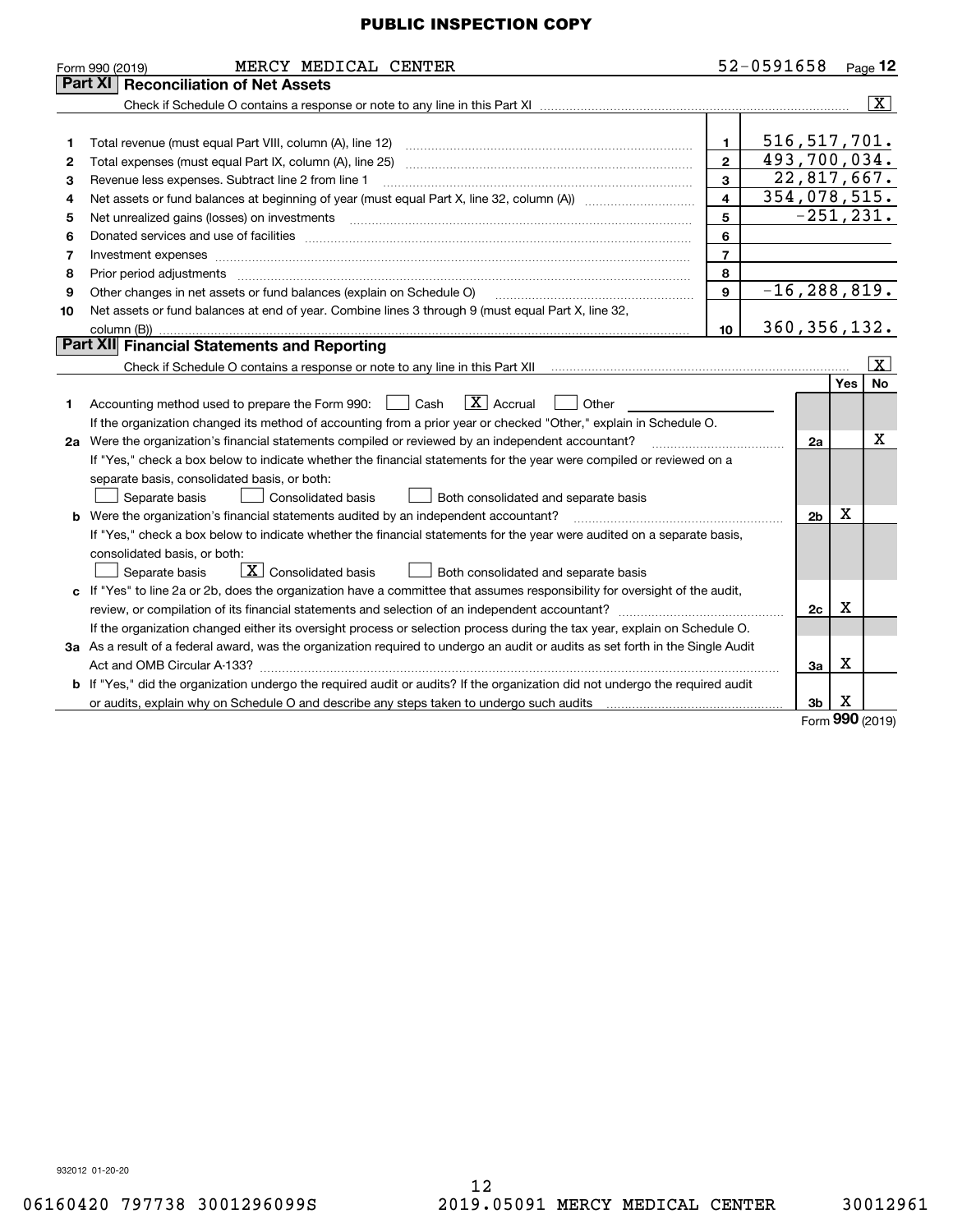| <b>SCHEDULE A</b><br>(Form 990 or 990-EZ) | <b>Public Charity Status and Public Support</b>                               |
|-------------------------------------------|-------------------------------------------------------------------------------|
|                                           | Complete if the organization is a section 501(c)(3) organization or a section |

| 4947(a)(1) nonexempt charitable trust.                                |
|-----------------------------------------------------------------------|
| Attach to Form 990 or Form 990-EZ.                                    |
| Go to www.irs.gov/Form990 for instructions and the latest information |

| ) www.irs.αον/Form990 for instructions and the latest information. |  |
|--------------------------------------------------------------------|--|

| OMB No. 1545-0047                   |
|-------------------------------------|
| 2019                                |
| <b>Open to Public</b><br>Inspection |

|       | <b>Employer identification number</b><br>Name of the organization |                                                                                                                                                                                                                                               |                      |                                                        |     |                                 |                            |  |                            |
|-------|-------------------------------------------------------------------|-----------------------------------------------------------------------------------------------------------------------------------------------------------------------------------------------------------------------------------------------|----------------------|--------------------------------------------------------|-----|---------------------------------|----------------------------|--|----------------------------|
|       |                                                                   |                                                                                                                                                                                                                                               | MERCY MEDICAL CENTER |                                                        |     |                                 |                            |  | 52-0591658                 |
|       | Part I                                                            | Reason for Public Charity Status (All organizations must complete this part.) See instructions.                                                                                                                                               |                      |                                                        |     |                                 |                            |  |                            |
|       |                                                                   | The organization is not a private foundation because it is: (For lines 1 through 12, check only one box.)                                                                                                                                     |                      |                                                        |     |                                 |                            |  |                            |
| 1.    |                                                                   | A church, convention of churches, or association of churches described in section 170(b)(1)(A)(i).                                                                                                                                            |                      |                                                        |     |                                 |                            |  |                            |
| 2     |                                                                   | A school described in section 170(b)(1)(A)(ii). (Attach Schedule E (Form 990 or 990-EZ).)                                                                                                                                                     |                      |                                                        |     |                                 |                            |  |                            |
| 3     | $\lfloor x \rfloor$                                               | A hospital or a cooperative hospital service organization described in section 170(b)(1)(A)(iii).                                                                                                                                             |                      |                                                        |     |                                 |                            |  |                            |
| 4     |                                                                   | A medical research organization operated in conjunction with a hospital described in section 170(b)(1)(A)(iii). Enter the hospital's name,                                                                                                    |                      |                                                        |     |                                 |                            |  |                            |
|       |                                                                   | city, and state:                                                                                                                                                                                                                              |                      |                                                        |     |                                 |                            |  |                            |
| 5     |                                                                   | An organization operated for the benefit of a college or university owned or operated by a governmental unit described in                                                                                                                     |                      |                                                        |     |                                 |                            |  |                            |
|       |                                                                   | section 170(b)(1)(A)(iv). (Complete Part II.)                                                                                                                                                                                                 |                      |                                                        |     |                                 |                            |  |                            |
| 6     |                                                                   |                                                                                                                                                                                                                                               |                      |                                                        |     |                                 |                            |  |                            |
| 7     |                                                                   | A federal, state, or local government or governmental unit described in section 170(b)(1)(A)(v).<br>An organization that normally receives a substantial part of its support from a governmental unit or from the general public described in |                      |                                                        |     |                                 |                            |  |                            |
|       |                                                                   | section 170(b)(1)(A)(vi). (Complete Part II.)                                                                                                                                                                                                 |                      |                                                        |     |                                 |                            |  |                            |
| 8     |                                                                   | A community trust described in section 170(b)(1)(A)(vi). (Complete Part II.)                                                                                                                                                                  |                      |                                                        |     |                                 |                            |  |                            |
| 9     |                                                                   |                                                                                                                                                                                                                                               |                      |                                                        |     |                                 |                            |  |                            |
|       |                                                                   | An agricultural research organization described in section 170(b)(1)(A)(ix) operated in conjunction with a land-grant college                                                                                                                 |                      |                                                        |     |                                 |                            |  |                            |
|       |                                                                   | or university or a non-land-grant college of agriculture (see instructions). Enter the name, city, and state of the college or                                                                                                                |                      |                                                        |     |                                 |                            |  |                            |
|       |                                                                   | university:<br>An organization that normally receives: (1) more than 33 1/3% of its support from contributions, membership fees, and gross receipts from                                                                                      |                      |                                                        |     |                                 |                            |  |                            |
| 10    |                                                                   |                                                                                                                                                                                                                                               |                      |                                                        |     |                                 |                            |  |                            |
|       |                                                                   | activities related to its exempt functions - subject to certain exceptions, and (2) no more than 33 1/3% of its support from gross investment                                                                                                 |                      |                                                        |     |                                 |                            |  |                            |
|       |                                                                   | income and unrelated business taxable income (less section 511 tax) from businesses acquired by the organization after June 30, 1975.                                                                                                         |                      |                                                        |     |                                 |                            |  |                            |
|       |                                                                   | See section 509(a)(2). (Complete Part III.)                                                                                                                                                                                                   |                      |                                                        |     |                                 |                            |  |                            |
| 11    |                                                                   | An organization organized and operated exclusively to test for public safety. See section 509(a)(4).                                                                                                                                          |                      |                                                        |     |                                 |                            |  |                            |
| 12    |                                                                   | An organization organized and operated exclusively for the benefit of, to perform the functions of, or to carry out the purposes of one or                                                                                                    |                      |                                                        |     |                                 |                            |  |                            |
|       |                                                                   | more publicly supported organizations described in section 509(a)(1) or section 509(a)(2). See section 509(a)(3). Check the box in                                                                                                            |                      |                                                        |     |                                 |                            |  |                            |
|       |                                                                   | lines 12a through 12d that describes the type of supporting organization and complete lines 12e, 12f, and 12g.                                                                                                                                |                      |                                                        |     |                                 |                            |  |                            |
| а     |                                                                   | Type I. A supporting organization operated, supervised, or controlled by its supported organization(s), typically by giving                                                                                                                   |                      |                                                        |     |                                 |                            |  |                            |
|       |                                                                   | the supported organization(s) the power to regularly appoint or elect a majority of the directors or trustees of the supporting                                                                                                               |                      |                                                        |     |                                 |                            |  |                            |
|       |                                                                   | organization. You must complete Part IV, Sections A and B.                                                                                                                                                                                    |                      |                                                        |     |                                 |                            |  |                            |
| b     |                                                                   | Type II. A supporting organization supervised or controlled in connection with its supported organization(s), by having                                                                                                                       |                      |                                                        |     |                                 |                            |  |                            |
|       |                                                                   | control or management of the supporting organization vested in the same persons that control or manage the supported                                                                                                                          |                      |                                                        |     |                                 |                            |  |                            |
|       |                                                                   | organization(s). You must complete Part IV, Sections A and C.                                                                                                                                                                                 |                      |                                                        |     |                                 |                            |  |                            |
| с     |                                                                   | Type III functionally integrated. A supporting organization operated in connection with, and functionally integrated with,                                                                                                                    |                      |                                                        |     |                                 |                            |  |                            |
|       |                                                                   | its supported organization(s) (see instructions). You must complete Part IV, Sections A, D, and E.                                                                                                                                            |                      |                                                        |     |                                 |                            |  |                            |
| d     |                                                                   | Type III non-functionally integrated. A supporting organization operated in connection with its supported organization(s)                                                                                                                     |                      |                                                        |     |                                 |                            |  |                            |
|       |                                                                   | that is not functionally integrated. The organization generally must satisfy a distribution requirement and an attentiveness                                                                                                                  |                      |                                                        |     |                                 |                            |  |                            |
|       |                                                                   | requirement (see instructions). You must complete Part IV, Sections A and D, and Part V.                                                                                                                                                      |                      |                                                        |     |                                 |                            |  |                            |
|       |                                                                   | Check this box if the organization received a written determination from the IRS that it is a Type I, Type II, Type III                                                                                                                       |                      |                                                        |     |                                 |                            |  |                            |
|       |                                                                   | functionally integrated, or Type III non-functionally integrated supporting organization.                                                                                                                                                     |                      |                                                        |     |                                 |                            |  |                            |
|       |                                                                   | f Enter the number of supported organizations                                                                                                                                                                                                 |                      |                                                        |     |                                 |                            |  |                            |
|       |                                                                   | Provide the following information about the supported organization(s).                                                                                                                                                                        |                      |                                                        |     | (iv) Is the organization listed |                            |  |                            |
|       |                                                                   | (i) Name of supported                                                                                                                                                                                                                         | (ii) EIN             | (iii) Type of organization<br>(described on lines 1-10 |     | in your governing document?     | (v) Amount of monetary     |  | (vi) Amount of other       |
|       |                                                                   | organization                                                                                                                                                                                                                                  |                      | above (see instructions))                              | Yes | No                              | support (see instructions) |  | support (see instructions) |
|       |                                                                   |                                                                                                                                                                                                                                               |                      |                                                        |     |                                 |                            |  |                            |
|       |                                                                   |                                                                                                                                                                                                                                               |                      |                                                        |     |                                 |                            |  |                            |
|       |                                                                   |                                                                                                                                                                                                                                               |                      |                                                        |     |                                 |                            |  |                            |
|       |                                                                   |                                                                                                                                                                                                                                               |                      |                                                        |     |                                 |                            |  |                            |
|       |                                                                   |                                                                                                                                                                                                                                               |                      |                                                        |     |                                 |                            |  |                            |
|       |                                                                   |                                                                                                                                                                                                                                               |                      |                                                        |     |                                 |                            |  |                            |
|       |                                                                   |                                                                                                                                                                                                                                               |                      |                                                        |     |                                 |                            |  |                            |
|       |                                                                   |                                                                                                                                                                                                                                               |                      |                                                        |     |                                 |                            |  |                            |
|       |                                                                   |                                                                                                                                                                                                                                               |                      |                                                        |     |                                 |                            |  |                            |
|       |                                                                   |                                                                                                                                                                                                                                               |                      |                                                        |     |                                 |                            |  |                            |
| Total |                                                                   |                                                                                                                                                                                                                                               |                      |                                                        |     |                                 |                            |  |                            |
|       |                                                                   |                                                                                                                                                                                                                                               |                      |                                                        |     |                                 |                            |  |                            |

LHA For Paperwork Reduction Act Notice, see the Instructions for Form 990 or 990-EZ. 932021 09-25-19 Schedule A (Form 990 or 990-EZ) 2019 13

Department of the Treasury Internal Revenue Service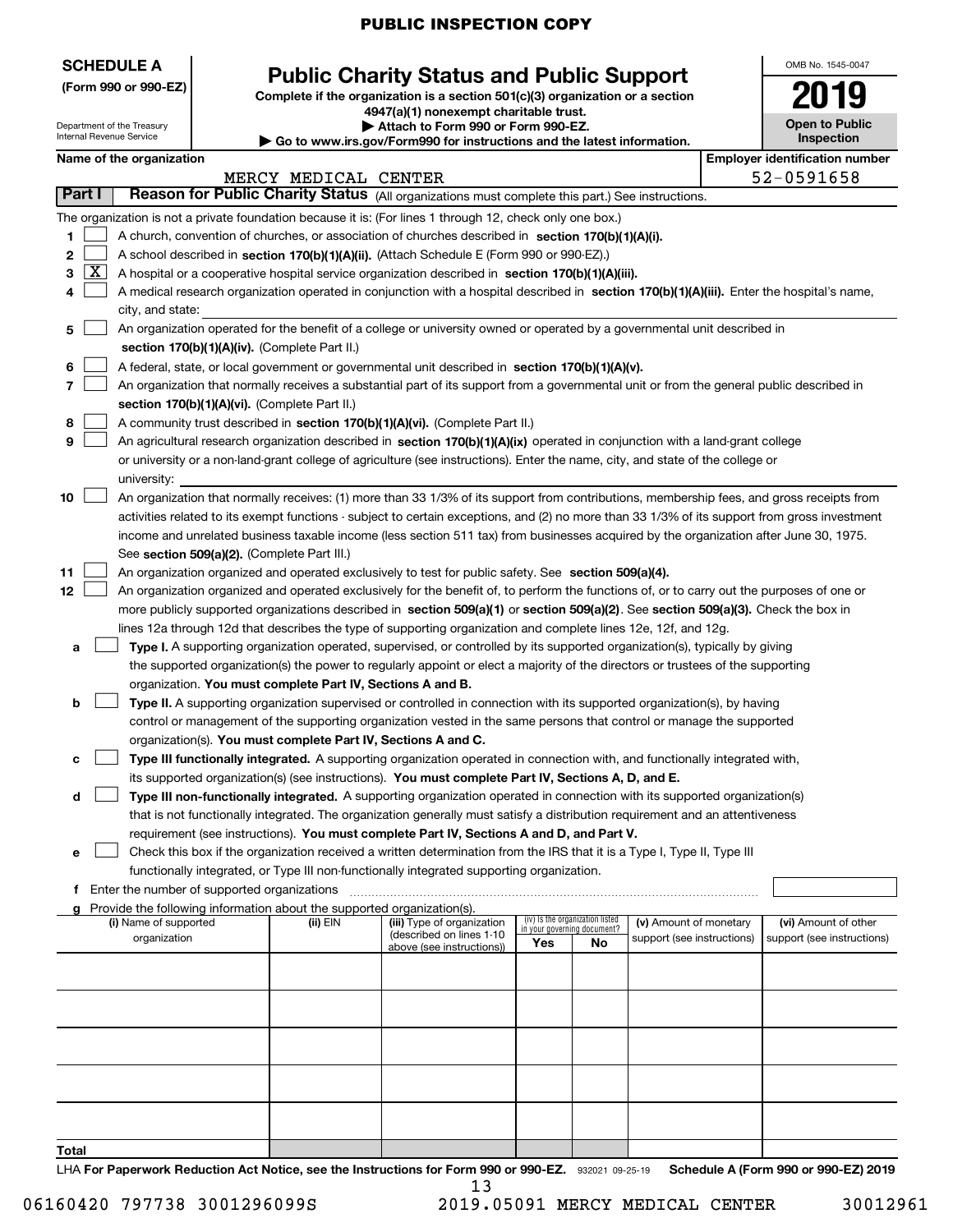#### Schedule A (Form 990 or 990-EZ) 2019 Page MERCY MEDICAL CENTER 52-0591658

(Complete only if you checked the box on line 5, 7, or 8 of Part I or if the organization failed to qualify under Part III. If the organization **Part II Comport Schedule for Organizations Described in Sections 170(b)(1)(A)(iv) and 170(b)(1)(A)(vi)** 

fails to qualify under the tests listed below, please complete Part III.)

| Calendar year (or fiscal year beginning in) $\blacktriangleright$<br>$(b)$ 2016<br>(a) 2015<br>$(c)$ 2017<br>$(d)$ 2018<br>(e) 2019<br><b>1</b> Gifts, grants, contributions, and<br>membership fees received. (Do not<br>include any "unusual grants.")<br>2 Tax revenues levied for the organ-<br>ization's benefit and either paid to<br>or expended on its behalf<br>3 The value of services or facilities<br>furnished by a governmental unit to<br>the organization without charge<br>4 Total. Add lines 1 through 3<br>The portion of total contributions<br>5. | (f) Total |
|------------------------------------------------------------------------------------------------------------------------------------------------------------------------------------------------------------------------------------------------------------------------------------------------------------------------------------------------------------------------------------------------------------------------------------------------------------------------------------------------------------------------------------------------------------------------|-----------|
|                                                                                                                                                                                                                                                                                                                                                                                                                                                                                                                                                                        |           |
|                                                                                                                                                                                                                                                                                                                                                                                                                                                                                                                                                                        |           |
|                                                                                                                                                                                                                                                                                                                                                                                                                                                                                                                                                                        |           |
|                                                                                                                                                                                                                                                                                                                                                                                                                                                                                                                                                                        |           |
|                                                                                                                                                                                                                                                                                                                                                                                                                                                                                                                                                                        |           |
|                                                                                                                                                                                                                                                                                                                                                                                                                                                                                                                                                                        |           |
|                                                                                                                                                                                                                                                                                                                                                                                                                                                                                                                                                                        |           |
|                                                                                                                                                                                                                                                                                                                                                                                                                                                                                                                                                                        |           |
|                                                                                                                                                                                                                                                                                                                                                                                                                                                                                                                                                                        |           |
|                                                                                                                                                                                                                                                                                                                                                                                                                                                                                                                                                                        |           |
|                                                                                                                                                                                                                                                                                                                                                                                                                                                                                                                                                                        |           |
|                                                                                                                                                                                                                                                                                                                                                                                                                                                                                                                                                                        |           |
| by each person (other than a                                                                                                                                                                                                                                                                                                                                                                                                                                                                                                                                           |           |
| governmental unit or publicly                                                                                                                                                                                                                                                                                                                                                                                                                                                                                                                                          |           |
| supported organization) included                                                                                                                                                                                                                                                                                                                                                                                                                                                                                                                                       |           |
| on line 1 that exceeds 2% of the                                                                                                                                                                                                                                                                                                                                                                                                                                                                                                                                       |           |
| amount shown on line 11,                                                                                                                                                                                                                                                                                                                                                                                                                                                                                                                                               |           |
| column (f)                                                                                                                                                                                                                                                                                                                                                                                                                                                                                                                                                             |           |
| 6 Public support. Subtract line 5 from line 4.                                                                                                                                                                                                                                                                                                                                                                                                                                                                                                                         |           |
| <b>Section B. Total Support</b>                                                                                                                                                                                                                                                                                                                                                                                                                                                                                                                                        |           |
| Calendar year (or fiscal year beginning in)<br>$(d)$ 2018<br>(a) 2015<br>$(b)$ 2016<br>$(c)$ 2017<br>(e) 2019                                                                                                                                                                                                                                                                                                                                                                                                                                                          | (f) Total |
| 7 Amounts from line 4                                                                                                                                                                                                                                                                                                                                                                                                                                                                                                                                                  |           |
| 8 Gross income from interest,                                                                                                                                                                                                                                                                                                                                                                                                                                                                                                                                          |           |
| dividends, payments received on                                                                                                                                                                                                                                                                                                                                                                                                                                                                                                                                        |           |
| securities loans, rents, royalties,                                                                                                                                                                                                                                                                                                                                                                                                                                                                                                                                    |           |
| and income from similar sources                                                                                                                                                                                                                                                                                                                                                                                                                                                                                                                                        |           |
| <b>9</b> Net income from unrelated business                                                                                                                                                                                                                                                                                                                                                                                                                                                                                                                            |           |
| activities, whether or not the                                                                                                                                                                                                                                                                                                                                                                                                                                                                                                                                         |           |
| business is regularly carried on                                                                                                                                                                                                                                                                                                                                                                                                                                                                                                                                       |           |
| <b>10</b> Other income. Do not include gain                                                                                                                                                                                                                                                                                                                                                                                                                                                                                                                            |           |
| or loss from the sale of capital                                                                                                                                                                                                                                                                                                                                                                                                                                                                                                                                       |           |
| assets (Explain in Part VI.)                                                                                                                                                                                                                                                                                                                                                                                                                                                                                                                                           |           |
| <b>11 Total support.</b> Add lines 7 through 10                                                                                                                                                                                                                                                                                                                                                                                                                                                                                                                        |           |
| 12<br><b>12</b> Gross receipts from related activities, etc. (see instructions)                                                                                                                                                                                                                                                                                                                                                                                                                                                                                        |           |
| 13 First five years. If the Form 990 is for the organization's first, second, third, fourth, or fifth tax year as a section 501(c)(3)                                                                                                                                                                                                                                                                                                                                                                                                                                  |           |
| organization, check this box and stop here                                                                                                                                                                                                                                                                                                                                                                                                                                                                                                                             |           |
| Section C. Computation of Public Support Percentage                                                                                                                                                                                                                                                                                                                                                                                                                                                                                                                    |           |
| 14<br>14 Public support percentage for 2019 (line 6, column (f) divided by line 11, column (f) <i>mummumumum</i>                                                                                                                                                                                                                                                                                                                                                                                                                                                       | %         |
| 15                                                                                                                                                                                                                                                                                                                                                                                                                                                                                                                                                                     | $\%$      |
| 16a 33 1/3% support test - 2019. If the organization did not check the box on line 13, and line 14 is 33 1/3% or more, check this box and                                                                                                                                                                                                                                                                                                                                                                                                                              |           |
| stop here. The organization qualifies as a publicly supported organization                                                                                                                                                                                                                                                                                                                                                                                                                                                                                             |           |
| b 33 1/3% support test - 2018. If the organization did not check a box on line 13 or 16a, and line 15 is 33 1/3% or more, check this box                                                                                                                                                                                                                                                                                                                                                                                                                               |           |
| and stop here. The organization qualifies as a publicly supported organization                                                                                                                                                                                                                                                                                                                                                                                                                                                                                         |           |
| 17a 10% -facts-and-circumstances test - 2019. If the organization did not check a box on line 13, 16a, or 16b, and line 14 is 10% or more,                                                                                                                                                                                                                                                                                                                                                                                                                             |           |
| and if the organization meets the "facts-and-circumstances" test, check this box and stop here. Explain in Part VI how the organization                                                                                                                                                                                                                                                                                                                                                                                                                                |           |
| meets the "facts-and-circumstances" test. The organization qualifies as a publicly supported organization <i>marroummumumum</i>                                                                                                                                                                                                                                                                                                                                                                                                                                        |           |
| <b>b 10% -facts-and-circumstances test - 2018.</b> If the organization did not check a box on line 13, 16a, 16b, or 17a, and line 15 is 10% or                                                                                                                                                                                                                                                                                                                                                                                                                         |           |
| more, and if the organization meets the "facts-and-circumstances" test, check this box and stop here. Explain in Part VI how the                                                                                                                                                                                                                                                                                                                                                                                                                                       |           |
| organization meets the "facts-and-circumstances" test. The organization qualifies as a publicly supported organization                                                                                                                                                                                                                                                                                                                                                                                                                                                 |           |
| Private foundation. If the organization did not check a box on line 13, 16a, 16b, 17a, or 17b, check this box and see instructions<br>18<br>Schedule A (Form 990 or 990-F7) 2019                                                                                                                                                                                                                                                                                                                                                                                       |           |

**Schedule A (Form 990 or 990-EZ) 2019**

932022 09-25-19

52-0591658 Page 2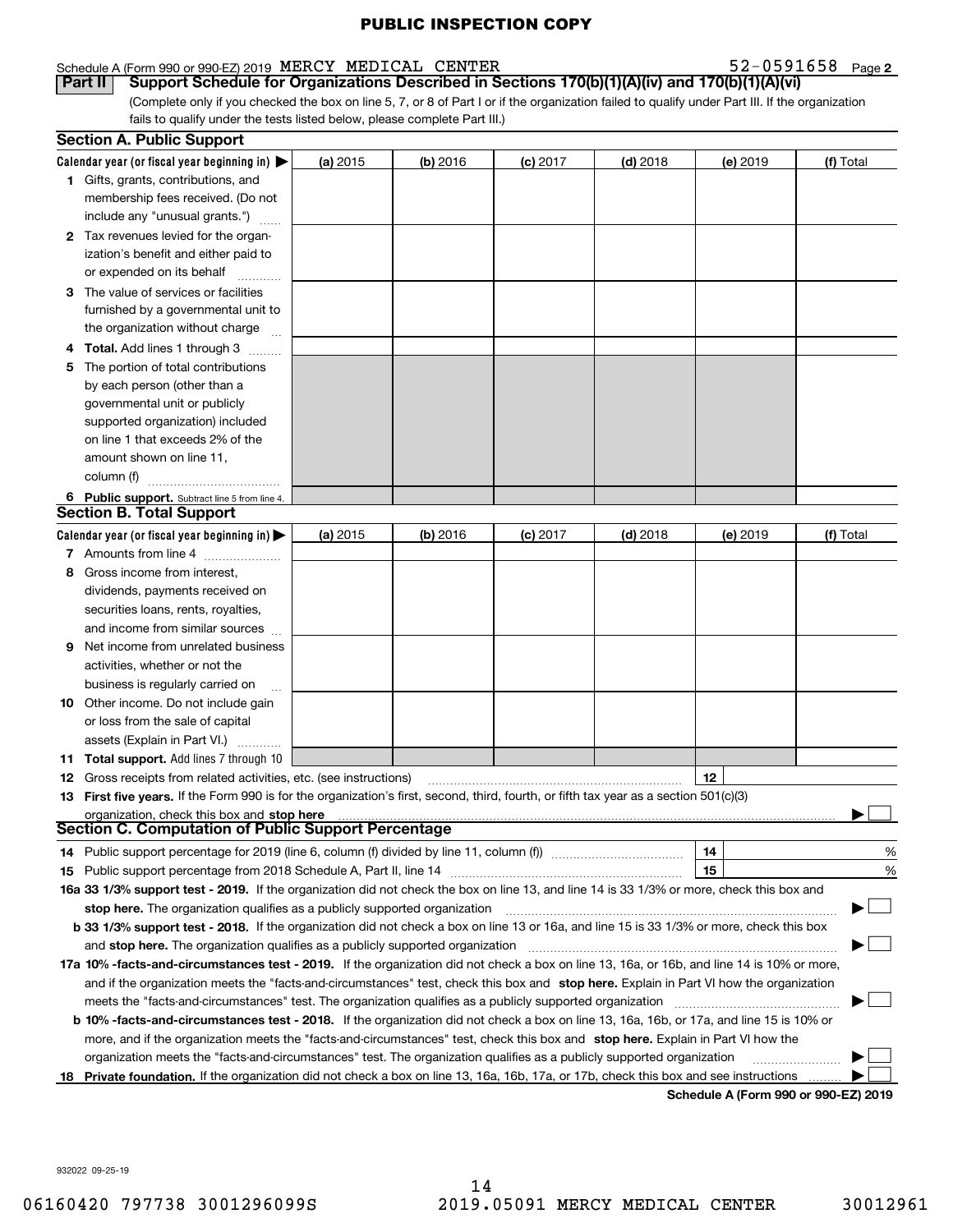#### Schedule A (Form 990 or 990-EZ) 2019 Page MERCY MEDICAL CENTER 52-0591658

**Part III** | Support Schedule for Organizations Described in Section 509(a)(2)

(Complete only if you checked the box on line 10 of Part I or if the organization failed to qualify under Part II. If the organization fails to qualify under the tests listed below, please complete Part II.)

| Section A. Public Support                                                                                                                                                                                                                                                                                                                              |          |          |                 |            |          |                    |
|--------------------------------------------------------------------------------------------------------------------------------------------------------------------------------------------------------------------------------------------------------------------------------------------------------------------------------------------------------|----------|----------|-----------------|------------|----------|--------------------|
| Calendar year (or fiscal year beginning in) $\blacktriangleright$                                                                                                                                                                                                                                                                                      | (a) 2015 | (b) 2016 | <b>(c)</b> 2017 | $(d)$ 2018 | (e) 2019 | (f) Total          |
| 1 Gifts, grants, contributions, and                                                                                                                                                                                                                                                                                                                    |          |          |                 |            |          |                    |
| membership fees received. (Do not                                                                                                                                                                                                                                                                                                                      |          |          |                 |            |          |                    |
| include any "unusual grants.")                                                                                                                                                                                                                                                                                                                         |          |          |                 |            |          |                    |
| <b>2</b> Gross receipts from admissions,<br>merchandise sold or services per-<br>formed, or facilities furnished in<br>any activity that is related to the<br>organization's tax-exempt purpose                                                                                                                                                        |          |          |                 |            |          |                    |
| 3 Gross receipts from activities that<br>are not an unrelated trade or bus-                                                                                                                                                                                                                                                                            |          |          |                 |            |          |                    |
| iness under section 513                                                                                                                                                                                                                                                                                                                                |          |          |                 |            |          |                    |
| 4 Tax revenues levied for the organ-<br>ization's benefit and either paid to<br>or expended on its behalf                                                                                                                                                                                                                                              |          |          |                 |            |          |                    |
| 5 The value of services or facilities<br>furnished by a governmental unit to                                                                                                                                                                                                                                                                           |          |          |                 |            |          |                    |
| the organization without charge                                                                                                                                                                                                                                                                                                                        |          |          |                 |            |          |                    |
| <b>6 Total.</b> Add lines 1 through 5<br>7a Amounts included on lines 1, 2, and<br>3 received from disqualified persons                                                                                                                                                                                                                                |          |          |                 |            |          |                    |
| <b>b</b> Amounts included on lines 2 and 3 received<br>from other than disqualified persons that<br>exceed the greater of \$5,000 or 1% of the<br>amount on line 13 for the year                                                                                                                                                                       |          |          |                 |            |          |                    |
| c Add lines 7a and 7b                                                                                                                                                                                                                                                                                                                                  |          |          |                 |            |          |                    |
| 8 Public support. (Subtract line 7c from line 6.)<br><b>Section B. Total Support</b>                                                                                                                                                                                                                                                                   |          |          |                 |            |          |                    |
| Calendar year (or fiscal year beginning in) $\blacktriangleright$                                                                                                                                                                                                                                                                                      | (a) 2015 | (b) 2016 | $(c)$ 2017      | $(d)$ 2018 | (e) 2019 | (f) Total          |
| 9 Amounts from line 6                                                                                                                                                                                                                                                                                                                                  |          |          |                 |            |          |                    |
| <b>10a</b> Gross income from interest,<br>dividends, payments received on<br>securities loans, rents, royalties,<br>and income from similar sources                                                                                                                                                                                                    |          |          |                 |            |          |                    |
| <b>b</b> Unrelated business taxable income<br>(less section 511 taxes) from businesses                                                                                                                                                                                                                                                                 |          |          |                 |            |          |                    |
| acquired after June 30, 1975                                                                                                                                                                                                                                                                                                                           |          |          |                 |            |          |                    |
| c Add lines 10a and 10b                                                                                                                                                                                                                                                                                                                                |          |          |                 |            |          |                    |
| <b>11</b> Net income from unrelated business<br>activities not included in line 10b.<br>whether or not the business is<br>regularly carried on                                                                                                                                                                                                         |          |          |                 |            |          |                    |
| <b>12</b> Other income. Do not include gain<br>or loss from the sale of capital<br>assets (Explain in Part VI.)                                                                                                                                                                                                                                        |          |          |                 |            |          |                    |
| <b>13 Total support.</b> (Add lines 9, 10c, 11, and 12.)                                                                                                                                                                                                                                                                                               |          |          |                 |            |          |                    |
| 14 First five years. If the Form 990 is for the organization's first, second, third, fourth, or fifth tax year as a section 501(c)(3) organization,                                                                                                                                                                                                    |          |          |                 |            |          |                    |
| check this box and stop here with an intermediate control to the control of the control of the control of the c                                                                                                                                                                                                                                        |          |          |                 |            |          |                    |
| <b>Section C. Computation of Public Support Percentage</b>                                                                                                                                                                                                                                                                                             |          |          |                 |            |          |                    |
| 15 Public support percentage for 2019 (line 8, column (f), divided by line 13, column (f))                                                                                                                                                                                                                                                             |          |          |                 |            | 15       | %                  |
| 16 Public support percentage from 2018 Schedule A, Part III, line 15                                                                                                                                                                                                                                                                                   |          |          |                 |            | 16       | %                  |
| Section D. Computation of Investment Income Percentage                                                                                                                                                                                                                                                                                                 |          |          |                 |            |          |                    |
|                                                                                                                                                                                                                                                                                                                                                        |          |          |                 |            | 17<br>18 | $\frac{9}{6}$<br>% |
|                                                                                                                                                                                                                                                                                                                                                        |          |          |                 |            |          |                    |
|                                                                                                                                                                                                                                                                                                                                                        |          |          |                 |            |          |                    |
| more than 33 1/3%, check this box and stop here. The organization qualifies as a publicly supported organization                                                                                                                                                                                                                                       |          |          |                 |            |          |                    |
| <b>b 33 1/3% support tests - 2018.</b> If the organization did not check a box on line 14 or line 19a, and line 16 is more than 33 1/3%, and                                                                                                                                                                                                           |          |          |                 |            |          |                    |
| line 18 is not more than 33 1/3%, check this box and stop here. The organization qualifies as a publicly supported organization                                                                                                                                                                                                                        |          |          |                 |            |          |                    |
| 18 Investment income percentage from 2018 Schedule A, Part III, line 17<br>19a 33 1/3% support tests - 2019. If the organization did not check the box on line 14, and line 15 is more than 33 1/3%, and line 17 is not<br>20 Private foundation. If the organization did not check a box on line 14, 19a, or 19b, check this box and see instructions |          |          |                 |            |          |                    |

 <sup>06160420 797738 3001296099</sup>S 2019.05091 MERCY MEDICAL CENTER 30012961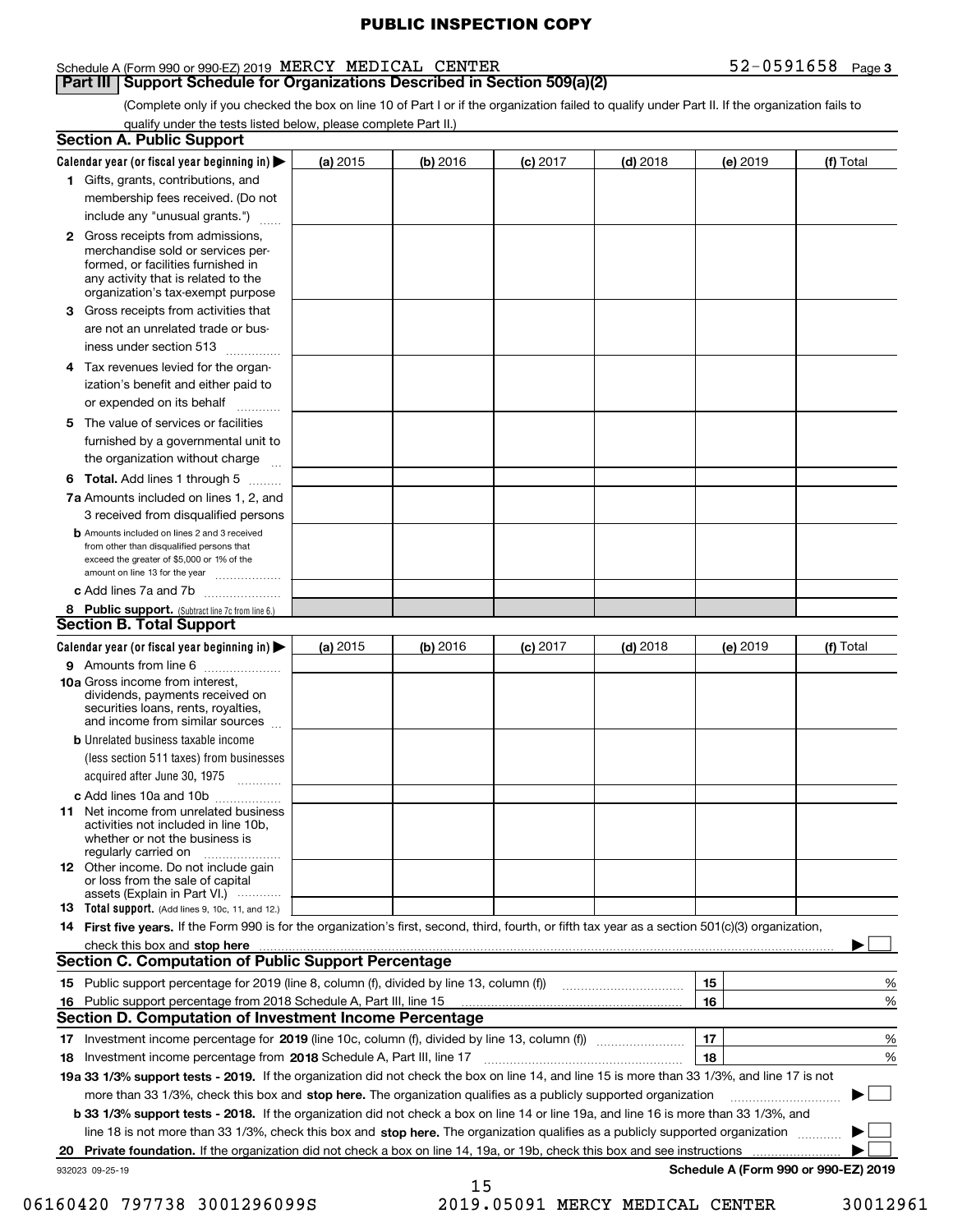#### Schedule A (Form 990 or 990-EZ) 2019 Page MERCY MEDICAL CENTER 52-0591658

#### **Part IV Supporting Organizations**

(Complete only if you checked a box in line 12 on Part I. If you checked 12a of Part I, complete Sections A and B. If you checked 12b of Part I, complete Sections A and C. If you checked 12c of Part I, complete Sections A, D, and E. If you checked 12d of Part I, complete Sections A and D, and complete Part V.)

#### **Section A. All Supporting Organizations**

- **1** Are all of the organization's supported organizations listed by name in the organization's governing documents? If "No," describe in **Part VI** how the supported organizations are designated. If designated by *class or purpose, describe the designation. If historic and continuing relationship, explain.*
- **2** Did the organization have any supported organization that does not have an IRS determination of status under section 509(a)(1) or (2)? If "Yes," explain in Part VI how the organization determined that the supported *organization was described in section 509(a)(1) or (2).*
- **3a** Did the organization have a supported organization described in section 501(c)(4), (5), or (6)? If "Yes," answer *(b) and (c) below.*
- **b** Did the organization confirm that each supported organization qualified under section 501(c)(4), (5), or (6) and satisfied the public support tests under section 509(a)(2)? If "Yes," describe in **Part VI** when and how the *organization made the determination.*
- **c**Did the organization ensure that all support to such organizations was used exclusively for section 170(c)(2)(B) purposes? If "Yes," explain in **Part VI** what controls the organization put in place to ensure such use.
- **4a***If* Was any supported organization not organized in the United States ("foreign supported organization")? *"Yes," and if you checked 12a or 12b in Part I, answer (b) and (c) below.*
- **b** Did the organization have ultimate control and discretion in deciding whether to make grants to the foreign supported organization? If "Yes," describe in **Part VI** how the organization had such control and discretion *despite being controlled or supervised by or in connection with its supported organizations.*
- **c** Did the organization support any foreign supported organization that does not have an IRS determination under sections 501(c)(3) and 509(a)(1) or (2)? If "Yes," explain in **Part VI** what controls the organization used *to ensure that all support to the foreign supported organization was used exclusively for section 170(c)(2)(B) purposes.*
- **5a** Did the organization add, substitute, or remove any supported organizations during the tax year? If "Yes," answer (b) and (c) below (if applicable). Also, provide detail in **Part VI,** including (i) the names and EIN *numbers of the supported organizations added, substituted, or removed; (ii) the reasons for each such action; (iii) the authority under the organization's organizing document authorizing such action; and (iv) how the action was accomplished (such as by amendment to the organizing document).*
- **b** Type I or Type II only. Was any added or substituted supported organization part of a class already designated in the organization's organizing document?
- **cSubstitutions only.**  Was the substitution the result of an event beyond the organization's control?
- **6** Did the organization provide support (whether in the form of grants or the provision of services or facilities) to **Part VI.** *If "Yes," provide detail in* support or benefit one or more of the filing organization's supported organizations? anyone other than (i) its supported organizations, (ii) individuals that are part of the charitable class benefited by one or more of its supported organizations, or (iii) other supporting organizations that also
- **7**Did the organization provide a grant, loan, compensation, or other similar payment to a substantial contributor *If "Yes," complete Part I of Schedule L (Form 990 or 990-EZ).* regard to a substantial contributor? (as defined in section 4958(c)(3)(C)), a family member of a substantial contributor, or a 35% controlled entity with
- **8** Did the organization make a loan to a disqualified person (as defined in section 4958) not described in line 7? *If "Yes," complete Part I of Schedule L (Form 990 or 990-EZ).*
- **9a** Was the organization controlled directly or indirectly at any time during the tax year by one or more in section 509(a)(1) or (2))? If "Yes," *provide detail in* <code>Part VI.</code> disqualified persons as defined in section 4946 (other than foundation managers and organizations described
- **b** Did one or more disqualified persons (as defined in line 9a) hold a controlling interest in any entity in which the supporting organization had an interest? If "Yes," provide detail in P**art VI**.
- **c**Did a disqualified person (as defined in line 9a) have an ownership interest in, or derive any personal benefit from, assets in which the supporting organization also had an interest? If "Yes," provide detail in P**art VI.**
- **10a** Was the organization subject to the excess business holdings rules of section 4943 because of section supporting organizations)? If "Yes," answer 10b below. 4943(f) (regarding certain Type II supporting organizations, and all Type III non-functionally integrated
- **b** Did the organization have any excess business holdings in the tax year? (Use Schedule C, Form 4720, to *determine whether the organization had excess business holdings.)*

16

932024 09-25-19

**9c10a10bSchedule A (Form 990 or 990-EZ) 2019**

**1**

**2**

**3a**

**3b**

**3c**

**4a**

**4b**

**4c**

**5a**

**5b5c**

**6**

**7**

**8**

**9a**

**9b**

**Yes No**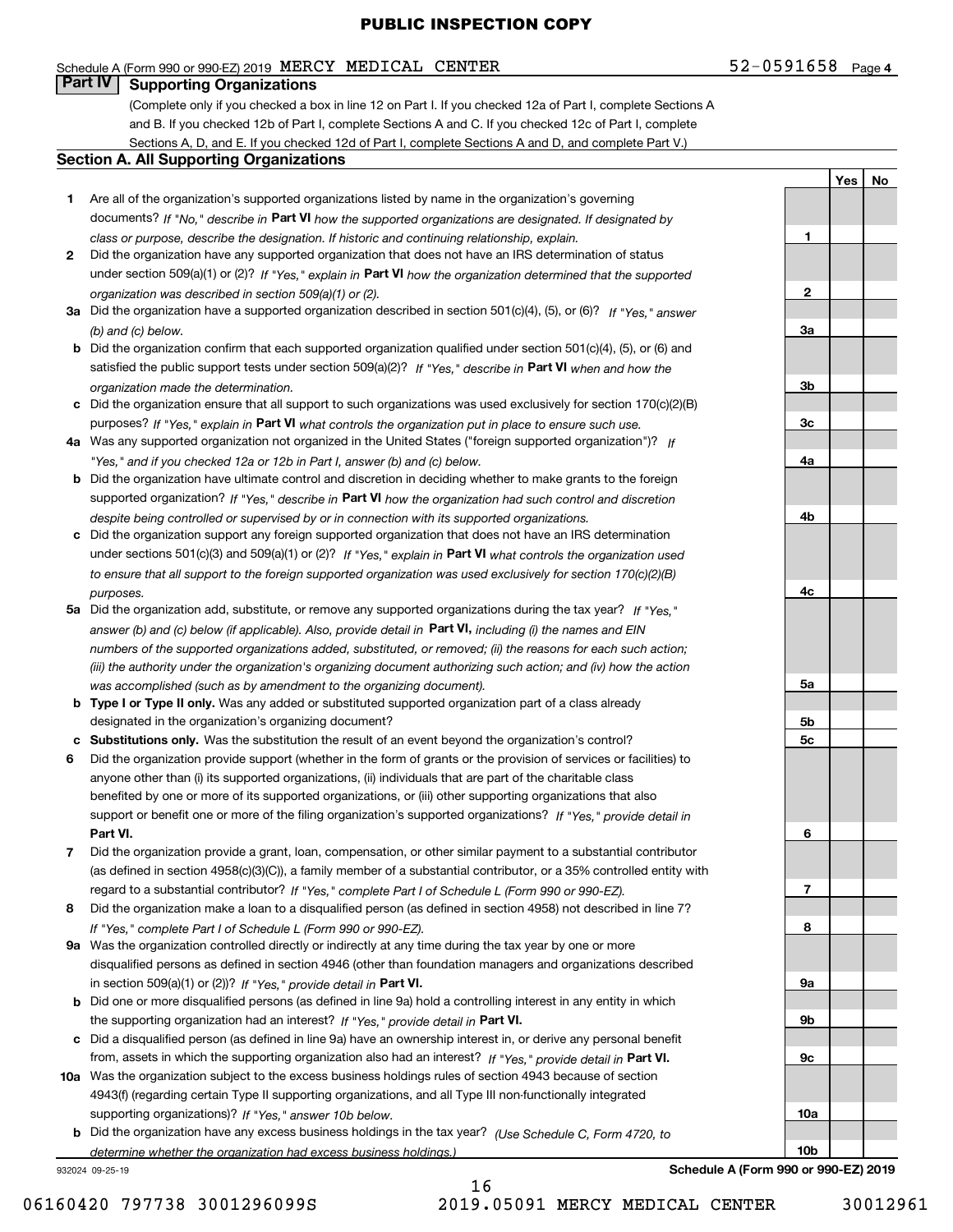#### Schedule A (Form 990 or 990-EZ) 2019 Page MERCY MEDICAL CENTER 52-0591658 **Part IV Supporting Organizations** *(continued)*

|    |                                                                                                                                   |     | <b>Yes</b> | No |
|----|-----------------------------------------------------------------------------------------------------------------------------------|-----|------------|----|
| 11 | Has the organization accepted a gift or contribution from any of the following persons?                                           |     |            |    |
|    | a A person who directly or indirectly controls, either alone or together with persons described in (b) and (c)                    |     |            |    |
|    | below, the governing body of a supported organization?                                                                            | 11a |            |    |
|    | <b>b</b> A family member of a person described in (a) above?                                                                      | 11b |            |    |
|    | c A 35% controlled entity of a person described in (a) or (b) above? If "Yes" to a, b, or c, provide detail in Part VI.           | 11c |            |    |
|    | <b>Section B. Type I Supporting Organizations</b>                                                                                 |     |            |    |
|    |                                                                                                                                   |     | Yes        | No |
| 1  | Did the directors, trustees, or membership of one or more supported organizations have the power to                               |     |            |    |
|    | regularly appoint or elect at least a majority of the organization's directors or trustees at all times during the                |     |            |    |
|    | tax year? If "No," describe in Part VI how the supported organization(s) effectively operated, supervised, or                     |     |            |    |
|    | controlled the organization's activities. If the organization had more than one supported organization,                           |     |            |    |
|    | describe how the powers to appoint and/or remove directors or trustees were allocated among the supported                         |     |            |    |
|    | organizations and what conditions or restrictions, if any, applied to such powers during the tax year.                            | 1   |            |    |
| 2  | Did the organization operate for the benefit of any supported organization other than the supported                               |     |            |    |
|    | organization(s) that operated, supervised, or controlled the supporting organization? If "Yes," explain in                        |     |            |    |
|    | <b>Part VI</b> how providing such benefit carried out the purposes of the supported organization(s) that operated,                |     |            |    |
|    | supervised, or controlled the supporting organization.                                                                            | 2   |            |    |
|    | <b>Section C. Type II Supporting Organizations</b>                                                                                |     |            |    |
|    |                                                                                                                                   |     | Yes        | No |
| 1  | Were a majority of the organization's directors or trustees during the tax year also a majority of the directors                  |     |            |    |
|    | or trustees of each of the organization's supported organization(s)? If "No." describe in Part VI how control                     |     |            |    |
|    | or management of the supporting organization was vested in the same persons that controlled or managed                            |     |            |    |
|    | the supported organization(s).                                                                                                    | 1   |            |    |
|    | <b>Section D. All Type III Supporting Organizations</b>                                                                           |     |            |    |
|    |                                                                                                                                   |     | Yes        | No |
| 1  | Did the organization provide to each of its supported organizations, by the last day of the fifth month of the                    |     |            |    |
|    | organization's tax year, (i) a written notice describing the type and amount of support provided during the prior tax             |     |            |    |
|    | year, (ii) a copy of the Form 990 that was most recently filed as of the date of notification, and (iii) copies of the            |     |            |    |
|    | organization's governing documents in effect on the date of notification, to the extent not previously provided?                  | 1   |            |    |
| 2  | Were any of the organization's officers, directors, or trustees either (i) appointed or elected by the supported                  |     |            |    |
|    | organization(s) or (ii) serving on the governing body of a supported organization? If "No," explain in Part VI how                |     |            |    |
|    | the organization maintained a close and continuous working relationship with the supported organization(s).                       | 2   |            |    |
| з  | By reason of the relationship described in (2), did the organization's supported organizations have a                             |     |            |    |
|    | significant voice in the organization's investment policies and in directing the use of the organization's                        |     |            |    |
|    | income or assets at all times during the tax year? If "Yes," describe in Part VI the role the organization's                      |     |            |    |
|    | supported organizations played in this regard.                                                                                    | З   |            |    |
|    | Section E. Type III Functionally Integrated Supporting Organizations                                                              |     |            |    |
| 1  | Check the box next to the method that the organization used to satisfy the Integral Part Test during the year (see instructions). |     |            |    |
| a  | The organization satisfied the Activities Test. Complete line 2 below.                                                            |     |            |    |
| b  | The organization is the parent of each of its supported organizations. Complete line 3 below.                                     |     |            |    |
| C  | The organization supported a governmental entity. Describe in Part VI how you supported a government entity (see instructions),   |     |            |    |
| 2  | Activities Test. Answer (a) and (b) below.                                                                                        |     | Yes        | No |
| а  | Did substantially all of the organization's activities during the tax year directly further the exempt purposes of                |     |            |    |
|    | the supported organization(s) to which the organization was responsive? If "Yes," then in Part VI identify                        |     |            |    |
|    | those supported organizations and explain how these activities directly furthered their exempt purposes,                          |     |            |    |
|    | how the organization was responsive to those supported organizations, and how the organization determined                         |     |            |    |
|    | that these activities constituted substantially all of its activities.                                                            | 2a  |            |    |
|    | <b>b</b> Did the activities described in (a) constitute activities that, but for the organization's involvement, one or more      |     |            |    |
|    | of the organization's supported organization(s) would have been engaged in? If "Yes," explain in Part VI the                      |     |            |    |
|    | reasons for the organization's position that its supported organization(s) would have engaged in these                            |     |            |    |
|    | activities but for the organization's involvement.                                                                                | 2b  |            |    |
| з  | Parent of Supported Organizations. Answer (a) and (b) below.                                                                      |     |            |    |
|    | a Did the organization have the power to regularly appoint or elect a majority of the officers, directors, or                     |     |            |    |
|    | trustees of each of the supported organizations? Provide details in Part VI.                                                      | За  |            |    |
|    | <b>b</b> Did the organization exercise a substantial degree of direction over the policies, programs, and activities of each      |     |            |    |
|    | of its supported organizations? If "Yes," describe in Part VI the role played by the organization in this regard.                 | Зb  |            |    |
|    | Schedule A (Form 990 or 990-EZ) 2019<br>932025 09-25-19                                                                           |     |            |    |

17

<sup>06160420 797738 3001296099</sup>S 2019.05091 MERCY MEDICAL CENTER 30012961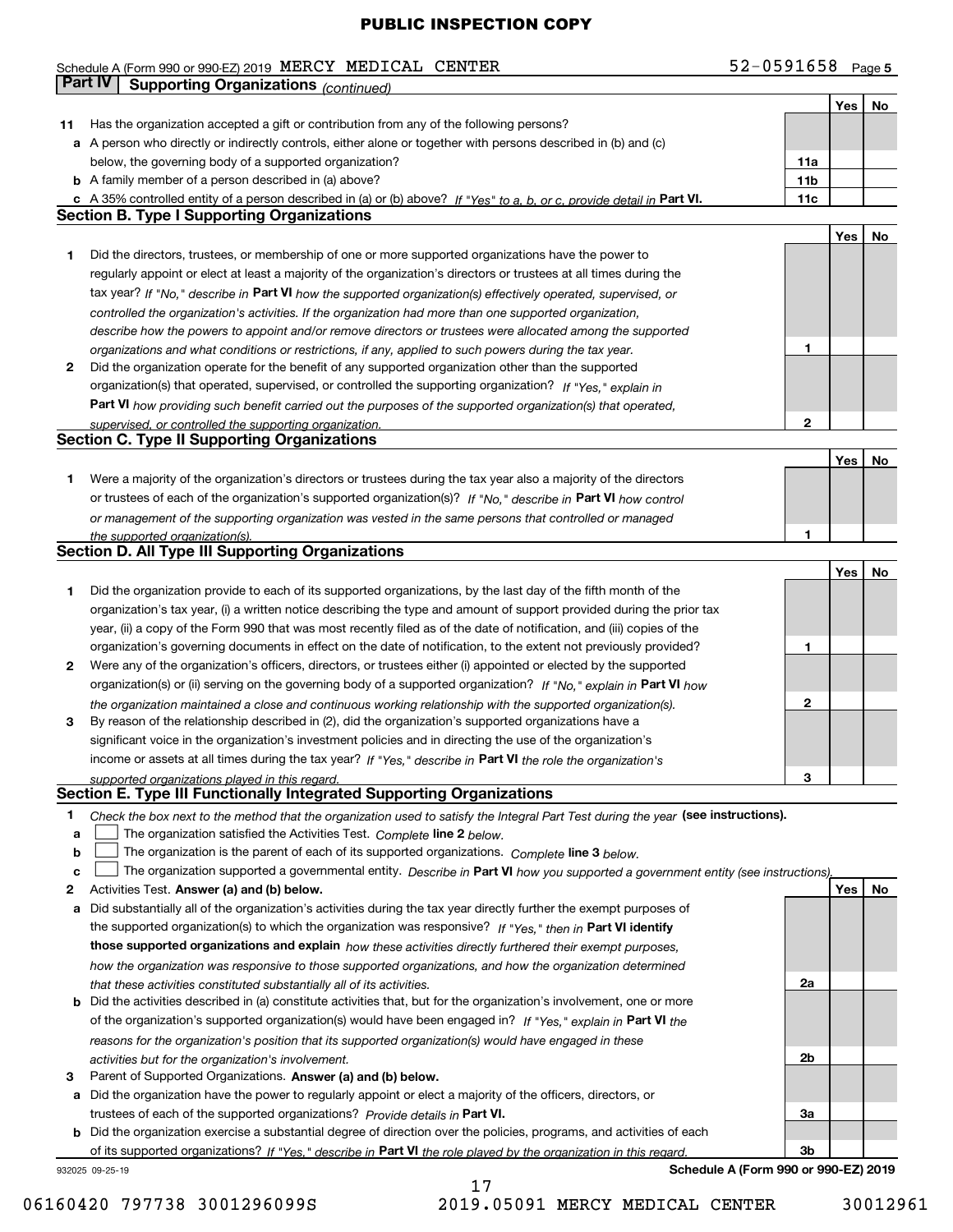#### Schedule A (Form 990 or 990-EZ) 2019 Page MERCY MEDICAL CENTER 52-0591658 **Part V Type III Non-Functionally Integrated 509(a)(3) Supporting Organizations**

52-0591658 Page 6

1 Check here if the organization satisfied the Integral Part Test as a qualifying trust on Nov. 20, 1970 (explain in Part VI). See instructions. All other Type III non-functionally integrated supporting organizations must complete Sections A through E.

|              | Section A - Adjusted Net Income                                                                                                   |                | (A) Prior Year | (B) Current Year<br>(optional) |
|--------------|-----------------------------------------------------------------------------------------------------------------------------------|----------------|----------------|--------------------------------|
| 1.           | Net short-term capital gain                                                                                                       | 1              |                |                                |
| 2            | Recoveries of prior-year distributions                                                                                            | $\overline{2}$ |                |                                |
| з            | Other gross income (see instructions)                                                                                             | 3              |                |                                |
| 4            | Add lines 1 through 3.                                                                                                            | 4              |                |                                |
| 5            | Depreciation and depletion                                                                                                        | 5              |                |                                |
| 6            | Portion of operating expenses paid or incurred for production or                                                                  |                |                |                                |
|              | collection of gross income or for management, conservation, or                                                                    |                |                |                                |
|              | maintenance of property held for production of income (see instructions)                                                          | 6              |                |                                |
| 7            | Other expenses (see instructions)                                                                                                 | $\overline{7}$ |                |                                |
| 8            | Adjusted Net Income (subtract lines 5, 6, and 7 from line 4)                                                                      | 8              |                |                                |
|              | <b>Section B - Minimum Asset Amount</b>                                                                                           |                | (A) Prior Year | (B) Current Year<br>(optional) |
| 1.           | Aggregate fair market value of all non-exempt-use assets (see                                                                     |                |                |                                |
|              | instructions for short tax year or assets held for part of year):                                                                 |                |                |                                |
|              | <b>a</b> Average monthly value of securities                                                                                      | 1a             |                |                                |
|              | <b>b</b> Average monthly cash balances                                                                                            | 1b             |                |                                |
|              | c Fair market value of other non-exempt-use assets                                                                                | 1 <sub>c</sub> |                |                                |
|              | d Total (add lines 1a, 1b, and 1c)                                                                                                | 1d             |                |                                |
|              | <b>e</b> Discount claimed for blockage or other                                                                                   |                |                |                                |
|              | factors (explain in detail in Part VI):                                                                                           |                |                |                                |
| $\mathbf{2}$ | Acquisition indebtedness applicable to non-exempt-use assets                                                                      | 2              |                |                                |
| 3            | Subtract line 2 from line 1d.                                                                                                     | 3              |                |                                |
| 4            | Cash deemed held for exempt use. Enter 1-1/2% of line 3 (for greater amount,                                                      |                |                |                                |
|              | see instructions).                                                                                                                | 4              |                |                                |
| 5            | Net value of non-exempt-use assets (subtract line 4 from line 3)                                                                  | 5              |                |                                |
| 6            | Multiply line 5 by .035.                                                                                                          | 6              |                |                                |
| 7            | Recoveries of prior-year distributions                                                                                            | $\overline{7}$ |                |                                |
| 8            | Minimum Asset Amount (add line 7 to line 6)                                                                                       | 8              |                |                                |
|              | <b>Section C - Distributable Amount</b>                                                                                           |                |                | <b>Current Year</b>            |
| 1            | Adjusted net income for prior year (from Section A, line 8, Column A)                                                             | 1              |                |                                |
| 2            | Enter 85% of line 1.                                                                                                              | $\overline{2}$ |                |                                |
| з            | Minimum asset amount for prior year (from Section B, line 8, Column A)                                                            | 3              |                |                                |
| 4            | Enter greater of line 2 or line 3.                                                                                                | 4              |                |                                |
| 5            | Income tax imposed in prior year                                                                                                  | 5              |                |                                |
| 6            | <b>Distributable Amount.</b> Subtract line 5 from line 4, unless subject to                                                       |                |                |                                |
|              | emergency temporary reduction (see instructions).                                                                                 | 6              |                |                                |
| 7            | Check here if the current year is the organization's first as a non-functionally integrated Type III supporting organization (see |                |                |                                |

instructions).

**1**

**Schedule A (Form 990 or 990-EZ) 2019**

932026 09-25-19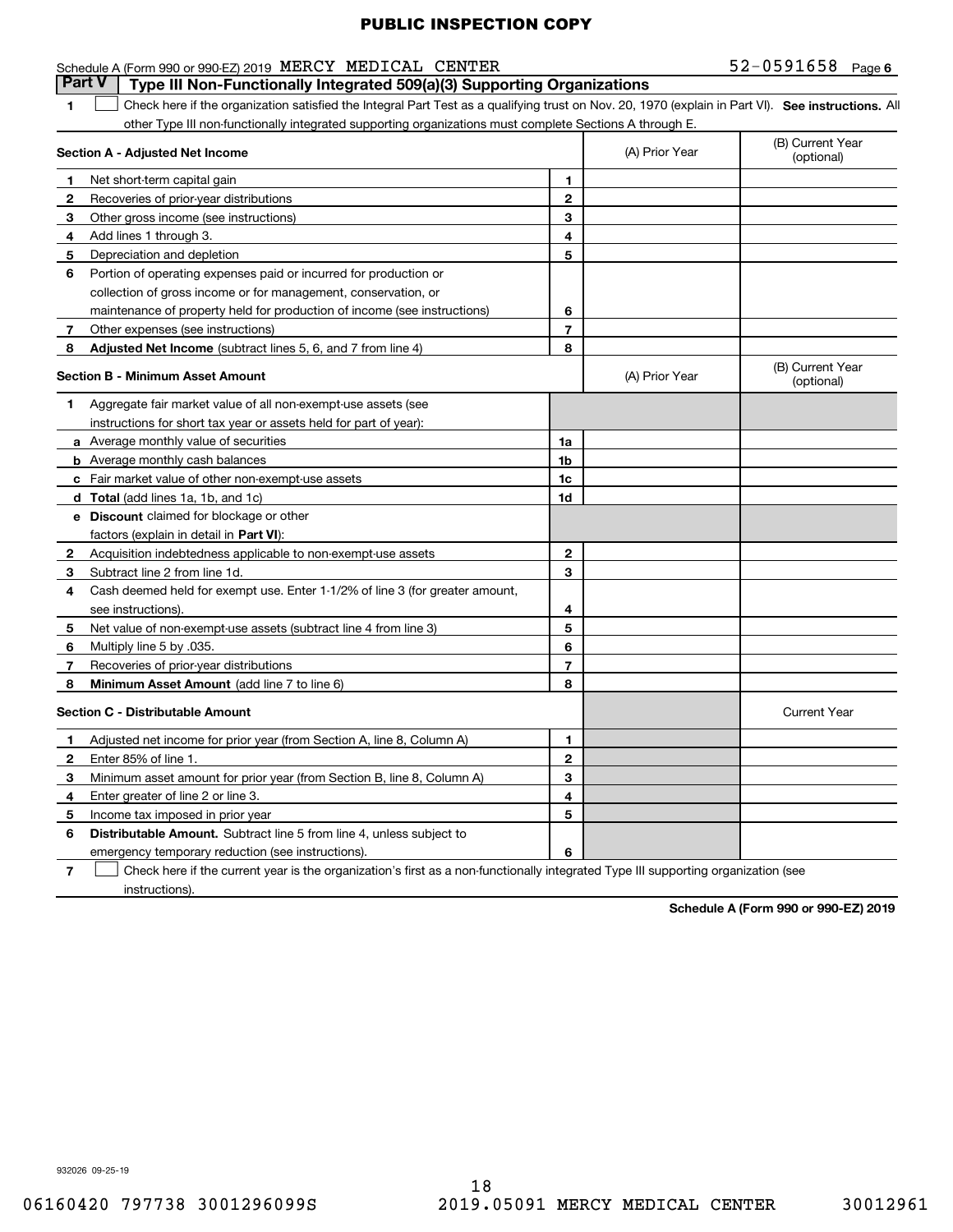| Schedule A (Form 990 or 990-EZ) 2019 MERCY MEDICAL CENTER |  |  | 52-0591658 | Page |
|-----------------------------------------------------------|--|--|------------|------|
|-----------------------------------------------------------|--|--|------------|------|

| <b>Part V</b> | Type III Non-Functionally Integrated 509(a)(3) Supporting Organizations                    |                             | (continued)                           |                                                |  |  |
|---------------|--------------------------------------------------------------------------------------------|-----------------------------|---------------------------------------|------------------------------------------------|--|--|
|               | <b>Current Year</b><br><b>Section D - Distributions</b>                                    |                             |                                       |                                                |  |  |
| 1.            | Amounts paid to supported organizations to accomplish exempt purposes                      |                             |                                       |                                                |  |  |
| 2             | Amounts paid to perform activity that directly furthers exempt purposes of supported       |                             |                                       |                                                |  |  |
|               | organizations, in excess of income from activity                                           |                             |                                       |                                                |  |  |
| 3             | Administrative expenses paid to accomplish exempt purposes of supported organizations      |                             |                                       |                                                |  |  |
| 4             | Amounts paid to acquire exempt-use assets                                                  |                             |                                       |                                                |  |  |
| 5             | Qualified set-aside amounts (prior IRS approval required)                                  |                             |                                       |                                                |  |  |
| 6             | Other distributions (describe in Part VI). See instructions.                               |                             |                                       |                                                |  |  |
| 7             | Total annual distributions. Add lines 1 through 6.                                         |                             |                                       |                                                |  |  |
| 8             | Distributions to attentive supported organizations to which the organization is responsive |                             |                                       |                                                |  |  |
|               | (provide details in Part VI). See instructions.                                            |                             |                                       |                                                |  |  |
| 9             | Distributable amount for 2019 from Section C, line 6                                       |                             |                                       |                                                |  |  |
| 10            | Line 8 amount divided by line 9 amount                                                     |                             |                                       |                                                |  |  |
|               |                                                                                            | (i)                         | (ii)                                  | (iii)                                          |  |  |
|               | <b>Section E - Distribution Allocations</b> (see instructions)                             | <b>Excess Distributions</b> | <b>Underdistributions</b><br>Pre-2019 | <b>Distributable</b><br><b>Amount for 2019</b> |  |  |
| 1             | Distributable amount for 2019 from Section C, line 6                                       |                             |                                       |                                                |  |  |
| 2             | Underdistributions, if any, for years prior to 2019 (reason-                               |                             |                                       |                                                |  |  |
|               | able cause required- explain in Part VI). See instructions.                                |                             |                                       |                                                |  |  |
| 3             | Excess distributions carryover, if any, to 2019                                            |                             |                                       |                                                |  |  |
|               | <b>a</b> From 2014                                                                         |                             |                                       |                                                |  |  |
|               | <b>b</b> From $2015$                                                                       |                             |                                       |                                                |  |  |
|               | $c$ From 2016                                                                              |                             |                                       |                                                |  |  |
|               | $d$ From 2017                                                                              |                             |                                       |                                                |  |  |
|               | e From 2018                                                                                |                             |                                       |                                                |  |  |
|               | f Total of lines 3a through e                                                              |                             |                                       |                                                |  |  |
|               | <b>g</b> Applied to underdistributions of prior years                                      |                             |                                       |                                                |  |  |
|               | <b>h</b> Applied to 2019 distributable amount                                              |                             |                                       |                                                |  |  |
| Ť.            | Carryover from 2014 not applied (see instructions)                                         |                             |                                       |                                                |  |  |
|               | Remainder. Subtract lines 3g, 3h, and 3i from 3f.                                          |                             |                                       |                                                |  |  |
| 4             | Distributions for 2019 from Section D,                                                     |                             |                                       |                                                |  |  |
|               | \$<br>line $7:$                                                                            |                             |                                       |                                                |  |  |
|               | <b>a</b> Applied to underdistributions of prior years                                      |                             |                                       |                                                |  |  |
|               | <b>b</b> Applied to 2019 distributable amount                                              |                             |                                       |                                                |  |  |
|               | <b>c</b> Remainder. Subtract lines 4a and 4b from 4.                                       |                             |                                       |                                                |  |  |
| 5             | Remaining underdistributions for years prior to 2019, if                                   |                             |                                       |                                                |  |  |
|               | any. Subtract lines 3g and 4a from line 2. For result greater                              |                             |                                       |                                                |  |  |
|               | than zero, explain in Part VI. See instructions.                                           |                             |                                       |                                                |  |  |
| 6             | Remaining underdistributions for 2019. Subtract lines 3h                                   |                             |                                       |                                                |  |  |
|               | and 4b from line 1. For result greater than zero, explain in                               |                             |                                       |                                                |  |  |
|               | Part VI. See instructions.                                                                 |                             |                                       |                                                |  |  |
| 7             | Excess distributions carryover to 2020. Add lines 3j                                       |                             |                                       |                                                |  |  |
|               | and 4c.                                                                                    |                             |                                       |                                                |  |  |
| 8             | Breakdown of line 7:                                                                       |                             |                                       |                                                |  |  |
|               | a Excess from 2015                                                                         |                             |                                       |                                                |  |  |
|               | <b>b</b> Excess from 2016                                                                  |                             |                                       |                                                |  |  |
|               | c Excess from 2017                                                                         |                             |                                       |                                                |  |  |
|               | d Excess from 2018                                                                         |                             |                                       |                                                |  |  |
|               | e Excess from 2019                                                                         |                             |                                       |                                                |  |  |

**Schedule A (Form 990 or 990-EZ) 2019**

932027 09-25-19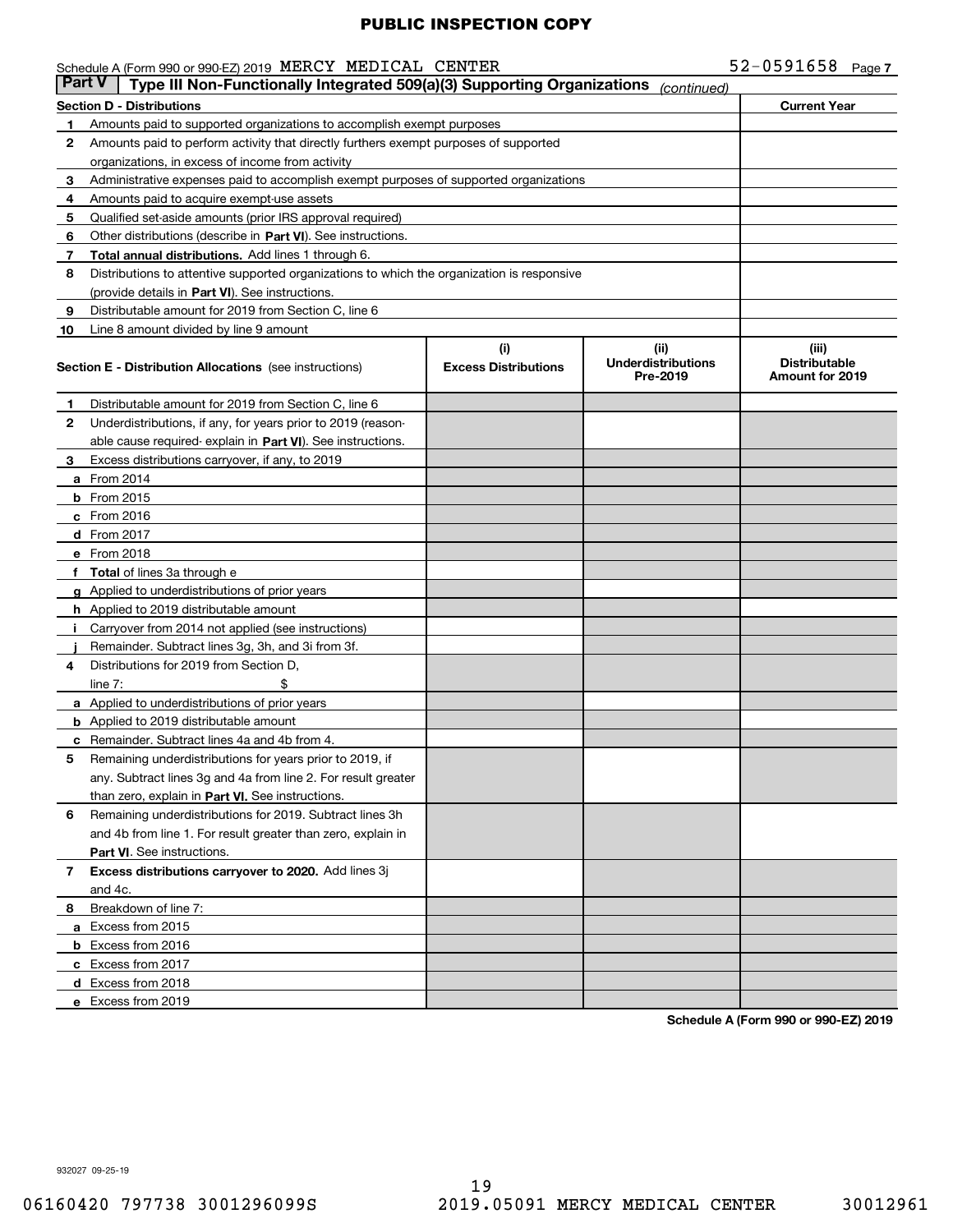| Schedule A (Form 990 or 990-EZ) 2019 MERCY MEDICAL CENTER |                                                                                                                                                                                                                                                                                                                                                                                                                                   | $52 - 0591658$ Page 8                |
|-----------------------------------------------------------|-----------------------------------------------------------------------------------------------------------------------------------------------------------------------------------------------------------------------------------------------------------------------------------------------------------------------------------------------------------------------------------------------------------------------------------|--------------------------------------|
| <b>Part VI</b>                                            | Supplemental Information. Provide the explanations required by Part II, line 10; Part II, line 17a or 17b; Part III, line 12;<br>Part IV, Section A, lines 1, 2, 3b, 3c, 4b, 4c, 5a, 6, 9a, 9b, 9c, 11a, 11b, and 11c; Part IV, Section B, lines 1 and 2; Part IV, Section C,<br>line 1; Part IV, Section D, lines 2 and 3; Part IV, Section E, lines 1c, 2a, 2b, 3a, and 3b; Part V, line 1; Part V, Section B, line 1e; Part V, |                                      |
| (See instructions.)                                       | Section D, lines 5, 6, and 8; and Part V, Section E, lines 2, 5, and 6. Also complete this part for any additional information.                                                                                                                                                                                                                                                                                                   |                                      |
|                                                           |                                                                                                                                                                                                                                                                                                                                                                                                                                   |                                      |
|                                                           |                                                                                                                                                                                                                                                                                                                                                                                                                                   |                                      |
|                                                           |                                                                                                                                                                                                                                                                                                                                                                                                                                   |                                      |
|                                                           |                                                                                                                                                                                                                                                                                                                                                                                                                                   |                                      |
|                                                           |                                                                                                                                                                                                                                                                                                                                                                                                                                   |                                      |
|                                                           |                                                                                                                                                                                                                                                                                                                                                                                                                                   |                                      |
|                                                           |                                                                                                                                                                                                                                                                                                                                                                                                                                   |                                      |
|                                                           |                                                                                                                                                                                                                                                                                                                                                                                                                                   |                                      |
|                                                           |                                                                                                                                                                                                                                                                                                                                                                                                                                   |                                      |
|                                                           |                                                                                                                                                                                                                                                                                                                                                                                                                                   |                                      |
|                                                           |                                                                                                                                                                                                                                                                                                                                                                                                                                   |                                      |
|                                                           |                                                                                                                                                                                                                                                                                                                                                                                                                                   |                                      |
|                                                           |                                                                                                                                                                                                                                                                                                                                                                                                                                   |                                      |
|                                                           |                                                                                                                                                                                                                                                                                                                                                                                                                                   |                                      |
|                                                           |                                                                                                                                                                                                                                                                                                                                                                                                                                   |                                      |
|                                                           |                                                                                                                                                                                                                                                                                                                                                                                                                                   |                                      |
|                                                           |                                                                                                                                                                                                                                                                                                                                                                                                                                   |                                      |
|                                                           |                                                                                                                                                                                                                                                                                                                                                                                                                                   |                                      |
|                                                           |                                                                                                                                                                                                                                                                                                                                                                                                                                   |                                      |
|                                                           |                                                                                                                                                                                                                                                                                                                                                                                                                                   |                                      |
|                                                           |                                                                                                                                                                                                                                                                                                                                                                                                                                   |                                      |
|                                                           |                                                                                                                                                                                                                                                                                                                                                                                                                                   |                                      |
|                                                           |                                                                                                                                                                                                                                                                                                                                                                                                                                   |                                      |
|                                                           |                                                                                                                                                                                                                                                                                                                                                                                                                                   |                                      |
|                                                           |                                                                                                                                                                                                                                                                                                                                                                                                                                   |                                      |
|                                                           |                                                                                                                                                                                                                                                                                                                                                                                                                                   |                                      |
|                                                           |                                                                                                                                                                                                                                                                                                                                                                                                                                   |                                      |
|                                                           |                                                                                                                                                                                                                                                                                                                                                                                                                                   |                                      |
|                                                           |                                                                                                                                                                                                                                                                                                                                                                                                                                   |                                      |
|                                                           |                                                                                                                                                                                                                                                                                                                                                                                                                                   |                                      |
|                                                           |                                                                                                                                                                                                                                                                                                                                                                                                                                   |                                      |
|                                                           |                                                                                                                                                                                                                                                                                                                                                                                                                                   |                                      |
|                                                           |                                                                                                                                                                                                                                                                                                                                                                                                                                   |                                      |
|                                                           |                                                                                                                                                                                                                                                                                                                                                                                                                                   |                                      |
|                                                           |                                                                                                                                                                                                                                                                                                                                                                                                                                   |                                      |
| 932028 09-25-19                                           |                                                                                                                                                                                                                                                                                                                                                                                                                                   | Schedule A (Form 990 or 990-EZ) 2019 |
|                                                           | 20                                                                                                                                                                                                                                                                                                                                                                                                                                |                                      |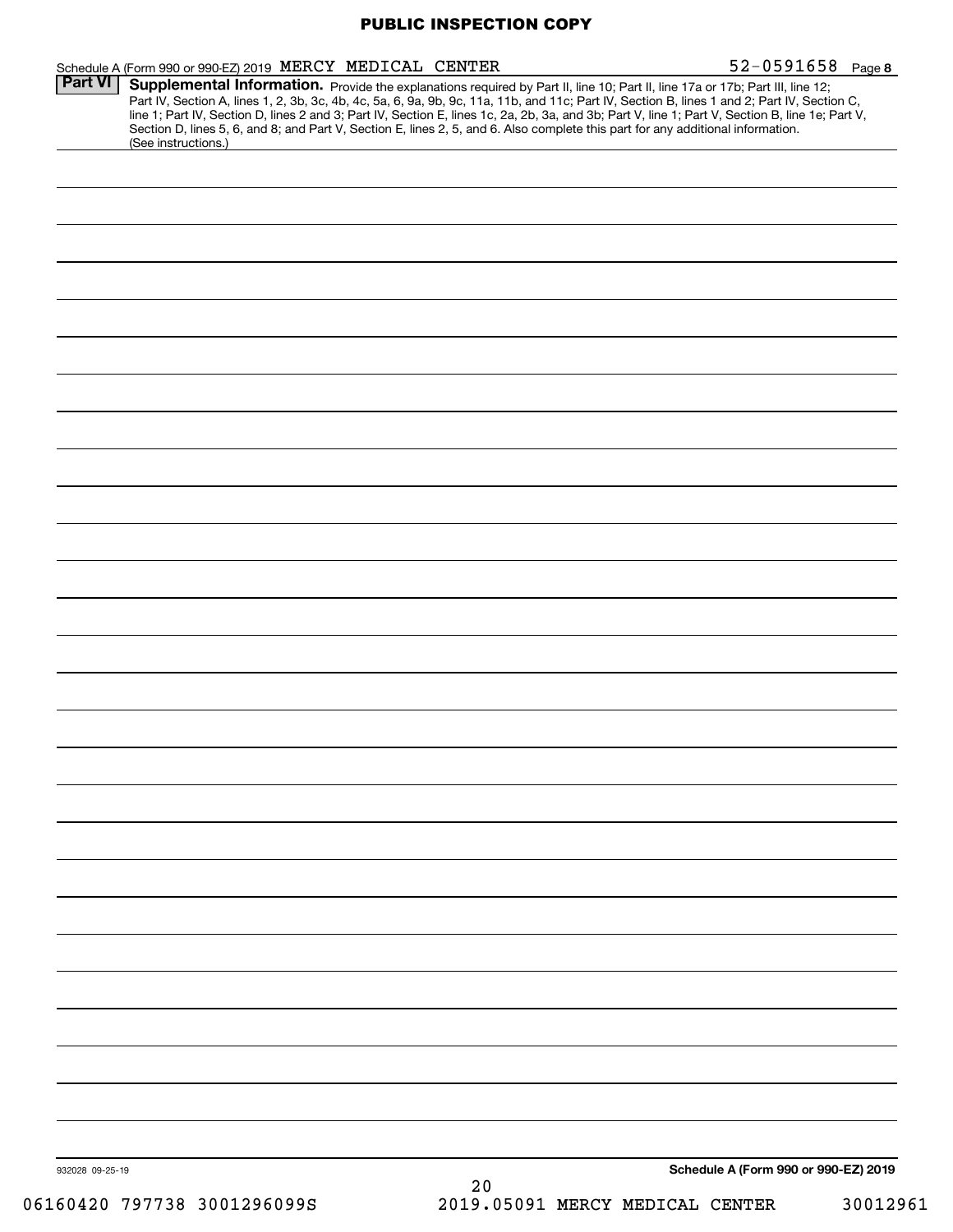Department of the Treasury Internal Revenue Service **(Form 990, 990-EZ, or 990-PF)**

Name of the organization

**Organization type** (check one):

#### PUBLIC INSPECTION COPY

# **Schedule B Schedule of Contributors**

**| Attach to Form 990, Form 990-EZ, or Form 990-PF. | Go to www.irs.gov/Form990 for the latest information.** OMB No. 1545-0047

# **2019**

**Employer identification number**

52-0591658

| MERCY MEDICAL CENTER |  |
|----------------------|--|
|                      |  |

| Filers of:         | Section:                                                                           |
|--------------------|------------------------------------------------------------------------------------|
| Form 990 or 990-EZ | $\lfloor x \rfloor$ 501(c)( 3) (enter number) organization                         |
|                    | $4947(a)(1)$ nonexempt charitable trust <b>not</b> treated as a private foundation |
|                    | 527 political organization                                                         |
| Form 990-PF        | 501(c)(3) exempt private foundation                                                |
|                    | 4947(a)(1) nonexempt charitable trust treated as a private foundation              |
|                    | 501(c)(3) taxable private foundation                                               |

Check if your organization is covered by the **General Rule** or a **Special Rule.**<br>Nota: Only a section 501(c)(7), (8), or (10) erganization can chock boxes for be **Note:**  Only a section 501(c)(7), (8), or (10) organization can check boxes for both the General Rule and a Special Rule. See instructions.

#### **General Rule**

 $\boxed{\textbf{X}}$  For an organization filing Form 990, 990-EZ, or 990-PF that received, during the year, contributions totaling \$5,000 or more (in money or property) from any one contributor. Complete Parts I and II. See instructions for determining a contributor's total contributions.

#### **Special Rules**

any one contributor, during the year, total contributions of the greater of  $\,$  (1) \$5,000; or **(2)** 2% of the amount on (i) Form 990, Part VIII, line 1h; For an organization described in section 501(c)(3) filing Form 990 or 990-EZ that met the 33 1/3% support test of the regulations under sections 509(a)(1) and 170(b)(1)(A)(vi), that checked Schedule A (Form 990 or 990-EZ), Part II, line 13, 16a, or 16b, and that received from or (ii) Form 990-EZ, line 1. Complete Parts I and II.  $\mathcal{L}^{\text{max}}$ 

year, total contributions of more than \$1,000 *exclusively* for religious, charitable, scientific, literary, or educational purposes, or for the For an organization described in section 501(c)(7), (8), or (10) filing Form 990 or 990-EZ that received from any one contributor, during the prevention of cruelty to children or animals. Complete Parts I, II, and III.  $\mathcal{L}^{\text{max}}$ 

purpose. Don't complete any of the parts unless the **General Rule** applies to this organization because it received *nonexclusively* year, contributions <sub>exclusively</sub> for religious, charitable, etc., purposes, but no such contributions totaled more than \$1,000. If this box is checked, enter here the total contributions that were received during the year for an  $\;$ exclusively religious, charitable, etc., For an organization described in section 501(c)(7), (8), or (10) filing Form 990 or 990-EZ that received from any one contributor, during the religious, charitable, etc., contributions totaling \$5,000 or more during the year  $\Box$ — $\Box$   $\Box$  $\mathcal{L}^{\text{max}}$ 

**Caution:**  An organization that isn't covered by the General Rule and/or the Special Rules doesn't file Schedule B (Form 990, 990-EZ, or 990-PF), but it **must** answer "No" on Part IV, line 2, of its Form 990; or check the box on line H of its Form 990-EZ or on its Form 990-PF, Part I, line 2, to<br>cortify that it doesn't meet the filipe requirements of Schodule B (Fer certify that it doesn't meet the filing requirements of Schedule B (Form 990, 990-EZ, or 990-PF).

**For Paperwork Reduction Act Notice, see the instructions for Form 990, 990-EZ, or 990-PF. Schedule B (Form 990, 990-EZ, or 990-PF) (2019)** LHA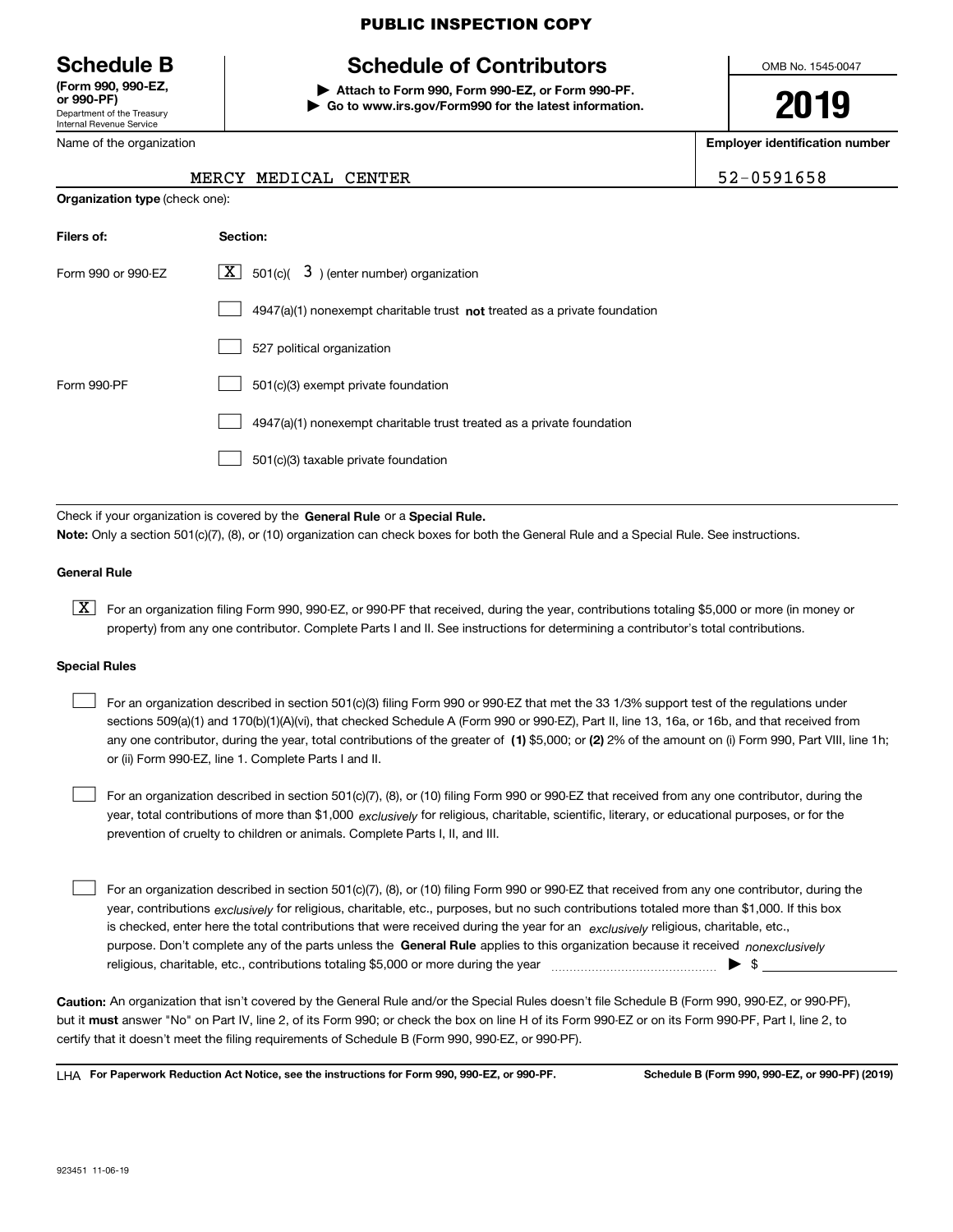Schedule B (Form 990, 990-EZ, or 990-PF) (2019) Page 2

#### MERCY MEDICAL CENTER 32-0591658

|                      | Schedule B (Form 990, 990-EZ, or 990-PF) (2019)                                                       |                                   | Page 2                                                                                                 |
|----------------------|-------------------------------------------------------------------------------------------------------|-----------------------------------|--------------------------------------------------------------------------------------------------------|
| Name of organization |                                                                                                       |                                   | Employer identification number                                                                         |
|                      | MERCY MEDICAL CENTER                                                                                  |                                   | 52-0591658                                                                                             |
| Part I               | <b>Contributors</b> (see instructions). Use duplicate copies of Part I if additional space is needed. |                                   |                                                                                                        |
| (a)<br>No.           | (b)<br>Name, address, and ZIP + 4                                                                     | (c)<br><b>Total contributions</b> | (d)<br>Type of contribution                                                                            |
| 1                    |                                                                                                       | 2,794,264.<br>$$\mathbb{S}$$      | $\boxed{\text{X}}$<br>Person<br>Payroll<br>Noncash<br>(Complete Part II for<br>noncash contributions.) |
| (a)<br>No.           | (b)<br>Name, address, and ZIP + 4                                                                     | (c)<br><b>Total contributions</b> | (d)<br>Type of contribution                                                                            |
| $\boldsymbol{2}$     |                                                                                                       | 306,575.<br>\$                    | $\boxed{\text{X}}$<br>Person<br>Payroll<br>Noncash<br>(Complete Part II for<br>noncash contributions.) |
| (a)<br>No.           | (b)<br>Name, address, and ZIP + 4                                                                     | (c)<br><b>Total contributions</b> | (d)<br>Type of contribution                                                                            |
| 3                    |                                                                                                       | 190,320.<br>\$                    | $\boxed{\text{X}}$<br>Person<br>Payroll<br>Noncash<br>(Complete Part II for<br>noncash contributions.) |
| (a)<br>No.           | (b)<br>Name, address, and ZIP + 4                                                                     | (c)<br><b>Total contributions</b> | (d)<br>Type of contribution                                                                            |
| 4                    |                                                                                                       | 54,132.<br>\$                     | $\boxed{\text{X}}$<br>Person<br>Payroll<br>Noncash<br>(Complete Part II for<br>noncash contributions.) |
| (a)<br>No.           | (b)<br>Name, address, and ZIP + 4                                                                     | (c)<br><b>Total contributions</b> | (d)<br>Type of contribution                                                                            |
|                      |                                                                                                       | \$                                | Person<br>Payroll<br>Noncash<br>(Complete Part II for<br>noncash contributions.)                       |
| (a)<br>No.           | (b)<br>Name, address, and ZIP + 4                                                                     | (c)<br><b>Total contributions</b> | (d)<br>Type of contribution                                                                            |
|                      |                                                                                                       | \$                                | Person<br>Payroll<br>Noncash<br>(Complete Part II for<br>noncash contributions.)                       |

923452 11-06-19 **Schedule B (Form 990, 990-EZ, or 990-PF) (2019)**

22 06160420 797738 3001296099S 2019.05091 MERCY MEDICAL CENTER 30012961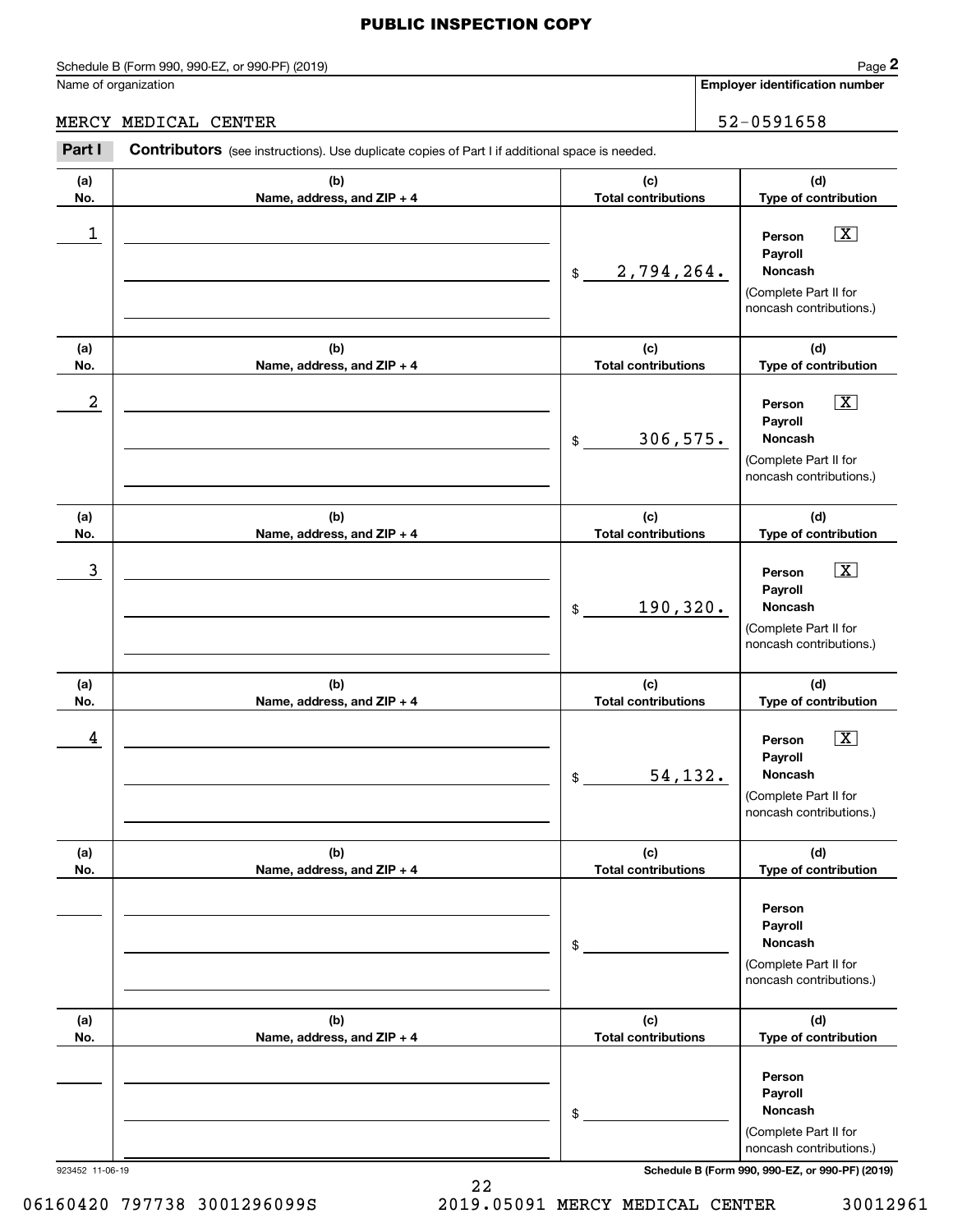#### Schedule B (Form 990, 990-EZ, or 990-PF) (2019) Page 3

#### MERCY MEDICAL CENTER 52-0591658

|                              | Schedule B (Form 990, 990-EZ, or 990-PF) (2019)                                                     |                                                 | Page 3                                          |
|------------------------------|-----------------------------------------------------------------------------------------------------|-------------------------------------------------|-------------------------------------------------|
|                              | Name of organization                                                                                |                                                 | <b>Employer identification number</b>           |
|                              | MERCY MEDICAL CENTER                                                                                |                                                 | 52-0591658                                      |
| Part II                      | Noncash Property (see instructions). Use duplicate copies of Part II if additional space is needed. |                                                 |                                                 |
| (a)<br>No.<br>from<br>Part I | (b)<br>Description of noncash property given                                                        | (c)<br>FMV (or estimate)<br>(See instructions.) | (d)<br>Date received                            |
|                              |                                                                                                     | \$                                              |                                                 |
| (a)<br>No.<br>from<br>Part I | (b)<br>Description of noncash property given                                                        | (c)<br>FMV (or estimate)<br>(See instructions.) | (d)<br>Date received                            |
|                              |                                                                                                     | \$                                              |                                                 |
| (a)<br>No.<br>from<br>Part I | (b)<br>Description of noncash property given                                                        | (c)<br>FMV (or estimate)<br>(See instructions.) | (d)<br>Date received                            |
|                              |                                                                                                     | \$                                              |                                                 |
| (a)<br>No.<br>from<br>Part I | (b)<br>Description of noncash property given                                                        | (c)<br>FMV (or estimate)<br>(See instructions.) | (d)<br>Date received                            |
|                              |                                                                                                     | \$                                              |                                                 |
| (a)<br>No.<br>from<br>Part I | (b)<br>Description of noncash property given                                                        | (c)<br>FMV (or estimate)<br>(See instructions.) | (d)<br>Date received                            |
|                              |                                                                                                     | \$                                              |                                                 |
| (a)<br>No.<br>from<br>Part I | (b)<br>Description of noncash property given                                                        | (c)<br>FMV (or estimate)<br>(See instructions.) | (d)<br>Date received                            |
|                              |                                                                                                     | \$                                              |                                                 |
| 923453 11-06-19              |                                                                                                     |                                                 | Schedule B (Form 990, 990-EZ, or 990-PF) (2019) |

06160420 797738 3001296099S 2019.05091 MERCY MEDICAL CENTER 30012961

23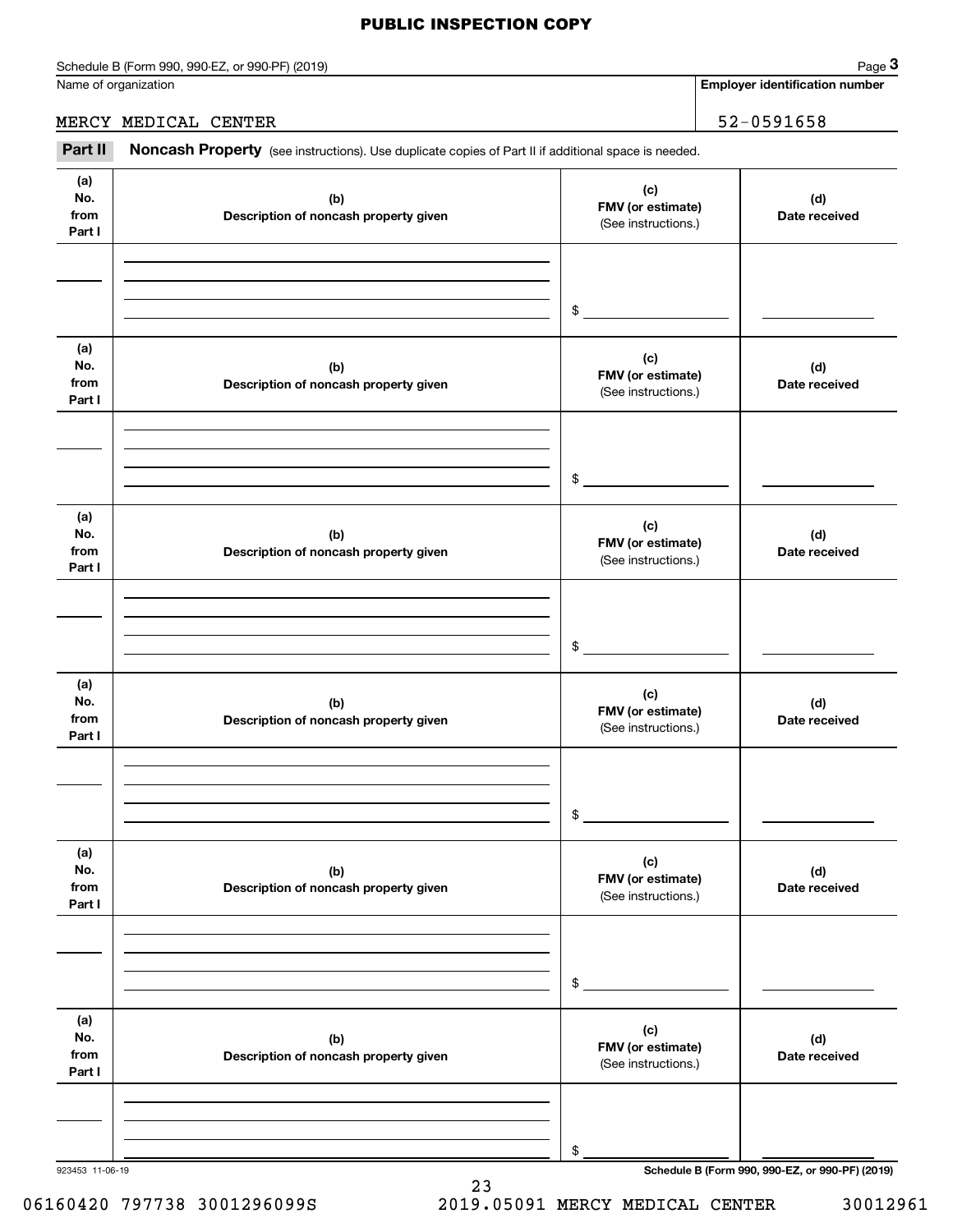|                             | Schedule B (Form 990, 990-EZ, or 990-PF) (2019)                                                                                                                                                                                                                                                                                               |                      | Page 4                                                                                                                                                         |  |  |
|-----------------------------|-----------------------------------------------------------------------------------------------------------------------------------------------------------------------------------------------------------------------------------------------------------------------------------------------------------------------------------------------|----------------------|----------------------------------------------------------------------------------------------------------------------------------------------------------------|--|--|
|                             | Name of organization                                                                                                                                                                                                                                                                                                                          |                      | <b>Employer identification number</b>                                                                                                                          |  |  |
|                             | MERCY MEDICAL CENTER                                                                                                                                                                                                                                                                                                                          |                      | 52-0591658                                                                                                                                                     |  |  |
| Part III                    | from any one contributor. Complete columns (a) through (e) and the following line entry. For organizations<br>completing Part III, enter the total of exclusively religious, charitable, etc., contributions of \$1,000 or less for the year. (Enter this info. once.) \\$<br>Use duplicate copies of Part III if additional space is needed. |                      | Exclusively religious, charitable, etc., contributions to organizations described in section 501(c)(7), (8), or (10) that total more than \$1,000 for the year |  |  |
| (a) No.<br>from<br>Part I   | (b) Purpose of gift                                                                                                                                                                                                                                                                                                                           | (c) Use of gift      | (d) Description of how gift is held                                                                                                                            |  |  |
|                             |                                                                                                                                                                                                                                                                                                                                               |                      |                                                                                                                                                                |  |  |
|                             |                                                                                                                                                                                                                                                                                                                                               | (e) Transfer of gift |                                                                                                                                                                |  |  |
|                             | Transferee's name, address, and ZIP + 4                                                                                                                                                                                                                                                                                                       |                      | Relationship of transferor to transferee                                                                                                                       |  |  |
|                             |                                                                                                                                                                                                                                                                                                                                               |                      |                                                                                                                                                                |  |  |
| (a) No.<br>from<br>Part I   | (b) Purpose of gift                                                                                                                                                                                                                                                                                                                           | (c) Use of gift      | (d) Description of how gift is held                                                                                                                            |  |  |
|                             |                                                                                                                                                                                                                                                                                                                                               |                      |                                                                                                                                                                |  |  |
|                             | (e) Transfer of gift                                                                                                                                                                                                                                                                                                                          |                      |                                                                                                                                                                |  |  |
|                             | Transferee's name, address, and ZIP + 4                                                                                                                                                                                                                                                                                                       |                      | Relationship of transferor to transferee                                                                                                                       |  |  |
|                             |                                                                                                                                                                                                                                                                                                                                               |                      |                                                                                                                                                                |  |  |
| (a) No.<br>from<br>Part I   | (b) Purpose of gift                                                                                                                                                                                                                                                                                                                           | (c) Use of gift      | (d) Description of how gift is held                                                                                                                            |  |  |
|                             |                                                                                                                                                                                                                                                                                                                                               |                      |                                                                                                                                                                |  |  |
|                             |                                                                                                                                                                                                                                                                                                                                               | (e) Transfer of gift |                                                                                                                                                                |  |  |
|                             | Transferee's name, address, and $ZIP + 4$                                                                                                                                                                                                                                                                                                     |                      | Relationship of transferor to transferee                                                                                                                       |  |  |
|                             |                                                                                                                                                                                                                                                                                                                                               |                      |                                                                                                                                                                |  |  |
| $(a)$ No.<br>from<br>Part I | (b) Purpose of gift                                                                                                                                                                                                                                                                                                                           | (c) Use of gift      | (d) Description of how gift is held                                                                                                                            |  |  |
|                             |                                                                                                                                                                                                                                                                                                                                               |                      |                                                                                                                                                                |  |  |
|                             | (e) Transfer of gift                                                                                                                                                                                                                                                                                                                          |                      |                                                                                                                                                                |  |  |
|                             | Transferee's name, address, and $ZIP + 4$                                                                                                                                                                                                                                                                                                     |                      | Relationship of transferor to transferee                                                                                                                       |  |  |
|                             |                                                                                                                                                                                                                                                                                                                                               |                      |                                                                                                                                                                |  |  |
| 923454 11-06-19             |                                                                                                                                                                                                                                                                                                                                               |                      | Schedule B (Form 990, 990-EZ, or 990-PF) (2019)                                                                                                                |  |  |

24

**Schedule B (Form 990, 990-EZ, or 990-PF) (2019)**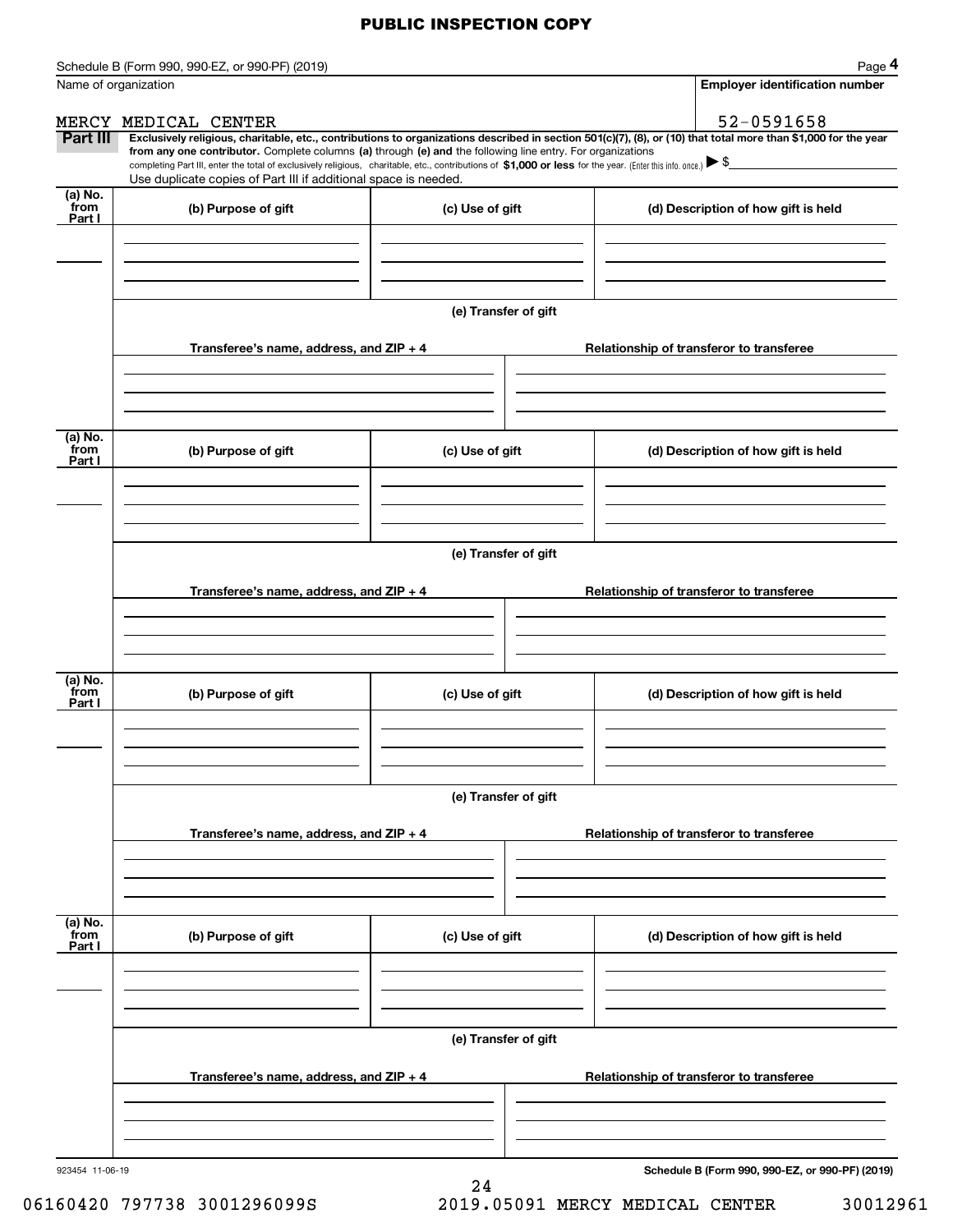# **Political Campaign and Lobbying Activities**

**(Form 990 or 990-EZ)**

**For Organizations Exempt From Income Tax Under section 501(c) and section 527**

Department of the Treasury Internal Revenue Service

**SCHEDULE C**

▶ Complete if the organization is described below. ▶ Attach to Form 990 or Form 990-EZ. **| Go to www.irs.gov/Form990 for instructions and the latest information.**

OMB No. 1545-0047 **Open to Public Inspection2019**

**If the organization answered "Yes," on Form 990, Part IV, line 3, or Form 990-EZ, Part V, line 46 (Political Campaign Activities), then**

- Section 501(c)(3) organizations: Complete Parts I-A and B. Do not complete Part I-C.
- ¥ Section 501(c) (other than section 501(c)(3)) organizations: Complete Parts I-A and C below. Do not complete Part I-B.
- Section 527 organizations: Complete Part I-A only.

#### **If the organization answered "Yes," on Form 990, Part IV, line 4, or Form 990-EZ, Part VI, line 47 (Lobbying Activities), then**

- Section 501(c)(3) organizations that have filed Form 5768 (election under section 501(h)): Complete Part II-A. Do not complete Part II-B.
- ¥ Section 501(c)(3) organizations that have NOT filed Form 5768 (election under section 501(h)): Complete Part II-B. Do not complete Part II-A.

#### **If the organization answered "Yes," on Form 990, Part IV, line 5 (Proxy Tax) (see separate instructions) or Form 990-EZ, Part V, line 35c (Proxy Tax) (see separate instructions), then**

| • Section 501(c)(4), (5), or (6) organizations: Complete Part III. |  |
|--------------------------------------------------------------------|--|
| Name of organization                                               |  |

|              | Name of organization                                                                                                                                                                                                                                                                                                                                                                                                                                        | <b>Employer identification number</b> |
|--------------|-------------------------------------------------------------------------------------------------------------------------------------------------------------------------------------------------------------------------------------------------------------------------------------------------------------------------------------------------------------------------------------------------------------------------------------------------------------|---------------------------------------|
|              | MERCY MEDICAL CENTER                                                                                                                                                                                                                                                                                                                                                                                                                                        | 52-0591658                            |
|              | Complete if the organization is exempt under section 501(c) or is a section 527 organization.<br>  Part I-A                                                                                                                                                                                                                                                                                                                                                 |                                       |
|              |                                                                                                                                                                                                                                                                                                                                                                                                                                                             |                                       |
|              | Provide a description of the organization's direct and indirect political campaign activities in Part IV.                                                                                                                                                                                                                                                                                                                                                   |                                       |
| 2.           | Political campaign activity expenditures                                                                                                                                                                                                                                                                                                                                                                                                                    | $\triangleright$ \$                   |
| 3            | Volunteer hours for political campaign activities                                                                                                                                                                                                                                                                                                                                                                                                           |                                       |
|              |                                                                                                                                                                                                                                                                                                                                                                                                                                                             |                                       |
|              | Complete if the organization is exempt under section 501(c)(3).<br>Part I-B                                                                                                                                                                                                                                                                                                                                                                                 |                                       |
|              | $\begin{picture}(20,10) \put(0,0){\vector(1,0){100}} \put(15,0){\vector(1,0){100}} \put(15,0){\vector(1,0){100}} \put(15,0){\vector(1,0){100}} \put(15,0){\vector(1,0){100}} \put(15,0){\vector(1,0){100}} \put(15,0){\vector(1,0){100}} \put(15,0){\vector(1,0){100}} \put(15,0){\vector(1,0){100}} \put(15,0){\vector(1,0){100}} \put(15,0){\vector(1,0){100}} \$<br>1 Enter the amount of any excise tax incurred by the organization under section 4955 |                                       |
|              |                                                                                                                                                                                                                                                                                                                                                                                                                                                             |                                       |
|              |                                                                                                                                                                                                                                                                                                                                                                                                                                                             | Yes<br><b>No</b>                      |
|              | 4a Was a correction made?                                                                                                                                                                                                                                                                                                                                                                                                                                   | Yes<br>No                             |
|              | <b>b</b> If "Yes." describe in Part IV.                                                                                                                                                                                                                                                                                                                                                                                                                     |                                       |
|              | Complete if the organization is exempt under section 501(c), except section 501(c)(3).<br><b>Part I-CI</b>                                                                                                                                                                                                                                                                                                                                                  |                                       |
|              | Enter the amount directly expended by the filing organization for section 527 exempt function activities                                                                                                                                                                                                                                                                                                                                                    | $\blacktriangleright$ \$              |
| $\mathbf{2}$ | Enter the amount of the filing organization's funds contributed to other organizations for section 527                                                                                                                                                                                                                                                                                                                                                      |                                       |
|              | exempt function activities                                                                                                                                                                                                                                                                                                                                                                                                                                  | $\blacktriangleright$ \$              |
| 3            | Total exempt function expenditures. Add lines 1 and 2. Enter here and on Form 1120-POL,                                                                                                                                                                                                                                                                                                                                                                     |                                       |
|              | line 17b                                                                                                                                                                                                                                                                                                                                                                                                                                                    | $\triangleright$ \$                   |
| 4            | Did the filing organization file Form 1120-POL for this year?                                                                                                                                                                                                                                                                                                                                                                                               | <b>No</b><br>Yes                      |
| 5            | Enter the names, addresses and employer identification number (EIN) of all section 527 political organizations to which the filing organization                                                                                                                                                                                                                                                                                                             |                                       |
|              | made payments. For each organization listed, enter the amount paid from the filing organization's funds. Also enter the amount of political                                                                                                                                                                                                                                                                                                                 |                                       |
|              | contributions received that were promptly and directly delivered to a separate political organization, such as a separate segregated fund or a                                                                                                                                                                                                                                                                                                              |                                       |
|              | political action committee (PAC). If additional space is needed, provide information in Part IV.                                                                                                                                                                                                                                                                                                                                                            |                                       |
|              | $\overline{a}$ and $\overline{a}$ and $\overline{a}$ and $\overline{a}$ and $\overline{a}$ and $\overline{a}$ and $\overline{a}$ and $\overline{a}$ and $\overline{a}$ and $\overline{a}$ and $\overline{a}$ and $\overline{a}$ and $\overline{a}$ and $\overline{a}$ and $\overline{a}$ and $\overline{a}$ and $\overline{a}$ and<br>$\mathbf{r}$ and $\mathbf{r}$ and $\mathbf{r}$<br>$\lambda$ $\lambda$ $\lambda$ $\lambda$ $\lambda$ $\lambda$         | $\cdots$                              |

| (a) Name | (b) Address | $(c)$ EIN | (d) Amount paid from<br>filing organization's<br>funds. If none, enter -0-. | (e) Amount of political<br>contributions received and<br>promptly and directly<br>delivered to a separate<br>political organization.<br>If none, enter -0-. |
|----------|-------------|-----------|-----------------------------------------------------------------------------|-------------------------------------------------------------------------------------------------------------------------------------------------------------|
|          |             |           |                                                                             |                                                                                                                                                             |
|          |             |           |                                                                             |                                                                                                                                                             |
|          |             |           |                                                                             |                                                                                                                                                             |
|          |             |           |                                                                             |                                                                                                                                                             |
|          |             |           |                                                                             |                                                                                                                                                             |
|          |             |           |                                                                             |                                                                                                                                                             |

**For Paperwork Reduction Act Notice, see the Instructions for Form 990 or 990-EZ. Schedule C (Form 990 or 990-EZ) 2019** LHA

932041 11-26-19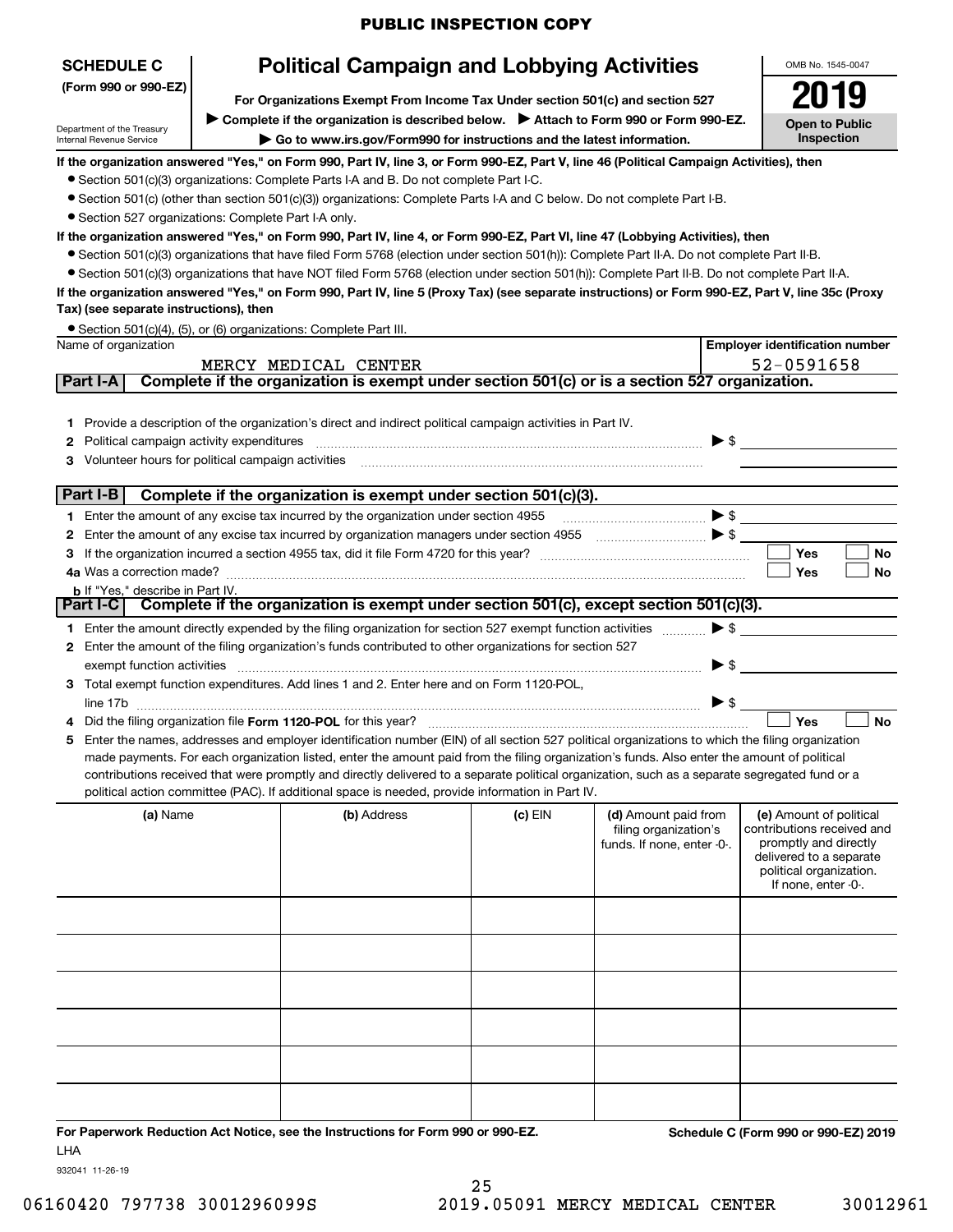| Schedule C (Form 990 or 990-EZ) 2019 MERCY MEDICAL CENTER                                                                           |                                        |                                                                                                                                   |            |                                        | $52 - 0591658$ Page 2          |
|-------------------------------------------------------------------------------------------------------------------------------------|----------------------------------------|-----------------------------------------------------------------------------------------------------------------------------------|------------|----------------------------------------|--------------------------------|
| Complete if the organization is exempt under section 501(c)(3) and filed Form 5768 (election under<br>Part II-A<br>section 501(h)). |                                        |                                                                                                                                   |            |                                        |                                |
| A Check $\blacktriangleright$                                                                                                       |                                        | if the filing organization belongs to an affiliated group (and list in Part IV each affiliated group member's name, address, EIN, |            |                                        |                                |
| expenses, and share of excess lobbying expenditures).                                                                               |                                        |                                                                                                                                   |            |                                        |                                |
| <b>B</b> Check $\blacktriangleright$                                                                                                |                                        | if the filing organization checked box A and "limited control" provisions apply.                                                  |            |                                        |                                |
|                                                                                                                                     | <b>Limits on Lobbying Expenditures</b> | (The term "expenditures" means amounts paid or incurred.)                                                                         |            | (a) Filing<br>organization's<br>totals | (b) Affiliated group<br>totals |
| 1a Total lobbying expenditures to influence public opinion (grassroots lobbying)                                                    |                                        |                                                                                                                                   |            |                                        |                                |
| Total lobbying expenditures to influence a legislative body (direct lobbying)<br>b                                                  |                                        |                                                                                                                                   |            |                                        |                                |
| с                                                                                                                                   |                                        |                                                                                                                                   |            |                                        |                                |
| Other exempt purpose expenditures<br>d                                                                                              |                                        |                                                                                                                                   |            |                                        |                                |
| е                                                                                                                                   |                                        |                                                                                                                                   |            |                                        |                                |
| Lobbying nontaxable amount. Enter the amount from the following table in both columns.<br>f                                         |                                        |                                                                                                                                   |            |                                        |                                |
| If the amount on line 1e, column $(a)$ or $(b)$ is:                                                                                 |                                        | The lobbying nontaxable amount is:                                                                                                |            |                                        |                                |
| Not over \$500,000                                                                                                                  |                                        | 20% of the amount on line 1e.                                                                                                     |            |                                        |                                |
| Over \$500,000 but not over \$1,000,000                                                                                             |                                        | \$100,000 plus 15% of the excess over \$500,000.                                                                                  |            |                                        |                                |
| Over \$1,000,000 but not over \$1,500,000                                                                                           |                                        | \$175,000 plus 10% of the excess over \$1,000,000.                                                                                |            |                                        |                                |
| Over \$1,500,000 but not over \$17,000,000                                                                                          |                                        | \$225,000 plus 5% of the excess over \$1,500,000.                                                                                 |            |                                        |                                |
| Over \$17,000,000                                                                                                                   |                                        | \$1,000,000.                                                                                                                      |            |                                        |                                |
|                                                                                                                                     |                                        |                                                                                                                                   |            |                                        |                                |
| g Grassroots nontaxable amount (enter 25% of line 1f)                                                                               |                                        |                                                                                                                                   |            |                                        |                                |
| h Subtract line 1g from line 1a. If zero or less, enter -0-                                                                         |                                        |                                                                                                                                   |            |                                        |                                |
| Subtract line 1f from line 1c. If zero or less, enter -0-                                                                           |                                        |                                                                                                                                   |            |                                        |                                |
| If there is an amount other than zero on either line 1h or line 1i, did the organization file Form 4720                             |                                        |                                                                                                                                   |            |                                        |                                |
| reporting section 4911 tax for this year?                                                                                           |                                        |                                                                                                                                   |            |                                        | No<br>Yes                      |
|                                                                                                                                     |                                        | 4-Year Averaging Period Under Section 501(h)                                                                                      |            |                                        |                                |
| (Some organizations that made a section 501(h) election do not have to complete all of the five columns below.                      |                                        | See the separate instructions for lines 2a through 2f.)                                                                           |            |                                        |                                |
|                                                                                                                                     |                                        | Lobbying Expenditures During 4-Year Averaging Period                                                                              |            |                                        |                                |
| Calendar year<br>(or fiscal year beginning in)                                                                                      | (a) 2016                               | (b) $2017$                                                                                                                        | $(c)$ 2018 | $(d)$ 2019                             | (e) Total                      |
| <b>2a</b> Lobbying nontaxable amount                                                                                                |                                        |                                                                                                                                   |            |                                        |                                |
| <b>b</b> Lobbying ceiling amount                                                                                                    |                                        |                                                                                                                                   |            |                                        |                                |
| (150% of line 2a, column(e))                                                                                                        |                                        |                                                                                                                                   |            |                                        |                                |
| c Total lobbying expenditures                                                                                                       |                                        |                                                                                                                                   |            |                                        |                                |
| d Grassroots nontaxable amount                                                                                                      |                                        |                                                                                                                                   |            |                                        |                                |
| e Grassroots ceiling amount                                                                                                         |                                        |                                                                                                                                   |            |                                        |                                |
| (150% of line 2d, column (e))                                                                                                       |                                        |                                                                                                                                   |            |                                        |                                |
|                                                                                                                                     |                                        |                                                                                                                                   |            |                                        |                                |

**Schedule C (Form 990 or 990-EZ) 2019**

932042 11-26-19

**f** Grassroots lobbying expenditures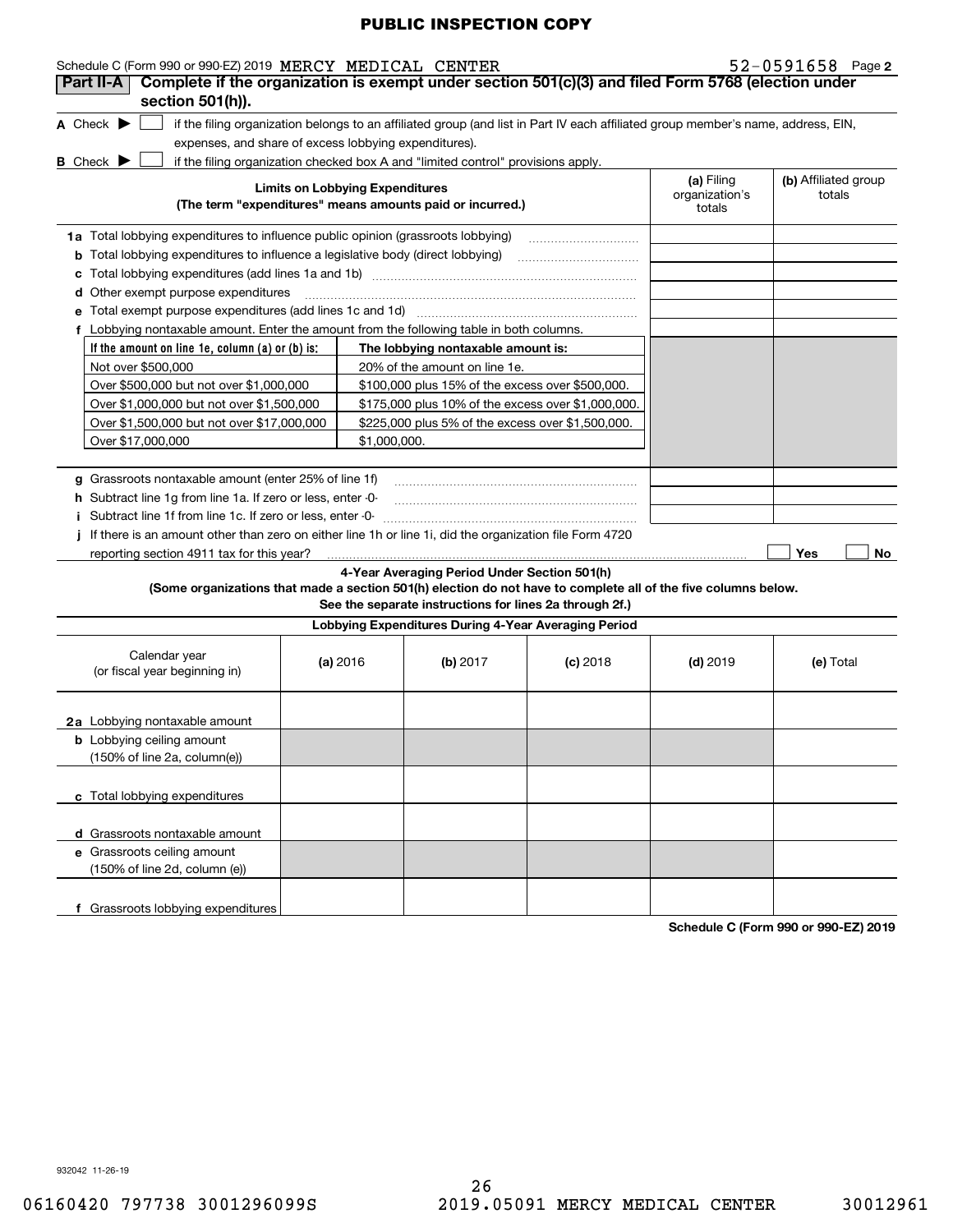#### Schedule C (Form 990 or 990-EZ) 2019  $\texttt{MER}$   $\texttt{MEDICAL}$   $\texttt{CRWTER}$   $\texttt{52-0591658}$  Page MERCY MEDICAL CENTER 52-0591658

#### **3**

#### **Part II-B Complete if the organization is exempt under section 501(c)(3) and has NOT filed Form 5768 (election under section 501(h)).**

|        | For each "Yes" response on lines 1a through 1i below, provide in Part IV a detailed description                                                                                                                                      |     | (a)                 | (b)    |                                      |
|--------|--------------------------------------------------------------------------------------------------------------------------------------------------------------------------------------------------------------------------------------|-----|---------------------|--------|--------------------------------------|
|        | of the lobbying activity.                                                                                                                                                                                                            | Yes | No                  | Amount |                                      |
| 1      | During the year, did the filing organization attempt to influence foreign, national, state, or<br>local legislation, including any attempt to influence public opinion on a legislative matter<br>or referendum, through the use of: |     |                     |        |                                      |
|        |                                                                                                                                                                                                                                      |     | x                   |        |                                      |
|        | b Paid staff or management (include compensation in expenses reported on lines 1c through 1i)?                                                                                                                                       |     | X                   |        |                                      |
|        |                                                                                                                                                                                                                                      |     | X                   |        |                                      |
|        |                                                                                                                                                                                                                                      |     | X                   |        |                                      |
|        | e Publications, or published or broadcast statements?                                                                                                                                                                                |     | X                   |        |                                      |
|        | f Grants to other organizations for lobbying purposes?                                                                                                                                                                               | x   |                     |        | 124,000.                             |
|        | g Direct contact with legislators, their staffs, government officials, or a legislative body?                                                                                                                                        |     | X                   |        |                                      |
|        | h Rallies, demonstrations, seminars, conventions, speeches, lectures, or any similar means?                                                                                                                                          |     | X                   |        |                                      |
|        | <i>i</i> Other activities?                                                                                                                                                                                                           | X   |                     |        | 12,933.                              |
|        |                                                                                                                                                                                                                                      |     |                     |        | 136,933.                             |
|        | 2a Did the activities in line 1 cause the organization to be not described in section 501(c)(3)?                                                                                                                                     |     | X                   |        |                                      |
|        |                                                                                                                                                                                                                                      |     |                     |        |                                      |
|        | c If "Yes," enter the amount of any tax incurred by organization managers under section 4912                                                                                                                                         |     |                     |        |                                      |
|        | d If the filing organization incurred a section 4912 tax, did it file Form 4720 for this year?                                                                                                                                       |     |                     |        |                                      |
|        | Complete if the organization is exempt under section $501(c)(4)$ , section $501(c)(5)$ , or section<br> Part III-A <br>$501(c)(6)$ .                                                                                                 |     |                     |        |                                      |
|        |                                                                                                                                                                                                                                      |     |                     | Yes    | No                                   |
|        |                                                                                                                                                                                                                                      |     |                     |        |                                      |
| 1      |                                                                                                                                                                                                                                      |     | 1<br>$\overline{2}$ |        |                                      |
| 2<br>З | Did the organization agree to carry over lobbying and political campaign activity expenditures from the prior year?                                                                                                                  |     | 3                   |        |                                      |
|        | Complete if the organization is exempt under section $501(c)(4)$ , section $501(c)(5)$ , or section<br>Part III-B                                                                                                                    |     |                     |        |                                      |
|        | 501(c)(6) and if either (a) BOTH Part III-A, lines 1 and 2, are answered "No" OR (b) Part III-A, line 3, is                                                                                                                          |     |                     |        |                                      |
|        | answered "Yes."                                                                                                                                                                                                                      |     |                     |        |                                      |
| 1      | Dues, assessments and similar amounts from members [11] matter content to the state of the state of the state of the state of the state of the state of the state of the state of the state of the state of the state of the s       |     | $\mathbf{1}$        |        |                                      |
| 2      | Section 162(e) nondeductible lobbying and political expenditures (do not include amounts of political                                                                                                                                |     |                     |        |                                      |
|        | expenses for which the section 527(f) tax was paid).                                                                                                                                                                                 |     |                     |        |                                      |
|        |                                                                                                                                                                                                                                      |     | 2a                  |        |                                      |
|        | b Carryover from last year manufactured and content to content the content of the content of the content of the content of the content of the content of the content of the content of the content of the content of the conte       |     | 2b                  |        |                                      |
|        |                                                                                                                                                                                                                                      |     | 2c                  |        |                                      |
|        | Aggregate amount reported in section 6033(e)(1)(A) notices of nondeductible section 162(e) dues                                                                                                                                      |     | 3                   |        |                                      |
| 4      | If notices were sent and the amount on line 2c exceeds the amount on line 3, what portion of the excess                                                                                                                              |     |                     |        |                                      |
|        | does the organization agree to carryover to the reasonable estimate of nondeductible lobbying and political                                                                                                                          |     |                     |        |                                      |
|        | expenditure next year?                                                                                                                                                                                                               |     | 4                   |        |                                      |
|        | 5 Taxable amount of lobbying and political expenditures (see instructions)                                                                                                                                                           |     | 5                   |        |                                      |
|        | <b>Part IV</b><br><b>Supplemental Information</b>                                                                                                                                                                                    |     |                     |        |                                      |
|        | Provide the descriptions required for Part I-A, line 1; Part I-B, line 4; Part I-C, line 5; Part II-A (affiliated group list); Part II-A, lines 1 and 2 (see                                                                         |     |                     |        |                                      |
|        | instructions); and Part II-B, line 1. Also, complete this part for any additional information.                                                                                                                                       |     |                     |        |                                      |
|        | PART II-B, LINE 1, LOBBYING ACTIVITIES:                                                                                                                                                                                              |     |                     |        |                                      |
|        | IN THE TAX YEAR 2019 MERCY MEDICAL CENTER CONTRIBUTED \$84,000 TO PERRY,                                                                                                                                                             |     |                     |        |                                      |
|        | WHITE, ROSS, & JACOBSON, LLC AND \$40,000 TO MARYLAND MATERNITY ACCESS                                                                                                                                                               |     |                     |        |                                      |
|        | COALITION TO LOBBY AGAINST LEGISLATION DETERMINED TO BE ADVERSE TO                                                                                                                                                                   |     |                     |        |                                      |
|        | MERCY MEDICAL CENTER INC. AND LOBBY IN FAVOR OF MATTERS OF INTEREST AND                                                                                                                                                              |     |                     |        |                                      |
|        | CONCERN TO MERCY MEDICAL CENTER INC.                                                                                                                                                                                                 |     |                     |        |                                      |
|        |                                                                                                                                                                                                                                      |     |                     |        | Schedule C (Form 990 or 990-EZ) 2019 |

27

932043 11-26-19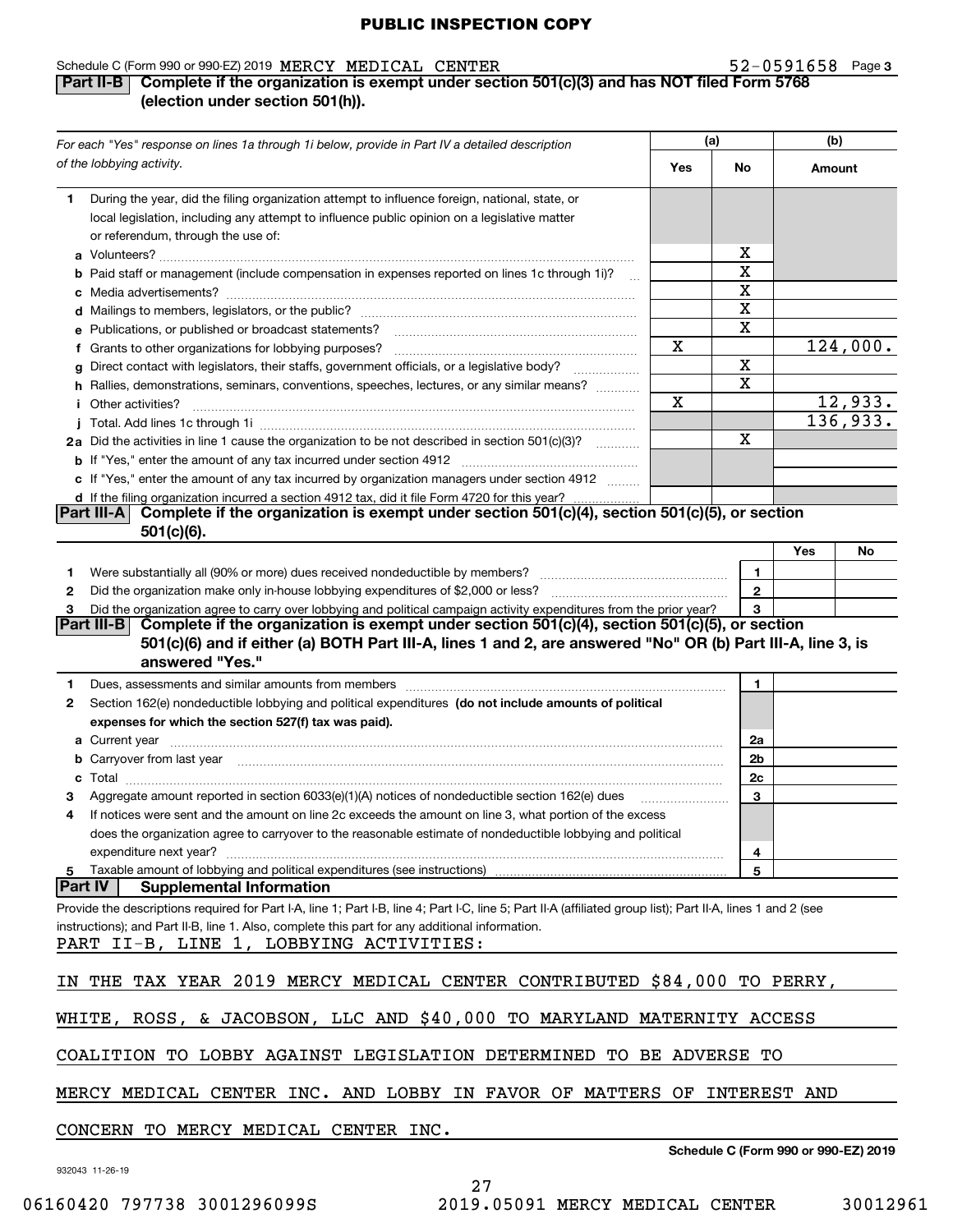#### *(continued)* **Part IV Supplemental Information**  Schedule C (Form 990 or 990-EZ) 2019  $\texttt{MER}$   $\texttt{MEDICAL}$   $\texttt{CBNTER}$   $\texttt{S2-0591658}$  Page

MERCY MEDICAL CENTER IS A MEMBER OF THE MARYLAND HOSPITAL ASSOCIATION

AND THE GREATER BALTIMORE COMMITTEE. A PORTION OF DUES PAID IS

ALLOCATED TO LOBBYING EFFORTS ON BEHALF OF THE MEMBERSHIP BODY. THE

APPROXIMATE PORTION OF DUES PAID FOR THE YEAR THAT CONSTITUTED LOBBYING

WAS \$12,153 TO THE MARYLAND HOSPITAL ASSOCIATION AND \$780 TO THE

#### GREATER BALTIMORE COMMITTEE.

**Schedule C (Form 990 or 990-EZ) 2019**

932044 11-26-19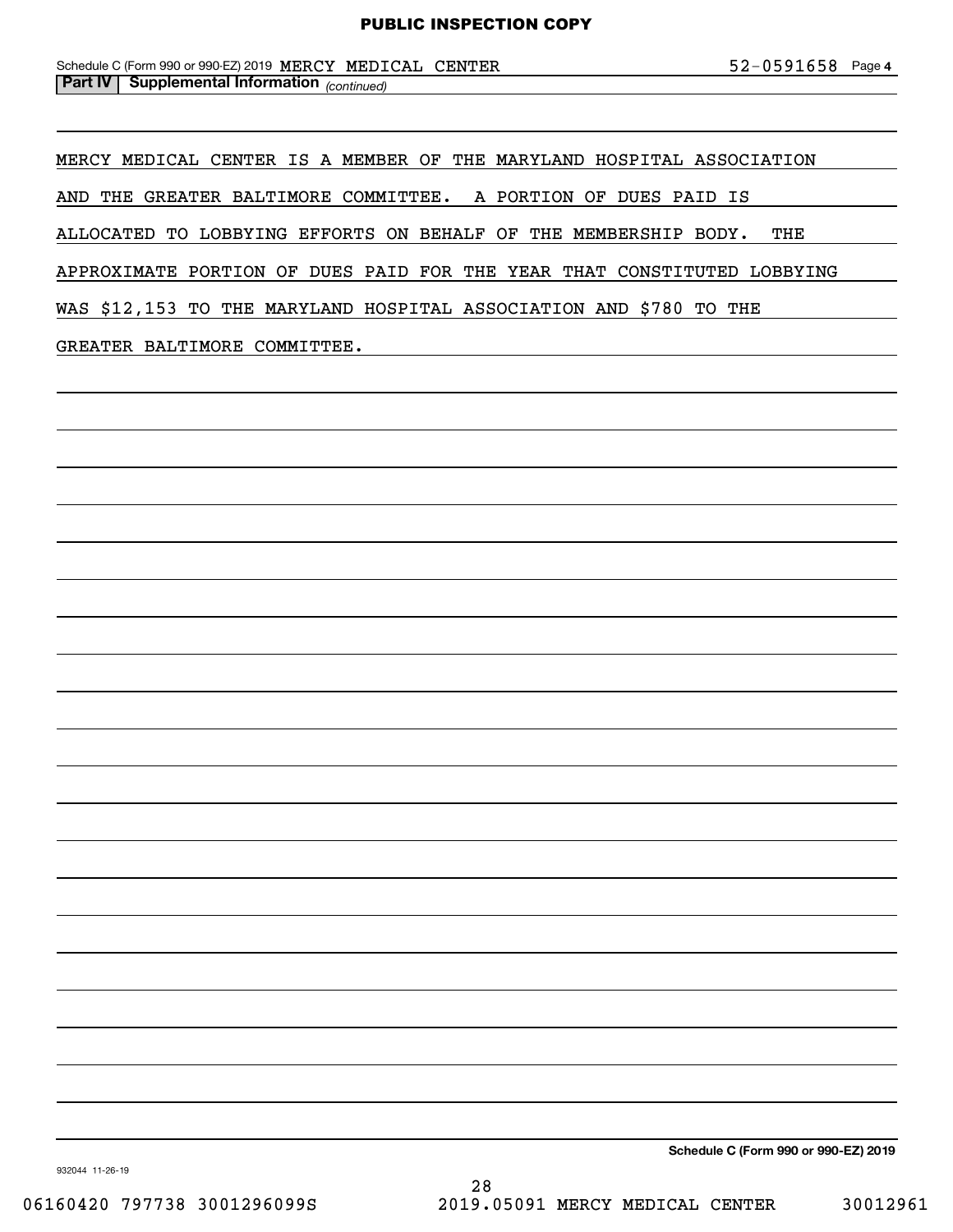|                | <b>SCHEDULE D</b>                            |                                                                                                        | <b>Supplemental Financial Statements</b>                                                                                                       |                                                     |                         | OMB No. 1545-0047               |
|----------------|----------------------------------------------|--------------------------------------------------------------------------------------------------------|------------------------------------------------------------------------------------------------------------------------------------------------|-----------------------------------------------------|-------------------------|---------------------------------|
|                | (Form 990)                                   |                                                                                                        | Complete if the organization answered "Yes" on Form 990,                                                                                       |                                                     |                         |                                 |
|                | Department of the Treasury                   |                                                                                                        | Part IV, line 6, 7, 8, 9, 10, 11a, 11b, 11c, 11d, 11e, 11f, 12a, or 12b.<br>Attach to Form 990.                                                |                                                     |                         | <b>Open to Public</b>           |
|                | <b>Internal Revenue Service</b>              |                                                                                                        | Go to www.irs.gov/Form990 for instructions and the latest information.                                                                         |                                                     |                         | Inspection                      |
|                | Name of the organization                     |                                                                                                        |                                                                                                                                                | <b>Employer identification number</b><br>52-0591658 |                         |                                 |
| Part I         |                                              | MERCY MEDICAL CENTER                                                                                   | Organizations Maintaining Donor Advised Funds or Other Similar Funds or Accounts. Complete if the                                              |                                                     |                         |                                 |
|                |                                              | organization answered "Yes" on Form 990, Part IV, line 6.                                              |                                                                                                                                                |                                                     |                         |                                 |
|                |                                              |                                                                                                        | (a) Donor advised funds                                                                                                                        |                                                     |                         | (b) Funds and other accounts    |
| 1              |                                              |                                                                                                        |                                                                                                                                                |                                                     |                         |                                 |
| 2              |                                              | Aggregate value of contributions to (during year)                                                      |                                                                                                                                                |                                                     |                         |                                 |
| 3              |                                              |                                                                                                        |                                                                                                                                                |                                                     |                         |                                 |
| 4              |                                              |                                                                                                        |                                                                                                                                                |                                                     |                         |                                 |
| 5              |                                              |                                                                                                        | Did the organization inform all donors and donor advisors in writing that the assets held in donor advised funds                               |                                                     |                         |                                 |
|                |                                              |                                                                                                        |                                                                                                                                                |                                                     |                         | Yes<br>No                       |
| 6              |                                              |                                                                                                        | Did the organization inform all grantees, donors, and donor advisors in writing that grant funds can be used only                              |                                                     |                         |                                 |
|                |                                              |                                                                                                        | for charitable purposes and not for the benefit of the donor or donor advisor, or for any other purpose conferring                             |                                                     |                         |                                 |
|                |                                              |                                                                                                        |                                                                                                                                                |                                                     |                         | <b>Yes</b><br>No                |
| <b>Part II</b> |                                              |                                                                                                        | Conservation Easements. Complete if the organization answered "Yes" on Form 990, Part IV, line 7.                                              |                                                     |                         |                                 |
| 1              |                                              | Purpose(s) of conservation easements held by the organization (check all that apply).                  |                                                                                                                                                |                                                     |                         |                                 |
|                |                                              | Preservation of land for public use (for example, recreation or education)                             | Preservation of a historically important land area                                                                                             |                                                     |                         |                                 |
|                |                                              | Protection of natural habitat                                                                          | Preservation of a certified historic structure                                                                                                 |                                                     |                         |                                 |
|                |                                              | Preservation of open space                                                                             |                                                                                                                                                |                                                     |                         |                                 |
| 2              |                                              |                                                                                                        | Complete lines 2a through 2d if the organization held a qualified conservation contribution in the form of a conservation easement on the last |                                                     |                         |                                 |
|                | day of the tax year.                         |                                                                                                        |                                                                                                                                                |                                                     |                         | Held at the End of the Tax Year |
|                |                                              | Total number of conservation easements                                                                 |                                                                                                                                                | 2a                                                  |                         |                                 |
|                |                                              |                                                                                                        |                                                                                                                                                | 2 <sub>b</sub>                                      |                         |                                 |
|                |                                              |                                                                                                        | Number of conservation easements on a certified historic structure included in (a) manufacture included in (a)                                 | 2c                                                  |                         |                                 |
| d              |                                              |                                                                                                        | Number of conservation easements included in (c) acquired after 7/25/06, and not on a historic structure                                       |                                                     |                         |                                 |
|                |                                              |                                                                                                        |                                                                                                                                                | 2d                                                  |                         |                                 |
| 3              |                                              |                                                                                                        | Number of conservation easements modified, transferred, released, extinguished, or terminated by the organization during the tax               |                                                     |                         |                                 |
| 4              | $year \triangleright$                        | Number of states where property subject to conservation easement is located $\blacktriangleright$      |                                                                                                                                                |                                                     |                         |                                 |
| 5              |                                              | Does the organization have a written policy regarding the periodic monitoring, inspection, handling of |                                                                                                                                                |                                                     |                         |                                 |
|                |                                              | violations, and enforcement of the conservation easements it holds?                                    |                                                                                                                                                |                                                     |                         | <b>Yes</b><br>No                |
| 6              |                                              |                                                                                                        | Staff and volunteer hours devoted to monitoring, inspecting, handling of violations, and enforcing conservation easements during the year      |                                                     |                         |                                 |
|                |                                              |                                                                                                        |                                                                                                                                                |                                                     |                         |                                 |
| 7              |                                              |                                                                                                        | Amount of expenses incurred in monitoring, inspecting, handling of violations, and enforcing conservation easements during the year            |                                                     |                         |                                 |
|                | $\blacktriangleright$ S                      |                                                                                                        |                                                                                                                                                |                                                     |                         |                                 |
| 8              |                                              |                                                                                                        | Does each conservation easement reported on line 2(d) above satisfy the requirements of section 170(h)(4)(B)(i)                                |                                                     |                         |                                 |
|                |                                              |                                                                                                        |                                                                                                                                                |                                                     |                         | Yes<br>No                       |
| 9              |                                              |                                                                                                        | In Part XIII, describe how the organization reports conservation easements in its revenue and expense statement and                            |                                                     |                         |                                 |
|                |                                              |                                                                                                        | balance sheet, and include, if applicable, the text of the footnote to the organization's financial statements that describes the              |                                                     |                         |                                 |
|                |                                              | organization's accounting for conservation easements.                                                  |                                                                                                                                                |                                                     |                         |                                 |
|                | <b>Part III</b>                              |                                                                                                        | Organizations Maintaining Collections of Art, Historical Treasures, or Other Similar Assets.                                                   |                                                     |                         |                                 |
|                |                                              | Complete if the organization answered "Yes" on Form 990, Part IV, line 8.                              |                                                                                                                                                |                                                     |                         |                                 |
|                |                                              |                                                                                                        | 1a If the organization elected, as permitted under FASB ASC 958, not to report in its revenue statement and balance sheet works                |                                                     |                         |                                 |
|                |                                              |                                                                                                        | of art, historical treasures, or other similar assets held for public exhibition, education, or research in furtherance of public              |                                                     |                         |                                 |
|                |                                              |                                                                                                        | service, provide in Part XIII the text of the footnote to its financial statements that describes these items.                                 |                                                     |                         |                                 |
| b              |                                              |                                                                                                        | If the organization elected, as permitted under FASB ASC 958, to report in its revenue statement and balance sheet works of                    |                                                     |                         |                                 |
|                |                                              |                                                                                                        | art, historical treasures, or other similar assets held for public exhibition, education, or research in furtherance of public service,        |                                                     |                         |                                 |
|                |                                              | provide the following amounts relating to these items:                                                 |                                                                                                                                                |                                                     |                         |                                 |
|                |                                              |                                                                                                        |                                                                                                                                                |                                                     |                         |                                 |
|                |                                              | (ii) Assets included in Form 990, Part X                                                               |                                                                                                                                                |                                                     |                         | $\mathbb{S}$                    |
| 2              |                                              |                                                                                                        | If the organization received or held works of art, historical treasures, or other similar assets for financial gain, provide                   |                                                     |                         |                                 |
|                |                                              | the following amounts required to be reported under FASB ASC 958 relating to these items:              |                                                                                                                                                |                                                     |                         |                                 |
| а              |                                              |                                                                                                        |                                                                                                                                                |                                                     | \$                      |                                 |
|                | <b>b</b> Assets included in Form 990, Part X |                                                                                                        |                                                                                                                                                |                                                     | $\blacktriangleright$ s |                                 |
|                |                                              | LHA For Paperwork Reduction Act Notice, see the Instructions for Form 990.                             |                                                                                                                                                |                                                     |                         | Schedule D (Form 990) 2019      |

06160420 797738 3001296099S 2019.05091 MERCY MEDICAL CENTER 30012961

932051 10-02-19

| 29            |  |
|---------------|--|
| 10 05001 MPDC |  |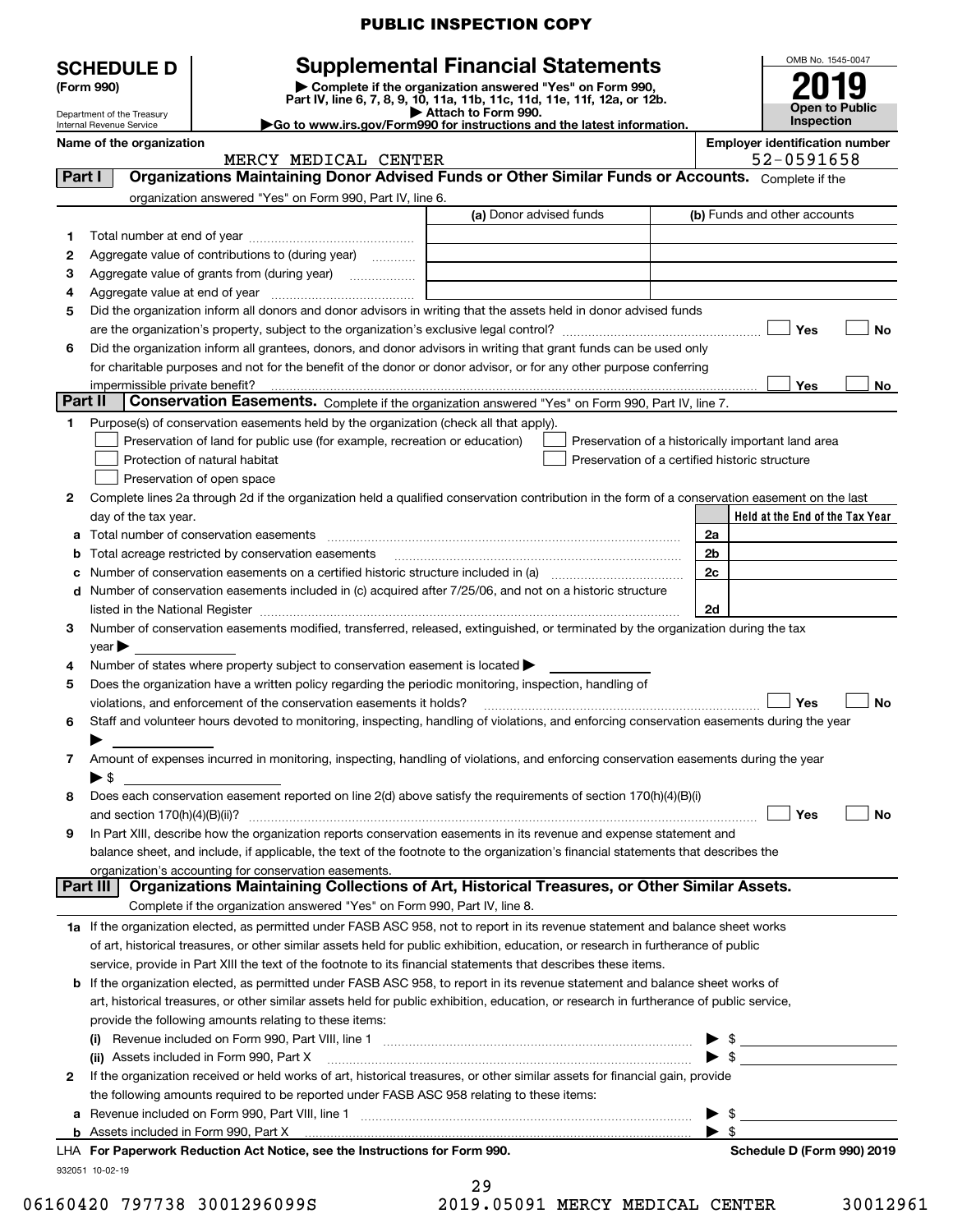|               | Schedule D (Form 990) 2019                                                                                                                                                                                                     | MERCY MEDICAL CENTER |   |                                                                                                                                                                                                                               |                    |              |                 |                                            | $52 - 0591658$ Page 2      |            |    |
|---------------|--------------------------------------------------------------------------------------------------------------------------------------------------------------------------------------------------------------------------------|----------------------|---|-------------------------------------------------------------------------------------------------------------------------------------------------------------------------------------------------------------------------------|--------------------|--------------|-----------------|--------------------------------------------|----------------------------|------------|----|
|               | Organizations Maintaining Collections of Art, Historical Treasures, or Other Similar Assets (continued)<br>Part III                                                                                                            |                      |   |                                                                                                                                                                                                                               |                    |              |                 |                                            |                            |            |    |
| 3             | Using the organization's acquisition, accession, and other records, check any of the following that make significant use of its                                                                                                |                      |   |                                                                                                                                                                                                                               |                    |              |                 |                                            |                            |            |    |
|               | collection items (check all that apply):                                                                                                                                                                                       |                      |   |                                                                                                                                                                                                                               |                    |              |                 |                                            |                            |            |    |
| a             | Public exhibition                                                                                                                                                                                                              | d                    |   | Loan or exchange program                                                                                                                                                                                                      |                    |              |                 |                                            |                            |            |    |
| b             | Scholarly research                                                                                                                                                                                                             | е                    |   | Other and the contract of the contract of the contract of the contract of the contract of the contract of the contract of the contract of the contract of the contract of the contract of the contract of the contract of the |                    |              |                 |                                            |                            |            |    |
| c             | Preservation for future generations                                                                                                                                                                                            |                      |   |                                                                                                                                                                                                                               |                    |              |                 |                                            |                            |            |    |
| 4             | Provide a description of the organization's collections and explain how they further the organization's exempt purpose in Part XIII.                                                                                           |                      |   |                                                                                                                                                                                                                               |                    |              |                 |                                            |                            |            |    |
| 5             | During the year, did the organization solicit or receive donations of art, historical treasures, or other similar assets                                                                                                       |                      |   |                                                                                                                                                                                                                               |                    |              |                 |                                            |                            |            |    |
|               |                                                                                                                                                                                                                                |                      |   |                                                                                                                                                                                                                               |                    |              |                 |                                            | Yes                        |            | No |
|               | <b>Part IV</b><br>Escrow and Custodial Arrangements. Complete if the organization answered "Yes" on Form 990, Part IV, line 9, or                                                                                              |                      |   |                                                                                                                                                                                                                               |                    |              |                 |                                            |                            |            |    |
|               | reported an amount on Form 990, Part X, line 21.                                                                                                                                                                               |                      |   |                                                                                                                                                                                                                               |                    |              |                 |                                            |                            |            |    |
|               | 1a Is the organization an agent, trustee, custodian or other intermediary for contributions or other assets not included                                                                                                       |                      |   |                                                                                                                                                                                                                               |                    |              |                 |                                            |                            |            |    |
|               | on Form 990, Part X? [11] matter contracts and contracts and contracts are contracted as a function of the set of the set of the set of the set of the set of the set of the set of the set of the set of the set of the set o |                      |   |                                                                                                                                                                                                                               |                    |              |                 |                                            | Yes                        |            | No |
|               | b If "Yes," explain the arrangement in Part XIII and complete the following table:                                                                                                                                             |                      |   |                                                                                                                                                                                                                               |                    |              |                 |                                            |                            |            |    |
|               |                                                                                                                                                                                                                                |                      |   |                                                                                                                                                                                                                               |                    |              |                 |                                            | Amount                     |            |    |
|               | c Beginning balance                                                                                                                                                                                                            |                      |   |                                                                                                                                                                                                                               |                    |              | 1c              |                                            |                            |            |    |
|               |                                                                                                                                                                                                                                |                      |   |                                                                                                                                                                                                                               |                    |              | 1d              |                                            |                            |            |    |
|               | e Distributions during the year manufactured and contain an account of the year manufactured and the year manufactured and the year manufactured and the year manufactured and the year manufactured and the year manufactured |                      |   |                                                                                                                                                                                                                               |                    |              | 1e              |                                            |                            |            |    |
| f             |                                                                                                                                                                                                                                |                      |   |                                                                                                                                                                                                                               |                    |              | 1f              |                                            |                            |            |    |
|               | 2a Did the organization include an amount on Form 990, Part X, line 21, for escrow or custodial account liability?                                                                                                             |                      |   |                                                                                                                                                                                                                               |                    |              |                 |                                            | <b>Yes</b>                 |            | No |
|               | b If "Yes," explain the arrangement in Part XIII. Check here if the explanation has been provided on Part XIII                                                                                                                 |                      |   |                                                                                                                                                                                                                               |                    |              |                 |                                            |                            |            |    |
| <b>Part V</b> | Endowment Funds. Complete if the organization answered "Yes" on Form 990, Part IV, line 10.                                                                                                                                    |                      |   |                                                                                                                                                                                                                               |                    |              |                 |                                            |                            |            |    |
|               |                                                                                                                                                                                                                                | (a) Current year     |   | (b) Prior year                                                                                                                                                                                                                | (c) Two years back |              |                 | (d) Three years back   (e) Four years back |                            |            |    |
|               | 1a Beginning of year balance                                                                                                                                                                                                   | 1, 123, 000.         |   | 1,123,000.                                                                                                                                                                                                                    |                    | 1, 123, 000. |                 | 1, 123, 000.                               |                            | 1,123,000. |    |
|               |                                                                                                                                                                                                                                |                      |   |                                                                                                                                                                                                                               |                    |              |                 |                                            |                            |            |    |
|               | c Net investment earnings, gains, and losses                                                                                                                                                                                   |                      |   |                                                                                                                                                                                                                               |                    |              |                 |                                            |                            |            |    |
|               |                                                                                                                                                                                                                                |                      |   |                                                                                                                                                                                                                               |                    |              |                 |                                            |                            |            |    |
|               | e Other expenditures for facilities                                                                                                                                                                                            |                      |   |                                                                                                                                                                                                                               |                    |              |                 |                                            |                            |            |    |
|               | and programs                                                                                                                                                                                                                   |                      |   |                                                                                                                                                                                                                               |                    |              |                 |                                            |                            |            |    |
|               | f Administrative expenses <i></i>                                                                                                                                                                                              |                      |   |                                                                                                                                                                                                                               |                    |              |                 |                                            |                            |            |    |
| g             |                                                                                                                                                                                                                                | 1, 123, 000.         |   | 1,123,000.                                                                                                                                                                                                                    |                    | 1,123,000.   |                 | 1, 123, 000.                               |                            | 1,123,000. |    |
| 2             | Provide the estimated percentage of the current year end balance (line 1g, column (a)) held as:                                                                                                                                |                      |   |                                                                                                                                                                                                                               |                    |              |                 |                                            |                            |            |    |
|               | a Board designated or quasi-endowment >                                                                                                                                                                                        | .00                  | % |                                                                                                                                                                                                                               |                    |              |                 |                                            |                            |            |    |
|               | Permanent endowment > 100.00                                                                                                                                                                                                   | %                    |   |                                                                                                                                                                                                                               |                    |              |                 |                                            |                            |            |    |
| c             | .00<br>Term endowment ><br>%                                                                                                                                                                                                   |                      |   |                                                                                                                                                                                                                               |                    |              |                 |                                            |                            |            |    |
|               | The percentages on lines 2a, 2b, and 2c should equal 100%.                                                                                                                                                                     |                      |   |                                                                                                                                                                                                                               |                    |              |                 |                                            |                            |            |    |
|               | 3a Are there endowment funds not in the possession of the organization that are held and administered for the organization                                                                                                     |                      |   |                                                                                                                                                                                                                               |                    |              |                 |                                            |                            |            |    |
|               | by:                                                                                                                                                                                                                            |                      |   |                                                                                                                                                                                                                               |                    |              |                 |                                            |                            | Yes        | No |
|               | (i)                                                                                                                                                                                                                            |                      |   |                                                                                                                                                                                                                               |                    |              |                 |                                            | 3a(i)                      |            | X  |
|               |                                                                                                                                                                                                                                |                      |   |                                                                                                                                                                                                                               |                    |              |                 |                                            | 3a(ii)                     | X          |    |
|               |                                                                                                                                                                                                                                |                      |   |                                                                                                                                                                                                                               |                    |              |                 |                                            | 3b                         | X          |    |
| 4             | Describe in Part XIII the intended uses of the organization's endowment funds.                                                                                                                                                 |                      |   |                                                                                                                                                                                                                               |                    |              |                 |                                            |                            |            |    |
|               | Part VI   Land, Buildings, and Equipment.                                                                                                                                                                                      |                      |   |                                                                                                                                                                                                                               |                    |              |                 |                                            |                            |            |    |
|               | Complete if the organization answered "Yes" on Form 990, Part IV, line 11a. See Form 990, Part X, line 10.                                                                                                                     |                      |   |                                                                                                                                                                                                                               |                    |              |                 |                                            |                            |            |    |
|               | Description of property                                                                                                                                                                                                        | (a) Cost or other    |   |                                                                                                                                                                                                                               | (b) Cost or other  |              | (c) Accumulated |                                            | (d) Book value             |            |    |
|               |                                                                                                                                                                                                                                | basis (investment)   |   |                                                                                                                                                                                                                               | basis (other)      |              | depreciation    |                                            |                            |            |    |
|               |                                                                                                                                                                                                                                |                      |   |                                                                                                                                                                                                                               | 16,269,668.        |              |                 |                                            | 16, 269, 668.              |            |    |
|               |                                                                                                                                                                                                                                |                      |   | 573,723,203.203,158,936.370,564,267.                                                                                                                                                                                          |                    |              |                 |                                            |                            |            |    |
|               |                                                                                                                                                                                                                                |                      |   |                                                                                                                                                                                                                               |                    |              |                 |                                            |                            |            |    |
|               |                                                                                                                                                                                                                                |                      |   | $\left  232,008,697.177,471,693. \right $ 54,537,004.                                                                                                                                                                         |                    |              |                 |                                            |                            |            |    |
|               |                                                                                                                                                                                                                                |                      |   |                                                                                                                                                                                                                               | 51, 316, 355.      |              |                 |                                            | 51, 316, 355.              |            |    |
|               |                                                                                                                                                                                                                                |                      |   |                                                                                                                                                                                                                               |                    |              |                 |                                            | 492,687,294.               |            |    |
|               |                                                                                                                                                                                                                                |                      |   |                                                                                                                                                                                                                               |                    |              |                 |                                            | Schedule D (Form 990) 2019 |            |    |
|               |                                                                                                                                                                                                                                |                      |   |                                                                                                                                                                                                                               |                    |              |                 |                                            |                            |            |    |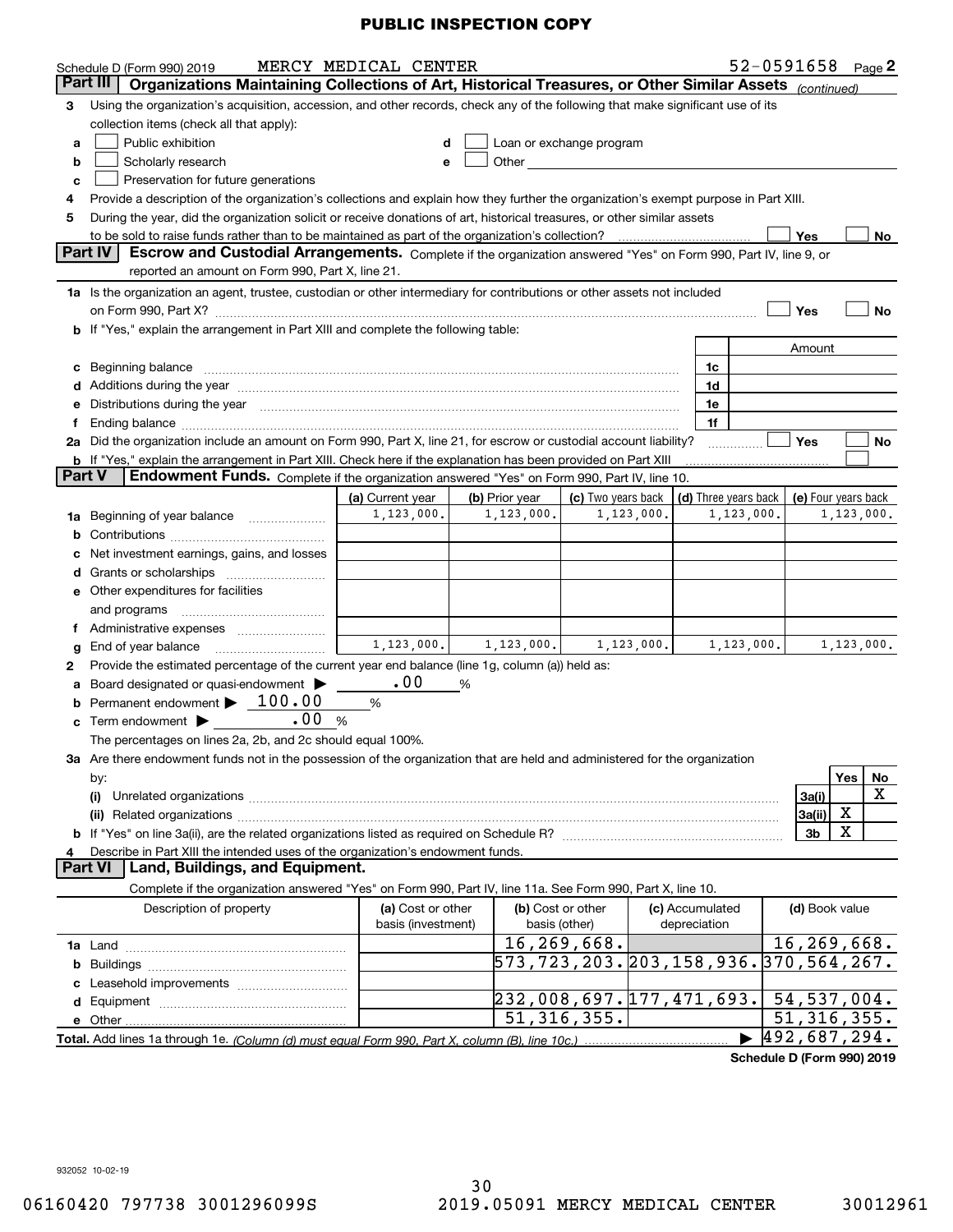|           | Schedule D (Form 990) 2019                                              |                              | MERCY MEDICAL CENTER |                                                                                                                                                      | $52 - 0591658$ Page 3 |
|-----------|-------------------------------------------------------------------------|------------------------------|----------------------|------------------------------------------------------------------------------------------------------------------------------------------------------|-----------------------|
| Part VII  | <b>Investments - Other Securities.</b>                                  |                              |                      |                                                                                                                                                      |                       |
|           |                                                                         |                              |                      | Complete if the organization answered "Yes" on Form 990, Part IV, line 11b. See Form 990, Part X, line 12.                                           |                       |
|           | (a) Description of security or category (including name of security)    |                              | (b) Book value       | (c) Method of valuation: Cost or end-of-year market value                                                                                            |                       |
|           | (1) Financial derivatives                                               |                              |                      |                                                                                                                                                      |                       |
|           |                                                                         |                              |                      |                                                                                                                                                      |                       |
| (3) Other |                                                                         |                              |                      |                                                                                                                                                      |                       |
| (A)       |                                                                         |                              |                      |                                                                                                                                                      |                       |
| (B)       |                                                                         |                              |                      |                                                                                                                                                      |                       |
| (C)       |                                                                         |                              |                      |                                                                                                                                                      |                       |
| (D)       |                                                                         |                              |                      |                                                                                                                                                      |                       |
| (E)       |                                                                         |                              |                      |                                                                                                                                                      |                       |
| (F)       |                                                                         |                              |                      |                                                                                                                                                      |                       |
| (G)       |                                                                         |                              |                      |                                                                                                                                                      |                       |
| (H)       |                                                                         |                              |                      |                                                                                                                                                      |                       |
|           | <b>Total.</b> (Col. (b) must equal Form 990, Part X, col. (B) line 12.) |                              |                      |                                                                                                                                                      |                       |
|           | Part VIII Investments - Program Related.                                |                              |                      |                                                                                                                                                      |                       |
|           |                                                                         |                              |                      | Complete if the organization answered "Yes" on Form 990, Part IV, line 11c. See Form 990, Part X, line 13.                                           |                       |
|           | (a) Description of investment                                           |                              | (b) Book value       | (c) Method of valuation: Cost or end-of-year market value                                                                                            |                       |
| (1)       |                                                                         |                              |                      |                                                                                                                                                      |                       |
| (2)       |                                                                         |                              |                      |                                                                                                                                                      |                       |
| (3)       |                                                                         |                              |                      |                                                                                                                                                      |                       |
| (4)       |                                                                         |                              |                      |                                                                                                                                                      |                       |
| (5)       |                                                                         |                              |                      |                                                                                                                                                      |                       |
| (6)       |                                                                         |                              |                      |                                                                                                                                                      |                       |
| (7)       |                                                                         |                              |                      |                                                                                                                                                      |                       |
| (8)       |                                                                         |                              |                      |                                                                                                                                                      |                       |
| (9)       |                                                                         |                              |                      |                                                                                                                                                      |                       |
|           | Total. (Col. (b) must equal Form 990, Part X, col. (B) line 13.)        |                              |                      |                                                                                                                                                      |                       |
| Part IX   | <b>Other Assets.</b>                                                    |                              |                      |                                                                                                                                                      |                       |
|           |                                                                         |                              |                      | Complete if the organization answered "Yes" on Form 990, Part IV, line 11d. See Form 990, Part X, line 15.                                           |                       |
|           |                                                                         |                              | (a) Description      |                                                                                                                                                      | (b) Book value        |
| (1)       |                                                                         |                              |                      |                                                                                                                                                      |                       |
| (2)       |                                                                         |                              |                      |                                                                                                                                                      |                       |
| (3)       |                                                                         |                              |                      |                                                                                                                                                      |                       |
| (4)       |                                                                         |                              |                      |                                                                                                                                                      |                       |
| (5)       |                                                                         |                              |                      |                                                                                                                                                      |                       |
| (6)       |                                                                         |                              |                      |                                                                                                                                                      |                       |
| (7)       |                                                                         |                              |                      |                                                                                                                                                      |                       |
| (8)       |                                                                         |                              |                      |                                                                                                                                                      |                       |
| (9)       |                                                                         |                              |                      |                                                                                                                                                      |                       |
|           |                                                                         |                              |                      |                                                                                                                                                      |                       |
| Part X    | <b>Other Liabilities.</b>                                               |                              |                      |                                                                                                                                                      |                       |
|           |                                                                         |                              |                      | Complete if the organization answered "Yes" on Form 990, Part IV, line 11e or 11f. See Form 990, Part X, line 25.                                    |                       |
| 1.        |                                                                         | (a) Description of liability |                      |                                                                                                                                                      | (b) Book value        |
|           | (1) Federal income taxes                                                |                              |                      |                                                                                                                                                      |                       |
|           | (2) POST RETIREMENT OBLIGATION                                          |                              |                      |                                                                                                                                                      | 9,024,167.            |
|           | (3) DEFERRED COMPENSATION                                               |                              |                      |                                                                                                                                                      | 3,572,036.            |
|           | (4) MERRILL LYNCH SWAP                                                  |                              |                      |                                                                                                                                                      | 32,088,709.           |
|           | (5) MALPRACTICE TAIL LIABILITY                                          |                              |                      |                                                                                                                                                      | 154, 297.             |
|           | (6) CARDINAL DEPOSIT                                                    |                              |                      |                                                                                                                                                      | 31,451.               |
| (7)       | RETIREMENT ANNUITY PLAN OBLIGATION                                      |                              |                      |                                                                                                                                                      | 3,882,265.            |
| (8)       | ESTIMATED TAIL LIAB GIC                                                 |                              |                      |                                                                                                                                                      | 4,465,411.            |
| (9)       |                                                                         |                              |                      |                                                                                                                                                      |                       |
|           |                                                                         |                              |                      | Total. (Column (b) must equal Form 990. Part X. col. (B) line 25.) ……………………………………………………………………                                                        | 125,023,925.          |
|           |                                                                         |                              |                      | 2. Liability for uncertain tax positions. In Part XIII, provide the text of the footnote to the organization's financial statements that reports the |                       |
|           |                                                                         |                              |                      | opization's lisbility for unpertain toy positions under EACR ACC 740. Check here if the toyt of the features here here neavided in Dert VIII         | $\sqrt{r}$            |

organization's liability for uncertain tax positions under FASB ASC 740. Check here if the text of the footnote has been provided in Part XIII  $\vert$  X  $\vert$ X

**Schedule D (Form 990) 2019**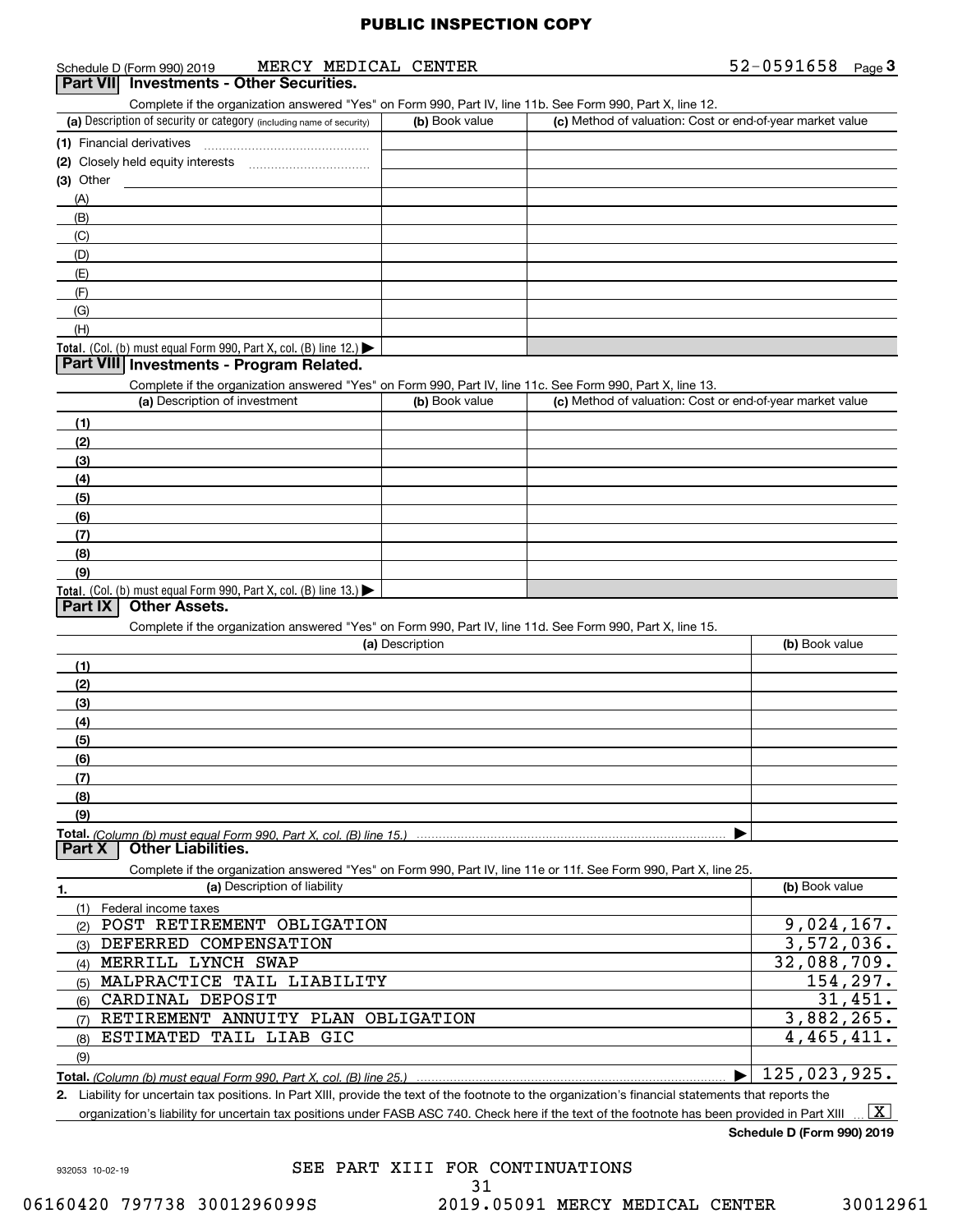|    | MERCY MEDICAL CENTER<br>Schedule D (Form 990) 2019                                                                                                                                                                                                                                       |                | $52 - 0591658$ Page 4 |
|----|------------------------------------------------------------------------------------------------------------------------------------------------------------------------------------------------------------------------------------------------------------------------------------------|----------------|-----------------------|
|    | Part XI   Reconciliation of Revenue per Audited Financial Statements With Revenue per Return.                                                                                                                                                                                            |                |                       |
|    | Complete if the organization answered "Yes" on Form 990, Part IV, line 12a.                                                                                                                                                                                                              |                |                       |
| 1  | Total revenue, gains, and other support per audited financial statements                                                                                                                                                                                                                 |                | $\mathbf{1}$          |
| 2  | Amounts included on line 1 but not on Form 990, Part VIII, line 12:                                                                                                                                                                                                                      |                |                       |
| a  |                                                                                                                                                                                                                                                                                          | 2a             |                       |
| b  |                                                                                                                                                                                                                                                                                          | 2 <sub>b</sub> |                       |
|    |                                                                                                                                                                                                                                                                                          | 2c             |                       |
| d  | Other (Describe in Part XIII.)                                                                                                                                                                                                                                                           | 2d             |                       |
| е  | Add lines 2a through 2d <b>[10]</b> [20] <b>All (20)</b> [20] [20] <b>All (20)</b> [30] <b>All (20)</b> [30] <b>All (20)</b> [30] <b>All (20)</b> [30] <b>All (20)</b> [30] <b>All (20)</b> [30] <b>All (20)</b> [30] <b>All (20)</b> [30] <b>All (20)</b> [30] <b>All (20) All (20)</b> |                | 2e                    |
| 3  |                                                                                                                                                                                                                                                                                          |                | 3                     |
| 4  | Amounts included on Form 990, Part VIII, line 12, but not on line 1:                                                                                                                                                                                                                     |                |                       |
|    |                                                                                                                                                                                                                                                                                          | 4a             |                       |
|    |                                                                                                                                                                                                                                                                                          | 4 <sub>b</sub> |                       |
|    | c Add lines 4a and 4b                                                                                                                                                                                                                                                                    |                | 4c                    |
|    |                                                                                                                                                                                                                                                                                          |                | 5                     |
|    | Part XII   Reconciliation of Expenses per Audited Financial Statements With Expenses per Return.                                                                                                                                                                                         |                |                       |
|    | Complete if the organization answered "Yes" on Form 990, Part IV, line 12a.                                                                                                                                                                                                              |                |                       |
| 1  | Total expenses and losses per audited financial statements [11] [11] Total expenses and losses per audited financial statements [11] [11] Total expenses and losses per audited financial statements                                                                                     |                | $\mathbf 1$           |
| 2  | Amounts included on line 1 but not on Form 990, Part IX, line 25:                                                                                                                                                                                                                        |                |                       |
|    |                                                                                                                                                                                                                                                                                          | 2a             |                       |
| b  |                                                                                                                                                                                                                                                                                          | 2 <sub>b</sub> |                       |
| C. |                                                                                                                                                                                                                                                                                          | 2c             |                       |
|    |                                                                                                                                                                                                                                                                                          | 2d             |                       |
| е  | Add lines 2a through 2d <b>must be a constructed as the constant of the constant of the constant of the construction</b>                                                                                                                                                                 |                | 2e                    |
| 3  |                                                                                                                                                                                                                                                                                          |                | 3                     |
| 4  | Amounts included on Form 990, Part IX, line 25, but not on line 1:                                                                                                                                                                                                                       |                |                       |
| a  | Investment expenses not included on Form 990, Part VIII, line 7b [                                                                                                                                                                                                                       | 4a             |                       |
|    | Other (Describe in Part XIII.) <b>2006</b> 2006 2010 2010 2010 2010 2011 2013 2014 2015 2016 2017 2018 2019 2016 2017                                                                                                                                                                    | 4b             |                       |
|    | Add lines 4a and 4b                                                                                                                                                                                                                                                                      |                | 4c                    |
| 5  |                                                                                                                                                                                                                                                                                          |                | 5                     |
|    | Part XIII Supplemental Information.                                                                                                                                                                                                                                                      |                |                       |
|    | Provide the descriptions required for Part II, lines 3, 5, and 9; Part III, lines 1a and 4; Part IV, lines 1b and 2b; Part V, line 4; Part X, line 2; Part XI,                                                                                                                           |                |                       |

lines 2d and 4b; and Part XII, lines 2d and 4b. Also complete this part to provide any additional information.

#### PART V, LINE 4:

| \$1,123,000 OF THE ENDOWMENT FUND BALANCE STEMS FROM A PERMANENT ENDOWMENT |
|----------------------------------------------------------------------------|
| ADMINSTERED AND HELD BY MERCY HEALTH FOUNDATION, A RELATED ENTITY OF MERCY |
|                                                                            |
| MEDICAL CENTER. THE PURPOSE OF THE ENDOWMENT IS TO SUPPORT THE HEALTHCARE  |
| MINISTRY OF THE SISTERS OF MERCY AT MERCY MEDICAL CENTER.                  |

PART X, LINE 2:

MHS, MMC, SMI, MFC, SPPS, MHF, AND MSS ARE NOT-FOR-PROFIT ORGANIZATIONS

EXEMPT FROM FEDERAL INCOME TAXES UNDER SECTION 501(C)(3) OF THE INTERNAL

REVENUE CODE, AND ARE THEREFORE NOT SUBJECT TO FEDERAL INCOME TAX UNDER

CURRENT INCOME TAX REGULATIONS. MHS SUBSIDIARIES OTHERWISE EXEMPT FROM

#### FEDERAL AND STATE TAXATION ARE NONETHELESS SUBJECT TO TAXATION AT

932054 10-02-19

**Schedule D (Form 990) 2019**

06160420 797738 3001296099S 2019.05091 MERCY MEDICAL CENTER 30012961

32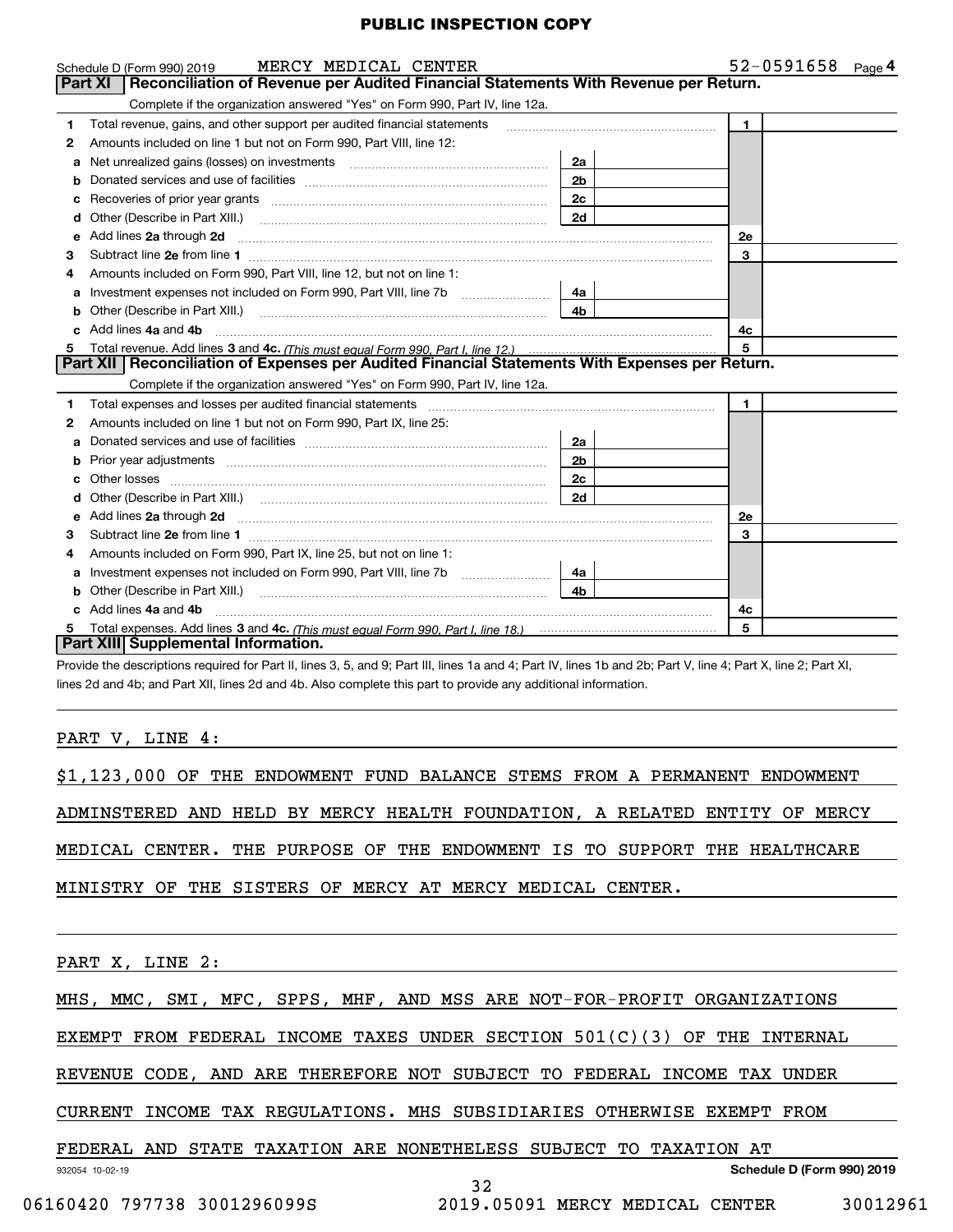*(continued)* **Part XIII Supplemental Information** 

CORPORATE TAX RATES AT BOTH THE FEDERAL AND STATE LEVEL ON THEIR UNRELATED

BUSINESS INCOME.

CURRENT ACCOUNTING STANDARDS DEFINE THE THRESHOLD FOR RECOGNIZING

UNCERTAIN INCOME TAX RETURN POSITIONS IN THE FINANCIAL STATEMENTS AS "MORE

LIKELY THAN NOT" THAT THE POSITION IS SUSTAINABLE, BASED ON ITS TECHNICAL

MERITS, AND ALSO PROVIDE GUIDANCE ON THE MEASUREMENT, CLASSIFICATION AND

DISCLOSURE OF TAX RETURN POSITIONS IN THE FINANCIAL STATEMENTS. MANAGEMENT

BELIEVES THERE IS NO IMPACT ON MHS' ACCOMPANYING CONSOLIDATED FINANCIAL

STATEMENTS RELATED TO UNCERTAIN INCOME TAX POSITIONS.

**Schedule D (Form 990) 2019**

932055 10-02-19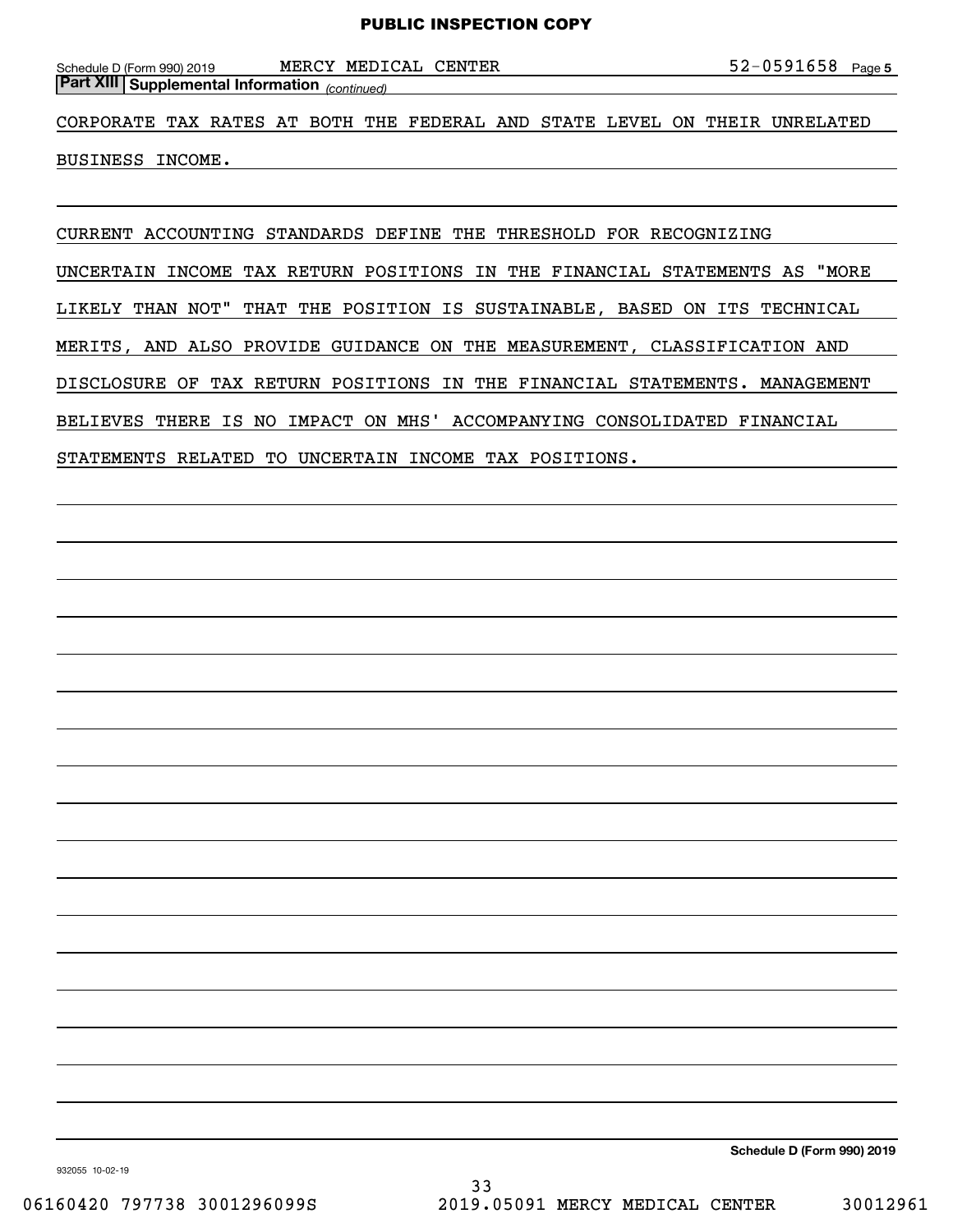| Schedule D (Form 990)<br>MERCY MEDICAL CENTER                      | <u>52-0591658</u>              | Page 5 |
|--------------------------------------------------------------------|--------------------------------|--------|
| <b>Part XIII</b> Supplemental Information (continued)              |                                |        |
|                                                                    |                                |        |
| Other Liabilities. See Form 990, Part X, line 25.<br><b>Part X</b> |                                |        |
| (a) Description of liability                                       | (b) Amount                     |        |
| PROVIDER RELIEF FUNDS LIABILITY                                    |                                |        |
| DUE TO RELATED PARTIES                                             | $\frac{70,939,409.}{866,180.}$ |        |
|                                                                    |                                |        |
|                                                                    |                                |        |
|                                                                    |                                |        |
|                                                                    |                                |        |
|                                                                    |                                |        |
|                                                                    |                                |        |
|                                                                    |                                |        |
|                                                                    |                                |        |
|                                                                    |                                |        |
|                                                                    |                                |        |
|                                                                    |                                |        |
|                                                                    |                                |        |
|                                                                    |                                |        |
|                                                                    |                                |        |
|                                                                    |                                |        |
|                                                                    |                                |        |
|                                                                    |                                |        |
|                                                                    |                                |        |
|                                                                    |                                |        |
|                                                                    |                                |        |
|                                                                    |                                |        |
|                                                                    |                                |        |
|                                                                    |                                |        |
|                                                                    |                                |        |
|                                                                    |                                |        |
|                                                                    |                                |        |
|                                                                    |                                |        |
|                                                                    |                                |        |
|                                                                    |                                |        |
|                                                                    |                                |        |
|                                                                    |                                |        |
|                                                                    |                                |        |
|                                                                    |                                |        |
|                                                                    |                                |        |
|                                                                    |                                |        |
|                                                                    |                                |        |
|                                                                    |                                |        |
|                                                                    |                                |        |
|                                                                    |                                |        |
|                                                                    |                                |        |
|                                                                    |                                |        |
|                                                                    |                                |        |
|                                                                    |                                |        |
|                                                                    |                                |        |
|                                                                    |                                |        |
|                                                                    |                                |        |
|                                                                    |                                |        |
|                                                                    |                                |        |
|                                                                    |                                |        |
|                                                                    |                                |        |
|                                                                    |                                |        |
|                                                                    |                                |        |
|                                                                    |                                |        |
|                                                                    |                                |        |
|                                                                    |                                |        |
|                                                                    |                                |        |
|                                                                    |                                |        |
| 932451 04-01-19                                                    | Schedule D (Form 990)          |        |

**Schedule D (Form 990)**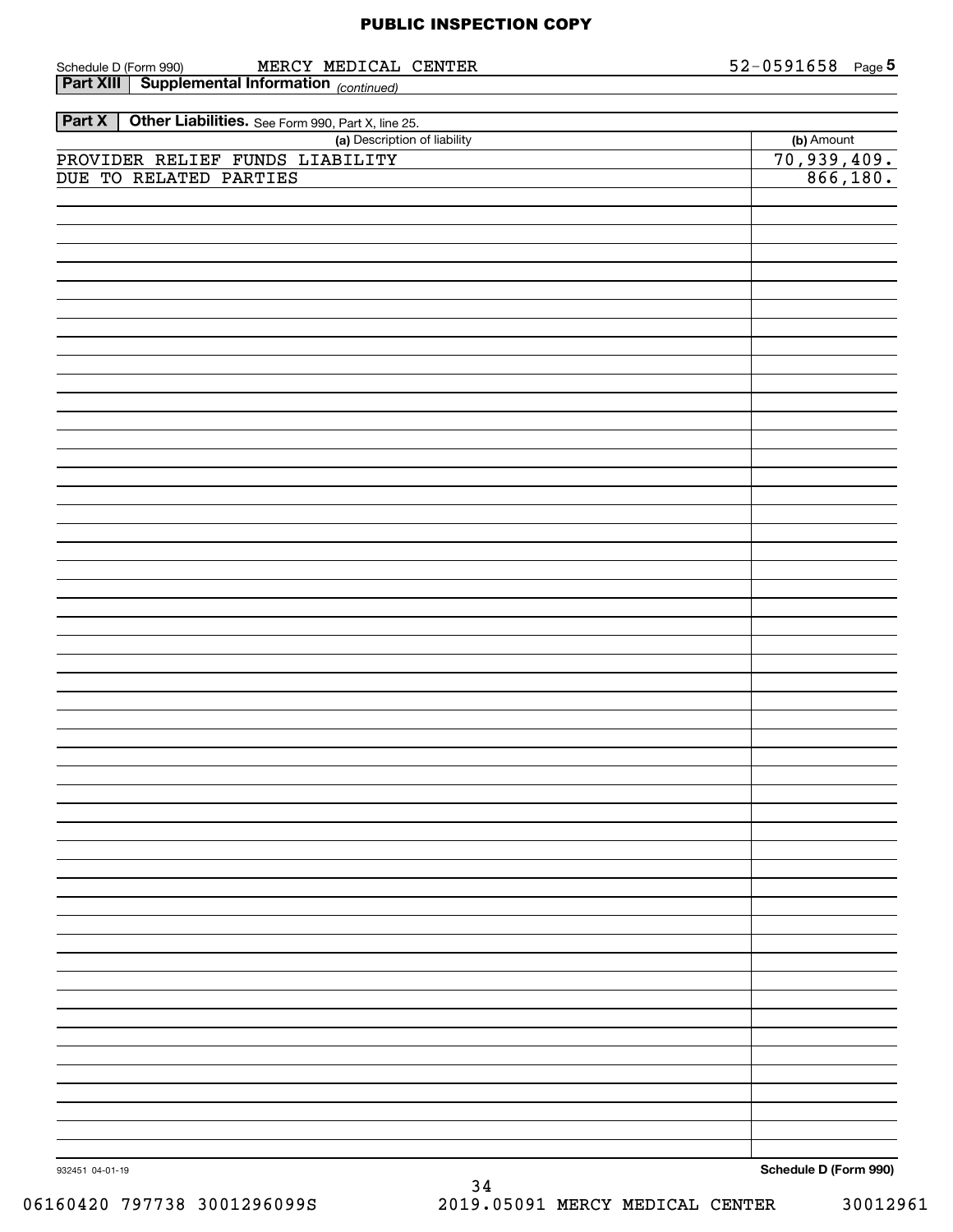# **SCHEDULE F Statement of Activities Outside the United States**

**| Complete if the organization answered "Yes" on Form 990, Part IV, line 14b, 15, or 16.**

**| Attach to Form 990.**

**| Go to www.irs.gov/Form990 for instructions and the latest information.**

| es:                                   | OMB No. 1545-0047                   |  |  |  |  |  |
|---------------------------------------|-------------------------------------|--|--|--|--|--|
| or 16.                                | 2019                                |  |  |  |  |  |
|                                       | <b>Open to Public</b><br>Inspection |  |  |  |  |  |
| <b>Employer identification number</b> |                                     |  |  |  |  |  |

 **No**

Department of the Treasury Internal Revenue Service

**(Form 990)**

Name of the organization

#### MERCY MEDICAL CENTER 52-0591658

**Part I | General Information on Activities Outside the United States.** Complete if the organization answered "Yes" on<br>Form 990, Part IV, line 14b Form 990, Part IV, line 14b.

- **1For grantmakers.**  Does the organization maintain records to substantiate the amount of its grants and other assistance, **Yes** the grantees' eligibility for the grants or assistance, and the selection criteria used to award the grants or assistance?  $\frac{1}{2}$
- **2For grantmakers.**  Describe in Part V the organization's procedures for monitoring the use of its grants and other assistance outside the United States.
- **3** Activities per Region. (The following Part I, line 3 table can be duplicated if additional space is needed.)

| (a) Region                                                                 | (b) Number of<br>offices<br>in the region | (c) Number of<br>employees,<br>agents, and<br>independent<br>contractors<br>in the region | (d) Activities conducted in the region<br>(by type) (such as, fundraising, pro-<br>gram services, investments, grants to<br>recipients located in the region) | (e) If activity listed in (d)<br>is a program service,<br>describe specific type<br>of service(s) in the region | (f) Total<br>expenditures<br>for and<br>investments<br>in the region |
|----------------------------------------------------------------------------|-------------------------------------------|-------------------------------------------------------------------------------------------|---------------------------------------------------------------------------------------------------------------------------------------------------------------|-----------------------------------------------------------------------------------------------------------------|----------------------------------------------------------------------|
| CENTRAL AMERICA AND                                                        |                                           |                                                                                           |                                                                                                                                                               |                                                                                                                 |                                                                      |
| THE CARIBBEAN -                                                            |                                           |                                                                                           |                                                                                                                                                               |                                                                                                                 |                                                                      |
| ANTIGUA & BARBUDA,                                                         |                                           |                                                                                           |                                                                                                                                                               |                                                                                                                 |                                                                      |
| ARUBA, BAHAMAS,                                                            | 0                                         | 0                                                                                         | <b>INVESTMENT</b>                                                                                                                                             |                                                                                                                 | 4,791,317.                                                           |
|                                                                            |                                           |                                                                                           |                                                                                                                                                               |                                                                                                                 |                                                                      |
|                                                                            |                                           |                                                                                           |                                                                                                                                                               |                                                                                                                 |                                                                      |
|                                                                            |                                           |                                                                                           |                                                                                                                                                               |                                                                                                                 |                                                                      |
|                                                                            |                                           |                                                                                           |                                                                                                                                                               |                                                                                                                 |                                                                      |
|                                                                            |                                           |                                                                                           |                                                                                                                                                               |                                                                                                                 |                                                                      |
|                                                                            |                                           |                                                                                           |                                                                                                                                                               |                                                                                                                 |                                                                      |
|                                                                            |                                           |                                                                                           |                                                                                                                                                               |                                                                                                                 |                                                                      |
|                                                                            |                                           |                                                                                           |                                                                                                                                                               |                                                                                                                 |                                                                      |
|                                                                            |                                           |                                                                                           |                                                                                                                                                               |                                                                                                                 |                                                                      |
|                                                                            |                                           |                                                                                           |                                                                                                                                                               |                                                                                                                 |                                                                      |
|                                                                            |                                           |                                                                                           |                                                                                                                                                               |                                                                                                                 |                                                                      |
|                                                                            |                                           |                                                                                           |                                                                                                                                                               |                                                                                                                 |                                                                      |
|                                                                            |                                           |                                                                                           |                                                                                                                                                               |                                                                                                                 |                                                                      |
|                                                                            |                                           |                                                                                           |                                                                                                                                                               |                                                                                                                 |                                                                      |
| 3 a Subtotal<br>.                                                          | 0                                         | 0                                                                                         |                                                                                                                                                               |                                                                                                                 | 4,791,317.                                                           |
| <b>b</b> Total from continuation<br>sheets to Part I                       | 0                                         | 0                                                                                         |                                                                                                                                                               |                                                                                                                 | 0.                                                                   |
| c Totals (add lines 3a<br>and 3b)<br>.                                     | 0                                         | $\pmb{0}$                                                                                 |                                                                                                                                                               |                                                                                                                 | 4,791,317.                                                           |
| LHA For Paperwork Reduction Act Notice, see the Instructions for Form 990. |                                           |                                                                                           |                                                                                                                                                               |                                                                                                                 | Schedule F (Form 990) 2019                                           |

932071 10-12-19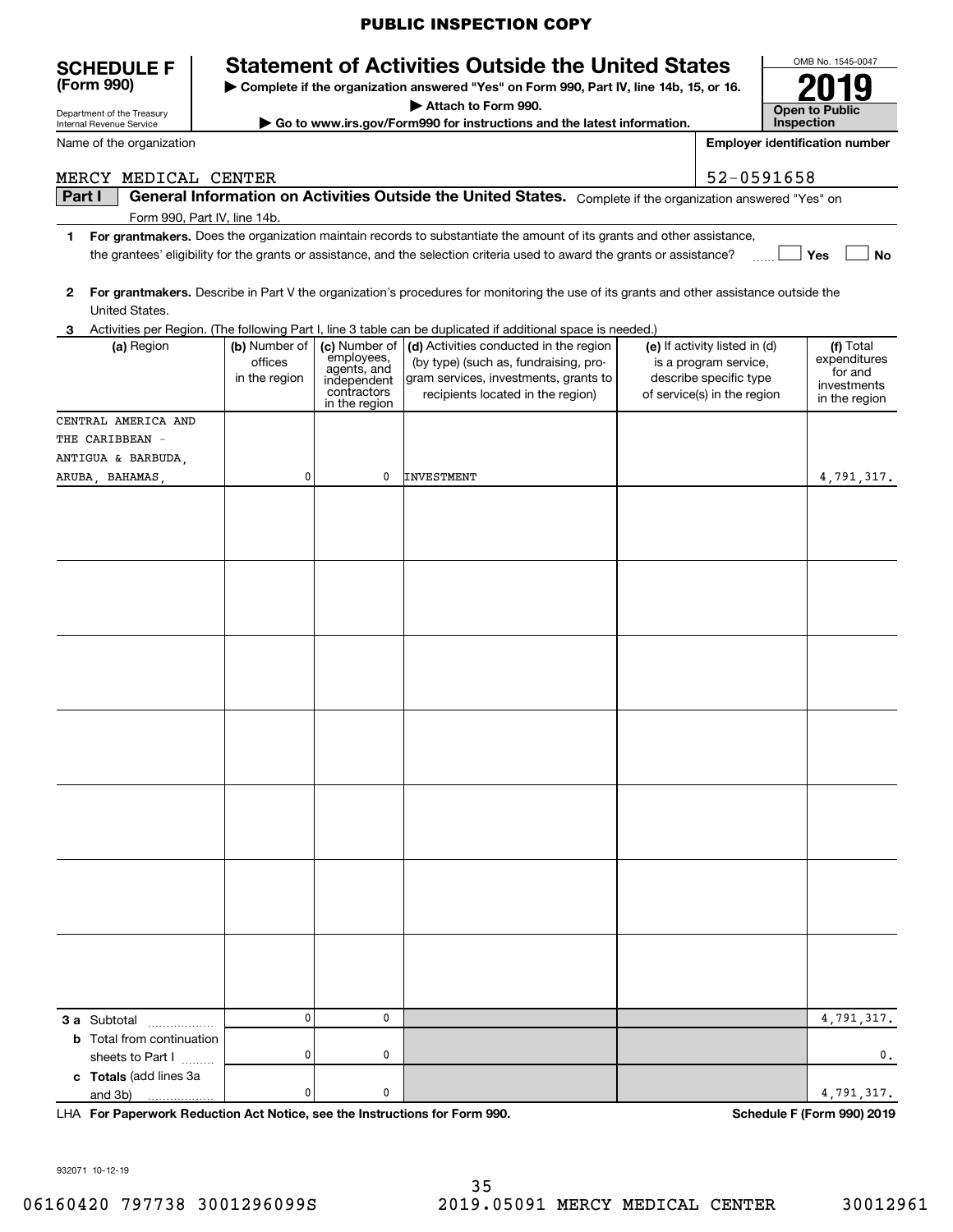#### Schedule F (Form 990) 2019 **MERCY MEDICAL CENTER** 52-0591658 Page

**2**

**Part II** Grants and Other Assistance to Organizations or Entities Outside the United States. Complete if the organization answered "Yes" on Form 990, Part IV, line 15, for any<br>recisiont who received more than \$5,000. Part recipient who received more than \$5,000. Part II can be duplicated if additional space is needed.

| 1.<br>(a) Name of organization                             | (b) IRS code section<br>and EIN (if applicable) | (c) Region | (d) Purpose of<br>grant                                                                                                                      | (e) Amount | (f) Manner of<br>of cash grant cash disbursement | (g) Amount of<br>noncash<br>assistance | (h) Description<br>of noncash<br>assistance | (i) Method of<br>valuation (book, FMV,<br>appraisal, other) |
|------------------------------------------------------------|-------------------------------------------------|------------|----------------------------------------------------------------------------------------------------------------------------------------------|------------|--------------------------------------------------|----------------------------------------|---------------------------------------------|-------------------------------------------------------------|
|                                                            |                                                 |            |                                                                                                                                              |            |                                                  |                                        |                                             |                                                             |
|                                                            |                                                 |            |                                                                                                                                              |            |                                                  |                                        |                                             |                                                             |
|                                                            |                                                 |            |                                                                                                                                              |            |                                                  |                                        |                                             |                                                             |
|                                                            |                                                 |            |                                                                                                                                              |            |                                                  |                                        |                                             |                                                             |
|                                                            |                                                 |            |                                                                                                                                              |            |                                                  |                                        |                                             |                                                             |
|                                                            |                                                 |            |                                                                                                                                              |            |                                                  |                                        |                                             |                                                             |
|                                                            |                                                 |            |                                                                                                                                              |            |                                                  |                                        |                                             |                                                             |
|                                                            |                                                 |            |                                                                                                                                              |            |                                                  |                                        |                                             |                                                             |
|                                                            |                                                 |            |                                                                                                                                              |            |                                                  |                                        |                                             |                                                             |
|                                                            |                                                 |            |                                                                                                                                              |            |                                                  |                                        |                                             |                                                             |
|                                                            |                                                 |            |                                                                                                                                              |            |                                                  |                                        |                                             |                                                             |
|                                                            |                                                 |            |                                                                                                                                              |            |                                                  |                                        |                                             |                                                             |
|                                                            |                                                 |            |                                                                                                                                              |            |                                                  |                                        |                                             |                                                             |
|                                                            |                                                 |            |                                                                                                                                              |            |                                                  |                                        |                                             |                                                             |
|                                                            |                                                 |            |                                                                                                                                              |            |                                                  |                                        |                                             |                                                             |
|                                                            |                                                 |            |                                                                                                                                              |            |                                                  |                                        |                                             |                                                             |
| $\mathbf{2}$                                               |                                                 |            | Enter total number of recipient organizations listed above that are recognized as charities by the foreign country, recognized as tax-exempt |            |                                                  |                                        |                                             |                                                             |
|                                                            |                                                 |            | by the IRS, or for which the grantee or counsel has provided a section 501(c)(3) equivalency letter                                          |            |                                                  |                                        |                                             |                                                             |
| Enter total number of other organizations or entities<br>3 |                                                 |            |                                                                                                                                              |            |                                                  |                                        |                                             | Cahadula E (Fauna 000) 0040                                 |

**Schedule F (Form 990) 2019**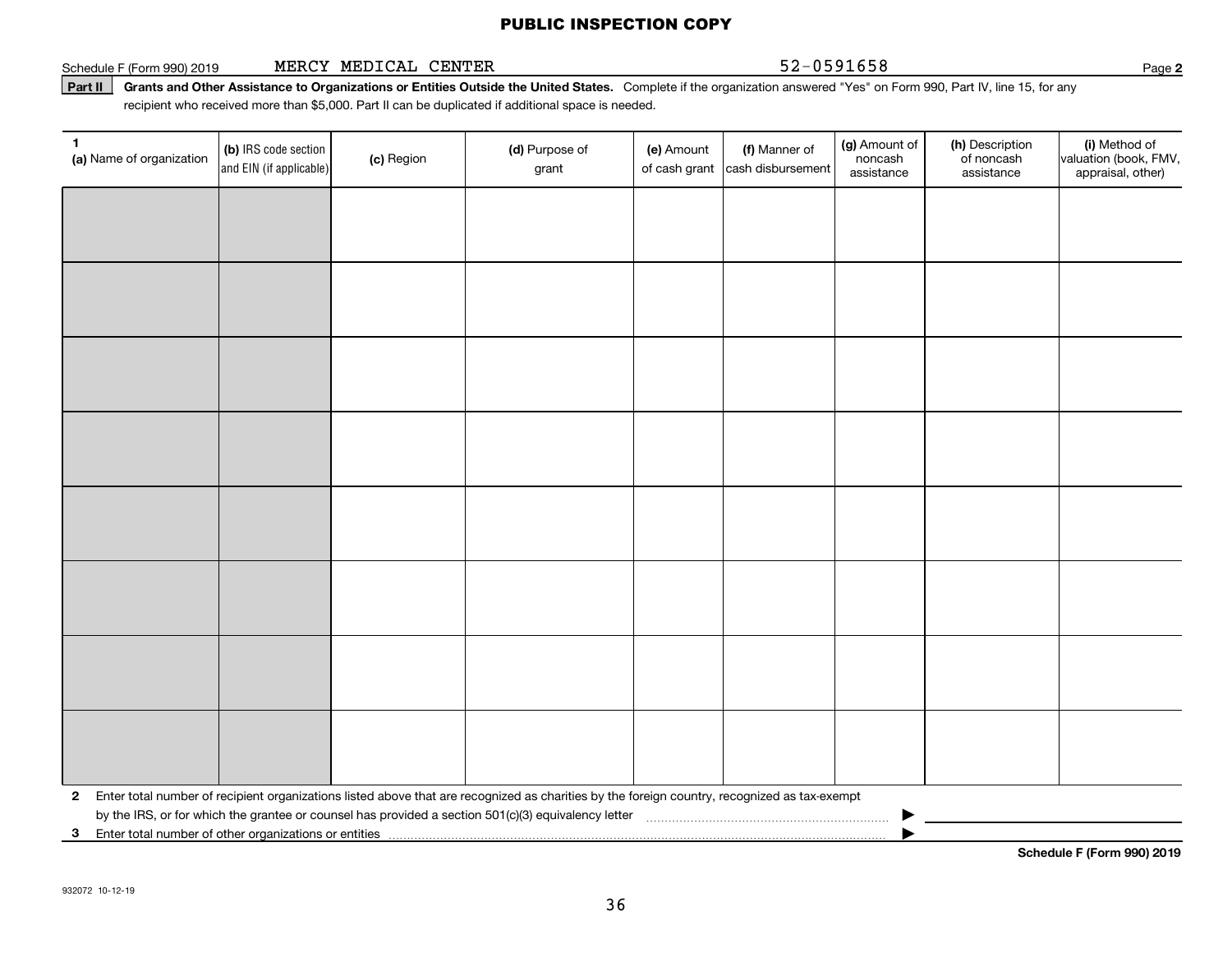| Schedule F (Form 990) 2019      | MERCY MEDICAL CENTER                                                    |                             |                             |                                                                                                                                                           | 52-0591658                             |                                          | Page 3                                                         |
|---------------------------------|-------------------------------------------------------------------------|-----------------------------|-----------------------------|-----------------------------------------------------------------------------------------------------------------------------------------------------------|----------------------------------------|------------------------------------------|----------------------------------------------------------------|
|                                 |                                                                         |                             |                             | Part III Grants and Other Assistance to Individuals Outside the United States. Complete if the organization answered "Yes" on Form 990, Part IV, line 16. |                                        |                                          |                                                                |
| (a) Type of grant or assistance | Part III can be duplicated if additional space is needed.<br>(b) Region | (c) Number of<br>recipients | (d) Amount of<br>cash grant | (e) Manner of<br>cash disbursement                                                                                                                        | (f) Amount of<br>noncash<br>assistance | (g) Description of<br>noncash assistance | (h) Method of<br>valuation<br>(book, FMV,<br>appraisal, other) |
|                                 |                                                                         |                             |                             |                                                                                                                                                           |                                        |                                          |                                                                |
|                                 |                                                                         |                             |                             |                                                                                                                                                           |                                        |                                          |                                                                |
|                                 |                                                                         |                             |                             |                                                                                                                                                           |                                        |                                          |                                                                |
|                                 |                                                                         |                             |                             |                                                                                                                                                           |                                        |                                          |                                                                |
|                                 |                                                                         |                             |                             |                                                                                                                                                           |                                        |                                          |                                                                |
|                                 |                                                                         |                             |                             |                                                                                                                                                           |                                        |                                          |                                                                |
|                                 |                                                                         |                             |                             |                                                                                                                                                           |                                        |                                          |                                                                |
|                                 |                                                                         |                             |                             |                                                                                                                                                           |                                        |                                          |                                                                |
|                                 |                                                                         |                             |                             |                                                                                                                                                           |                                        |                                          |                                                                |
|                                 |                                                                         |                             |                             |                                                                                                                                                           |                                        |                                          |                                                                |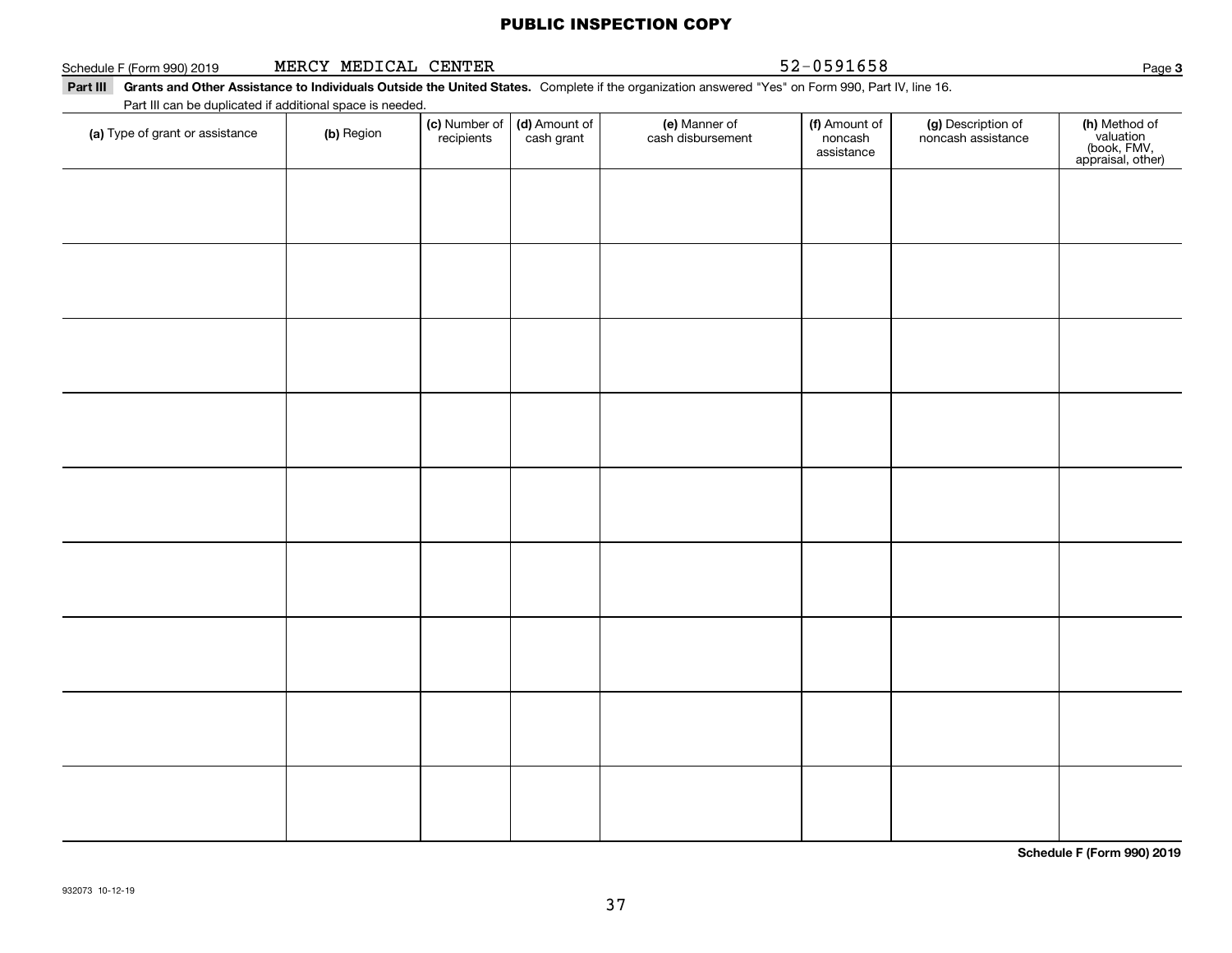#### Schedule F (Form 990) 2019 MERCY MEDICAL CENTER 5 Z-U 5 9 I 6 58 Page **Part IV Foreign Forms** MERCY MEDICAL CENTER 52-0591658

| 1            | Was the organization a U.S. transferor of property to a foreign corporation during the tax year? If "Yes." the                                                                                                                |                               |           |
|--------------|-------------------------------------------------------------------------------------------------------------------------------------------------------------------------------------------------------------------------------|-------------------------------|-----------|
|              |                                                                                                                                                                                                                               |                               |           |
|              | organization may be required to file Form 926, Return by a U.S. Transferor of Property to a Foreign                                                                                                                           |                               |           |
|              |                                                                                                                                                                                                                               | $\boxed{\text{X}}$ Yes        | Nο        |
| $\mathbf{2}$ | Did the organization have an interest in a foreign trust during the tax year? If "Yes." the organization                                                                                                                      |                               |           |
|              | may be required to separately file Form 3520, Annual Return To Report Transactions With Foreign                                                                                                                               |                               |           |
|              | Trusts and Receipt of Certain Foreign Gifts, and/or Form 3520-A, Annual Information Return of Foreign                                                                                                                         |                               |           |
|              | Trust With a U.S. Owner (see Instructions for Forms 3520 and 3520-A; don't file with Form 990) manual manual manual                                                                                                           | Yes                           | X<br>No   |
| 3            | Did the organization have an ownership interest in a foreign corporation during the tax year? If "Yes."                                                                                                                       |                               |           |
|              | the organization may be required to file Form 5471, Information Return of U.S. Persons With Respect to                                                                                                                        |                               |           |
|              |                                                                                                                                                                                                                               | $\boxed{\text{X}}$ Yes        | Nο        |
|              |                                                                                                                                                                                                                               |                               |           |
| 4            | Was the organization a direct or indirect shareholder of a passive foreign investment company or a                                                                                                                            |                               |           |
|              | qualified electing fund during the tax year? If "Yes," the organization may be required to file Form 8621.                                                                                                                    |                               |           |
|              | Information Return by a Shareholder of a Passive Foreign Investment Company or Qualified Electing Fund                                                                                                                        |                               |           |
|              | (see Instructions for Form 8621)                                                                                                                                                                                              | $\overline{\mathbf{X}}$   Yes | No        |
| 5            | Did the organization have an ownership interest in a foreign partnership during the tax year? If "Yes."                                                                                                                       |                               |           |
|              |                                                                                                                                                                                                                               |                               |           |
|              | the organization may be required to file Form 8865, Return of U.S. Persons With Respect to Certain                                                                                                                            |                               | X         |
|              | Foreign Partnerships (see Instructions for Form 8865) manufactured contain the control of the control of the control of the control of the control of the control of the control of the control of the control of the control | Yes                           | <b>No</b> |
| 6            | Did the organization have any operations in or related to any boycotting countries during the tax year? If                                                                                                                    |                               |           |
|              | "Yes," the organization may be required to separately file Form 5713, International Boycott Report (see                                                                                                                       |                               |           |
|              |                                                                                                                                                                                                                               | Yes                           |           |
|              |                                                                                                                                                                                                                               |                               |           |

**Schedule F (Form 990) 2019**

932074 10-12-19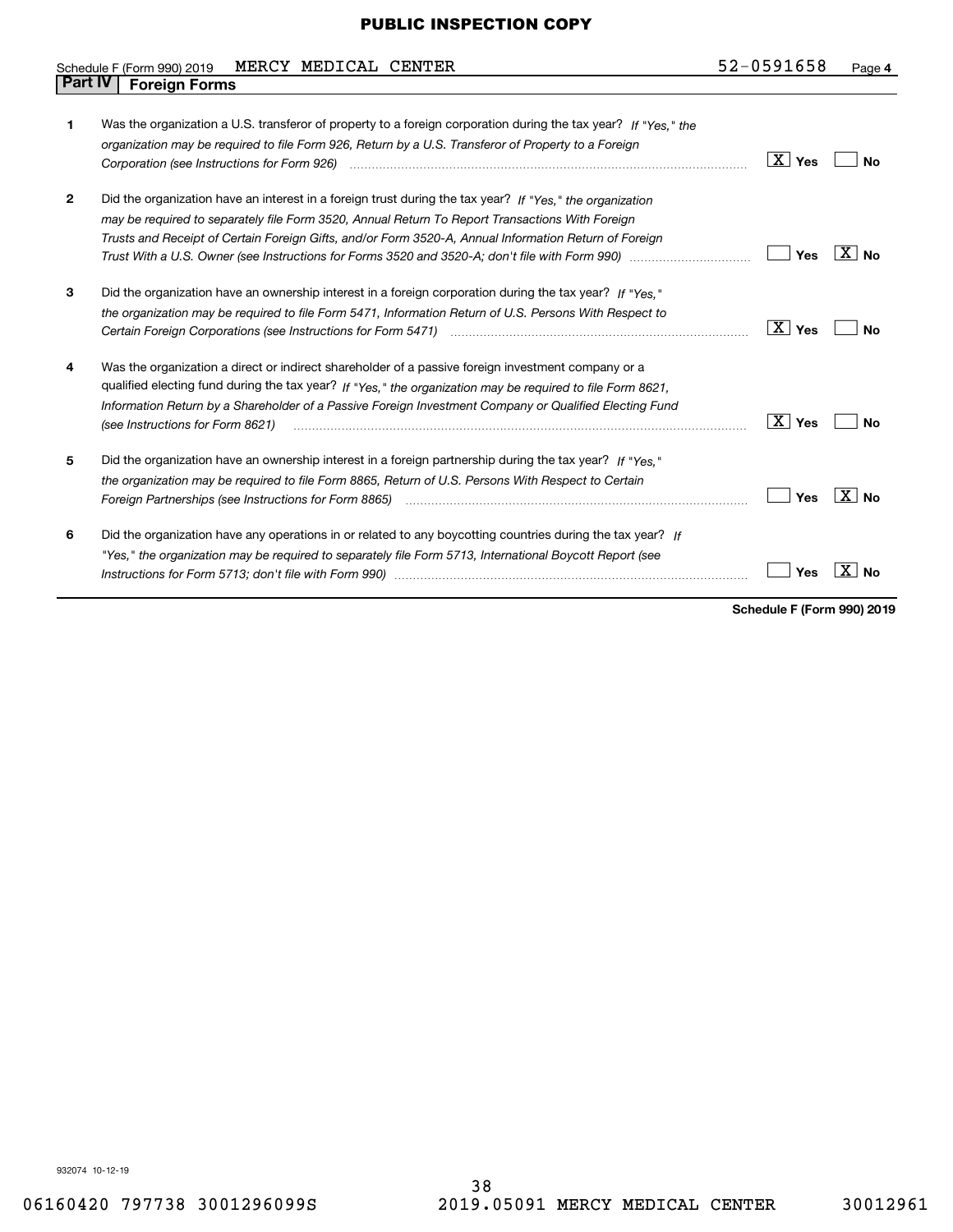Schedule F (Form 990) 2019 **MERCY MEDICAL CENTER 5** 2-0 5 9 1 6 5 8 Page

**Part V Supplemental Information**

Provide the information required by Part I, line 2 (monitoring of funds); Part I, line 3, column (f) (accounting method; amounts of investments vs. expenditures per region); Part II, line 1 (accounting method); Part III (accounting method); and Part III, column (c) (estimated number of recipients), as applicable. Also complete this part to provide any additional information. See instructions.

SCHEDULE F, PART I, LINE 3

THE AMOUNT INDICATED AS FOREIGN INVESTMENTS IN PART I WAS MERCY MEDICAL

CENTER'S OWNERSHIP INTEREST IN GREENLEAF INSURANCE COMPANY, LTD

("GREENLEAF"), A CAYMAN ISLAND CORPORATION. GREENLEAF IS A WHOLLY-OWNED

SUBSIDIARY OF MERCY MEDICAL CENTER THAT PROVIDES DIRECT COVERAGE FOR

PROFESSIONAL, MALPRACTICE, AND COMPREHENSIVE GENERAL LIABILITY FOR

MERCY MEDICAL CENTER AND ITS ASSOCIATED HEALTH CARE FACILITIES. AS OF

THE END OF THE 2019 TAX YEAR, THE VALUE OF MERCY MEDICAL CENTER'S

OWNERSHIP IN GREENLEAF WAS \$4,791,317 PER BOOK.

932075 10-12-19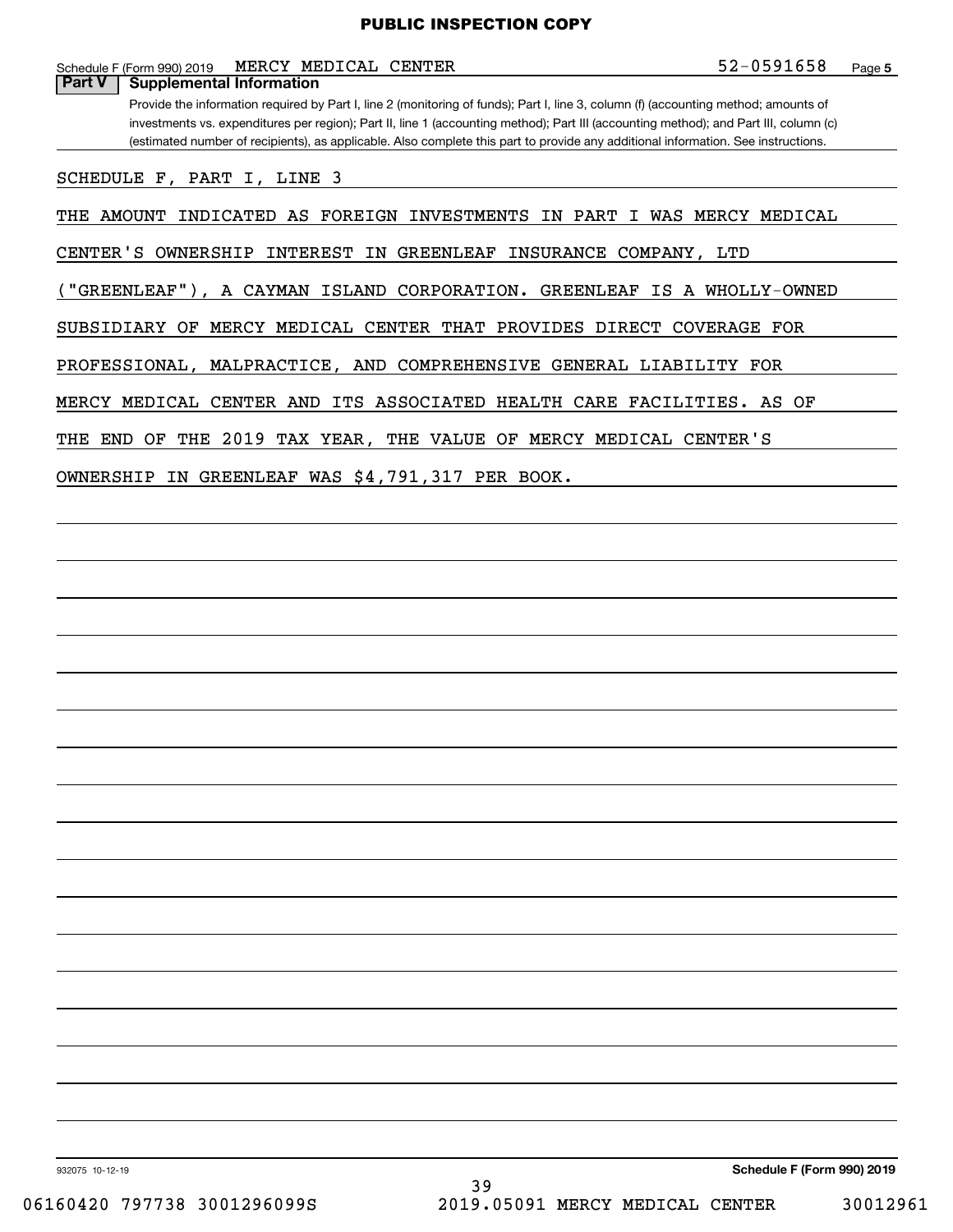|          | <b>SCHEDULE H</b>                                                        |                                                                                               |                                |                       |                                                                                                                                                                      |                                  |                                       | OMB No. 1545-0047                          |                         |     |
|----------|--------------------------------------------------------------------------|-----------------------------------------------------------------------------------------------|--------------------------------|-----------------------|----------------------------------------------------------------------------------------------------------------------------------------------------------------------|----------------------------------|---------------------------------------|--------------------------------------------|-------------------------|-----|
|          | (Form 990)                                                               |                                                                                               |                                | <b>Hospitals</b>      |                                                                                                                                                                      |                                  |                                       |                                            |                         |     |
|          |                                                                          |                                                                                               |                                |                       | ▶ Complete if the organization answered "Yes" on Form 990, Part IV, question 20.                                                                                     |                                  |                                       |                                            |                         |     |
|          | Department of the Treasury<br>Internal Revenue Service                   | Attach to Form 990.<br>Go to www.irs.gov/Form990 for instructions and the latest information. |                                |                       |                                                                                                                                                                      |                                  |                                       | <b>Open to Public</b><br><b>Inspection</b> |                         |     |
|          | Name of the organization                                                 |                                                                                               |                                |                       |                                                                                                                                                                      |                                  | <b>Employer identification number</b> |                                            |                         |     |
|          |                                                                          |                                                                                               | MERCY MEDICAL CENTER           |                       |                                                                                                                                                                      |                                  | 52-0591658                            |                                            |                         |     |
| Part I   |                                                                          |                                                                                               |                                |                       | Financial Assistance and Certain Other Community Benefits at Cost                                                                                                    |                                  |                                       |                                            |                         |     |
|          |                                                                          |                                                                                               |                                |                       |                                                                                                                                                                      |                                  |                                       |                                            | Yes                     | No. |
|          |                                                                          |                                                                                               |                                |                       | 1a Did the organization have a financial assistance policy during the tax year? If "No," skip to question 6a                                                         |                                  |                                       | 1a                                         | х                       |     |
| b        |                                                                          |                                                                                               |                                |                       |                                                                                                                                                                      |                                  |                                       | 1 <sub>b</sub>                             | x                       |     |
| 2        | facilities during the tax year.                                          |                                                                                               |                                |                       |                                                                                                                                                                      |                                  |                                       |                                            |                         |     |
|          |                                                                          | Applied uniformly to all hospital facilities                                                  |                                |                       | Applied uniformly to most hospital facilities                                                                                                                        |                                  |                                       |                                            |                         |     |
|          |                                                                          | Generally tailored to individual hospital facilities                                          |                                |                       |                                                                                                                                                                      |                                  |                                       |                                            |                         |     |
| 3        |                                                                          |                                                                                               |                                |                       | Answer the following based on the financial assistance eligibility criteria that applied to the largest number of the organization's patients during the tax year.   |                                  |                                       |                                            |                         |     |
|          |                                                                          |                                                                                               |                                |                       | a Did the organization use Federal Poverty Guidelines (FPG) as a factor in determining eligibility for providing free care?                                          |                                  |                                       |                                            |                         |     |
|          | 100%                                                                     | 150%                                                                                          | $\vert$ X $\vert$ 200%         | Other %               |                                                                                                                                                                      |                                  |                                       | За                                         | х                       |     |
|          |                                                                          |                                                                                               |                                |                       | <b>b</b> Did the organization use FPG as a factor in determining eligibility for providing discounted care? If "Yes," indicate which                                 |                                  |                                       |                                            |                         |     |
|          |                                                                          |                                                                                               |                                |                       |                                                                                                                                                                      |                                  |                                       | 3b                                         | x                       |     |
|          | 200%                                                                     | 250%                                                                                          | 300%                           | 350%                  | $\vert$ X $\vert$ 400%                                                                                                                                               | Other %                          |                                       |                                            |                         |     |
|          |                                                                          |                                                                                               |                                |                       | c If the organization used factors other than FPG in determining eligibility, describe in Part VI the criteria used for determining                                  |                                  |                                       |                                            |                         |     |
|          |                                                                          |                                                                                               |                                |                       | eligibility for free or discounted care. Include in the description whether the organization used an asset test or other                                             |                                  |                                       |                                            |                         |     |
|          |                                                                          |                                                                                               |                                |                       | threshold, regardless of income, as a factor in determining eligibility for free or discounted care.                                                                 |                                  |                                       |                                            |                         |     |
| 4        | "medically indigent"?                                                    |                                                                                               |                                |                       | Did the organization's financial assistance policy that applied to the largest number of its patients during the tax year provide for free or discounted care to the |                                  |                                       | 4                                          | х                       |     |
|          |                                                                          |                                                                                               |                                |                       | 5a Did the organization budget amounts for free or discounted care provided under its financial assistance policy during the tax year?                               |                                  |                                       | 5a                                         | х                       |     |
|          |                                                                          |                                                                                               |                                |                       |                                                                                                                                                                      |                                  |                                       | 5b                                         |                         | x   |
|          |                                                                          |                                                                                               |                                |                       | c If "Yes" to line 5b, as a result of budget considerations, was the organization unable to provide free or discounted                                               |                                  |                                       |                                            |                         |     |
|          |                                                                          |                                                                                               |                                |                       |                                                                                                                                                                      |                                  |                                       | 5с                                         |                         |     |
|          |                                                                          |                                                                                               |                                |                       |                                                                                                                                                                      |                                  |                                       | 6a                                         | х<br>х                  |     |
|          |                                                                          |                                                                                               |                                |                       |                                                                                                                                                                      |                                  |                                       | 6b                                         |                         |     |
| <b>7</b> | Financial Assistance and Certain Other Community Benefits at Cost        |                                                                                               |                                |                       | Complete the following table using the worksheets provided in the Schedule H instructions. Do not submit these worksheets with the Schedule H.                       |                                  |                                       |                                            |                         |     |
|          | <b>Financial Assistance and</b>                                          |                                                                                               | (a) Number of<br>activities or | (b) Persons<br>served | (c) Total community<br>benefit expense                                                                                                                               | (d) Direct offsetting<br>revenue | (e) Net community<br>benefit expense  |                                            | (f) Percent<br>of total |     |
|          | <b>Means-Tested Government Programs</b>                                  |                                                                                               | programs (optional)            | (optional)            |                                                                                                                                                                      |                                  |                                       |                                            | expense                 |     |
|          | a Financial Assistance at cost (from                                     |                                                                                               |                                |                       |                                                                                                                                                                      |                                  |                                       |                                            |                         |     |
|          | Worksheet 1)                                                             |                                                                                               |                                |                       | 24326415.                                                                                                                                                            |                                  | 24326415.                             |                                            | 4.93%                   |     |
|          | <b>b</b> Medicaid (from Worksheet 3,                                     |                                                                                               |                                |                       |                                                                                                                                                                      |                                  |                                       |                                            |                         |     |
|          | column a)                                                                |                                                                                               |                                |                       |                                                                                                                                                                      |                                  |                                       |                                            |                         |     |
|          | c Costs of other means-tested                                            |                                                                                               |                                |                       |                                                                                                                                                                      |                                  |                                       |                                            |                         |     |
|          | government programs (from                                                |                                                                                               |                                |                       |                                                                                                                                                                      |                                  |                                       |                                            |                         |     |
|          | Worksheet 3, column b)<br>d Total. Financial Assistance and              |                                                                                               |                                |                       |                                                                                                                                                                      |                                  |                                       |                                            |                         |     |
|          | Means-Tested Government Programs                                         |                                                                                               |                                |                       | 24326415.                                                                                                                                                            |                                  | 24326415.                             |                                            | 4.93%                   |     |
|          | <b>Other Benefits</b>                                                    |                                                                                               |                                |                       |                                                                                                                                                                      |                                  |                                       |                                            |                         |     |
|          | e Community health                                                       |                                                                                               |                                |                       |                                                                                                                                                                      |                                  |                                       |                                            |                         |     |
|          | improvement services and                                                 |                                                                                               |                                |                       |                                                                                                                                                                      |                                  |                                       |                                            |                         |     |
|          | community benefit operations                                             |                                                                                               |                                |                       |                                                                                                                                                                      |                                  |                                       |                                            |                         |     |
|          | (from Worksheet 4)                                                       |                                                                                               |                                |                       | 10258382.                                                                                                                                                            | 450,006.                         | 9808376.                              |                                            | 1.99%                   |     |
|          | f Health professions education                                           |                                                                                               |                                |                       |                                                                                                                                                                      |                                  |                                       |                                            |                         |     |
|          | (from Worksheet 5)                                                       |                                                                                               |                                |                       | 11862604.                                                                                                                                                            | 450,006.11412598.                |                                       |                                            | 2.31%                   |     |
|          | g Subsidized health services                                             |                                                                                               |                                |                       |                                                                                                                                                                      |                                  |                                       |                                            |                         |     |
|          | (from Worksheet 6)                                                       |                                                                                               |                                |                       | 22256668.<br>1120325.                                                                                                                                                | 782,885.21473783.                | 1120325.                              |                                            | 4.35%<br>.23%           |     |
|          | <b>h</b> Research (from Worksheet 7)<br>i Cash and in-kind contributions |                                                                                               |                                |                       |                                                                                                                                                                      |                                  |                                       |                                            |                         |     |
|          | for community benefit (from                                              |                                                                                               |                                |                       |                                                                                                                                                                      |                                  |                                       |                                            |                         |     |
|          | Worksheet 8)                                                             |                                                                                               |                                |                       | 809, 194.                                                                                                                                                            |                                  | 809, 194.                             |                                            | .16%                    |     |
|          | j Total. Other Benefits                                                  |                                                                                               |                                |                       | 46307173.                                                                                                                                                            | 1682897.44624276.                |                                       |                                            | 9.04%                   |     |
|          | k Total. Add lines 7d and 7j                                             |                                                                                               |                                |                       | 70633588.                                                                                                                                                            | 1682897.68950691.                |                                       |                                            | 13.97%                  |     |

932091 11-19-19 **For Paperwork Reduction Act Notice, see the Instructions for Form 990. Schedule H (Form 990) 2019** LHA

40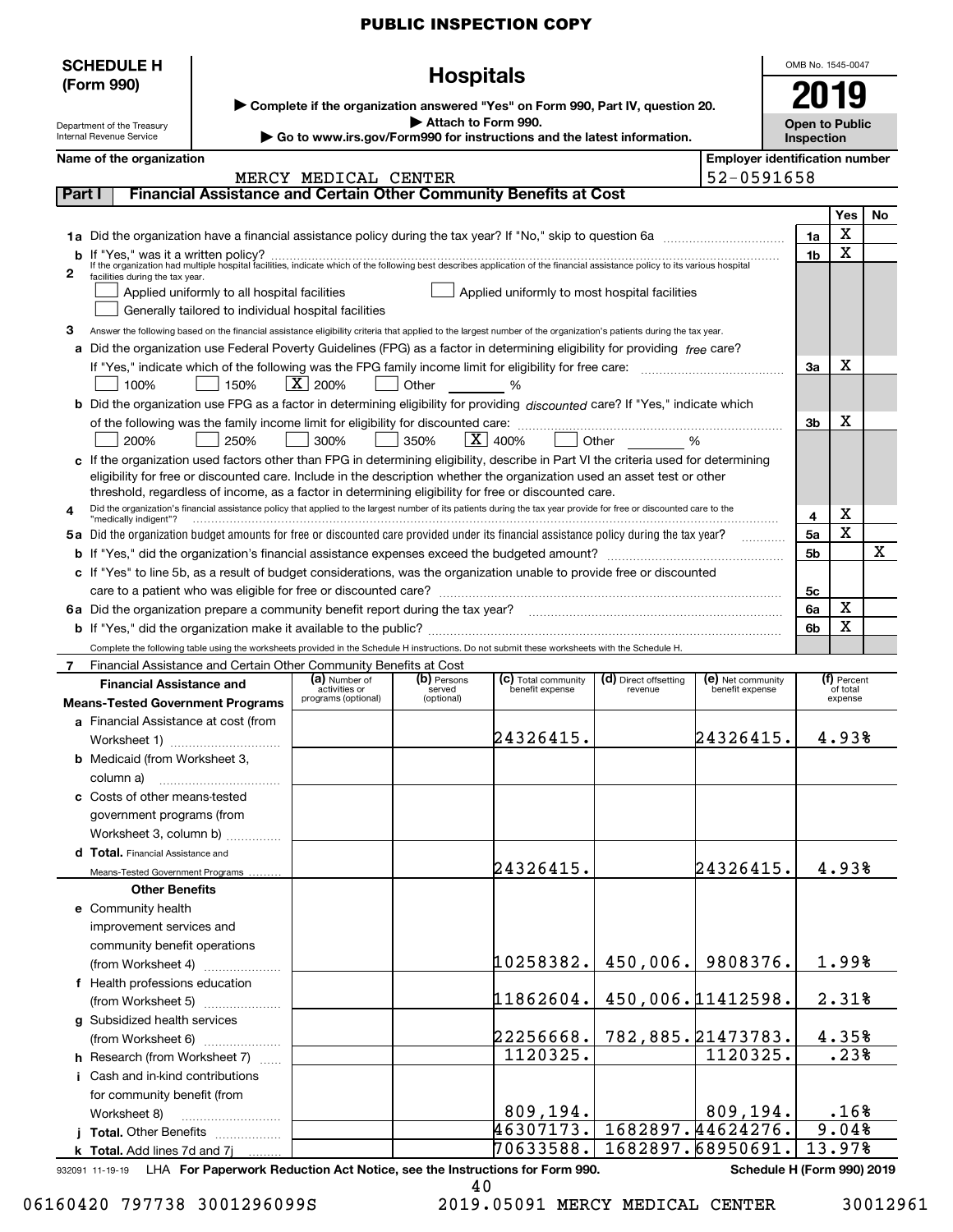$\begin{pmatrix} a \end{pmatrix}$  Number of  $\begin{pmatrix} b \end{pmatrix}$  Persons  $\begin{pmatrix} c \end{pmatrix}$  **(c)** Total  $\begin{pmatrix} d \end{pmatrix}$  Direct  $\begin{pmatrix} e \end{pmatrix}$  Net  $\begin{pmatrix} f \end{pmatrix}$ 

 $(c)$  Total community building expens

347,559. 749,794. 4301537.

332,011.

413,449.

6144350.

|  | 932092 11-19-19 |  |  |
|--|-----------------|--|--|
|  |                 |  |  |
|  |                 |  |  |

| Schedule H (Form 990) 2019 |  |
|----------------------------|--|
|                            |  |

|                                                             | methodology used by the organization to estimate this amount mathodology used by the organization to estimate this amount                                    | $\mathbf{2}$                                           | $10,417,664$ .                                                                                   |                |                                                                                                |  |
|-------------------------------------------------------------|--------------------------------------------------------------------------------------------------------------------------------------------------------------|--------------------------------------------------------|--------------------------------------------------------------------------------------------------|----------------|------------------------------------------------------------------------------------------------|--|
| 3                                                           | Enter the estimated amount of the organization's bad debt expense attributable to                                                                            |                                                        |                                                                                                  |                |                                                                                                |  |
|                                                             | patients eligible under the organization's financial assistance policy. Explain in Part VI the                                                               |                                                        |                                                                                                  |                |                                                                                                |  |
|                                                             | methodology used by the organization to estimate this amount and the rationale, if any,                                                                      |                                                        |                                                                                                  |                |                                                                                                |  |
| for including this portion of bad debt as community benefit |                                                                                                                                                              | 3                                                      |                                                                                                  |                |                                                                                                |  |
| 4                                                           | Provide in Part VI the text of the footnote to the organization's financial statements that describes bad debt                                               |                                                        |                                                                                                  |                | X<br>X<br>(e) Physicians'<br>profit % or<br>stock<br>ownership %<br>Schedule H (Form 990) 2019 |  |
|                                                             | expense or the page number on which this footnote is contained in the attached financial statements.                                                         |                                                        |                                                                                                  |                |                                                                                                |  |
| <b>Section B. Medicare</b>                                  |                                                                                                                                                              |                                                        |                                                                                                  |                |                                                                                                |  |
| 5                                                           | Enter total revenue received from Medicare (including DSH and IME)                                                                                           |                                                        | 5 175,516,885.                                                                                   |                |                                                                                                |  |
| 6                                                           | Enter Medicare allowable costs of care relating to payments on line 5                                                                                        |                                                        | $6\;104,133,173.$                                                                                |                |                                                                                                |  |
| 7                                                           |                                                                                                                                                              | 7 <sup>1</sup>                                         | 71, 383, 712.                                                                                    |                |                                                                                                |  |
| 8                                                           | Describe in Part VI the extent to which any shortfall reported on line 7 should be treated as community benefit.                                             |                                                        |                                                                                                  |                |                                                                                                |  |
|                                                             | Also describe in Part VI the costing methodology or source used to determine the amount reported on line 6.                                                  |                                                        |                                                                                                  |                |                                                                                                |  |
| Check the box that describes the method used:               |                                                                                                                                                              |                                                        |                                                                                                  |                |                                                                                                |  |
| Cost accounting system                                      | $\boxed{\mathbf{X}}$ Other<br>Cost to charge ratio                                                                                                           |                                                        |                                                                                                  |                |                                                                                                |  |
| <b>Section C. Collection Practices</b>                      |                                                                                                                                                              |                                                        |                                                                                                  |                |                                                                                                |  |
|                                                             | <b>9a</b> Did the organization have a written debt collection policy during the tax year?                                                                    |                                                        |                                                                                                  | <b>9a</b>      |                                                                                                |  |
|                                                             | <b>b</b> If "Yes," did the organization's collection policy that applied to the largest number of its patients during the tax year contain provisions on the |                                                        |                                                                                                  |                |                                                                                                |  |
|                                                             |                                                                                                                                                              |                                                        |                                                                                                  | 9 <sub>b</sub> |                                                                                                |  |
|                                                             |                                                                                                                                                              |                                                        |                                                                                                  |                |                                                                                                |  |
|                                                             | Management Companies and Joint Ventures (owned 10% or more by officers, directors, trustees, key employees, and physicians - see instructions)               |                                                        |                                                                                                  |                |                                                                                                |  |
| (a) Name of entity                                          | (b) Description of primary<br>activity of entity                                                                                                             | (c) Organization's<br>profit % or stock<br>ownership % | (d) Officers, direct-<br>ors, trustees, or<br>key employees'<br>profit % or stock<br>ownership % |                |                                                                                                |  |
|                                                             |                                                                                                                                                              |                                                        |                                                                                                  |                |                                                                                                |  |
| <b>Part IV</b>                                              |                                                                                                                                                              |                                                        |                                                                                                  |                |                                                                                                |  |
|                                                             |                                                                                                                                                              |                                                        |                                                                                                  |                |                                                                                                |  |

activities or programs (optional)

52-0591658 Page 2

**1**

(f) Percent of total expense

> .12% .87%

.07%

.07%

.08%

1.21%

X

| Schedule H (Form 990) 2019 | MERCY MEDICAL CENTER | 52-0591658 | Page |
|----------------------------|----------------------|------------|------|
|                            |                      |            |      |

Physical improvements and housing

Community health improvement

Economic development Community support Environmental improvements Leadership development and training for community members

Coalition building

Workforce development

advocacy

**Other** 

**67**

**891010** Total<br>**Part III** 

**1**

**2**

**Part II Community Building Activities** Complete this table if the organization conducted any community building activities during the tax year, and describe in Part VI how its community building activities promoted the

tax year, and describe in Part VI how its community building activities promoted the health of the communities it serves.

**Section A. Bad Debt Expense Yes No** Did the organization report bad debt expense in accordance with Healthcare Financial Management Association

Statement No. 15?  $\ldots$   $\ldots$   $\ldots$   $\ldots$   $\ldots$   $\ldots$   $\ldots$   $\ldots$   $\ldots$   $\ldots$   $\ldots$   $\ldots$   $\ldots$   $\ldots$   $\ldots$   $\ldots$ 

Enter the amount of the organization's bad debt expense. Explain in Part VI the

**Part III** | **Bad Debt, Medicare, & Collection Practices**<br>Section A. Bad Debt Expense

(b) Persons served (optional)

 $(e)$  Net communitybuilding expense

347,559. 587,487. 4301537.

332,011.

413,449.

5982043.

(d) Direct offsetting revenue

162,307.

162,307.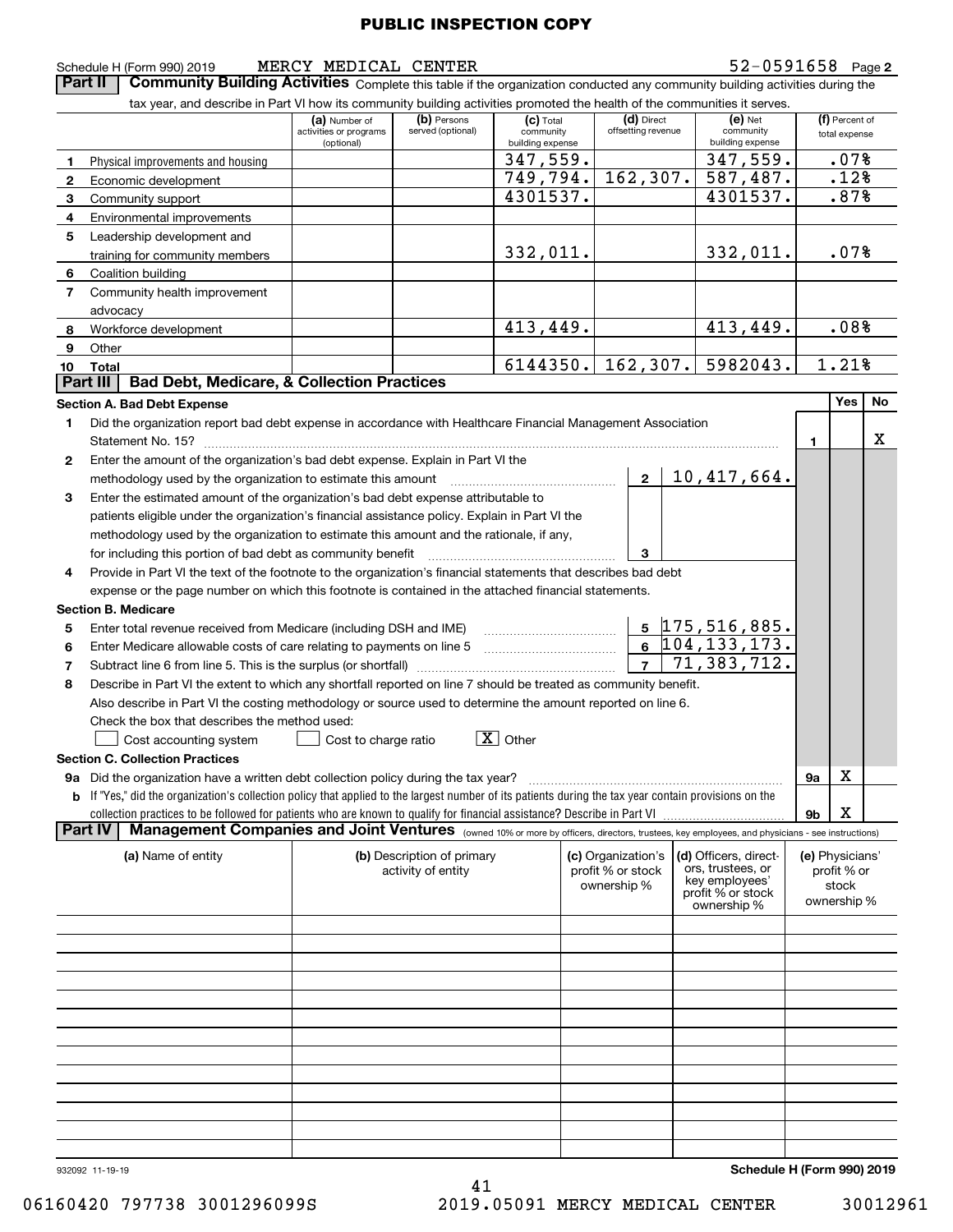| MERCY MEDICAL CENTER<br>Schedule H (Form 990) 2019                                                                                       |                  |                         |                     |             |                                               |                   |             |          | $52 - 0591658$ Page 3      |                       |
|------------------------------------------------------------------------------------------------------------------------------------------|------------------|-------------------------|---------------------|-------------|-----------------------------------------------|-------------------|-------------|----------|----------------------------|-----------------------|
| <b>Facility Information</b><br><b>Part V</b>                                                                                             |                  |                         |                     |             |                                               |                   |             |          |                            |                       |
| <b>Section A. Hospital Facilities</b>                                                                                                    |                  |                         |                     |             | Teaching hospital<br>Critical access hospital |                   |             |          |                            |                       |
| (list in order of size, from largest to smallest)                                                                                        |                  | aen. medical & surgical |                     |             |                                               |                   |             |          |                            |                       |
| How many hospital facilities did the organization operate                                                                                | icensed hospital |                         | Children's hospital |             |                                               |                   |             |          |                            |                       |
| 1<br>during the tax year?                                                                                                                |                  |                         |                     |             |                                               |                   |             |          |                            |                       |
|                                                                                                                                          |                  |                         |                     |             |                                               | Research facility | ER-24 hours |          |                            |                       |
| Name, address, primary website address, and state license number<br>(and if a group return, the name and EIN of the subordinate hospital |                  |                         |                     |             |                                               |                   |             | ER-other |                            | Facility<br>reporting |
| organization that operates the hospital facility)                                                                                        |                  |                         |                     |             |                                               |                   |             |          |                            | group                 |
|                                                                                                                                          |                  |                         |                     |             |                                               |                   |             |          | Other (describe)           |                       |
| 1 MERCY MEDICAL CENTER, INC                                                                                                              |                  |                         |                     |             |                                               |                   |             |          |                            |                       |
| 301 ST PAUL PLACE                                                                                                                        |                  |                         |                     |             |                                               |                   |             |          |                            |                       |
| BALTIMORE, MD 21202                                                                                                                      |                  |                         |                     |             |                                               |                   |             |          |                            |                       |
| MDMERCY.COM                                                                                                                              |                  |                         |                     |             |                                               |                   |             |          |                            |                       |
|                                                                                                                                          |                  |                         |                     |             |                                               |                   |             |          |                            |                       |
|                                                                                                                                          | $\mathbf X$      | X                       |                     | $\mathbf X$ |                                               |                   | X           |          |                            |                       |
|                                                                                                                                          |                  |                         |                     |             |                                               |                   |             |          |                            |                       |
|                                                                                                                                          |                  |                         |                     |             |                                               |                   |             |          |                            |                       |
|                                                                                                                                          |                  |                         |                     |             |                                               |                   |             |          |                            |                       |
|                                                                                                                                          |                  |                         |                     |             |                                               |                   |             |          |                            |                       |
|                                                                                                                                          |                  |                         |                     |             |                                               |                   |             |          |                            |                       |
|                                                                                                                                          |                  |                         |                     |             |                                               |                   |             |          |                            |                       |
|                                                                                                                                          |                  |                         |                     |             |                                               |                   |             |          |                            |                       |
|                                                                                                                                          |                  |                         |                     |             |                                               |                   |             |          |                            |                       |
|                                                                                                                                          |                  |                         |                     |             |                                               |                   |             |          |                            |                       |
|                                                                                                                                          |                  |                         |                     |             |                                               |                   |             |          |                            |                       |
|                                                                                                                                          |                  |                         |                     |             |                                               |                   |             |          |                            |                       |
|                                                                                                                                          |                  |                         |                     |             |                                               |                   |             |          |                            |                       |
|                                                                                                                                          |                  |                         |                     |             |                                               |                   |             |          |                            |                       |
|                                                                                                                                          |                  |                         |                     |             |                                               |                   |             |          |                            |                       |
|                                                                                                                                          |                  |                         |                     |             |                                               |                   |             |          |                            |                       |
|                                                                                                                                          |                  |                         |                     |             |                                               |                   |             |          |                            |                       |
|                                                                                                                                          |                  |                         |                     |             |                                               |                   |             |          |                            |                       |
|                                                                                                                                          |                  |                         |                     |             |                                               |                   |             |          |                            |                       |
|                                                                                                                                          |                  |                         |                     |             |                                               |                   |             |          |                            |                       |
|                                                                                                                                          |                  |                         |                     |             |                                               |                   |             |          |                            |                       |
|                                                                                                                                          |                  |                         |                     |             |                                               |                   |             |          |                            |                       |
|                                                                                                                                          |                  |                         |                     |             |                                               |                   |             |          |                            |                       |
|                                                                                                                                          |                  |                         |                     |             |                                               |                   |             |          |                            |                       |
|                                                                                                                                          |                  |                         |                     |             |                                               |                   |             |          |                            |                       |
|                                                                                                                                          |                  |                         |                     |             |                                               |                   |             |          |                            |                       |
|                                                                                                                                          |                  |                         |                     |             |                                               |                   |             |          |                            |                       |
|                                                                                                                                          |                  |                         |                     |             |                                               |                   |             |          |                            |                       |
|                                                                                                                                          |                  |                         |                     |             |                                               |                   |             |          |                            |                       |
|                                                                                                                                          |                  |                         |                     |             |                                               |                   |             |          |                            |                       |
|                                                                                                                                          |                  |                         |                     |             |                                               |                   |             |          |                            |                       |
|                                                                                                                                          |                  |                         |                     |             |                                               |                   |             |          |                            |                       |
|                                                                                                                                          |                  |                         |                     |             |                                               |                   |             |          |                            |                       |
|                                                                                                                                          |                  |                         |                     |             |                                               |                   |             |          |                            |                       |
|                                                                                                                                          |                  |                         |                     |             |                                               |                   |             |          |                            |                       |
|                                                                                                                                          |                  |                         |                     |             |                                               |                   |             |          |                            |                       |
|                                                                                                                                          |                  |                         |                     |             |                                               |                   |             |          |                            |                       |
|                                                                                                                                          |                  |                         |                     |             |                                               |                   |             |          |                            |                       |
|                                                                                                                                          |                  |                         |                     |             |                                               |                   |             |          |                            |                       |
|                                                                                                                                          |                  |                         |                     |             |                                               |                   |             |          |                            |                       |
|                                                                                                                                          |                  |                         |                     |             |                                               |                   |             |          |                            |                       |
|                                                                                                                                          |                  |                         |                     |             |                                               |                   |             |          |                            |                       |
|                                                                                                                                          |                  |                         |                     |             |                                               |                   |             |          |                            |                       |
|                                                                                                                                          |                  |                         |                     |             |                                               |                   |             |          |                            |                       |
|                                                                                                                                          |                  |                         |                     |             |                                               |                   |             |          |                            |                       |
|                                                                                                                                          |                  |                         |                     |             |                                               |                   |             |          |                            |                       |
|                                                                                                                                          |                  |                         |                     |             |                                               |                   |             |          |                            |                       |
|                                                                                                                                          |                  |                         |                     |             |                                               |                   |             |          |                            |                       |
|                                                                                                                                          |                  |                         |                     |             |                                               |                   |             |          |                            |                       |
|                                                                                                                                          |                  |                         |                     |             |                                               |                   |             |          |                            |                       |
|                                                                                                                                          |                  |                         |                     |             |                                               |                   |             |          |                            |                       |
|                                                                                                                                          |                  |                         |                     |             |                                               |                   |             |          |                            |                       |
|                                                                                                                                          |                  |                         |                     |             |                                               |                   |             |          |                            |                       |
|                                                                                                                                          |                  |                         |                     |             |                                               |                   |             |          |                            |                       |
| 932093 11-19-19                                                                                                                          |                  |                         |                     |             |                                               |                   |             |          | Schedule H (Form 990) 2019 |                       |

42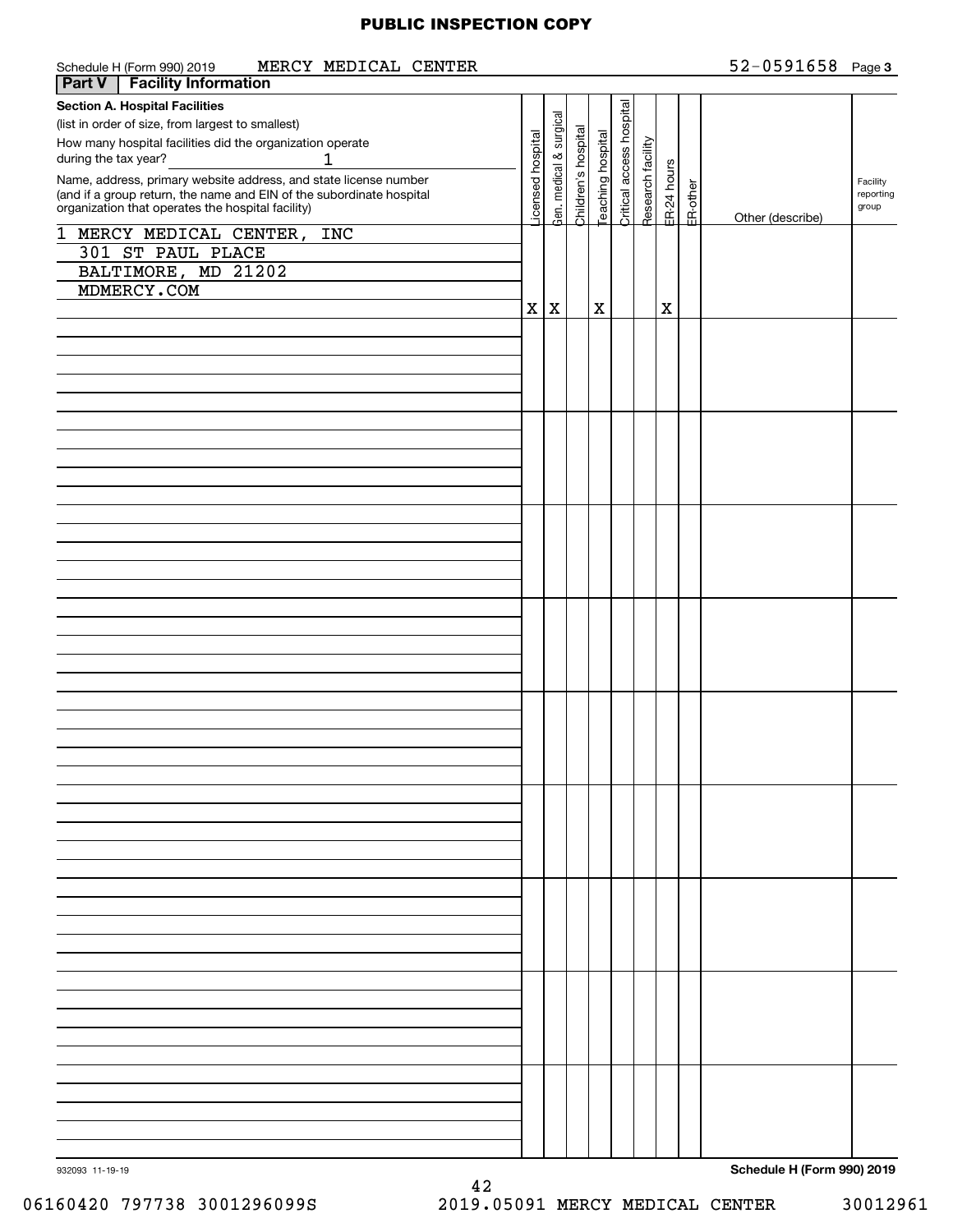| MERCY<br>MEDICAL<br><b>CENTER</b><br>Schedule H (Form 990) 2019                                                                     | 52-0591658 | Page 4                       |
|-------------------------------------------------------------------------------------------------------------------------------------|------------|------------------------------|
| <b>Part V</b><br><b>Facility Information</b> (continued)                                                                            |            |                              |
| <b>Section B. Facility Policies and Practices</b>                                                                                   |            |                              |
| (complete a separate Section B for each of the hospital facilities or facility reporting groups listed in Part V, Section A)        |            |                              |
| MEDICAL<br>MERCY<br><b>CENTER</b><br>Name of hospital facility or letter of facility reporting group                                |            |                              |
| Line number of hospital facility, or line numbers of hospital<br>facilities in a facility reporting group (from Part V, Section A): |            |                              |
|                                                                                                                                     |            | N <sub>0</sub><br><b>Yes</b> |

|   |                                                                                                                                                              |                | Yes | No. |
|---|--------------------------------------------------------------------------------------------------------------------------------------------------------------|----------------|-----|-----|
|   | <b>Community Health Needs Assessment</b>                                                                                                                     |                |     |     |
|   | 1 Was the hospital facility first licensed, registered, or similarly recognized by a state as a hospital facility in the                                     |                |     |     |
|   | current tax year or the immediately preceding tax year?                                                                                                      | 1              |     | х   |
|   | 2 Was the hospital facility acquired or placed into service as a tax-exempt hospital in the current tax year or                                              |                |     |     |
|   |                                                                                                                                                              | $\mathbf{2}$   |     | x   |
| 3 | During the tax year or either of the two immediately preceding tax years, did the hospital facility conduct a                                                |                |     |     |
|   |                                                                                                                                                              | 3              | Х   |     |
|   | If "Yes," indicate what the CHNA report describes (check all that apply):                                                                                    |                |     |     |
| a | X <br>A definition of the community served by the hospital facility                                                                                          |                |     |     |
| b | $\lfloor x \rfloor$<br>Demographics of the community                                                                                                         |                |     |     |
| с | $\lfloor x \rfloor$<br>Existing health care facilities and resources within the community that are available to respond to the health needs                  |                |     |     |
|   | of the community                                                                                                                                             |                |     |     |
| d | $\lfloor x \rfloor$<br>How data was obtained                                                                                                                 |                |     |     |
| е | $\lfloor x \rfloor$<br>The significant health needs of the community                                                                                         |                |     |     |
| f | $\lfloor x \rfloor$<br>Primary and chronic disease needs and other health issues of uninsured persons, low-income persons, and minority                      |                |     |     |
|   | groups                                                                                                                                                       |                |     |     |
| g | $\lfloor x \rfloor$<br>The process for identifying and prioritizing community health needs and services to meet the community health needs                   |                |     |     |
| h | $\lfloor x \rfloor$<br>The process for consulting with persons representing the community's interests                                                        |                |     |     |
|   | $\lfloor x \rfloor$<br>The impact of any actions taken to address the significant health needs identified in the hospital facility's prior CHNA(s)           |                |     |     |
|   | Other (describe in Section C)                                                                                                                                |                |     |     |
| 4 | 20 17<br>Indicate the tax year the hospital facility last conducted a CHNA:                                                                                  |                |     |     |
| 5 | In conducting its most recent CHNA, did the hospital facility take into account input from persons who represent the broad                                   |                |     |     |
|   | interests of the community served by the hospital facility, including those with special knowledge of or expertise in public                                 |                |     |     |
|   | health? If "Yes," describe in Section C how the hospital facility took into account input from persons who represent the                                     |                |     |     |
|   | community, and identify the persons the hospital facility consulted                                                                                          | 5              | х   |     |
|   | 6a Was the hospital facility's CHNA conducted with one or more other hospital facilities? If "Yes," list the other                                           |                |     |     |
|   | hospital facilities in Section C                                                                                                                             | 6a             |     | x   |
|   | b Was the hospital facility's CHNA conducted with one or more organizations other than hospital facilities? If "Yes,"                                        |                |     |     |
|   | list the other organizations in Section C                                                                                                                    | 6b             |     | х   |
|   |                                                                                                                                                              | $\overline{7}$ | X   |     |
|   | If "Yes," indicate how the CHNA report was made widely available (check all that apply):                                                                     |                |     |     |
| a | <u>  X  </u><br>Hospital facility's website (list url): WWW.MDMERCY.COM                                                                                      |                |     |     |
| b | Other website (list url):                                                                                                                                    |                |     |     |
| c | $\lfloor x \rfloor$<br>Made a paper copy available for public inspection without charge at the hospital facility                                             |                |     |     |
| d | Other (describe in Section C)                                                                                                                                |                |     |     |
| 8 | Did the hospital facility adopt an implementation strategy to meet the significant community health needs                                                    |                |     |     |
|   | identified through its most recently conducted CHNA? If "No," skip to line 11                                                                                | 8              | х   |     |
|   | 9 Indicate the tax year the hospital facility last adopted an implementation strategy: $20 - 17$                                                             |                |     |     |
|   | 10 Is the hospital facility's most recently adopted implementation strategy posted on a website?                                                             | 10             | х   |     |
|   | a If "Yes," (list url): WWW.MDMERCY.COM                                                                                                                      |                |     |     |
|   | b If "No," is the hospital facility's most recently adopted implementation strategy attached to this return?                                                 | 10b            |     |     |
|   | 11 Describe in Section C how the hospital facility is addressing the significant needs identified in its most                                                |                |     |     |
|   | recently conducted CHNA and any such needs that are not being addressed together with the reasons why                                                        |                |     |     |
|   | such needs are not being addressed.                                                                                                                          |                |     |     |
|   | 12a Did the organization incur an excise tax under section 4959 for the hospital facility's failure to conduct a                                             |                |     |     |
|   | CHNA as required by section $501(r)(3)?$                                                                                                                     | 12a            |     | x   |
|   |                                                                                                                                                              | 12b            |     |     |
|   |                                                                                                                                                              |                |     |     |
|   | c If "Yes" to line 12b, what is the total amount of section 4959 excise tax the organization reported on Form 4720<br>for all of its hospital facilities? \$ |                |     |     |
|   |                                                                                                                                                              |                |     |     |

43

932094 11-19-19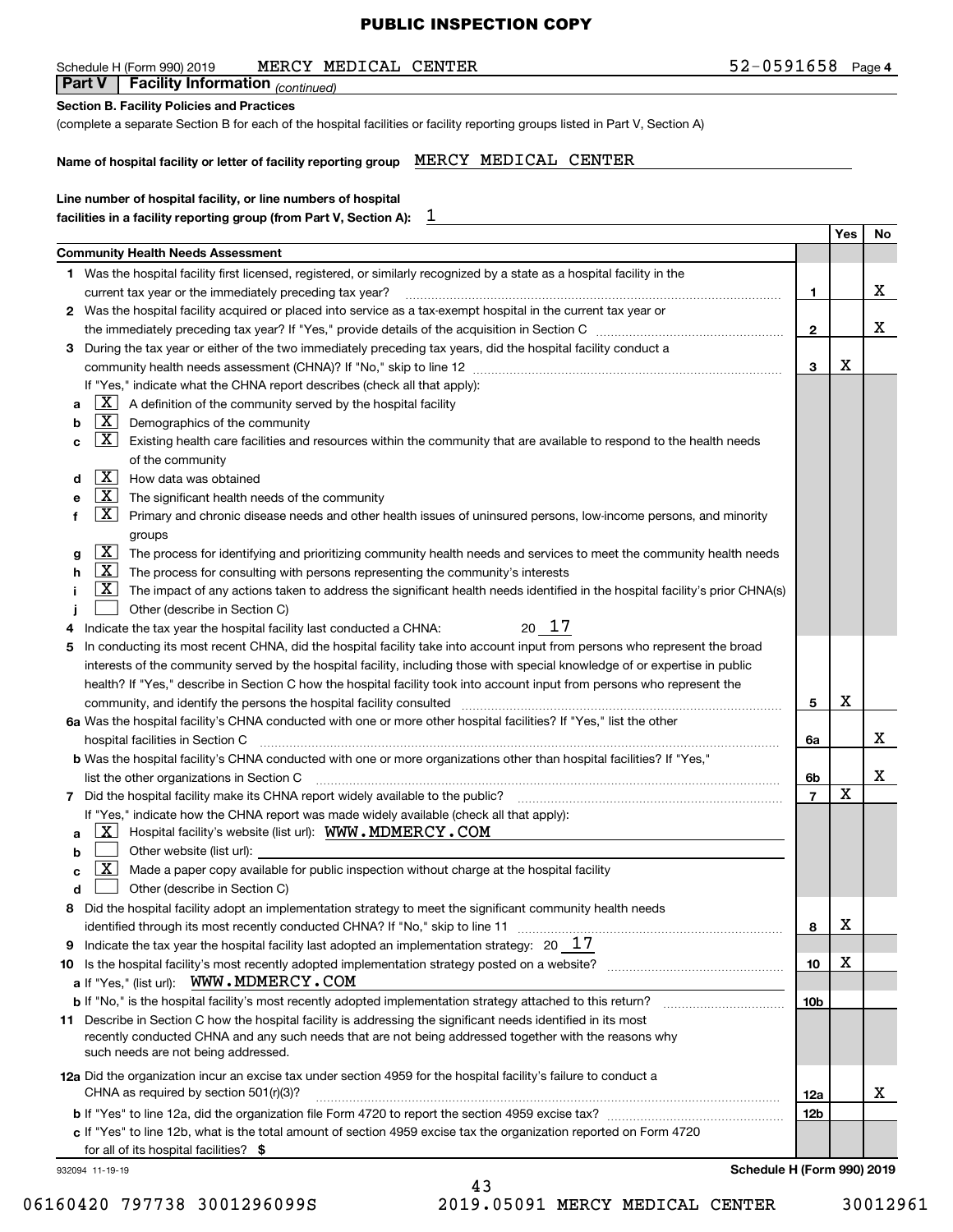#### Schedule H (Form 990) 2019 **MERCY MEDICAL CENTER** 52-0591658 Page

**5**

**Financial Assistance Policy (FAP) Part V Facility Information** *(continued)*

#### **Name of hospital facility or letter of facility reporting group** MERCY MEDICAL CENTER

|   |                     |                                                                                                                              |    | Yes | No |
|---|---------------------|------------------------------------------------------------------------------------------------------------------------------|----|-----|----|
|   |                     | Did the hospital facility have in place during the tax year a written financial assistance policy that:                      |    |     |    |
|   |                     | 13 Explained eligibility criteria for financial assistance, and whether such assistance included free or discounted care?    | 13 | X   |    |
|   |                     | If "Yes," indicate the eligibility criteria explained in the FAP:                                                            |    |     |    |
| a |                     | 200<br>$X$ Federal poverty guidelines (FPG), with FPG family income limit for eligibility for free care of $\qquad$<br>%     |    |     |    |
|   |                     | and FPG family income limit for eligibility for discounted care of $\_\_\_$ 400<br>%                                         |    |     |    |
| b | $\boxed{\text{X}}$  | Income level other than FPG (describe in Section C)                                                                          |    |     |    |
| с | X                   | Asset level                                                                                                                  |    |     |    |
| d | $\lfloor x \rfloor$ | Medical indigency                                                                                                            |    |     |    |
| е | X                   | Insurance status                                                                                                             |    |     |    |
| f |                     | Underinsurance status                                                                                                        |    |     |    |
| g |                     | Residency                                                                                                                    |    |     |    |
| h |                     | Other (describe in Section C)                                                                                                |    |     |    |
|   |                     |                                                                                                                              | 14 | Χ   |    |
|   |                     |                                                                                                                              | 15 | X   |    |
|   |                     | If "Yes," indicate how the hospital facility's FAP or FAP application form (including accompanying instructions)             |    |     |    |
|   |                     | explained the method for applying for financial assistance (check all that apply):                                           |    |     |    |
| a | $\mathbf{X}$        | Described the information the hospital facility may require an individual to provide as part of his or her application       |    |     |    |
| b | X                   | Described the supporting documentation the hospital facility may require an individual to submit as part of his              |    |     |    |
|   |                     | or her application                                                                                                           |    |     |    |
| с | X                   | Provided the contact information of hospital facility staff who can provide an individual with information                   |    |     |    |
|   |                     | about the FAP and FAP application process                                                                                    |    |     |    |
| d |                     | Provided the contact information of nonprofit organizations or government agencies that may be sources                       |    |     |    |
|   |                     | of assistance with FAP applications                                                                                          |    |     |    |
| е |                     | Other (describe in Section C)                                                                                                |    |     |    |
|   |                     | 16 Was widely publicized within the community served by the hospital facility?                                               | 16 | х   |    |
|   |                     | If "Yes," indicate how the hospital facility publicized the policy (check all that apply):                                   |    |     |    |
| a | X                   | The FAP was widely available on a website (list url): WWW.MDMERCY.COM                                                        |    |     |    |
| b | $\lfloor x \rfloor$ | The FAP application form was widely available on a website (list url): WWW.MDMERCY.COM                                       |    |     |    |
| c | X                   | A plain language summary of the FAP was widely available on a website (list url): WWW.MDMERCY.COM                            |    |     |    |
| d | X                   | The FAP was available upon request and without charge (in public locations in the hospital facility and by mail)             |    |     |    |
| е | $\lfloor x \rfloor$ | The FAP application form was available upon request and without charge (in public locations in the hospital                  |    |     |    |
|   |                     | facility and by mail)                                                                                                        |    |     |    |
| f |                     | $\boxed{\text{X}}$ A plain language summary of the FAP was available upon request and without charge (in public locations in |    |     |    |
|   |                     | the hospital facility and by mail)                                                                                           |    |     |    |
| g | $\lfloor x \rfloor$ | Individuals were notified about the FAP by being offered a paper copy of the plain language summary of the FAP,              |    |     |    |
|   |                     | by receiving a conspicuous written notice about the FAP on their billing statements, and via conspicuous public              |    |     |    |
|   |                     | displays or other measures reasonably calculated to attract patients' attention                                              |    |     |    |
|   |                     |                                                                                                                              |    |     |    |
| h | X<br>$\mathbf{X}$   | Notified members of the community who are most likely to require financial assistance about availability of the FAP          |    |     |    |
|   |                     | The FAP, FAP application form, and plain language summary of the FAP were translated into the primary language(s)            |    |     |    |
|   |                     | spoken by Limited English Proficiency (LEP) populations                                                                      |    |     |    |
|   |                     | Other (describe in Section C)                                                                                                |    |     |    |

**Schedule H (Form 990) 2019**

932095 11-19-19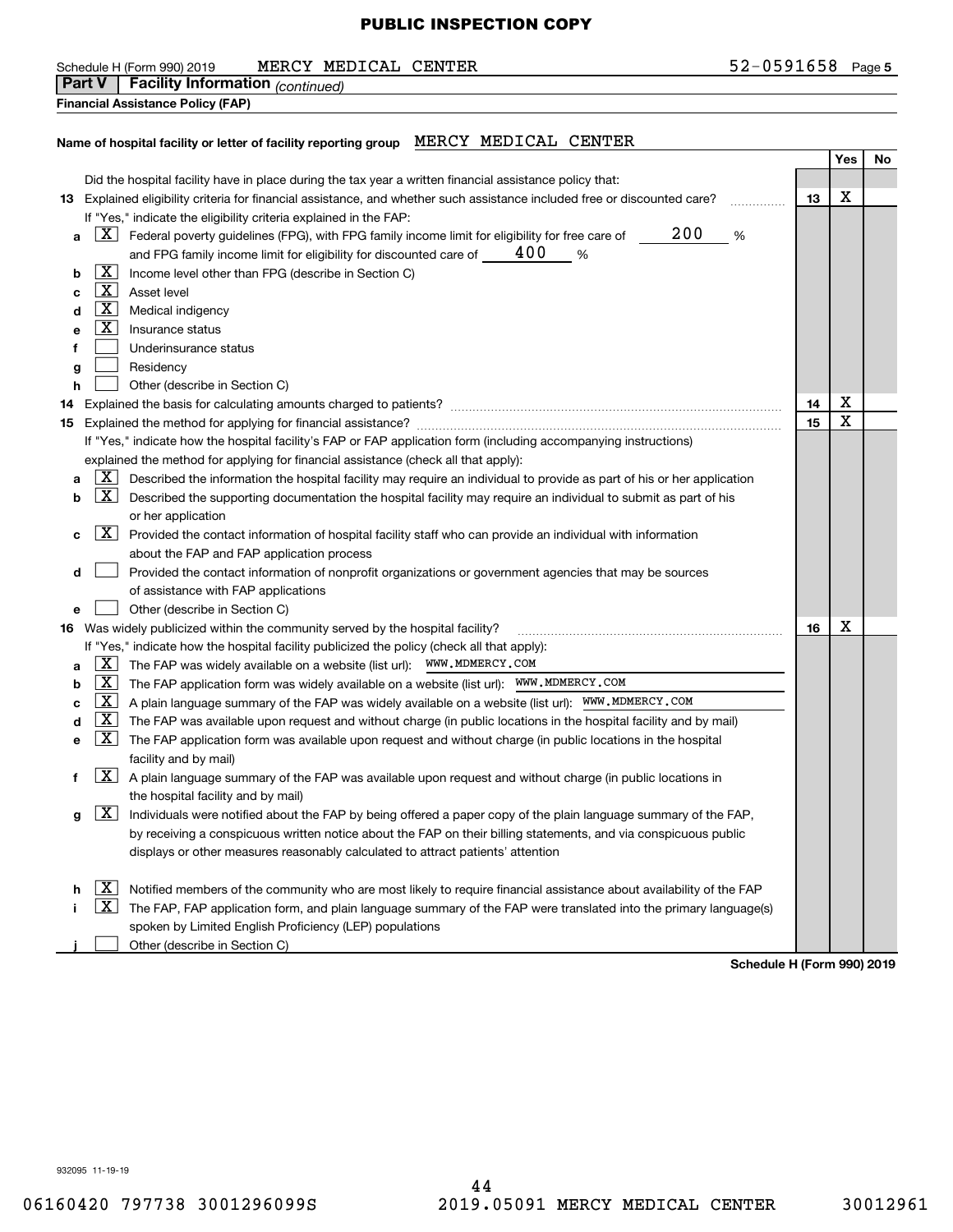#### Schedule H (Form 990) 2019 **MERCY MEDICAL CENTER** 52-0591658 Page

|    | <b>Part V</b>       | Facility Information (continued)                                                                                                    |    |     |    |
|----|---------------------|-------------------------------------------------------------------------------------------------------------------------------------|----|-----|----|
|    |                     | <b>Billing and Collections</b>                                                                                                      |    |     |    |
|    |                     | MERCY MEDICAL CENTER<br>Name of hospital facility or letter of facility reporting group                                             |    |     |    |
|    |                     |                                                                                                                                     |    | Yes | No |
|    |                     | 17 Did the hospital facility have in place during the tax year a separate billing and collections policy, or a written financial    |    |     |    |
|    |                     | assistance policy (FAP) that explained all of the actions the hospital facility or other authorized party may take upon             |    |     |    |
|    |                     | nonpayment?                                                                                                                         | 17 | X   |    |
|    |                     | 18 Check all of the following actions against an individual that were permitted under the hospital facility's policies during the   |    |     |    |
|    |                     | tax year before making reasonable efforts to determine the individual's eligibility under the facility's FAP:                       |    |     |    |
| a  |                     | Reporting to credit agency(ies)                                                                                                     |    |     |    |
| b  |                     | Selling an individual's debt to another party                                                                                       |    |     |    |
| c  |                     | Deferring, denying, or requiring a payment before providing medically necessary care due to nonpayment of a                         |    |     |    |
|    |                     | previous bill for care covered under the hospital facility's FAP                                                                    |    |     |    |
| d  |                     | Actions that require a legal or judicial process                                                                                    |    |     |    |
| e  |                     | Other similar actions (describe in Section C)                                                                                       |    |     |    |
| f  | X                   | None of these actions or other similar actions were permitted                                                                       |    |     |    |
| 19 |                     | Did the hospital facility or other authorized party perform any of the following actions during the tax year before making          |    |     |    |
|    |                     | reasonable efforts to determine the individual's eligibility under the facility's FAP? [[[[[[[[[[[[[[[[[[[[[[                       | 19 |     | х  |
|    |                     | If "Yes," check all actions in which the hospital facility or a third party engaged:                                                |    |     |    |
| a  |                     | Reporting to credit agency(ies)                                                                                                     |    |     |    |
| b  |                     | Selling an individual's debt to another party                                                                                       |    |     |    |
| c  |                     | Deferring, denying, or requiring a payment before providing medically necessary care due to nonpayment of a                         |    |     |    |
|    |                     | previous bill for care covered under the hospital facility's FAP                                                                    |    |     |    |
| d  |                     | Actions that require a legal or judicial process                                                                                    |    |     |    |
| е  |                     | Other similar actions (describe in Section C)                                                                                       |    |     |    |
| 20 |                     | Indicate which efforts the hospital facility or other authorized party made before initiating any of the actions listed (whether or |    |     |    |
|    |                     | not checked) in line 19 (check all that apply):                                                                                     |    |     |    |
| a  |                     | $ X $ Provided a written notice about upcoming ECAs (Extraordinary Collection Action) and a plain language summary of the           |    |     |    |
|    |                     | FAP at least 30 days before initiating those ECAs (if not, describe in Section C)                                                   |    |     |    |
| b  | X                   | Made a reasonable effort to orally notify individuals about the FAP and FAP application process (if not, describe in Section C)     |    |     |    |
| c  | $\lfloor x \rfloor$ | Processed incomplete and complete FAP applications (if not, describe in Section C)                                                  |    |     |    |
| d  | $\lfloor x \rfloor$ | Made presumptive eligibility determinations (if not, describe in Section C)                                                         |    |     |    |
| e  |                     | Other (describe in Section C)                                                                                                       |    |     |    |
|    |                     | None of these efforts were made                                                                                                     |    |     |    |
|    |                     | Policy Relating to Emergency Medical Care                                                                                           |    |     |    |
|    |                     | 21 Did the hospital facility have in place during the tax year a written policy relating to emergency medical care                  |    |     |    |
|    |                     | that required the hospital facility to provide, without discrimination, care for emergency medical conditions to                    |    |     |    |
|    |                     | individuals regardless of their eligibility under the hospital facility's financial assistance policy?                              | 21 | X   |    |
|    |                     | If "No," indicate why:                                                                                                              |    |     |    |
| а  |                     | The hospital facility did not provide care for any emergency medical conditions                                                     |    |     |    |
| b  |                     | The hospital facility's policy was not in writing                                                                                   |    |     |    |
| C  |                     | The hospital facility limited who was eligible to receive care for emergency medical conditions (describe in Section C)             |    |     |    |

**d** Other (describe in Section C)

**Schedule H (Form 990) 2019**

932096 11-19-19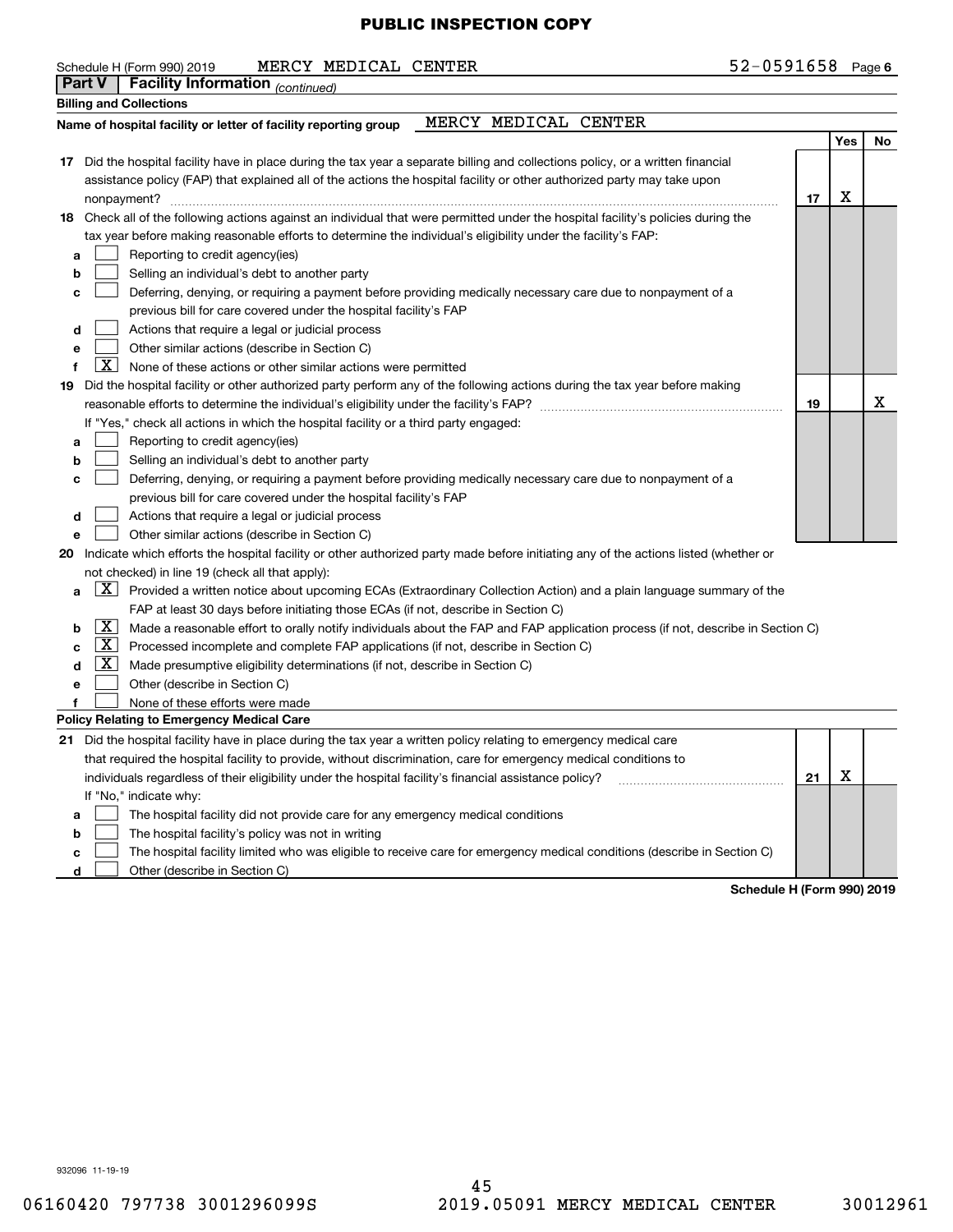|    | $52 - 0591658$ Page 7<br>MERCY MEDICAL CENTER<br>Schedule H (Form 990) 2019                                                                                                                                  |    |     |     |
|----|--------------------------------------------------------------------------------------------------------------------------------------------------------------------------------------------------------------|----|-----|-----|
|    | <b>Facility Information</b> (continued)<br>Part V                                                                                                                                                            |    |     |     |
|    | Charges to Individuals Eligible for Assistance Under the FAP (FAP-Eligible Individuals)                                                                                                                      |    |     |     |
|    | MERCY<br>MEDICAL CENTER<br>Name of hospital facility or letter of facility reporting group                                                                                                                   |    |     |     |
|    |                                                                                                                                                                                                              |    | Yes | No. |
| 22 | Indicate how the hospital facility determined, during the tax year, the maximum amounts that can be charged to FAP-eligible<br>individuals for emergency or other medically necessary care.                  |    |     |     |
| a  | The hospital facility used a look-back method based on claims allowed by Medicare fee-for-service during a prior<br>12-month period                                                                          |    |     |     |
| b  | The hospital facility used a look-back method based on claims allowed by Medicare fee-for-service and all private<br>health insurers that pay claims to the hospital facility during a prior 12-month period |    |     |     |
| c. | X  <br>The hospital facility used a look-back method based on claims allowed by Medicaid, either alone or in combination                                                                                     |    |     |     |
|    | with Medicare fee-for-service and all private health insurers that pay claims to the hospital facility during a prior<br>12-month period                                                                     |    |     |     |
| d  | The hospital facility used a prospective Medicare or Medicaid method                                                                                                                                         |    |     |     |
| 23 | During the tax year, did the hospital facility charge any FAP-eligible individual to whom the hospital facility provided                                                                                     |    |     |     |
|    | emergency or other medically necessary services more than the amounts generally billed to individuals who had                                                                                                |    |     |     |
|    | insurance covering such care?                                                                                                                                                                                | 23 |     | х   |
|    | If "Yes," explain in Section C.                                                                                                                                                                              |    |     |     |
|    | 24 During the tax year, did the hospital facility charge any FAP-eligible individual an amount equal to the gross charge for any                                                                             |    |     |     |
|    | service provided to that individual?                                                                                                                                                                         | 24 |     | х   |
|    | If "Yes," explain in Section C.                                                                                                                                                                              |    |     |     |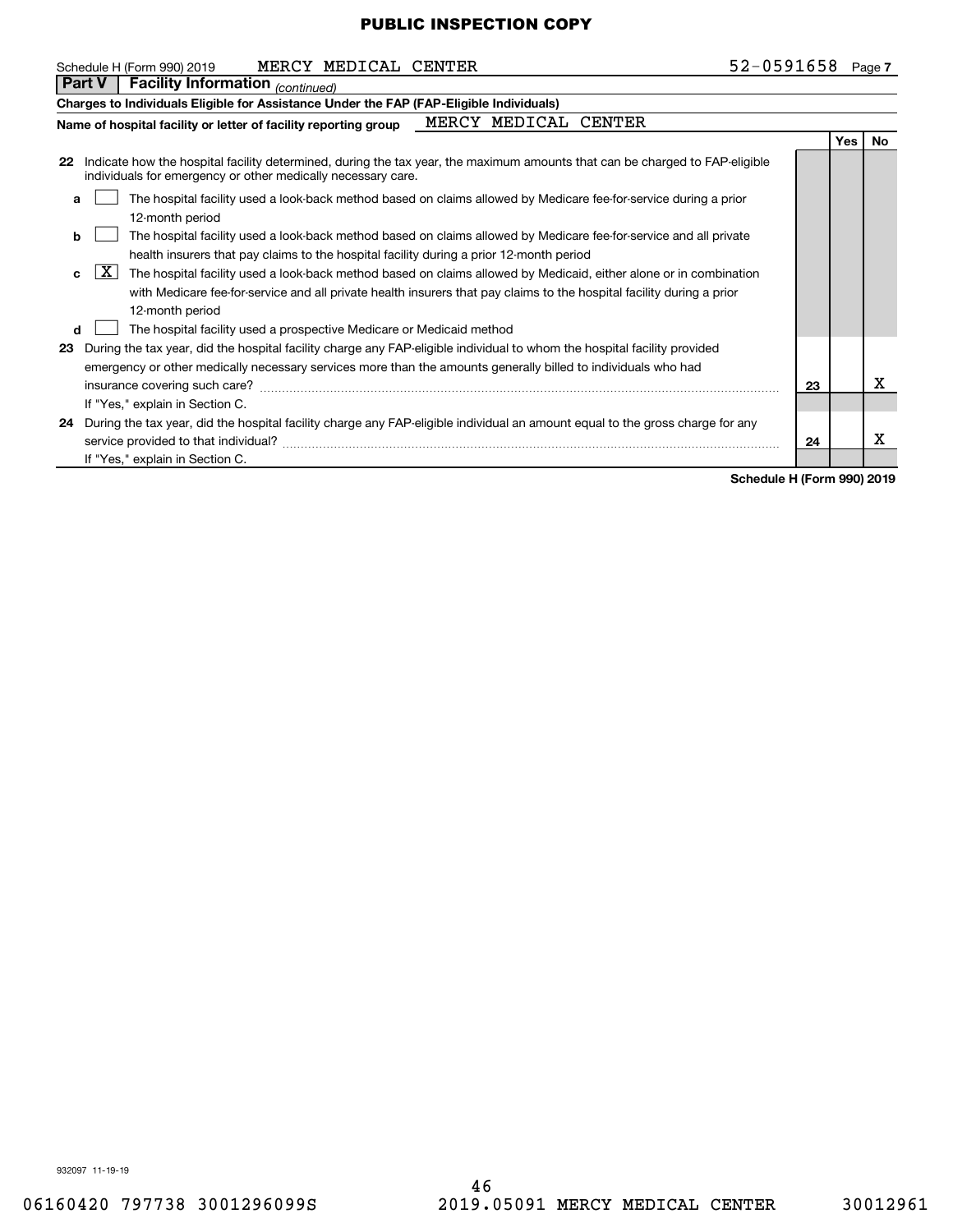Schedule H (Form 990) 2019 **MERCY MEDICAL CENTER** 52-0591658 Page

**Facility Information** (continued)

**Section C. Supplemental Information for Part V, Section B.** Provide descriptions required for Part V, Section B, lines<br>2, 3j, 5, 6a, 6b, 7d, 11, 13b, 13h, 15e, 16j, 18e, 19e, 20a, 20b, 20c, 20d, 20e, 21c, 21d, 23, and 24. separate descriptions for each hospital facility in a facility reporting group, designated by facility reporting group letter<br>and hospital facility line number from Part V, Section A ("A, 1," "A, 4," "B, 2," "B, 3," etc.) **Part V Facility Information**

PART V, SECTION A:

MERCY MEDICAL CENTER (MMC) IS A LICENCED HOSPITAL. MMC PROVIDES INPATIENT,

OUTPATIENT AND EMERGENCY CARE SERVICES PRIMARILY FOR THE CITIZENS OF THE

BALTIMORE METROPOLITAN AREA.

MERCY MEDICAL CENTER:

PART V, SECTION B, LINE 5: MERCY MEDICAL CENTER TOOK INTO ACCOUNT INPUT FROM REPRESENTATIVES OF THE COMMUNITY SERVED BY THE HOSPITAL FACILITY, INCLUDING THOSE WITH SPECIALIZED KNOWLEDGE OF OR EXPERTISE IN PUBLIC HEALTH, COMMUNITY LEADERS, AND LEADERS OR REPRESENTATIVES OF LOW INCOME AND UNDERSERVED GROUPS SERVED IN THE COMMUNITY. IN PARTICULAR, MERCY MEDICAL CENTER CONDUCTED IN-PERSON INTERVIEWS WITH LEADERS OF NEIGHBORHOOD ASSOCIATIONS, ELECTED OFFICIALS, CHIEF EXECUTIVES OF COMMUNITY HEALTH CLINICS, FOUNDATION EXECUTIVES, ADVOCATES FOR THE HOMELESS AND ELDERLY, MINISTERS OF LOCAL CHURCHES, AND PUBLIC HEALTH EXPERTS (SUCH AS AN EXPERT ON AGING AND OLDER ADULT SERVICES IN THE BALTIMORE REGION, AN EXPERT RELATED TO PROVIDING HEALTH CARE ACCESS TO UNINSURED, AND PHYSICIAN LEADERS).

932098 11-19-19 **Schedule H (Form 990) 2019** MERCY MEDICAL CENTER: PART V, SECTION B, LINE 11: THE HEALTH AND SOCIAL NEEDS OF MERCY'S COMMUNITY WERE IDENTIFIED IN THE COMMUNITY HEALTH NEEDS ASSESSMENT (CHNA) WHICH WAS COMPLETED AND PUBLISHED BEFORE JUNE 30, 2016. IN ADDITION, MERCY HAS COMPLETED AN UPDATED COMMUNITY HEALTH NEEDS ASSESSMENT AND IMPLEMENTATION STRATEGY IN JUNE 2018. THIS UPDATED VERSION IS AVAILABLE ON 47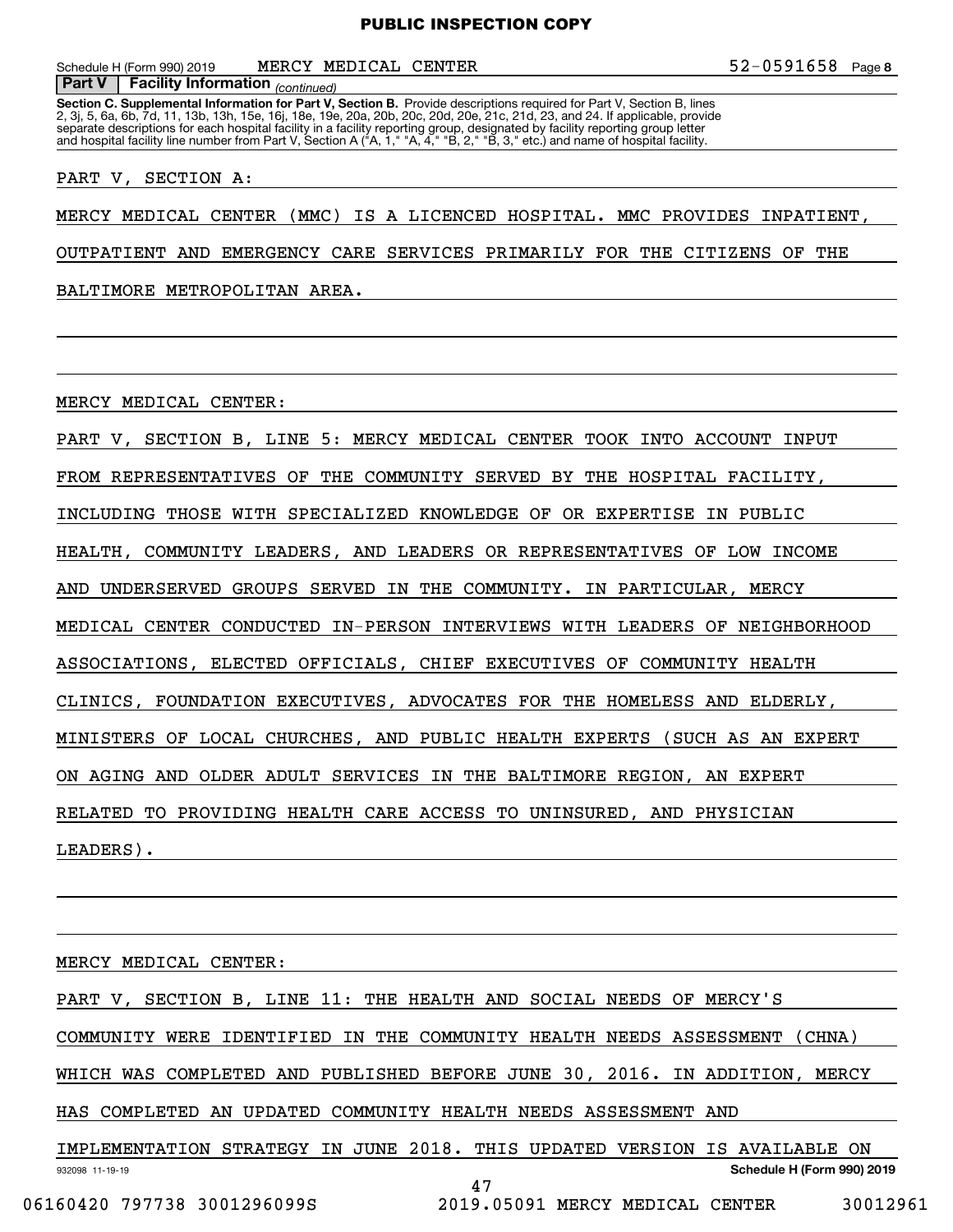**Facility Information** (continued) **Part V Facility Information**

**Section C. Supplemental Information for Part V, Section B.** Provide descriptions required for Part V, Section B, lines<br>2, 3j, 5, 6a, 6b, 7d, 11, 13b, 13h, 15e, 16j, 18e, 19e, 20a, 20b, 20c, 20d, 20e, 21c, 21d, 23, and 24. separate descriptions for each hospital facility in a facility reporting group, designated by facility reporting group letter<br>and hospital facility line number from Part V, Section A ("A, 1," "A, 4," "B, 2," "B, 3," etc.)

#### THE MERCY HEALTH SERVICES WEBSITE.

932098 11-19-19 **Schedule H (Form 990) 2019** THE SISTERS OF MERCY WERE ORIGINALLY FOUNDED IN DUBLIN, IRELAND TO CARE FOR HOMELESS, ABUSED AND NEGLECTED WOMEN AND CHILDREN. THIS TIMELESS LEGACY INFLUENCES MERCY'S APPROACH TO FOCUS SPECIAL ATTENTION ON CERTAIN TARGET POPULATIONS, SUCH AS INFANTS, WOMEN, AND THE IMPOVERISHED. MERCY DEFINED ITS CHNA COMMUNITY BENEFIT SERVICE AREA AS PART OF ITS CHNA PROCESS FOR THE 2013 TAX YEAR. DURING A SERIES OF MEETINGS AS PART OF THE CHNA PROCESS FOR 2013, MERCY'S COMMUNITY BENEFITS COMMITTEE DISCUSSED THE SOCIO-ECONOMIC AND HEALTH PARAMETERS THAT DEFINE MERCY'S "COMMUNITY". FOLLOWING A DATA DRIVEN PROCESS (SEE: MERCY MEDICAL CENTER 2013 CHNA), THE COMMITTEE APPROPRIATELY DECIDED THAT MERCY SHOULD FOCUS ITS LIMITED RESOURCES ON COMMUNITY BENEFIT ACTIVITIES TO IMPROVE POPULATION HEALTH WITHIN 18 COMMUNITY STATISTICAL AREAS (CSAS) THAT REPRESENT DOWNTOWN AND THE INNER-CITY NEIGHBORHOODS EAST, WEST, AND SOUTH OF THE CITY CENTER. THE COMMITTEE BELIEVES THAT THIS DEFINITION OF MERCY'S COMMUNITY, WHICH REPRESENTS A SMALLER GEOGRAPHIC AREA THAN THE CBSA PREVIOUSLY UTILIZED BY MERCY, WILL FOSTER GREATER COORDINATION, BETTER STRATEGIC PARTNERSHIPS AND IMPROVED MEASUREMENT OF OUTCOMES, IN PARTICULAR WITH RESPECT TO THE TARGETED POPULATIONS INCLUDING LOWER-INCOME MOTHERS AND THEIR BABIES AND INDIVIDUALS EXPERIENCING HOMELESSNESS. IN ADDITION, AS PART OF THE CHNA PROCESS FOR 2013 AND 2016, MERCY REPRESENTATIVES SOUGHT INPUT REGARDING ITS PROPOSED COMMUNITY BENEFIT SERVICE AREA FROM COMMUNITY LEADERS, PUBLIC HEALTH EXPERTS, AND REPRESENTATIVES OF MINORITY, LOW INCOME, AND MEDICALLY UNDERSERVED POPULATIONS. THE CONSENSUS FEEDBACK FROM THESE DISCUSSIONS VALIDATES MERCY'S CHNA COMMUNITY BENEFIT SERVICE AREA DEFINITION. IN ACCORDANCE WITH IRS REGULATIONS GOVERNING CHNAS, MERCY'S DEFINED CHNA 48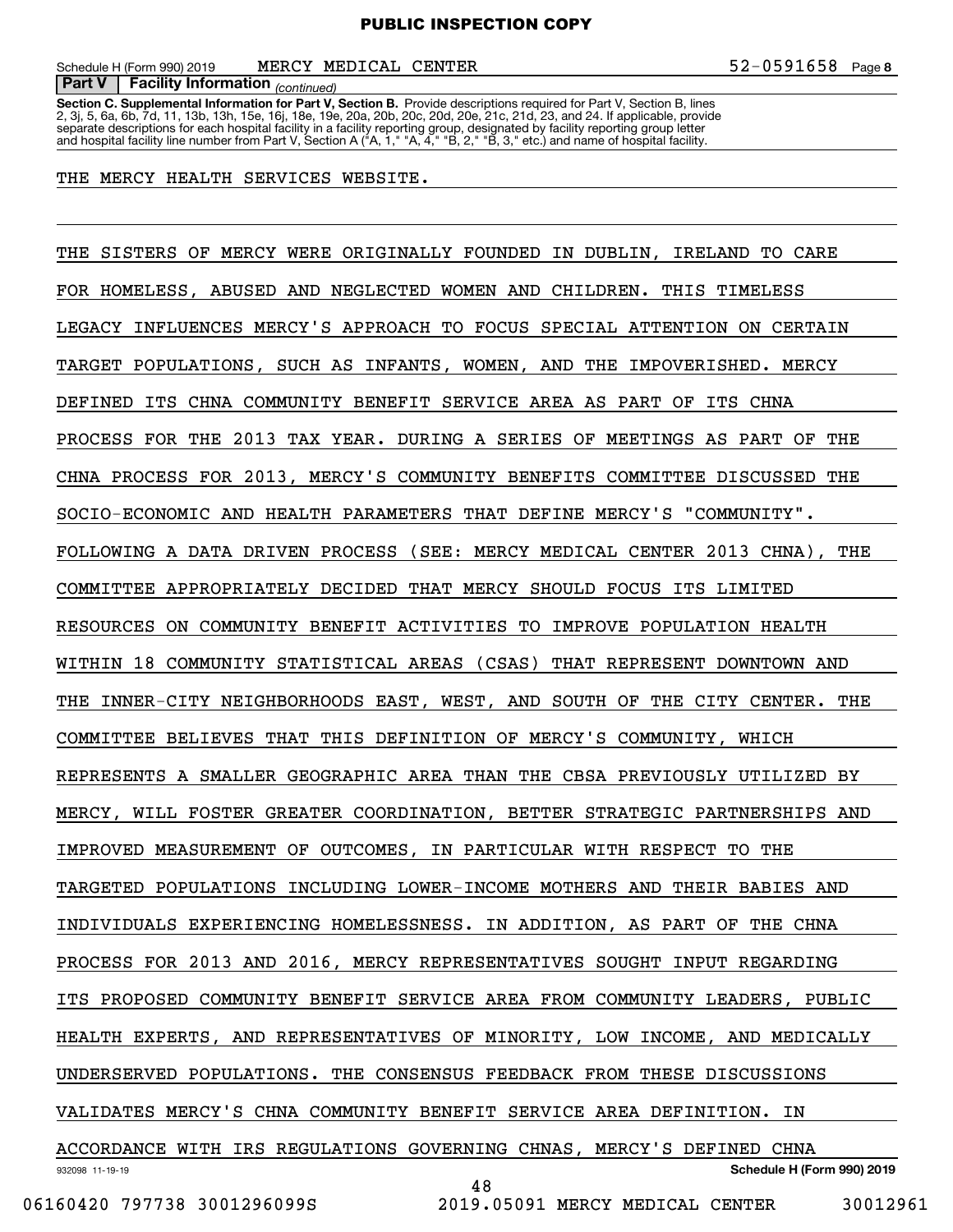Schedule H (Form 990) 2019 **MERCY MEDICAL CENTER** 52-0591658 Page

**Facility Information** (continued)

**Section C. Supplemental Information for Part V, Section B.** Provide descriptions required for Part V, Section B, lines<br>2, 3j, 5, 6a, 6b, 7d, 11, 13b, 13h, 15e, 16j, 18e, 19e, 20a, 20b, 20c, 20d, 20e, 21c, 21d, 23, and 24. separate descriptions for each hospital facility in a facility reporting group, designated by facility reporting group letter<br>and hospital facility line number from Part V, Section A ("A, 1," "A, 4," "B, 2," "B, 3," etc.) **Part V Facility Information**

COMMUNITY INCLUDES "MEDICALLY UNDERSERVED, LOW INCOME OR MINORITY POPULATIONS". THE FOLLOWING COMMUNITY STATISTICAL AREAS (CSAS) MAKE UP MERCY'S CHNA SERVICE AREA: CANTON, CLIFTON-BEREA, DOWNTOWN/SETON HILL, FELLS POINT, GREATER ROSEMONT, GREENMOUNT EAST, HARBOR EAST/LITTLE ITALY, INNER HARBOR/FEDERAL HILL, MADISON/EAST END, MIDTOWN, OLDTOWN/MIDDLE EAST, PATTERSON PARK NORTH & EAST, POPPLETON/THE TERRACES/HOLLINS MARKET, SANDTOWN-WINCHESTER/HARLEM PARK, SOUTH BALTIMORE, SOUTHWEST BALTIMORE, UPTON/DRUID HEIGHTS, AND WASHINGTON VILLAGE/PIGTOWN.

ADDITIONALLY, SINCE THE IMPLEMENTATION OF THE NEW MARYLAND ALL-PAYER MODEL WHICH FOLLOWED THE COMPLETION OF MERCY'S 2013 CHNA, MERCY IS INCREASINGLY FOCUSED ON HIGH-UTILIZER PATIENTS, INCLUDING THOSE WITHIN OUR PREVIOUSLY-DEFINED CHNA COMMUNITY BENEFIT SERVICE AREA. AS EXPECTED, THERE IS SIGNIFICANT GEOGRAPHIC OVERLAP OF HIGH UTILIZER PATIENT ORIGIN AND OUR PREVIOUSLY-DEFINED CBSA, ESPECIALLY IN THE IMMEDIATE AREAS WHERE THE MOST VULNERABLE POPULATIONS RESIDE. THE SIMILARITY OF GEOGRAPHY PRESENTS AN ONGOING OPPORTUNITY TO INCREASE ALIGNMENT BETWEEN MERCY'S COMMUNITY BENEFIT ACTIVITIES AND MERCY'S FOCUSED POPULATION HEALTH INTERVENTIONS TO REDUCE POTENTIALLY AVOIDABLE UTILIZATION AS IDENTIFIED IN MERCY'S HSCRC STRATEGIC HOSPITAL TRANSFORMATION PLAN. MERCY BELIEVES OUR POPULATION HEALTH STRATEGIES ARE INTEGRAL TO OUR CHNA FOCUS AREAS:

-IMPROVING ACCESS TO CARE AND THE FREQUENCY OF CARE FOR OUR HOMELESS NEIGHBORS.

-IDENTIFYING TACTICS AND STRATEGIES TO IMPROVE BIRTH OUTCOMES AND

PRE-NATAL CARE FOR EXPECTANT MOTHERS.

932098 11-19-19 **Schedule H (Form 990) 2019** -EXPANDING ACCESS TO PREVENTATIVE COMMUNITY HEALTH SERVICES SUCH AS 49

06160420 797738 3001296099S 2019.05091 MERCY MEDICAL CENTER 30012961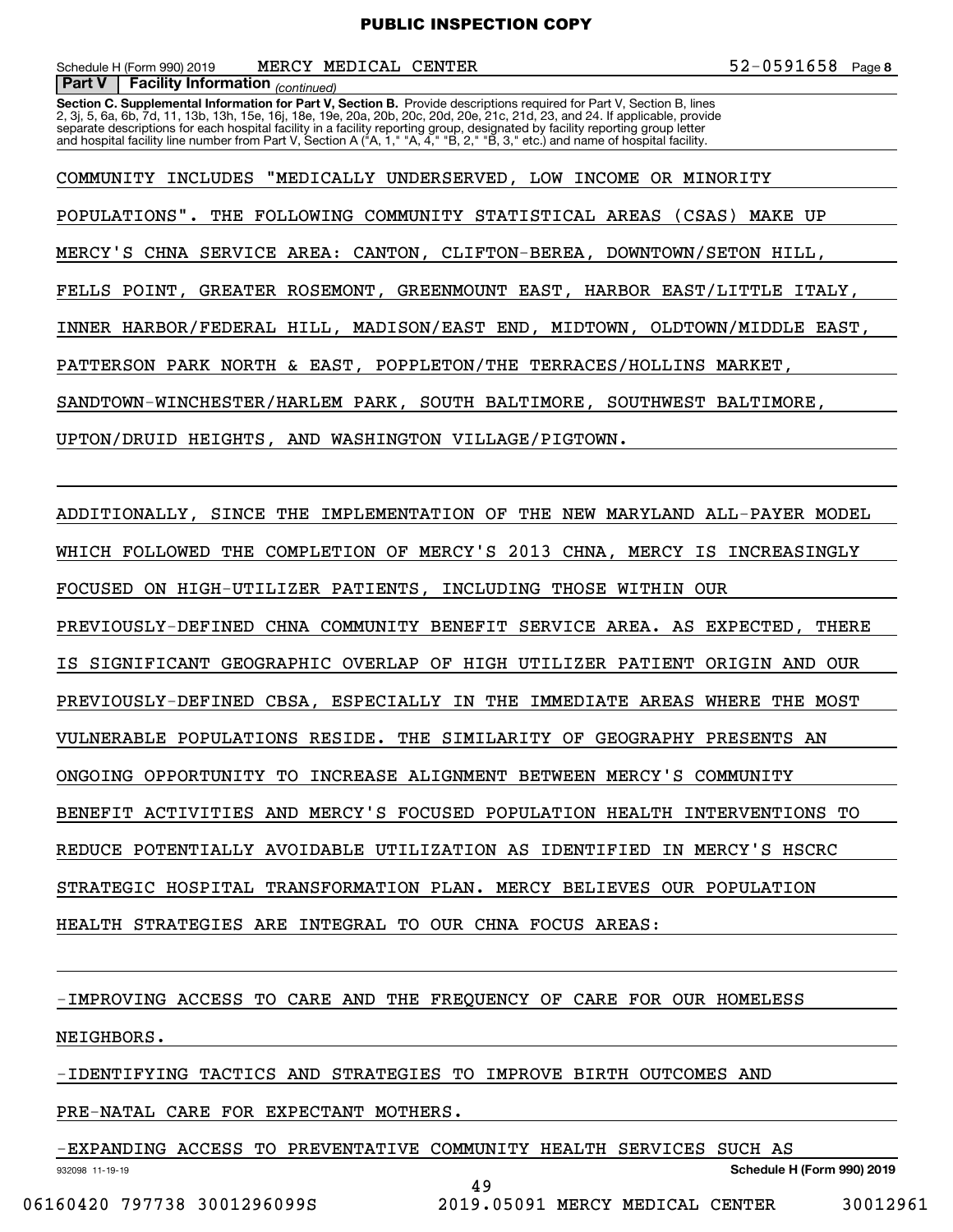Schedule H (Form 990) 2019 **MERCY MEDICAL CENTER** 52-0591658 Page

**Section C. Supplemental Information for Part V, Section B.** Provide descriptions required for Part V, Section B, lines<br>2, 3j, 5, 6a, 6b, 7d, 11, 13b, 13h, 15e, 16j, 18e, 19e, 20a, 20b, 20c, 20d, 20e, 21c, 21d, 23, and 24. **Facility Information** (continued) separate descriptions for each hospital facility in a facility reporting group, designated by facility reporting group letter<br>and hospital facility line number from Part V, Section A ("A, 1," "A, 4," "B, 2," "B, 3," etc.) **Part V Facility Information**

PRIMARY CARE TO IMPROVE OUTCOMES

-PROVIDING SUPPORT TO VICTIMS OF VIOLENCE AND ADDICTION

-PROVIDE TARGETED HEALTH EDUCATION OPPORTUNITIES TO THE PUBLIC AND SUPPORT

THE EDUCATION OF FUTURE PHYSICIANS,

-ADVANCE PRACTICE PROVIDERS, NURSES, AND OTHER HEALTHCARE WORKERS WHO

IN-TURN SERVE THE COMMUNITY.

MERCY MEDICAL CENTER:

PART V, SECTION B, LINE 20E: THE HOSPITAL FACILITY OR AN AUTHORIZED THIRD PARTY DID NOT UNDERTAKE ANY OF THE COLLECTION ACTIONS NOTED IN PART V, SECTION B, LINE 19 BEFORE MAKING REASONABLE EFFORTS TO DETERMINE ANY PATIENT'S ELIGIBILITY UNDER THE HOSPITAL'S FINANCIAL ASSISTANCE POLICY. IN ORDER TO HELP DETERMINE PATIENTS' ELIGIBILITY UNDER THE HOSPITAL'S FINANCIAL ASSISTANCE POLICY, THE HOSPITAL UNDERTAKES A NUMBER OF ACTIONS, INCLUDING NOTIFYING PATIENTS OF THE FINANCIAL ASSISTANCE POLICY ON ADMISSION, NOTIFYING PATIENTS OF THE FINANCIAL ASSISTANCE POLICY PROIOR TO DISCHARGE, NOTIFYING PATIENTS OF THE FINANCIAL ASSISTANCE POLICY IN COMMUNICATIONS WITH THE PATIENTS' BILLS, AND DOCUMENTING ITS DETERMINATION OF WHETHER PATIENTS WERE ELIGIBLE FOR FINANCIAL ASSISTANCE UNDER THE HOSPITAL'S FINANCIAL ASSISTANCE POLICY.

932098 11-19-19 **Schedule H (Form 990) 2019** MERCY MEDICAL CENTER: PART V, SECTION B, LINE 21D: THE HOSPITAL FACILITY PROVIDES A DISCOUNT OF AT LEAST 10% OFF OF GROSS CHARGES FOR THE PROVISION OF EMERGENCY AND OTHER MEDICALLY NECESSARY CARE TO ANY INDIVIDUAL THAT IS ELIGIBLE FOR FINANCIAL 50

06160420 797738 3001296099S 2019.05091 MERCY MEDICAL CENTER 30012961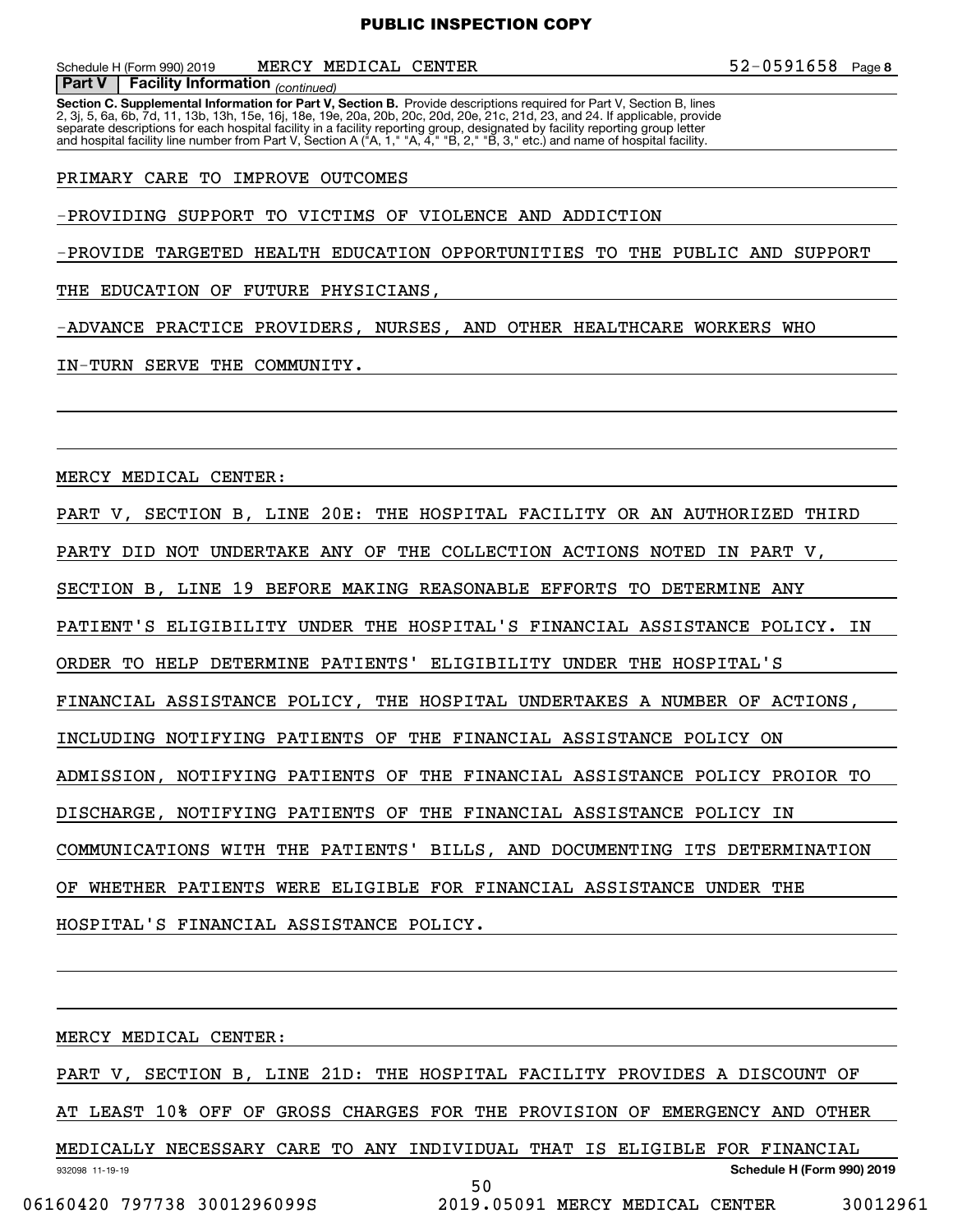Schedule H (Form 990) 2019 **MERCY MEDICAL CENTER** 52-0591658 Page

**Facility Information** (continued)

**Section C. Supplemental Information for Part V, Section B.** Provide descriptions required for Part V, Section B, lines<br>2, 3j, 5, 6a, 6b, 7d, 11, 13b, 13h, 15e, 16j, 18e, 19e, 20a, 20b, 20c, 20d, 20e, 21c, 21d, 23, and 24. separate descriptions for each hospital facility in a facility reporting group, designated by facility reporting group letter<br>and hospital facility line number from Part V, Section A ("A, 1," "A, 4," "B, 2," "B, 3," etc.) **Part V Facility Information**

ASSISTANCE UNDER THE HOSPITAL FACILITY'S FINANCIAL ASSISTANCE POLICY. PURSUANT TO THE HEALTH SERVICES COST REVIEW COMMISSION (HSCRC) ALL-PAYOR SYSTEM FOR HOSPITALS IN THE STATE OF MARYLAND, THE GREATEST DISCOUNT OFF OF GROSS CHARGES FOR THE PROVISION OF EMERGENCY AND OTHER MEDICALLY NECESSARY CARE PERMITTED TO ANY COMMERCIAL INSURER OR MEDICARE IS ONLY 6%. AS A RESULT, THE HOSPITAL FACILITY WAS ABLE TO DETERMINE THAT THE MAXIMUM AMOUNT CHARGED TO INDIVIDUALS THAT WERE ELIGIBLE FOR FINANCIAL ASSISTANCE UNDER THE HOSPITAL FACILITY'S FINANCIAL ASSISTANCE POLICY WAS NOT GREATER THAN THE AMOUNT GENERALLY BILLED TO INDIVIDUALS WHO HAVE INSURANCE COVERING SUCH CARE.

MERCY MEDICAL CENTER:

PART V, SECTION B, LINE 23: THE HOSPITAL DOES NOT CHARGE ANY INDIVIDUALS THAT ARE ELIGIBLE FOR FINANCIAL ASSISTANCE AN AMOUNT EQUAL TO THE GROSS CHARGES FOR ANY SERVICE. THE HOSPITAL USED THE CHARGEMASTER RATES FOR A SERVICE AS A STARTING POINT AGAINST WHICH REDUCTIONS ARE APPLIED TO DETERMINE THE AMOUNT ACTUALLY BILLED TO PATIENTS ELIGIBLE UNDER THE FINANCIAL ASSISTANCE POLICY.

932098 11-19-19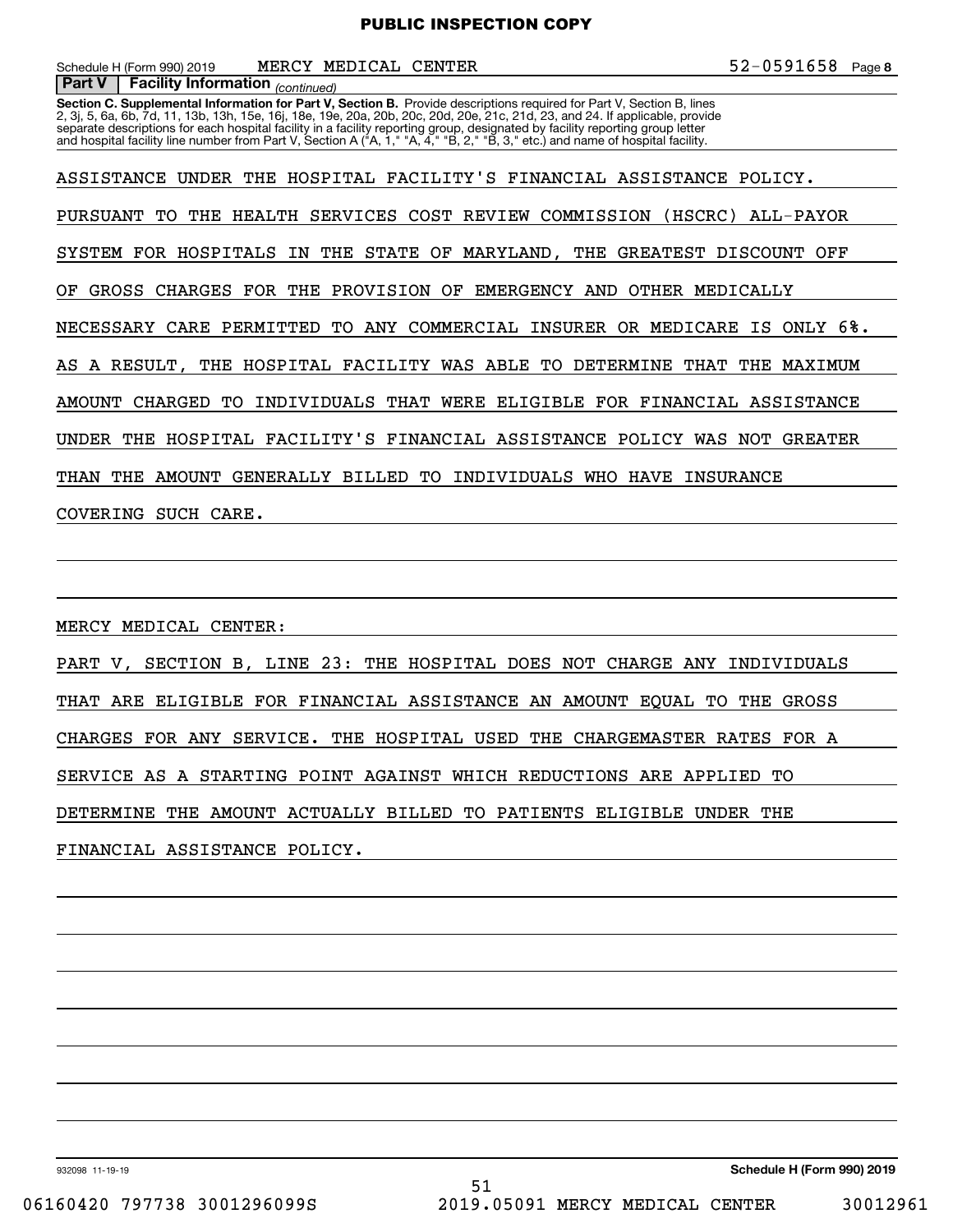| MERCY MEDICAL CENTER<br>Schedule H (Form 990) 2019                                                                        |                             | $52 - 0591658$ Page 9 |  |
|---------------------------------------------------------------------------------------------------------------------------|-----------------------------|-----------------------|--|
| <b>Facility Information</b> (continued)<br>Part V                                                                         |                             |                       |  |
| Section D. Other Health Care Facilities That Are Not Licensed, Registered, or Similarly Recognized as a Hospital Facility |                             |                       |  |
| (list in order of size, from largest to smallest)                                                                         |                             |                       |  |
| How many non-hospital health care facilities did the organization operate during the tax year? _______________            |                             | $\boldsymbol{0}$      |  |
| Name and address                                                                                                          | Type of Facility (describe) |                       |  |
|                                                                                                                           |                             |                       |  |
|                                                                                                                           |                             |                       |  |
|                                                                                                                           |                             |                       |  |
|                                                                                                                           |                             |                       |  |
|                                                                                                                           |                             |                       |  |
|                                                                                                                           |                             |                       |  |
|                                                                                                                           |                             |                       |  |
|                                                                                                                           |                             |                       |  |
|                                                                                                                           |                             |                       |  |
|                                                                                                                           |                             |                       |  |
|                                                                                                                           |                             |                       |  |
|                                                                                                                           |                             |                       |  |
|                                                                                                                           |                             |                       |  |
|                                                                                                                           |                             |                       |  |
|                                                                                                                           |                             |                       |  |
|                                                                                                                           |                             |                       |  |
|                                                                                                                           |                             |                       |  |
|                                                                                                                           |                             |                       |  |
|                                                                                                                           |                             |                       |  |

**Schedule H (Form 990) 2019**

932099 11-19-19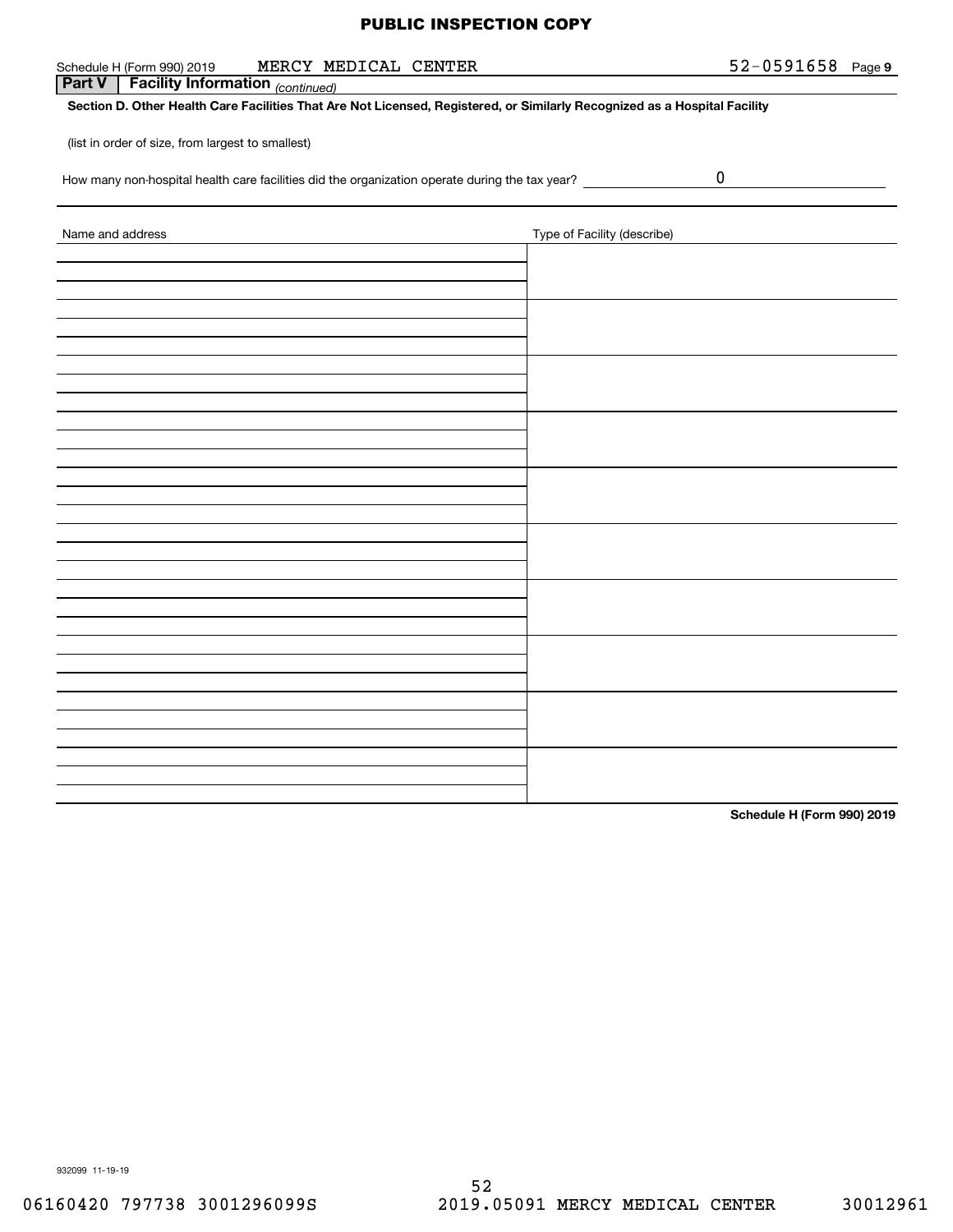#### Schedule H (Form 990) 2019 **MERCY MEDICAL CENTER** 5 2 – 0 5 9 1 6 5 8 Page **Part VI Supplemental Information**

Provide the following information.

- **1 Required descriptions.** Provide the descriptions required for Part I, lines 3c, 6a, and 7; Part II and Part III, lines 2, 3, 4, 8 and **Qh**
- **2Needs assessment.** Describe how the organization assesses the health care needs of the communities it serves, in addition to any CHNAs reported in Part V, Section B.
- **3** Patient education of eligibility for assistance. Describe how the organization informs and educates patients and persons who may be billed for patient care about their eligibility for assistance under federal, state, or local government programs or under the organization's financial assistance policy.
- **4 Community information.** Describe the community the organization serves, taking into account the geographic area and demographic constituents it serves.
- 5 Promotion of community health. Provide any other information important to describing how the organization's hospital facilities or other health care facilities further its exempt purpose by promoting the health of the community (e.g., open medical staff, community board, use of surplus funds, etc.).
- **6Affiliated health care system.** If the organization is part of an affiliated health care system, describe the respective roles of the organization and its affiliates in promoting the health of the communities served.
- **7** State filing of community benefit report. If applicable, identify all states with which the organization, or a related organization, files a community benefit report.

PART I, LINE 3C:

MERCY MEDICAL CENTER PROVIDES EMERGENCY AND OTHER MEDICALLY NECESSARY CARE TO PATIENTS THAT QUALIFY FOR FINANCIAL ASSISTANCE AT NO CHARGE OR AT REDUCED-COST BASED ON A SLIDING SCALE FOR INCOME (UP TO APPROXIMATELY 400% OF THE FEDERAL POVERTY GUIDELINES) AND TAKING INTO ACCOUNT OTHER CONSIDERATIONS, AS DESCRIBED BELOW. IN ORDER TO QUALIFY FOR FINANCIAL ASSISTANCE UNDER MERCY MEDICAL CENTER'S FINANCIAL ASSISTANCE POLICY, A PATIENT MUST BE A U.S. CITIZEN OR PERMANENT LEGAL RESIDENT WHO QUALIFIES UNDER AT LEAST ONE OF THE FOLLOWING CONDITIONS:

1. A PATIENT WITH FAMILY INCOME AT OR BELOW 200% OF THE FEDERAL POVERTY LEVEL, WITH LESS THAN \$10,000 IN HOUSEHOLD MONETARY ASSETS QUALIFIES FOR FULL FINANCIAL ASSISTANCE IN THE FORM OF FREE MEDICALLY NECESSARY CARE.

2. A PATIENT NOT OTHERWISE ELIGIBLE FOR MEDICAID OR CHIP WHO IS A

BENEFICIARY/RECIPIENT OF A MEANS-TESTED SOCIAL SERVICES PROGRAM, INCLUDING

BUT NOT NECESSARILY LIMITED TO THE FOLLOWING PROGRAMS, IS DEEMED ELIGIBLE

932100 11-19-19 **Schedule H (Form 990) 2019** FOR FINANCIAL ASSISTANCE IN THE FORM OF FREE MEDICALLY NECESSARY CARE, 53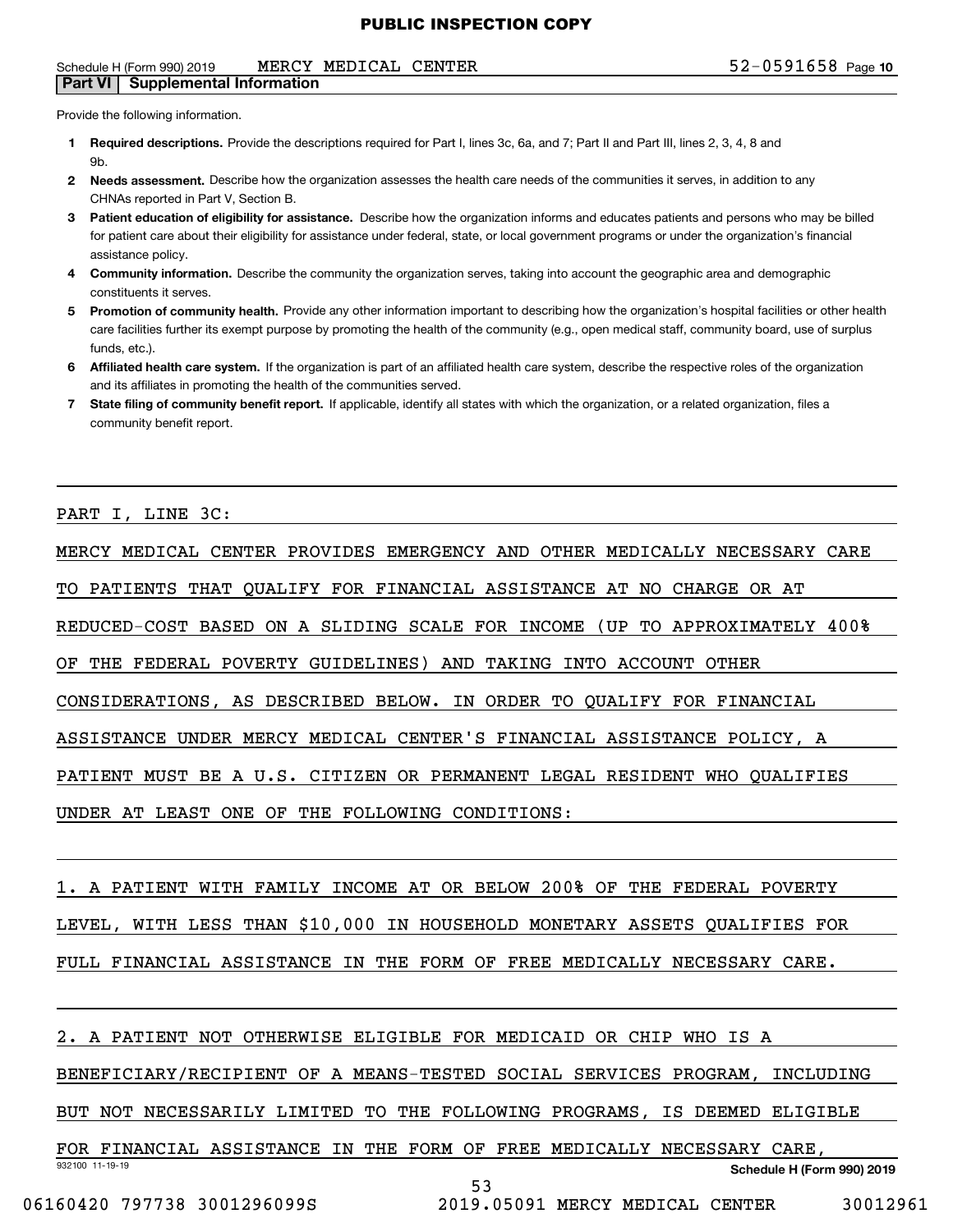| Schedule H (Form 990) |  |  | MERCY MEDICAL CENTER |  |  | $52 - 0591658$ Page 10 |  |
|-----------------------|--|--|----------------------|--|--|------------------------|--|
|-----------------------|--|--|----------------------|--|--|------------------------|--|

**Part VI Supplemental Information** *(Continuation)* PROVIDED THAT THE PATIENT SUBMITS PROOF OF ENROLLMENT WITHIN 30 DAYS UNLESS THE PATIENT OR THE PATIENT'S REPRESENTATIVE REQUESTS AN ADDITIONAL 30 DAYS: A) HOUSEHOLDS WITH CHILDREN IN THE FREE OR REDUCED LUNCH PROGRAM B) SUPPLEMENTAL NUTRITIONAL ASSISTANCE PROGRAM (SNAP) C) LOW-INCOME-HOUSEHOLD ENERGY ASSISTANCE PROGRAM D) PRIMARY ADULT CARE PROGRAM (PAC), UNTIL SUCH TIME AS INPATIENT BENEFITS ARE ADDED TO THE PAC BENEFIT PACKAGE E) WOMEN, INFANTS, AND CHILDREN (WIC).

3. A PATIENT WITH FAMILY INCOME AT OR BELOW 400% OF FEDERAL POVERTY LEVEL, WITH LESS THAN \$10,000 IN HOUSEHOLD MONETARY ASSETS QUALIFIES FOR PARTIAL FINANCIAL ASSISTANCE IN THE FORM OF REDUCED-COST MEDICALLY NECESSARY CARE. THE AMOUNT OF FINANCIAL ASSISTANCE IN THIS CASE IS BASED ON A SLIDING SCALE OF INCOME AND SHOWN IN THE ATTACHED TABLE AND OTHER FACTORS.

**Schedule H (Form 990)** 4. A PATIENT WITH: (I) FAMILY INCOME AT OR BELOW 500% OF FEDERAL POVERTY LEVEL; (II) WITH MEDICAL DEBT INCURRED WITHIN THE 12 MONTH PERIOD PRIOR TO APPLICATION THAT EXCEEDS 25% OF FAMILY INCOME FOR THE SAME PERIOD; AND (III) WITH LESS THAN \$10,000 IN HOUSEHOLD MONETARY ASSETS WILL QUALIFY FOR PARTIAL FINANCIAL ASSISTANCE IN THE FORM OF REDUCED-COST MEDICALLY NECESSARY CARE. THE AMOUNT OF FINANCIAL ASSISTANCE IN THIS CASE IS BASED ON A SLIDING SCALE OF INCOME, AMOUNT OF MEDICAL DEBT, AND OTHER FACTORS. A) AN ELIGIBLE PATIENT OR ANY IMMEDIATE FAMILY MEMBER OF THE PATIENT LIVING IN THE SAME HOUSEHOLD SHALL REMAIN ELIGIBLE FOR REDUCED-COST MEDICALLY NECESSARY CARE WHEN SEEKING SUBSEQUENT CARE AT MERCY MEDICAL CENTER DURING THE 12-MONTH PERIOD BEGINNING ON THE DATE ON WHICH THE REDUCED-COST MEDICALLY NECESSARY CARE WAS INITIALLY RECEIVED. B) TO AVOID AN UNNECESSARY DUPLICATION OF MERCY MEDICAL CENTER'S DETERMINATIONS OF ELIGIBILITY FOR FINANCIAL ASSISTANCE, A PATIENT ELIGIBLE FOR CARE UNDER

54

932271 04-01-19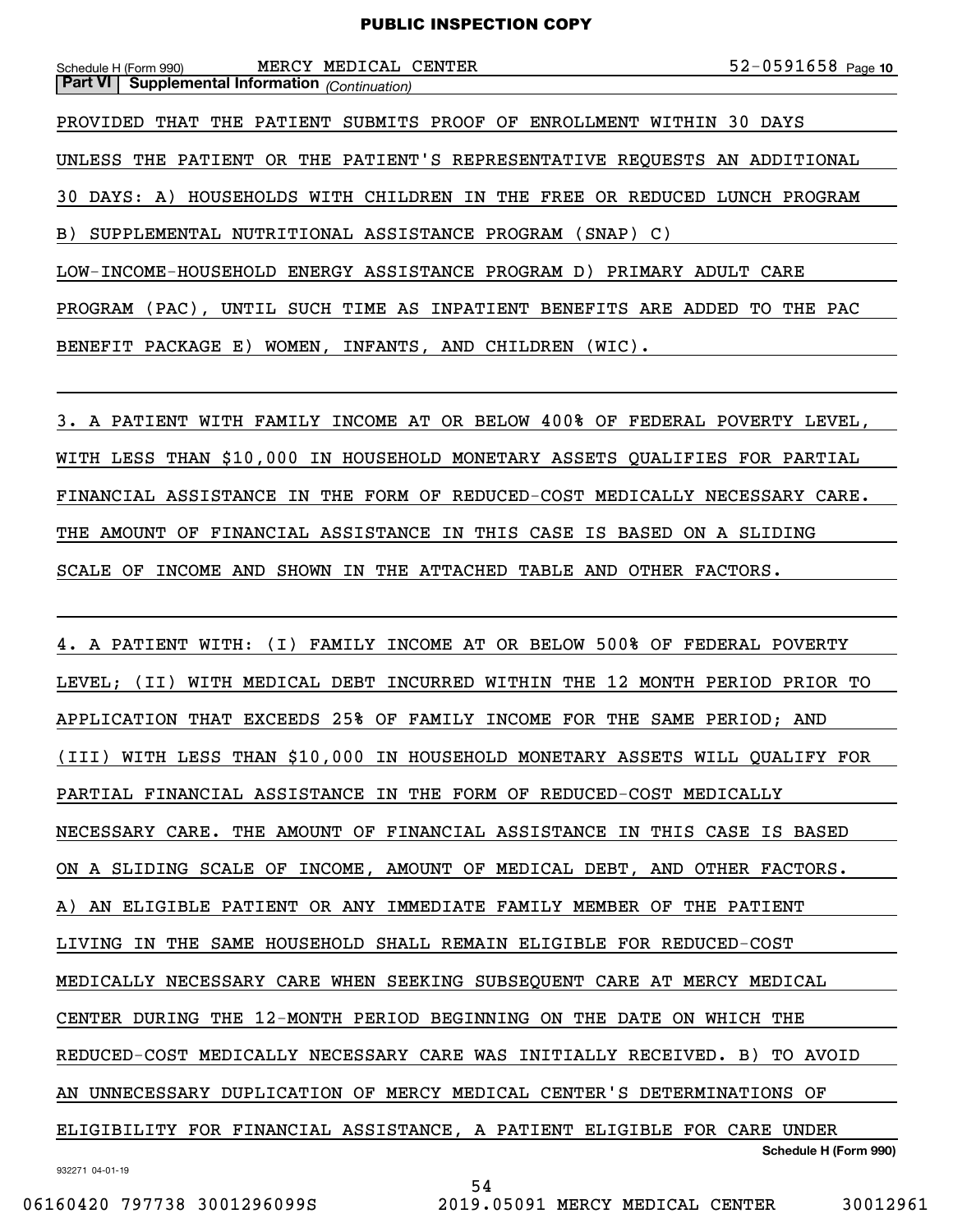Schedule H (Form 990) MERCY MEDICAL CENTER 5 2 – 0 5 9 1 6 5 8 Page **Part VI Supplemental Information** *(Continuation)*

PARAGRAPH 4.A SHALL INFORM THE HOSPTIAL OF HIS OR HER ELIGIBILITY FOR THE

REDUCED-COST MEDICALLY NECESSARY CARE.

5. AN UNINSURED PATIENT WITH FAMILY INCOME BETWEEN 200% AND 500% OF

FEDERAL POVERTY LEVEL WHO REQUESTS ASSISTANCE QUALIFIES FOR A PAYMENT

PLAN.

6. A HOMELESS PATIENT QUALIFIES FOR FINANCIAL ASSISTANCE.

7. A DECEASED PATIENT, WITH NO PERSON DESIGNATED AS DIRECTOR OF FINANCIAL AFFAIRS, OR NO ESTATE NUMBER ON FILE AT THE APPLICABLE REGISTRARS OF WILLS DEPARTMENT, QUALIFIES FOR FINANCIAL ASSISTANCE.

8. A MEDICAID PATIENT WHO HAS A REMAINING BALANCE AFTER RECEIVING MEDICAL ASSISTANCE QUALIFIES FOR FINANCIAL ASSISTANCE.

9. MERCY MEDICAL CENTER MAY ELECT TO GRANT PRESUMPTIVE CHARITY CARE TO PATIENTS BASED ON INFORMATION GATHERED DURING A DEBT COLLECTION PROCESS. FACTORS INCLUDE PROPENSITY TO PAY SCORING, ELIGIBILITY AND PARTICIPATION IN OTHER FEDERAL PROGRAMS, AND OTHER RELEVENT INFORMATION.

10. A PATIENT WHO DOES NOT QUALIFY UNDER THE PRECEDING CATEGORIES MAY STILL APPLY FOR FINANCIAL ASSISTANCE, AND MERCY MEDICAL CENTER WILL REVIEW THE APPLICATION AND MAKE A DETERMINATION ON A CASE-BY-CASE BASIS AS TO ELIGIBILITY FOR FINANCIAL ASSISTANCE. FACTORS THAT WILL BE CONSIDERED INCLUDE: A) FIXED INCOME SUCH AS SOCIAL SECURITY, RETIREMENT OR DISABILITY WITH NO ADDITIONAL INCOME SOURCES AVAILABLE B) MEDICAL EXPENSES AND/OR C) EXPENSES RELATED TO NECESSITIES OF LIFE COMPARED TO INCOME. FOR ALL

55

932271 04-01-19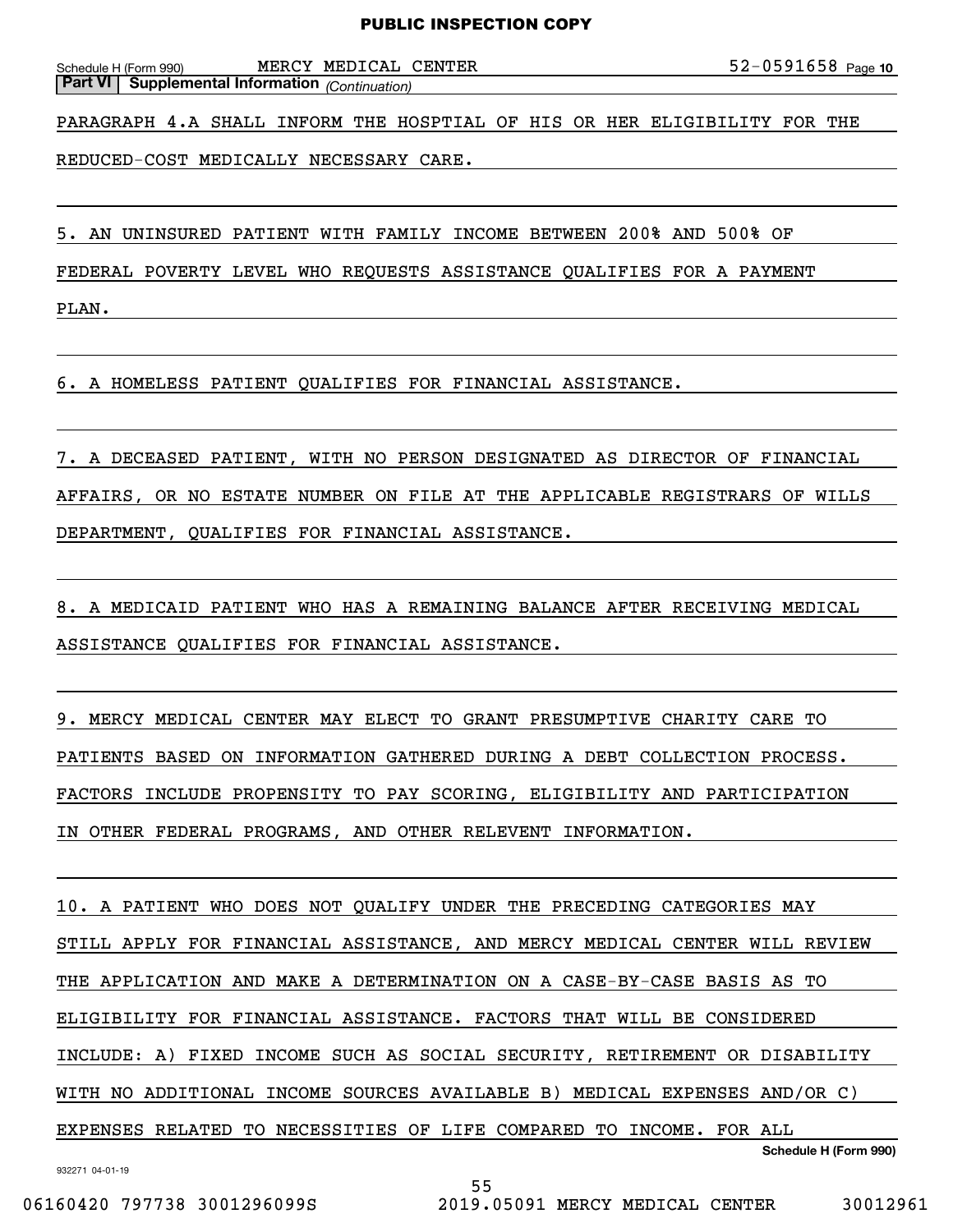| Schedule H (Form 990)                                  | MERCY MEDICAL CENTER |                                                                             | 52-0591658 Page 10 |
|--------------------------------------------------------|----------------------|-----------------------------------------------------------------------------|--------------------|
| <b>Part VI</b> Supplemental Information (Continuation) |                      |                                                                             |                    |
|                                                        |                      | PURPOSES OF THE FINANCIAL ASSISTANCE POLICY, "HOUSEHOLD MONETARY ASSETS"    |                    |
|                                                        |                      | MEANS ASSETS THAT ARE CONVERTIBLE TO CASH. IN DETERMINING A PATIENT'S       |                    |
|                                                        |                      | MONETARY ASSETS FOR PURPOSES OF MAKING AN ELIGIBILITY DETERMINATION UNDER   |                    |
|                                                        |                      | THIS FINANCIAL ASSISTANCE POLICY, THE FOLLOWING ASSETS ARE EXCLUDED; (1)    |                    |
|                                                        |                      | THE FIRST \$10,000 OF MONETARY ASSETS; (2) EQUITY OF \$150,000 IN A PRIMARY |                    |
|                                                        |                      | RESIDENCE; AND (3) RETIREMENT ASSETS TO WHICH THE IRS HAS GRANTED           |                    |
|                                                        |                      | PREFERENTIAL TAX TREATMENT AS A RETIREMENT ACCOUNT, INCLUDING BUT NOT       |                    |
|                                                        |                      | LIMITED TO, QUALIFIED AND NONQUALIFIED DEFERRED COMPENSATION PLANS.         |                    |
|                                                        |                      |                                                                             |                    |

PART I, LINE 7:

THE COSTING METHODOLOGY USED TO CALCULATE AMOUNTS REPORTED IN LINE 7 WAS A COST-TO-CHARGE RATIO DERIVED FROM WORKSHEET 2, RATIO OF PATIENT CARE COST-TO-CHARGES.

PART I, LINE 7G:

THERE ARE NO COSTS REPORTED THAT ARE ATTRIBUTABLE TO A PHYSICIAN CLINIC.

PART I, LINES 7A, 7B AND 7F - MARYLAND HOSPITAL ASSOCIATION UNIFIED RESPONS 7A. CHARITY CARE AT COST AND 7F. HEALTH PROFESSIONS EDUCATION ARE EXPLAINED IN THE FOLLOWING:

**Schedule H (Form 990)** MARYLAND'S REGULATORY SYSTEM CREATES A UNIQUE PROCESS FOR HOSPITAL PAYMENT THAT DIFFERS FROM THE REST OF THE NATION. THE HEALTH SERVICES COST REVIEW COMMISSION, (HSCRC) DETERMINES PAYMENT THROUGH A RATE SETTING PROCESS ALL PAYORS, INCLUDING GOVERNMENTAL PAYORS, PAY THE SAME AMOUNT FOR THE SAME SERVICES DELIVERED AT THE SAME HOSPITAL. MARYLAND'S UNIQUE ALL PAYOR SYSTEM INCLUDES A METHOD FOR REFERENCING UNCOMPENSATED CARE IN EACH PAYORS' RATES, WHICH DOES NOT ENABLE MARYLAND HOSPITALS TO

56

932271 04-01-19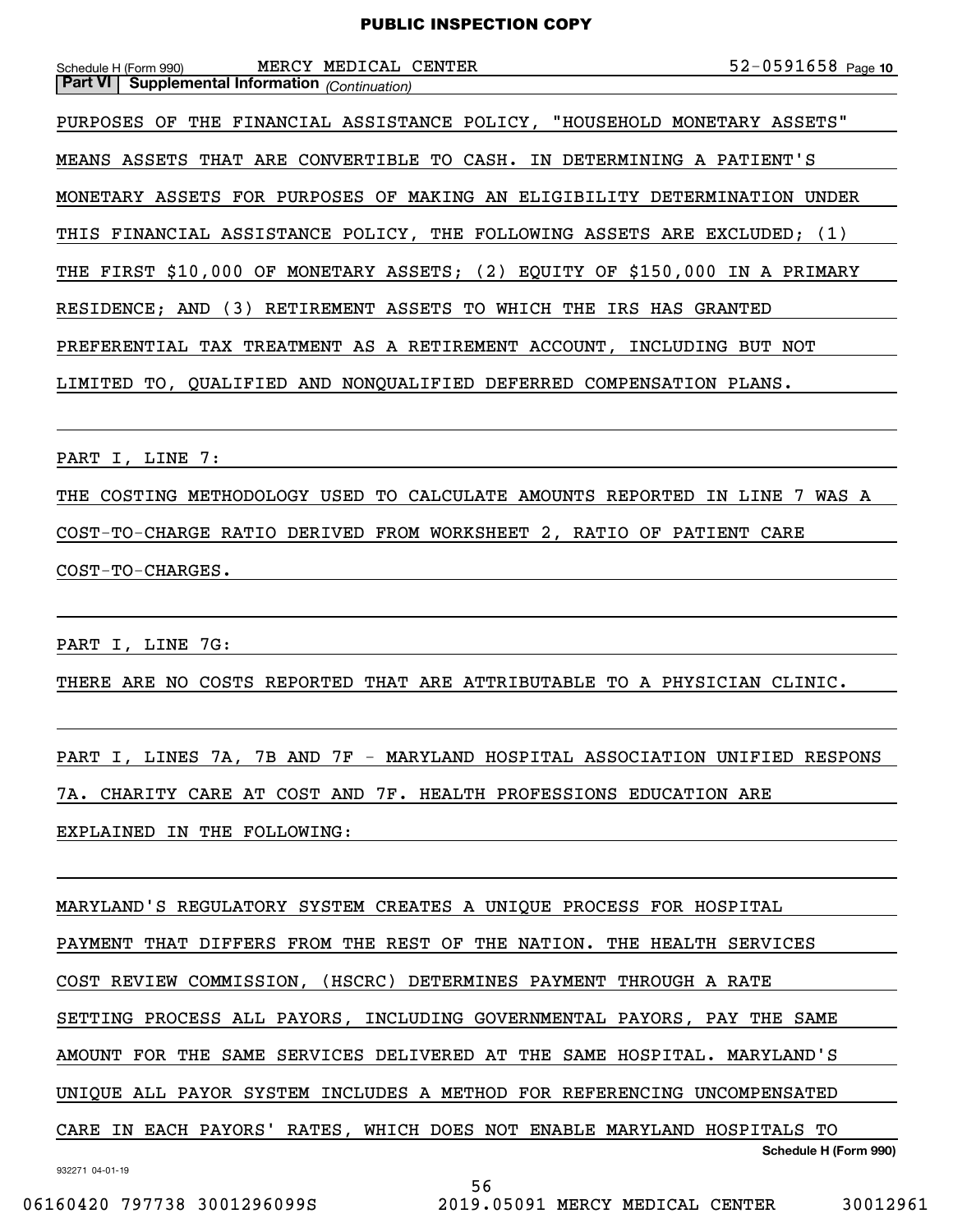Schedule H (Form 990) MERCY MEDICAL CENTER 5 2 – 0 5 9 1 6 5 8 Page **Part VI Supplemental Information** *(Continuation)*

BREAKOUT ANY OFFSETTING REVENUE RELATED TO UNCOMPENSATED CARE.

7B. UNREIMBURSED MEDICAID IS EXPLAINED IN THE FOLLOWING:

MARYLAND'S REGULATORY SYSTEM CREATES A UNIQUE PROCESS FOR HOSPITAL PAYMENT THAT DIFFERS FROM THE REST OF THE NATION. THE HEALTH SERVICES COST REVIEW COMMISSION, (HSCRC) DETERMINES PAYMENT THROUGH A RATE SETTING PROCESS ALL PAYORS, INCLUDING GOVERNMENTAL PAYORS, PAY THE SAME AMOUNT FOR THE SAME SERVICES DELIVERED AT THE SAME HOSPITAL. MARYLAND'S UNIQUE ALL PAYOR SYSTEM INCLUDES A METHOD FOR REFERENCING UNCOMPENSATED CARE IN EACH PAYORS' RATES, WHICH DOES NOT ENABLE MARYLAND HOSPITALS TO BREAKOUT ANY DIRECTED OFFSETTING REVENUE RELATED TO UNCOMPENSATED CARE. COMMUNITY BENEFIT EXPENSES ARE EQUAL TO MEDICAID REVENUES IN MARYLAND, AS SUCH, THE NET EFFECT IS ZERO. THE EXCEPTION TO THIS IS THE IMPACT ON THE HOSPITAL OF ITS SHARE OF THE MEDICAID ASSESSMENT. IN RECENT YEARS, THE STATE OF MARYLAND HAS CLOSED FISCAL GAPS IN THE STATE MEDICAID BUDGET BY ASSESSING HOSPITALS THROUGH THE RATE SETTING SYSTEM. FOR FY 2020 MERCY MEDICAL CENTER'S SHARE OF THE MEDICAID ASSESSMENT WAS \$1,817,695.

PART I, LINE 6A

COMMUNITY BENEFIT REPORT IS MADE AVAILABLE ON ANOTHER'S WEBSITE, SPECIFICALLY THE WEBSITE FOR THE MARYLAND HSCRC. MERCY MEDICAL CENTER PREPARES ITS COMMUNITY BENEFIT REPORT ANNUALLY AND ITS MADE AVAILABLE TO THE PUBLIC.

**Schedule H (Form 990)**

932271 04-01-19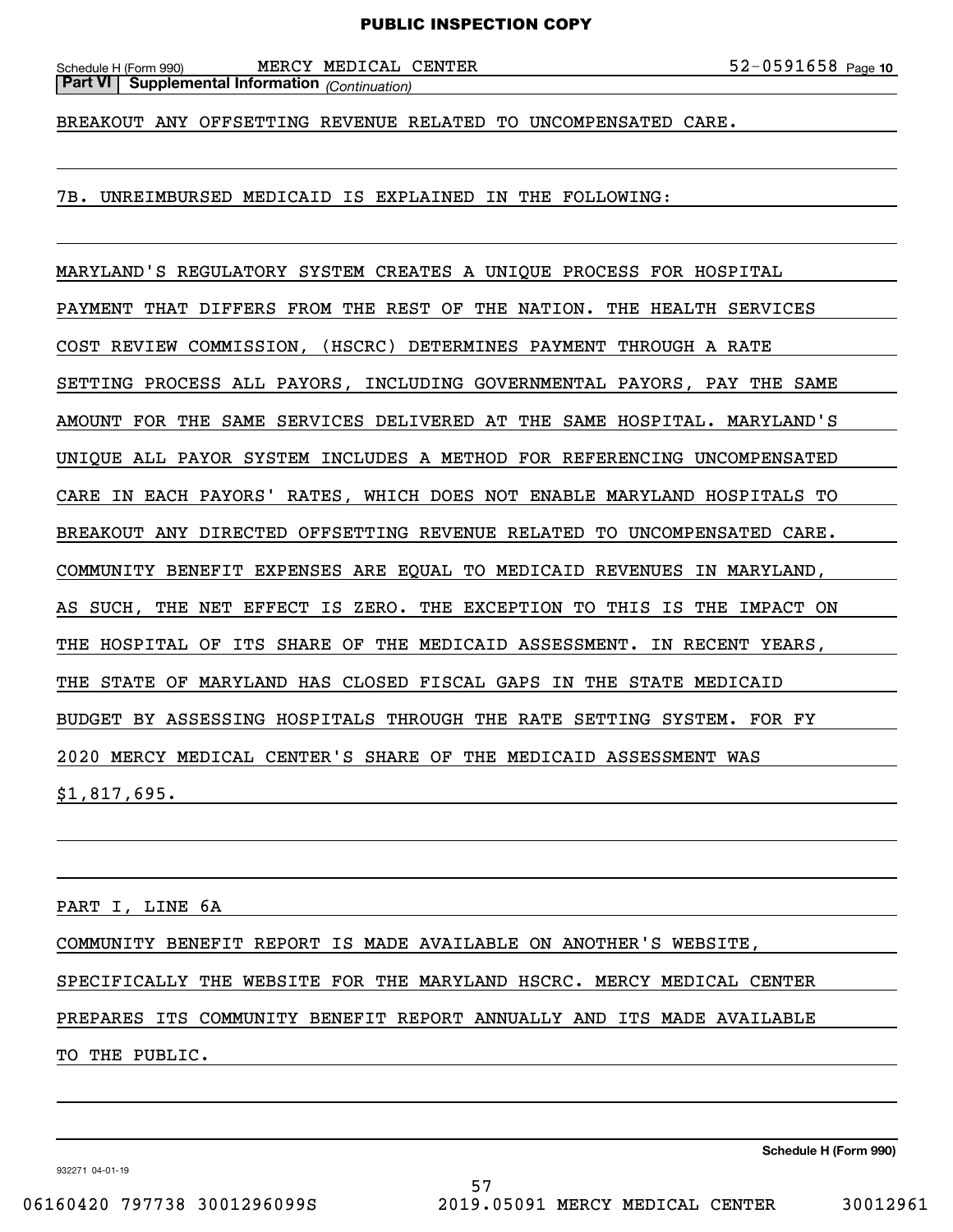52-0591658 Page 10 Schedule H (Form 990) MERCY MEDICAL CENTER 5 2 – 0 5 9 1 6 5 8 Page

**Part VI Supplemental Information** *(Continuation)*

PART III, LINE 4:

THE AMOUNT REPORTED AS BAD DEBT EXPENSE ON PART III, LINE 2 WAS DETERMINED

USING ACTUAL BAD DEBT WRITE-OFFS LESS RECOVERIES RECEIVED DURING THE YEAR

AND AN ADJUSTMENT TO THE BALANCE SHEET RESERVE. WRITE OFFS WERE AT CHARGE

LEVEL.

THE ORGANIZATION HAS NOT ESTIMATED ANY AMOUNT OF BAD DEBT EXPENSE ATTRIBUTABLE TO PATIENTS ELIGIBLE UNDER THE ORGANIZATION'S FINANCIAL ASSISTANCE POLICY.

THE FOLLOWING IS A SUMMARY OF THE TEXT OF THE FOOTNOTE TO THE ORGANIZATION'S FINANCIAL STATEMENTS THAT DESCRIBE THE ORGANIZATION'S BAD DEBT EXPENSE. THE ACTUAL TEXT OF THE FOOTNOTE HAS NOT BEEN USED BECAUSE THE ORGANIZATION IS A MEMBER OF A GROUP WITH CONSOLIDATED FINANCIAL STATEMENTS:

NET PATIENT SERVICE REVENUES AND ALLOWANCES

NET PATIENT SERVICE REVENUES ARE REPORTED AT THE ESTIMATED NET REALIZABLE AMOUNTS FROM PATIENTS, THIRD-PARTY PAYERS, AND OTHERS FOR SERVICES RENDERED. THE ORGANIZATION'S CHARGES ARE BASED ON RATES ESTABLISHED BY THE STATE OF MARYLAND HEALTH SERVICES COST REVIEW COMMISSION; ACCORDINGLY, REVENUE REFLECTS ACTUAL CHARGES TO PATIENTS BASED ON RATES IN EFFECT DURING THE PERIOD IN WHICH THE SERVICES ARE RENDERED.

CONTRACTUAL ADJUSTMENTS REPRESENT THE DIFFERENCE BETWEEN AMOUNTS BILLED AS PATIENT SERVICE REVENUE AND AMOUNTS ALLOWED BY THIRD-PARTY PAYERS, AND ARE ACCRUED IN THE PERIOD IN WHICH THE RELATED SERVICES ARE RENDERED.

58

932271 04-01-19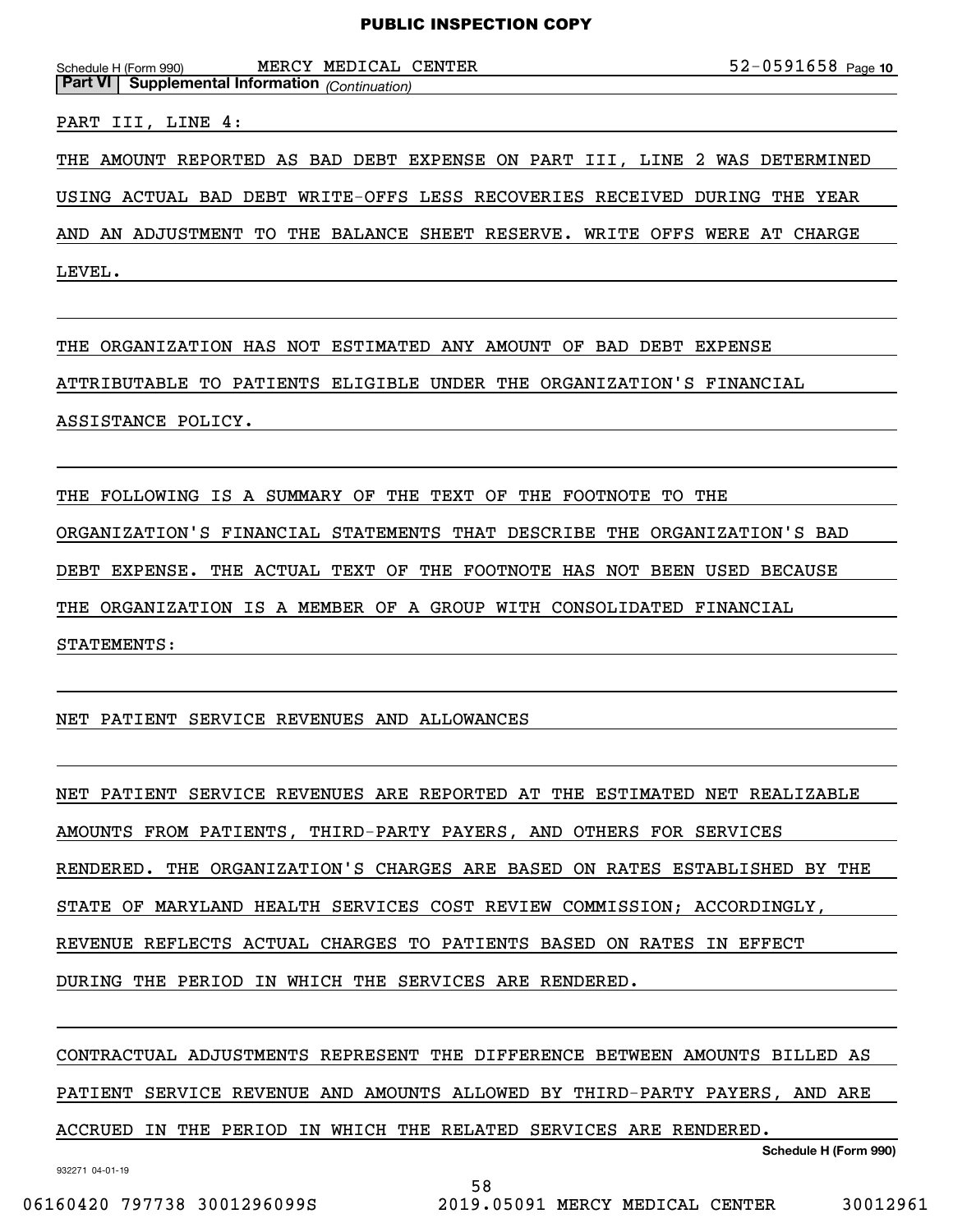THE PROVISION FOR BAD DEBTS IS BASED UPON MANAGEMENT'S ASSESSMENT OF HISTORICAL AND EXPECTED NET COLLECTIONS. THIS ESTIMATE CONSIDERS BUSINESS AND GENERAL ECONOMIC CONDITIONS, TRENDS IN HEALTHCARE COVERAGE AND OTHER COLLECTION INDICATORS. THROUGHOUT THE YEAR, MANAGEMENT ASSESSES THE ADEQUACY OF THE ALLOWANCE FOR UNCOLLECTIBLE ACCOUNTS BASED UPON ITS REVIEW OF ACCOUNTS RECEIVABLE AND COLLECTIONS TO DATE. OTHER FACTORS, SUCH AS PAYER MIX, ACCOUNT AGING, APPROVED DISCOUNTS, DENIAL RATES, AND PAYMENT CYCLES ARE CONSIDERED WHEN ESTIMATING THE ALLOWANCES. THE RESULTS OF THESE ASSESSMENTS ARE USED TO DETERMINE THE PROVISION FOR BAD DEBTS AND TO ESTIMATE AN APPROPRIATE ALLOWANCE FOR UNCOLLECTIBLE ACCOUNTS. THE ORGANIZATION FOLLOWS XESTABLISHED GUIDELINES FOR PLACING ITS SELF-PAY PATIENT ACCOUNTS WITH AN OUTSIDE COLLECTION AGENCY. AFTER COLLECTION EFFORTS ARE EXHAUSTED, THE UNCOLLECTED BALANCES ARE RETURNED TO BE WRITTEN OFF TO BAD DEBTS. THE ORGANIZATION DOES NOT MAINTAIN A MATERIAL ALLOWANCE FOR UNCOLLECTIBLE ACCOUNTS FROM THIRD-PARTY PAYERS, NOR DID IT HAVE SIGNIFICANT WRITE OFFS FROM THIRD-PARTY PAYERS.

PART III, LINE 8:

THE COSTING SOURCE IS THE MEDICARE COST REPORT AND THE METHODOLOGY IS MEDICARE ALLOWABLE COST TO MEDICARE REVENUES RECEIVED.

PART III, LINE 9B:

932271 04-01-19 **Schedule H (Form 990)** ONCE THE COLLECTION PROCESS HAS BEGUN, THE ORGANIZATION CONTINUES TO MONITOR WHETHER THE PATIENT QUALIFIES FOR CHARITY CARE UNDER THE FINANCIAL ASSISTANCE POLICY. IF THE ORGANIZATION DETERMINES THAT A PATIENT QUALIFIES FOR FINANCIAL ASSISTANCE, INCLUDING ONCE THE COLLECTION PROCESS HAS BEGUN, THE ORGANIZATION WILL APPROVE THE PATIENT FOR CHARITY CARE. ONCE CHARITY

59

06160420 797738 3001296099S 2019.05091 MERCY MEDICAL CENTER 30012961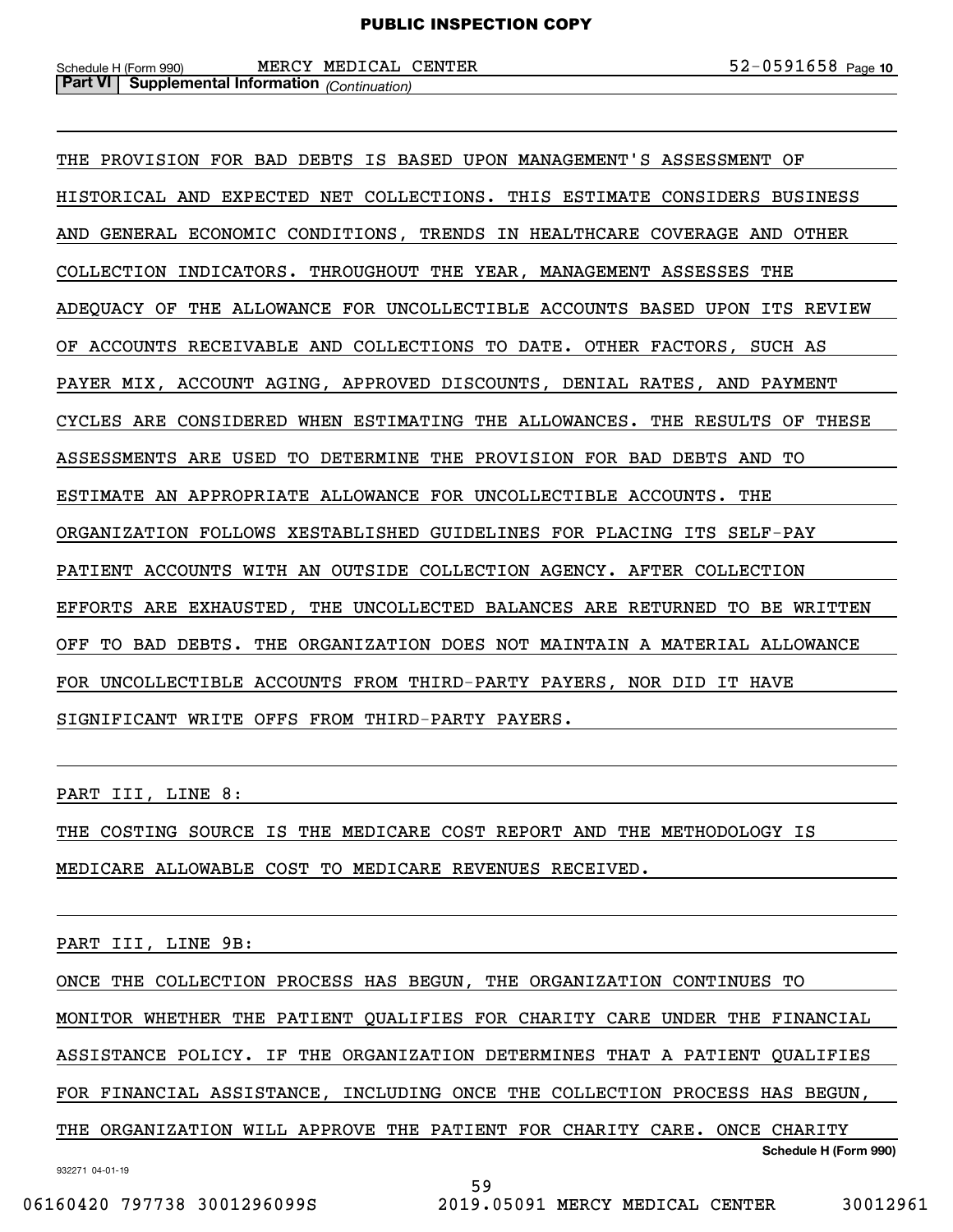| MERCY MEDICAL CENTER<br>Schedule H (Form 990)                              | $52 - 0591658$ Page 10 |
|----------------------------------------------------------------------------|------------------------|
| <b>Part VI   Supplemental Information</b> (Continuation)                   |                        |
| CARE HAS BEEN APPROVED, THERE IS NO FURTHER ATTEMPT MADE BY THE            |                        |
| ORGNANIZATION TO COLLECT. COLLECTION EFFORTS WILL BE STOPPED AT ANY TIME   |                        |
| DURING THE COLLECTION PROCESS IF THE PATIENT QUALIFIES FOR CHARITY CARE    |                        |
| UNDER THE FINANCIAL ASSISTANCE POLICY. FURTHERMORE, IF A PATIENT'S         |                        |
| FINANCIAL SITUATION CHANGES AT ANY POINT DURING THE COLLECTION PROCESS,    |                        |
| THE PATIENT MAY QUALIFY FOR FINANCIAL ASSISTANCE AT SUCH POINT. PATIENTS   |                        |
| DETERMINED TO BE ELIGIBLE FOR FINANCIAL ASSISTANCE SUBSEQUENT TO THE DATE  |                        |
| OF SERVICE MAY BE ELIGIBLE FOR A REFUND OF PAYMENTS MADE IF IT IS          |                        |
| DETERMINED THAT THE PATIENT WAS ELIGIBLE FOR A REFUND OF PAYMENTS MADE IF  |                        |
| IT IS DETERMINED THAT THE PATIENT WAS ELIGIBLE FOR FINANCIAL ASSISTANCE AT |                        |
| THE TIME OF SERVICE.                                                       |                        |

PART VI, LINE 2:

MERCY MEDICAL CENTER GENERALLY EMPLOYS A MULTI-PRONGED APPROACH IN IDENTIFYING COMMUNITY HEALTH NEEDS. THESE APPROACHES ARE AS FOLLOWS:

| 1. AS PART OF THE QUANTITATIVE DATA GATHERING PROCESS FOR THE 2018 CHNA,   |
|----------------------------------------------------------------------------|
| MERCY'S COMMUNITY BENEFIT COMMITTEE MEMBERS WORKED COLLABORATIVELY WITH    |
| THE BALTIMORE NEIGHBORHOOD INDICATORS ALLIANCE-JACOB FRANCE INSTITUTE AT   |
| THE UNIVERSITY OF BALTIMORE (BNIA-JFI). BNIA-JFI IS A NONPROFIT            |
| ORGANIZATION WHOSE CORE MISSION IS TO PROVIDE OPEN ACCESS TO MEANINGFUL,   |
| RELIABLE, AND ACTIONABLE DATA ABOUT, AND FOR, THE CITY OF BALTIMORE AND    |
| ITS COMMUNITIES. BNIA-JFI BUILDS ON AND COORDINATES THE RELATED WORK OF    |
| CITYWIDE NONPROFIT ORGANIZATIONS, CITY AND STATE GOVERNMENT AGENCIES,      |
| NEIGHBORHOODS, FOUNDATIONS, BUSINESSES, AND UNIVERSITIES TO SUPPORT AND    |
| STRENGTHEN THE PRINCIPLE AND PRACTICE OF WELL INFORMED DECISION MAKING FOR |
| CHANGE TOWARD STRONG NEIGHBORHOODS, IMPROVED QUALITY OF LIFE, AND A        |
| THRIVING CITY. BNIA-JFI IS ALSO A PARTNER MEMBER OF THE NATIONAL           |
| Schedule H (Form 990)                                                      |

60

932271 04-01-19

06160420 797738 3001296099S 2019.05091 MERCY MEDICAL CENTER 30012961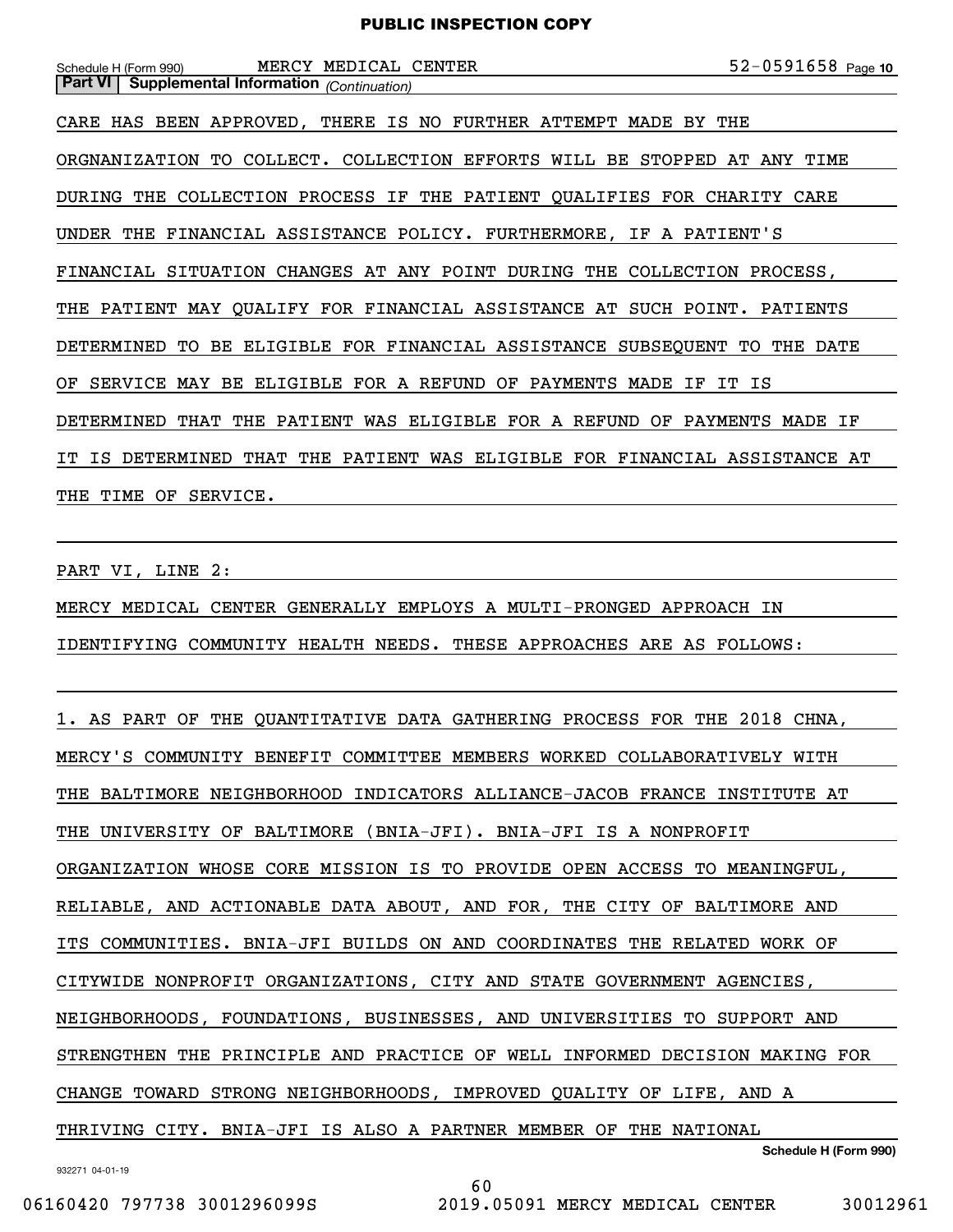| MERCY MEDICAL CENTER<br>Schedule H (Form 990)                              | $52 - 0591658$ Page 10 |
|----------------------------------------------------------------------------|------------------------|
| <b>Part VI</b> Supplemental Information (Continuation)                     |                        |
| NEIGHBORHOOD INDICATORS PARTNERSHIP OF THE URBAN INSTITUTE (NNIP). NNIP IS |                        |
| A COLLABORATIVE EFFORT BY THE URBAN INSTITUTE AND NEARLY 40 LOCAL PARTNERS |                        |
| TO FURTHER THE DEVELOPMENT AND USE OF NEIGHBORHOOD-LEVEL INFORMATION       |                        |
| SYSTEMS IN LOCAL POLICYMAKING AND COMMUNITY BUILDING. BNIA-JFI PROVIDED TO |                        |
| MERCY' COMMUNITY BENEFIT COMMITTEE A BROAD ARRAY OF NEIGHBORHOOD DATA      |                        |
| INDICATORS THAT PROVIDE ALL OF THE FACTS AND CIRCUMSTANCES PRESENT IN      |                        |
| MERCY'S COMMUNITY BENEFIT SERVICE AREA INCLUDING BARRIERS TO ACCESSING     |                        |
| CARE, TO PREVENT ILLNESS, TO ENSURE ADEQUATE NUTRITION, OR TO ADDRESS      |                        |
| SOCIAL, BEHAVIORAL AND ENVIRONMENTAL FACTORS THAT INFLUENCE HEALTH         | IN THE                 |
| COMMUNITY.                                                                 |                        |

INCORPORATED INTO BNIA-JFI'S NEIGHBORHOOD-LEVEL SOCIOECONOMIC DATASETS ARE INDIVIDUAL NEIGHBORHOOD HEALTH PROFILES COMPLETED BY THE BALTIMORE CITY HEALTH DEPARTMENT AND UPDATED IN MARCH 2012. THE NEIGHBORHOOD HEALTH PROFILES EXAMINE AT THE UNDERLYING FACTORS THAT AFFECT HEALTH IN EACH NEIGHBORHOOD-THE SOCIAL DETERMINANTS OF HEALTH. THE SOCIAL DETERMINANTS OF HEALTH ARE THE CONDITIONS IN WHICH RESIDENTS LIVE, LEARN, WORK, AND PLAY, AND INCLUDE FACTORS LIKE ACCESS TO HEALTHY FOOD, HEALTHY HOUSING, QUALITY SCHOOLS, AND SAFE PLACES TO BE ACTIVE. THE NEIGHBORHOOD HEALTH PROFILES PRESENT HEALTH OUTCOME INFORMATION AT THE COMMUNITY STATISTICAL AREA (CSA) LEVEL IN BALTIMORE CITY IN ORDER TO SUPPORT COMMUNITY-LEVEL HEALTH IMPROVEMENT EFFORTS TO ACHIEVE THE HEALTHY BALTIMORE 2015 PLAN, THE CITY'S COMPREHENSIVE PUBLIC HEALTH AGENDA TO IMPROVE HEALTH OUTCOMES IN BALTIMORE. THE BALTIMORE CITY'S OFFICE OF EPIDEMIOLOGY UTILIZED RIGOROUS RESEARCH METHODS AND SURVEY ANALYSIS TECHNIQUES TO AGGREGATE ALL THE DATA TO THE COMMUNITY STATISTICAL AREA (CSA) LEVEL. THE USE OF THE MOST RECENTLY AVAILABLE NEIGHBORHOOD HEALTH PROFILE INFORMATION FROM THE BALTIMORE CITY HEALTH DEPARTMENT ENSURES THAT THE COMMUNITY HEALTH

61

932271 04-01-19

```
Schedule H (Form 990)
```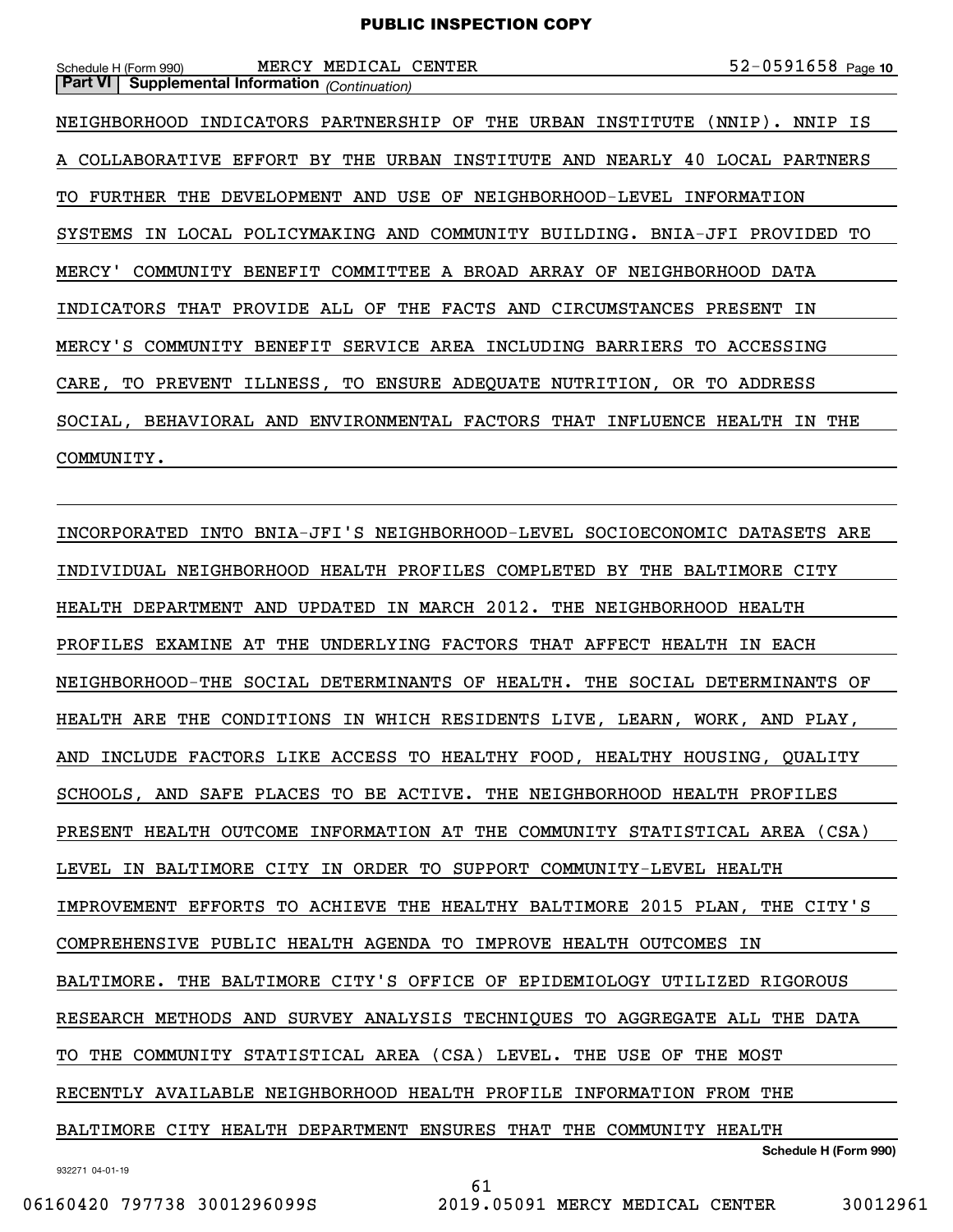| Schedule H (Form 990) MERCY MEDICAL CENTER                                | $52 - 0591658$ Page 10 |
|---------------------------------------------------------------------------|------------------------|
| <b>Part VI</b> Supplemental Information (Continuation)                    |                        |
| PRIORITIES OF MERCY MEDICAL CENTER REMAIN ALIGNED WITH THE CURRENT HEALTH |                        |
| PRIORITIES OF THE CITY. DATA SOURCES INCLUDE A VARIETY OF PUBLIC AND      |                        |
| PRIVATE SOURCES SUCH AS: THE U.S. CENSUS, THE AMERICAN COMMUNITY SURVEY,  |                        |
| THE VITAL STATISTICS ADMINISTRATION AT THE MARYLAND DEPARTMENT OF HEALTH  |                        |
| AND MENTAL HYGIENE, THE NATIONAL CENTER FOR HEALTH STATISTICS, THE        |                        |
| BALTIMORE CITY PUBLIC SCHOOLS SYSTEM, THE MAYOR'S OFFICE OF INFORMATION   |                        |
| TECHNOLOGY, THE BALTIMORE CITY HOUSING DEPARTMENT, THE BALTIMORE CITY     |                        |
| COMPTROLLER'S OFFICE, THE BALTIMORE CITY PLANNING DEPARTMENT, THE         |                        |
| BALTIMORE CITY REAL PROPERTY MANAGEMENT DATABASE, THE BALTIMORE CITY      |                        |
| LIQUOR BOARD, THE BALTIMORE CITY HEALTH DEPARTMENT, CENTER FOR A LIVABLE  |                        |
| FUTURE, AND THE MARYLAND DEPARTMENT OF THE ENVIRONMENT.                   |                        |

IN ADDITION, THE ORGANIZATION ACCESSES AND REVIEWS OTHER STATE OF MARYLAND HEALTH CARE DATA BASES RELATED TO HEALTH CARE NEEDS OF COMMUNITIES THAT MERCY MEDICAL CENTER SERVES IN ITS PSA.

FURTHERMORE, MERCY MEDICAL CENTER REVIEWS PUBLICATIONS AND DATA AVAILABLE FROM ORGANIZATIONS IN WHICH MERCY MEDICAL CENTER PHYSICIAN AND ADMINISTRATIVE LEADERSHIP ARE ACTIVE PARTICIPANTS AND MEMBERS SUCH AS B'MORE FOR HEALTHY BABIES, JOURNEY HOME, FAMILY CRISIS CENTER OF BALTIMORE, AND BALTIMORE HOMELESS SERVICES, AMOUNG OTHERS.

932271 04-01-19 **Schedule H (Form 990)** 2. PARTNERSHIPS, WORKGROUPS, AND MEMBERSHIP IN ORGANIZATIONS THROUGH THE WORKGROUPS AND PARTNERSHIPS THAT HAVE BEEN ESTABLISHED WITH KEY ORGANIZATIONS SUCH AS HEALTH CARE FOR THE HOMELESS, BALTIMORE HOMELESS SERVICES, THE WEINBERG HOUSING AND RESOURCE CENTER, MAYOR'S OFFICE ON EMERGENCY MANAGEMENT, SEX AND FAMILY CRIMES DIVISION OF THE BALTIMORE CITY POLICE DEPARTMENT, TURN AROUND HOUSE OF RUTH, FAMILY CRISIS CENTER OF

62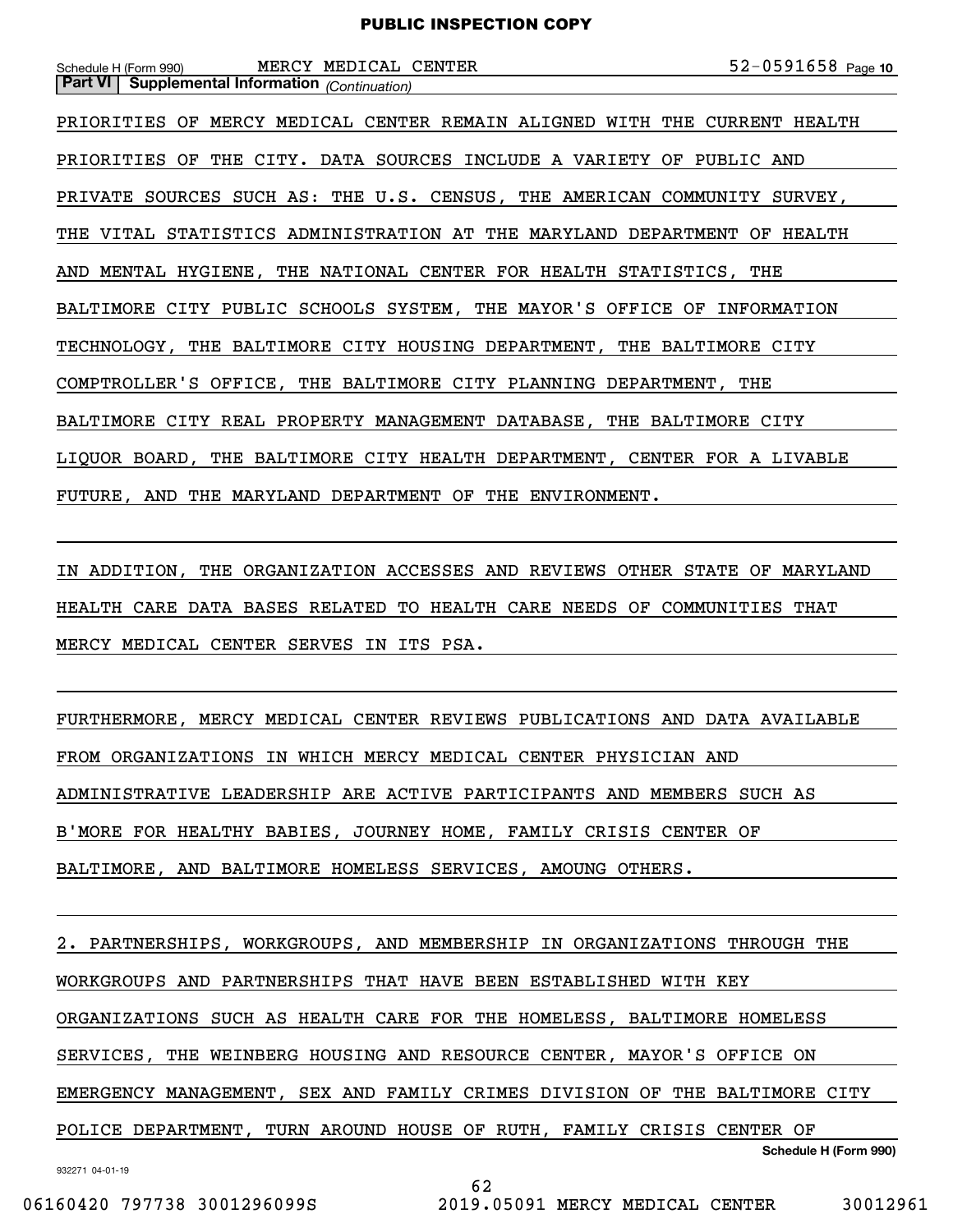| Schedule H (Form 990) |  | MERCY MEDICAL CENTER |  |  | $52 - 0591658$ Page 10 |  |
|-----------------------|--|----------------------|--|--|------------------------|--|
|-----------------------|--|----------------------|--|--|------------------------|--|

**Part VI Supplemental Information** *(Continuation)* BALTIMORE, DOMESTIC VIOLENCE COORDINATING COUNCIL, B'MORE FOR HEALTHY BABIES AND FAMILY HEALTH CENTERS OF BALTIMORE, THE HOSPITAL RECEIVED SIGNIFICANT INPUT AND FEEDBACK ON THE HEALTH CARE NEEDS OF ITS IMMEDIATE SURROUNDING NEIGHBORHOODS AND COMMUNITIES. THIS WAS ACHIEVED THROUGH REGULAR MEETINGS AND DISCUSSIONS THROUGHOUT FY19.

THROUGH PARTICIPATION OF THE HOSPITAL'S EXECUTIVE LEADERSHIP TEAM IN BUSINESS FORUMS SUCH AS THE DOWNTOWN PARTNERSHIP AND MEMBERSHIP IN OTHER ORGANIZATIONS, SIGNIFICANT FEEDBACK AND INFORMATION ON HEALTH CARE NEEDS AND GAPS WAS ALSO GATHERED.

3. MERCY HEALTH SERVICES MISSION AND CORPORATE ETHICS COMMITTEE OF THE BOARD OF TRUSTEES MEETS REGULARLY TO REVIEW AND COORDINATE ISSUES RELATED TO MISSION INTEGRATION AND COORDINATION. THIS BOARD COMMITTEE IS INFORMED AND CLEARLY UNDERSTANDS THE SCOPE AND DEPTH OF THE HOSPITAL'S COMMUNITY BENEFIT AND INITIATIVES.

IN SUMMARY, THROUGH A QUANTITATIVE ASSESSMENT OF NEEDS BASED ON REVIEW OF CURRENT DATA SOURCES AND ACTIVE PARTICIPANTS IN SEVERAL COMMUNITY BASED ORGANIZATIONS, MERCY MEDICAL CENTER HAS BEEN ABLE TO DETERMINE AND PRIORITIZE ITS COMMUNITY HEALTH NEEDS FOCUS.

**Schedule H (Form 990)** IN ADDITION TO THE FOREGOING APPROACHES REGULARLY FOLLOWED BY MERCY MEDICAL CENTER, MERCY MEDICAL CENTER CONDUCTED ITS SECOND COMMUNITY HEALTH NEEDS ASSESSMENT, IN COMPLIANCE WITH THE REQUIREMENTS SET FORTH UNDER INTERNAL REVENUE CODE SECTION 501(R)(3) AND THE GUIDANCE PROVIDED BY IRS NOTICE 2011-52, DURING ITS 2019 TAX YEAR. MERCY MEDICAL CENTER WILL DIRECT ITS COMMUNITY HEALTH NEEDS PLANNING TOWARDS ADDRESSING THOSE COMMUNITY

63

932271 04-01-19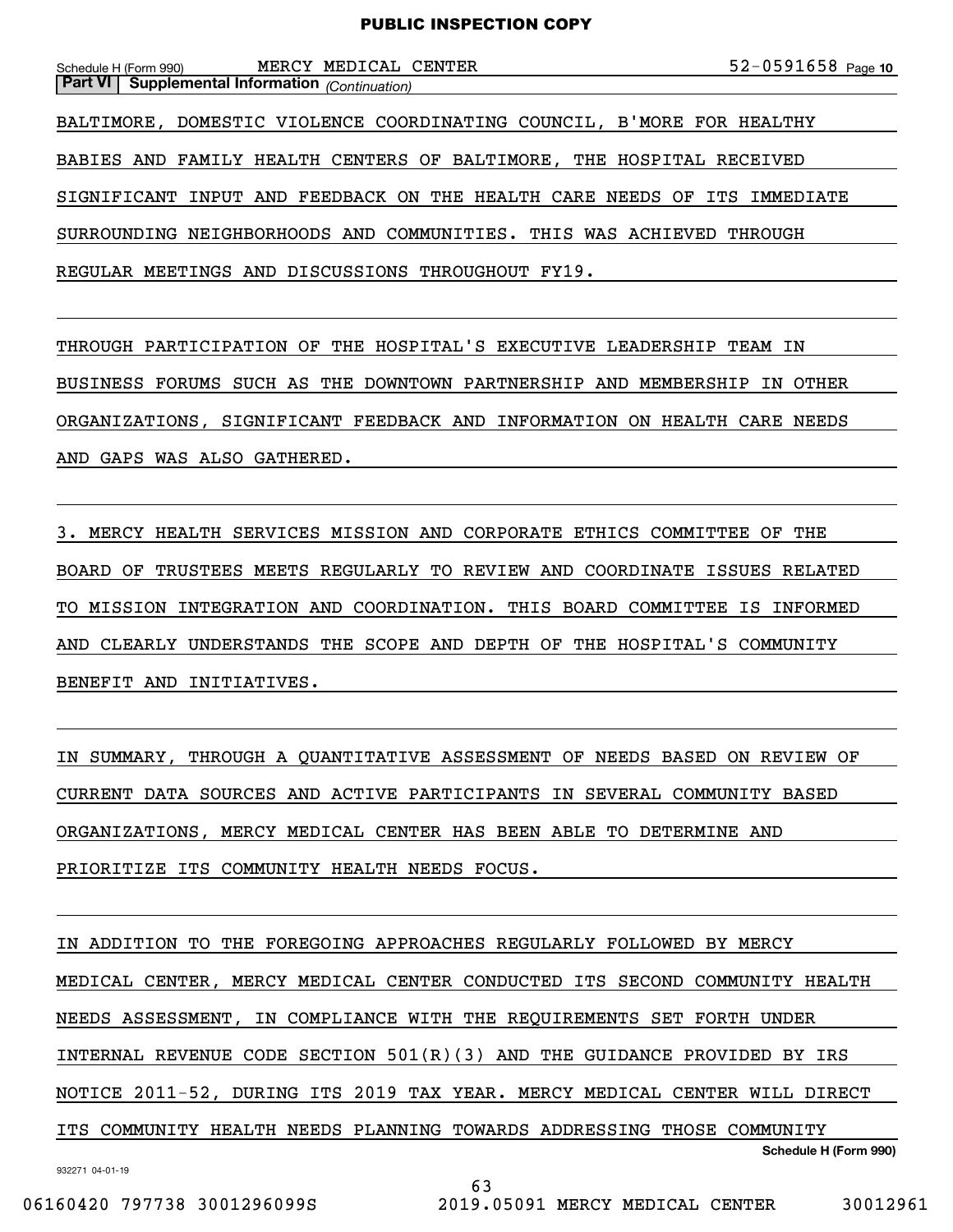Schedule H (Form 990) MERCY MEDICAL CENTER 5 2 – 0 5 9 1 6 5 8 Page **Part VI Supplemental Information** *(Continuation)*

HEALTH NEEDS IDENTIFIED IN THE COMMUNITY HEALTH NEEDS ASSESSMENT IN

ACCORDANCE WITH ITS IMPLEMENTATION STRATEGY.

MERCY HAS COMPLETED AN UPDATED COMMUNITY HEALTH NEEDS ASSESSMENT AND

IMPLEMENTATION STRATEGY IN JUNE 2018. THIS UPDATED VERSION IS AVAILABLE

ON THE MERCY HEALTH SERVICES WEBSITE.

PART VI, LINE 3:

SERVICES.

MERCY ATTEMPTS TO BE VERY PROACTIVE IN COMMUNICATING ITS FINANCIAL

ASSISTANCE POLICY AND FINANCIAL ASSISTANCE CONTACT INFORMATION TO

PATIENTS. THE FINANCIAL ASSISTANCE POLICY AND FINANCIAL ASSISTANCE CONTACT

INFORMATION IS POSTED IN ALL ADMISSIONS AREAS, INCLUDING THE EMERGENCY

ROOM. SUCH NOTICE IS POSTED IN ENGLISH, SPANISH AND/OR OTHER LANGUAGE THAT

WILL BE UNDERSTANDABLE TO TARGET POPULATIONS OF PATIENTS UTLIZING HOSPITAL

A COPY OF THE POLICY AND FINANCIAL ASSISTANCE CONTACT INFORMATION IS PROVIDED TO PATIENTS OR THEIR FAMILIES DURING THE PRE-ADMISSION, PRE-SURGERY AND ADMISSIONS PROCESS. ADDITIONALLY, A COPY OF THE POLICY AND FINANCIAL ASSISTANCE CONTACT INFORMATION IS PROVIDED TO PATIENTS OR THEIR FAMILIES UPON DISCHARGE.

MERCY UTILIZES A THIRD PARTY, AS WELL AS IN-HOUSE FINANCIAL COUNSELING STAFF, TO CONTACT AND SUPPORT PATIENTS IN UNDERSTANDING AND COMPLETING THE FINANCIAL ASSISTANCE REQUIREMENTS. THEY ALSO DISCUSS WITH PATIENTS OR THEIR FAMILIES THE AVAILABILITY OF VARIOUS GOVERNMENT BENEFITS AND ASSIST PATIENTS WITH UNDERSTANDING THE QUALIFICATIONS FOR SUCH PROGRAMS.

932271 04-01-19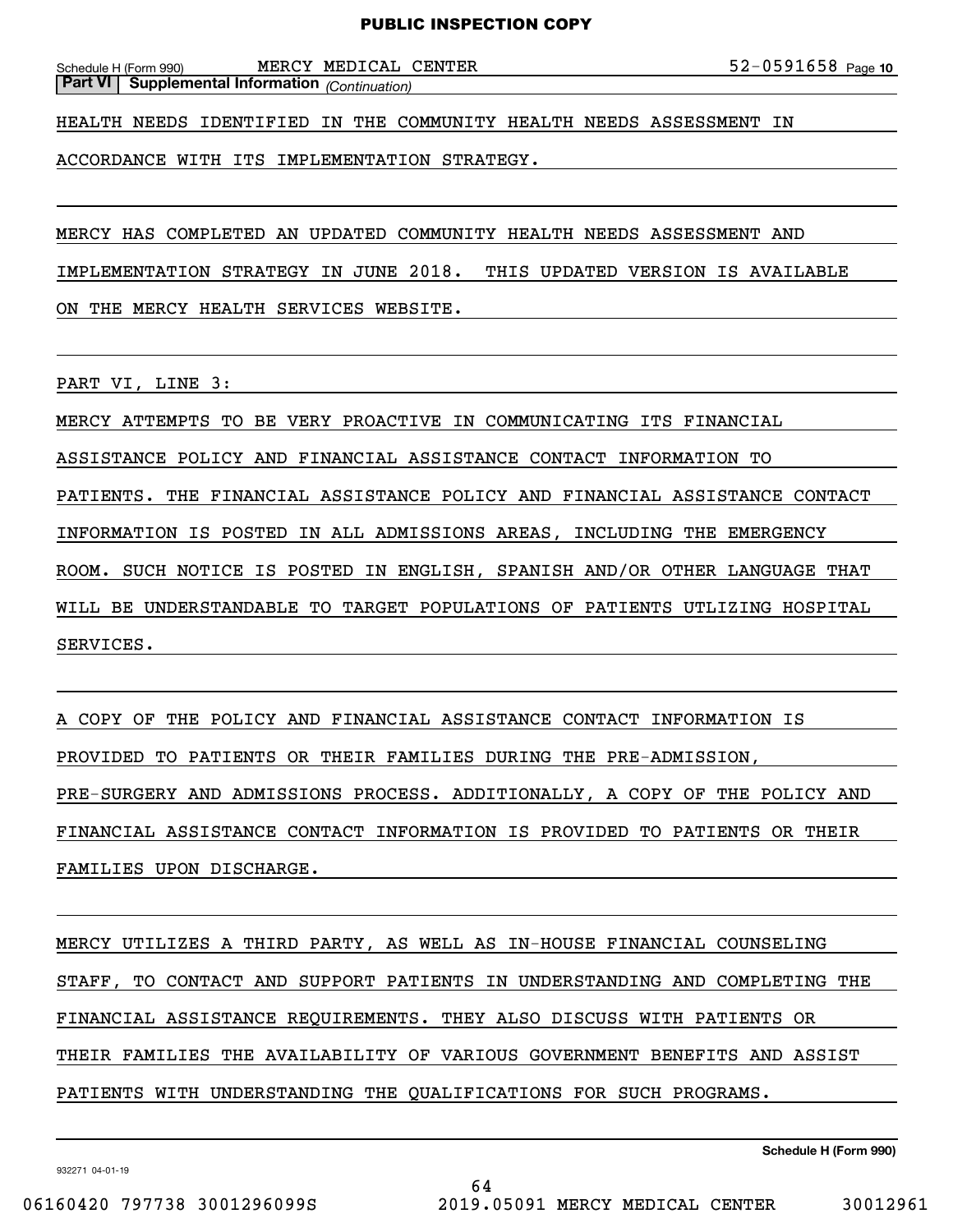| MERCY MEDICAL CENTER<br>Schedule H (Form 990)                              | $52 - 0591658$ Page 10 |
|----------------------------------------------------------------------------|------------------------|
| <b>Part VI</b> Supplemental Information (Continuation)                     |                        |
| EVEN AFTER A PATIENT IS DISCHARGED, EACH BILLING STATEMENT CONTAINS AN     |                        |
| OVERVIEW OF MERCY'S FINANCIAL ASSISTANCE POLICY, A PATIENT'S RIGHTS AND    |                        |
| OBLIGATIONS, AND CONTACT NUMBERS FOR FINANCIAL ASSISTANCE, FINANCIAL       |                        |
| COUNSELING, AND MARYLAND MEDICAID. FOLLOW-UP PHONE CALLS BY HOSPITAL       |                        |
| BILLING/COLLECTION STAFF MADE TO PATIENTS WITH UNPAID BALANCES ALSO STRESS |                        |
| THE AVAILABILITY OF FINANCIAL ASSISTANCE AND CHARITY CARE AVAILABILITY.    |                        |

MERCY MEDICAL CENTER WILL MAKE AN EFFORT TO PROVIDE THE FINANCIAL ASSISTANCE APPLICATION, POLICIES, PROCEDURES AND INFORMATION IN ENGLISH, SPANISH, AND/OR ANY OTHER LANGUAGE THAT WILL BE UNDERSTANDABLE TO TARGET POPULATIONS OF PATIENTS UTILIZING HOSPITAL SERVICES.

MERCY MEDICAL CENTER PROVIDES AND PROMOTES HEALTH SERVICES FOR THE PEOPLE OF BALTIMORE OF EVERY CREED, RACE, ECONOMIC, AND SOCIAL CONDITION. IN THE SPIRIT OF THE SISTERS OF MERCY WHO ARE ITS SPONSORS, MERCY CONTINUES TO HAVE A SPECIAL COMMITMENT TO THE UNDERSERVED AND UNINSURED.

PART VI, LINE 4:

LOCATED IN THE HEART OF DOWNTOWN BALTIMORE, MERCY MEDICAL CENTER DRAWS PATIENTS FROM THE GREATER BALTIMORE METROPOLITAN AREA FOR ITS LONGSTANDING TRADITION OF COMPASSIONATE CARE, COMMITMENT TO QUALIFY AND PATIENT SAFETY, AS WELL AS ITS PRIMARY CARE AND SPECIALIST PHYSICIANS.

MERCY MEDICAL CENTER'S PRIMARY SERVICE AREA ("PSA") WHICH COMPRISES 17 ZIP CODES IN BALTIMORE CITY, ACCOUNTS FOR 60% OF ITS TOTAL ADMISSIONS. KEY DEMOGRAPHIC CHARACTERISTICS OF THE PSA ARE AS FOLLOWS:

65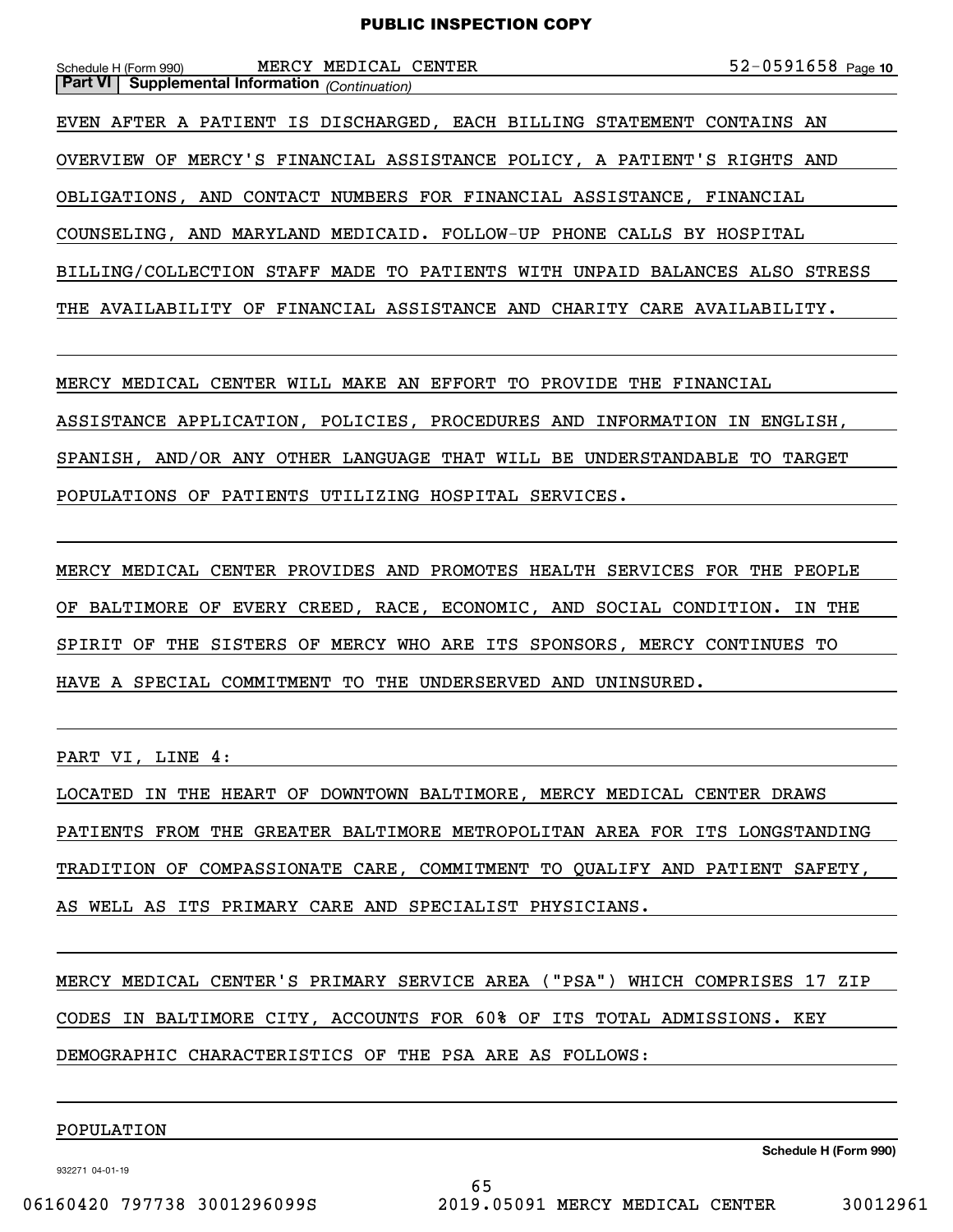| Schedule H (Form 990) MERCY MEDICAL CENTER<br><b>Supplemental Information</b> (Continuation)<br>  Part VI | $52 - 0591658$ Page 10 |  |  |  |
|-----------------------------------------------------------------------------------------------------------|------------------------|--|--|--|
| 1. THE CHNA SERVICE AREA (CBSA) POPULATION IS 186,653, REPRESENTING                                       |                        |  |  |  |
| APPROXIMATELY 30% OF BALTIMORE CITY'S TOTAL POPULATION.                                                   |                        |  |  |  |
| 2. THE PERCENTAGE OF HOUSEHOLDS EARNING LESS THAN \$25,000 IS DRAMATICALLY                                |                        |  |  |  |
| HIGHER THAN THE CITYWIDE PERCENTAGE (41.0% VS 33.2%). CONVERSELY, THERE                                   |                        |  |  |  |
| ARE FAR FEWER HOUSEHOLDS EARNING MORE THAN \$75,000 WITHIN MERCY'S CNHA                                   |                        |  |  |  |
| SERVICE AREA THAN CITYWIDE (22.7% VS 25.5%).                                                              |                        |  |  |  |
| 3. UNEMPLOYMENT WITHIN MERCY'S CNHA SERVICE AREA IS SLIGHTLY HIGHER THAN                                  |                        |  |  |  |
| CITYWIDE (10.3% VS 9.9%). PERHAPS MORE THAN ANY OTHER DATASET INCLUDED IN                                 |                        |  |  |  |
| THIS REPORT, THIS DEMONSTRATES MERCY'S LONG-STANDING SPECIAL COMMITMENT TO                                |                        |  |  |  |
| SERVE THE POOR AND UNDERSERVED.                                                                           |                        |  |  |  |
|                                                                                                           |                        |  |  |  |
| ETHNICITY AND AGE                                                                                         |                        |  |  |  |

INCOME

1. 41.0% OF CBSA HOUSEHOLDS REPORTED AN INCOME OF LESS THAN \$25,000.

2. APPROXIMATELY 71.1% OF PATIENTS SERVED BY MERCY MEDICAL CENTER ARE

MEMBERS OF A RACIAL OR ETHNIC MINIORITIES; 52.2% ARE WOMEN

3. 10.2% OF THE POPULATION IS 65 YEARS IN AGE OR OLDER

2. THE PERCENTAGE OF FAMILIES LIVING IN MERCY'S CBSA THAT HAD INCOME THAT

WAS BELOW THE POVERTY LEVEL WAS GREATER COMPARED TO ALL FAMILIES IN

BALTIMORE CITY (23.3% VS 19.1%).

1. 61.6% BLACK; 28.9% CAUCASIAN IN CBSA.

MORTALITY

OF NOTE, THE MAJOR COMMUNITY BENEFIT PROGRAMS THAT ARE IDENTIFIED IN PART

VI, QUESTION 5 "PROMOTION OF COMMUNITY HEALTH" DIRECTLY ADDRESS KEY HEALTH

CARE NEEDS OF THE POPULATION IN MERCY MEDICAL CENTER'S PSA.

932271 04-01-19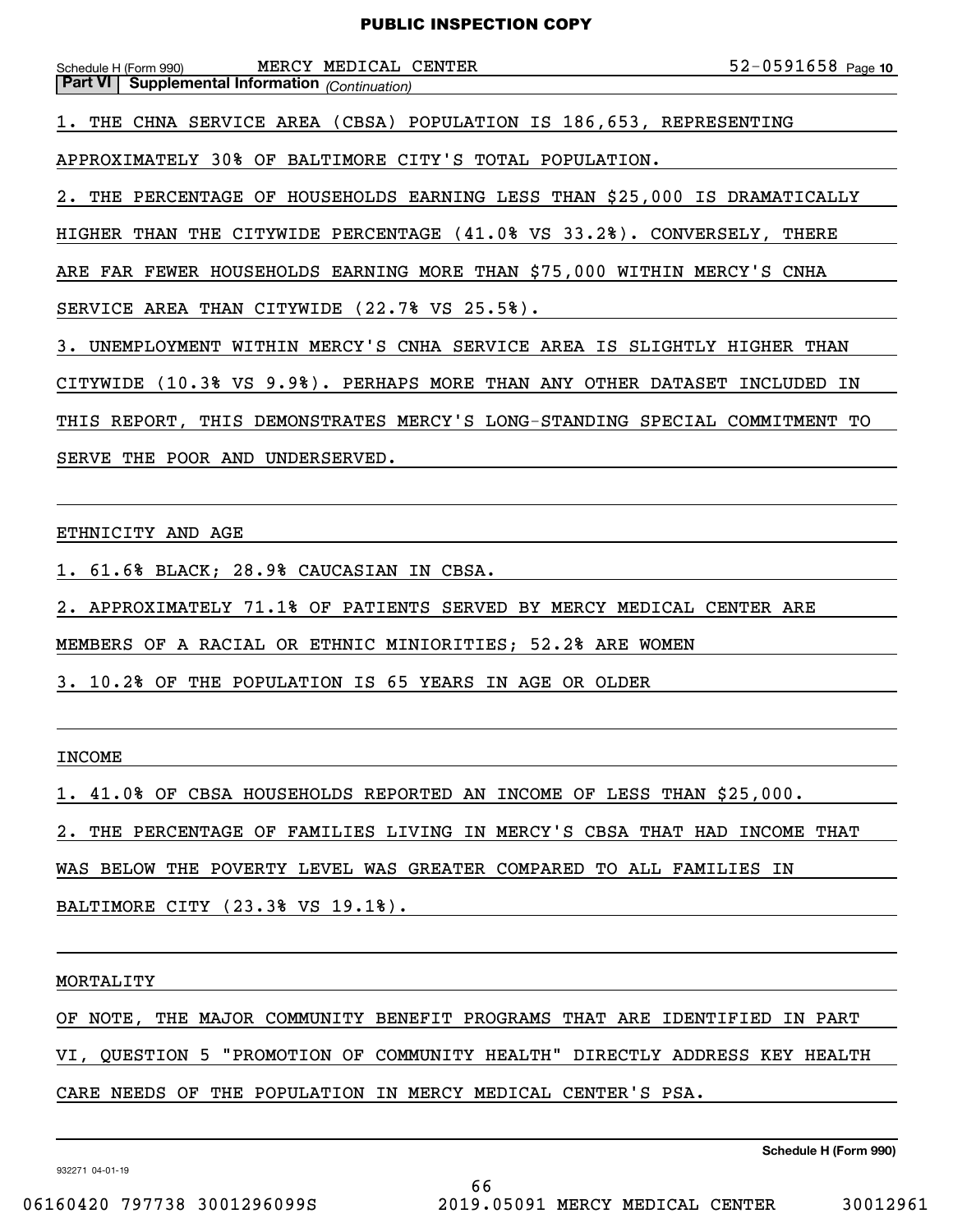| Schedule H (Form 990) |  |  | MERCY MEDICAL CENTER |  |  | $52 - 0591658$ Page 10 |  |
|-----------------------|--|--|----------------------|--|--|------------------------|--|
|-----------------------|--|--|----------------------|--|--|------------------------|--|

110.8

2. % OF POTENTIALLY AVERTABLE DEATHS: 46.6 VS BALTIMORE RATE OF 36.2

1. AGE ADJUSTED DEATHS PER 10,000 RESIDENTS: 128.0 VS BALTIMORE RATE OF

3. TEEN BIRTH RATE PER 1,000: 98.7 VS BALTIMORE RATE OF 65.4

4. LOW BIRTH WEIGHT: 12.7% VS BALTIMORE RATE OF 13.0%

AS SHOWN BY THESE SELECT INDICATORS, THERE IS A SIGNIFICANT HEALTH STATUS

DIPARITY BETWEEN MERCY'S COMMUNITY BENEFIT SERVICE AREA (CBSA) AND

BALTIMORE CITY'S RESIDENTS.

**Part VI Supplemental Information** *(Continuation)*

DUE TO ITS LOCATION IN CENTER CITY, MERCY MEDICAL CENTER CARES FOR MANY OF THE AT-RISK, LOW INCOME POPULATION IN THE COMMUNITIES THAT IMMEDIATELY SURROUND THE HOSPITAL. THIS IS BEST EVIDENCED BY THE LARGE PERCENTAGE OF EMERGENCY ROOM VISITS BY THE MEDICAID, UNINSURED AND MEDICARE PATIENTS.

MEDICAID COVERED AND UNINSURED PATIENTS ACCOUNTED FOR MORE THAN 60% OF THE FY20 EMERGENCY ROOM VISITS. THERE ARE A COUPLE NOTABLE REASONS FOR SUCH A HIGH MEDICAID AND UNINSURED PATIENT POPULATION VISITING THE EMERGENCY ROOM:

1. BALTIMORE CITY'S LARGEST HOMELESS SHELTER AT GUILFORD AVENUE IS WITHIN THREE BLOCKS OF THE HOSPITAL.

2. MERCY MEDICAL CENTER PROVIDES ALL OF THE MEDICAL STAFF (PHYSICIANS AND NURSING PERSONNEL) FOR HEALTHCARE FOR THE HOMELESS (HCH), A FEDERALLY QUALIFIED HEALTH CENTER, WHICH DELIVERS OUTPATIENT CARE TO A LARGE NUMBER OF HOMELESS PERSONS IN BALTIMORE CITY. THE HCH CLINIC IS LOCATED THREE BLOCKS FROM THE HOSPITAL.

67

932271 04-01-19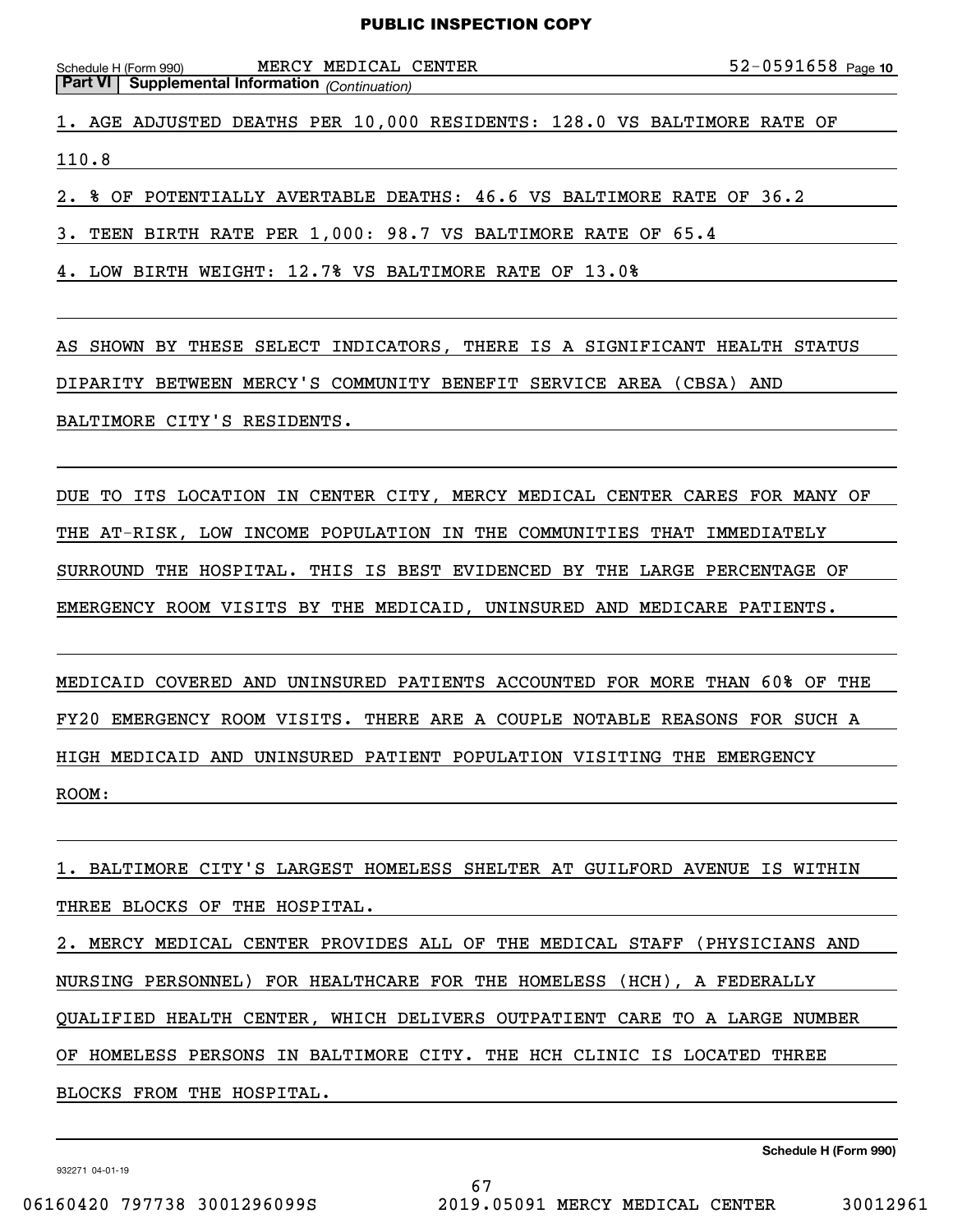Schedule H (Form 990) MERCY MEDICAL CENTER 5 2 – 0 5 9 1 6 5 8 Page **Part VI Supplemental Information** *(Continuation)*

PART VI, LINE 5:

MERCY FAMILY VIOLENCE RESPONSE PROGRAM

THE MERCY FAMILY VIOLENCE RESPONSE PROGRAM WAS DEVELOPED BY A

MULTIDISCIPLINARY STAFF TASK FORCE AT MERCY MEDICAL CENTER TO PROVIDE

CRISIS INTERVENTION AND SAFETY PLANNING FOR VICTIMS OF FAMILY VIOLENCE

(DOMESTIC VIOLENCE, CHILD ABUSE, ELDER AND VULNERABLE ADULT ABUSE) AND

SEXUAL ASSAULT WHO COME TO MERCY MEDICAL CENTER AND ITS PHYSICIANS FOR

TREATMENT.

THIS PROGRAM IMPROVES BALTIMORE'S COORDINATED COMMUNITY RESPONSE TO VICTIMS OF VIOLENCE, AND CREATES AN ALERT WORKFORCE AT MERCY MEDICAL CENTER, SKILLED AT IDENTIFYING AND RESPONDING TO VICTIMS OF FAMILY VIOLENCE.

DUE TO ITS LOCATION WITHIN THREE BLOCKS OF THE CITY'S LARGEST HOMELSS SHELTER AT GUILFORD AVENUE AND CLOSE PROXIMITY TO HCH, MERCY MEDICAL CENTER'S ER RECEIVES MANY VISITS FROM HOMELESS PERSONS. WITH DECADES OF EXPERIENCE IN PROVIDING EMERGENCY AND URGENT CARE TO POOR AND HOMELESS POPULATIONS, THE HOSPITAL HAS ESTABLISHED KEY SERVICES FOR THE MEDICALLY UNDERSERVED INCLUDING THE FOLLOWING: A FULL TIME SOCIAL WORKER IS A PART OF THE ER TEAM TO COORDINATE CARE AND OTHER SERVICES FOR HOMELESS PATIENTS WHO ARRIVE AT THE ER.

ER PHYSICIANS AND NURSES MAKE VISITS TO BALTIMORE CITY SHELTERS TO PROVIDE THE FOLLOWING SERVICES:

1. ADMINISTRATION OF FLU VACCINATIONS TO RESIDENTS

2. PRESENTATIONS ON PARASITES AND INFECTIOUS DISEASE

**Schedule H (Form 990)**

932271 04-01-19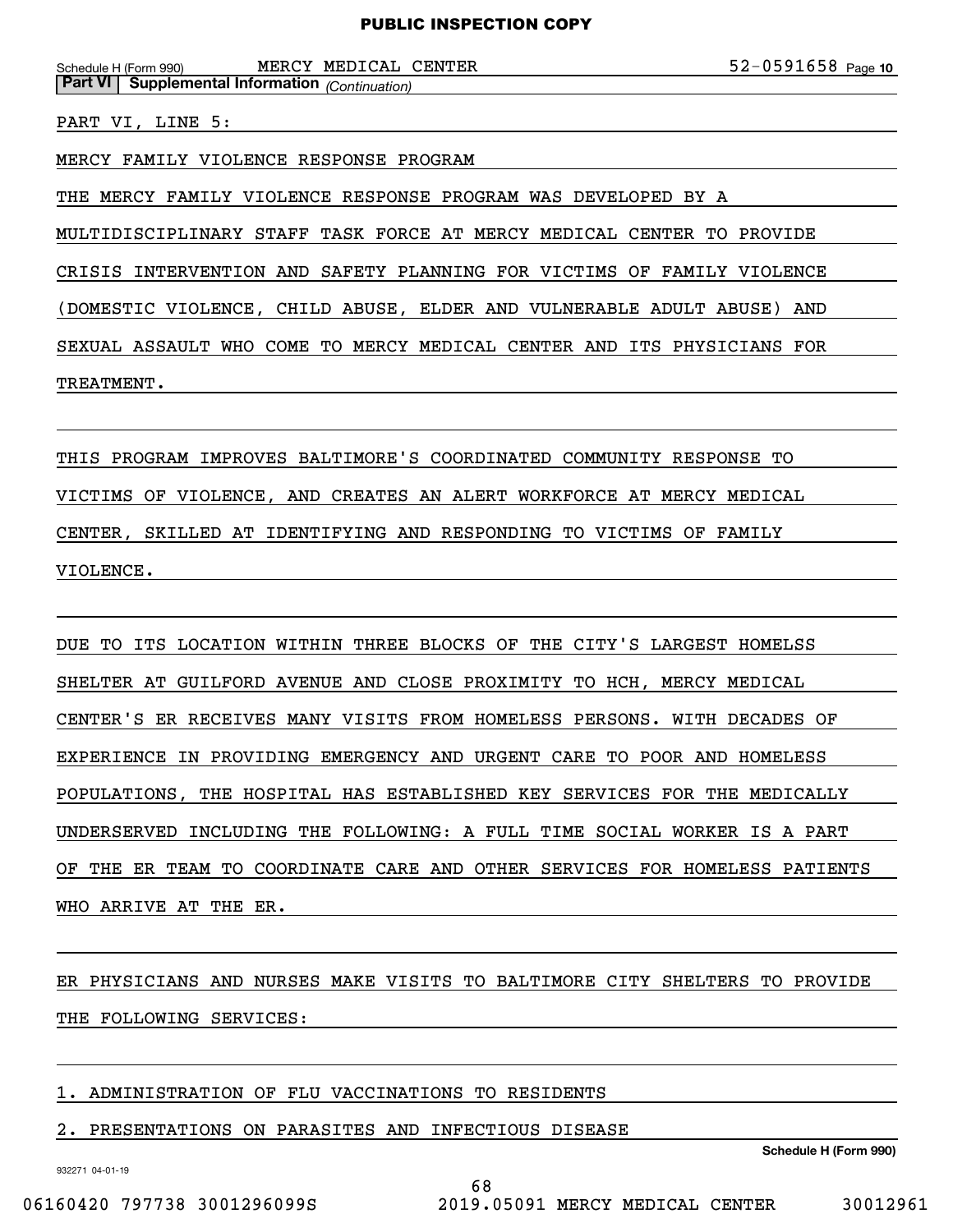Schedule H (Form 990) MERCY MEDICAL CENTER 5 2 – 0 5 9 1 6 5 8 Page **Part VI Supplemental Information** *(Continuation)*

3. INFECTIOUS DISEASE PREVENTION

THE FORENSIC NURSE EXAMINER PROGRAM (FNE) IS HOUSED AT THE HOSPITAL'S ER AND PROVIDES 24/7 CARE TO PATIENTS WHO ARE VICTIMS OF SEXUAL, DOMESTIC, CHILD, ELDER AND INSTITUTIONAL VIOLENCE. FORENSIC NURSES PROVIDE COMPREHENSIVE FORENSIC MEDICAL INTERVIEWS, MEDICAL ASSESSMENTS, EVIDENCE COLLECTION, AND ASSURE CRISIS INTERVENTION TO AN EVER INCREASING VOLUME OF UNDERSERVED PATIENTS.

DURING FY 2020, THE FNE PROGRAM CONDUCTED 383 EXAMINATIONS AND IS THE DESIGNATED SITE FOR PATIENTS IN BALTIMORE CITY.

LOW BIRTH WEIGHT PROGRAM - DEPARTMENT OF OBSTETRICS MERCY MEDICAL CENTER DELIVERED MORE BABIES, 2,698, THAN ANY OTHER HOSPITAL IN BALTIMORE CITY IN FY 2020. LOW BIRTH WEIGHT AND PREMATURITY ARE INTERTWINED AND CORRELATED. AS CITED IN QUESTION #2, LOW BIRTH WEIGHT IS A KEY HEALTH STATUS INDICATOR THAT IS MEASURED AND TRACKED BY BALTIMORE CITY DEPARTMENT OF HEALTH THAT MUST BE DECREASED IN INCIDENCE.

THE HOSPITAL HAS TAKEN A LEADERSHIP ROLE THROUGH ITS ACTIVE PARTICIPATION IN "B'MORE FOR HEALTHLY BABIES", A LONG TERM INITIATIVE LED BY THE MAYOR'S OFFICE AND MANAGED BY BALTIMORE CITY HEALTH DEPARTMENT TO REDUCE THE INCIDENTS OF LOW BIRTH WEIGHT. DR ROBERT ATLAS, CHAIRMAN OF MERCY MEDICAL CENTER'S DEPARTMENT OF OBSTETRICS AND GYNECOLOGY, HAS A LEADERSHIP ROLE WITHIN THIS WORKGROUP. THE GOALS OF "B'MORE FOR HEALTHY BABIES" ARE REDUCTION IN THE FOLLOWING:

69

1. RATE OF PRE-TERM BIRTHS BY AT LEAST 10%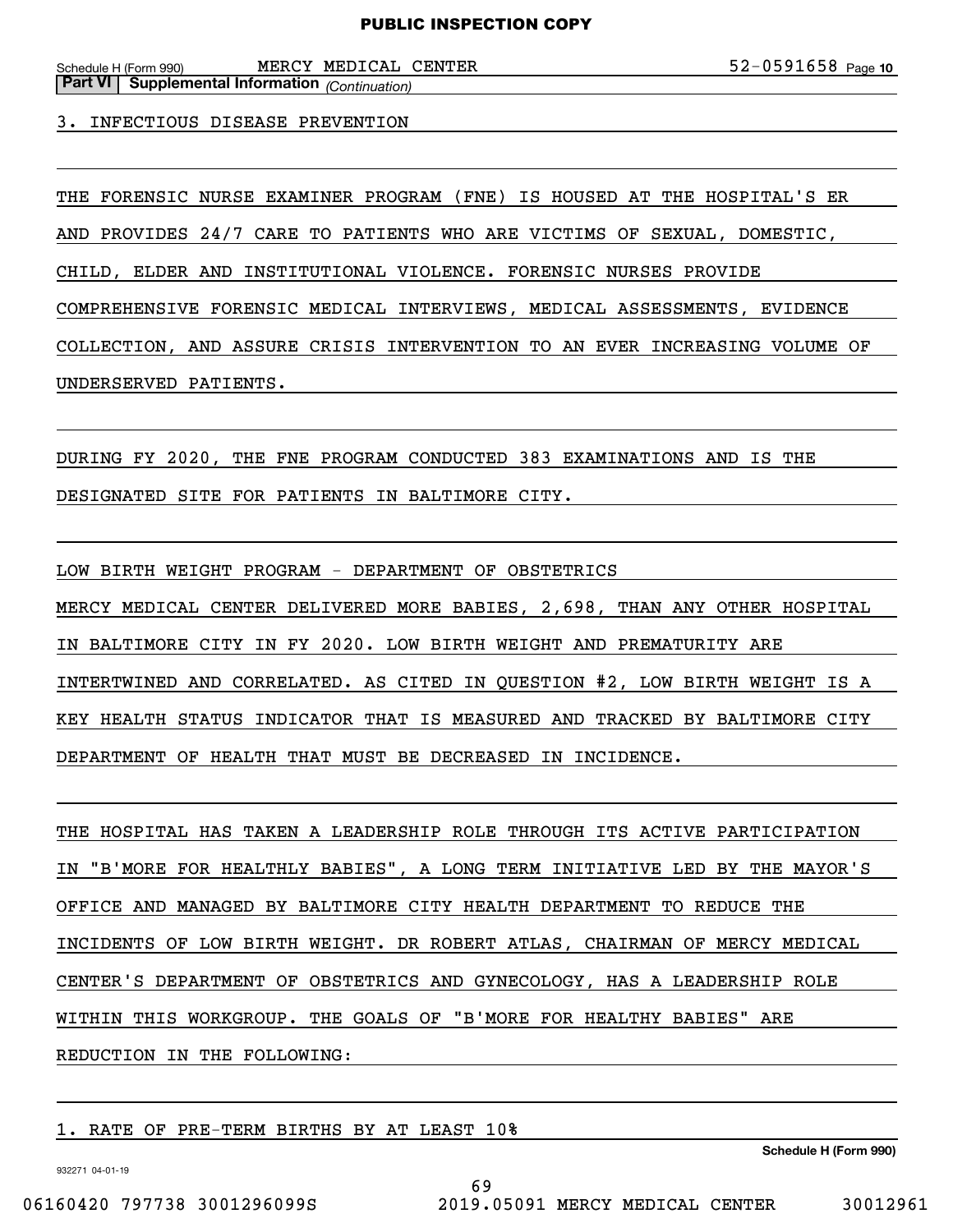Schedule H (Form 990) MERCY MEDICAL CENTER 5 2 – 0 5 9 1 6 5 8 Page **Part VI Supplemental Information** *(Continuation)*

2. RATE OF LOW BIRTH WEIGHT INFANTS BY AT LEAST 10%

3. THE NUMBER OF DEATHS FROM UNSAFE SLEEP BY AT LEAST 10%

OF NOTE 75.0% OF THE BABIES CARED FOR IN MERCY MEDICAL CENTER'S NEONATAL

INTENSIVE CARE UNIT WERE EITHER MEDICAID BENEFICIARIES OR UNINSURED/SELF

PAY. THIS POPULATION IS ESPECIALLY LINKED WITH LOW BIRTH RATE AND

PREMATURITY DUE TO POVERTY THAT CLOSELY RELATES TO UNHEALTHY LIFESTYLES,

PARTICULARLY POOR NUTRITION AND INADEQUATE PRENATAL CARE.

IN ORDER TO ENSURE 24/7 COVERAGE FOR ITS OBSTETRICAL PATIENTS, REGARDLESS OF THEIR ABILITY TO PAY, MERCY MEDICAL CENTER PROVIDED \$1,632,787 IN PHYSICIAN SUBSIDY FOR THIS SPECIALTY.

DETERMINING THE NEEDS IN THE COMMUNITY TO BE ADDRESSED SINCE THE INCEPTION OF THE COMMUNITY BENEFIT REPORTING TO HSCRC, MERCY MEDICAL CENTER HAS CONSISTENTLY RANKED AMOUNG THE TOP QUARTILE OF HOSPITALS IN THE STATE OF MARYLAND IN TERMS OF THE PERCENTAGE OF OPERATING EXPENSE DEVOTED TO COMMUNITY NEEDS PROGRAMS.

ACCESS TO CARE FOR AT-RISK, UNDERSERVED POPULATIONS HAS LONG BEEN A CORNERSTONE MISSION FOR MERCY MEDICAL CENTER. MAJOR PROGRAMS TO SERVE THIS NEED INCLUDE OUR FUNDING OF DIRECT PHYSICIAN CHARITY CARE ACROSS ALL SPECIALTIES AND THE PHARMACY CHARITY FUND TO PATIENTS WHO ARE UNINSURED AND UNABLE TO PAY. IN ADDITION, MERCY PROVIDES SUBSIDIZED SUPPORT TO ADULT AND PEDIATRIC PHYSICIAN OFFICES LOCATED ON THE MERCY CAMPUS THAT PROVIDES COST EFFICIENT AND ACCESSIBLE HELATH CARE REGARDLESS OF INSURANCE STATUS AND ARRANGES FOR SLIDING SCALE FEES TO ASSIST THE UNINSURED WITH PHYSICIAN AND OTHER EXPENSES.

70

932271 04-01-19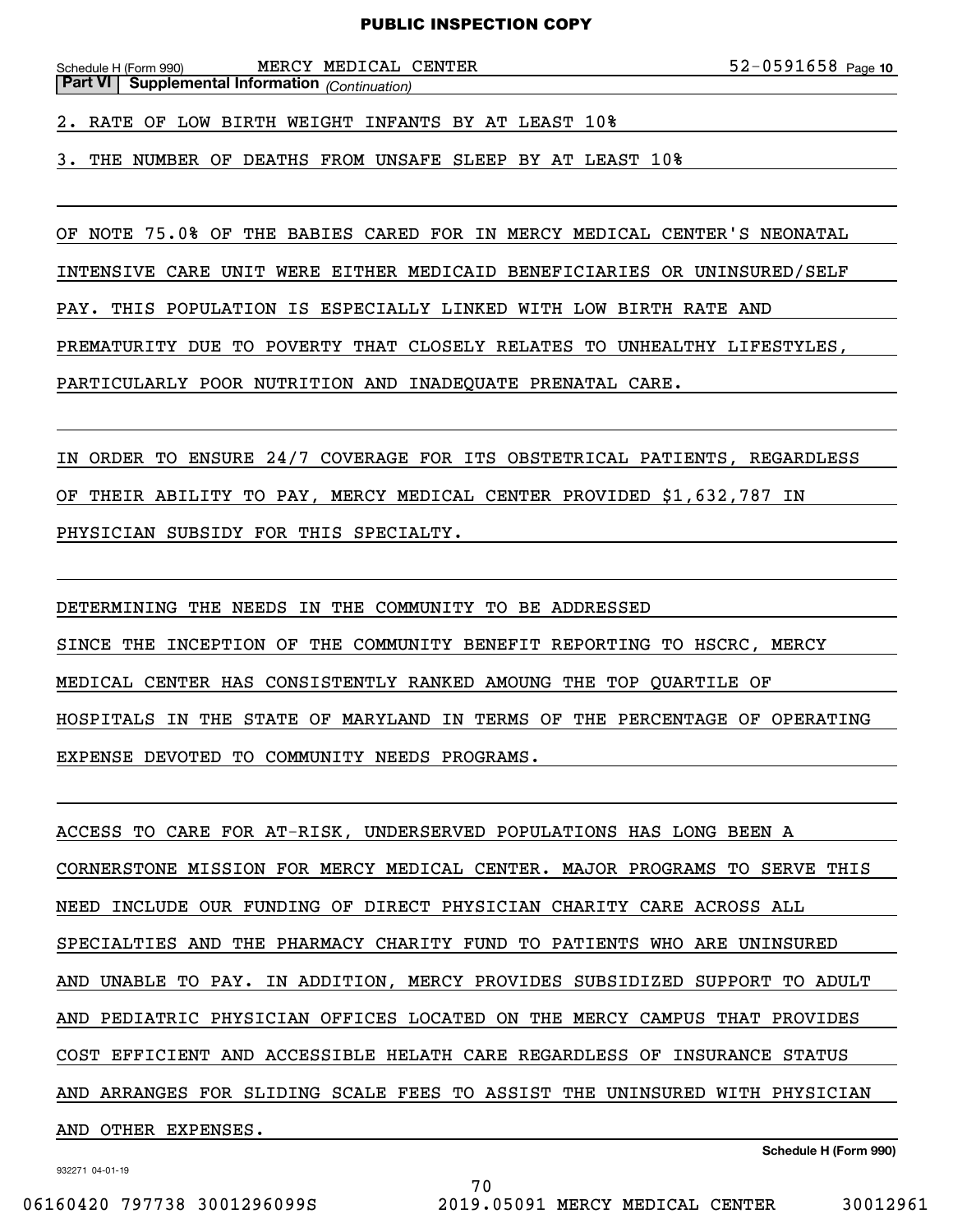Schedule H (Form 990) MERCY MEDICAL CENTER 5 2 – 0 5 9 1 6 5 8 Page **Part VI Supplemental Information** *(Continuation)*

BASED UPON PRIOR NEEDS ASSESSMENTS, MERCY MEDICAL CENTER IDENTIFIED THREE KEY AREAS OF FOCUS FOR "MISSION DRIVEN HEALTH SERVICES" IN FY 2020: THEY ARE AS FOLLOWS:

HOMELESSNESS: THE NEED TO RESPOND TO AND ACTIVELY SUPPORT THE MEDICAL PROFESSIONAL NEEDS OF ORGANIZATIONS THAT SERVE THE HOMELESS POPULATION OF BALTIMORE.

EMERGENCY SERVICES: AS PROVIDED THROUGH THE EMERGENCY DEPARTMENT, GIVEN THE LARGE PERCENTAGE OF POOR AND UNINSURED PATIENTS WHO ACCESS THIS SERVICE.

LOW BIRTH WEIGHT: MERCY MEDICAL CENTER DELIVERS MORE BABIES TO WOMEN AT OR BELOW THE POVERTY LINE THAN ANY OTHER HOSPITAL IN BALTIMORE. A SIGNIFICANT PERCENTAGE (>10%) OF THESE BIRTHS ARE PREMATURE AND OF LOW BIRTH WEIGHT.

ALL OF THESE PROGRAMS ARE INTERTWINED AS THEY SHARE A COMMON THREAD IN THAT ALL UNDERSERVED AND POOR POPULATIONS OF BALTIMORE ARE THE PRIMARY RECIPIENTS OF MEDICAL SERVICES PROVIDED BY MERCY MEDICAL CENTER ON AND OFF ITS CAMPUS.

HOMELESSNESS

THE NUMBER OF PEOPLE EXPERIENCING HOMELESSNESS HAS GROWN STEADILY OVER THE PAST 20 YEARS IN BALTIMORE AND THROUGHOUT THE ENTIRE NATION. THIS NUMBER IS EXPECTED TO CONTINUE TO RISE GIVEN THE DETERIORATING ECONOMIC

CONDITIONS LOCALLY AND NATIONALLY THAT CAUSE HIGH UNEMPLOYMENT, LOSS OF

71

932271 04-01-19

**Schedule H (Form 990)**

06160420 797738 3001296099S 2019.05091 MERCY MEDICAL CENTER 30012961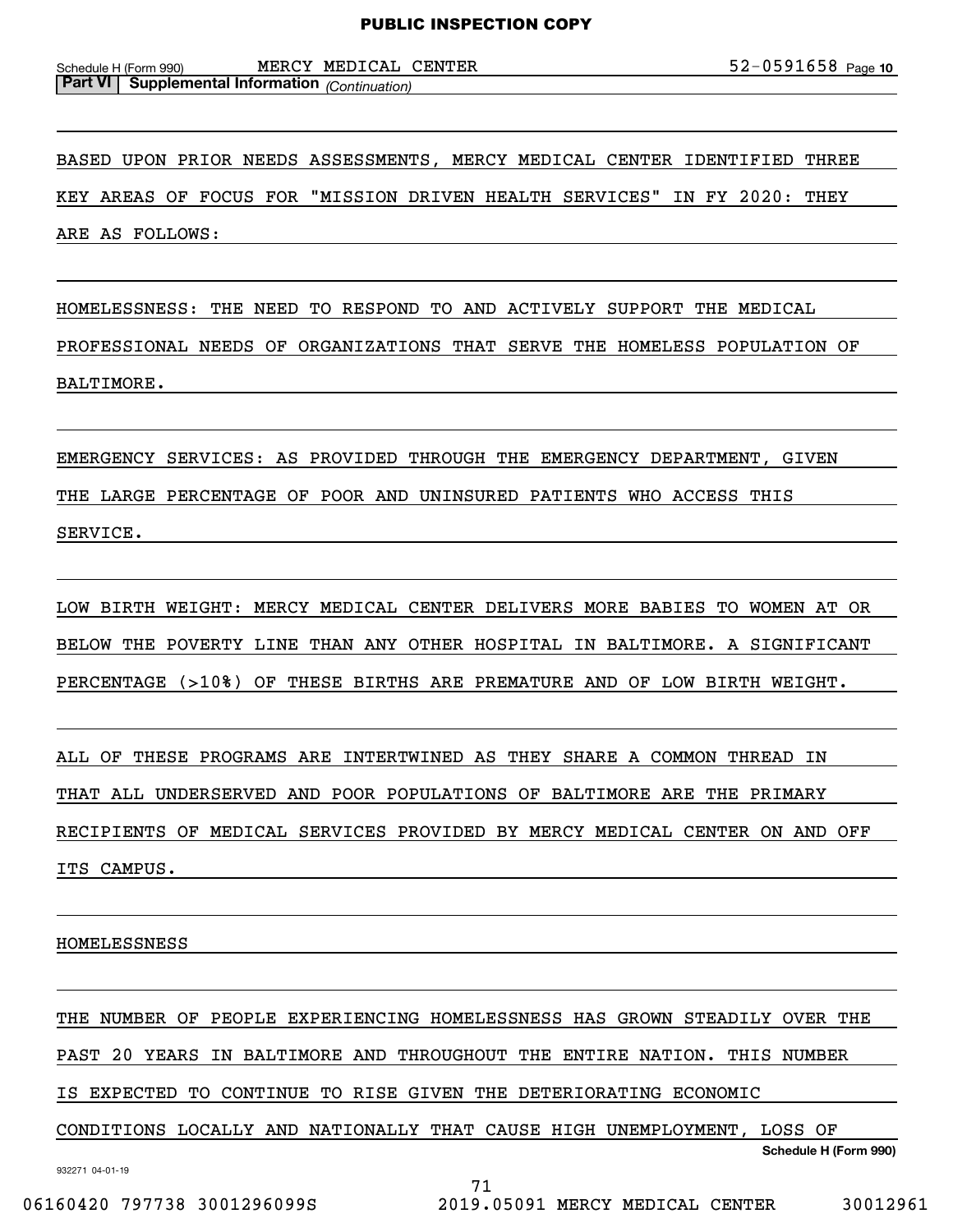| MEDICAL CENTER<br>MERCY<br>Schedule H (Form 990)                           | $52 - 0591658$ Page 10 |
|----------------------------------------------------------------------------|------------------------|
| <b>Part VI</b> Supplemental Information (Continuation)                     |                        |
| HOMES, REDUCED FEDERAL ASSISTANCE TO MEDICAID AND OTHER SAFETY NET         |                        |
| PROGRAMS. BALTIMORE'S HOMELESS POPULATION EXTENDS GREATLY BEYOND           | THOSE WHO              |
| CAN FIND<br>BEDS IN CITY AND OTHER NONPROFIT RUN SHELTERS. MERCY MEDICAL   |                        |
| IS DIRECTLY INVOLVED IN THE PROVISION OF MEDICAL SERVICES TO THE<br>CENTER |                        |
| HOMELESS POPULATION THROUGH THREE AREAS.                                   |                        |

HEALTH CARE FOR THE HOMELESS

HEALTH CARE FOR THE HOMELESS (HCH) WAS ESTABLISHED IN 1985 AND PROVIDES ADULT, PEDIATRIC, AND GERIATRIC MEDICAL CARE, DENTAL CARE, MENTAL HEALTH, HIV SERVICES, SOCIAL WORK AND CASE MANAGEMENT, ADDICTION TREATMENT, OUTREACH, PRISON RE-ENTRY, SUPPORTIVE HOUSING, AND ACCESS TO EDUCATION AND EMPLOYMENT.

SINCE ITS INCEPTION IN 1985, MERCY MEDICAL CENTER HAS DIRECTLY EMPLOYED AND PROVIDED ALL OF THE PHYSICIAN AND NURSING STAFF TO HCH FOR MEDICAL SERVICES. WHILE THE HOSPITAL IS REIMBURSED FOR THE DIRECT COSTS OF ITS EMPLOYED CLINICIANS BY HCH, INDIRECT AND OTHER COSTS CONTRIBUTED TO HCH WERE \$314,728 IN FY 2020.

MERCY MEDICAL CENTER, THROUGH ITS SOLE MEMBER, MHS, IS GOVERNED BY A COMMUNITY BOARD COMPRISED OF CIVIC LEADERS WHO ARE COMMITTED TO AND REPRESENT THE HEALTHCARE NEEDS OF THE COMMUNITY. MERCY MEDICAL CENTER EXTENDS MEDICAL STAFF PRIVILEGES TO ALL QUALIFIED PHYSICIANS FOR ALL OF ITS DEPARTMENTS. ALL FINANCIAL SURPLUSES MERCY MEDICAL CENTER GENERATES ARE USED EXCLUSIVELY TO FURTHER THE MISSION OF THE ORGANIZATION. COMMUNITY BOARD COMPRISED OF CIVIC LEADERS WHO ARE COMMITTED TO AND REPRESENT THE HEALTHCARE NEEDS OF THE COMMUNITY.

72

932271 04-01-19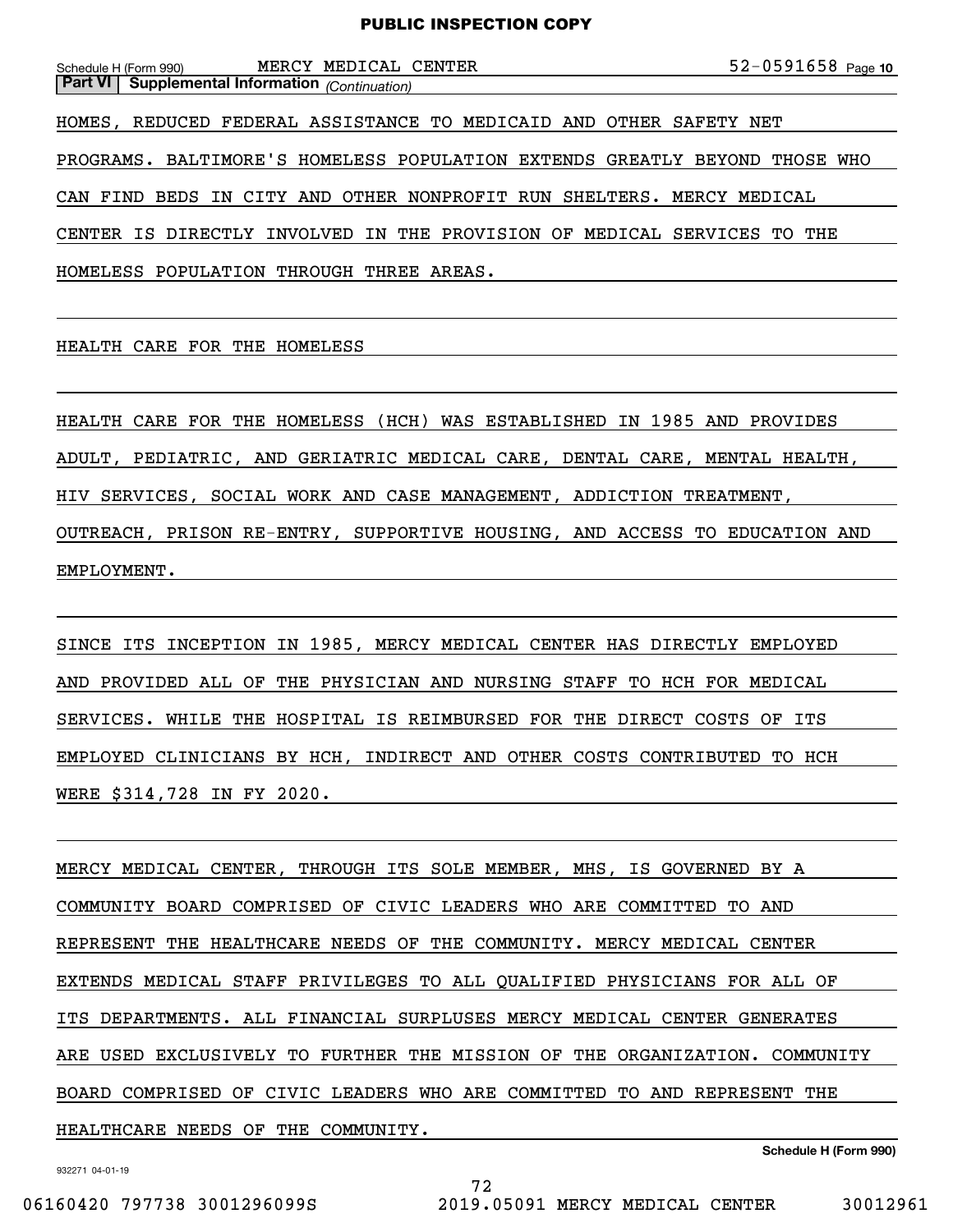Schedule H (Form 990) MERCY MEDICAL CENTER 5 2 – 0 5 9 1 6 5 8 Page **Part VI Supplemental Information** *(Continuation)*

PART VI, LINE 6:

MERCY MEDICAL CENTER IS A PART OF AN AFFILIATED HEALTH CARE SYSTEM, WHICH INCLUDES A NUMBER OF ORGANIZATIONS THAT ARE UNDER THE COMMON GOVERNANCE OF MERCY HEALTH SERVICES. THESE AFFILIATED ORGANIZATIONS WORK TOGETHER TO PROVIDE A RANGE OF HEALTHCARE SERVICES TO THEIR COMMUNITIES. AMOUNG MERCY MEDICAL CENTER'S AFFILIATES ARE SAINT PAUL PLACE SPECIALISTS, INC. (SPPS), MARYLAND FAMILY CARE, INC. (MFC), AND STELLA MARIS (SM). SPPS PROVIDES SPECIALITY PHYSICIAN SERVICES TO PATIENTS OF MERCY MEDICAL CENTER'S INPATIENT SERVICES AND OUTPATIENT CLINICS AND TO OTHER MEMBERS OF THE COMMUNITY THROUGHOUT CENTRAL MARYLAND AND BEYOND. DURING THE 2019 TAX YEAR, SPPS PROVIDED \$2,771,361 OF CHARITY CARE TO PATIENTS SEEN BY SPPS PHYSICIANS.

STELLA MARIS OWNS AND OPERATES A NURSING HOME, A RESIDENTIAL AND HOME HOSPICE SERVICE AND A HOME HEALTH AGENCY. DURING THE 2019 TAX YEAR, SM PROVIDED \$296,000 OF CHARITY CARE TO ITS PATIENTS.

MFC PROVIDES PRIMARY CARE SERVICES ON THE CAMPUS OF MERCY MEDICAL CENTER, THROUGHOUT BALTIMORE CITY, AND IN ANNE ARUNDEL AND BALTIMORE COUNTIES. ADDITIONALLY, MFC EMPLOYS AN NUMBER OF PHYSICIANS TO SERVE AS HOSPITALISTS, WHO CARE FOR PATIENTS ADIMTTED TO MERCY MEDICAL CENTER. ALSO, MFC EMPLOYS NURSE PRACTITIONERS THAT PROVIDE SERVICES TO UNINSURED PATIENTS IN MERCY'S NURSERY AND CHILDREN'S HEALTH OUTREACH PROGRAM. MFC INCURS SUBSTANTIAL COSTS PROVIDING THE COMMUNITY WITH THE HOSPITALIST AND NURSE PRACTITIONER PROGRAMS. DURING THE 2019 TAX YEAR, MFC INCURRED A NET OPERATING LOSS FROM PROVIDING THE HOSPITALIST PROGRAM OF \$481,609 AND FROM PROVIDING THE NURSE PRACTITIONER PROGRAM OF \$2,069,966.

73

932271 04-01-19

**Schedule H (Form 990)**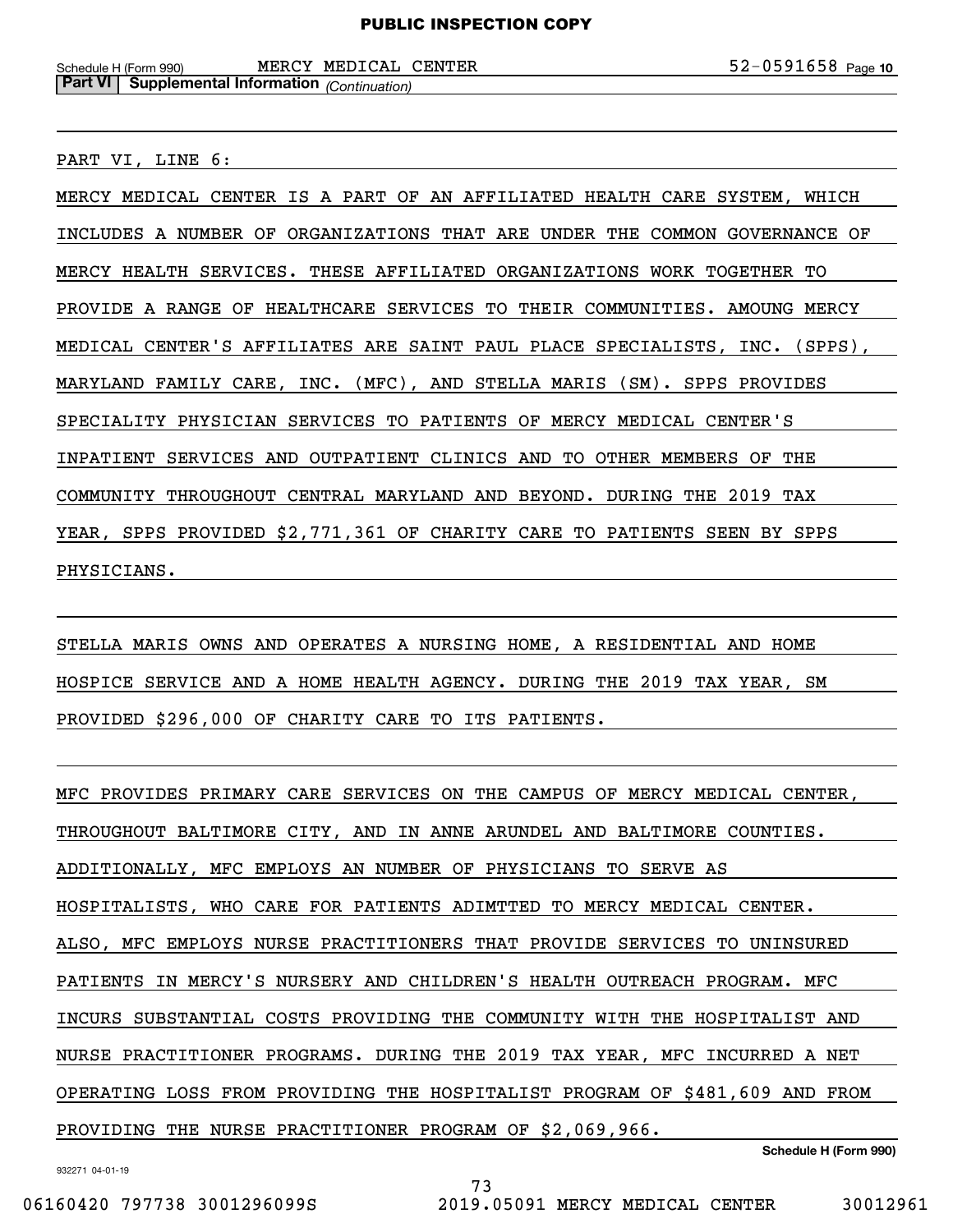Schedule H (Form 990) MERCY MEDICAL CENTER 5 2 – 0 5 9 1 6 5 8 Page **Part VI Supplemental Information** *(Continuation)*

IN ADDITION TO THE FOREGOING, THE AFFILIATED HEALTH CARE SYSTEM

PARTICIPATES IN A NUMBER OF PARTNERSHIP/WORK GROUPS, INCLUDING THE

FOLLOWING:

GROUP NAME: HEALTH CARE FOR THE HOMELESS

PURPOSE AND MMC PARTICIPATION: HCH PROVIDES HEALTH-RELATED SERVICES TO REDUCE THE INCIDENCE AND BURDENS OF HOMELESSNESS. ITS HEADQUARTERS/CLINIC IS LOCATED THREE BLOCKS FROM MERCY. CHRISTOPHER THOMASKUTTY, MERCY MEDICAL CENTER VICE PRESIDENT, SERVES ON THE HCH BOARD OF DIRECTORS.

GROUP NAME: BALTIMORE HOMELESS SERVICES

PURPOSE AND MMC PARTICIPATION: A PROGRAM WITHIN THE MAYOR'S OFFICE OF HUMAN SERVICES RESPONSIBLE FOR MANAGING THE CONTINUUM OF CARE PROVIDED TO THE CITY'S HOMELESS POPULATION. MERCY SUPPORTIVE HOUSING PROGRAM PROVIDES HOUSING COUNSELING AND CASE MANAGEMENT FOR HOMELESS FAMILIES UNDER GRANTS FROM THIS AGENCY.

GROUP NAME: THE WEINBERG HOUSING AND RESOURCE CENTER

PURPOSE AND MMC PARTICIPATION: BALTIMORE CITY'S FACILITY PROVIDING 24/7 EMERGENCY SHELTER BEDS AND 25 BEDS FOR THE MEDICALLY FRAGILE AS WELL AS PROGRAMS AND SERVICES FOR THE HOMELESS. MERCY EMPLOYEES ASSIST WITH THE PROGRAM.

74

GROUP NAME: MAYOR'S OFFICE ON EMERGENCY MANAGEMENT

**Schedule H (Form 990)**

932271 04-01-19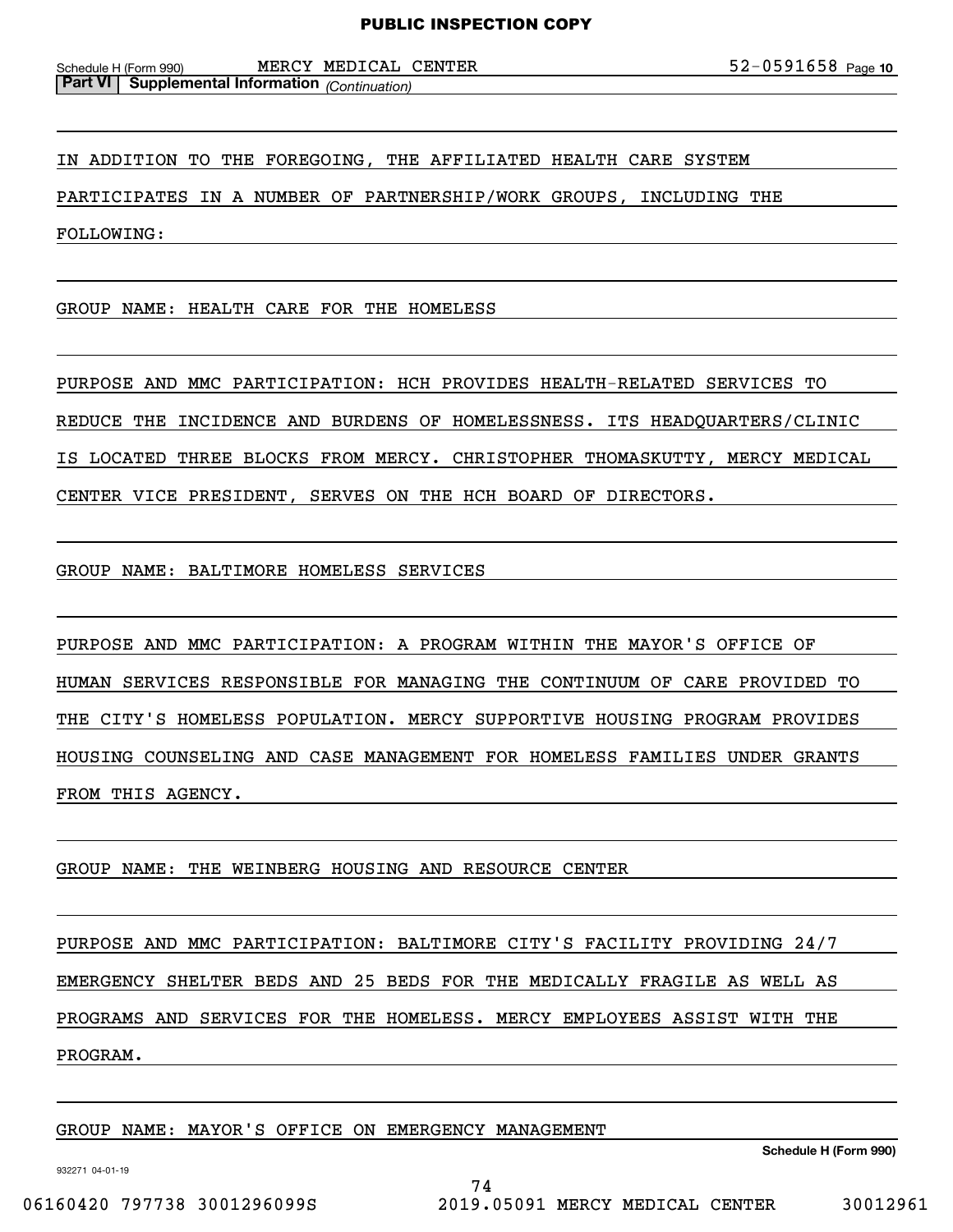Schedule H (Form 990) MERCY MEDICAL CENTER 5 2 – 0 5 9 1 6 5 8 Page **Part VI Supplemental Information** *(Continuation)*

PURPOSE AND MMC PARTICIPATION: MERCY SERVES ON THE EMERGENCY PREPAREDNESS TASK FORCE FOR BALTIMORE CITY.

GROUP NAME: SEX AND FAMILY CRIMES DIVISION OF BALTIMORE CITY POLICE

DEPARTMENT PURPOSE AND MMC PARTICIPATION: MERCY'S FORENSIC NURSE EXAMINER PROGRAM WORKS COLLLABORATIVELY WITH THE BALTIMORE CITY POLICE DEPARTMENT. MERCY PROVIDES THE FORENSIC NURSE EXAMINER PROGRAM IN THE METROPOLITAN AREA.

GROUP NAME: TURN AROUND, HOUSE OF RUTH

PURPOSE AND MMC PARTICIPATION: MERCY'S FAMILY VIOLENCE RESPONSE PROGRAM WORKS WITH TURN AROUND, HOUSE OF RUTH AND OTHER ORGANIZATIONS. MERCY ALSO IS TAKING A LEADERSHIP ROLE IN ESTABLISHING HOSPITAL-BASED FAMILY VIOLENCE RESPONSE PROGRAMS AT OTHER MARYLAND HOSPITALS.

GROUP NAME: FAMILY CRISIS CENTER OF BALTIMORE (FCCB)

PURPOSE AND MMC PARTICIPATION: FCCB IS A MAJOR REFFERAL PARTNER TO MERCY FORENSIC NURSE EXAMINER AND SUPPORTIVE HOUSING PROGRAMS.

GROUP NAME: DOMESTIC VIOLENCE COORDINATING COUNCIL

PURPOSE AND MMC PARTICPATION: COLLEEN MOORE, COORDINATOR OF MERCY'S FAMILY VIOLENCE REPONSE PROGRAM, SERVES ON THE ORGANIZATION'S STEERING COMMITTEE.

932271 04-01-19

**Schedule H (Form 990)**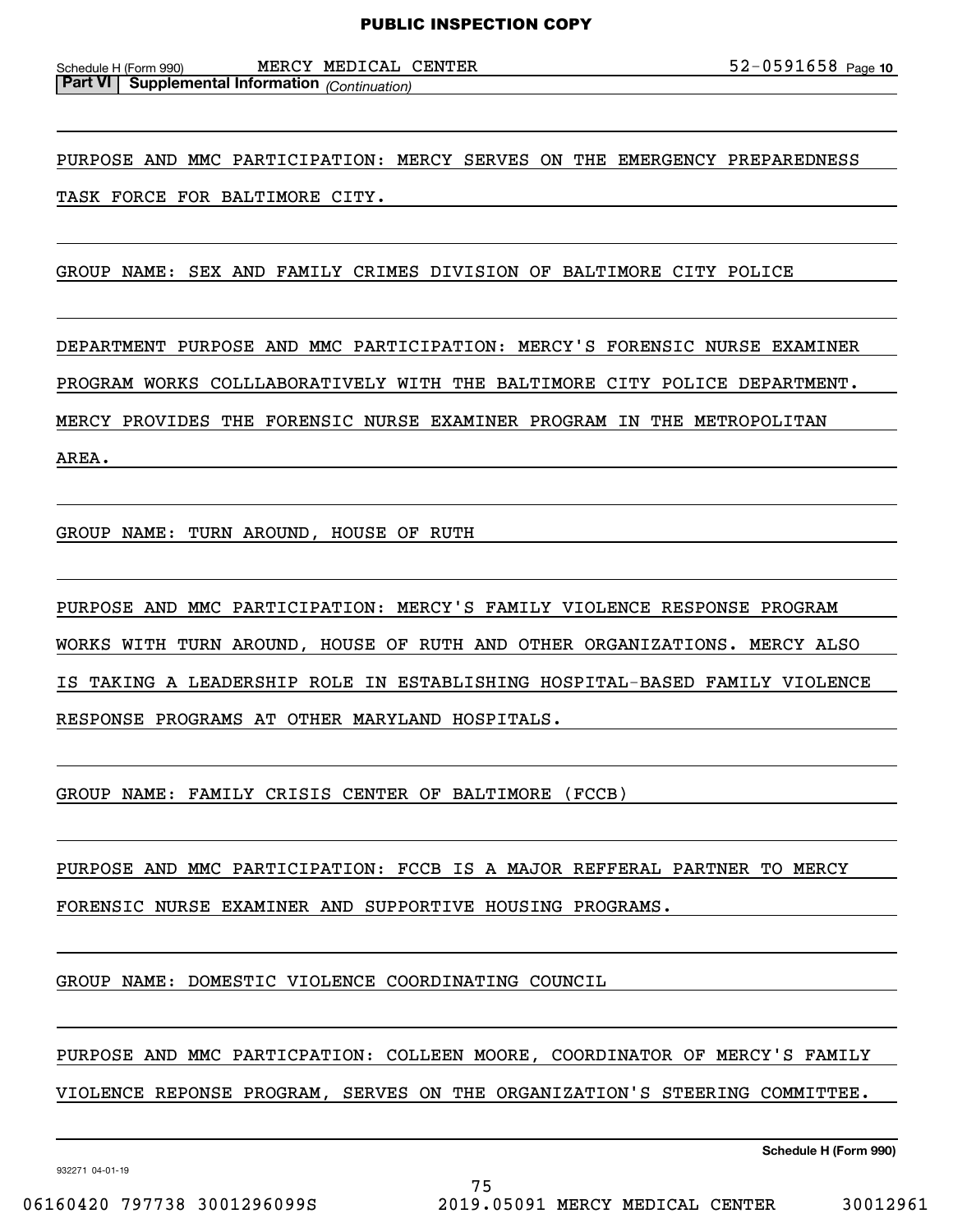Schedule H (Form 990) MERCY MEDICAL CENTER 5 2 – 0 5 9 1 6 5 8 Page **Part VI Supplemental Information** *(Continuation)*

GROUP NAME: B'MORE FOR HEALTHY BABIES

PURPOSE AND MMC PARTICIPATION: BHB IS A COALITION OF PHYSICIANS AMOUNG

BALTIMORE CITY'S MAJOR HOSPITALS THAT ADDRESSES WAYS TO REDUCE INFANT

MORTALITY, PREMATURITY AND LOW BIRTH WEIGHT. ROBERT ATLAS, M.D. CHAIRMAN

OF THE DEPARTMENT OF OBSTETRICS AND GYNECOLOGY AT MERCY AND A RECOGNIZED

EXPERT IN AT-RISK PREGNANCY IS A LEADER WITH BHB.

GROUP NAME: FAMILY HEALTH CENTERS OF BALTIMORE (FCHB)

PURPOSE AND MMC PARTICIPATION: CHRISTOPHER THOMASKUTTY AND LISA CONIC, MERCY MEDICAL CENTER VICE PRESIDENTS, SERVE ON THE BOARD OF DIRECTORS OF FCHB, A FEDERALLY QUALIFIED HEALTH CENTER THAT SERVES CENTRAL AND SOUTH BALTIMORE CITY.

GROUP NAME: TOTAL HEALTHCARE

PURPOSE AND MMC PARTICIPATION: JOHN LEPLEY, MERCY MEDICAL CENTER VICE

PRESIDENT, SERVES ON THE BOARD OF DIRECTORS OF TOTAL HEALTHCARE, A

FEDERALLY QUALIFIED HEALTH CENTER THAT SERVES CENTRAL BALTIMORE CITY.

PART VI, LINE 7, LIST OF STATES RECEIVING COMMUNITY BENEFIT REPORT:

MD

**Schedule H (Form 990)**

932271 04-01-19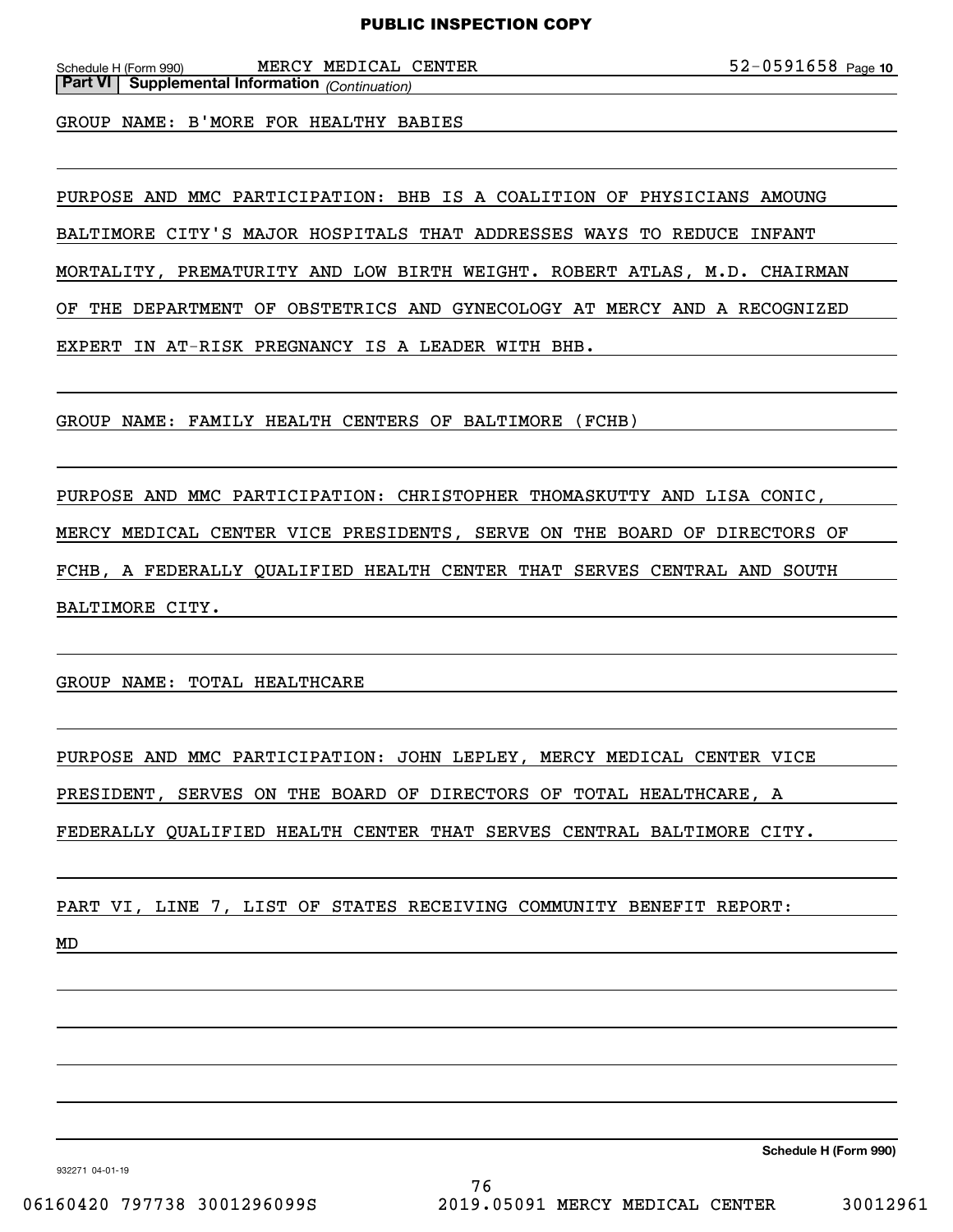| <b>SCHEDULE I</b><br>(Form 990)                                                                                                                                                                                                                                                                    |                                                                                                                                                                                                                                                                                           | OMB No. 1545-0047<br>2019  |                            |                                                                              |              |  |  |                                                                                                      |  |  |  |
|----------------------------------------------------------------------------------------------------------------------------------------------------------------------------------------------------------------------------------------------------------------------------------------------------|-------------------------------------------------------------------------------------------------------------------------------------------------------------------------------------------------------------------------------------------------------------------------------------------|----------------------------|----------------------------|------------------------------------------------------------------------------|--------------|--|--|------------------------------------------------------------------------------------------------------|--|--|--|
| Department of the Treasury<br>Internal Revenue Service                                                                                                                                                                                                                                             |                                                                                                                                                                                                                                                                                           |                            |                            | Attach to Form 990.<br>Go to www.irs.gov/Form990 for the latest information. |              |  |  | <b>Open to Public</b><br>Inspection                                                                  |  |  |  |
| Name of the organization                                                                                                                                                                                                                                                                           | MERCY MEDICAL CENTER                                                                                                                                                                                                                                                                      |                            |                            |                                                                              |              |  |  | <b>Employer identification number</b><br>52-0591658                                                  |  |  |  |
| Part I                                                                                                                                                                                                                                                                                             | <b>General Information on Grants and Assistance</b>                                                                                                                                                                                                                                       |                            |                            |                                                                              |              |  |  |                                                                                                      |  |  |  |
| $\mathbf 1$<br>$\mathbf{2}$                                                                                                                                                                                                                                                                        | Does the organization maintain records to substantiate the amount of the grants or assistance, the grantees' eligibility for the grants or assistance, and the selection<br>Describe in Part IV the organization's procedures for monitoring the use of grant funds in the United States. |                            |                            |                                                                              |              |  |  | $\boxed{\text{X}}$ No<br>Yes                                                                         |  |  |  |
| Part II                                                                                                                                                                                                                                                                                            | Grants and Other Assistance to Domestic Organizations and Domestic Governments. Complete if the organization answered "Yes" on Form 990, Part IV, line 21, for any                                                                                                                        |                            |                            |                                                                              |              |  |  |                                                                                                      |  |  |  |
|                                                                                                                                                                                                                                                                                                    | recipient that received more than \$5,000. Part II can be duplicated if additional space is needed.<br>(f) Method of<br>(h) Purpose of grant                                                                                                                                              |                            |                            |                                                                              |              |  |  |                                                                                                      |  |  |  |
| 1 (a) Name and address of organization<br>$(b)$ EIN<br>(c) IRC section<br>(d) Amount of<br>(e) Amount of<br>(g) Description of<br>valuation (book,<br>or government<br>(if applicable)<br>cash grant<br>non-cash<br>noncash assistance<br>or assistance<br>FMV, appraisal,<br>assistance<br>other) |                                                                                                                                                                                                                                                                                           |                            |                            |                                                                              |              |  |  |                                                                                                      |  |  |  |
| AMERICAN HEART ASSOCIATION EASTERN<br>STATES - P.O. BOX 4002012 - DES<br>MOINES, IA 50340-2012                                                                                                                                                                                                     |                                                                                                                                                                                                                                                                                           | $13 - 5613797$ $501(C)(3)$ |                            | 15,000,                                                                      | 0.           |  |  | \$15,000 PLEDGE PMNT TO<br>AHA FOR SPONSORSHIP ES<br>GALA S20 BALTIMORE.                             |  |  |  |
| DOWNTOWN BALTIMORE FAMILY ALLIANCE<br>P.O.BOX 6462<br>BALTIMORE, MD 21230                                                                                                                                                                                                                          |                                                                                                                                                                                                                                                                                           | $26 - 2114871$ 501(C)(3)   |                            | 7,500                                                                        | $\mathbf{0}$ |  |  | SPONSORSHIP STOOP SOIREE<br>GALA & AUCTION                                                           |  |  |  |
| CRISTO REY CORPORATE<br>420 SOUTH CHESTER STREET, BUSINESS<br>BALTIMORE, MD 21231                                                                                                                                                                                                                  |                                                                                                                                                                                                                                                                                           | $20 - 5300491$ 501(C)(3)   |                            | 85,000,                                                                      | 0.           |  |  | CORPORATE INTERNSHIP<br>PROGRAM SPONSORSHIP                                                          |  |  |  |
| DOWNTOWN PARTNERSHIP OF BALTIMORE<br>INC - 20 SOUTH CHARLES ST., 6TH<br>FLOOR - BALTIMORE, MD 21201                                                                                                                                                                                                |                                                                                                                                                                                                                                                                                           | $52 - 1326864$ $501(C)(3)$ |                            | 5,000                                                                        | 0.           |  |  | \$5,000 HOLIDAY CAMPAIN<br>2019 MONUMENT LIGHTING                                                    |  |  |  |
| THE DOWNTOWN MANAGEMENT AUTHORITY<br>FOR BALTIMORE CITY - 20 SOUTH<br>CHARLES ST., 6TH FLOOR -                                                                                                                                                                                                     |                                                                                                                                                                                                                                                                                           |                            |                            |                                                                              |              |  |  |                                                                                                      |  |  |  |
| BALTIMORE, MD 21201<br>HEALTHCARE FOR THE HOMELESS<br>421 FALLSWAY                                                                                                                                                                                                                                 |                                                                                                                                                                                                                                                                                           |                            | 52-1794232 CITY GOVERNMENT | 40,000                                                                       | $\mathbf{0}$ |  |  | GENERAL SUPPORT<br>$$5,000$ HEALTHCARE FOR THE<br>HOMELESS CHOCOLATE AFFAIR<br>EVENT SPONSORSHIP AND |  |  |  |
| BALTIMORE, MD 21202                                                                                                                                                                                                                                                                                |                                                                                                                                                                                                                                                                                           | $52 - 1576404$ $501(C)(3)$ |                            | 35,000,                                                                      | $\mathbf{0}$ |  |  | \$30.000 HEALTHCARE FOR                                                                              |  |  |  |
| $\mathbf{2}$                                                                                                                                                                                                                                                                                       | Enter total number of section 501(c)(3) and government organizations listed in the line 1 table                                                                                                                                                                                           |                            |                            |                                                                              |              |  |  | 14.                                                                                                  |  |  |  |
|                                                                                                                                                                                                                                                                                                    | 0.<br>Enter total number of other organizations listed in the line 1 table<br>3<br>Schedule I (Form 990) (2019)<br>LHA For Paperwork Reduction Act Notice, see the Instructions for Form 990.                                                                                             |                            |                            |                                                                              |              |  |  |                                                                                                      |  |  |  |

SEE PART IV FOR COLUMN (H) DESCRIPTIONS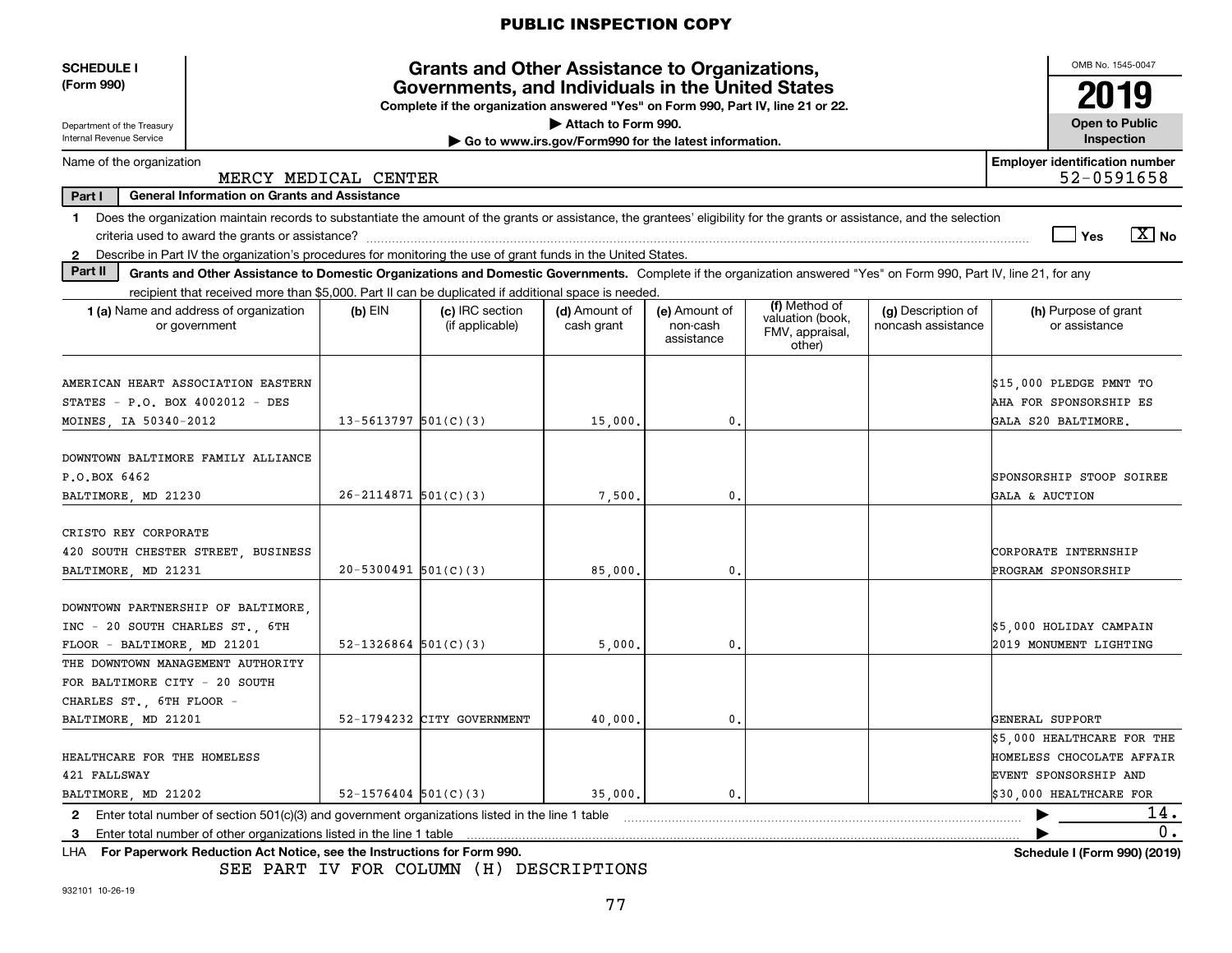#### Schedule I (Form 990) Page 1 MERCY MEDICAL CENTER

52-0591658

| $(b)$ EIN<br>52-1690149 $501(C)(3)$ | (c) IRC section<br>if applicable<br>52-6002033 $501(C)(3)$ | (d) Amount of<br>cash grant<br>5,000                                                                                                         | (e) Amount of<br>non-cash<br>assistance<br>0. | (f) Method of<br>valuation<br>(book, FMV,<br>appraisal, other) | (g) Description of<br>non-cash assistance | (h) Purpose of grant<br>or assistance<br>MARYLAND CATHOLIC<br>CONFERENCE AFFILIATION<br>FOR 2020         |
|-------------------------------------|------------------------------------------------------------|----------------------------------------------------------------------------------------------------------------------------------------------|-----------------------------------------------|----------------------------------------------------------------|-------------------------------------------|----------------------------------------------------------------------------------------------------------|
|                                     |                                                            |                                                                                                                                              |                                               |                                                                |                                           |                                                                                                          |
|                                     |                                                            |                                                                                                                                              |                                               |                                                                |                                           |                                                                                                          |
|                                     |                                                            |                                                                                                                                              |                                               |                                                                |                                           |                                                                                                          |
|                                     |                                                            |                                                                                                                                              |                                               |                                                                |                                           |                                                                                                          |
|                                     |                                                            |                                                                                                                                              |                                               |                                                                |                                           | FRANK M. CALIA, M.D.<br>ENDOWED PROFESSORSHIP                                                            |
|                                     |                                                            | 10,000                                                                                                                                       | 0.                                            |                                                                |                                           | FUND                                                                                                     |
|                                     | 52-0591623 $501(C)(3)$                                     | 10,000                                                                                                                                       | 0.                                            |                                                                |                                           | SPONSOR 2 TABLES BUSINESS<br><b>LEADER OF THE YEAR 2019</b>                                              |
|                                     |                                                            | 15,000                                                                                                                                       | $\mathfrak o$ .                               |                                                                |                                           | DR SARDI'S CHIPPING FOR<br>CANCER CARE GOLF OUTING<br>2019 ANNUAL ON 9/03/2019                           |
|                                     |                                                            |                                                                                                                                              |                                               |                                                                |                                           | CITY OF BALTIMORE.<br><b>MAYOR'S OFFICE OF HUMAN</b><br>SERVICES - SUPPORTIVE<br>HOUSING INVESTMENT FUND |
|                                     |                                                            | 5,000                                                                                                                                        | $\mathbf{0}$                                  |                                                                |                                           | 2020 (EM)POWER BREAKFAST<br>SPONSORSHIP BALTIMORE<br>LEADERSHIP SCHOOL FOR<br>YOUNG WOMEN                |
|                                     |                                                            | 8,000                                                                                                                                        | 0.                                            |                                                                |                                           | 2019 CHESAPEAKE CONNECT<br>DINNER SPONSOR                                                                |
|                                     |                                                            | 35,000                                                                                                                                       | 0.                                            |                                                                |                                           | THE MARYLAND HEALTH<br>BENEFIT<br>EXCHANGE/APPLICATION<br>COUNSELOR SPONSORING                           |
|                                     |                                                            | $45-1605551$ $501(C)(3)$<br>$52 - 1212473$ $501(C)(3)$<br>$26 - 2221540$ 501(C)(3)<br>52-1780834 CITY GOVERNMENT<br>$04 - 2871526$ 501(C)(3) | 76,000                                        | $\mathbf{0}$                                                   |                                           |                                                                                                          |

**Schedule I (Form 990)**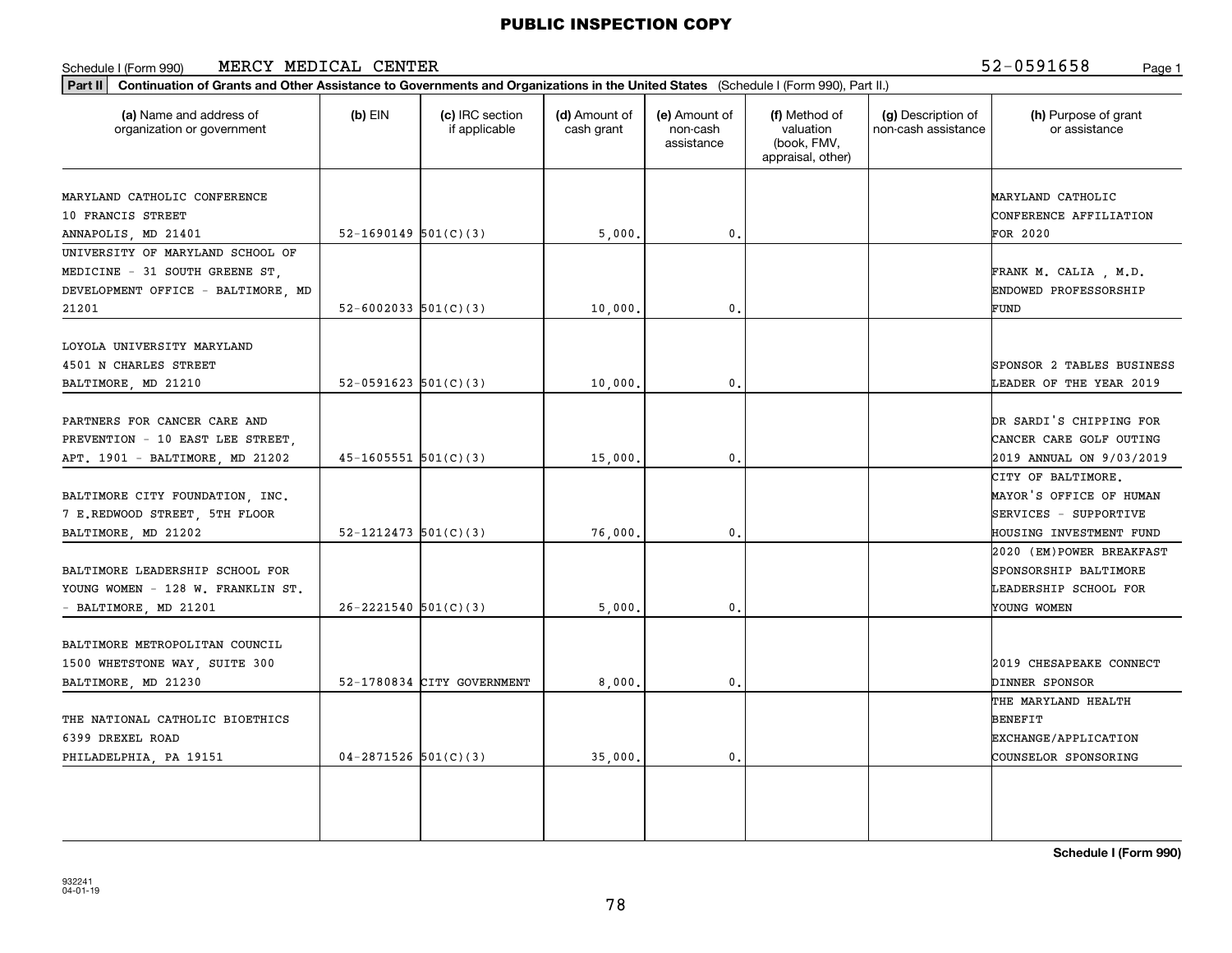#### Schedule I (Form 990) (2019) **MERCY MEDICAL CENTER** 5 2-0 5 9 1 6 5 8 Page

**2**

**Part III | Grants and Other Assistance to Domestic Individuals. Complete if the organization answered "Yes" on Form 990, Part IV, line 22.** Part III can be duplicated if additional space is needed.

| (a) Type of grant or assistance | (b) Number of<br>recipients | (c) Amount of<br>cash grant | (d) Amount of non-<br>cash assistance | (e) Method of valuation<br>(book, FMV, appraisal, other) | (f) Description of noncash assistance |
|---------------------------------|-----------------------------|-----------------------------|---------------------------------------|----------------------------------------------------------|---------------------------------------|
|                                 |                             |                             |                                       |                                                          |                                       |
|                                 |                             |                             |                                       |                                                          |                                       |
|                                 |                             |                             |                                       |                                                          |                                       |
|                                 |                             |                             |                                       |                                                          |                                       |
|                                 |                             |                             |                                       |                                                          |                                       |
|                                 |                             |                             |                                       |                                                          |                                       |
|                                 |                             |                             |                                       |                                                          |                                       |
|                                 |                             |                             |                                       |                                                          |                                       |
|                                 |                             |                             |                                       |                                                          |                                       |
|                                 |                             |                             |                                       |                                                          |                                       |

**Part IV** | Supplemental Information. Provide the information required in Part I, line 2; Part III, column (b); and any other additional information.<br>

PART II, LINE 1, COLUMN (H):

NAME OF ORGANIZATION OR GOVERNMENT: HEALTHCARE FOR THE HOMELESS

(H) PURPOSE OF GRANT OR ASSISTANCE: \$5,000 HEALTHCARE FOR THE HOMELESS

CHOCOLATE AFFAIR EVENT SPONSORSHIP AND \$30,000 HEALTHCARE FOR THE

HOMELESS MOBILE CLINIC

NAME OF ORGANIZATION OR GOVERNMENT: BALTIMORE CITY FOUNDATION, INC.

(H) PURPOSE OF GRANT OR ASSISTANCE: CITY OF BALTIMORE. MAYOR'S OFFICE OF

# HUMAN SERVICES - SUPPORTIVE HOUSING INVESTMENT FUND \$71,000.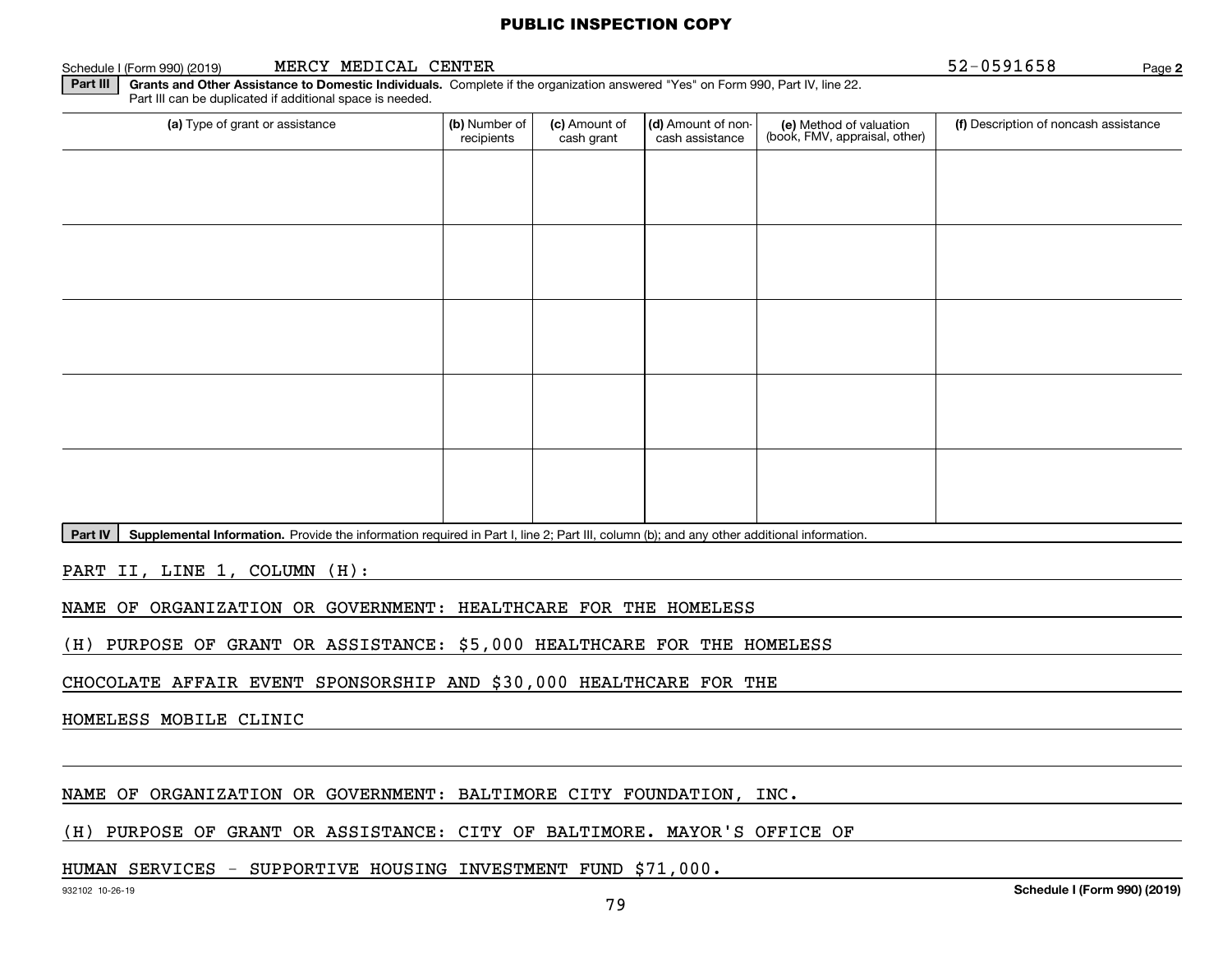**Part IV Supplemental Information**

2019 JOURNEY HOME SPONSORSHIP \$5,000

NAME OF ORGANIZATION OR GOVERNMENT: THE NATIONAL CATHOLIC BIOETHICS

(H) PURPOSE OF GRANT OR ASSISTANCE: THE MARYLAND HEALTH BENEFIT

EXCHANGE/APPLICATION COUNSELOR SPONSORING ENTITY ATTESTATIONS

**Schedule I (Form 990)**

932291 04-01-19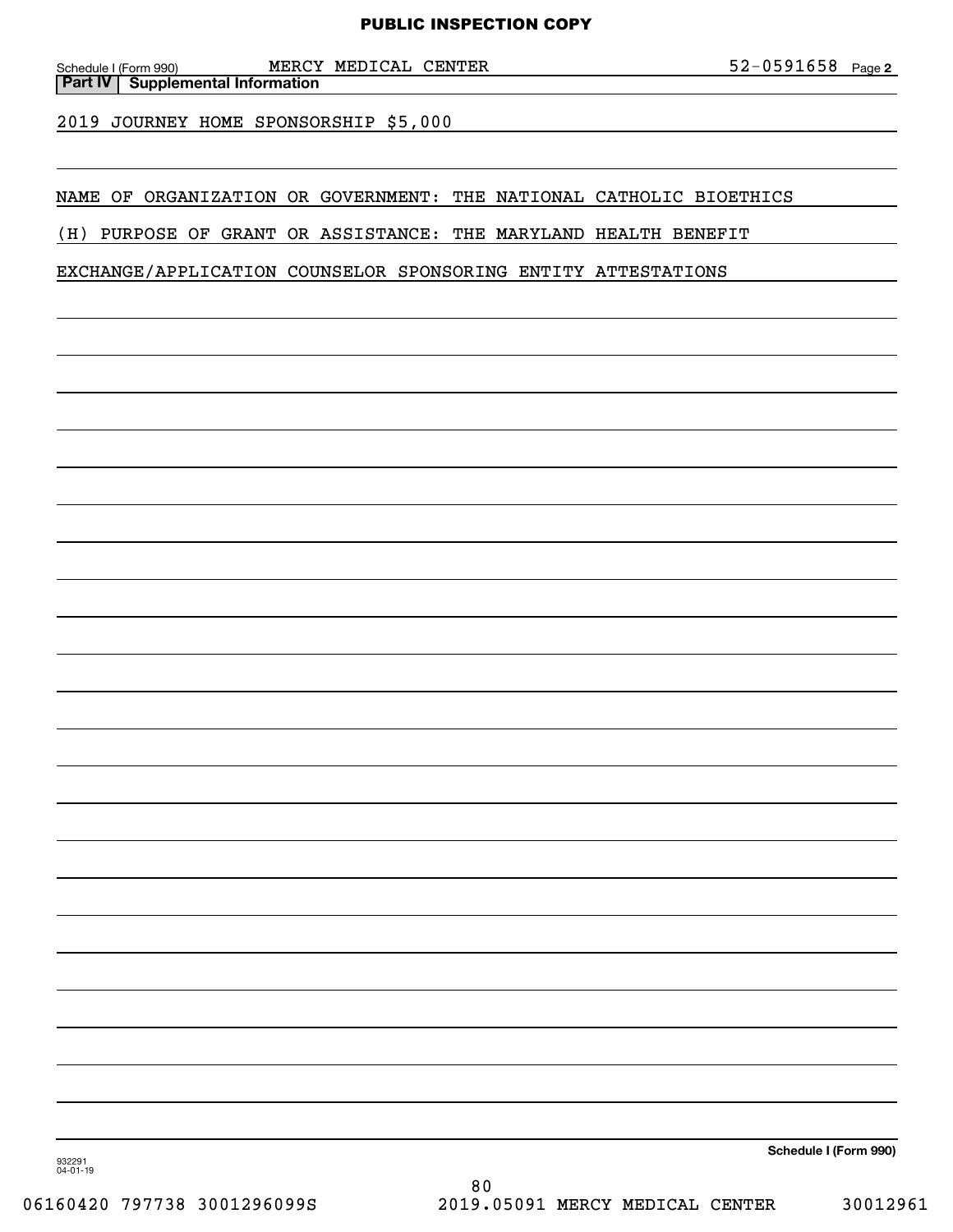|                                                                                                                        |                                                                                                                        | <b>PUBLIC INSPECTION COPY</b>                                                                                                                                                                                                        |                                       |                         |     |             |  |
|------------------------------------------------------------------------------------------------------------------------|------------------------------------------------------------------------------------------------------------------------|--------------------------------------------------------------------------------------------------------------------------------------------------------------------------------------------------------------------------------------|---------------------------------------|-------------------------|-----|-------------|--|
| <b>SCHEDULE J</b>                                                                                                      |                                                                                                                        | <b>Compensation Information</b>                                                                                                                                                                                                      |                                       | OMB No. 1545-0047       |     |             |  |
| (Form 990)                                                                                                             |                                                                                                                        | For certain Officers, Directors, Trustees, Key Employees, and Highest                                                                                                                                                                |                                       |                         |     |             |  |
|                                                                                                                        |                                                                                                                        | <b>Compensated Employees</b>                                                                                                                                                                                                         |                                       |                         |     |             |  |
| Department of the Treasury                                                                                             |                                                                                                                        | Complete if the organization answered "Yes" on Form 990, Part IV, line 23.<br>Attach to Form 990.                                                                                                                                    |                                       | <b>Open to Public</b>   |     |             |  |
| Internal Revenue Service                                                                                               |                                                                                                                        | Go to www.irs.gov/Form990 for instructions and the latest information.                                                                                                                                                               |                                       | Inspection              |     |             |  |
| Name of the organization                                                                                               |                                                                                                                        |                                                                                                                                                                                                                                      | <b>Employer identification number</b> |                         |     |             |  |
|                                                                                                                        | MERCY MEDICAL CENTER                                                                                                   |                                                                                                                                                                                                                                      | 52-0591658                            |                         |     |             |  |
| Part I                                                                                                                 | <b>Questions Regarding Compensation</b>                                                                                |                                                                                                                                                                                                                                      |                                       |                         |     |             |  |
|                                                                                                                        |                                                                                                                        |                                                                                                                                                                                                                                      |                                       |                         | Yes | No          |  |
|                                                                                                                        |                                                                                                                        | <b>1a</b> Check the appropriate box(es) if the organization provided any of the following to or for a person listed on Form 990,                                                                                                     |                                       |                         |     |             |  |
|                                                                                                                        | Part VII, Section A, line 1a. Complete Part III to provide any relevant information regarding these items.             |                                                                                                                                                                                                                                      |                                       |                         |     |             |  |
|                                                                                                                        | First-class or charter travel                                                                                          | Housing allowance or residence for personal use                                                                                                                                                                                      |                                       |                         |     |             |  |
| Travel for companions                                                                                                  |                                                                                                                        | Payments for business use of personal residence                                                                                                                                                                                      |                                       |                         |     |             |  |
|                                                                                                                        | Health or social club dues or initiation fees<br>Tax indemnification and gross-up payments                             |                                                                                                                                                                                                                                      |                                       |                         |     |             |  |
|                                                                                                                        | Discretionary spending account                                                                                         | Personal services (such as maid, chauffeur, chef)                                                                                                                                                                                    |                                       |                         |     |             |  |
|                                                                                                                        |                                                                                                                        |                                                                                                                                                                                                                                      |                                       |                         |     |             |  |
|                                                                                                                        | <b>b</b> If any of the boxes on line 1a are checked, did the organization follow a written policy regarding payment or |                                                                                                                                                                                                                                      |                                       |                         |     |             |  |
|                                                                                                                        | reimbursement or provision of all of the expenses described above? If "No," complete Part III to explain               |                                                                                                                                                                                                                                      |                                       | 1b                      |     |             |  |
| 2.<br>Did the organization require substantiation prior to reimbursing or allowing expenses incurred by all directors, |                                                                                                                        |                                                                                                                                                                                                                                      |                                       |                         |     |             |  |
|                                                                                                                        | trustees, and officers, including the CEO/Executive Director, regarding the items checked on line 1a?                  |                                                                                                                                                                                                                                      |                                       |                         |     |             |  |
|                                                                                                                        |                                                                                                                        |                                                                                                                                                                                                                                      |                                       |                         |     |             |  |
| З                                                                                                                      |                                                                                                                        | Indicate which, if any, of the following the organization used to establish the compensation of the organization's                                                                                                                   |                                       |                         |     |             |  |
|                                                                                                                        |                                                                                                                        | CEO/Executive Director. Check all that apply. Do not check any boxes for methods used by a related organization to                                                                                                                   |                                       |                         |     |             |  |
|                                                                                                                        | establish compensation of the CEO/Executive Director, but explain in Part III.                                         |                                                                                                                                                                                                                                      |                                       |                         |     |             |  |
| Compensation committee                                                                                                 |                                                                                                                        | Written employment contract                                                                                                                                                                                                          |                                       |                         |     |             |  |
|                                                                                                                        | Independent compensation consultant                                                                                    | Compensation survey or study                                                                                                                                                                                                         |                                       |                         |     |             |  |
|                                                                                                                        | Form 990 of other organizations                                                                                        | Approval by the board or compensation committee                                                                                                                                                                                      |                                       |                         |     |             |  |
| 4                                                                                                                      | During the year, did any person listed on Form 990, Part VII, Section A, line 1a, with respect to the filing           |                                                                                                                                                                                                                                      |                                       |                         |     |             |  |
|                                                                                                                        | organization or a related organization:                                                                                |                                                                                                                                                                                                                                      |                                       |                         |     |             |  |
| а                                                                                                                      | Receive a severance payment or change-of-control payment?                                                              |                                                                                                                                                                                                                                      |                                       | 4a                      |     | х           |  |
| b                                                                                                                      | Participate in, or receive payment from, a supplemental nonqualified retirement plan?                                  |                                                                                                                                                                                                                                      |                                       | 4b                      |     | X           |  |
|                                                                                                                        |                                                                                                                        |                                                                                                                                                                                                                                      |                                       | 4с                      |     | $\mathbf X$ |  |
|                                                                                                                        | If "Yes" to any of lines 4a-c, list the persons and provide the applicable amounts for each item in Part III.          |                                                                                                                                                                                                                                      |                                       |                         |     |             |  |
|                                                                                                                        |                                                                                                                        |                                                                                                                                                                                                                                      |                                       |                         |     |             |  |
|                                                                                                                        | Only section 501(c)(3), 501(c)(4), and 501(c)(29) organizations must complete lines 5-9.                               |                                                                                                                                                                                                                                      |                                       |                         |     |             |  |
| 5                                                                                                                      |                                                                                                                        | For persons listed on Form 990, Part VII, Section A, line 1a, did the organization pay or accrue any compensation                                                                                                                    |                                       |                         |     |             |  |
| contingent on the revenues of:                                                                                         |                                                                                                                        |                                                                                                                                                                                                                                      |                                       |                         |     | х           |  |
| a                                                                                                                      |                                                                                                                        | The organization? <b>William Commission Commission Commission</b> Commission Commission Commission Commission Commission                                                                                                             |                                       | 5a                      |     | X           |  |
|                                                                                                                        | If "Yes" on line 5a or 5b, describe in Part III.                                                                       |                                                                                                                                                                                                                                      |                                       | 5b                      |     |             |  |
|                                                                                                                        |                                                                                                                        |                                                                                                                                                                                                                                      |                                       |                         |     |             |  |
| 6.                                                                                                                     |                                                                                                                        | For persons listed on Form 990, Part VII, Section A, line 1a, did the organization pay or accrue any compensation                                                                                                                    |                                       |                         |     |             |  |
| contingent on the net earnings of:                                                                                     |                                                                                                                        |                                                                                                                                                                                                                                      |                                       |                         |     | х           |  |
|                                                                                                                        |                                                                                                                        | a The organization? <b>With the contract of the contract of the contract of the contract of the contract of the contract of the contract of the contract of the contract of the contract of the contract of the contract of the </b> |                                       | 6a                      |     | х           |  |
|                                                                                                                        |                                                                                                                        |                                                                                                                                                                                                                                      |                                       | 6b                      |     |             |  |
|                                                                                                                        | If "Yes" on line 6a or 6b, describe in Part III.                                                                       |                                                                                                                                                                                                                                      |                                       |                         |     |             |  |
|                                                                                                                        |                                                                                                                        | 7 For persons listed on Form 990, Part VII, Section A, line 1a, did the organization provide any nonfixed payments                                                                                                                   |                                       | $\overline{\mathbf{r}}$ | х   |             |  |
|                                                                                                                        |                                                                                                                        |                                                                                                                                                                                                                                      |                                       |                         |     |             |  |
| Were any amounts reported on Form 990, Part VII, paid or accrued pursuant to a contract that was subject to the<br>8   |                                                                                                                        |                                                                                                                                                                                                                                      |                                       |                         |     |             |  |
| If "Yes" on line 8, did the organization also follow the rebuttable presumption procedure described in                 |                                                                                                                        |                                                                                                                                                                                                                                      |                                       |                         |     | x           |  |
| 9                                                                                                                      |                                                                                                                        |                                                                                                                                                                                                                                      |                                       |                         |     |             |  |
|                                                                                                                        |                                                                                                                        |                                                                                                                                                                                                                                      |                                       | 9                       |     |             |  |
|                                                                                                                        | LHA For Paperwork Reduction Act Notice, see the Instructions for Form 990.                                             |                                                                                                                                                                                                                                      | Schedule J (Form 990) 2019            |                         |     |             |  |

932111 10-21-19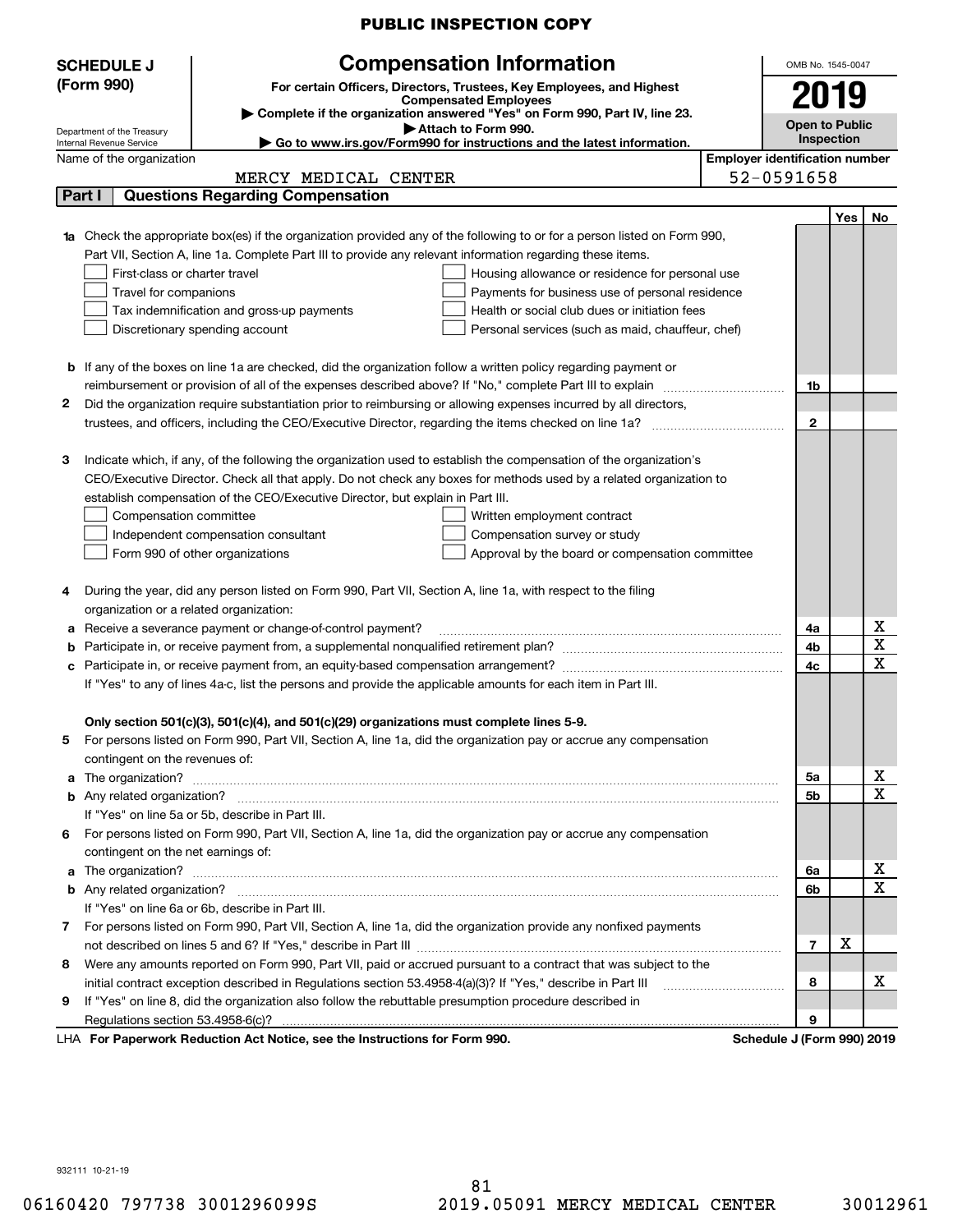MERCY MEDICAL CENTER

52-0591658

**2**

**Part II Officers, Directors, Trustees, Key Employees, and Highest Compensated Employees.**  Schedule J (Form 990) 2019 Page Use duplicate copies if additional space is needed.

For each individual whose compensation must be reported on Schedule J, report compensation from the organization on row (i) and from related organizations, described in the instructions, on row (ii). Do not list any individuals that aren't listed on Form 990, Part VII.

**Note:**  The sum of columns (B)(i)-(iii) for each listed individual must equal the total amount of Form 990, Part VII, Section A, line 1a, applicable column (D) and (E) amounts for that individual.

|                             |      |                          | (B) Breakdown of W-2 and/or 1099-MISC compensation |                                           | (C) Retirement and<br>other deferred | (D) Nontaxable<br>benefits | (E) Total of columns<br>$(B)(i)-(D)$ | (F) Compensation<br>in column (B)         |
|-----------------------------|------|--------------------------|----------------------------------------------------|-------------------------------------------|--------------------------------------|----------------------------|--------------------------------------|-------------------------------------------|
| (A) Name and Title          |      | (i) Base<br>compensation | (ii) Bonus &<br>incentive<br>compensation          | (iii) Other<br>reportable<br>compensation | compensation                         |                            |                                      | reported as deferred<br>on prior Form 990 |
| THOMAS MULLEN<br>(1)        | (i)  | $0$ .                    | $\mathbf{0}$ .                                     | 0.                                        | $\mathbf 0$ .                        | 0.                         | $\Omega$ .                           | 0.                                        |
| CHAIR EX OFFICIO            | (ii) | 875,788.                 | 779,062.                                           | 0.                                        | 16,800.                              | 28,563.                    | 1,700,213                            | 0.                                        |
| <b>JOHN TOPPER</b><br>(2)   | (i)  | 0.                       | 0.                                                 | 0.                                        | $\mathbf{0}$ .                       | $\mathbf{0}$ .             | $\mathbf{0}$ .                       | $\overline{0}$ .                          |
| VICE CHAIR                  | (ii) | 542,949.                 | 253,796.                                           | 0.                                        | 16,800.                              | 31,677.                    | 845, 222.                            | $\overline{0}$ .                          |
| <b>JUSTIN DEIBEL</b><br>(3) | (i)  | 440,314.                 | 182,738.                                           | 0.                                        | 8,400.                               | 26,877.                    | 658,329.                             | 0.                                        |
| <b>TREASURER</b>            | (ii) | 0.                       | 0.                                                 | 0.                                        | $\mathbf{0}$ .                       | $\mathbf 0$ .              | $\mathbf 0$ .                        | 0.                                        |
| WILMA ROWE MD<br>(4)        | (i)  | 607,911.                 | 158, 584.                                          | $\overline{0}$ .                          | 12,600.                              | 27,454.                    | 806,549.                             | $\overline{0}$ .                          |
| <b>SECRETARY</b>            | (ii) | 0.                       | 0.                                                 | $\overline{0}$ .                          | 0.                                   | 0.                         | 0.                                   | $\overline{0}$ .                          |
| DAVID MAINE MD<br>(5)       | (i)  | 0.                       | $\overline{0}$ .                                   | $\overline{0}$ .                          | $\overline{0}$ .                     | 0.                         | $\mathbf 0$ .                        | $\overline{0}$ .                          |
| <b>DIRECTOR</b>             | (ii) | 821,376.                 | 136,557.                                           | $\overline{0}$ .                          | 8,400.                               | 26,426.                    | 992,759.                             | 0.                                        |
| (6)<br>MICHAEL MULLANE      | (i)  | 211,820.                 | 64,865.                                            | 0.                                        | 9,516.                               | 14, 422.                   | 300, 623.                            | 0.                                        |
| <b>DIRECTOR</b>             | (ii) | $\mathbf 0$ .            | О.                                                 | $\overline{0}$ .                          | 0.                                   | 0.                         | $\mathbf 0$ .                        | $\overline{0}$ .                          |
| STACEY BRULL<br>(7)         | (i)  | 184,006.                 | 36,888.                                            | $\overline{0}$ .                          | $\overline{5,770}$ .                 | 24,950.                    | 251,614                              | 0.                                        |
| <b>DIRECTOR</b>             | (ii) | 0.                       | О.                                                 | $\overline{0}$ .                          | 0.                                   | $\mathbf 0$ .              | 0.                                   | 0.                                        |
| (8)<br>SUSAN FINLAYSON      | (i)  | 452,716.                 | 162,953.                                           | 0.                                        | 12,600.                              | 15,537.                    | 643,806                              | 0.                                        |
| <b>DIRECTOR</b>             | (ii) | 0.                       | О.                                                 | 0.                                        | Ο.                                   | 0.                         | $\mathbf 0$ .                        | 0.                                        |
| (9) ROBERT EDWARDS          | (i)  | 373,545.                 | 115,078.                                           | $\overline{0}$ .                          | 16,800.                              | 31,582.                    | 537,005                              | $\overline{0}$ .                          |
| SENIOR VP PHYSICIAN DELIVE  | (ii) | 0.                       | $\mathbf 0$ .                                      | $\overline{0}$ .                          | 0.                                   | $\mathbf{0}$ .             | 0.                                   | $\overline{0}$ .                          |
| (10) TAMMY JANUS            | (i)  | 285,061.                 | 88,683.                                            | $\overline{0}$ .                          | 13, 138.                             | 27,092.                    | 413,974.                             | 0.                                        |
| SENIOR VP HR                | (ii) | 0.                       | О.                                                 | $\overline{0}$ .                          | 0.                                   | $\mathbf{0}$ .             | 0.                                   | 0.                                        |
| (11) RALPH LEBRON MD        | (i)  | 196, 771.                | 129,216.                                           | 0.                                        | 5,455.                               | 25,921.                    | 357, 363.                            | 0.                                        |
| PHYSICIAN                   | (ii) | 0.                       | О.                                                 | 0.                                        | 0.                                   | $\mathbf 0$ .              | $\Omega$ .                           | $\mathbf 0$ .                             |
| (12) ALBERT HAN MD          | (i)  | 194, 455.                | 129, 216                                           | $\overline{0}$ .                          | 5,550.                               | 10, 811.                   | 340,032                              | $\overline{0}$ .                          |
| PHYSICIAN                   | (ii) | 0.                       | $\mathbf 0$ .                                      | $\overline{0}$ .                          | 0.                                   | $\mathbf 0$ .              | $\mathbf 0$ .                        | $\overline{0}$ .                          |
| (13) DAVID BRIGHT           | (i)  | 166,603.                 | 129,216                                            | $\overline{0}$ .                          | 0.                                   | 10,850.                    | 306,669                              | $\mathbf 0$ .                             |
| PHYSICIAN                   | (ii) | 0.                       | О.                                                 | $\overline{0}$ .                          | 0.                                   | $\mathbf{0}$ .             | 0.                                   | 0.                                        |
| (14) SCOTT SPIER MD         | (i)  | 43,981.                  | 0.                                                 | 50, 292.                                  | 3,000.                               | 21,714.                    | 118,987.                             | 0.                                        |
| FORMER SECRETARY            | (ii) | 0.                       | $\overline{0}$ .                                   | $\overline{0}$ .                          | 0.                                   | $\mathbf 0$ .              | $\mathbf 0$ .                        | $\overline{0}$ .                          |
|                             | (i)  |                          |                                                    |                                           |                                      |                            |                                      |                                           |
|                             | (i)  |                          |                                                    |                                           |                                      |                            |                                      |                                           |
|                             | (i)  |                          |                                                    |                                           |                                      |                            |                                      |                                           |
|                             | (ii) |                          |                                                    |                                           |                                      |                            |                                      |                                           |

**Schedule J (Form 990) 2019**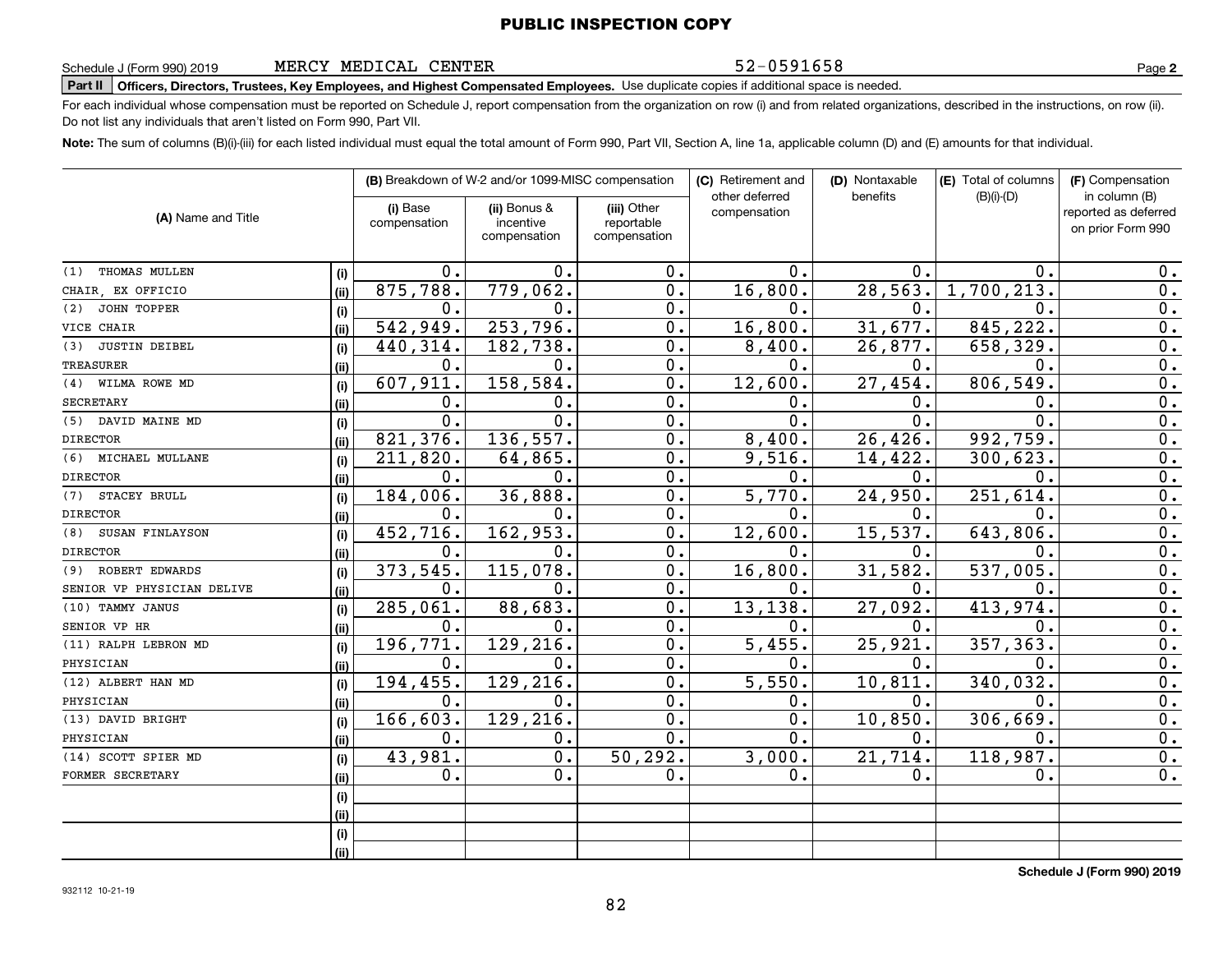MERCY MEDICAL CENTER

#### **Part III Supplemental Information**

Schedule J (Form 990) 2019 MERCY MEDICAL CENTER<br>
Part III Supplemental Information<br>
Provide the information, explanation, or descriptions required for Part I, lines 1a, 1b, 3, 4a, 4b, 4c, 5a, 5b, 6a, 6b, 7, and 8, and for

#### PART I, LINE 3:

THE ORGANIZATION RELIED ON A RELATED ORGANIZATION AND THAT RELATED

#### ORGANIZATION USED THE FOLLOWING METHODS TO ESTABLISH THE TOP MANAGEMENT

#### OFFICIAL'S COMPENSATION:

#### 1. COMPENSATION COMMITTEE

- 2. INDEPENDENT COMPENSATION CONSULTANT
- 3. COMPENSATION SURVEY OR STUDY; AND
- 4. APPROVAL BY THE BOARD OR COMPENSATION COMMITTEE

PART I, LINE 7:

THE COMPENSATION COMMITTEE APPROVES NON-FIXED PAYMENTS FOR MANAGMENT BASED

ON THE DEGREE OF MEETING CORPORATE PRIORITIES ESTABLISHED BY THE BOARD OF

TRUSTEES. THE CORPORATE OBJECTIVES ARE DESIGNED TO ADVANCE THE ORGANIZATION

IN THE AREAS OF QUALITY CARE, PATIENT SAFETY, PATIENT SATISFACTION,

BUSINESS DEVELOPMENT AND FINANCIAL STRENGTH.

**Schedule J (Form 990) 2019**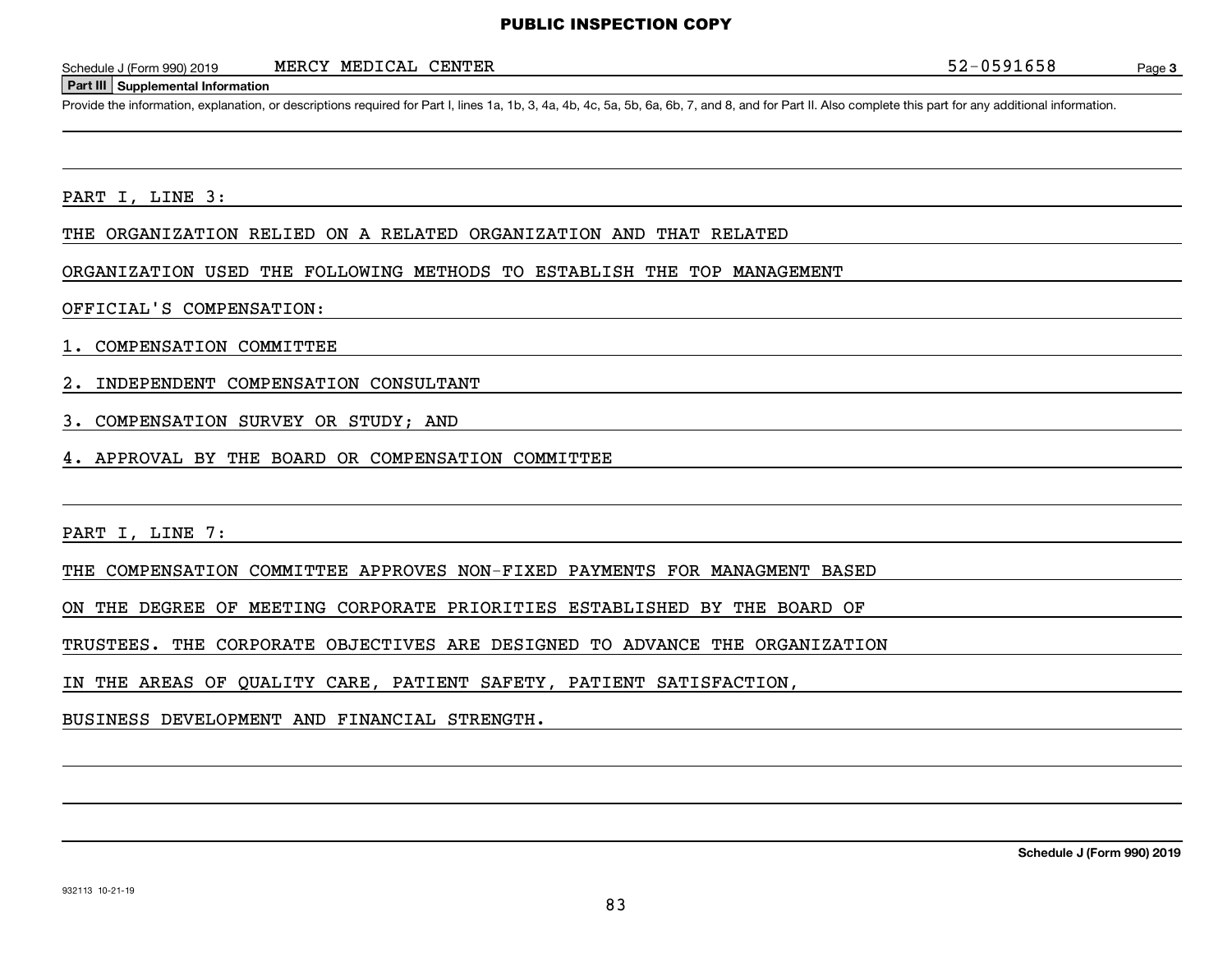|                                                                                   | ENTITY<br>1<br>OMB No. 1545-0047<br><b>Supplemental Information on Tax-Exempt Bonds</b>                           |                                                          |                 |               |                                               |                           |                             |                                         |             |                                       |                                     |           |    |
|-----------------------------------------------------------------------------------|-------------------------------------------------------------------------------------------------------------------|----------------------------------------------------------|-----------------|---------------|-----------------------------------------------|---------------------------|-----------------------------|-----------------------------------------|-------------|---------------------------------------|-------------------------------------|-----------|----|
| <b>SCHEDULE K</b><br>(Form 990)                                                   | Complete if the organization answered "Yes" on Form 990, Part IV, line 24a. Provide descriptions,                 |                                                          |                 |               |                                               |                           |                             |                                         |             |                                       | 2019                                |           |    |
| Department of the Treasury<br>Internal Revenue Service                            | Attach to Form 990. $\blacktriangleright$ Go to www.irs.gov/Form 990 for instructions and the latest information. | explanations, and any additional information in Part VI. |                 |               |                                               |                           |                             |                                         |             |                                       | <b>Open to Public</b><br>Inspection |           |    |
| Name of the organization                                                          |                                                                                                                   |                                                          |                 |               |                                               |                           |                             |                                         |             | <b>Employer identification number</b> |                                     |           |    |
| MERCY MEDICAL CENTER                                                              |                                                                                                                   |                                                          |                 |               |                                               |                           |                             |                                         |             | 52-0591658                            |                                     |           |    |
| Part I<br><b>Bond Issues</b>                                                      | SEE PART VI FOR COLUMNS                                                                                           |                                                          | (A)<br>AND      | (F)           |                                               | CONTINUATIONS             |                             |                                         |             |                                       |                                     |           |    |
| (a) Issuer name                                                                   | (b) Issuer EIN                                                                                                    | $(c)$ CUSIP $#$                                          | (d) Date issued |               | (e) Issue price<br>(f) Description of purpose |                           |                             | (g) Defeased (h) On behalf<br>of issuer |             |                                       | (i) Pooled<br>financing             |           |    |
|                                                                                   |                                                                                                                   |                                                          |                 |               |                                               |                           |                             | Yes I                                   | No          | Yes No                                |                                     | Yes       | No |
| MARYLAND HEALTH & HIGHER                                                          |                                                                                                                   |                                                          |                 |               |                                               | 2006 REPLACEMENT          |                             |                                         |             |                                       |                                     |           |    |
| A EDUCATIONAL FAC AUTHORIT 52-0936091574217XX8                                    |                                                                                                                   |                                                          | 08/03/06        |               |                                               | 35000000. GARAGE          |                             |                                         | $\mathbf X$ |                                       | X                                   |           | X  |
| MARYLAND HEALTH & HIGHER                                                          |                                                                                                                   |                                                          |                 |               |                                               | $2010$ PARTIAL            |                             |                                         |             |                                       |                                     |           |    |
| B EDUCATIONAL FAC AUTHORIT 52-09360915742176K6                                    |                                                                                                                   |                                                          | 04/01/10        |               |                                               |                           | 30000000. CONVERSION 2007 B |                                         | X           |                                       | х                                   |           | X  |
| MARYLAND HEALTH & HIGHER                                                          |                                                                                                                   |                                                          |                 |               |                                               | 2011 BONDS                |                             |                                         |             |                                       |                                     |           |    |
| c EDUCATIONAL FAC AUTHORIT 52-0936091574218AM5                                    |                                                                                                                   |                                                          | 02/11/11        |               |                                               | 39889140.REFUNDING 2007 B |                             |                                         | X           |                                       | X                                   |           | X  |
| MARYLAND HEALTH & HIGHER                                                          |                                                                                                                   |                                                          |                 |               |                                               | 2012 BONDS                |                             |                                         |             |                                       |                                     |           |    |
| D EDUCATIONAL FAC AUTHORIT 52-0936091 574218EZ2 04/25/12                          |                                                                                                                   |                                                          |                 |               |                                               |                           | 51737448. REFUNDING 2001 BO |                                         | X           |                                       | X                                   |           | X  |
| Part II<br><b>Proceeds</b>                                                        |                                                                                                                   |                                                          |                 |               |                                               |                           |                             |                                         |             |                                       |                                     |           |    |
|                                                                                   |                                                                                                                   |                                                          | A               |               |                                               | B                         | C                           |                                         |             |                                       | D                                   |           |    |
| Amount of bonds retired<br>$\mathbf{1}$                                           |                                                                                                                   |                                                          |                 | 7,855,000.    |                                               | 14,255,000.               | 4,160,000.                  |                                         |             |                                       |                                     |           |    |
| $\overline{2}$<br>Amount of bonds legally defeased                                |                                                                                                                   |                                                          |                 |               |                                               |                           |                             |                                         |             |                                       |                                     |           |    |
| Total proceeds of issue<br>3                                                      |                                                                                                                   |                                                          |                 | 35,952,865.   |                                               | 30,000,000.               | 39,889,140.                 |                                         |             | 51,737,448.                           |                                     |           |    |
| Gross proceeds in reserve funds<br>4                                              |                                                                                                                   |                                                          |                 |               |                                               |                           | 3,988,914.                  |                                         |             |                                       | 1,435,719.                          |           |    |
| 5<br>Capitalized interest from proceeds                                           |                                                                                                                   |                                                          |                 | 1,492,333.    |                                               |                           |                             |                                         |             |                                       |                                     |           |    |
| 6<br>Proceeds in refunding escrows                                                |                                                                                                                   |                                                          |                 |               |                                               |                           |                             |                                         |             |                                       |                                     |           |    |
| Issuance costs from proceeds<br>$\overline{7}$                                    |                                                                                                                   |                                                          |                 | 372,010.      |                                               |                           | 789,807.                    |                                         |             |                                       |                                     |           |    |
| Credit enhancement from proceeds<br>8                                             |                                                                                                                   |                                                          |                 |               |                                               |                           |                             |                                         |             |                                       |                                     |           |    |
| Working capital expenditures from proceeds<br>9                                   |                                                                                                                   |                                                          |                 | 33, 135, 657. |                                               |                           |                             |                                         |             |                                       |                                     |           |    |
| 10<br>Capital expenditures from proceeds                                          |                                                                                                                   |                                                          |                 |               |                                               | 30,000,000.               | 35, 110, 419.               |                                         |             | 50,301,729.                           |                                     |           |    |
| 11<br>Other spent proceeds<br>12<br>Other unspent proceeds                        |                                                                                                                   |                                                          |                 |               |                                               |                           |                             |                                         |             |                                       |                                     |           |    |
| 13<br>Year of substantial completion                                              |                                                                                                                   |                                                          |                 | 2008          |                                               | 2010                      | 2010                        |                                         |             |                                       |                                     | 2003      |    |
|                                                                                   |                                                                                                                   |                                                          | Yes             | <b>No</b>     | <b>Yes</b>                                    | <b>No</b>                 | Yes                         | <b>No</b>                               |             | <b>Yes</b>                            |                                     | <b>No</b> |    |
| Were the bonds issued as part of a refunding issue of tax-exempt bonds (or,<br>14 |                                                                                                                   |                                                          |                 |               |                                               |                           |                             |                                         |             |                                       |                                     |           |    |
|                                                                                   |                                                                                                                   |                                                          |                 | х             | х                                             |                           | $\mathbf X$                 |                                         |             | X                                     |                                     |           |    |
| Were the bonds issued as part of a refunding issue of taxable bonds (or, if<br>15 |                                                                                                                   |                                                          |                 |               |                                               |                           |                             |                                         |             |                                       |                                     |           |    |
| issued prior to 2018, an advance refunding issue)?                                |                                                                                                                   |                                                          |                 | $\mathbf X$   |                                               | х                         |                             | X                                       |             |                                       |                                     |           | X  |
| Has the final allocation of proceeds been made?<br>16                             |                                                                                                                   |                                                          | $\mathbf x$     |               | $\mathbf x$                                   |                           | $\overline{\mathbf{x}}$     |                                         |             | $\mathbf x$                           |                                     |           |    |
| Does the organization maintain adequate books and records to support the<br>17    |                                                                                                                   |                                                          |                 |               |                                               |                           |                             |                                         |             |                                       |                                     |           |    |
| final allocation of proceeds?                                                     |                                                                                                                   |                                                          | X               |               | х                                             |                           | $\mathbf X$                 |                                         |             | X                                     |                                     |           |    |

**For Paperwork Reduction Act Notice, see the Instructions for Form 990. Schedule K (Form 990) 2019** LHA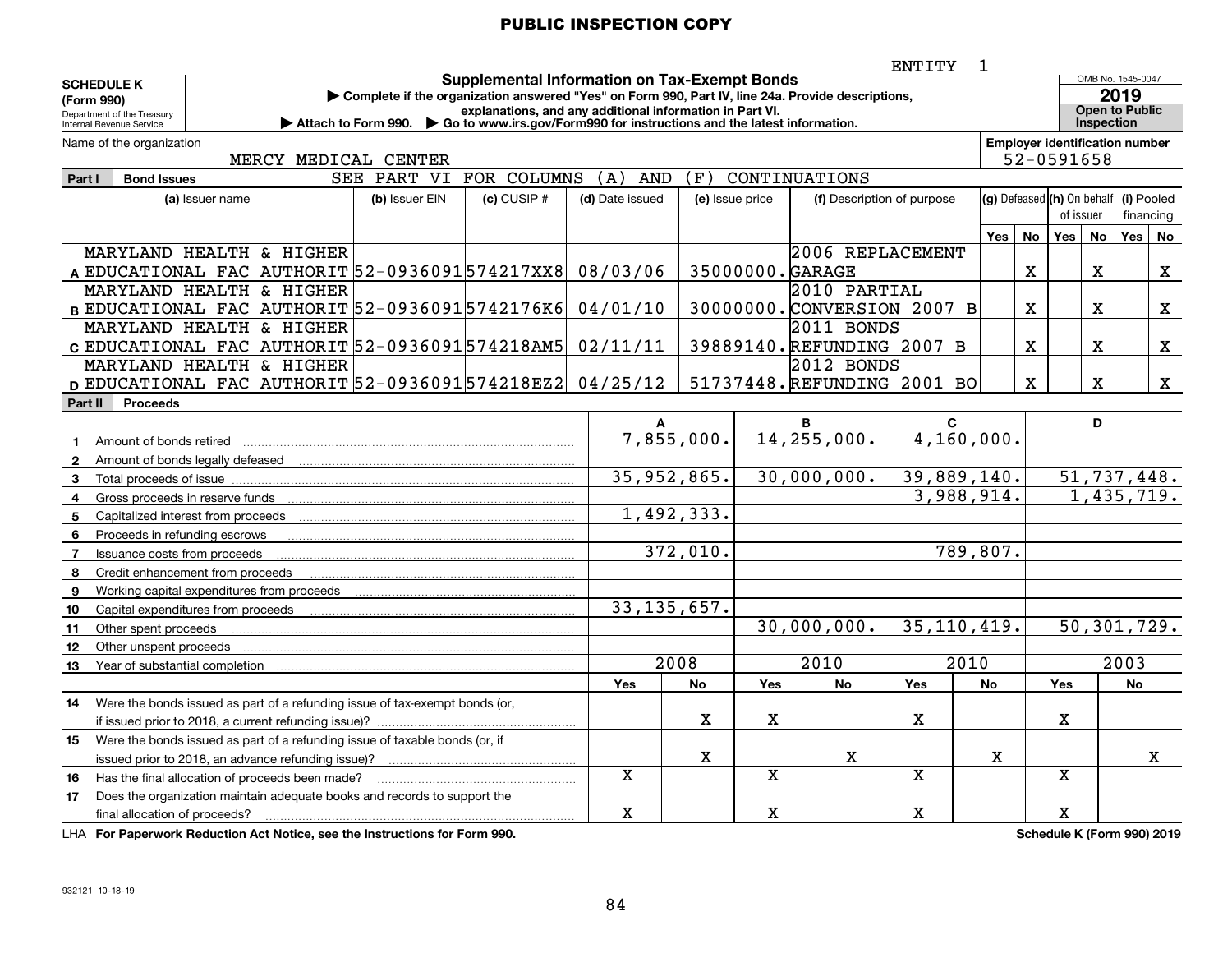|                                                                                    | 2<br>ENTITY<br>OMB No. 1545-0047<br><b>Supplemental Information on Tax-Exempt Bonds</b>           |                 |                                                          |                         |     |                            |                            |     |                                       |           |                       |            |             |
|------------------------------------------------------------------------------------|---------------------------------------------------------------------------------------------------|-----------------|----------------------------------------------------------|-------------------------|-----|----------------------------|----------------------------|-----|---------------------------------------|-----------|-----------------------|------------|-------------|
| <b>SCHEDULE K</b>                                                                  | Complete if the organization answered "Yes" on Form 990, Part IV, line 24a. Provide descriptions, |                 |                                                          |                         |     |                            |                            |     |                                       |           |                       | 2019       |             |
| (Form 990)<br>Department of the Treasury                                           |                                                                                                   |                 | explanations, and any additional information in Part VI. |                         |     |                            |                            |     |                                       |           | <b>Open to Public</b> |            |             |
| Internal Revenue Service                                                           | Attach to Form 990. Go to www.irs.gov/Form990 for instructions and the latest information.        |                 |                                                          |                         |     |                            |                            |     |                                       |           | <b>Inspection</b>     |            |             |
| Name of the organization                                                           |                                                                                                   |                 |                                                          |                         |     |                            |                            |     | <b>Employer identification number</b> |           |                       |            |             |
| MERCY MEDICAL CENTER                                                               |                                                                                                   |                 |                                                          |                         |     |                            |                            |     | 52-0591658                            |           |                       |            |             |
| <b>Bond Issues</b><br>Part I                                                       | SEE PART VI FOR COLUMNS<br>(F)<br>CONTINUATIONS<br>(A)<br><b>AND</b>                              |                 |                                                          |                         |     |                            |                            |     |                                       |           |                       |            |             |
| (a) Issuer name                                                                    | (b) Issuer EIN                                                                                    | $(c)$ CUSIP $#$ | (d) Date issued                                          | (e) Issue price         |     |                            | (f) Description of purpose |     | (g) Defeased (h) On behalf            |           |                       | (i) Pooled |             |
|                                                                                    |                                                                                                   |                 |                                                          |                         |     |                            |                            |     |                                       | of issuer |                       | financing  |             |
|                                                                                    |                                                                                                   |                 |                                                          |                         |     |                            |                            | Yes | No                                    | Yes I     | <b>No</b>             | Yes   No   |             |
| MARYLAND HEALTH & HIGHER                                                           |                                                                                                   |                 |                                                          |                         |     | $2016$ A BONDS             |                            |     |                                       |           |                       |            |             |
| A EDUCATIONAL FAC AUTHORIT 52-0936091574218B85                                     |                                                                                                   |                 | 03/02/16 144576937. REFUNDING 2007 A                     |                         |     |                            |                            |     | $\mathbf X$                           |           | $\mathbf X$           |            | $\mathbf X$ |
| MARYLAND HEALTH & HIGHER                                                           |                                                                                                   |                 |                                                          |                         |     | 2016 B BONDS               |                            |     |                                       |           |                       |            |             |
| B EDUCATIONAL FAC AUTHORIT 52-0936091                                              |                                                                                                   | <b>NONE</b>     | 05/19/16                                                 |                         |     | 35003189. REFUNDING 2011 B |                            |     | Х                                     |           | х                     |            | X           |
| MARYLAND HEALTH & HIGHER                                                           |                                                                                                   |                 |                                                          |                         |     | $2016$ C BONDS             |                            |     |                                       |           |                       |            |             |
| c EDUCATIONAL FAC AUTHORIT 52-0936091                                              |                                                                                                   | <b>NONE</b>     | 05/19/16                                                 |                         |     | 65450000.REFUNDING 2013 BO |                            |     | X                                     |           | X                     |            | X           |
|                                                                                    |                                                                                                   |                 |                                                          |                         |     |                            |                            |     |                                       |           |                       |            |             |
| D                                                                                  |                                                                                                   |                 |                                                          |                         |     |                            |                            |     |                                       |           |                       |            |             |
| Part II<br><b>Proceeds</b>                                                         |                                                                                                   |                 |                                                          |                         |     |                            |                            |     |                                       |           |                       |            |             |
|                                                                                    |                                                                                                   |                 | A                                                        |                         |     | В                          | C<br>1,690,000.            |     |                                       |           | D                     |            |             |
| Amount of bonds retired<br>$\mathbf 1$                                             |                                                                                                   |                 |                                                          |                         |     |                            |                            |     |                                       |           |                       |            |             |
| Amount of bonds legally defeased<br>$\mathbf{2}$<br>Total proceeds of issue        |                                                                                                   |                 | 144, 576, 937.                                           |                         |     | 35,003,189.                | 65,450,000.                |     |                                       |           |                       |            |             |
| -3<br>Gross proceeds in reserve funds<br>4                                         |                                                                                                   |                 |                                                          |                         |     |                            |                            |     |                                       |           |                       |            |             |
| 5<br>Capitalized interest from proceeds                                            |                                                                                                   |                 |                                                          |                         |     |                            |                            |     |                                       |           |                       |            |             |
| Proceeds in refunding escrows<br>6                                                 |                                                                                                   |                 | 142,845,798.                                             |                         |     |                            |                            |     |                                       |           |                       |            |             |
| Issuance costs from proceeds<br>$\overline{7}$                                     |                                                                                                   |                 | $\overline{1,731,139}$ .                                 |                         |     | 113,189.                   | 160,000.                   |     |                                       |           |                       |            |             |
| 8<br>Credit enhancement from proceeds                                              |                                                                                                   |                 |                                                          |                         |     |                            |                            |     |                                       |           |                       |            |             |
| 9<br>Working capital expenditures from proceeds                                    |                                                                                                   |                 |                                                          |                         |     |                            |                            |     |                                       |           |                       |            |             |
| 10<br>Capital expenditures from proceeds                                           |                                                                                                   |                 |                                                          |                         |     |                            |                            |     |                                       |           |                       |            |             |
| 11<br>Other spent proceeds                                                         |                                                                                                   |                 |                                                          |                         |     | 34,890,000.                | 65,290,000.                |     |                                       |           |                       |            |             |
| 12<br>Other unspent proceeds                                                       |                                                                                                   |                 |                                                          |                         |     |                            |                            |     |                                       |           |                       |            |             |
| Year of substantial completion<br>13                                               |                                                                                                   |                 |                                                          |                         |     |                            |                            |     |                                       |           |                       |            |             |
|                                                                                    |                                                                                                   |                 | Yes                                                      | No                      | Yes | No                         | Yes                        | No  |                                       | Yes       |                       | No         |             |
| Were the bonds issued as part of a refunding issue of tax-exempt bonds (or,<br>14. |                                                                                                   |                 |                                                          |                         |     |                            |                            |     |                                       |           |                       |            |             |
|                                                                                    |                                                                                                   |                 |                                                          | X                       | x   |                            | X                          |     |                                       |           |                       |            |             |
| Were the bonds issued as part of a refunding issue of taxable bonds (or, if<br>15  |                                                                                                   |                 |                                                          |                         |     |                            |                            |     |                                       |           |                       |            |             |
| issued prior to 2018, an advance refunding issue)?                                 |                                                                                                   |                 | x                                                        |                         |     | x                          |                            | x   |                                       |           |                       |            |             |
| Has the final allocation of proceeds been made?<br>16                              |                                                                                                   |                 |                                                          | $\overline{\mathbf{x}}$ | X   |                            | $\mathbf x$                |     |                                       |           |                       |            |             |
| Does the organization maintain adequate books and records to support the<br>17     |                                                                                                   |                 |                                                          |                         |     |                            |                            |     |                                       |           |                       |            |             |
| final allocation of proceeds?                                                      |                                                                                                   |                 | x                                                        |                         | X   |                            | x                          |     |                                       |           |                       |            |             |

**For Paperwork Reduction Act Notice, see the Instructions for Form 990. Schedule K (Form 990) 2019** LHA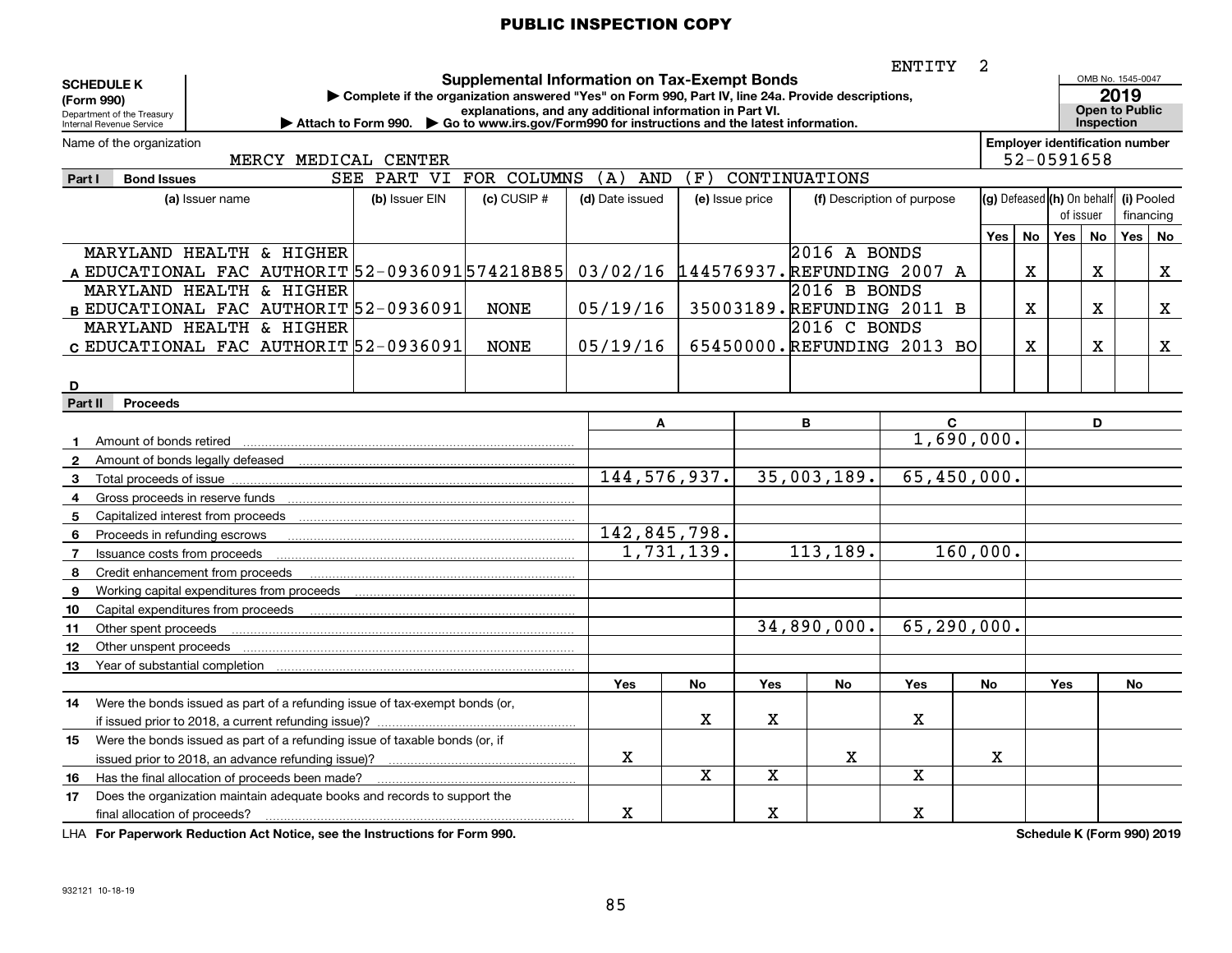## ENTITY 1

|    | MERCY MEDICAL CENTER<br>Schedule K (Form 990) 2019                                                 |             |                         |             | 52-0591658              |             |                         |             | Page 2                     |
|----|----------------------------------------------------------------------------------------------------|-------------|-------------------------|-------------|-------------------------|-------------|-------------------------|-------------|----------------------------|
|    | <b>Part III Private Business Use</b>                                                               |             |                         |             |                         |             |                         |             |                            |
|    |                                                                                                    |             | A                       |             | B                       |             | $\mathbf{C}$            |             | D                          |
| 1  | Was the organization a partner in a partnership, or a member of an LLC,                            | Yes         | <b>No</b>               | <b>Yes</b>  | <b>No</b>               | <b>Yes</b>  | <b>No</b>               | Yes         | No                         |
|    | which owned property financed by tax-exempt bonds?                                                 |             | $\mathbf X$             |             | $\mathbf X$             |             | $\mathbf X$             |             | х                          |
|    | 2 Are there any lease arrangements that may result in private business use of                      |             |                         |             |                         |             |                         |             |                            |
|    |                                                                                                    |             | х                       |             | X                       |             | X                       |             | x                          |
|    | 3a Are there any management or service contracts that may result in private                        |             |                         |             |                         |             |                         |             |                            |
|    | business use of bond-financed property?                                                            | $\mathbf X$ |                         | $\mathbf X$ |                         | $\mathbf X$ |                         | $\mathbf X$ |                            |
|    | <b>b</b> If "Yes" to line 3a, does the organization routinely engage bond counsel or other outside |             |                         |             |                         |             |                         |             |                            |
|    | counsel to review any management or service contracts relating to the financed property?           | X           |                         | $\mathbf X$ |                         | $\mathbf X$ |                         | X           |                            |
|    | c Are there any research agreements that may result in private business use of                     |             |                         |             |                         |             |                         |             |                            |
|    | bond-financed property?                                                                            |             | X                       |             | X                       |             | $\mathbf X$             |             | X.                         |
|    | d If "Yes" to line 3c, does the organization routinely engage bond counsel or other outside        |             |                         |             |                         |             |                         |             |                            |
|    | counsel to review any research agreements relating to the financed property?                       |             |                         |             |                         |             |                         |             |                            |
| 4  | Enter the percentage of financed property used in a private business use by                        |             |                         |             |                         |             |                         |             |                            |
|    | entities other than a section 501(c)(3) organization or a state or local government                |             | .00<br>%                |             | .00<br>%                |             | .00<br>%                |             | .00<br>%                   |
|    | 5 Enter the percentage of financed property used in a private business use as a result of          |             |                         |             |                         |             |                         |             |                            |
|    | unrelated trade or business activity carried on by your organization, another                      |             |                         |             |                         |             |                         |             |                            |
|    | ▶                                                                                                  |             | .00<br>%                |             | .00<br>%                |             | .00<br>%                |             | .00<br>%                   |
| 6  | Total of lines 4 and 5.                                                                            |             | .00<br>%                |             | .00<br>%                |             | .00<br>%                |             | .00<br>$\%$                |
| 7  |                                                                                                    |             | $\mathbf X$             |             | $\overline{\mathbf{x}}$ |             | $\overline{\mathbf{x}}$ |             | $\mathbf X$                |
|    | 8a Has there been a sale or disposition of any of the bond-financed property to a non-             |             |                         |             |                         |             |                         |             |                            |
|    | governmental person other than a 501(c)(3) organization since the bonds were issued?               |             | X                       |             | X                       |             | X                       |             | x                          |
|    | b If "Yes" to line 8a, enter the percentage of bond-financed property sold or disposed             |             |                         |             |                         |             |                         |             |                            |
|    |                                                                                                    |             | %                       |             | %                       |             | %                       |             | %                          |
|    | c If "Yes" to line 8a, was any remedial action taken pursuant to Regulations sections              |             |                         |             |                         |             |                         |             |                            |
|    |                                                                                                    |             |                         |             |                         |             |                         |             |                            |
|    | 9 Has the organization established written procedures to ensure that all nonqualified              |             |                         |             |                         |             |                         |             |                            |
|    | bonds of the issue are remediated in accordance with the requirements under                        |             |                         |             |                         |             |                         |             |                            |
|    | Regulations sections 1.141-12 and 1.145-2?                                                         | x           |                         | $\mathbf X$ |                         | $\mathbf X$ |                         | X           |                            |
|    | Part IV Arbitrage                                                                                  |             |                         |             |                         |             |                         |             |                            |
|    |                                                                                                    |             | A                       |             | В                       |             | C                       |             | D                          |
| 1. | Has the issuer filed Form 8038-T, Arbitrage Rebate, Yield Reduction and                            | <b>Yes</b>  | No                      | <b>Yes</b>  | No                      | <b>Yes</b>  | No                      | <b>Yes</b>  | No                         |
|    | Penalty in Lieu of Arbitrage Rebate?                                                               |             | x                       |             | $\overline{\mathbf{x}}$ |             | X                       |             | х                          |
|    | 2 If "No" to line 1, did the following apply?                                                      |             |                         |             |                         |             |                         |             |                            |
|    |                                                                                                    |             | $\mathbf x$             |             | $\mathbf X$             |             | X                       |             | X                          |
|    |                                                                                                    | X           |                         |             | $\overline{\mathbf{x}}$ |             | $\overline{\mathbf{x}}$ |             | $\overline{\mathbf{x}}$    |
|    | c No rebate due?                                                                                   |             | $\overline{\mathbf{x}}$ | $\mathbf X$ |                         | $\mathbf X$ |                         | $\mathbf X$ |                            |
|    | If "Yes" to line 2c, provide in Part VI the date the rebate computation was                        |             |                         |             |                         |             |                         |             |                            |
|    | performed                                                                                          |             |                         |             |                         |             |                         |             |                            |
|    |                                                                                                    |             | X                       |             | $\overline{\mathbf{x}}$ |             | $\overline{\mathbf{x}}$ |             | х                          |
|    | $\overline{a}$                                                                                     |             |                         |             |                         |             |                         |             | Cahadula V (Faum 000) 0040 |

**Schedule K (Form 990) 2019**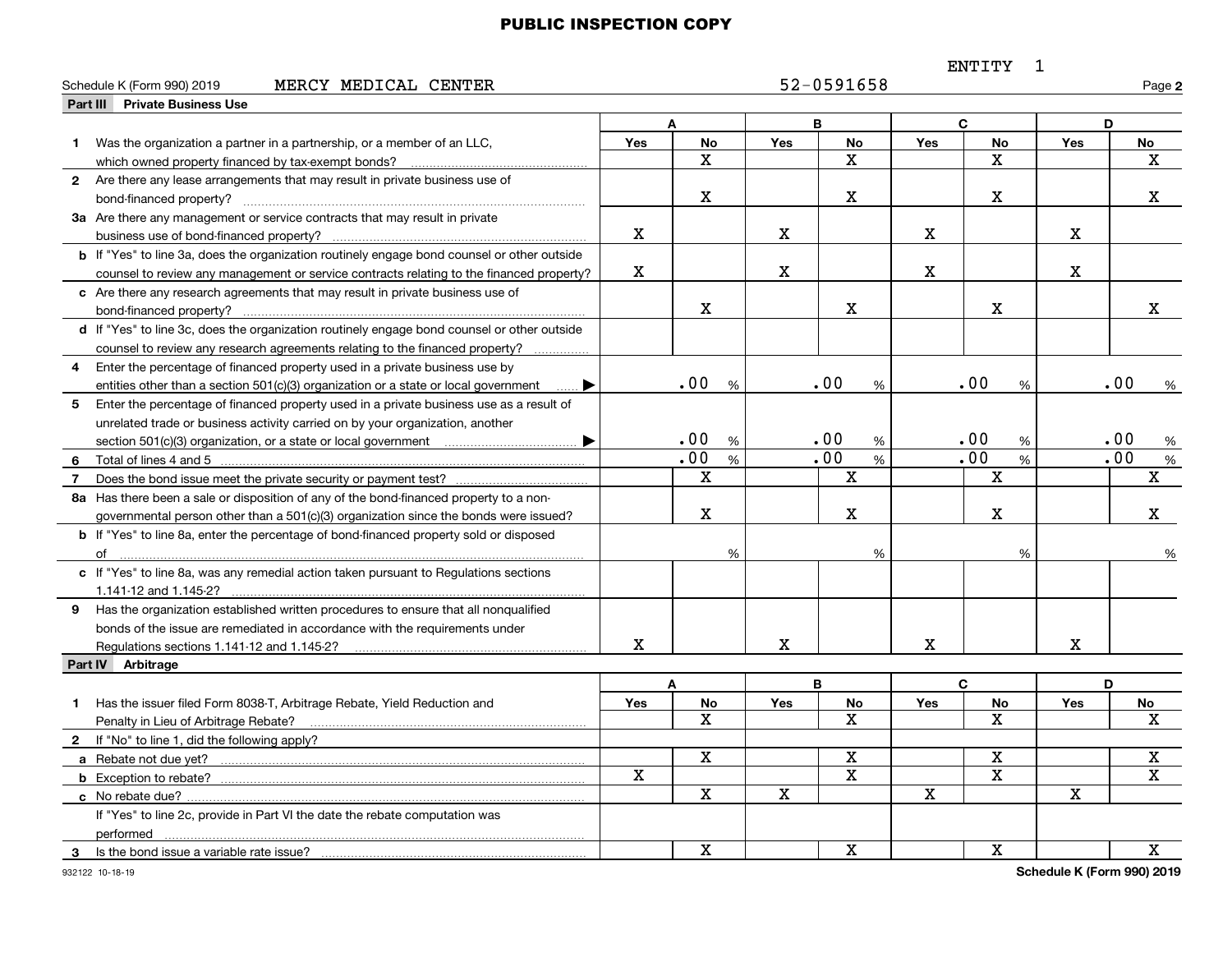## ENTITY 2

|             | MERCY MEDICAL CENTER<br>Schedule K (Form 990) 2019                                                 |                         |                         |                         | 52-0591658              |                         |                         |            | Page 2                      |
|-------------|----------------------------------------------------------------------------------------------------|-------------------------|-------------------------|-------------------------|-------------------------|-------------------------|-------------------------|------------|-----------------------------|
|             | Part III Private Business Use                                                                      |                         |                         |                         |                         |                         |                         |            |                             |
|             |                                                                                                    |                         | A                       |                         | В                       |                         | C                       |            | D                           |
| $\mathbf 1$ | Was the organization a partner in a partnership, or a member of an LLC,                            | <b>Yes</b>              | No                      | <b>Yes</b>              | No                      | <b>Yes</b>              | No                      | Yes        | No                          |
|             | which owned property financed by tax-exempt bonds?                                                 |                         | X                       |                         | $\overline{\mathbf{x}}$ |                         | x                       |            |                             |
|             | 2 Are there any lease arrangements that may result in private business use of                      |                         |                         |                         |                         |                         |                         |            |                             |
|             |                                                                                                    |                         | X                       |                         | $\mathbf X$             |                         | X                       |            |                             |
|             | 3a Are there any management or service contracts that may result in private                        |                         |                         |                         |                         |                         |                         |            |                             |
|             |                                                                                                    | $\mathbf X$             |                         | $\mathbf X$             |                         | $\mathbf X$             |                         |            |                             |
|             | <b>b</b> If "Yes" to line 3a, does the organization routinely engage bond counsel or other outside |                         |                         |                         |                         |                         |                         |            |                             |
|             | counsel to review any management or service contracts relating to the financed property?           | $\mathbf X$             |                         | $\mathbf X$             |                         | $\mathbf X$             |                         |            |                             |
|             | c Are there any research agreements that may result in private business use of                     |                         |                         |                         |                         |                         |                         |            |                             |
|             |                                                                                                    |                         | $\mathbf X$             |                         | X                       |                         | $\mathbf X$             |            |                             |
|             | d If "Yes" to line 3c, does the organization routinely engage bond counsel or other outside        |                         |                         |                         |                         |                         |                         |            |                             |
|             | counsel to review any research agreements relating to the financed property?                       |                         |                         |                         |                         |                         |                         |            |                             |
| 4           | Enter the percentage of financed property used in a private business use by                        |                         |                         |                         |                         |                         |                         |            |                             |
|             | entities other than a section 501(c)(3) organization or a state or local government                |                         | .00<br>%                |                         | .00<br>%                |                         | .00<br>%                |            | %                           |
| 5           | Enter the percentage of financed property used in a private business use as a result of            |                         |                         |                         |                         |                         |                         |            |                             |
|             | unrelated trade or business activity carried on by your organization, another                      |                         |                         |                         |                         |                         |                         |            |                             |
|             |                                                                                                    |                         | .00<br>%                |                         | .00<br>%                |                         | .00<br>%                |            | %                           |
| 6           | Total of lines 4 and 5                                                                             |                         | .00<br>%                |                         | .00<br>%                |                         | .00<br>%                |            | %                           |
| 7           |                                                                                                    |                         | $\mathbf X$             |                         | $\mathbf X$             |                         | $\mathbf X$             |            |                             |
|             | 8a Has there been a sale or disposition of any of the bond-financed property to a non-             |                         |                         |                         |                         |                         |                         |            |                             |
|             | governmental person other than a 501(c)(3) organization since the bonds were issued?               |                         | x                       |                         | $\mathbf X$             |                         | $\mathbf X$             |            |                             |
|             | <b>b</b> If "Yes" to line 8a, enter the percentage of bond-financed property sold or disposed      |                         |                         |                         |                         |                         |                         |            |                             |
|             |                                                                                                    |                         | %                       |                         | %                       |                         | %                       |            | %                           |
|             | c If "Yes" to line 8a, was any remedial action taken pursuant to Regulations sections              |                         |                         |                         |                         |                         |                         |            |                             |
|             | 1.141-12 and 1.145-2?                                                                              |                         |                         |                         |                         |                         |                         |            |                             |
|             | 9 Has the organization established written procedures to ensure that all nonqualified              |                         |                         |                         |                         |                         |                         |            |                             |
|             | bonds of the issue are remediated in accordance with the requirements under                        |                         |                         |                         |                         |                         |                         |            |                             |
|             | Regulations sections 1.141-12 and 1.145-2?                                                         | x                       |                         | x                       |                         |                         | x                       |            |                             |
|             | Part IV Arbitrage                                                                                  |                         |                         |                         |                         |                         |                         |            |                             |
|             |                                                                                                    |                         | A                       |                         | B                       |                         | C                       |            | D                           |
| 1           | Has the issuer filed Form 8038-T, Arbitrage Rebate, Yield Reduction and                            | Yes                     | No                      | Yes                     | No                      | <b>Yes</b>              | No                      | <b>Yes</b> | No                          |
|             | Penalty in Lieu of Arbitrage Rebate?                                                               |                         | $\mathbf{x}$            |                         | X                       |                         | x                       |            |                             |
| $2^{\circ}$ | If "No" to line 1, did the following apply?                                                        |                         |                         |                         |                         |                         |                         |            |                             |
|             |                                                                                                    | $\overline{\mathbf{x}}$ |                         | X                       |                         | X                       |                         |            |                             |
|             |                                                                                                    |                         | $\overline{\mathbf{X}}$ |                         | $\overline{\mathbf{x}}$ |                         | $\overline{\mathbf{X}}$ |            |                             |
|             |                                                                                                    | $\overline{\mathbf{x}}$ |                         | $\overline{\textbf{X}}$ |                         | $\overline{\mathbf{x}}$ |                         |            |                             |
|             | If "Yes" to line 2c, provide in Part VI the date the rebate computation was                        |                         |                         |                         |                         |                         |                         |            |                             |
|             | performed                                                                                          |                         |                         |                         |                         |                         |                         |            |                             |
| 3           |                                                                                                    |                         | X                       | x                       |                         | $\mathbf X$             |                         |            |                             |
|             |                                                                                                    |                         |                         |                         |                         |                         |                         |            | Cahadula V (Faunt 000) 0040 |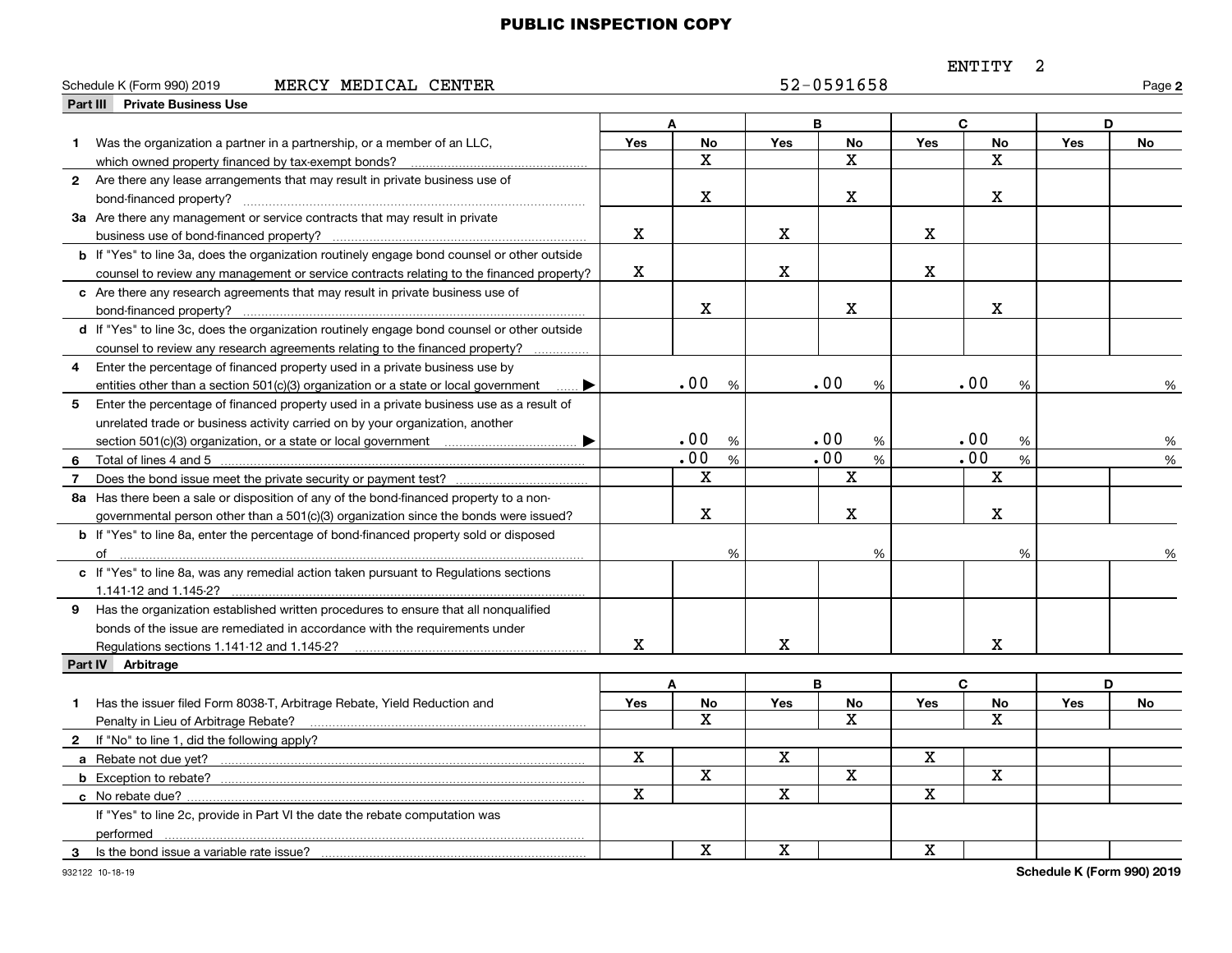ENTITY 1

| MERCY MEDICAL CENTER<br>Schedule K (Form 990) 2019                                                                                          |            |                         |              | 52-0591658              |             |             |            | Page 3      |  |  |
|---------------------------------------------------------------------------------------------------------------------------------------------|------------|-------------------------|--------------|-------------------------|-------------|-------------|------------|-------------|--|--|
| Part IV Arbitrage (continued)                                                                                                               |            |                         |              |                         |             |             |            |             |  |  |
|                                                                                                                                             |            | A                       |              | B                       |             | C           | D          |             |  |  |
| 4a Has the organization or the governmental issuer entered into a qualified                                                                 | <b>Yes</b> | No                      | <b>Yes</b>   | No                      | <b>Yes</b>  | No          | <b>Yes</b> | No          |  |  |
| hedge with respect to the bond issue?                                                                                                       |            | $\mathbf{x}$            |              | X                       |             | X           |            | X           |  |  |
|                                                                                                                                             |            |                         |              |                         |             |             |            |             |  |  |
| c Term of hedge                                                                                                                             |            |                         |              |                         |             |             |            |             |  |  |
|                                                                                                                                             |            |                         |              |                         |             |             |            |             |  |  |
| e Was the hedge terminated?                                                                                                                 |            |                         |              |                         |             |             |            |             |  |  |
| $\overline{\mathbf{x}}$<br>X<br>X<br>5a Were gross proceeds invested in a quaranteed investment contract (GIC)?                             |            |                         |              |                         |             |             |            | $\mathbf X$ |  |  |
|                                                                                                                                             |            |                         |              |                         |             |             |            |             |  |  |
| c Term of GIC                                                                                                                               |            |                         |              |                         |             |             |            |             |  |  |
| d Was the regulatory safe harbor for establishing the fair market value of the GIC satisfied?                                               |            |                         |              |                         |             |             |            |             |  |  |
| Were any gross proceeds invested beyond an available temporary period?<br>6                                                                 |            | $\overline{\mathbf{x}}$ |              | $\overline{\mathbf{x}}$ |             | $\mathbf X$ |            | $\mathbf X$ |  |  |
| Has the organization established written procedures to monitor the requirements of<br>$\overline{7}$                                        |            |                         |              |                         |             |             |            |             |  |  |
|                                                                                                                                             | x          |                         | $\mathbf{x}$ |                         | X           |             | X          |             |  |  |
| <b>Procedures To Undertake Corrective Action</b><br><b>Part V</b>                                                                           |            |                         |              |                         |             |             |            |             |  |  |
|                                                                                                                                             |            | A                       |              | B                       |             | C           | D          |             |  |  |
| Has the organization established written procedures to ensure that violations of                                                            | Yes        | <b>No</b>               | <b>Yes</b>   | <b>No</b>               | Yes         | <b>No</b>   | <b>Yes</b> | No          |  |  |
| federal tax requirements are timely identified and corrected through the voluntary                                                          |            |                         |              |                         |             |             |            |             |  |  |
| closing agreement program if self-remediation isn't available under applicable                                                              | X          |                         | x            |                         | $\mathbf X$ |             | x          |             |  |  |
| requlations?<br>Part VI Supplemental Information. Provide additional information for responses to questions on Schedule K. See instructions |            |                         |              |                         |             |             |            |             |  |  |
| SCHEDULE K, PART I, BOND ISSUES:                                                                                                            |            |                         |              |                         |             |             |            |             |  |  |
| ISSUER NAME: MARYLAND HEALTH & HIGHER EDUCATIONAL FAC AUTHORITY<br>(A)                                                                      |            |                         |              |                         |             |             |            |             |  |  |
|                                                                                                                                             |            |                         |              |                         |             |             |            |             |  |  |
| ISSUER NAME: MARYLAND HEALTH & HIGHER EDUCATIONAL FAC AUTHORITY<br>(A)                                                                      |            |                         |              |                         |             |             |            |             |  |  |
| (F)<br>DESCRIPTION OF PURPOSE: 2010 PARTIAL CONVERSION 2007 BONDS                                                                           |            |                         |              |                         |             |             |            |             |  |  |
|                                                                                                                                             |            |                         |              |                         |             |             |            |             |  |  |
| ISSUER NAME: MARYLAND HEALTH & HIGHER EDUCATIONAL FAC AUTHORITY<br>(A)                                                                      |            |                         |              |                         |             |             |            |             |  |  |
| DESCRIPTION OF PURPOSE: 2011 BONDS REFUNDING 2007 B AND C<br>(F)                                                                            |            |                         |              |                         |             |             |            |             |  |  |
|                                                                                                                                             |            |                         |              |                         |             |             |            |             |  |  |
| ISSUER NAME: MARYLAND HEALTH & HIGHER EDUCATIONAL FAC AUTHORITY<br>(A)                                                                      |            |                         |              |                         |             |             |            |             |  |  |
| DESCRIPTION OF PURPOSE: 2012 BONDS REFUNDING 2001 BONDS<br>(F)                                                                              |            |                         |              |                         |             |             |            |             |  |  |
|                                                                                                                                             |            |                         |              |                         |             |             |            |             |  |  |
| ISSUER NAME: MARYLAND HEALTH & HIGHER EDUCATIONAL FAC AUTHORITY<br>(A)                                                                      |            |                         |              |                         |             |             |            |             |  |  |
|                                                                                                                                             |            |                         |              |                         |             |             |            |             |  |  |
| ISSUER NAME: MARYLAND HEALTH & HIGHER EDUCATIONAL FAC AUTHORITY<br>(A)                                                                      |            |                         |              |                         |             |             |            |             |  |  |
|                                                                                                                                             |            |                         |              |                         |             |             |            |             |  |  |
| ISSUER NAME: MARYLAND HEALTH & HIGHER EDUCATIONAL FAC AUTHORITY<br>(A)                                                                      |            |                         |              |                         |             |             |            |             |  |  |
| (F)<br>DESCRIPTION OF PURPOSE: 2016 C BONDS REFUNDING 2013 BONDS                                                                            |            |                         |              |                         |             |             |            |             |  |  |
|                                                                                                                                             |            |                         |              |                         |             |             |            |             |  |  |
| SCHEDULE K, PART IV, ARBITRAGE, LINE 2C:                                                                                                    |            |                         |              |                         |             |             |            |             |  |  |

932123 10-18-19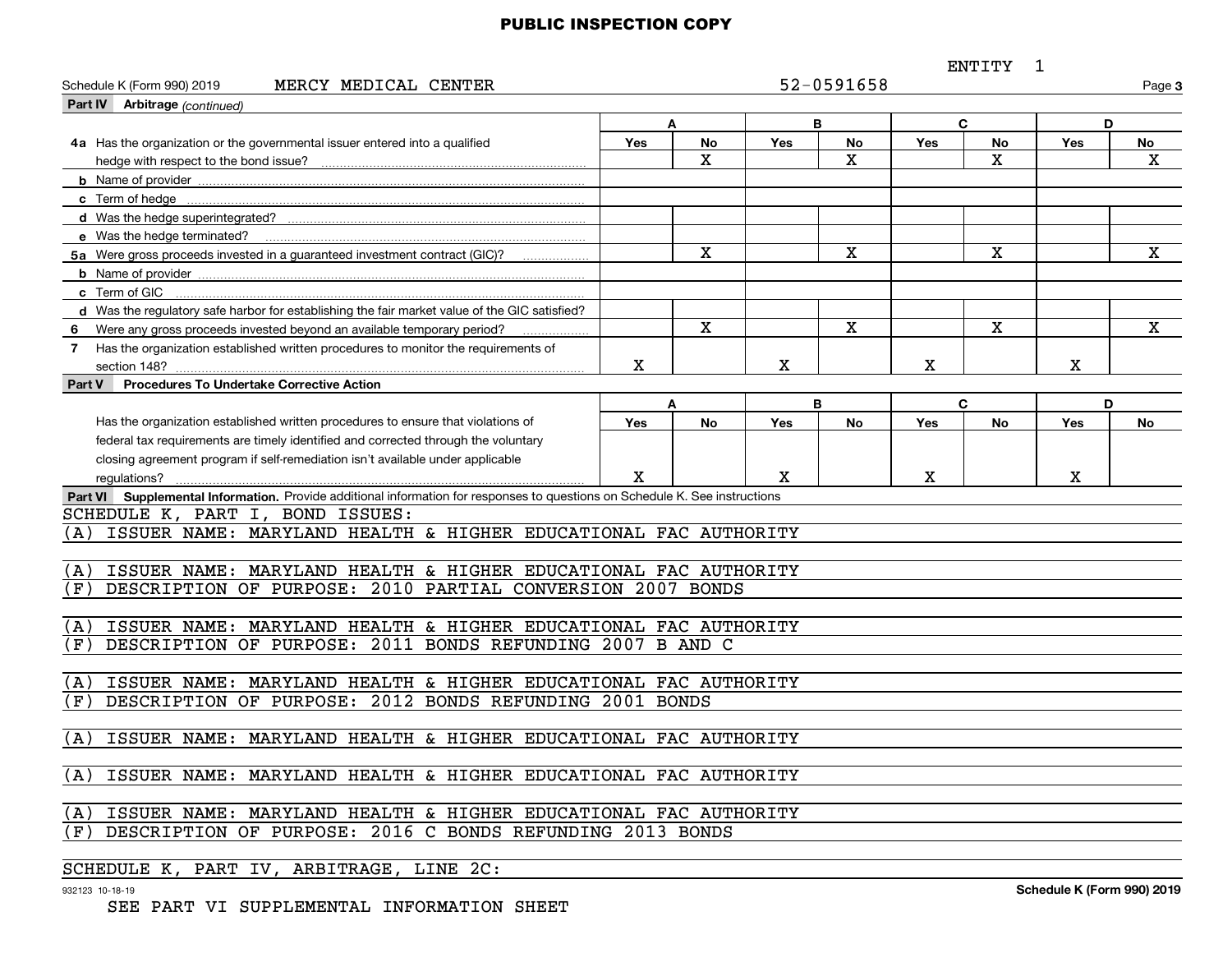ENTITY 2

| 52-0591658<br>MERCY MEDICAL CENTER<br>Schedule K (Form 990) 2019<br>Page 3                                                  |     |                         |     |                         |     |             |     |    |
|-----------------------------------------------------------------------------------------------------------------------------|-----|-------------------------|-----|-------------------------|-----|-------------|-----|----|
| Part IV Arbitrage (continued)                                                                                               |     |                         |     |                         |     |             |     |    |
|                                                                                                                             |     | A                       |     | B                       |     | C           |     | D  |
| 4a Has the organization or the governmental issuer entered into a qualified                                                 | Yes | No                      | Yes | <b>No</b>               | Yes | <b>No</b>   | Yes | No |
| hedge with respect to the bond issue?                                                                                       |     | $\mathbf X$             |     | $\mathbf X$             |     | X           |     |    |
|                                                                                                                             |     |                         |     |                         |     |             |     |    |
|                                                                                                                             |     |                         |     |                         |     |             |     |    |
|                                                                                                                             |     |                         |     |                         |     |             |     |    |
|                                                                                                                             |     |                         |     |                         |     |             |     |    |
| 5a Were gross proceeds invested in a guaranteed investment contract (GIC)?                                                  |     | X                       |     | X                       |     | $\mathbf X$ |     |    |
|                                                                                                                             |     |                         |     |                         |     |             |     |    |
| c Term of GIC                                                                                                               |     |                         |     |                         |     |             |     |    |
| d Was the requlatory safe harbor for establishing the fair market value of the GIC satisfied?                               |     |                         |     |                         |     |             |     |    |
| Were any gross proceeds invested beyond an available temporary period?<br>6                                                 |     | $\overline{\mathbf{x}}$ |     | $\overline{\mathbf{x}}$ |     | $\mathbf X$ |     |    |
| Has the organization established written procedures to monitor the requirements of<br>$\overline{7}$                        |     |                         |     |                         |     |             |     |    |
| section 148?                                                                                                                | Х   |                         | Χ   |                         | X   |             |     |    |
| <b>Procedures To Undertake Corrective Action</b><br>Part V                                                                  |     |                         |     |                         |     |             |     |    |
|                                                                                                                             |     | A                       |     | B                       |     | C           |     | D  |
| Has the organization established written procedures to ensure that violations of                                            | Yes | No                      | Yes | No                      | Yes | No          | Yes | No |
| federal tax requirements are timely identified and corrected through the voluntary                                          |     |                         |     |                         |     |             |     |    |
| closing agreement program if self-remediation isn't available under applicable                                              |     |                         |     |                         |     |             |     |    |
| requlations?                                                                                                                | X   |                         | x   |                         | x   |             |     |    |
| Part VI Supplemental Information. Provide additional information for responses to questions on Schedule K. See instructions |     |                         |     |                         |     |             |     |    |
| SCHEDULE K, PART I, BOND ISSUES:                                                                                            |     |                         |     |                         |     |             |     |    |
| ISSUER NAME: MARYLAND HEALTH & HIGHER EDUCATIONAL FAC AUTHORITY<br>(A)                                                      |     |                         |     |                         |     |             |     |    |
|                                                                                                                             |     |                         |     |                         |     |             |     |    |
| ISSUER NAME: MARYLAND HEALTH & HIGHER EDUCATIONAL FAC AUTHORITY<br>(A)                                                      |     |                         |     |                         |     |             |     |    |
| DESCRIPTION OF PURPOSE: 2010 PARTIAL CONVERSION 2007 BONDS<br>(F)                                                           |     |                         |     |                         |     |             |     |    |
|                                                                                                                             |     |                         |     |                         |     |             |     |    |
| ISSUER NAME: MARYLAND HEALTH & HIGHER EDUCATIONAL FAC AUTHORITY<br>(A)                                                      |     |                         |     |                         |     |             |     |    |
| DESCRIPTION OF PURPOSE: 2011 BONDS REFUNDING 2007 B AND C<br>(F)                                                            |     |                         |     |                         |     |             |     |    |
|                                                                                                                             |     |                         |     |                         |     |             |     |    |
| ISSUER NAME: MARYLAND HEALTH & HIGHER EDUCATIONAL FAC AUTHORITY<br>(A)                                                      |     |                         |     |                         |     |             |     |    |
| (F)<br>DESCRIPTION OF PURPOSE: 2012 BONDS REFUNDING 2001 BONDS                                                              |     |                         |     |                         |     |             |     |    |
|                                                                                                                             |     |                         |     |                         |     |             |     |    |
| (A)<br>ISSUER NAME: MARYLAND HEALTH & HIGHER EDUCATIONAL FAC AUTHORITY                                                      |     |                         |     |                         |     |             |     |    |
|                                                                                                                             |     |                         |     |                         |     |             |     |    |
| (A)<br>ISSUER NAME: MARYLAND HEALTH & HIGHER EDUCATIONAL FAC AUTHORITY                                                      |     |                         |     |                         |     |             |     |    |
|                                                                                                                             |     |                         |     |                         |     |             |     |    |
| ISSUER NAME: MARYLAND HEALTH & HIGHER EDUCATIONAL FAC AUTHORITY<br>(A)                                                      |     |                         |     |                         |     |             |     |    |
| DESCRIPTION OF PURPOSE: 2016 C BONDS REFUNDING 2013 BONDS<br>(F)                                                            |     |                         |     |                         |     |             |     |    |
|                                                                                                                             |     |                         |     |                         |     |             |     |    |
| SCHEDULE K, PART IV, ARBITRAGE, LINE 2C:                                                                                    |     |                         |     |                         |     |             |     |    |

932123 10-18-19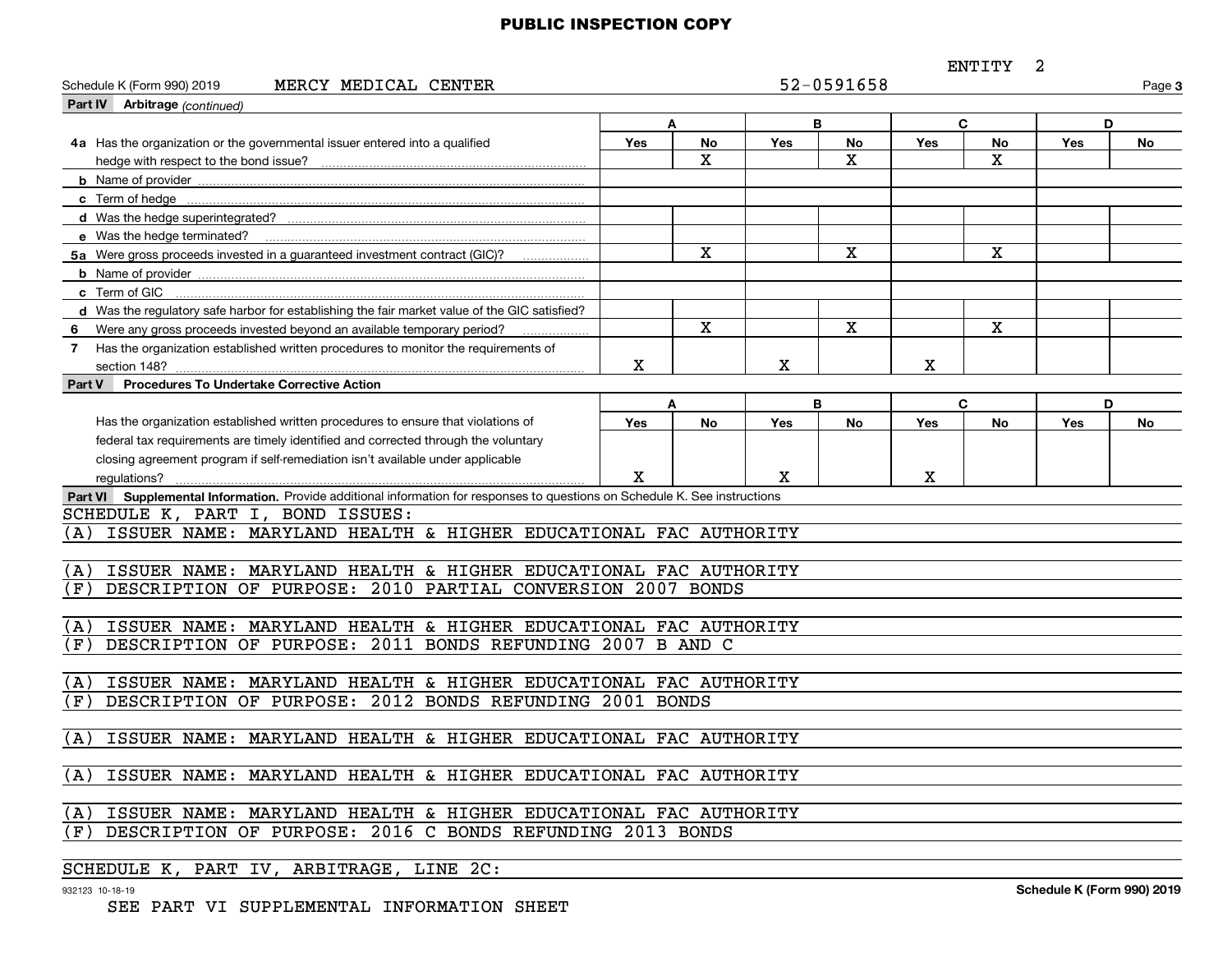| Schedule K (Form 990) 2019                                           | MERCY MEDICAL CENTER                                  | 52-0591658                                                                                                                              | Page 4 |
|----------------------------------------------------------------------|-------------------------------------------------------|-----------------------------------------------------------------------------------------------------------------------------------------|--------|
|                                                                      |                                                       | Part VI Supplemental Information. Provide additional information for responses to questions on Schedule K. See instructions (continued) |        |
| (A) ISSUER NAME: MARYLAND HEALTH & HIGHER EDUCATIONAL FAC AUTHORITY  |                                                       |                                                                                                                                         |        |
|                                                                      | DATE THE REBATE COMPUTATION WAS PERFORMED: 07/01/2012 |                                                                                                                                         |        |
|                                                                      |                                                       |                                                                                                                                         |        |
| (A) ISSUER NAME: MARYLAND HEALTH & HIGHER EDUCATIONAL FAC AUTHORITY  |                                                       |                                                                                                                                         |        |
|                                                                      | DATE THE REBATE COMPUTATION WAS PERFORMED: 07/01/2020 |                                                                                                                                         |        |
|                                                                      |                                                       |                                                                                                                                         |        |
| (A) ISSUER NAME: MARYLAND HEALTH & HIGHER EDUCATIONAL FAC AUTHORITY  |                                                       |                                                                                                                                         |        |
|                                                                      | DATE THE REBATE COMPUTATION WAS PERFORMED: 07/01/2016 |                                                                                                                                         |        |
|                                                                      |                                                       |                                                                                                                                         |        |
| (A) ISSUER NAME: MARYLAND HEALTH & HIGHER EDUCATIONAL FAC AUTHORITY  |                                                       |                                                                                                                                         |        |
|                                                                      | DATE THE REBATE COMPUTATION WAS PERFORMED: 07/01/2020 |                                                                                                                                         |        |
|                                                                      |                                                       |                                                                                                                                         |        |
| TAX EXEMPT BONDS I, BOND A PART II, LINE 3                           |                                                       |                                                                                                                                         |        |
| THE AMOUNT IN PART II, LINE 3 "TOTAL PROCEEDS" IS NOT EQUAL TO THE   |                                                       |                                                                                                                                         |        |
| AMOUNT IN PART I, COLUMN E "ISSUE PRICE". THE                        |                                                       | "TOTAL PROCEEDS" FOR THE                                                                                                                |        |
| BOND ISSUANCE INCLUDES INVESTMENT EARNINGS ON THE PROCEEDS.          |                                                       |                                                                                                                                         |        |
|                                                                      |                                                       |                                                                                                                                         |        |
| TAX EXEMPT BONDS I BOND C & D, AND BONDS II BOND B, PART II LINE 7   |                                                       |                                                                                                                                         |        |
| THE ISSUANCE COSTS FOR THESE BOND ISSUANCES WERE NOT PAID OUT OF THE |                                                       |                                                                                                                                         |        |
|                                                                      |                                                       | PROCEEDS FROM THE BOND ISSUANCES. RATHER, THE ISSUANCE COSTS WERE PAID                                                                  |        |
| OUT OF REGULAR OPERATING FUNDS OF THE ORGANIZATION.                  |                                                       |                                                                                                                                         |        |
|                                                                      |                                                       |                                                                                                                                         |        |
| PART II, BOND C                                                      |                                                       |                                                                                                                                         |        |
| THE TOTAL PROCEEDS OF THE ISSUE ARE LESS THAN THE GROSS PROCEEDS IN  |                                                       |                                                                                                                                         |        |
| RESERVE FUNDS AND OTHER SPENT PROCEEDS FOR THE BOND ISSUANCE BECAUSE |                                                       |                                                                                                                                         |        |
| FUNDS PLEDGED TO THE SERIES 2001 BONDS, WHICH WERE REFUNDED BY THIS  |                                                       |                                                                                                                                         |        |

BOND ISSUANCE, WERE TRANSFERRED (AS PART OF THE BOND ISSUANCE) INTO THE

DEBT SERVICE RESERVE FUND HELF FOR THIS BOND ISSUANCE.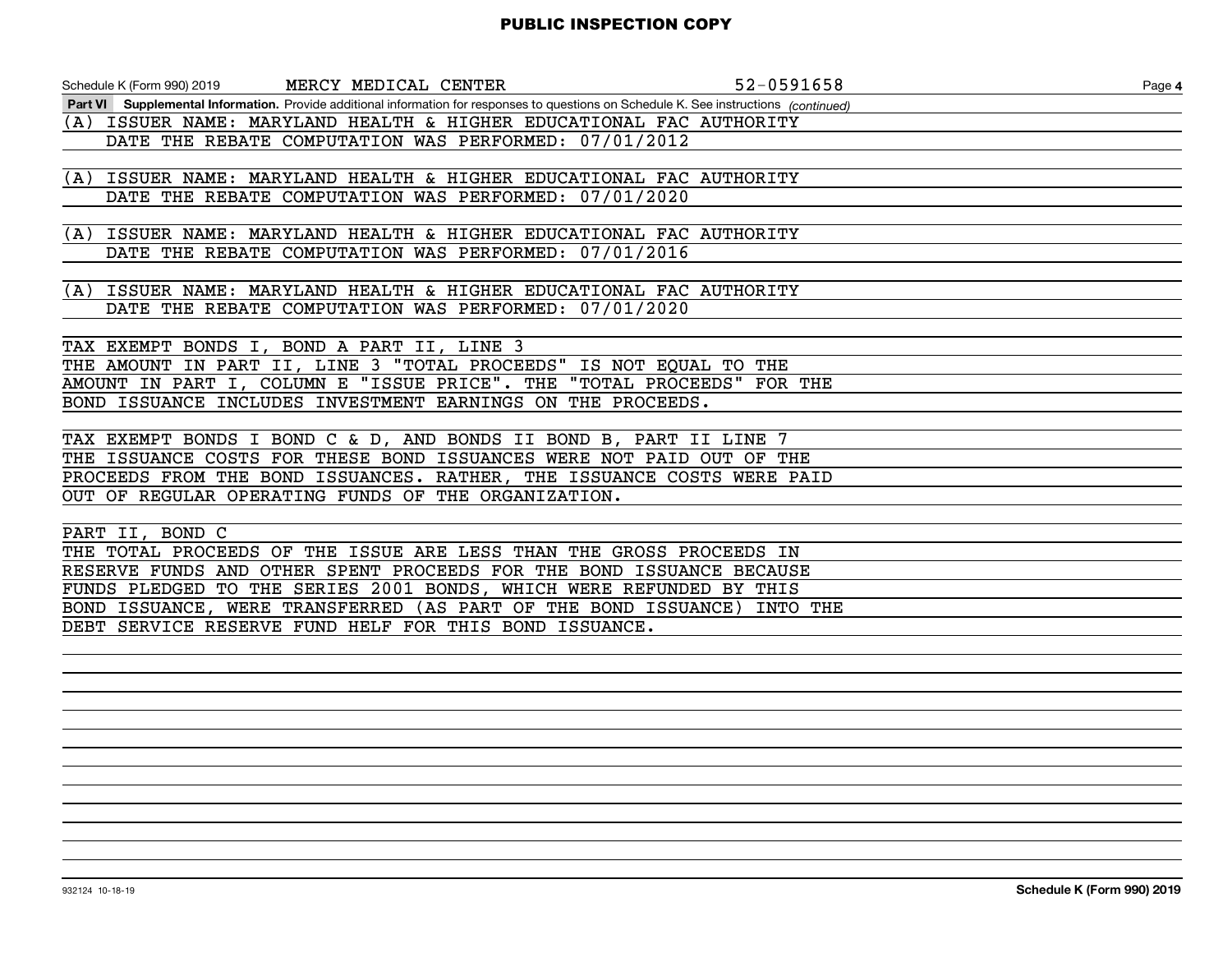**(Form 990 or 990-EZ)**

Department of the Treasury Internal Revenue Service Name of the organization

**Complete to provide information for responses to specific questions on Form 990 or 990-EZ or to provide any additional information. | Attach to Form 990 or 990-EZ. | Go to www.irs.gov/Form990 for the latest information. SCHEDULE O Supplemental Information to Form 990 or 990-EZ**



MERCY MEDICAL CENTER  $\vert$  52-0591658

FORM 990, PART I, LINE 1, DESCRIPTION OF ORGANIZATION MISSION:

EXCELLENT CLINICAL SERVICES WITHIN A COMMUNITY OF COMPASSIONATE CARE.

AS AN INDEPENDENT CATHOLIC HOSPITAL, WE PLEDGE TO ENHANCE THE HEALTH OF

OUR REGION AND SERVE ALL PEOPLE OF EVERY CREED, COLOR, ECONOMIC, AND

SOCIAL CONDITION.

FORM 990, PART III, LINE 1, DESCRIPTION OF ORGANIZATION MISSION:

CREED, COLOR, ECONOMIC, AND SOCIAL CONDITION.

FORM 990, PART III, LINE 4A, PROGRAM SERVICE ACCOMPLISHMENTS:

23% OF TOTAL HOSPITAL REVENUE. IN FISCAL YEAR 2020, MERCY SERVED 6,568

MEDICAL ADMISSIONS AND OBSERVATION CASES AND PROVIDED CARE FOR 45,214

EMERGENCY ROOM VISITS.

MCC'S THIRD LARGEST MAJOR SERVICE CATEGORY IS OBSTETRICS/NEONATAL INTENSIVE CARE/PEDIATRICS, REPRESENTING 14% OF TOTAL HOSPITAL REVENUE. IN FISCAL YEAR 2020, MMC PROVIDED CARE FOR 2,423 NURSERY BIRTHS AND 275 NICU BIRTHS DURING THE PERIOD. MMC IS THE LARGEST BIRTHING HOSPITAL IN BALTIMORE CITY. APPROXIMATELY 60% OF MOTHERS DELIVERING AT MERCY ARE MEDICAID INSURED.

FORM 990, PART VI, SECTION A, LINE 6: MERCY HEALTH SERVICES, INC. ("MHS"), A 501(C)(3) CORPORATION, IS THE SOLE MEMBER OF MERCY MEDICAL CENTER, INC. ("MMC").

FORM 990, PART VI, SECTION A, LINE 7A:

932211 09-06-19 LHA For Paperwork Reduction Act Notice, see the Instructions for Form 990 or 990-EZ. Schedule O (Form 990 or 990-EZ) (2019) 91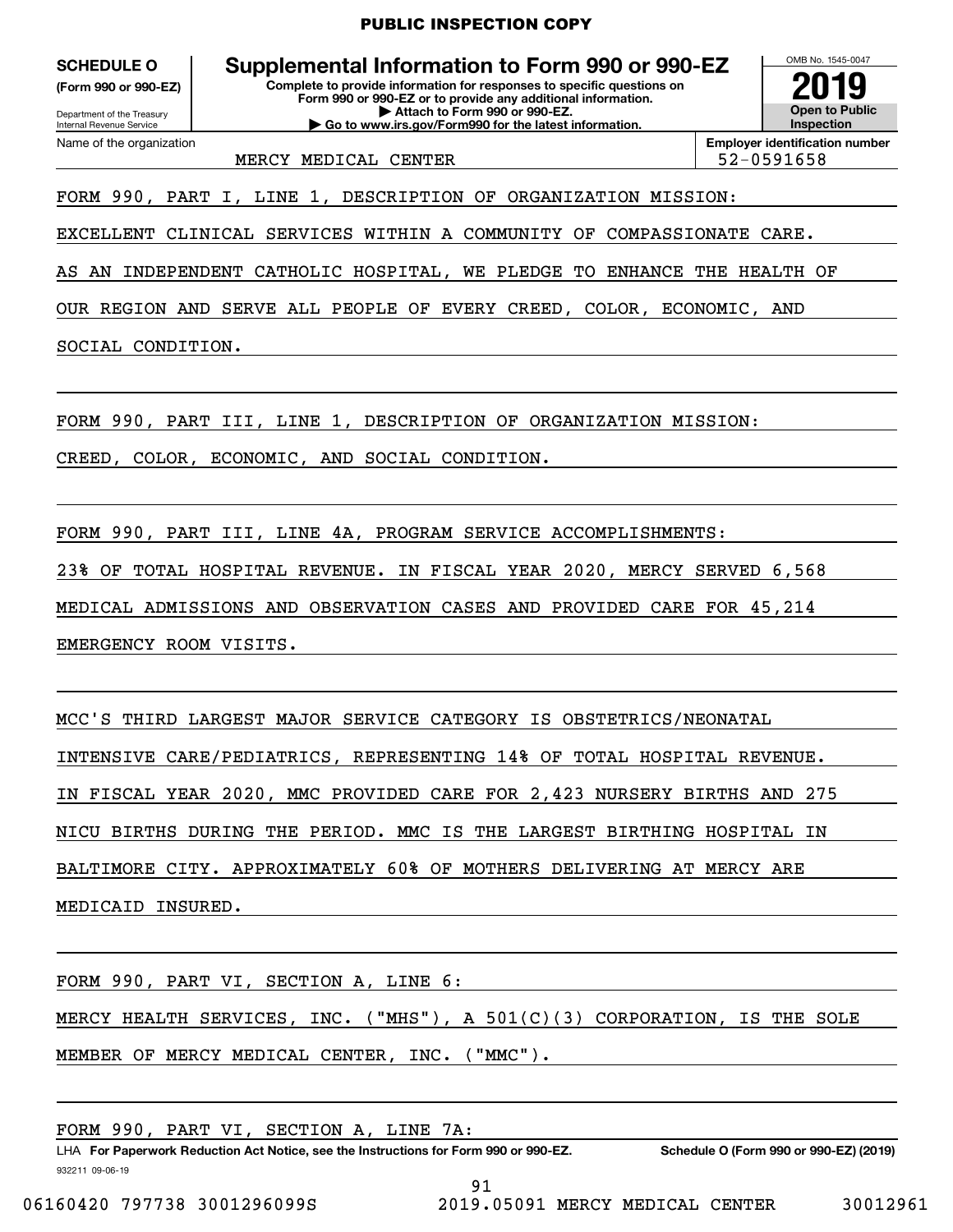| Schedule O (Form 990 or 990-EZ) (2019)                                                           | Page 2                                              |
|--------------------------------------------------------------------------------------------------|-----------------------------------------------------|
| Name of the organization<br>MERCY<br>MEDICAL<br>CENTER                                           | <b>Employer identification number</b><br>52-0591658 |
| SERVES AS AN EX OFFICIO<br>VOTING<br>PRESIDENT<br>MHS<br>MEMBER<br>OF<br>THE                     | BOARD OF<br>THE<br>OF                               |
| <b>DIRECTORS</b><br>MMC ,<br>THE<br>MMC.<br>MEMBER OF<br>BOARD<br>TRUSTEES<br>AS THE<br>ΟF<br>OF | MHS<br>ОF                                           |
| MEMBERS OF<br>MMC.<br>OTHER<br>THE<br>BOARD<br>OF<br>THE<br>OF<br>ALL<br>ELECTS<br>ALL           | MEMBERS OF<br>OF<br>THE                             |
| SERVE AT THE PLEASURE OF THE BOARD OF<br>TRUSTEES OF<br>MMC BOARD<br>THE                         | MHS AND ARE                                         |
| SUBJECT<br>REMOVAL<br>ВY<br>THE<br>MHS<br>BOARD.<br>TО                                           |                                                     |

FORM 990, PART VI, SECTION A, LINE 7B:

932212 09-06-19 **Schedule O (Form 990 or 990-EZ) (2019)** THE BOARD OF TRUSTEES OF MHS EXERCISES AUTHORITY OVER MMC THROUGH ITS RIGHT TO APPOINT AND REMOVE MMC BOARD MEMBERS. IN ADDITION, MHS, AS THE MEMBER, IS RESPONSIBLE FOR THE FOLLOWING ACTIONS: A) TO APPOINT MEMBERS TO MMC'S BOARD OF DIRECTORS; B) TO REVIEW AND APPROVE OR DISAPPROVE THE STRATEGIC PLAN, ANNUAL BUDGET AND THE ANNUAL OPERATING GOALS AND OBJECTIVES OF MMC AS RECOMMENDED TO MHS BY MMC'S BOARD OF DIRECTORS; C) TO EVALUATE THE PERFORMANCE OF MMC'S BOARD OF DIRECTORS, OFFICERS, AND OPERATING MANAGEMENT; D) TO REMOVE BOARD MEMBERS OF MMC IN ITS DISCRETION AT ANY TIME; E) TO APPROVE THE MISSION AND VISION THAT GOVERN MMC'S OPERATIONS; F) TO HAVE ULTIMATE RESPONSIBILITY FOR MMC'S QUALITY ASSURANCE, PERFORMANCE IMPROVEMENT, UTILIZATION REVIEW AND RISK MANAGEMENT; AND G) TO APPOINT, REAPPOINT AND TAKE ANY CORRECTIVE ACTION RELATED TO THE MEDICAL STAFF OF MMC (THE "MEDICAL STAFF") IN ACCORDANCE WITH THE MEDICAL STAFF BYLAWS OF MMC. THE FOLLOWING ACTIONS REQUIRE THE APPROVAL OF AND AFFIRMATIVE CORPORATE ACTION BY MHS: A) ANY DISPOSITION OF ALL OR SUBSTANTIALLY ALL OF MMC'S ASSETS, DISSOLUTION, LIQUIDATION, WINDING UP OR ABANDONMENT OF MMC; B) ANY AMENDMENT OF THE ARTICLES OF INCORPORATION OR BYLAWS OF MMC OR OF THE MEDICAL STAFF BYLAWS OF MMC; C) ANY BORROWING OR LENDING BY MMC OR THE ISSUANCE OF ANY GUARANTEE BY MMC IN AN AMOUNT IN EXCESS OF AN AMOUNT SPECIFIED BY MHS FROM TIME TO TIME; D) ANY MERGER, CONSOLIDATION OR INSTITUTIONAL AFFILIATION WITH ANY OTHER AMOUNT IN EXCESS OF AN AMOUNT 92

06160420 797738 3001296099S 2019.05091 MERCY MEDICAL CENTER 30012961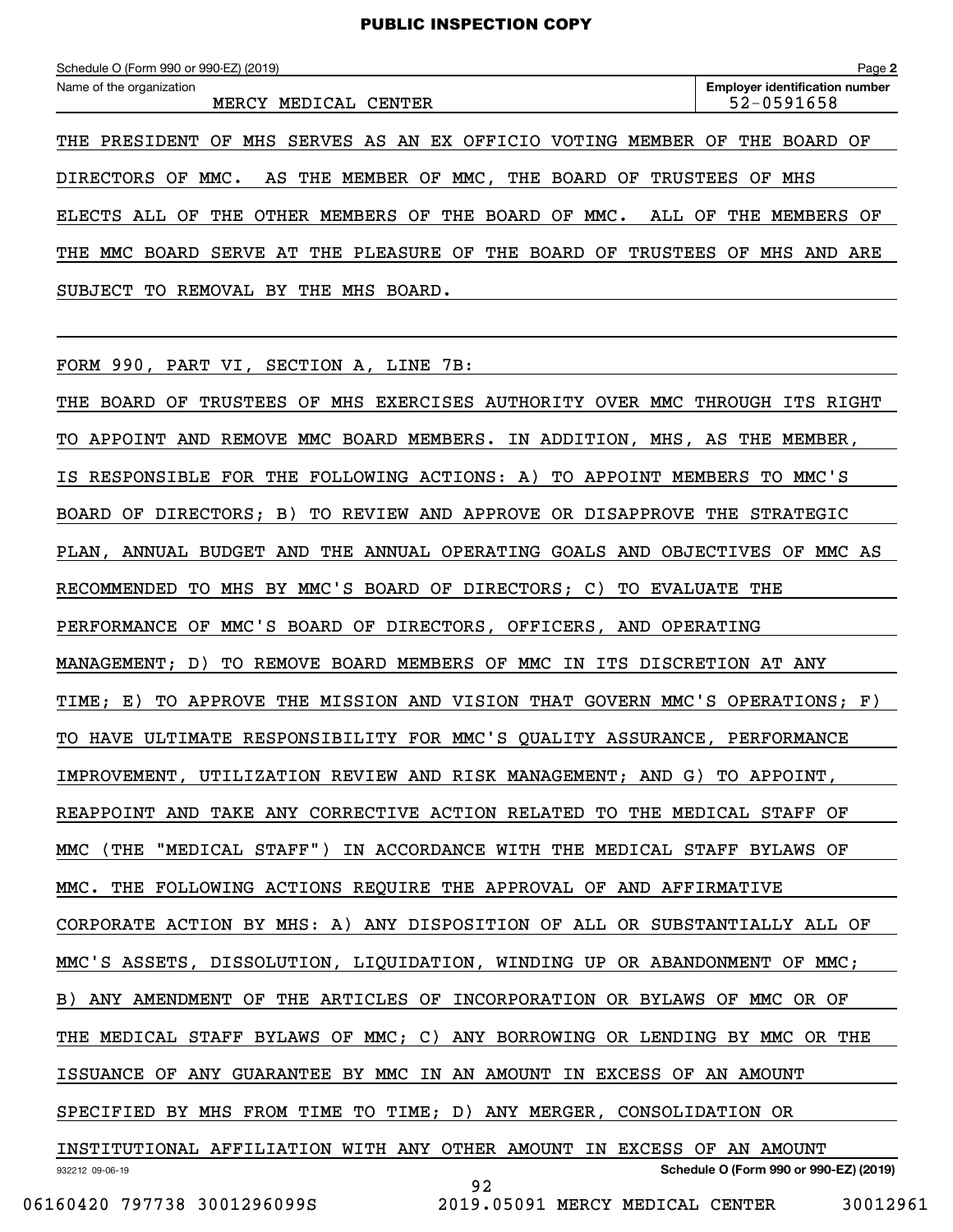| Schedule O (Form 990 or 990-EZ) (2019)                                      | Page 2                                              |
|-----------------------------------------------------------------------------|-----------------------------------------------------|
| Name of the organization<br>MERCY<br>MEDICAL<br>CENTER                      | <b>Employer identification number</b><br>52-0591658 |
| SPECIFIED FROM TIME TO TIME BY MHS CORPORATION OR OTHER ENTITY; AND E) THE  |                                                     |
| PURCHASE OR SALE OF ASSETS FOR AN AMOUNT IN EXCESS OF AN AMOUNT SPECIFIED   |                                                     |
| FROM TIME TO TIME BY MHS. ULTIMATELY, THE CORPORATION IS CONTROLLED BY      |                                                     |
| MHS'S 29-PERSON COMMUNITY BOARD, WHICH INCLUDES 21 INDEPENDENT DIRECTORS AS |                                                     |

NOTED ABOVE.

FORM 990, PART VI, SECTION B, LINE 11B:

MERCY HEALTH SERVICES, INC. ("MHS"), THE SOLE PARENT OF THE CORPORATION, HAS A POLICY WHICH REQUIRES THE CORPORATION'S 990 TO BE MADE AVAILABLE FOR REVIEW BY THE MHS BOARD AND/OR THE MHS BOARD EXECUTIVE COMMITTEE PRIOR TO ITS FILING. AT ITS BOARD MEETING, MHS BOARD EXECUTIVE COMMITTEE MEMBERS RECEIVED A COPY OF THE CORPORATION'S DRAFT FORM 990. THE MHS CFO PROVIDED A POWER POINT PRESENTATION REGARDING THE DRAFT AND THERE WAS AN OPPORTUNITY FOR QUESTIONS AND DISCUSSION. FOLLOWING FURTHER REVISION OF THE DRAFT 990 AND PRIOR TO ITS FILING, IT WAS MADE AVAILABLE IN FINAL FORM TO ALL MEMBERS OF THE MHS BOARD AND THE CORPORATION'S BOARD FOR THEIR REVIEW. ANY ADDITIONAL COMMENTS/QUESTIONS FROM BOARD MEMBERS ARE RESPONDED TO PRIOR TO FILING THE FORM 990.

932212 09-06-19 **Schedule O (Form 990 or 990-EZ) (2019)** FORM 990, PART VI, SECTION B, LINE 12C: MHS HAS A WRITTEN CONFLICT OF INTEREST POLICY THAT COVERS MHS AND ALL OF ITS DIRECT AND INDIRECT SUBSIDIARIES. THE INDIVIDUALS COVERED UNDER THE POLICY INCLUDE ALL TRUSTEES, DIRECTORS, OFFICERS (INCLUDING ALL SENIOR AND EXECUTIVE VICE PRESIDENTS) AND MEMBERS OF ANY COMMITTEE WITH BOARD-DELEGATED POWERS. UNDER THE POLICY, EACH SUCH PERSON IS REQUIRED TO COMPLETE AN ANNUAL DISCLOSURE FORM REGARDING BUSINESS RELATIONSHIPS THAT HE OR SHE, OR ANY FAMILY MEMBER, HAS WITH ANY OTHER ORGANIZATION THAT DOES BUSINESS WITH MHS OR ITS SUBSIDIARIES AND RELATIONSHIPS BETWEEN AND AMONG

06160420 797738 3001296099S 2019.05091 MERCY MEDICAL CENTER 30012961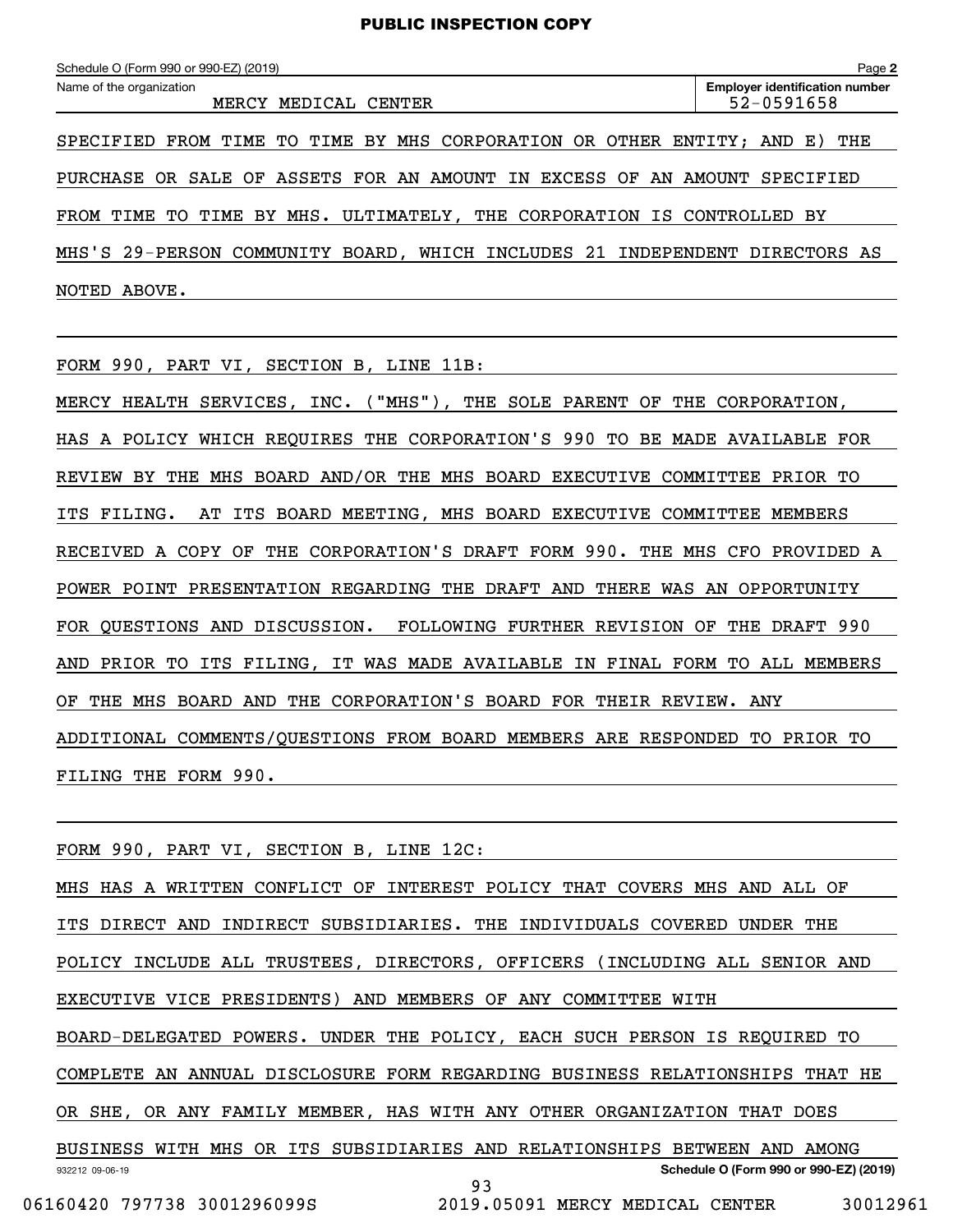**2**Echedule O (Form 990 or 990-EZ) (2019)<br>Name of the organization **number** Name of the organization **page Name of the organization number** OFFICERS, TRUSTEES AND DIRECTORS. THE COMPLETED DISCLOSURE FORMS ARE REVIEWED BY THE MHS BOARD CHAIR AND BY THE MHS CEO OR A DESIGNEE. IN ADDITION TO THE ANNUAL DISCLOSURE, ANY PERSON WHO IS COVERED BY THE CONFLICT OF INTEREST POLICY HAS AN ONGOING OBLIGATION TO DISCLOSE THE EXISTENCE OF ANY ACTUAL OR POTENTIAL CONFLICT TO THE BOAURD OR THE BOARD COMMITTEE IN WHICH THE MATTER ARISES. FOLLOWING THE DISCLOSURE, THE PERSON MAY MAKE A PRESENTATION, BUT MUST THEN LEAVE THE MEETING AND THE OTHER MEMBERS OF THE BOARD OR COMMITTEE SHALL DETERMINE WHETHER A CONFLICT EXISTS. UNDER THE POLICY, A CONFLICT OF INTEREST EXISTS WHEN AN INDIVIDUAL'S OWN PERSONAL INTERST WOULD, OR MAY, INTERFERE WITH HIS OR HER IMPARTIALITY REGARDING THE MATTER. IF A CONFLICT EXISTS, THE PERSON MAY NOT BY PRESENT DURING DELIBERATIONS ON THE MATTER OR VOTE ON IT. THE BOARD OR COMMITTEE, AFTER CONDUCTING SUCH ADDITIONAL DUE DILIGENCE AS IT DETERMINES IS APPROPRIATE, SHALL MAKE A DECISION ON THE MATTER BASED UPON WHETHER THE PARTICULAR PROPOSAL IS FAIR, REASONABLE AND IN THE BEST INTEREST OF THE ORGANIZATION. MERCY MEDICAL CENTER 1999 1999 1999 1999 10 12 13 14 152 - 0591658

FORM 990, PART VI, SECTION B, LINE 15:

932212 09-06-19 **Schedule O (Form 990 or 990-EZ) (2019)** THE ORGANIZATION'S BOARD HAS ADOPTED A COMPENSATION POLICY (THE "POLICY") FOR COVERED INDIVIDUALS. PURSUANT TO THE POLICY, A COMPENSATION COMMITTEE OF INDEPENDENT DIRECTORS OF THE BOARD OF THE ORGANIZATION'S PARENT CORPORATION WAS ESTABLISHED TO REVIEW THE COMPENSATION OF ALL EMPLOYEES SPECIFIED AS HAVING A SUBSTANTIAL INFLUENCE OVER THE ORGANIZATION AND WHO RECEIVE REMUNERATION FROM THE ORGANIZATION. THE COMPENSATION COMMITTEE IS ADVISED BY AN INDEPENDENT COMPENSATION CONSULTANT, WHICH OPINES TO THE COMPENSATION COMMITTEE THAT THE LEVEL OF COMPENSATION PAID AND THE PROCESS BY WHICH COMPENSATION IS ESTABLISHED MEET APPLICABLE IRS REASONABLENESS AND "SAFE HARBOR" STANDARDS. THE OUTSIDE COMPENSATION CONSULTANT PROVIDES DATA 94 06160420 797738 3001296099S 2019.05091 MERCY MEDICAL CENTER 30012961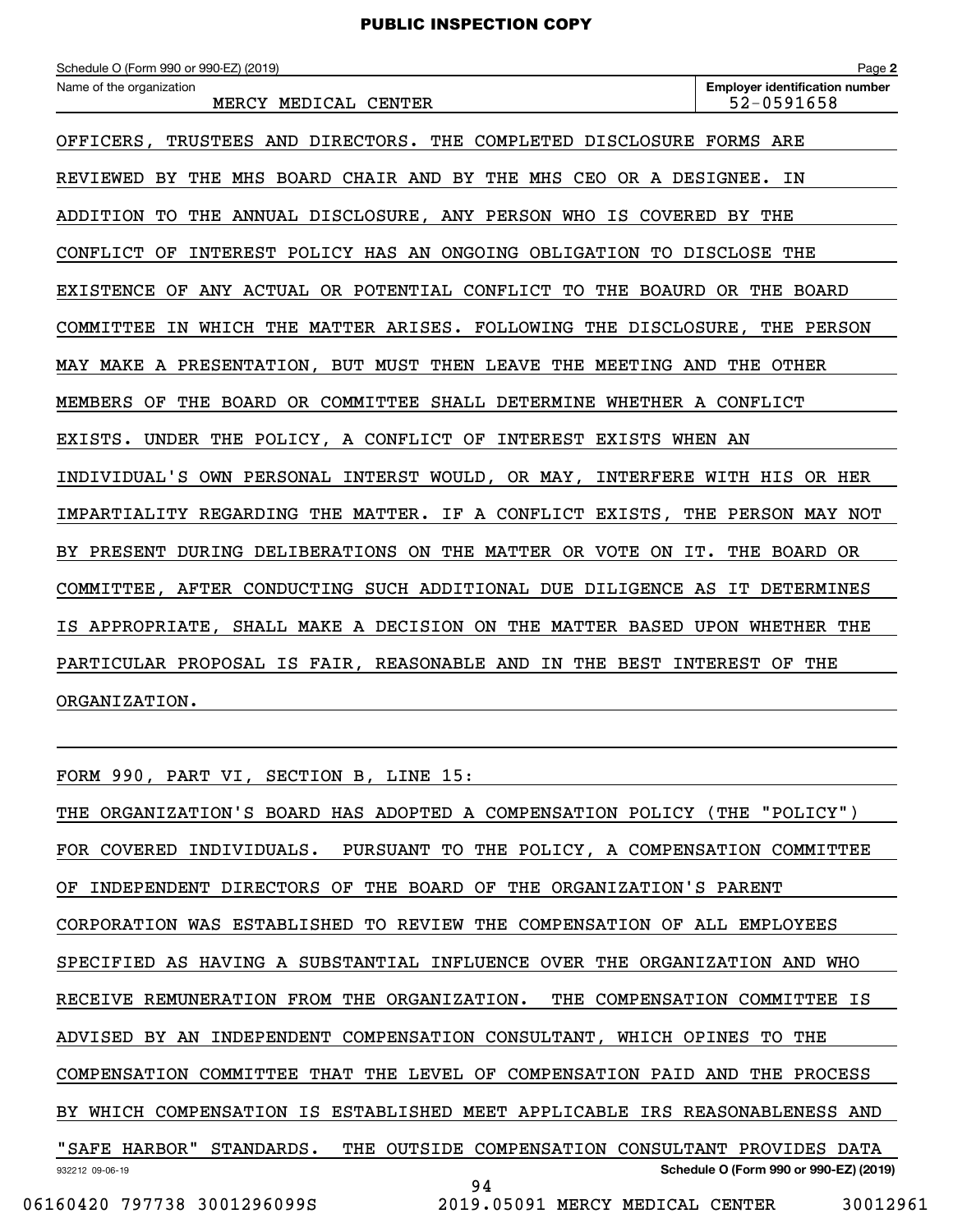**2Employer identification number** Schedule O (Form 990 or 990-EZ) (2019)<br>Name of the organization **purplement of the organization number** Name of the organization **Page Name of the organization** OF COMPENSATION PROVIDED AT SIMILAR ORGANIZATIONS TO ENSURE THAT THE ORGANIZATION DOES NOT COMPENSATE IN EXCESS OF MARKET NORMS. MERCY HEALTH SERVICES, INC. (THE CORPORATION'S SOLE MEMBER) HAS A WRITTEN POLICY REGARDING THE REVIEW OF PHYSICIAN COMPENSATION TITLED "AMENDED AND RESTATED PHYSICIAN COMPENSATION REVIEW." THE POLICY APPLIES TO ALL MHS SUBSIDIARIES, INCLUDING THE CORPORATION, AND IT SETS OUT THE PROCESS AND PROCEDURES FOR ENSURING THAT PHYSICIAN COMPENSATION IS APPROPRIATELY REVIEWED AND DETERMINED TO BE CONSISTENT WITH FAIR MARKET VALUE. UNDER THE POLICY THE REVIEW AND DETERMINATION MUST BE DOCUMENTED IN WRITING. THE POLICY ADDRESSES INTERNAL REVIEWS THROUGH BENCHMARKING OF PHYSICIAN COMPENSATION AGAINST NATIONALLY RECOGNIZED COMPENSATION SURVEY DATA, THE USE OF INDEPENDENT COMPENSATION CONSULTANTS AND REVIEW BY THE MHS BOARD COMPENSATION COMMITTEE. THE POLICY FURTHER REQUIRES THAT ALL COMPENSATION REVIEWS BE PERFORMED IN ACCORDANCE WITH THE MHS CONFLICT OF INTEREST POLICY. MERCY MEDICAL CENTER  $\vert$  52-0591658

FORM 990, PART VI, SECTION C, LINE 19:

THE GOVERNING DOCUMENTS OF THE ORGANIZATION, ITS CONFLICTS OF INTEREST POLICY, AND ITS FINANCIAL STATEMENTS ARE AVAILABLE FROM THE ORGANIZATION UPON REQUEST.

| FORM 990, PART XI, LINE 9, CHANGES IN NET ASSETS: |                                        |
|---------------------------------------------------|----------------------------------------|
| NET ASSETS RELEASED FROM RESTRICTION              | $-3,697,297.$                          |
| CHANGE IN POST RETIREMENT OBLIGATION              | $-1,097,254.$                          |
| UNREALIZED GAIN ON SWAP                           | $-12, 307, 230.$                       |
| RECLASSIFICATION OF NET ASSETS                    | $-30,000.$                             |
| NET ASSETS TRANSFER FROM AFFILIATES               | 842,962.                               |
| TOTAL TO FORM 990, PART XI, LINE 9                | $-16, 288, 819.$                       |
| 932212 09-06-19<br>95                             | Schedule O (Form 990 or 990-EZ) (2019) |
| 06160420 797738 3001296099S<br>2019.05091         | 30012961<br>MERCY MEDICAL CENTER       |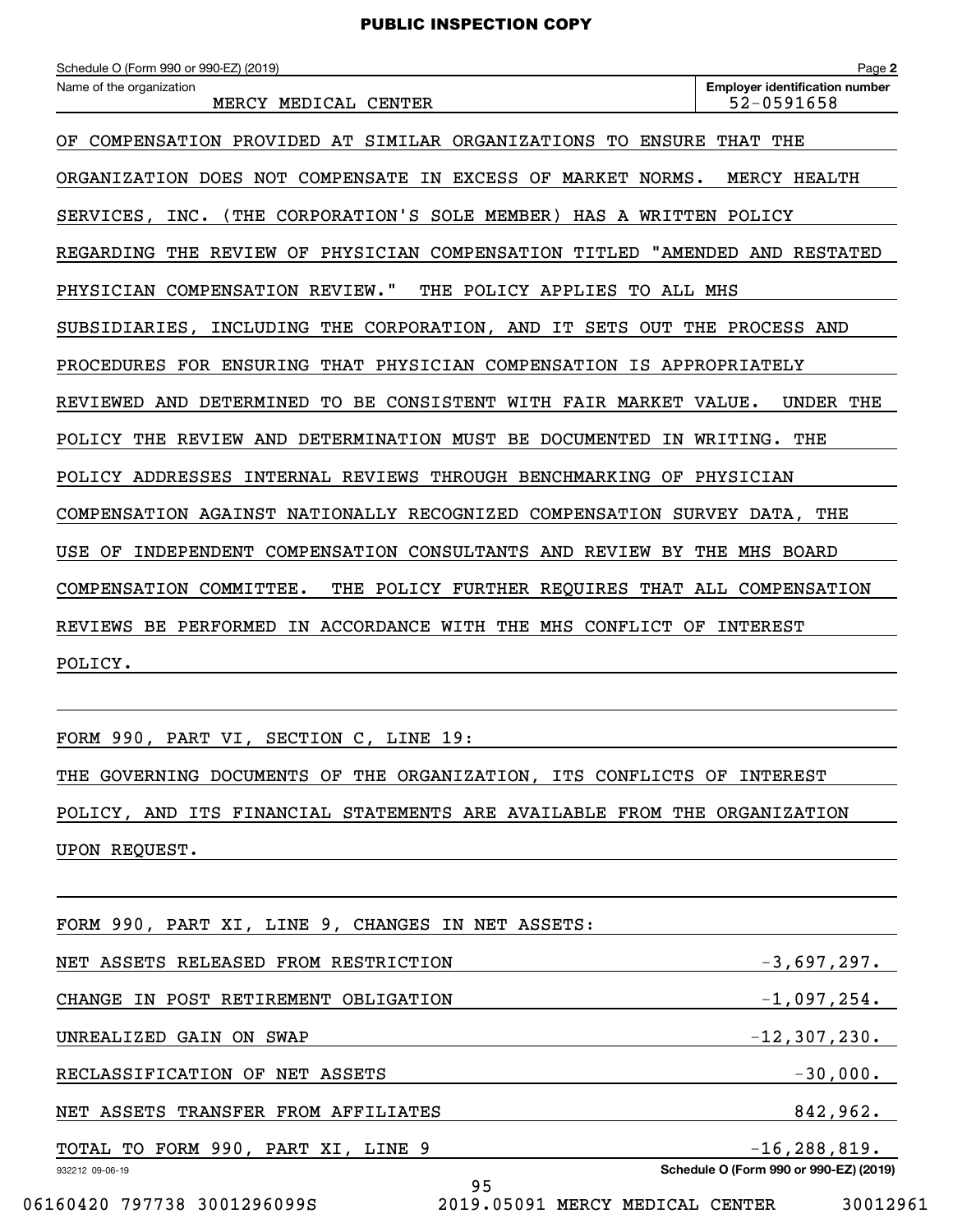MERCY MEDICAL CENTER **1999** 122-0591658

**2**Echedule O (Form 990 or 990-EZ) (2019)<br>Name of the organization **number** Name of the organization **page Name of the organization number** 

FORM 990; PART XII; LINE 2C

THE PROCESS HAS NOT CHANGED FROM THE PRIOR YEAR.

PART XI, QUESTIONS 2 AND 3 - AUDITS

MERCY HEALTH SYSTEM, INC. AND ITS SUBSIDIARES INCLUDING THE

ORGANIZATION FILING THIS FORM 990, UNDERGO A CONSOLIDATED AUDIT OF

THEIR FINANCIAL STATEMENT THAT COMPLIES WITH SINGLE AUDIT ACT/OMB

CIRCULAR A-133 REQUIREMENTS DUE TO THE EXPENDITURE OF FEDERAL AWARDS.

THE ACCOUNTING FIRM OF DIXON HUGHES GOODMAN LLP HAS ISSUED AN

UNQUALIFIED OPINION REGARDING THE CONSOLIDATED FINANCIAL STATEMENTS IN

CONFORMANCE WITH GENERALLY ACCEPTED AUDIT STANDARDS AND THE SINGLE

AUDIT ACT/OMB CIRCULAR A-133 REQUIREMENTS FOR THE FISCAL YEAR THAT

CORRESPONDS TO THE TAX REPORTING YEAR GOVERNED BY THIS FORM 990.

PART VI, LINE 1B

| MERCY HEALTH SERVICES, INC. ("MHS"), A 501(C)(3) CORPORATION, IS THE  |
|-----------------------------------------------------------------------|
| SOLE MEMBER OF MERCY MEDICAL CENTER, INC. ("MMC"). MHS IS GOVERNED BY |
| A 29-PERSON BOARD OF TRUSTEES, OF WHOM 21 ARE INDEPENDENT BOARD       |
| MEMBERS. THE BOARD OF DIRECTORS OF MMC IS CURRENTLY MADE OF 8         |
| DIRECTORS. THE PRESIDENT OF MHS SERVES AS AN EX OFFICIO MEMBER OF     |
| MMC'S BOARD AND THE BALANCE OF THE MMC BOARD MEMBERS ARE ELECTED BY,  |
| AND SUBJECT TO REMOVAL BY, THE BOARD OF TRUSTEES OF MHS. ALL OF THE   |
| BOARD MEMBERS ARE COMPENSATED AS EMPLOYEES EITHER OF MMC OR A RELATED |
| ORGANIZATION LISTED IN SCHEDULE R, PART II.                           |

96

932212 09-06-19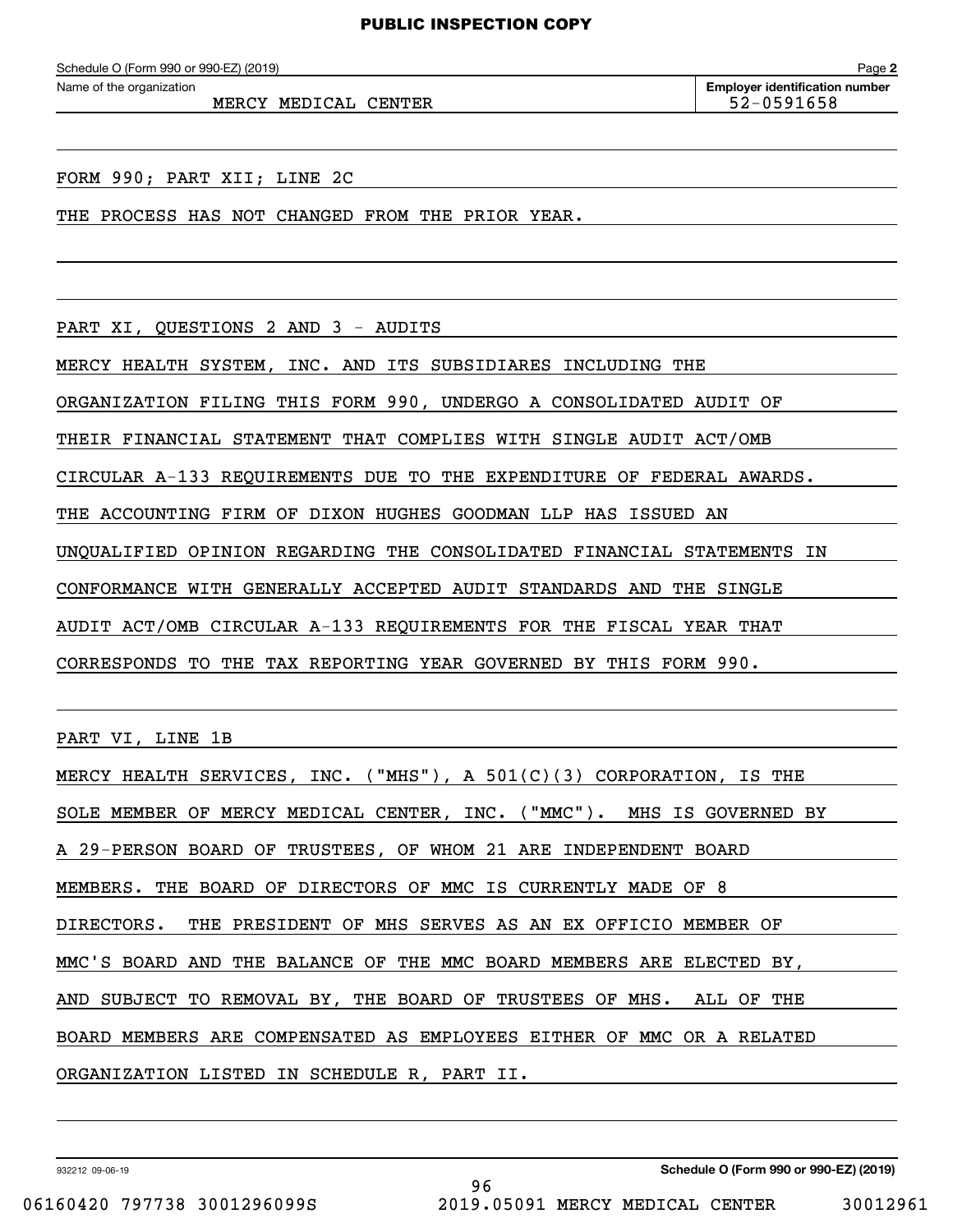#### **SCHEDULE R (Form 990)**

**Related Organizations and Unrelated Partnerships**

**Complete if the organization answered "Yes" on Form 990, Part IV, line 33, 34, 35b, 36, or 37.** |

**Attach to Form 990.**  |

OMB No. 1545-0047

**Open to Public | Go to www.irs.gov/Form990 for instructions and the latest information. Inspection 2019**

**Employer identification number**

52-0591658

Department of the Treasury Internal Revenue Service Name of the organization

MERCY MEDICAL CENTER

**Part I Identification of Disregarded Entities.**  Complete if the organization answered "Yes" on Form 990, Part IV, line 33.

| (a)<br>Name, address, and EIN (if applicable)<br>of disregarded entity | (b)<br>Primary activity | (c)<br>Legal domicile (state or<br>foreign country) | (d)<br>Total income | (e)<br>End-of-year assets | (f)<br>Direct controlling<br>entity |
|------------------------------------------------------------------------|-------------------------|-----------------------------------------------------|---------------------|---------------------------|-------------------------------------|
|                                                                        |                         |                                                     |                     |                           |                                     |
|                                                                        |                         |                                                     |                     |                           |                                     |
|                                                                        |                         |                                                     |                     |                           |                                     |
|                                                                        |                         |                                                     |                     |                           |                                     |

**Identification of Related Tax-Exempt Organizations.** Complete if the organization answered "Yes" on Form 990, Part IV, line 34, because it had one or more related tax-exempt **Part II** organizations during the tax year.

| (a)<br>Name, address, and EIN<br>of related organization | (b)<br>Primary activity | (c)<br>Legal domicile (state or<br>foreign country) | (d)<br><b>Exempt Code</b><br>section | (e)<br>Public charity<br>status (if section | (f)<br>Direct controlling<br>entity |     | $(g)$<br>Section 512(b)(13)<br>controlled<br>entity? |
|----------------------------------------------------------|-------------------------|-----------------------------------------------------|--------------------------------------|---------------------------------------------|-------------------------------------|-----|------------------------------------------------------|
|                                                          |                         |                                                     |                                      | 501(c)(3)                                   |                                     | Yes | No                                                   |
| MERCY HEALTH SERVICES INC - 52-2173382                   |                         |                                                     |                                      |                                             |                                     |     |                                                      |
| 301 ST PAUL PLACE                                        |                         |                                                     |                                      | LINE 12C,                                   |                                     |     |                                                      |
| BALTIMORE, MD 21202                                      | SUPPORT                 | MARYLAND                                            | 501(C)(3)                            | III-FI                                      | N/A                                 |     | X                                                    |
| MERCY HEALTH FOUNDATION INC - 52-2173656                 |                         |                                                     |                                      |                                             |                                     |     |                                                      |
| 301 ST PAUL PLACE                                        |                         |                                                     |                                      |                                             |                                     |     |                                                      |
| BALTIMORE, MD 21202                                      | FOUNDATION              | MARYLAND                                            | 501(C)(3)                            | LINE 7                                      | N/A                                 |     | х                                                    |
| SAINT PAUL PLACE SPECIALISTS INC -                       |                         |                                                     |                                      |                                             |                                     |     |                                                      |
| 52-1495113, 301 ST PAUL PLACE, BALTIMORE, MD             |                         |                                                     |                                      |                                             |                                     |     |                                                      |
| 21202                                                    | SPECIAL CARE            | MARYLAND                                            | 501(C)(3)                            | LINE 3                                      | N/A                                 |     | х                                                    |
| MARYLAND FAMILY CARE INC - 52-2046586                    |                         |                                                     |                                      |                                             |                                     |     |                                                      |
| 301 ST PAUL PLACE                                        |                         |                                                     |                                      |                                             |                                     |     |                                                      |
| BALTIMORE, MD 21202                                      | PRIMARY CARE            | MARYLAND                                            | 501(C)(3)                            | LINE 3                                      | N/A                                 |     | v                                                    |
|                                                          |                         |                                                     |                                      |                                             | . <i>.</i>                          |     | 0.001001                                             |

**For Paperwork Reduction Act Notice, see the Instructions for Form 990. Schedule R (Form 990) 2019**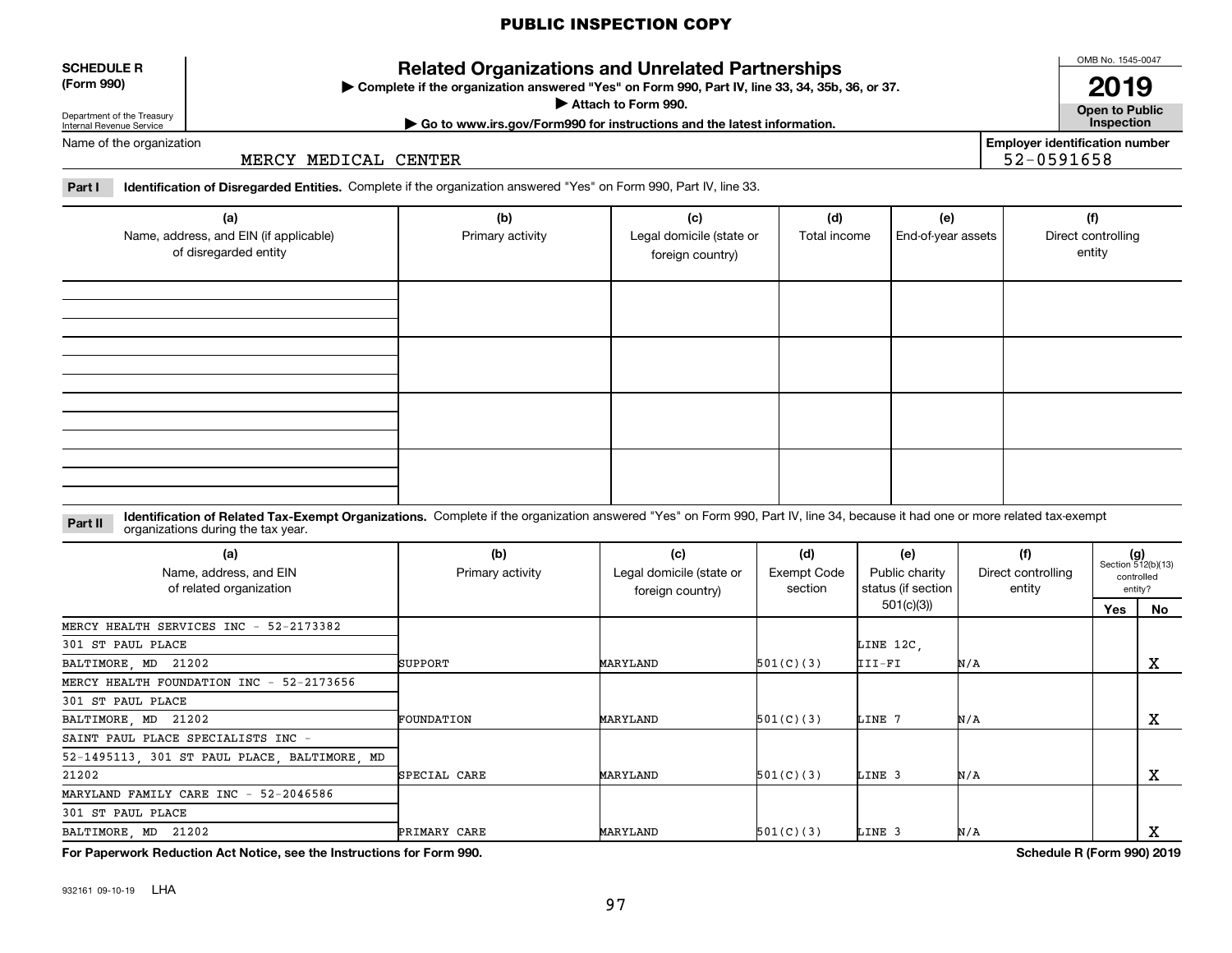#### Schedule R (Form 990) MERCY MEDICAL CENTER 52-0591658

## **Part II Continuation of Identification of Related Tax-Exempt Organizations**

| (a)<br>Name, address, and EIN<br>of related organization     | (b)<br>Primary activity | (c)<br>Legal domicile (state or<br>foreign country) | (d)<br>Exempt Code<br>section | (e)<br>Public charity<br>status (if section<br>501(c)(3) | (f)<br>Direct controlling<br>entity | $(g)$<br>Section 512(b)(13)<br>controlled<br>organization? |              |
|--------------------------------------------------------------|-------------------------|-----------------------------------------------------|-------------------------------|----------------------------------------------------------|-------------------------------------|------------------------------------------------------------|--------------|
|                                                              |                         |                                                     |                               |                                                          |                                     | Yes                                                        | No           |
| STELLA MARIS INC - $52-1419602$                              |                         |                                                     |                               |                                                          |                                     |                                                            |              |
| 2300 DULANEY VALLEY                                          |                         |                                                     |                               |                                                          |                                     |                                                            |              |
| TIMONIUM, MD 21093<br>MERCY TRANSITIONAL CARE SERVICES INC - | NURSING FACILITY        | MARYLAND                                            | 501(C)(3)                     | LINE 10                                                  | N/A                                 |                                                            | $\mathbf{x}$ |
|                                                              |                         |                                                     |                               |                                                          |                                     |                                                            |              |
| 52-1968440, 301 ST PAUL PLACE, BALTIMORE, MD                 |                         |                                                     |                               |                                                          | MERCY MEDICAL                       |                                                            |              |
| 21202                                                        | SKILLED NURSE           | MARYLAND                                            | 501(C)(3)                     | LINE 10                                                  | CENTER                              | $\mathbf X$                                                |              |
|                                                              |                         |                                                     |                               |                                                          |                                     |                                                            |              |
|                                                              |                         |                                                     |                               |                                                          |                                     |                                                            |              |
|                                                              |                         |                                                     |                               |                                                          |                                     |                                                            |              |
|                                                              |                         |                                                     |                               |                                                          |                                     |                                                            |              |
|                                                              |                         |                                                     |                               |                                                          |                                     |                                                            |              |
|                                                              |                         |                                                     |                               |                                                          |                                     |                                                            |              |
|                                                              |                         |                                                     |                               |                                                          |                                     |                                                            |              |
|                                                              |                         |                                                     |                               |                                                          |                                     |                                                            |              |
|                                                              |                         |                                                     |                               |                                                          |                                     |                                                            |              |
|                                                              |                         |                                                     |                               |                                                          |                                     |                                                            |              |
|                                                              |                         |                                                     |                               |                                                          |                                     |                                                            |              |
|                                                              |                         |                                                     |                               |                                                          |                                     |                                                            |              |
|                                                              |                         |                                                     |                               |                                                          |                                     |                                                            |              |
|                                                              |                         |                                                     |                               |                                                          |                                     |                                                            |              |
|                                                              |                         |                                                     |                               |                                                          |                                     |                                                            |              |
|                                                              |                         |                                                     |                               |                                                          |                                     |                                                            |              |
|                                                              |                         |                                                     |                               |                                                          |                                     |                                                            |              |
|                                                              |                         |                                                     |                               |                                                          |                                     |                                                            |              |
|                                                              |                         |                                                     |                               |                                                          |                                     |                                                            |              |
|                                                              |                         |                                                     |                               |                                                          |                                     |                                                            |              |
|                                                              |                         |                                                     |                               |                                                          |                                     |                                                            |              |
|                                                              |                         |                                                     |                               |                                                          |                                     |                                                            |              |
|                                                              |                         |                                                     |                               |                                                          |                                     |                                                            |              |
|                                                              |                         |                                                     |                               |                                                          |                                     |                                                            |              |
|                                                              |                         |                                                     |                               |                                                          |                                     |                                                            |              |
|                                                              |                         |                                                     |                               |                                                          |                                     |                                                            |              |
|                                                              |                         |                                                     |                               |                                                          |                                     |                                                            |              |
|                                                              |                         |                                                     |                               |                                                          |                                     |                                                            |              |
|                                                              |                         |                                                     |                               |                                                          |                                     |                                                            |              |
|                                                              |                         |                                                     |                               |                                                          |                                     |                                                            |              |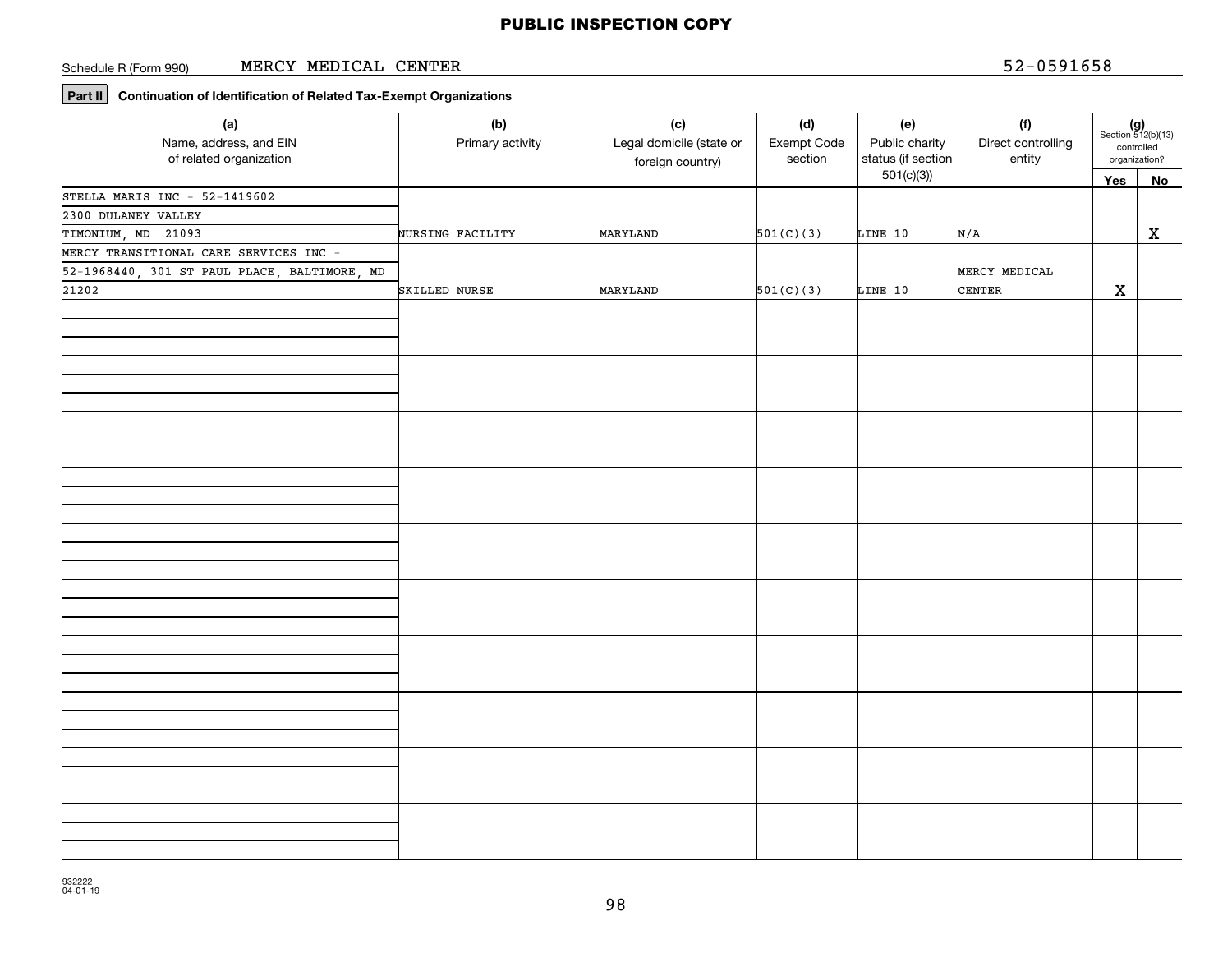#### Schedule R (Form 990) 2019 **MERCY MEDICAL CENTER** 52-0591658 <sub>Page</sub>

**2**

**Identification of Related Organizations Taxable as a Partnership.** Complete if the organization answered "Yes" on Form 990, Part IV, line 34, because it had one or more related **Part III** organizations treated as a partnership during the tax year.

| (a)                                               | (b)              | (c)                  | (d)                          | (e)                                                                 | (f) | (g)    |              | (h) | (i)                                                       | (j)                     | (k)                |                  |            |  |                       |
|---------------------------------------------------|------------------|----------------------|------------------------------|---------------------------------------------------------------------|-----|--------|--------------|-----|-----------------------------------------------------------|-------------------------|--------------------|------------------|------------|--|-----------------------|
| Name, address, and EIN<br>of related organization | Primary activity | Legal<br>domicile    | Direct controlling<br>entity | Predominant income                                                  |     |        |              |     | Share of total<br>income                                  | Share of<br>end-of-year |                    | Disproportionate | Code V-UBI |  | General or Percentage |
|                                                   |                  | (state or<br>foreign |                              | related, unrelated,<br>excluded from tax under<br>sections 512-514) |     | assets | allocations? |     | amount in box<br>20 of Schedule<br>K-1 (Form 1065) Yes No |                         | managing ownership |                  |            |  |                       |
|                                                   |                  | country)             |                              |                                                                     |     |        | Yes          | No  |                                                           |                         |                    |                  |            |  |                       |
|                                                   |                  |                      |                              |                                                                     |     |        |              |     |                                                           |                         |                    |                  |            |  |                       |
|                                                   |                  |                      |                              |                                                                     |     |        |              |     |                                                           |                         |                    |                  |            |  |                       |
|                                                   |                  |                      |                              |                                                                     |     |        |              |     |                                                           |                         |                    |                  |            |  |                       |
|                                                   |                  |                      |                              |                                                                     |     |        |              |     |                                                           |                         |                    |                  |            |  |                       |
|                                                   |                  |                      |                              |                                                                     |     |        |              |     |                                                           |                         |                    |                  |            |  |                       |
|                                                   |                  |                      |                              |                                                                     |     |        |              |     |                                                           |                         |                    |                  |            |  |                       |
|                                                   |                  |                      |                              |                                                                     |     |        |              |     |                                                           |                         |                    |                  |            |  |                       |
|                                                   |                  |                      |                              |                                                                     |     |        |              |     |                                                           |                         |                    |                  |            |  |                       |
|                                                   |                  |                      |                              |                                                                     |     |        |              |     |                                                           |                         |                    |                  |            |  |                       |
|                                                   |                  |                      |                              |                                                                     |     |        |              |     |                                                           |                         |                    |                  |            |  |                       |
|                                                   |                  |                      |                              |                                                                     |     |        |              |     |                                                           |                         |                    |                  |            |  |                       |
|                                                   |                  |                      |                              |                                                                     |     |        |              |     |                                                           |                         |                    |                  |            |  |                       |
|                                                   |                  |                      |                              |                                                                     |     |        |              |     |                                                           |                         |                    |                  |            |  |                       |
|                                                   |                  |                      |                              |                                                                     |     |        |              |     |                                                           |                         |                    |                  |            |  |                       |
|                                                   |                  |                      |                              |                                                                     |     |        |              |     |                                                           |                         |                    |                  |            |  |                       |
|                                                   |                  |                      |                              |                                                                     |     |        |              |     |                                                           |                         |                    |                  |            |  |                       |
|                                                   |                  |                      |                              |                                                                     |     |        |              |     |                                                           |                         |                    |                  |            |  |                       |

**Identification of Related Organizations Taxable as a Corporation or Trust.** Complete if the organization answered "Yes" on Form 990, Part IV, line 34, because it had one or more related **Part IV** organizations treated as a corporation or trust during the tax year.

| (a)<br>Name, address, and EIN<br>of related organization | (b)<br>Primary activity | (c)<br>Legal domicile<br>(state or<br>foreign | (d)<br>Direct controlling<br>entity | (e)<br>Type of entity<br>(C corp, S corp,<br>or trust) | (f)<br>Share of total<br>income | (g)<br>Share of<br>end-of-year<br>assets | (h)<br>Percentage<br>ownership |   | (i)<br>Section<br>512(b)(13)<br>controlled<br>entity? |
|----------------------------------------------------------|-------------------------|-----------------------------------------------|-------------------------------------|--------------------------------------------------------|---------------------------------|------------------------------------------|--------------------------------|---|-------------------------------------------------------|
|                                                          |                         | country)                                      |                                     |                                                        |                                 |                                          |                                |   | Yes   No                                              |
| GREENLEAF INSURANCE CO LTD - 98-0206045                  |                         |                                               |                                     |                                                        |                                 |                                          |                                |   |                                                       |
| PO BOX 1363                                              |                         | <b>CAYMAN</b>                                 |                                     |                                                        |                                 |                                          |                                |   |                                                       |
| GRAND CAYMAN, CAYMAN ISLANDS<br>KY1-1108                 | <b>INSURANCE</b>        | ISLANDS                                       | MERCY MEDICAL                       | C CORP                                                 | 29,533,033.                     | 129,066,028.                             | $100$ <sup>8</sup>             | X |                                                       |
| VASCULAR SPECIALTY SERVICES INC - 52-1995474             |                         |                                               |                                     |                                                        |                                 |                                          |                                |   |                                                       |
| 341 N CALVERT ST. STE 200                                |                         |                                               |                                     |                                                        |                                 |                                          |                                |   |                                                       |
| BALTIMORE, MD 21202                                      | MEDICAL PRACTICE        | MD                                            | N/A                                 | C CORP                                                 | N/A                             | N/A                                      | N/A                            |   | X                                                     |
|                                                          |                         |                                               |                                     |                                                        |                                 |                                          |                                |   |                                                       |
|                                                          |                         |                                               |                                     |                                                        |                                 |                                          |                                |   |                                                       |
|                                                          |                         |                                               |                                     |                                                        |                                 |                                          |                                |   |                                                       |
|                                                          |                         |                                               |                                     |                                                        |                                 |                                          |                                |   |                                                       |
|                                                          |                         |                                               |                                     |                                                        |                                 |                                          |                                |   |                                                       |
|                                                          |                         |                                               |                                     |                                                        |                                 |                                          |                                |   |                                                       |
|                                                          |                         |                                               |                                     |                                                        |                                 |                                          |                                |   |                                                       |
|                                                          |                         |                                               |                                     |                                                        |                                 |                                          |                                |   |                                                       |
|                                                          |                         |                                               |                                     |                                                        |                                 |                                          |                                |   |                                                       |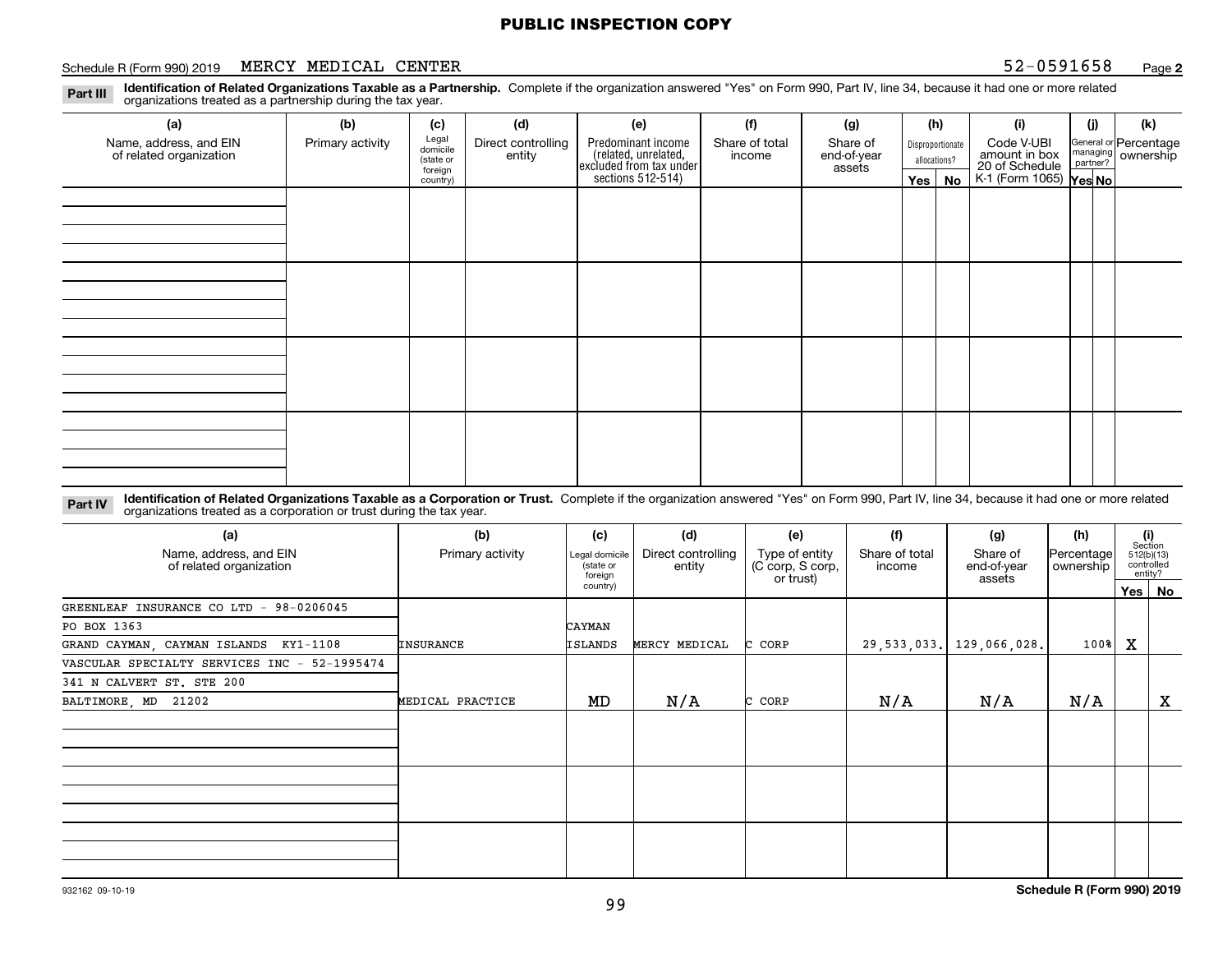#### Schedule R (Form 990) 2019 **MERCY MEDICAL CENTER** 52-0591658 <sub>Page</sub>

| Part V | Transactions With Related Organizations. Complete if the organization answered "Yes" on Form 990, Part IV, line 34, 35b, or 36.                                                                                                |                 |             |             |  |  |  |  |  |
|--------|--------------------------------------------------------------------------------------------------------------------------------------------------------------------------------------------------------------------------------|-----------------|-------------|-------------|--|--|--|--|--|
|        | Note: Complete line 1 if any entity is listed in Parts II, III, or IV of this schedule.                                                                                                                                        |                 |             |             |  |  |  |  |  |
|        | During the tax year, did the organization engage in any of the following transactions with one or more related organizations listed in Parts II-IV?                                                                            |                 |             |             |  |  |  |  |  |
|        | 1a                                                                                                                                                                                                                             |                 |             |             |  |  |  |  |  |
|        | b Gift, grant, or capital contribution to related organization(s) manufaction(s) and content to related organization(s) manufaction manufacture contribution to related organization(s) manufacture content content content of | 1 <sub>b</sub>  |             | X           |  |  |  |  |  |
|        |                                                                                                                                                                                                                                | 1c              |             | X           |  |  |  |  |  |
|        |                                                                                                                                                                                                                                | 1d              |             | X           |  |  |  |  |  |
|        |                                                                                                                                                                                                                                | 1e              |             | X           |  |  |  |  |  |
|        |                                                                                                                                                                                                                                |                 |             |             |  |  |  |  |  |
|        | Dividends from related organization(s) manufactured and contract and contract or produced and contract and contract and contract and contract and contract and contract and contract and contract and contract and contract an | 1f              |             | X           |  |  |  |  |  |
|        | g Sale of assets to related organization(s) manufactured and content to the content of the set of assets to related organization(s) manufactured and content of the set of assets to related organization(s) manufactured and  | 1g              |             | X           |  |  |  |  |  |
|        | h Purchase of assets from related organization(s) www.assettion.com/www.assettion.com/www.assettion.com/www.assettion.com/www.assettion.com/www.assettion.com/www.assettion.com/www.assettion.com/www.assettion.com/www.assett | 1 <sub>h</sub>  |             | X           |  |  |  |  |  |
|        |                                                                                                                                                                                                                                | 11              | X           |             |  |  |  |  |  |
|        | Lease of facilities, equipment, or other assets to related organization(s) [11] manufactured content in the set of facilities, equipment, or other assets to related organization(s) [11] manufactured content in the set of f | 1j              |             | $\mathbf X$ |  |  |  |  |  |
|        |                                                                                                                                                                                                                                |                 |             |             |  |  |  |  |  |
|        |                                                                                                                                                                                                                                | 1k              |             | х           |  |  |  |  |  |
|        |                                                                                                                                                                                                                                | 11              | X           |             |  |  |  |  |  |
|        | m Performance of services or membership or fundraising solicitations by related organization(s)                                                                                                                                | 1 <sub>m</sub>  | X           |             |  |  |  |  |  |
|        |                                                                                                                                                                                                                                | 1n              |             | X           |  |  |  |  |  |
|        |                                                                                                                                                                                                                                | 10 <sub>o</sub> | х           |             |  |  |  |  |  |
|        |                                                                                                                                                                                                                                |                 |             |             |  |  |  |  |  |
|        | p Reimbursement paid to related organization(s) for expenses [1111] and the content of the content of the content of the content of the content of the content of the content of the content of the content of the content of  | 1p              |             | x           |  |  |  |  |  |
|        |                                                                                                                                                                                                                                | 1 <sub>q</sub>  | х           |             |  |  |  |  |  |
|        |                                                                                                                                                                                                                                |                 |             |             |  |  |  |  |  |
|        | Other transfer of cash or property to related organization(s)                                                                                                                                                                  | 1r              | x           |             |  |  |  |  |  |
|        |                                                                                                                                                                                                                                | 1s              | $\mathbf x$ |             |  |  |  |  |  |
|        | If the answer to any of the above is "Yes," see the instructions for information on who must complete this line, including covered relationships and transaction thresholds.                                                   |                 |             |             |  |  |  |  |  |

| (a)<br>Name of related organization  | (b)<br>Transaction<br>type (a-s) | (c)<br>Amount involved | (d)<br>Method of determining amount involved |
|--------------------------------------|----------------------------------|------------------------|----------------------------------------------|
| (1) MERCY TRANSITIONAL CARE SERVICES | $\Omega$                         | $2,961,562.\text{FMV}$ |                                              |
| (2) MERCY TRANSITIONAL CARE SERVICES | S                                | $5,122,685.\,$ FMV     |                                              |
| (3)                                  |                                  |                        |                                              |
| (4)                                  |                                  |                        |                                              |
| (5)                                  |                                  |                        |                                              |
| (6)                                  |                                  |                        |                                              |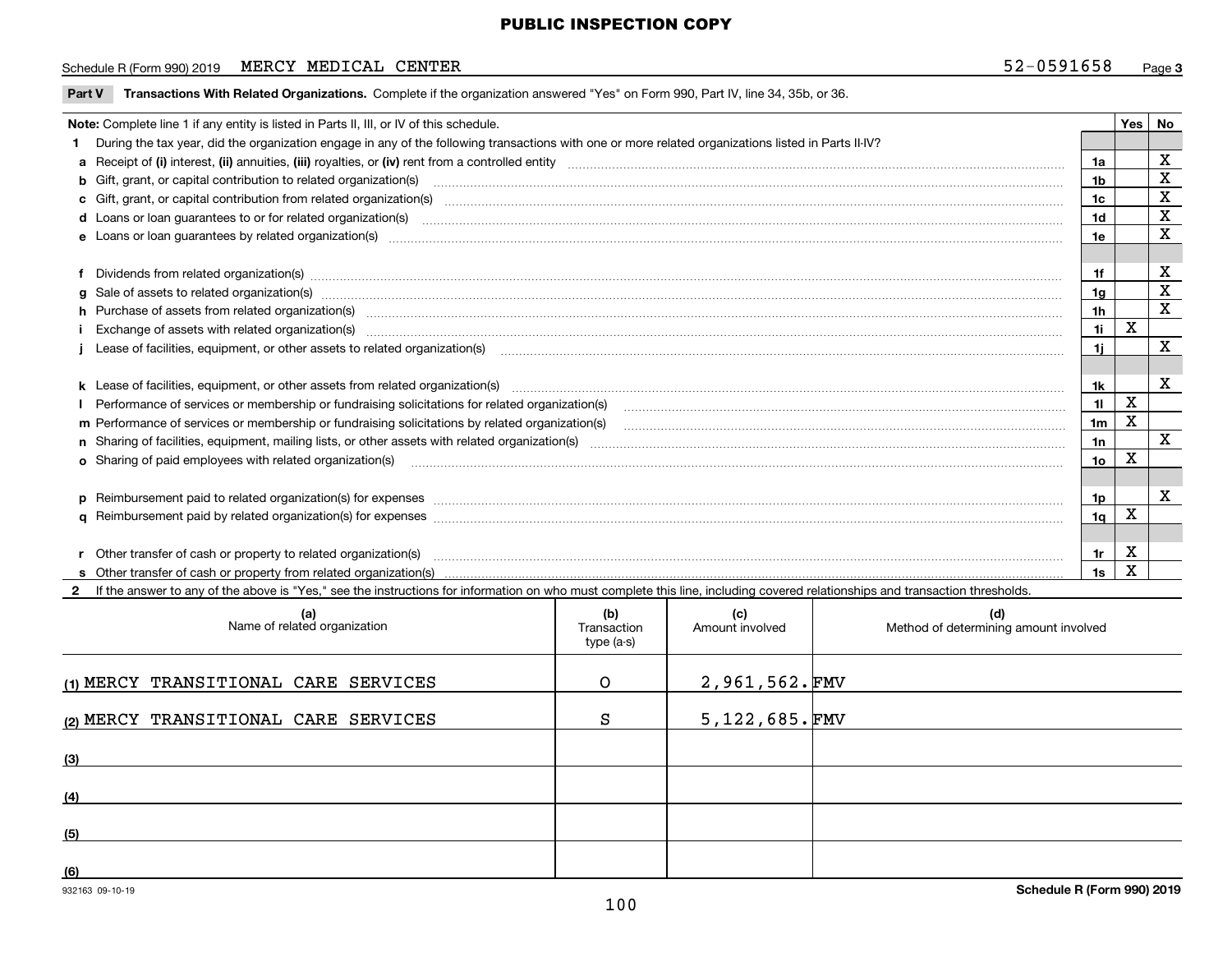#### Schedule R (Form 990) 2019 **MERCY MEDICAL CENTER** 52-0591658 <sub>Page</sub>

### **4**

**Part VI Unrelated Organizations Taxable as a Partnership.**  Complete if the organization answered "Yes" on Form 990, Part IV, line 37.

Provide the following information for each entity taxed as a partnership through which the organization conducted more than five percent of its activities (measured by total assets or gross revenue) that was not a related organization. See instructions regarding exclusion for certain investment partnerships.

| (a)                    | (b)              | (c)               | (d)                                                                                        |                                                          |  | (f)      | (g)         |  | (h)                   | (i)                                                                                          | (i) | (k) |
|------------------------|------------------|-------------------|--------------------------------------------------------------------------------------------|----------------------------------------------------------|--|----------|-------------|--|-----------------------|----------------------------------------------------------------------------------------------|-----|-----|
| Name, address, and EIN | Primary activity | Legal domicile    |                                                                                            | (e)<br>Are all<br>partners sec.<br>$501(c)(3)$<br>orgs.? |  | Share of | Share of    |  | Dispropor-<br>tionate |                                                                                              |     |     |
| of entity              |                  | (state or foreign |                                                                                            |                                                          |  | total    | end-of-year |  | allocations?          |                                                                                              |     |     |
|                        |                  | country)          | Predominant income<br>(related, unrelated,<br>excluded from tax under<br>sections 512-514) | Yes No                                                   |  | income   | assets      |  | Yes No                | Code V-UBI<br>amount in box 20 managing<br>of Schedule K-1 partner?<br>(Form 1065)<br>ves No |     |     |
|                        |                  |                   |                                                                                            |                                                          |  |          |             |  |                       |                                                                                              |     |     |
|                        |                  |                   |                                                                                            |                                                          |  |          |             |  |                       |                                                                                              |     |     |
|                        |                  |                   |                                                                                            |                                                          |  |          |             |  |                       |                                                                                              |     |     |
|                        |                  |                   |                                                                                            |                                                          |  |          |             |  |                       |                                                                                              |     |     |
|                        |                  |                   |                                                                                            |                                                          |  |          |             |  |                       |                                                                                              |     |     |
|                        |                  |                   |                                                                                            |                                                          |  |          |             |  |                       |                                                                                              |     |     |
|                        |                  |                   |                                                                                            |                                                          |  |          |             |  |                       |                                                                                              |     |     |
|                        |                  |                   |                                                                                            |                                                          |  |          |             |  |                       |                                                                                              |     |     |
|                        |                  |                   |                                                                                            |                                                          |  |          |             |  |                       |                                                                                              |     |     |
|                        |                  |                   |                                                                                            |                                                          |  |          |             |  |                       |                                                                                              |     |     |
|                        |                  |                   |                                                                                            |                                                          |  |          |             |  |                       |                                                                                              |     |     |
|                        |                  |                   |                                                                                            |                                                          |  |          |             |  |                       |                                                                                              |     |     |
|                        |                  |                   |                                                                                            |                                                          |  |          |             |  |                       |                                                                                              |     |     |
|                        |                  |                   |                                                                                            |                                                          |  |          |             |  |                       |                                                                                              |     |     |
|                        |                  |                   |                                                                                            |                                                          |  |          |             |  |                       |                                                                                              |     |     |
|                        |                  |                   |                                                                                            |                                                          |  |          |             |  |                       |                                                                                              |     |     |
|                        |                  |                   |                                                                                            |                                                          |  |          |             |  |                       |                                                                                              |     |     |
|                        |                  |                   |                                                                                            |                                                          |  |          |             |  |                       |                                                                                              |     |     |
|                        |                  |                   |                                                                                            |                                                          |  |          |             |  |                       |                                                                                              |     |     |
|                        |                  |                   |                                                                                            |                                                          |  |          |             |  |                       |                                                                                              |     |     |
|                        |                  |                   |                                                                                            |                                                          |  |          |             |  |                       |                                                                                              |     |     |
|                        |                  |                   |                                                                                            |                                                          |  |          |             |  |                       |                                                                                              |     |     |
|                        |                  |                   |                                                                                            |                                                          |  |          |             |  |                       |                                                                                              |     |     |
|                        |                  |                   |                                                                                            |                                                          |  |          |             |  |                       |                                                                                              |     |     |
|                        |                  |                   |                                                                                            |                                                          |  |          |             |  |                       |                                                                                              |     |     |
|                        |                  |                   |                                                                                            |                                                          |  |          |             |  |                       |                                                                                              |     |     |
|                        |                  |                   |                                                                                            |                                                          |  |          |             |  |                       |                                                                                              |     |     |
|                        |                  |                   |                                                                                            |                                                          |  |          |             |  |                       |                                                                                              |     |     |
|                        |                  |                   |                                                                                            |                                                          |  |          |             |  |                       |                                                                                              |     |     |
|                        |                  |                   |                                                                                            |                                                          |  |          |             |  |                       |                                                                                              |     |     |
|                        |                  |                   |                                                                                            |                                                          |  |          |             |  |                       |                                                                                              |     |     |
|                        |                  |                   |                                                                                            |                                                          |  |          |             |  |                       |                                                                                              |     |     |

**Schedule R (Form 990) 2019**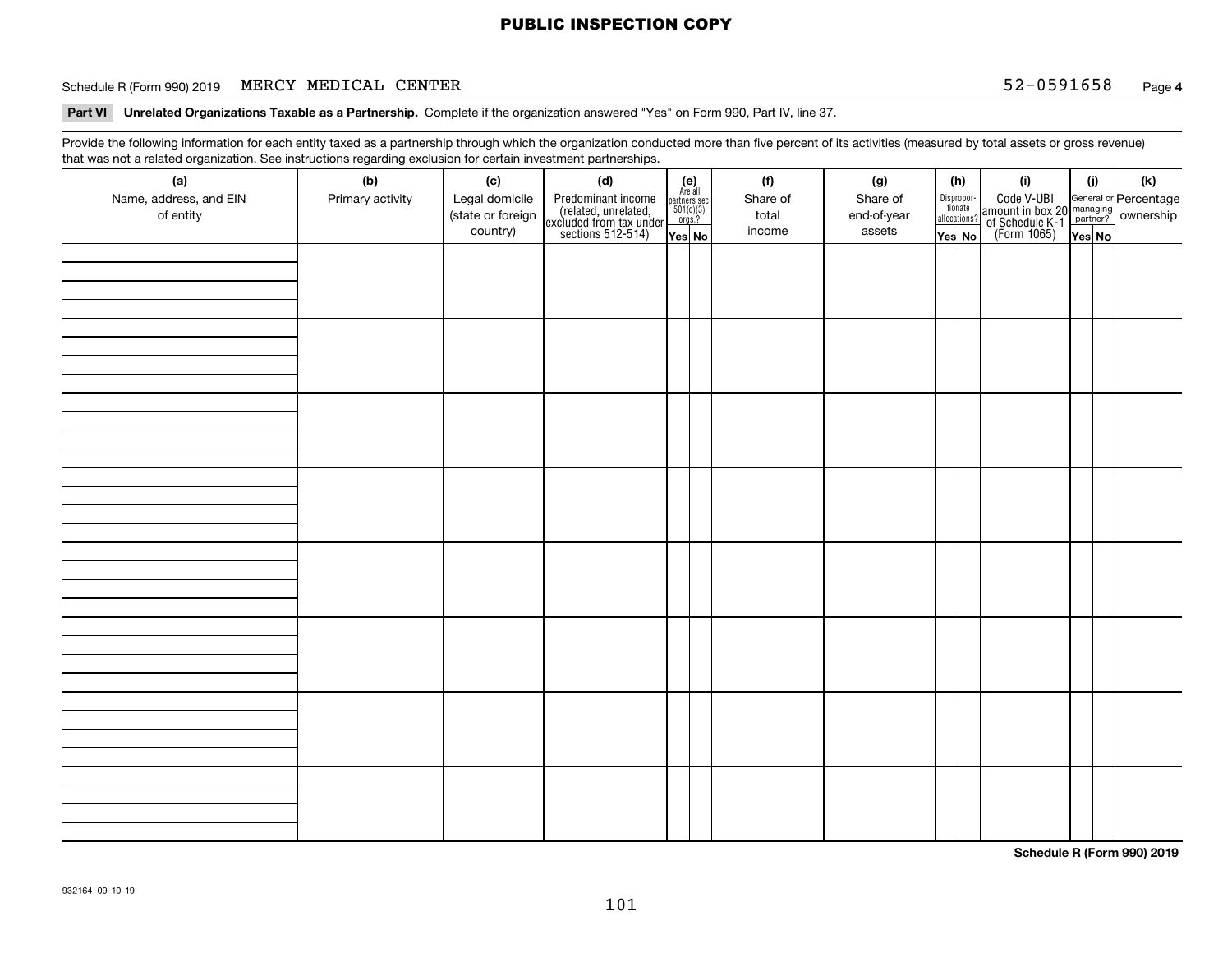|                 | MERCY MEDICAL CENTER                                                                       | $52 - 0591658$ Page 5      |
|-----------------|--------------------------------------------------------------------------------------------|----------------------------|
|                 | Schedule R (Form 990) 2019 MERC<br><b>Part VII</b> Supplemental Information                |                            |
|                 | Provide additional information for responses to questions on Schedule R. See instructions. |                            |
|                 |                                                                                            |                            |
|                 |                                                                                            |                            |
|                 |                                                                                            |                            |
|                 |                                                                                            |                            |
|                 |                                                                                            |                            |
|                 |                                                                                            |                            |
|                 |                                                                                            |                            |
|                 |                                                                                            |                            |
|                 |                                                                                            |                            |
|                 |                                                                                            |                            |
|                 |                                                                                            |                            |
|                 |                                                                                            |                            |
|                 |                                                                                            |                            |
|                 |                                                                                            |                            |
|                 |                                                                                            |                            |
|                 |                                                                                            |                            |
|                 |                                                                                            |                            |
|                 |                                                                                            |                            |
|                 |                                                                                            |                            |
|                 |                                                                                            |                            |
|                 |                                                                                            |                            |
|                 |                                                                                            |                            |
|                 |                                                                                            |                            |
|                 |                                                                                            |                            |
|                 |                                                                                            |                            |
|                 |                                                                                            |                            |
|                 |                                                                                            |                            |
|                 |                                                                                            |                            |
|                 |                                                                                            |                            |
|                 |                                                                                            |                            |
|                 |                                                                                            |                            |
|                 |                                                                                            |                            |
|                 |                                                                                            |                            |
|                 |                                                                                            |                            |
|                 |                                                                                            |                            |
|                 |                                                                                            |                            |
|                 |                                                                                            |                            |
|                 |                                                                                            |                            |
|                 |                                                                                            |                            |
|                 |                                                                                            |                            |
|                 |                                                                                            |                            |
|                 |                                                                                            |                            |
|                 |                                                                                            |                            |
|                 |                                                                                            |                            |
|                 |                                                                                            |                            |
|                 |                                                                                            |                            |
|                 |                                                                                            |                            |
| 932165 09-10-19 | 102                                                                                        | Schedule R (Form 990) 2019 |
|                 |                                                                                            |                            |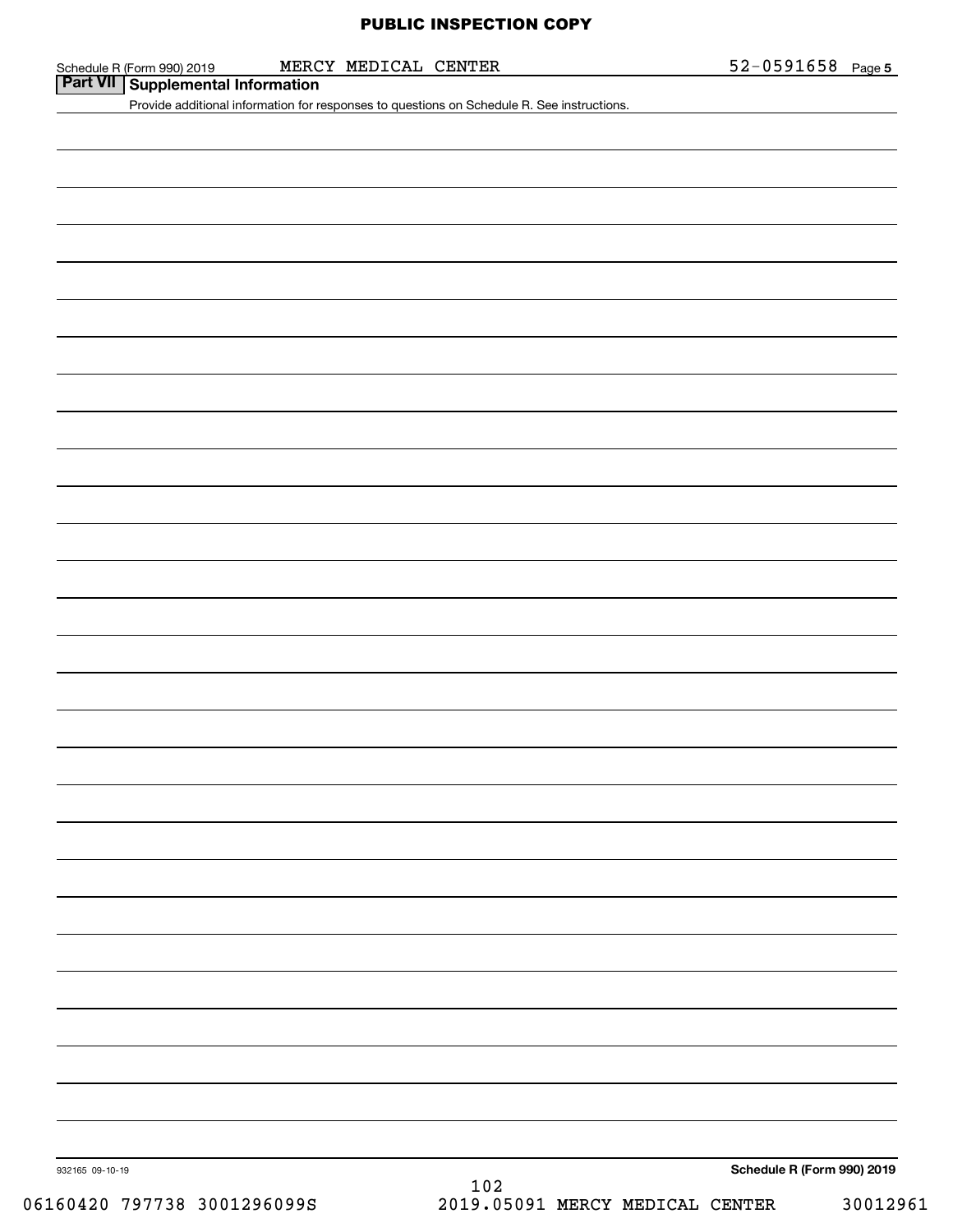|                                                        |                                      |       | <b>PUBLIC INSPECTION COPY</b>                                                                                                                                                                                                      |                      |                |                                                      |                 |                                                                   |
|--------------------------------------------------------|--------------------------------------|-------|------------------------------------------------------------------------------------------------------------------------------------------------------------------------------------------------------------------------------------|----------------------|----------------|------------------------------------------------------|-----------------|-------------------------------------------------------------------|
|                                                        |                                      |       | EXTENDED TO MAY 17, 2021                                                                                                                                                                                                           |                      |                |                                                      |                 |                                                                   |
| Form $990 - T$                                         |                                      |       | <b>Exempt Organization Business Income Tax Return</b>                                                                                                                                                                              |                      |                |                                                      |                 | OMB No. 1545-0047                                                 |
|                                                        |                                      |       | (and proxy tax under section 6033(e))                                                                                                                                                                                              |                      |                |                                                      |                 |                                                                   |
|                                                        |                                      |       | For calendar year 2019 or other tax year beginning $JUL$ 1, 2019 sand ending $JUN$ 30, 2020                                                                                                                                        |                      |                |                                                      |                 | 2019                                                              |
|                                                        |                                      |       | Go to www.irs.gov/Form990T for instructions and the latest information.                                                                                                                                                            |                      |                |                                                      |                 |                                                                   |
| Department of the Treasury<br>Internal Revenue Service |                                      |       | $\triangleright$ Do not enter SSN numbers on this form as it may be made public if your organization is a 501(c)(3).                                                                                                               |                      |                |                                                      |                 | Open to Public Inspection for<br>501(c)(3) Organizations Only     |
| Check box if                                           |                                      |       | Name of organization ( $\Box$ Check box if name changed and see instructions.)                                                                                                                                                     |                      |                |                                                      |                 | <b>D</b> Employer identification number<br>(Employees' trust, see |
|                                                        | address changed                      |       |                                                                                                                                                                                                                                    |                      |                |                                                      |                 | instructions.)                                                    |
| <b>B</b> Exempt under section                          |                                      | Print | MERCY MEDICAL CENTER                                                                                                                                                                                                               |                      |                |                                                      |                 | 52-0591658                                                        |
| $X \mid 501(c)$ (3)                                    |                                      | or    | Number, street, and room or suite no. If a P.O. box, see instructions.                                                                                                                                                             |                      |                |                                                      |                 | E Unrelated business activity code<br>(See instructions.)         |
| 408(e)                                                 | 220(e)                               | Type  | 301 ST. PAUL PLACE                                                                                                                                                                                                                 |                      |                |                                                      |                 |                                                                   |
| 408A                                                   | 30(a)                                |       | City or town, state or province, country, and ZIP or foreign postal code                                                                                                                                                           |                      |                |                                                      |                 |                                                                   |
| 529(a)                                                 |                                      |       | BALTIMORE, MD 21202                                                                                                                                                                                                                |                      |                |                                                      | 541800          |                                                                   |
|                                                        |                                      |       | C Book value of all assets<br>$965,008,405.$ G Check organization type $\sqrt{\frac{X}{N}}$ 501(c) corporation                                                                                                                     |                      |                |                                                      |                 |                                                                   |
|                                                        |                                      |       |                                                                                                                                                                                                                                    |                      | $501(c)$ trust | $401(a)$ trust                                       |                 | Other trust                                                       |
|                                                        |                                      |       | H Enter the number of the organization's unrelated trades or businesses. $\blacktriangleright$ 3                                                                                                                                   |                      |                | Describe the only (or first) unrelated               |                 |                                                                   |
|                                                        |                                      |       | trade or business here > ADVERTISING                                                                                                                                                                                               |                      |                | . If only one, complete Parts I-V. If more than one, |                 |                                                                   |
|                                                        |                                      |       | describe the first in the blank space at the end of the previous sentence, complete Parts I and II, complete a Schedule M for each additional trade or                                                                             |                      |                |                                                      |                 |                                                                   |
|                                                        | business, then complete Parts III-V. |       |                                                                                                                                                                                                                                    |                      |                |                                                      |                 |                                                                   |
|                                                        |                                      |       | During the tax year, was the corporation a subsidiary in an affiliated group or a parent-subsidiary controlled group? STMT $2 \triangleright \boxed{X}$ Yes                                                                        |                      |                |                                                      |                 | <b>No</b>                                                         |
|                                                        |                                      |       | If "Yes," enter the name and identifying number of the parent corporation.                                                                                                                                                         |                      |                |                                                      |                 |                                                                   |
|                                                        |                                      |       | J The books are in care of $\blacktriangleright$ JUSTIN DEIBEL<br>Part I   Unrelated Trade or Business Income                                                                                                                      |                      |                | Telephone number $\blacktriangleright$ 410-659-2905  |                 |                                                                   |
|                                                        |                                      |       |                                                                                                                                                                                                                                    |                      | (A) Income     | (B) Expenses                                         |                 | $(C)$ Net                                                         |
| 1a Gross receipts or sales                             |                                      |       | $-30,000.$                                                                                                                                                                                                                         |                      | 30,000.        |                                                      |                 |                                                                   |
|                                                        | Less returns and allowances          |       | c Balance $\ldots$                                                                                                                                                                                                                 | 1c<br>$\overline{2}$ |                |                                                      |                 |                                                                   |
| 2                                                      |                                      |       |                                                                                                                                                                                                                                    | 3                    | 30,000.        |                                                      |                 | 30,000.                                                           |
| 3                                                      |                                      |       | Gross profit. Subtract line 2 from line 1c [11] [11] [12] [12] [13] [14] [15] [15] [15] [15] [15] [15] [15] [1                                                                                                                     | 4a                   |                |                                                      |                 |                                                                   |
|                                                        |                                      |       | Net gain (loss) (Form 4797, Part II, line 17) (attach Form 4797)                                                                                                                                                                   | 4 <sub>b</sub>       |                |                                                      |                 |                                                                   |
| b                                                      |                                      |       |                                                                                                                                                                                                                                    | 4c                   |                |                                                      |                 |                                                                   |
| C<br>5                                                 |                                      |       | Income (loss) from a partnership or an S corporation (attach statement)                                                                                                                                                            | 5                    |                |                                                      |                 |                                                                   |
| 6                                                      | Rent income (Schedule C)             |       |                                                                                                                                                                                                                                    | 6                    |                |                                                      |                 |                                                                   |
| 7                                                      |                                      |       | Unrelated debt-financed income (Schedule E) [11] [2010] [2010] [2010] [2010] [2010] [2010] [2010] [2010] [2010                                                                                                                     | $\overline{7}$       |                |                                                      |                 |                                                                   |
| 8                                                      |                                      |       | Interest, annuities, royalties, and rents from a controlled organization (Schedule F)                                                                                                                                              | 8                    |                |                                                      |                 |                                                                   |
| 9                                                      |                                      |       | Investment income of a section 501(c)(7), (9), or (17) organization (Schedule G)                                                                                                                                                   | 9                    |                |                                                      |                 |                                                                   |
| 10                                                     |                                      |       |                                                                                                                                                                                                                                    | 10                   |                |                                                      |                 |                                                                   |
| 11                                                     |                                      |       |                                                                                                                                                                                                                                    | -11                  |                |                                                      |                 |                                                                   |
| 12                                                     |                                      |       |                                                                                                                                                                                                                                    | 12                   |                |                                                      |                 |                                                                   |
| 13                                                     |                                      |       |                                                                                                                                                                                                                                    | 13                   | 30,000.        |                                                      |                 | 30,000.                                                           |
| Part II                                                |                                      |       | <b>Deductions Not Taken Elsewhere</b> (See instructions for limitations on deductions.)                                                                                                                                            |                      |                |                                                      |                 |                                                                   |
|                                                        |                                      |       | (Deductions must be directly connected with the unrelated business income.)                                                                                                                                                        |                      |                |                                                      |                 |                                                                   |
| 14                                                     |                                      |       | Compensation of officers, directors, and trustees (Schedule K) [11] [2000] [2000] [2000] [2000] [2000] [2000] [3000] [3000] [3000] [3000] [3000] [3000] [3000] [3000] [3000] [3000] [3000] [3000] [3000] [3000] [3000] [3000]      |                      |                |                                                      | 14              |                                                                   |
| 15                                                     |                                      |       | Salaries and wages <i>[11] marror marror marror marror marror marror marror marror marror marror marror</i> marror marror marror marror marror marror marror marror marror marror marror marror marror marror marror marror marror |                      |                |                                                      | 15              |                                                                   |
| 16                                                     |                                      |       | Repairs and maintenance <i>[1] [1] [1] [1] [1] [1] [1] [1] [1] [1]</i> [1] <b>[1] [1] [1] [1] [1] [1] [1] [1] [1] [1] [1] [1] [1] [1] [1] [1] [1] [1] [1] [1] [1] [1] [1] [1] [1] [</b>                                            |                      |                |                                                      | 16              |                                                                   |
| 17                                                     |                                      |       |                                                                                                                                                                                                                                    |                      |                |                                                      | 17              |                                                                   |
| 18                                                     |                                      |       | Interest (attach schedule) (see instructions) www.communicalisations.communicalisations.communicalisations.com                                                                                                                     |                      |                |                                                      | 18              |                                                                   |
| 19                                                     |                                      |       | Taxes and licenses <b>Entrarrow Constructs</b> and all censors and licenses <b>and licenses Entrarrow Constructs and licenses</b>                                                                                                  |                      |                |                                                      | 19              |                                                                   |
| 20                                                     |                                      |       |                                                                                                                                                                                                                                    |                      |                |                                                      |                 |                                                                   |
| 21                                                     |                                      |       |                                                                                                                                                                                                                                    |                      |                |                                                      | 21 <sub>b</sub> |                                                                   |
| 22<br>Depletion                                        |                                      |       |                                                                                                                                                                                                                                    |                      |                |                                                      | 22              |                                                                   |
| 23                                                     |                                      |       | Contributions to deferred compensation plans [11] manufactured contributions to deferred compensation plans [11] manufactured compensation plans [11] manufactured compensation plans [11] manufactured contributions to defer     |                      |                |                                                      | 23              |                                                                   |
| 24                                                     |                                      |       | Employee benefit programs in the continuum contract of the contract of the contract of the contract of the contract of the contract of the contract of the contract of the contract of the contract of the contract of the con     |                      |                |                                                      | 24              |                                                                   |
| 25                                                     |                                      |       |                                                                                                                                                                                                                                    |                      |                |                                                      | 25              |                                                                   |
| 26                                                     |                                      |       |                                                                                                                                                                                                                                    |                      |                |                                                      | 26              |                                                                   |
| 27                                                     |                                      |       | Other deductions (attach schedule) material material material material state STATEMENT 1                                                                                                                                           |                      |                |                                                      | 27              | 10,328.                                                           |
| 28                                                     |                                      |       |                                                                                                                                                                                                                                    |                      |                |                                                      | 28              | 10,328.                                                           |
| 29                                                     |                                      |       |                                                                                                                                                                                                                                    |                      |                |                                                      | 29              | 19,672.                                                           |
| 30                                                     |                                      |       | Deduction for net operating loss arising in tax years beginning on or after January 1, 2018                                                                                                                                        |                      |                |                                                      |                 |                                                                   |
|                                                        |                                      |       | (see instructions) www.communications.com/inductions/inductions/inductions/inductions/inductions/inductions/inductions/inductions/inductions/inductions/inductions/inductions/inductions/inductions/inductions/inductions/indu     |                      |                |                                                      | 30              | 0.<br>19,672.                                                     |
| 31                                                     |                                      |       | 923701 01-27-20 LHA For Paperwork Reduction Act Notice, see instructions.                                                                                                                                                          |                      |                |                                                      | 31              | Form 990-T (2019)                                                 |
|                                                        |                                      |       |                                                                                                                                                                                                                                    |                      |                |                                                      |                 |                                                                   |

06160420 797738 3001296099S 2019.05091 MERCY MEDICAL CENTER 30012961

103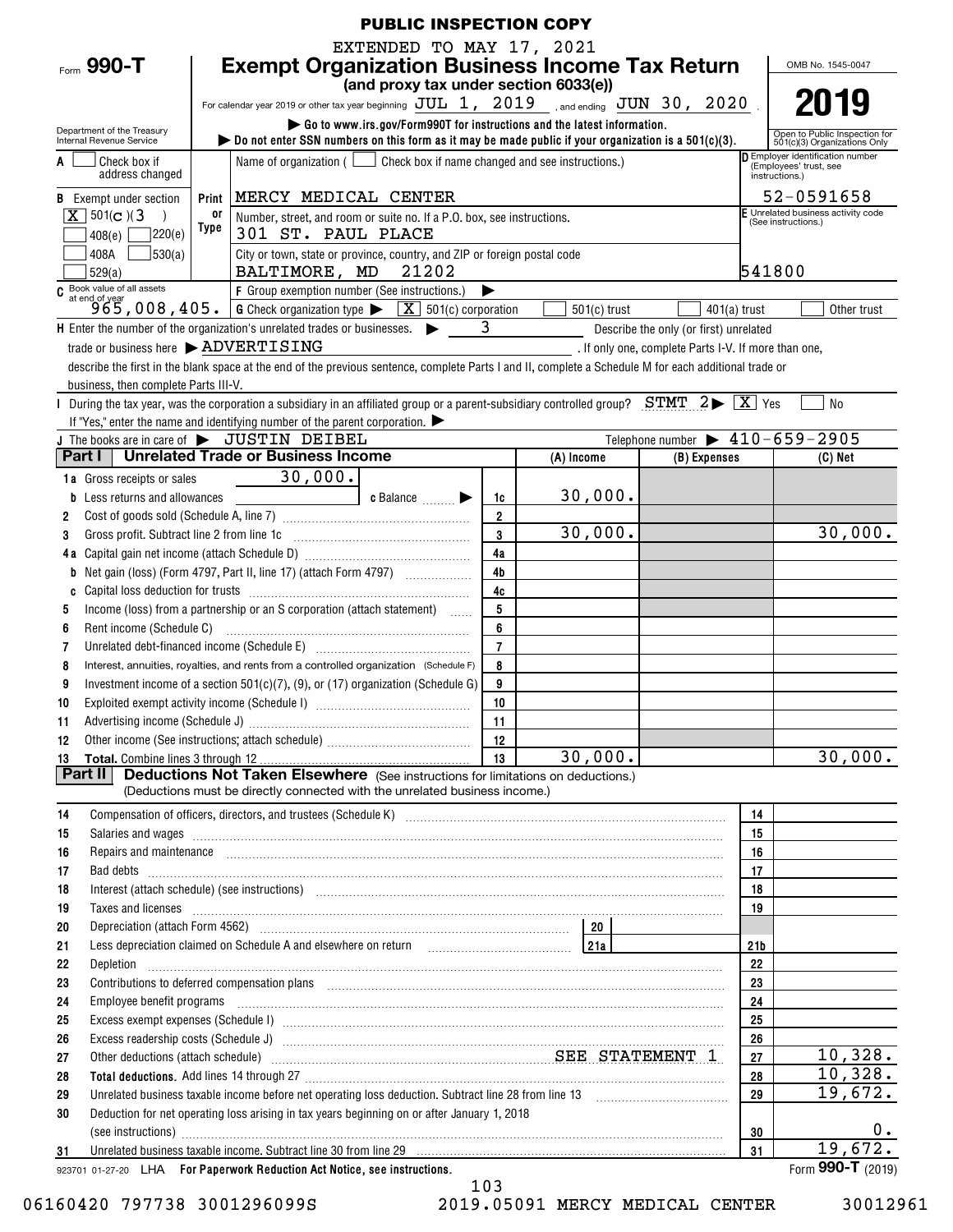| $52 - 0591658$ Page 2 |  |  |
|-----------------------|--|--|
|-----------------------|--|--|

|                 |      | Form 990-T (2019) MERCY MEDICAL CENTER                                                                                                                                                                                                                                                                                    |                                                                                         |          |          |               |    | $52 - 0591658$ Page 2                |         |                  |
|-----------------|------|---------------------------------------------------------------------------------------------------------------------------------------------------------------------------------------------------------------------------------------------------------------------------------------------------------------------------|-----------------------------------------------------------------------------------------|----------|----------|---------------|----|--------------------------------------|---------|------------------|
| Part III        |      | <b>Total Unrelated Business Taxable Income</b>                                                                                                                                                                                                                                                                            |                                                                                         |          |          |               |    |                                      |         |                  |
| 32              |      |                                                                                                                                                                                                                                                                                                                           |                                                                                         |          |          |               |    | 32                                   |         | 19,672.          |
| 33              |      | Amounts paid for disallowed fringes encouragement and an amount of the final state of the set of the set of the                                                                                                                                                                                                           |                                                                                         |          |          |               |    | 33                                   |         |                  |
| 34              |      |                                                                                                                                                                                                                                                                                                                           |                                                                                         |          |          |               |    | 34                                   |         | $0$ .            |
| 35              |      | Total unrelated business taxable income before pre-2018 NOLs and specific deduction. Subtract line 34 from the sum of lines 32 and 33                                                                                                                                                                                     |                                                                                         |          |          |               |    | 35                                   | 19,672. |                  |
| 36              |      | Deduction for net operating loss arising in tax years beginning before January 1, 2018 (see instructions) STMT 3                                                                                                                                                                                                          |                                                                                         |          |          |               |    | 36                                   | 19,672. |                  |
| 37              |      | Total of unrelated business taxable income before specific deduction. Subtract line 36 from line 35 [11] [11] Total of unrelated business taxable income before specific deduction. Subtract line 36 [11] $\cdot$                                                                                                         |                                                                                         |          |          |               |    | 37                                   |         |                  |
| 38              |      | Specific deduction (Generally \$1,000, but see line 38 instructions for exceptions)                                                                                                                                                                                                                                       |                                                                                         |          |          |               |    | 38                                   |         | 1,000.           |
| 39              |      | Unrelated business taxable income. Subtract line 38 from line 37. If line 38 is greater than line 37,                                                                                                                                                                                                                     |                                                                                         |          |          |               |    |                                      |         |                  |
|                 |      | enter the smaller of zero or line 37                                                                                                                                                                                                                                                                                      |                                                                                         |          |          |               |    | 39                                   |         | $0$ .            |
|                 |      | <b>Part IV   Tax Computation</b>                                                                                                                                                                                                                                                                                          |                                                                                         |          |          |               |    |                                      |         |                  |
| 40              |      |                                                                                                                                                                                                                                                                                                                           |                                                                                         |          |          |               |    | 40                                   |         | 0.               |
| 41              |      | Trusts Taxable at Trust Rates. See instructions for tax computation. Income tax on the amount on line 39 from:                                                                                                                                                                                                            |                                                                                         |          |          |               |    |                                      |         |                  |
|                 |      | Tax rate schedule or                                                                                                                                                                                                                                                                                                      |                                                                                         |          |          |               |    | 41                                   |         |                  |
| 42              |      | Proxy tax. See instructions information and contact the set of the set of the set of the set of the set of the set of the set of the set of the set of the set of the set of the set of the set of the set of the set of the s                                                                                            |                                                                                         |          |          |               |    | 42                                   |         |                  |
| 43              |      | Alternative minimum tax (trusts only) manufactured and an according to the state of the state of the state of the state of the state of the state of the state of the state of the state of the state of the state of the stat                                                                                            |                                                                                         |          |          |               |    | 43                                   |         |                  |
| 44              |      | Tax on Noncompliant Facility Income. See instructions [11] The manufacture material contracts and the material contracts and the material contracts and the material contracts and the material contracts are material contrac                                                                                            |                                                                                         |          |          |               |    | 44                                   |         |                  |
| 45              |      |                                                                                                                                                                                                                                                                                                                           |                                                                                         |          |          |               |    | 45                                   |         | $\overline{0}$ . |
| Part V          |      | <b>Tax and Payments</b>                                                                                                                                                                                                                                                                                                   |                                                                                         |          |          |               |    |                                      |         |                  |
|                 |      | 46a Foreign tax credit (corporations attach Form 1118; trusts attach Form 1116) [                                                                                                                                                                                                                                         |                                                                                         | 46a      |          |               |    |                                      |         |                  |
|                 |      | b Other credits (see instructions) manufactured contains and all other credits (see instructions)                                                                                                                                                                                                                         |                                                                                         | 46b      |          |               |    |                                      |         |                  |
| C               |      | General business credit. Attach Form 3800 [11] [11] Contract the substitution of the Seneral District Tennes (                                                                                                                                                                                                            |                                                                                         | 46с      |          |               |    |                                      |         |                  |
|                 |      |                                                                                                                                                                                                                                                                                                                           |                                                                                         |          |          |               |    |                                      |         |                  |
|                 |      |                                                                                                                                                                                                                                                                                                                           |                                                                                         |          |          |               |    | 46e                                  |         | 0.               |
| 47              |      | Other taxes. Check if from: Form 4255 Form 8611 Form 8697 Form 8866 Other (attach schedule)                                                                                                                                                                                                                               |                                                                                         |          |          |               |    | 47                                   |         |                  |
| 48              |      |                                                                                                                                                                                                                                                                                                                           |                                                                                         |          |          |               |    | 48<br>49                             |         | $0$ .            |
| 49<br>50        |      |                                                                                                                                                                                                                                                                                                                           |                                                                                         |          |          |               |    | 50                                   |         | $\overline{0}$ . |
|                 |      |                                                                                                                                                                                                                                                                                                                           |                                                                                         | 51a      |          |               |    |                                      |         |                  |
|                 |      |                                                                                                                                                                                                                                                                                                                           |                                                                                         | 51b      |          |               |    |                                      |         |                  |
|                 |      |                                                                                                                                                                                                                                                                                                                           |                                                                                         | 51 C     |          |               |    |                                      |         |                  |
|                 |      | d Foreign organizations: Tax paid or withheld at source (see instructions) [1001111111111111111111111111111111                                                                                                                                                                                                            |                                                                                         | 51d      |          |               |    |                                      |         |                  |
|                 |      |                                                                                                                                                                                                                                                                                                                           |                                                                                         | 51e      |          |               |    |                                      |         |                  |
|                 |      |                                                                                                                                                                                                                                                                                                                           |                                                                                         | 51f      |          |               |    |                                      |         |                  |
|                 |      | <b>g</b> Other credits, adjustments, and payments: $\Box$ Form 2439                                                                                                                                                                                                                                                       | $\mathcal{L}^{\text{max}}_{\text{max}}$ , where $\mathcal{L}^{\text{max}}_{\text{max}}$ |          |          |               |    |                                      |         |                  |
|                 |      |                                                                                                                                                                                                                                                                                                                           | Total $\blacktriangleright$                                                             | 51g      |          |               |    |                                      |         |                  |
| 52              |      |                                                                                                                                                                                                                                                                                                                           |                                                                                         |          |          |               |    | 52                                   |         |                  |
| 53              |      | Estimated tax penalty (see instructions). Check if Form 2220 is attached                                                                                                                                                                                                                                                  |                                                                                         |          |          |               |    | 53                                   |         |                  |
| 54              |      | Tax due. If line 52 is less than the total of lines 49, 50, and 53, enter amount owed                                                                                                                                                                                                                                     |                                                                                         |          |          |               |    | 54                                   |         |                  |
| 55              |      | Overpayment. If line 52 is larger than the total of lines 49, 50, and 53, enter amount overpaid                                                                                                                                                                                                                           |                                                                                         |          |          |               |    | 55                                   |         |                  |
| 56              |      | Enter the amount of line 55 you want: Credited to 2020 estimated tax $\blacktriangleright$                                                                                                                                                                                                                                |                                                                                         |          | Refunded |               |    | 56                                   |         |                  |
| <b>Part VI</b>  |      | <b>Statements Regarding Certain Activities and Other Information</b> (see instructions)                                                                                                                                                                                                                                   |                                                                                         |          |          |               |    |                                      |         |                  |
| 57              |      | At any time during the 2019 calendar year, did the organization have an interest in or a signature or other authority                                                                                                                                                                                                     |                                                                                         |          |          |               |    |                                      | Yes     | No               |
|                 |      | over a financial account (bank, securities, or other) in a foreign country? If "Yes," the organization may have to file                                                                                                                                                                                                   |                                                                                         |          |          |               |    |                                      |         |                  |
|                 |      | FinCEN Form 114, Report of Foreign Bank and Financial Accounts. If "Yes," enter the name of the foreign country                                                                                                                                                                                                           |                                                                                         |          |          |               |    |                                      |         |                  |
|                 | here | $\blacktriangleright$ CAYMAN ISLANDS                                                                                                                                                                                                                                                                                      |                                                                                         |          |          |               |    |                                      | X       |                  |
| 58              |      | During the tax year, did the organization receive a distribution from, or was it the grantor of, or transferor to, a foreign trust?                                                                                                                                                                                       |                                                                                         |          |          |               |    |                                      |         | X                |
|                 |      | If "Yes," see instructions for other forms the organization may have to file.                                                                                                                                                                                                                                             |                                                                                         |          |          |               |    |                                      |         |                  |
| 59              |      | Enter the amount of tax-exempt interest received or accrued during the tax year $\triangleright$ \$                                                                                                                                                                                                                       |                                                                                         |          |          |               |    |                                      |         |                  |
| Sign            |      | Under penalties of perjury, I declare that I have examined this return, including accompanying schedules and statements, and to the best of my knowledge and belief, it is true,<br>correct, and complete. Declaration of preparer (other than taxpayer) is based on all information of which preparer has any knowledge. |                                                                                         |          |          |               |    |                                      |         |                  |
| <b>Here</b>     |      |                                                                                                                                                                                                                                                                                                                           |                                                                                         |          |          |               |    | May the IRS discuss this return with |         |                  |
|                 |      | Signature of officer                                                                                                                                                                                                                                                                                                      | <u>CFO</u><br>Title<br>Date                                                             |          |          |               |    | the preparer shown below (see        |         |                  |
|                 |      |                                                                                                                                                                                                                                                                                                                           |                                                                                         |          |          |               |    | instructions)? $\mid X \mid Yes$     |         | No l             |
|                 |      | Print/Type preparer's name                                                                                                                                                                                                                                                                                                | Preparer's signature                                                                    | Date     |          | Check         | if | PTIN                                 |         |                  |
| Paid            |      |                                                                                                                                                                                                                                                                                                                           |                                                                                         |          |          | self-employed |    |                                      |         |                  |
| Preparer        |      | AMY BIBBY                                                                                                                                                                                                                                                                                                                 | AMY BIBBY                                                                               | 04/20/21 |          |               |    | P00445891                            |         |                  |
| <b>Use Only</b> |      | Firm's name > DIXON HUGHES GOODMAN LLP                                                                                                                                                                                                                                                                                    |                                                                                         |          |          | Firm's EIN    |    | 56-0747981                           |         |                  |
|                 |      | $\blacktriangleright$ TYSONS, VA 22102                                                                                                                                                                                                                                                                                    | 1410 SPRING HILL ROAD, 5TH FLOOR                                                        |          |          |               |    | $703 - 970 - 0400$                   |         |                  |
| 923711 01-27-20 |      | Firm's address                                                                                                                                                                                                                                                                                                            |                                                                                         |          |          | Phone no.     |    | Form 990-T (2019)                    |         |                  |
|                 |      |                                                                                                                                                                                                                                                                                                                           | 104                                                                                     |          |          |               |    |                                      |         |                  |

06160420 797738 3001296099S 2019.05091 MERCY MEDICAL CENTER 30012961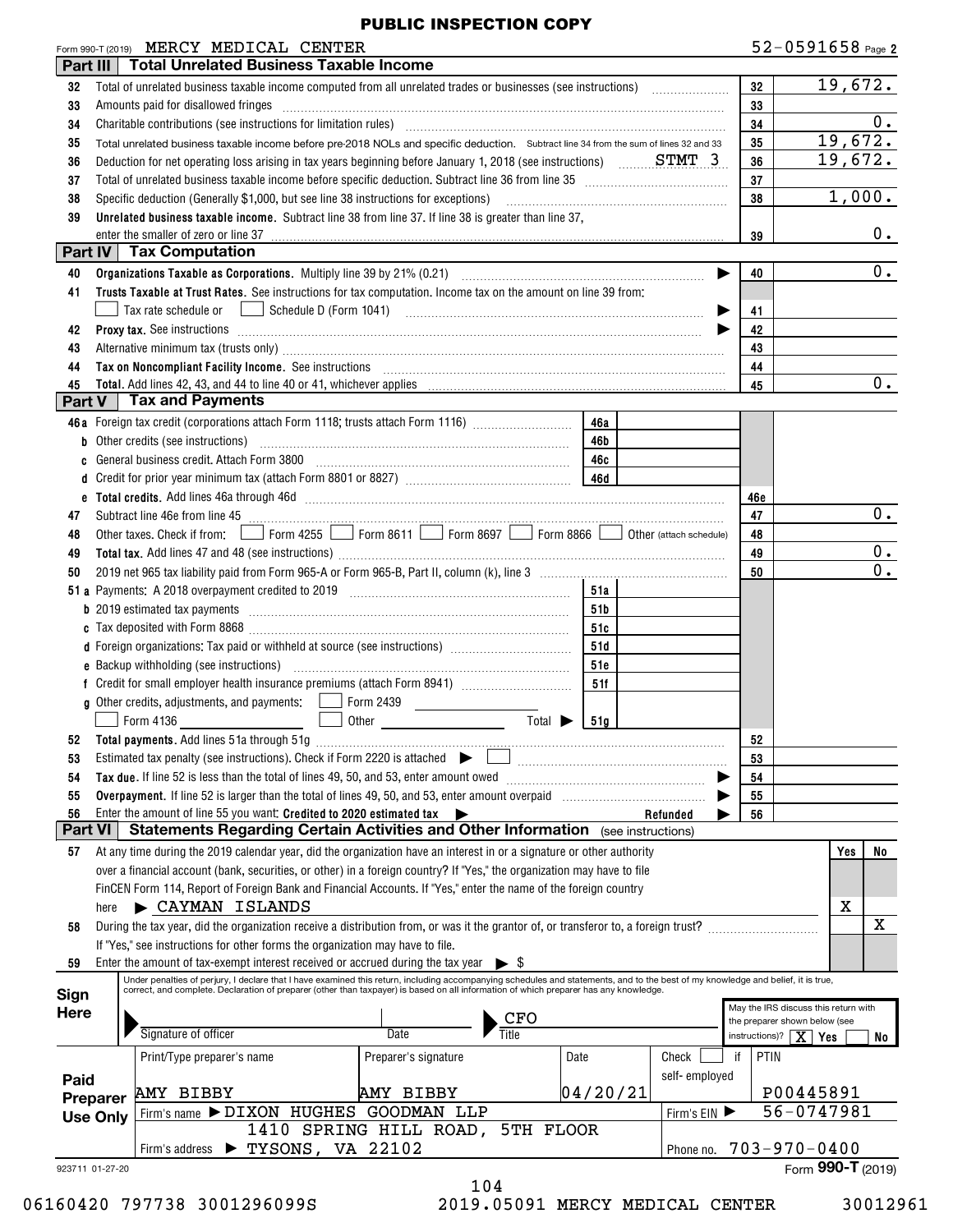#### <code>Form</code> 990-T (2019) <code>MERCY MEDICAL CENTER</code>  $52-0591658$   $_{\text{Page}}$

**3**

| <b>Schedule A - Cost of Goods Sold.</b> Enter method of inventory valuation $\triangleright N/A$                          |                |                                                                                                |   |                                                                                                                                                     |    |                                                                                  |   |                                                                                |       |
|---------------------------------------------------------------------------------------------------------------------------|----------------|------------------------------------------------------------------------------------------------|---|-----------------------------------------------------------------------------------------------------------------------------------------------------|----|----------------------------------------------------------------------------------|---|--------------------------------------------------------------------------------|-------|
| Inventory at beginning of year                                                                                            | $\mathbf{1}$   |                                                                                                |   | 6 Inventory at end of year                                                                                                                          |    |                                                                                  | 6 |                                                                                |       |
| Purchases<br>2                                                                                                            | $\overline{2}$ |                                                                                                |   | 7 Cost of goods sold. Subtract line 6                                                                                                               |    |                                                                                  |   |                                                                                |       |
| 3                                                                                                                         | 3              |                                                                                                |   | from line 5. Enter here and in Part I,                                                                                                              |    |                                                                                  |   |                                                                                |       |
| 4a Additional section 263A costs                                                                                          |                |                                                                                                |   |                                                                                                                                                     |    |                                                                                  | 7 |                                                                                |       |
| (attach schedule)                                                                                                         | 4a             |                                                                                                | 8 | Do the rules of section 263A (with respect to                                                                                                       |    |                                                                                  |   | Yes                                                                            | No    |
| <b>b</b> Other costs (attach schedule)                                                                                    | 4 <sub>b</sub> |                                                                                                |   | property produced or acquired for resale) apply to                                                                                                  |    |                                                                                  |   |                                                                                |       |
| <b>Total.</b> Add lines 1 through 4b<br>$\overline{5}$                                                                    | 5              |                                                                                                |   | the organization?                                                                                                                                   |    |                                                                                  |   |                                                                                |       |
| Schedule C - Rent Income (From Real Property and Personal Property Leased With Real Property)                             |                |                                                                                                |   |                                                                                                                                                     |    |                                                                                  |   |                                                                                |       |
| (see instructions)                                                                                                        |                |                                                                                                |   |                                                                                                                                                     |    |                                                                                  |   |                                                                                |       |
| 1. Description of property                                                                                                |                |                                                                                                |   |                                                                                                                                                     |    |                                                                                  |   |                                                                                |       |
| (1)                                                                                                                       |                |                                                                                                |   |                                                                                                                                                     |    |                                                                                  |   |                                                                                |       |
| (2)                                                                                                                       |                |                                                                                                |   |                                                                                                                                                     |    |                                                                                  |   |                                                                                |       |
| (3)                                                                                                                       |                |                                                                                                |   |                                                                                                                                                     |    |                                                                                  |   |                                                                                |       |
| (4)                                                                                                                       |                |                                                                                                |   |                                                                                                                                                     |    |                                                                                  |   |                                                                                |       |
|                                                                                                                           | 2.             | Rent received or accrued                                                                       |   |                                                                                                                                                     |    |                                                                                  |   |                                                                                |       |
| (a) From personal property (if the percentage of<br>rent for personal property is more than<br>10% but not more than 50%) |                |                                                                                                |   | (b) From real and personal property (if the percentage<br>of rent for personal property exceeds 50% or if<br>the rent is based on profit or income) |    | 3(a) Deductions directly connected with the income in                            |   | columns 2(a) and 2(b) (attach schedule)                                        |       |
| (1)                                                                                                                       |                |                                                                                                |   |                                                                                                                                                     |    |                                                                                  |   |                                                                                |       |
| (2)                                                                                                                       |                |                                                                                                |   |                                                                                                                                                     |    |                                                                                  |   |                                                                                |       |
| (3)                                                                                                                       |                |                                                                                                |   |                                                                                                                                                     |    |                                                                                  |   |                                                                                |       |
| (4)                                                                                                                       |                |                                                                                                |   |                                                                                                                                                     |    |                                                                                  |   |                                                                                |       |
| Total                                                                                                                     | 0.             | Total                                                                                          |   |                                                                                                                                                     | 0. |                                                                                  |   |                                                                                |       |
| (c) Total income. Add totals of columns 2(a) and 2(b). Enter<br>here and on page 1, Part I, line 6, column (A)            |                |                                                                                                |   |                                                                                                                                                     | 0. | (b) Total deductions.<br>Enter here and on page 1,<br>Part I, line 6, column (B) |   |                                                                                | $0$ . |
| <b>Schedule E - Unrelated Debt-Financed Income</b> (see instructions)                                                     |                |                                                                                                |   |                                                                                                                                                     |    |                                                                                  |   |                                                                                |       |
|                                                                                                                           |                |                                                                                                |   | 2. Gross income from                                                                                                                                |    | 3. Deductions directly connected with or allocable<br>to debt-financed property  |   |                                                                                |       |
| 1. Description of debt-financed property                                                                                  |                |                                                                                                |   | or allocable to debt-<br>financed property                                                                                                          |    | (a) Straight line depreciation<br>(attach schedule)                              |   | (b) Other deductions<br>(attach schedule)                                      |       |
| (1)                                                                                                                       |                |                                                                                                |   |                                                                                                                                                     |    |                                                                                  |   |                                                                                |       |
| (2)                                                                                                                       |                |                                                                                                |   |                                                                                                                                                     |    |                                                                                  |   |                                                                                |       |
| (3)                                                                                                                       |                |                                                                                                |   |                                                                                                                                                     |    |                                                                                  |   |                                                                                |       |
| (4)                                                                                                                       |                |                                                                                                |   |                                                                                                                                                     |    |                                                                                  |   |                                                                                |       |
| 4. Amount of average acquisition<br>debt on or allocable to debt-financed<br>property (attach schedule)                   |                | 5. Average adjusted basis<br>of or allocable to<br>debt-financed property<br>(attach schedule) |   | 6. Column 4 divided<br>by column 5                                                                                                                  |    | 7. Gross income<br>reportable (column<br>2 x column 6)                           |   | 8. Allocable deductions<br>(column 6 x total of columns<br>$3(a)$ and $3(b)$ ) |       |
| (1)                                                                                                                       |                |                                                                                                |   | %                                                                                                                                                   |    |                                                                                  |   |                                                                                |       |
| (2)                                                                                                                       |                |                                                                                                |   | $\frac{0}{0}$                                                                                                                                       |    |                                                                                  |   |                                                                                |       |
| (3)                                                                                                                       |                |                                                                                                |   | $\%$                                                                                                                                                |    |                                                                                  |   |                                                                                |       |
| (4)                                                                                                                       |                |                                                                                                |   | $\frac{0}{0}$                                                                                                                                       |    |                                                                                  |   |                                                                                |       |
|                                                                                                                           |                |                                                                                                |   |                                                                                                                                                     |    | Enter here and on page 1,<br>Part I, line 7, column (A).                         |   | Enter here and on page 1,<br>Part I, line 7, column (B).                       |       |
| Totals                                                                                                                    |                |                                                                                                |   |                                                                                                                                                     |    | 0.                                                                               |   |                                                                                | 0.    |
| Total dividends-received deductions included in column 8                                                                  |                |                                                                                                |   |                                                                                                                                                     |    |                                                                                  |   |                                                                                | О.    |
|                                                                                                                           |                |                                                                                                |   |                                                                                                                                                     |    |                                                                                  |   | $Lorm$ 000 T (9010)                                                            |       |

**990-T**  Form (2019)

923721 01-27-20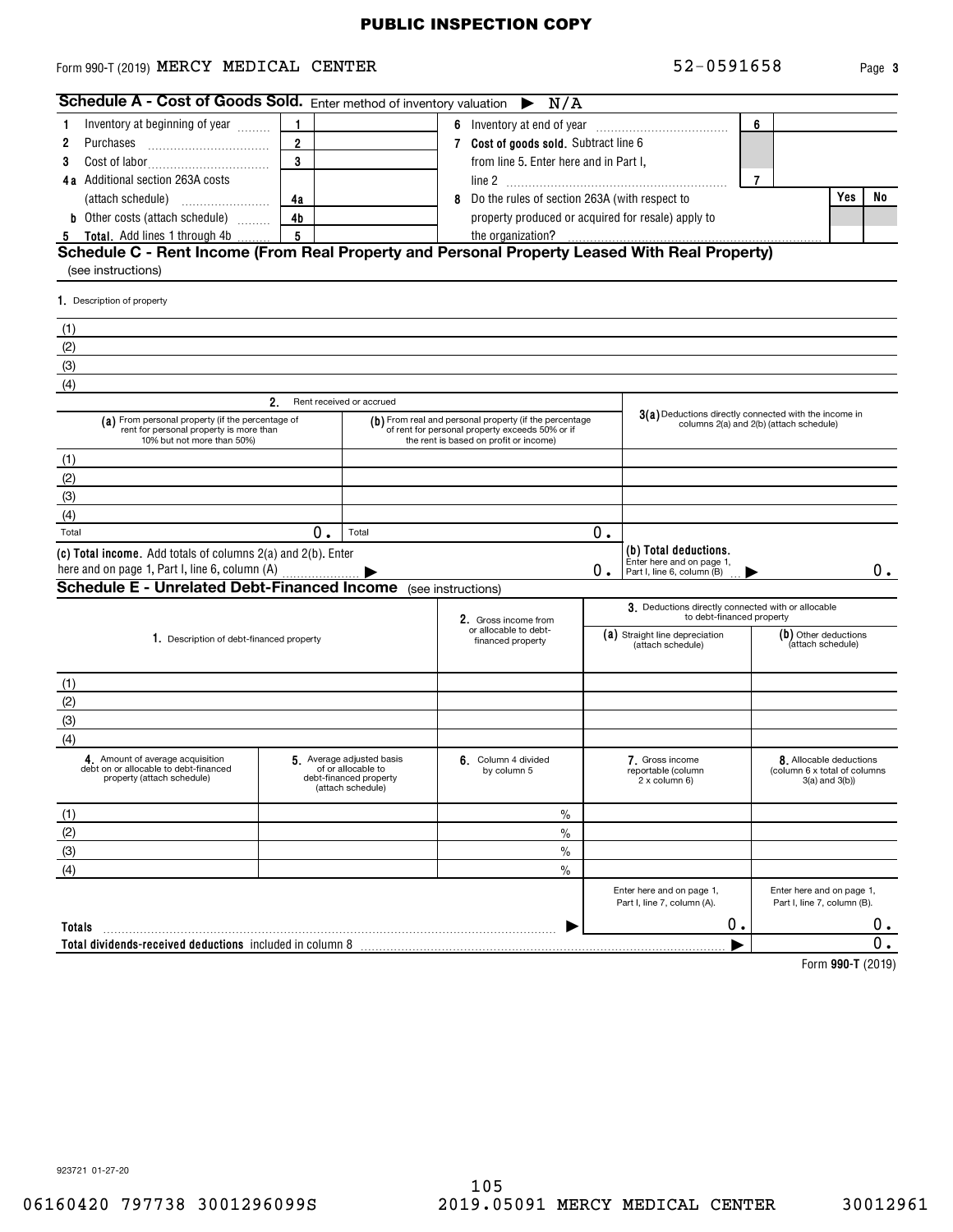| Form 990-T (2019) MERCY MEDICAL CENTER                                                             |                                                |                                                                    |                                                                                         |                                                                                                                                       |                                                                      |                                                                              |                     | 52-0591658                                                                                |                    | Page 4                                                                                       |
|----------------------------------------------------------------------------------------------------|------------------------------------------------|--------------------------------------------------------------------|-----------------------------------------------------------------------------------------|---------------------------------------------------------------------------------------------------------------------------------------|----------------------------------------------------------------------|------------------------------------------------------------------------------|---------------------|-------------------------------------------------------------------------------------------|--------------------|----------------------------------------------------------------------------------------------|
| Schedule F - Interest, Annuities, Royalties, and Rents From Controlled Organizations               |                                                |                                                                    |                                                                                         |                                                                                                                                       |                                                                      |                                                                              |                     |                                                                                           | (see instructions) |                                                                                              |
|                                                                                                    |                                                |                                                                    |                                                                                         | <b>Exempt Controlled Organizations</b>                                                                                                |                                                                      |                                                                              |                     |                                                                                           |                    |                                                                                              |
| 1. Name of controlled organization                                                                 |                                                | 2. Employer<br>identification<br>number                            |                                                                                         | 3. Net unrelated income<br>(loss) (see instructions)                                                                                  |                                                                      | 4. Total of specified<br>payments made                                       |                     | 5. Part of column 4 that is<br>included in the controlling<br>organization's gross income |                    | <b>6.</b> Deductions directly<br>connected with income<br>in column 5                        |
| (1)                                                                                                |                                                |                                                                    |                                                                                         |                                                                                                                                       |                                                                      |                                                                              |                     |                                                                                           |                    |                                                                                              |
| (2)                                                                                                |                                                |                                                                    |                                                                                         |                                                                                                                                       |                                                                      |                                                                              |                     |                                                                                           |                    |                                                                                              |
| (3)                                                                                                |                                                |                                                                    |                                                                                         |                                                                                                                                       |                                                                      |                                                                              |                     |                                                                                           |                    |                                                                                              |
| (4)                                                                                                |                                                |                                                                    |                                                                                         |                                                                                                                                       |                                                                      |                                                                              |                     |                                                                                           |                    |                                                                                              |
| Nonexempt Controlled Organizations                                                                 |                                                |                                                                    |                                                                                         |                                                                                                                                       |                                                                      |                                                                              |                     |                                                                                           |                    |                                                                                              |
| 7. Taxable Income                                                                                  |                                                | 8. Net unrelated income (loss)<br>(see instructions)               |                                                                                         | 9. Total of specified payments<br>made                                                                                                |                                                                      | 10. Part of column 9 that is included<br>in the controlling organization's   | gross income        |                                                                                           |                    | 11. Deductions directly connected<br>with income in column 10                                |
| (1)                                                                                                |                                                |                                                                    |                                                                                         |                                                                                                                                       |                                                                      |                                                                              |                     |                                                                                           |                    |                                                                                              |
| (2)                                                                                                |                                                |                                                                    |                                                                                         |                                                                                                                                       |                                                                      |                                                                              |                     |                                                                                           |                    |                                                                                              |
| (3)                                                                                                |                                                |                                                                    |                                                                                         |                                                                                                                                       |                                                                      |                                                                              |                     |                                                                                           |                    |                                                                                              |
| (4)                                                                                                |                                                |                                                                    |                                                                                         |                                                                                                                                       |                                                                      |                                                                              |                     |                                                                                           |                    |                                                                                              |
|                                                                                                    |                                                |                                                                    |                                                                                         |                                                                                                                                       |                                                                      | Add columns 5 and 10.<br>Enter here and on page 1, Part I,                   | line 8, column (A). |                                                                                           |                    | Add columns 6 and 11.<br>Enter here and on page 1, Part I,<br>line 8, column (B).            |
| Totals                                                                                             |                                                |                                                                    |                                                                                         |                                                                                                                                       |                                                                      |                                                                              |                     | 0.                                                                                        |                    | 0.                                                                                           |
| Schedule G - Investment Income of a Section 501(c)(7), (9), or (17) Organization                   |                                                |                                                                    |                                                                                         |                                                                                                                                       |                                                                      |                                                                              |                     |                                                                                           |                    |                                                                                              |
|                                                                                                    | (see instructions)<br>1. Description of income |                                                                    |                                                                                         | 2. Amount of income                                                                                                                   |                                                                      | 3. Deductions<br>directly connected                                          |                     | 4. Set-asides                                                                             |                    | 5. Total deductions<br>and set-asides                                                        |
|                                                                                                    |                                                |                                                                    |                                                                                         |                                                                                                                                       |                                                                      | (attach schedule)                                                            |                     |                                                                                           | (attach schedule)  | (col. 3 plus col. 4)                                                                         |
| (1)<br>(2)                                                                                         |                                                |                                                                    |                                                                                         |                                                                                                                                       |                                                                      |                                                                              |                     |                                                                                           |                    |                                                                                              |
| (3)                                                                                                |                                                |                                                                    |                                                                                         |                                                                                                                                       |                                                                      |                                                                              |                     |                                                                                           |                    |                                                                                              |
| (4)                                                                                                |                                                |                                                                    |                                                                                         |                                                                                                                                       |                                                                      |                                                                              |                     |                                                                                           |                    |                                                                                              |
|                                                                                                    |                                                |                                                                    |                                                                                         | Enter here and on page 1,<br>Part I, line 9, column (A).                                                                              |                                                                      |                                                                              |                     |                                                                                           |                    | Enter here and on page 1,<br>Part I, line 9, column (B).                                     |
| Totals                                                                                             |                                                |                                                                    |                                                                                         |                                                                                                                                       | 0                                                                    |                                                                              |                     |                                                                                           |                    | 0.                                                                                           |
| Schedule I - Exploited Exempt Activity Income, Other Than Advertising Income<br>(see instructions) |                                                |                                                                    |                                                                                         |                                                                                                                                       |                                                                      |                                                                              |                     |                                                                                           |                    |                                                                                              |
| 1. Description of<br>exploited activity                                                            |                                                | 2. Gross<br>unrelated business<br>income from<br>trade or business | 3. Expenses<br>directly connected<br>with production<br>of unrelated<br>business income | 4. Net income (loss)<br>from unrelated trade or<br>business (column 2<br>minus column 3). If a<br>gain, compute cols. 5<br>through 7. |                                                                      | 5. Gross income<br>from activity that<br>is not unrelated<br>business income |                     | 6. Expenses<br>attributable to<br>column 5                                                |                    | 7. Excess exempt<br>expenses (column<br>6 minus column 5,<br>but not more than<br>column 4). |
| (1)                                                                                                |                                                |                                                                    |                                                                                         |                                                                                                                                       |                                                                      |                                                                              |                     |                                                                                           |                    |                                                                                              |
| (2)                                                                                                |                                                |                                                                    |                                                                                         |                                                                                                                                       |                                                                      |                                                                              |                     |                                                                                           |                    |                                                                                              |
| (3)                                                                                                |                                                |                                                                    |                                                                                         |                                                                                                                                       |                                                                      |                                                                              |                     |                                                                                           |                    |                                                                                              |
| (4)                                                                                                |                                                |                                                                    |                                                                                         |                                                                                                                                       |                                                                      |                                                                              |                     |                                                                                           |                    |                                                                                              |
|                                                                                                    | line 10, col. (A).                             | Enter here and on<br>page 1, Part I,                               | Enter here and on<br>page 1, Part I,<br>line 10, col. (B).                              |                                                                                                                                       |                                                                      |                                                                              |                     |                                                                                           |                    | Enter here and<br>on page 1,<br>Part II, line 25.                                            |
| Totals<br><b>Schedule J - Advertising Income</b> (see instructions)                                |                                                | 0.                                                                 | 0.                                                                                      |                                                                                                                                       |                                                                      |                                                                              |                     |                                                                                           |                    | 0.                                                                                           |
| Income From Periodicals Reported on a Consolidated Basis<br>Part I                                 |                                                |                                                                    |                                                                                         |                                                                                                                                       |                                                                      |                                                                              |                     |                                                                                           |                    |                                                                                              |
| 1. Name of periodical                                                                              |                                                | 2. Gross<br>advertising<br>income                                  | 3. Direct<br>advertising costs                                                          | col. 3). If a gain, compute                                                                                                           | 4. Advertising gain<br>or (loss) (col. 2 minus<br>cols. 5 through 7. | 5. Circulation<br>income                                                     |                     | 6. Readership<br>costs                                                                    |                    | 7. Excess readership<br>costs (column 6 minus<br>column 5, but not more<br>than column 4).   |
| (1)                                                                                                |                                                |                                                                    |                                                                                         |                                                                                                                                       |                                                                      |                                                                              |                     |                                                                                           |                    |                                                                                              |
| (2)                                                                                                |                                                |                                                                    |                                                                                         |                                                                                                                                       |                                                                      |                                                                              |                     |                                                                                           |                    |                                                                                              |
| (3)                                                                                                |                                                |                                                                    |                                                                                         |                                                                                                                                       |                                                                      |                                                                              |                     |                                                                                           |                    |                                                                                              |
| (4)                                                                                                |                                                |                                                                    |                                                                                         |                                                                                                                                       |                                                                      |                                                                              |                     |                                                                                           |                    |                                                                                              |
| Totals (carry to Part II, line (5))                                                                |                                                | 0.                                                                 | 0.                                                                                      |                                                                                                                                       |                                                                      |                                                                              |                     |                                                                                           |                    | $0$ .                                                                                        |

Form (2019) **990-T**

923731 01-27-20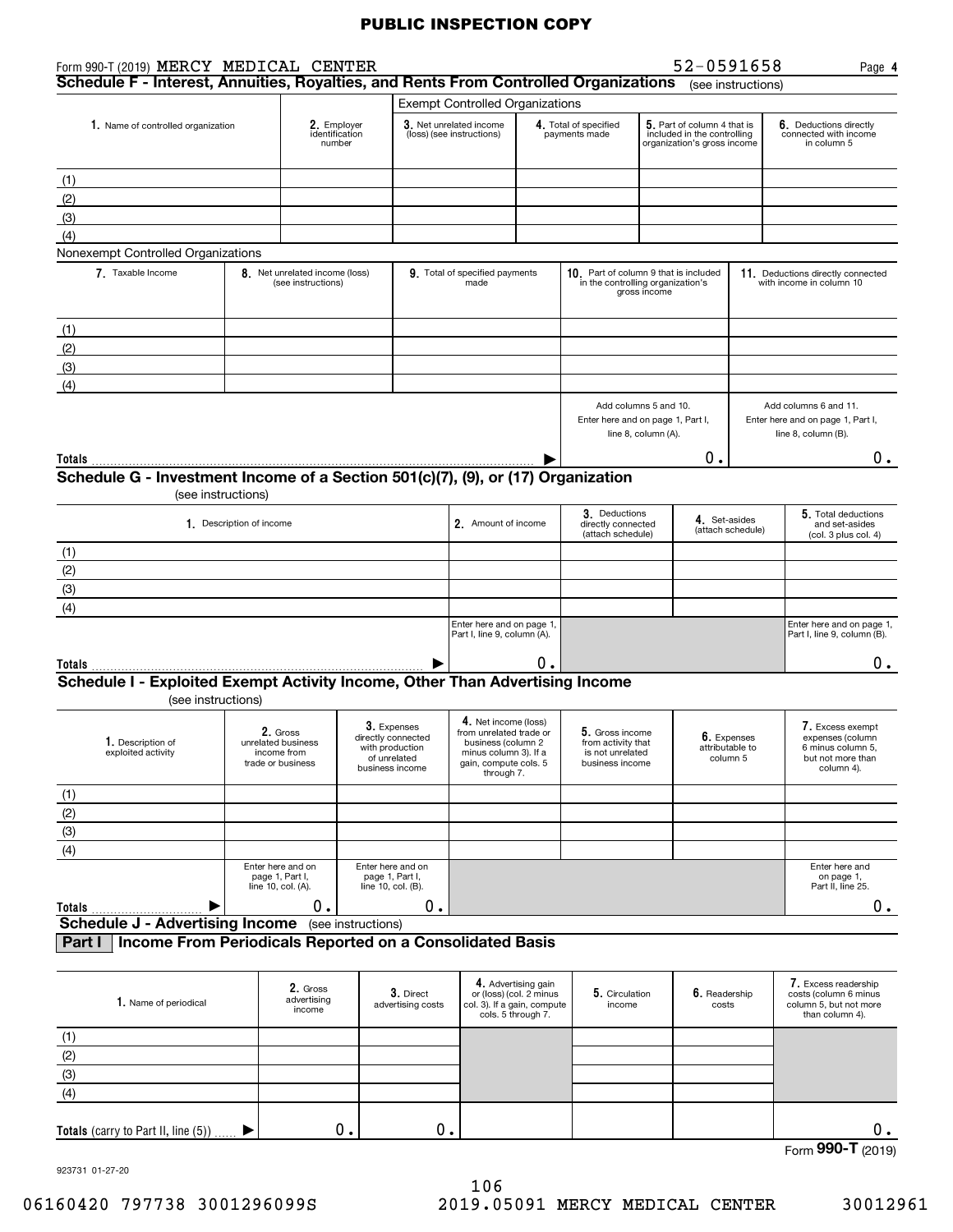| Form 990-T (2019) MERCY MEDICAL CENTER                                                                          |                                                            |  |                                                            |                                                                                                     |                          |                                              |                        | 52-0591658<br>Page 5                                                                       |
|-----------------------------------------------------------------------------------------------------------------|------------------------------------------------------------|--|------------------------------------------------------------|-----------------------------------------------------------------------------------------------------|--------------------------|----------------------------------------------|------------------------|--------------------------------------------------------------------------------------------|
| Income From Periodicals Reported on a Separate Basis (For each periodical listed in Part II, fill in<br>Part II |                                                            |  |                                                            |                                                                                                     |                          |                                              |                        |                                                                                            |
| columns 2 through 7 on a line-by-line basis.)                                                                   |                                                            |  |                                                            |                                                                                                     |                          |                                              |                        |                                                                                            |
| 1. Name of periodical                                                                                           | 2. Gross<br>advertising<br>income                          |  | 3. Direct<br>advertising costs                             | 4. Advertising gain<br>or (loss) (col. 2 minus<br>col. 3). If a gain, compute<br>cols. 5 through 7. | 5. Circulation<br>income |                                              | 6. Readership<br>costs | 7. Excess readership<br>costs (column 6 minus<br>column 5, but not more<br>than column 4). |
| (1)                                                                                                             |                                                            |  |                                                            |                                                                                                     |                          |                                              |                        |                                                                                            |
| (2)                                                                                                             |                                                            |  |                                                            |                                                                                                     |                          |                                              |                        |                                                                                            |
| (3)                                                                                                             |                                                            |  |                                                            |                                                                                                     |                          |                                              |                        |                                                                                            |
| (4)                                                                                                             |                                                            |  |                                                            |                                                                                                     |                          |                                              |                        |                                                                                            |
| <b>Totals from Part I</b>                                                                                       | о.                                                         |  | О.                                                         |                                                                                                     |                          |                                              |                        | 0.                                                                                         |
|                                                                                                                 | Enter here and on<br>page 1, Part I,<br>line 11, col. (A). |  | Enter here and on<br>page 1, Part I,<br>line 11, col. (B). |                                                                                                     |                          |                                              |                        | Enter here and<br>on page 1,<br>Part II, line 26.                                          |
| Totals, Part II (lines 1-5)                                                                                     | 0.                                                         |  | О.                                                         |                                                                                                     |                          |                                              |                        | 0.                                                                                         |
| Schedule K - Compensation of Officers, Directors, and Trustees                                                  |                                                            |  |                                                            |                                                                                                     | (see instructions)       |                                              |                        |                                                                                            |
| 1. Name                                                                                                         |                                                            |  |                                                            | 2. Title                                                                                            |                          | 3. Percent of<br>time devoted to<br>business |                        | 4. Compensation attributable<br>to unrelated business                                      |
| (1)                                                                                                             |                                                            |  |                                                            |                                                                                                     |                          | $\frac{0}{0}$                                |                        |                                                                                            |
| (2)                                                                                                             |                                                            |  |                                                            |                                                                                                     |                          | $\frac{0}{0}$                                |                        |                                                                                            |
| (3)                                                                                                             |                                                            |  |                                                            |                                                                                                     |                          | $\%$                                         |                        |                                                                                            |
| (4)                                                                                                             |                                                            |  |                                                            |                                                                                                     |                          | $\frac{0}{0}$                                |                        |                                                                                            |
| Total. Enter here and on page 1, Part II, line 14                                                               |                                                            |  |                                                            |                                                                                                     |                          |                                              |                        | $0$ .                                                                                      |
|                                                                                                                 |                                                            |  |                                                            |                                                                                                     |                          |                                              |                        | Form 990-T (2019)                                                                          |
|                                                                                                                 |                                                            |  |                                                            |                                                                                                     |                          |                                              |                        |                                                                                            |
|                                                                                                                 |                                                            |  |                                                            |                                                                                                     |                          |                                              |                        |                                                                                            |

923732 01-27-20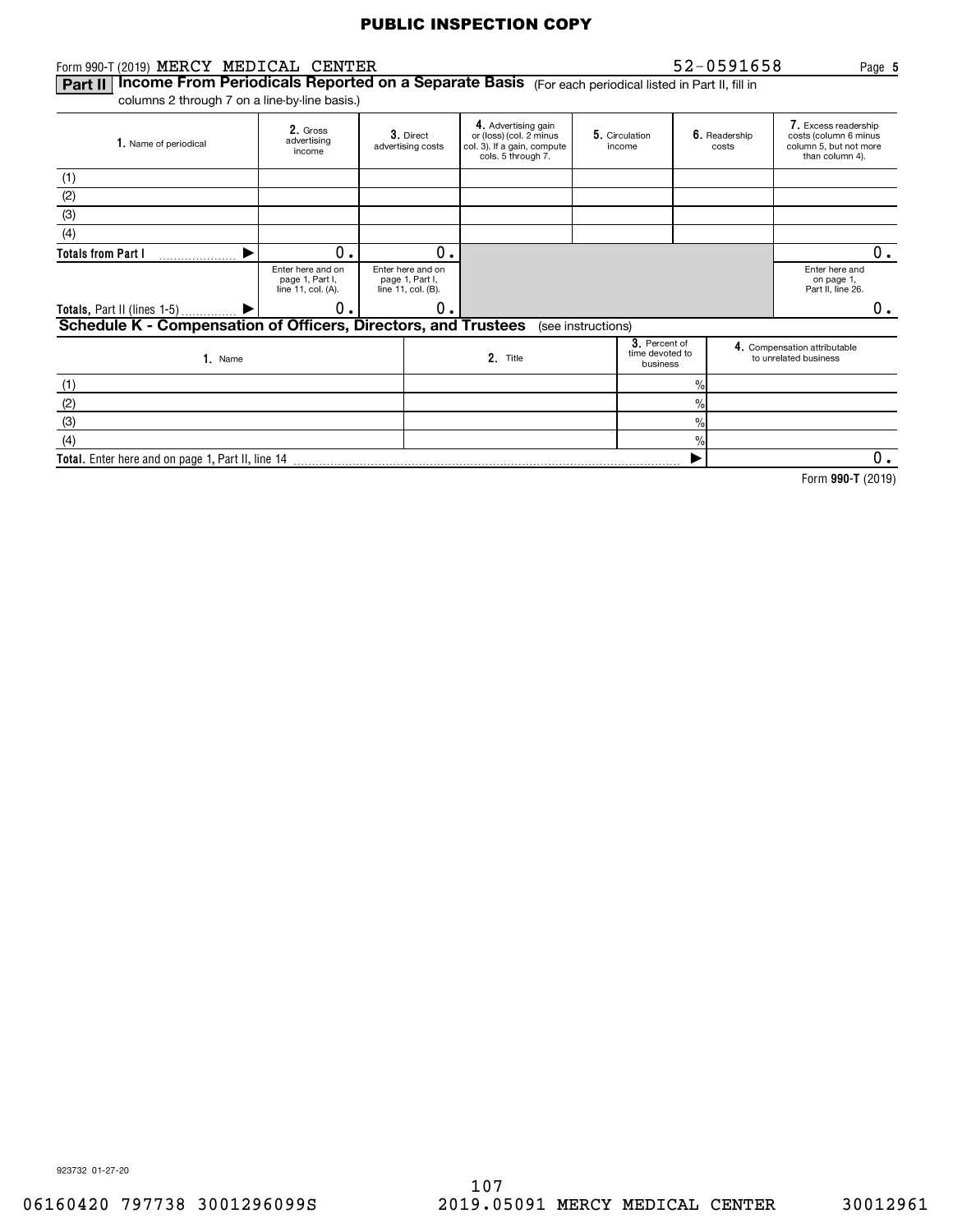~~~~~~~~~~~~~~~~~~~~~~~~~~~~~~~~~~~~~~~~~~~~~~~~~~~~~~~~~~~~~~~~~~~~~~~~~~~~~~

}}}}}}}}}}}}}}}}}} }}}}}}}}}}}}}}}

~~~~~~~~~~~~~~~~~~~~~~~~~~~~~~~~~~~~~~~~~~~~~~~~~~~~~~~~~~~~~~~~~~~~~~~~~~~~~~FORM 990-T NET OPERATING LOSS DEDUCTION STATEMENT 3

| TAX YEAR | LOSS SUSTAINED | LOSS<br>PREVIOUSLY<br>APPLIED | LOSS<br>REMAINING | AVAILABLE<br>THIS YEAR |
|----------|----------------|-------------------------------|-------------------|------------------------|
| 06/30/08 | 147,282.       | 0.                            | 147,282.          | 147,282.               |
| 06/30/09 | 615,955.       | 0.                            | 615,955.          | 615,955.               |
| 06/30/10 | 290, 565.      | 0.                            | 290,565.          | 290,565.               |
| 06/30/11 | 435,788.       | $0$ .                         | 435,788.          | 435,788.               |
| 06/30/12 | 458,577.       | 0.                            | 458,577.          | 458,577.               |
| 06/30/13 | 493,446.       | 0.                            | 493,446.          | 493,446.               |

06/30/14 258,208. 0. 258,208. 258,208. 06/30/15 535,678. 0. 535,678. 535,678. 06/30/16 84,183. 0. 84,183. 84,183. 06/30/17 63,884. 0. 63,884. 63,884. 06/30/18 29,507. 0. 29,507. 29,507.

~~~~~~~~~~~~~~ ~~~~~~~~~~~~~~

NOL CARRYOVER AVAILABLE THIS YEAR 3,413,073.

| FORM $990-T$ | PARENT | CORPORATION'S NAME AND | IDENTIFYING | NUMBER | <b>STATEMENT</b> |  |
|--------------|--------|------------------------|-------------|--------|------------------|--|

#### CORPORATION'S NAME **IDENTIFYING** NO

MERCY HEALTH SERVICES, INC. 52-2173382

| TOTAL TO FORM 990-T, PAGE 1, LINE 27 | 10,328. |
|--------------------------------------|---------|
|                                      |         |
|                                      |         |

FORM 990-T OTHER DEDUCTIONS STATEMENT 1

DESCRIPTION AMOUNT }}}}}}}}}}} }}}}}}}}}}}}}}

SECURITY 10,328.

}}}}}}}}}}}}}}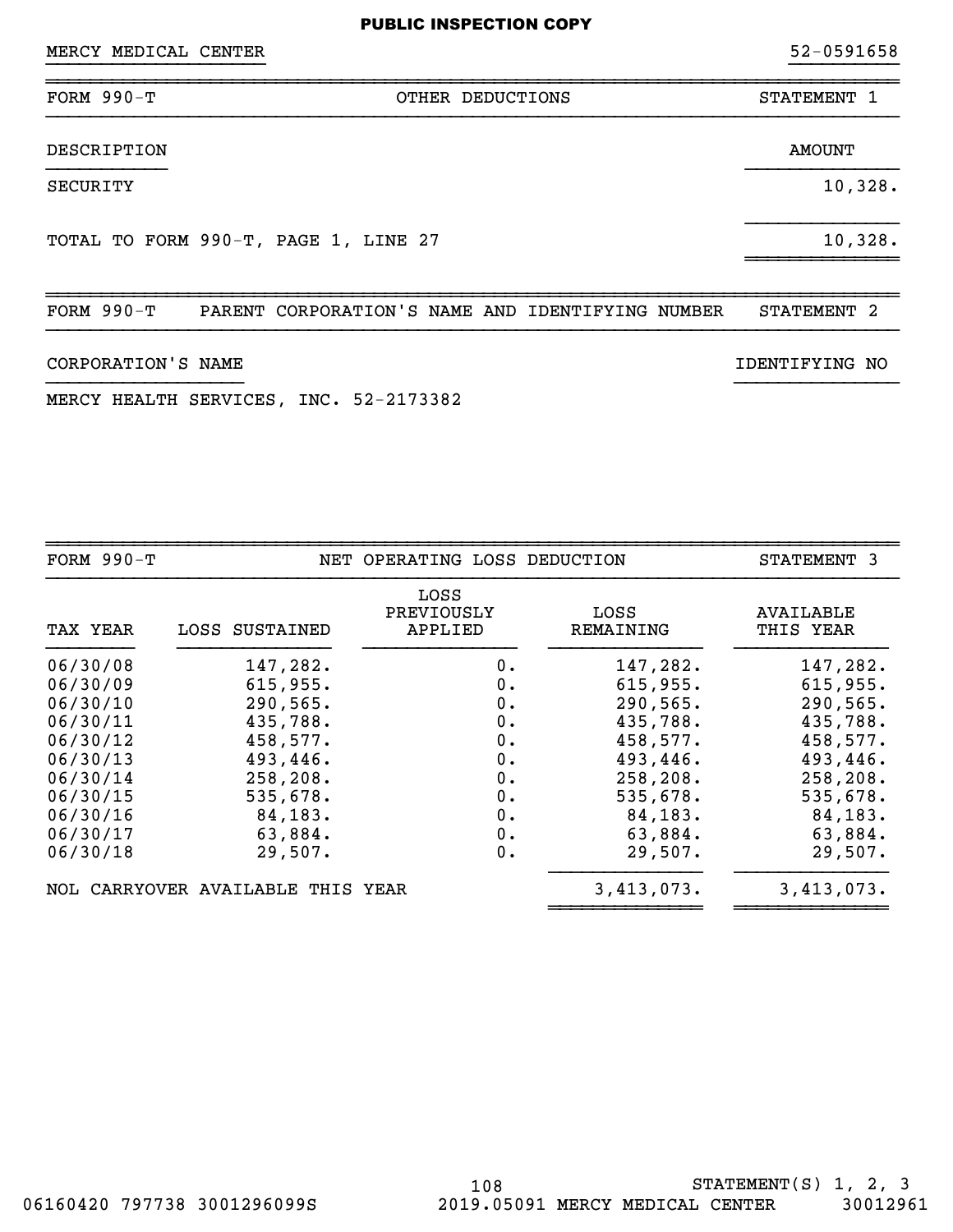|                                                                |                                                        | <b>PUBLIC INSPECTION COPY</b>                                                                                                                                                                                                  |                |  |            |              |                                                     |                                                               |
|----------------------------------------------------------------|--------------------------------------------------------|--------------------------------------------------------------------------------------------------------------------------------------------------------------------------------------------------------------------------------|----------------|--|------------|--------------|-----------------------------------------------------|---------------------------------------------------------------|
|                                                                |                                                        |                                                                                                                                                                                                                                |                |  |            |              |                                                     | ENTITY<br>2                                                   |
| Unrelated Business Taxable Income from an<br><b>SCHEDULE M</b> |                                                        |                                                                                                                                                                                                                                |                |  |            |              |                                                     | OMB No. 1545-0047                                             |
| (Form 990-T)<br><b>Unrelated Trade or Business</b>             |                                                        |                                                                                                                                                                                                                                |                |  |            |              |                                                     |                                                               |
|                                                                |                                                        |                                                                                                                                                                                                                                |                |  |            |              |                                                     |                                                               |
|                                                                |                                                        | For calendar year 2019 or other tax year beginning $JUL$ 1, $2019$ and ending $JUN$ 30, $2020$                                                                                                                                 |                |  |            |              |                                                     | 2019                                                          |
|                                                                | Department of the Treasury<br>Internal Revenue Service | Go to www.irs.gov/Form990T for instructions and the latest information.                                                                                                                                                        |                |  |            |              |                                                     | Open to Public Inspection for<br>501(c)(3) Organizations Only |
|                                                                |                                                        | Do not enter SSN numbers on this form as it may be made public if your organization is a 501(c)(3).                                                                                                                            |                |  |            |              |                                                     |                                                               |
|                                                                | Name of the organization                               | MERCY MEDICAL CENTER                                                                                                                                                                                                           |                |  |            |              | <b>Employer identification number</b><br>52-0591658 |                                                               |
|                                                                |                                                        | Unrelated Business Activity Code (see instructions) > 812930                                                                                                                                                                   |                |  |            |              |                                                     |                                                               |
|                                                                |                                                        | PARKING GARAGE<br>Describe the unrelated trade or business                                                                                                                                                                     |                |  |            |              |                                                     |                                                               |
|                                                                |                                                        |                                                                                                                                                                                                                                |                |  |            |              |                                                     |                                                               |
| Part I                                                         |                                                        | <b>Unrelated Trade or Business Income</b>                                                                                                                                                                                      |                |  | (A) Income | (B) Expenses |                                                     | (C) Net                                                       |
|                                                                | 1a Gross receipts or sales                             | 47,643.                                                                                                                                                                                                                        |                |  |            |              |                                                     |                                                               |
|                                                                |                                                        | c Balance<br><b>b</b> Less returns and allowances                                                                                                                                                                              | 1c             |  | 47,643.    |              |                                                     |                                                               |
| 2                                                              |                                                        |                                                                                                                                                                                                                                | $\mathbf{2}$   |  |            |              |                                                     |                                                               |
| з                                                              |                                                        |                                                                                                                                                                                                                                | $\mathbf{3}$   |  | 47,643.    |              |                                                     | $\overline{47,643}$ .                                         |
| 4а                                                             |                                                        |                                                                                                                                                                                                                                | 4a             |  |            |              |                                                     |                                                               |
| b                                                              |                                                        | Net gain (loss) (Form 4797, Part II, line 17) (attach Form 4797)                                                                                                                                                               | 4b             |  |            |              |                                                     |                                                               |
| c                                                              |                                                        |                                                                                                                                                                                                                                | 4c             |  |            |              |                                                     |                                                               |
| 5                                                              |                                                        | Income (loss) from a partnership or an S corporation (attach                                                                                                                                                                   |                |  |            |              |                                                     |                                                               |
|                                                                |                                                        |                                                                                                                                                                                                                                | 5              |  |            |              |                                                     |                                                               |
| 6                                                              |                                                        |                                                                                                                                                                                                                                | 6              |  |            |              |                                                     |                                                               |
| 7                                                              |                                                        |                                                                                                                                                                                                                                | $\overline{7}$ |  |            |              |                                                     |                                                               |
| 8                                                              |                                                        | Interest, annuities, royalties, and rents from a controlled                                                                                                                                                                    |                |  |            |              |                                                     |                                                               |
|                                                                |                                                        |                                                                                                                                                                                                                                | 8              |  |            |              |                                                     |                                                               |
| 9                                                              |                                                        | Investment income of a section 501(c)(7), (9), or (17)                                                                                                                                                                         |                |  |            |              |                                                     |                                                               |
|                                                                |                                                        |                                                                                                                                                                                                                                | 9              |  |            |              |                                                     |                                                               |
| 10                                                             |                                                        | Exploited exempt activity income (Schedule I)                                                                                                                                                                                  | 10             |  |            |              |                                                     |                                                               |
| 11                                                             |                                                        |                                                                                                                                                                                                                                | 11             |  |            |              |                                                     |                                                               |
| 12                                                             |                                                        | Other income (See instructions; attach schedule)                                                                                                                                                                               | 12             |  |            |              |                                                     |                                                               |
| 13                                                             |                                                        |                                                                                                                                                                                                                                | 13             |  | 47,643.    |              |                                                     | $\overline{47,643}$ .                                         |
|                                                                |                                                        | <b>Part II</b> Deductions Not Taken Elsewhere (See instructions for limitations on deductions.) (Deductions must be                                                                                                            |                |  |            |              |                                                     |                                                               |
|                                                                |                                                        | directly connected with the unrelated business income.)                                                                                                                                                                        |                |  |            |              |                                                     |                                                               |
|                                                                |                                                        |                                                                                                                                                                                                                                |                |  |            |              |                                                     |                                                               |
| 14                                                             |                                                        | Compensation of officers, directors, and trustees (Schedule K)                                                                                                                                                                 |                |  |            |              | 14                                                  |                                                               |
| 15                                                             |                                                        | Salaries and wages with the continuum contract of the contract of the contract of the contract of the contract of the contract of the contract of the contract of the contract of the contract of the contract of the contract |                |  |            |              | 15                                                  |                                                               |
| 16                                                             |                                                        | Repairs and maintenance material content content and all the content of the content of the content of the content of the content of the content of the content of the content of the content of the content of the content of  |                |  |            |              | 16                                                  |                                                               |
| 17                                                             |                                                        |                                                                                                                                                                                                                                |                |  |            |              | 17                                                  |                                                               |
| 18                                                             |                                                        | Interest (attach schedule) (see instructions) material content in the content of the content of the content of                                                                                                                 |                |  |            |              | 18                                                  |                                                               |
| 19                                                             |                                                        | Taxes and licenses <b>construction and construction of the construction of the construction of the construction</b>                                                                                                            |                |  |            |              | 19                                                  |                                                               |
| 20                                                             |                                                        |                                                                                                                                                                                                                                |                |  | 20         |              |                                                     |                                                               |
| 21                                                             |                                                        |                                                                                                                                                                                                                                |                |  |            |              | 21 <sub>b</sub>                                     |                                                               |
| 22                                                             |                                                        |                                                                                                                                                                                                                                |                |  |            |              | 22                                                  |                                                               |
| 23                                                             |                                                        |                                                                                                                                                                                                                                |                |  |            |              | 23                                                  |                                                               |
| 24                                                             |                                                        |                                                                                                                                                                                                                                |                |  |            |              | 24                                                  |                                                               |
| 25                                                             |                                                        |                                                                                                                                                                                                                                |                |  |            |              | 25                                                  |                                                               |
| 26                                                             |                                                        |                                                                                                                                                                                                                                |                |  |            |              | 26                                                  |                                                               |
| 27                                                             |                                                        | Other deductions (attach schedule) measurement material states SEE STATEMENT 4                                                                                                                                                 |                |  |            |              | 27                                                  | 144, 208.                                                     |
| 28                                                             |                                                        |                                                                                                                                                                                                                                |                |  |            |              | 28                                                  | 144,208.                                                      |
| 29                                                             |                                                        | Unrelated business taxable income before net operating loss deduction. Subtract line 28 from line 13                                                                                                                           |                |  |            |              | 29                                                  | $-96,565.$                                                    |
| 30                                                             |                                                        | Deduction for net operating loss arising in tax years beginning on or after January 1, 2018 (see                                                                                                                               |                |  |            |              |                                                     |                                                               |
|                                                                |                                                        |                                                                                                                                                                                                                                |                |  |            |              | 30                                                  | 0.                                                            |
| 31                                                             |                                                        | Unrelated business taxable income. Subtract line 30 from line 29 [11] manuscription of the state of the Unrelated business taxable income. Subtract line 30 from line 29                                                       |                |  |            |              | 31                                                  | $-96,565.$                                                    |
| LHA                                                            |                                                        | For Paperwork Reduction Act Notice, see instructions.                                                                                                                                                                          |                |  |            |              |                                                     | Schedule M (Form 990-T) 2019                                  |

923741 01-28-20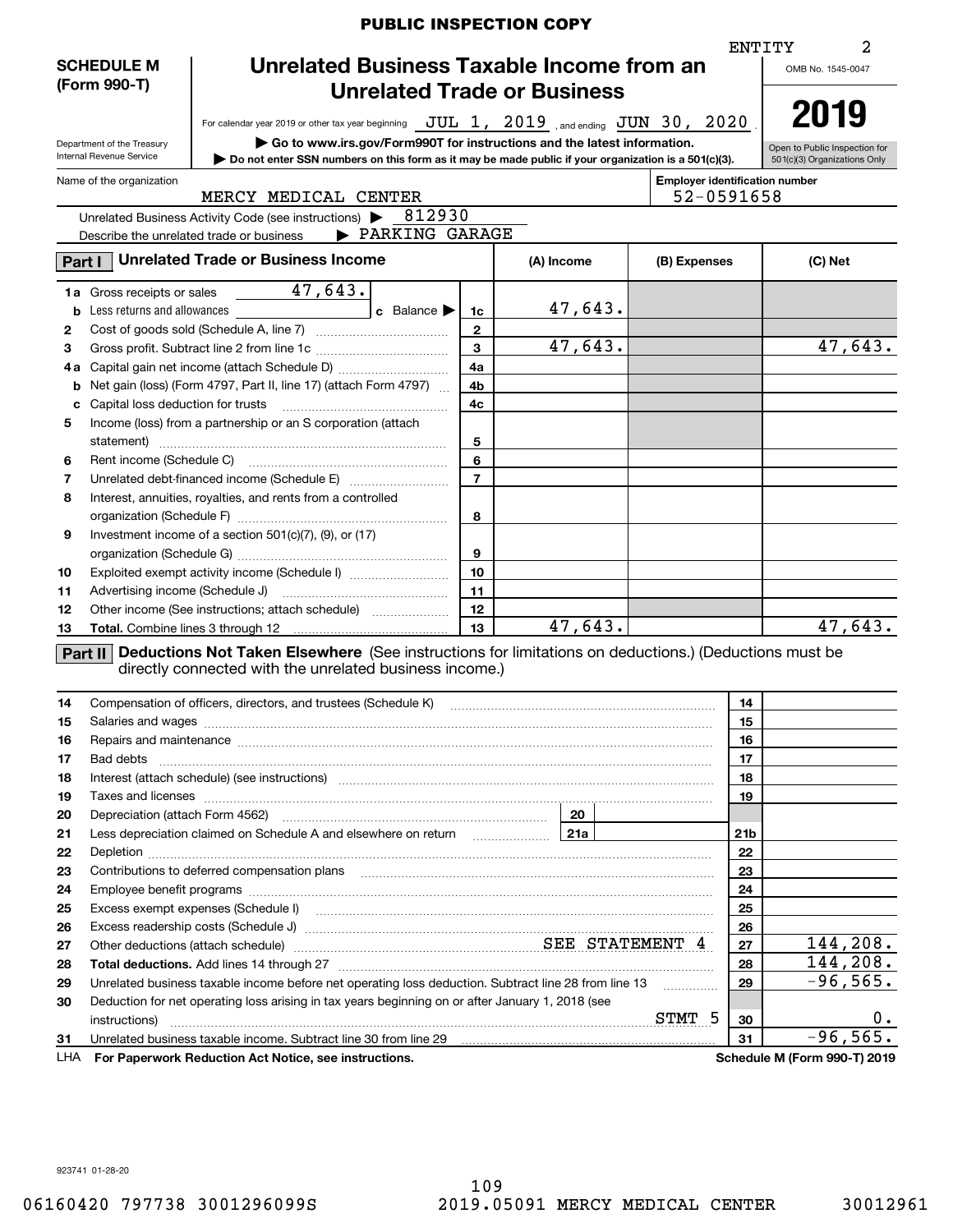| MERCY MEDICAL CENTER                  |                                 | 52-0591658    |  |  |
|---------------------------------------|---------------------------------|---------------|--|--|
| FORM $990-T (M)$                      | OTHER DEDUCTIONS                | STATEMENT 4   |  |  |
| DESCRIPTION                           |                                 | <b>AMOUNT</b> |  |  |
| PARKING GARAGE EXPENSES               | 144,208.                        |               |  |  |
| TOTAL TO SCHEDULE M, PART II, LINE 27 |                                 | 144,208.      |  |  |
| <b>SCHEDULE M</b>                     | OPERATING LOSS DEDUCTION<br>NET | STATEMENT 5   |  |  |

| TAX YEAR | LOSS SUSTAINED                    | LOSS<br>PREVIOUSLY<br>APPLIED | LOSS<br>REMAINING | AVAILABLE<br>THIS YEAR |  |  |
|----------|-----------------------------------|-------------------------------|-------------------|------------------------|--|--|
| 06/30/19 | 14,750.                           |                               | 14,750.           | 14,750.                |  |  |
|          | NOL CARRYOVER AVAILABLE THIS YEAR |                               | 14,750.           | 14,750.                |  |  |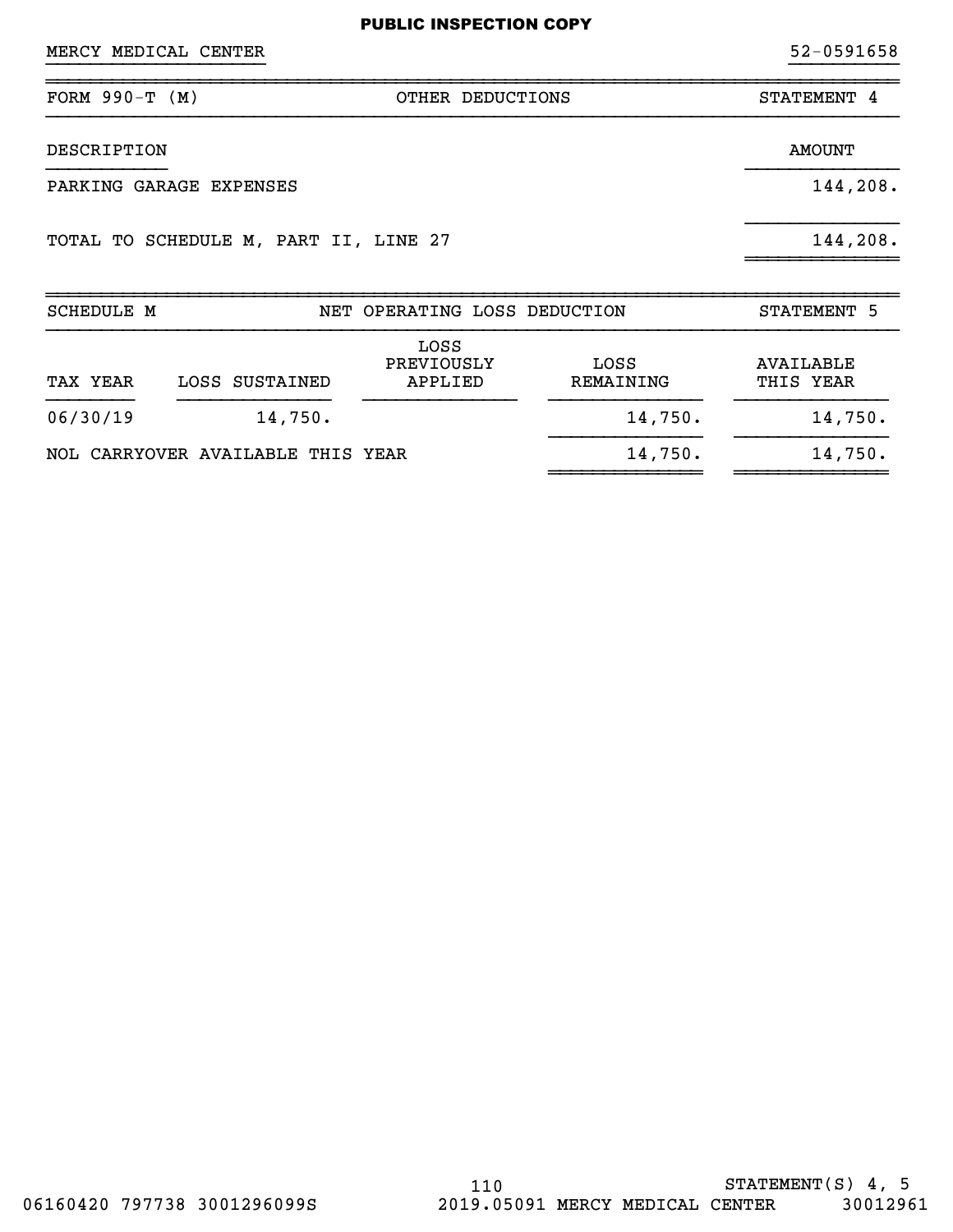|                                                                                                                                  |                                                                                                                                                                                                                                                    |                                                                                                |                                            |    |                                                                                                  | ENTITY                                                   |                   | 2      |
|----------------------------------------------------------------------------------------------------------------------------------|----------------------------------------------------------------------------------------------------------------------------------------------------------------------------------------------------------------------------------------------------|------------------------------------------------------------------------------------------------|--------------------------------------------|----|--------------------------------------------------------------------------------------------------|----------------------------------------------------------|-------------------|--------|
| Form 990-T (2019)                                                                                                                |                                                                                                                                                                                                                                                    |                                                                                                |                                            |    |                                                                                                  |                                                          |                   | Page 3 |
| MERCY MEDICAL CENTER                                                                                                             |                                                                                                                                                                                                                                                    |                                                                                                |                                            |    | 52-0591658                                                                                       |                                                          |                   |        |
| Schedule A - Cost of Goods Sold. Enter method of inventory valuation $\triangleright N/A$                                        |                                                                                                                                                                                                                                                    |                                                                                                |                                            |    |                                                                                                  |                                                          |                   |        |
| Inventory at beginning of year                                                                                                   |                                                                                                                                                                                                                                                    |                                                                                                |                                            |    |                                                                                                  | 6                                                        |                   |        |
| 2<br><b>Purchases</b>                                                                                                            | $\overline{2}$                                                                                                                                                                                                                                     |                                                                                                | 7 Cost of goods sold. Subtract line 6      |    |                                                                                                  |                                                          |                   |        |
| 3                                                                                                                                | $\mathbf{3}$                                                                                                                                                                                                                                       |                                                                                                | from line 5. Enter here and in Part I,     |    |                                                                                                  |                                                          |                   |        |
| 4a Additional section 263A costs                                                                                                 |                                                                                                                                                                                                                                                    |                                                                                                |                                            |    |                                                                                                  | $\overline{7}$                                           |                   |        |
|                                                                                                                                  | Do the rules of section 263A (with respect to<br>8<br>4a<br>property produced or acquired for resale) apply to                                                                                                                                     |                                                                                                |                                            |    |                                                                                                  |                                                          | Yes               | No     |
| <b>b</b> Other costs (attach schedule)                                                                                           | 4 <sub>b</sub>                                                                                                                                                                                                                                     |                                                                                                |                                            |    |                                                                                                  |                                                          |                   |        |
| 5 Total. Add lines 1 through 4b<br>Schedule C - Rent Income (From Real Property and Personal Property Leased With Real Property) | 5                                                                                                                                                                                                                                                  |                                                                                                | the organization?                          |    |                                                                                                  |                                                          |                   | x      |
| (see instructions)                                                                                                               |                                                                                                                                                                                                                                                    |                                                                                                |                                            |    |                                                                                                  |                                                          |                   |        |
|                                                                                                                                  |                                                                                                                                                                                                                                                    |                                                                                                |                                            |    |                                                                                                  |                                                          |                   |        |
| 1. Description of property                                                                                                       |                                                                                                                                                                                                                                                    |                                                                                                |                                            |    |                                                                                                  |                                                          |                   |        |
| (1)                                                                                                                              |                                                                                                                                                                                                                                                    |                                                                                                |                                            |    |                                                                                                  |                                                          |                   |        |
| (2)                                                                                                                              |                                                                                                                                                                                                                                                    |                                                                                                |                                            |    |                                                                                                  |                                                          |                   |        |
| (3)                                                                                                                              |                                                                                                                                                                                                                                                    |                                                                                                |                                            |    |                                                                                                  |                                                          |                   |        |
| (4)                                                                                                                              |                                                                                                                                                                                                                                                    |                                                                                                |                                            |    |                                                                                                  |                                                          |                   |        |
|                                                                                                                                  | 2.                                                                                                                                                                                                                                                 | Rent received or accrued                                                                       |                                            |    |                                                                                                  |                                                          |                   |        |
| 10% but not more than 50%)                                                                                                       | (a) From personal property (if the percentage of<br>(b) From real and personal property (if the percentage<br>of rent for personal property exceeds 50% or if<br>rent for personal property is more than<br>the rent is based on profit or income) |                                                                                                |                                            |    | 3(a) Deductions directly connected with the income in<br>columns 2(a) and 2(b) (attach schedule) |                                                          |                   |        |
| (1)                                                                                                                              |                                                                                                                                                                                                                                                    |                                                                                                |                                            |    |                                                                                                  |                                                          |                   |        |
| (2)                                                                                                                              |                                                                                                                                                                                                                                                    |                                                                                                |                                            |    |                                                                                                  |                                                          |                   |        |
| (3)                                                                                                                              |                                                                                                                                                                                                                                                    |                                                                                                |                                            |    |                                                                                                  |                                                          |                   |        |
| (4)                                                                                                                              |                                                                                                                                                                                                                                                    |                                                                                                |                                            |    |                                                                                                  |                                                          |                   |        |
| Total                                                                                                                            | 0.                                                                                                                                                                                                                                                 | Total                                                                                          |                                            | О. |                                                                                                  |                                                          |                   |        |
| (c) Total income. Add totals of columns 2(a) and 2(b). Enter                                                                     |                                                                                                                                                                                                                                                    |                                                                                                |                                            |    | (b) Total deductions.<br>Enter here and on page 1,                                               |                                                          |                   |        |
| here and on page 1, Part I, line 6, column (A)                                                                                   |                                                                                                                                                                                                                                                    |                                                                                                |                                            | О. | Part I, line 6, column (B)                                                                       |                                                          |                   | 0.     |
| <b>Schedule E - Unrelated Debt-Financed Income</b> (see instructions)                                                            |                                                                                                                                                                                                                                                    |                                                                                                |                                            |    |                                                                                                  |                                                          |                   |        |
|                                                                                                                                  |                                                                                                                                                                                                                                                    |                                                                                                | 2. Gross income from                       |    | 3. Deductions directly connected with or allocable<br>to debt-financed property                  |                                                          |                   |        |
| 1. Description of debt-financed property                                                                                         |                                                                                                                                                                                                                                                    |                                                                                                | or allocable to debt-<br>financed property |    | (a) Straight line depreciation<br>(attach schedule)                                              | (b) Other deductions<br>(attach schedule)                |                   |        |
|                                                                                                                                  |                                                                                                                                                                                                                                                    |                                                                                                |                                            |    |                                                                                                  |                                                          |                   |        |
| (1)                                                                                                                              |                                                                                                                                                                                                                                                    |                                                                                                |                                            |    |                                                                                                  |                                                          |                   |        |
| (2)                                                                                                                              |                                                                                                                                                                                                                                                    |                                                                                                |                                            |    |                                                                                                  |                                                          |                   |        |
| (3)                                                                                                                              |                                                                                                                                                                                                                                                    |                                                                                                |                                            |    |                                                                                                  |                                                          |                   |        |
| (4)                                                                                                                              |                                                                                                                                                                                                                                                    |                                                                                                |                                            |    |                                                                                                  |                                                          |                   |        |
| 4. Amount of average acquisition<br>debt on or allocable to debt-financed<br>property (attach schedule)                          |                                                                                                                                                                                                                                                    | 5. Average adjusted basis<br>of or allocable to<br>debt-financed property<br>(attach schedule) | 6. Column 4 divided<br>by column 5         |    | 7. Gross income<br>reportable (column<br>2 x column 6)                                           | 8. Allocable deductions<br>(column 6 x total of columns  | $3(a)$ and $3(b)$ |        |
| (1)                                                                                                                              |                                                                                                                                                                                                                                                    |                                                                                                | $\%$                                       |    |                                                                                                  |                                                          |                   |        |
| (2)                                                                                                                              |                                                                                                                                                                                                                                                    |                                                                                                | $\%$                                       |    |                                                                                                  |                                                          |                   |        |
| (3)                                                                                                                              |                                                                                                                                                                                                                                                    |                                                                                                | $\%$                                       |    |                                                                                                  |                                                          |                   |        |
| (4)                                                                                                                              |                                                                                                                                                                                                                                                    |                                                                                                | $\%$                                       |    |                                                                                                  |                                                          |                   |        |
|                                                                                                                                  |                                                                                                                                                                                                                                                    |                                                                                                |                                            |    | Enter here and on page 1,<br>Part I, line 7, column (A).                                         | Enter here and on page 1,<br>Part I, line 7, column (B). |                   |        |
| Totals                                                                                                                           |                                                                                                                                                                                                                                                    |                                                                                                |                                            |    | 0.                                                                                               |                                                          |                   | 0.     |
| Total dividends-received deductions included in column 8                                                                         |                                                                                                                                                                                                                                                    |                                                                                                |                                            |    |                                                                                                  |                                                          |                   | 0.     |
|                                                                                                                                  |                                                                                                                                                                                                                                                    |                                                                                                |                                            |    |                                                                                                  |                                                          | Form 990-T (2019) |        |

923721 01-27-20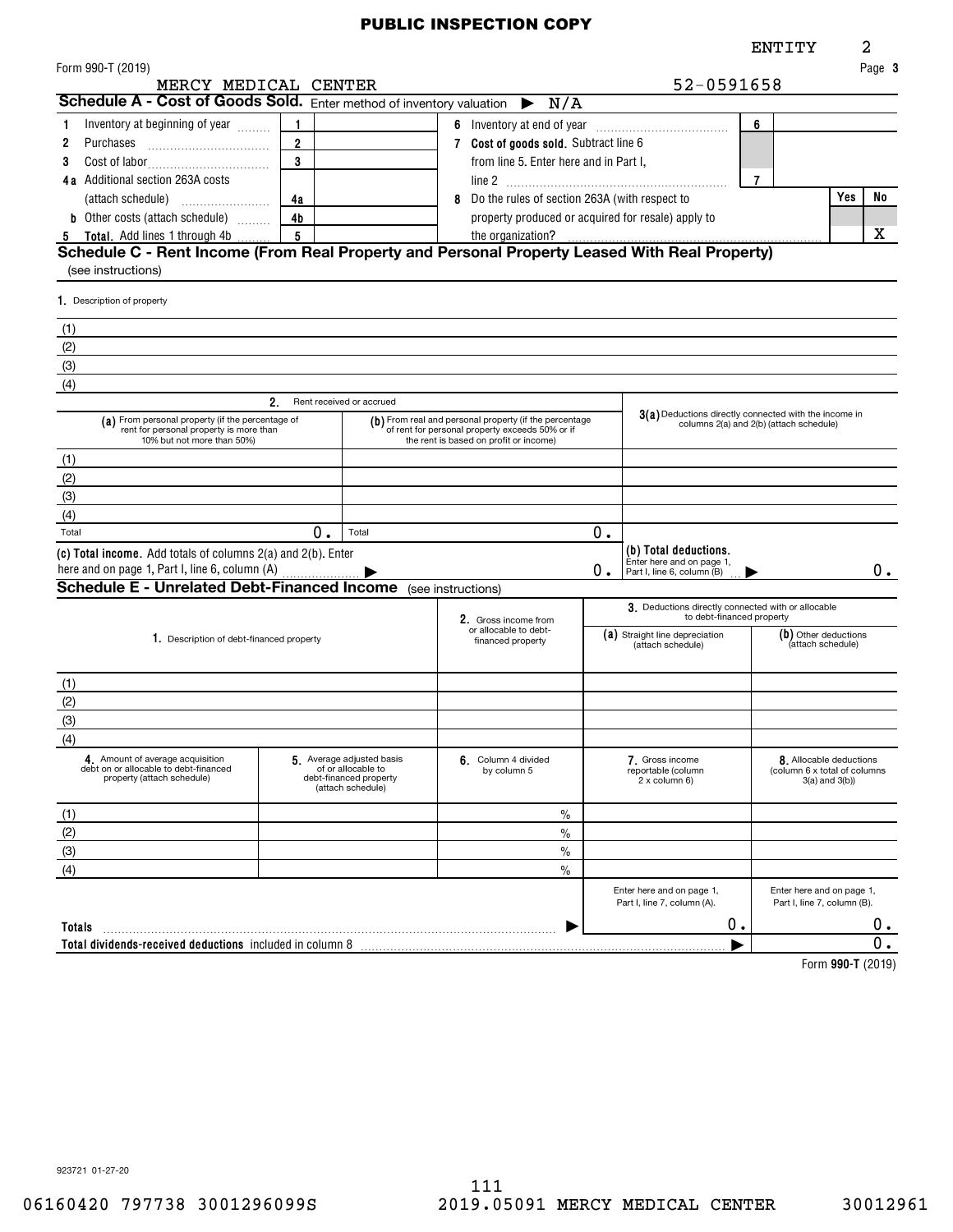|                                                                |                                                        |                                                                                                                                                                                                                                      | <b>PUBLIC INSPECTION COPY</b> |                |                |                      |  |                                                     |                   |                                                               |
|----------------------------------------------------------------|--------------------------------------------------------|--------------------------------------------------------------------------------------------------------------------------------------------------------------------------------------------------------------------------------------|-------------------------------|----------------|----------------|----------------------|--|-----------------------------------------------------|-------------------|---------------------------------------------------------------|
|                                                                |                                                        |                                                                                                                                                                                                                                      |                               |                |                |                      |  |                                                     | ENTITY            |                                                               |
| Unrelated Business Taxable Income from an<br><b>SCHEDULE M</b> |                                                        |                                                                                                                                                                                                                                      |                               |                |                |                      |  |                                                     | OMB No. 1545-0047 |                                                               |
| (Form 990-T)<br><b>Unrelated Trade or Business</b>             |                                                        |                                                                                                                                                                                                                                      |                               |                |                |                      |  |                                                     |                   |                                                               |
|                                                                |                                                        |                                                                                                                                                                                                                                      |                               |                |                |                      |  |                                                     |                   |                                                               |
|                                                                |                                                        | For calendar year 2019 or other tax year beginning $JUL$ $1, 2019$ , and ending $JUN$ $30$ , $2020$                                                                                                                                  |                               |                |                |                      |  |                                                     |                   | 2019                                                          |
|                                                                | Department of the Treasury<br>Internal Revenue Service | Go to www.irs.gov/Form990T for instructions and the latest information.<br>Do not enter SSN numbers on this form as it may be made public if your organization is a 501(c)(3).                                                       |                               |                |                |                      |  |                                                     |                   | Open to Public Inspection for<br>501(c)(3) Organizations Only |
|                                                                |                                                        |                                                                                                                                                                                                                                      |                               |                |                |                      |  |                                                     |                   |                                                               |
|                                                                | Name of the organization                               | MERCY MEDICAL CENTER                                                                                                                                                                                                                 |                               |                |                |                      |  | <b>Employer identification number</b><br>52-0591658 |                   |                                                               |
|                                                                |                                                        | Unrelated Business Activity Code (see instructions) $\blacktriangleright$ 561000                                                                                                                                                     |                               |                |                |                      |  |                                                     |                   |                                                               |
|                                                                |                                                        | Describe the unrelated trade or business                                                                                                                                                                                             | > ANSWERING SERVICE           |                |                |                      |  |                                                     |                   |                                                               |
|                                                                |                                                        |                                                                                                                                                                                                                                      |                               |                |                |                      |  |                                                     |                   |                                                               |
| Part I                                                         |                                                        | <b>Unrelated Trade or Business Income</b>                                                                                                                                                                                            |                               |                |                | (A) Income           |  | (B) Expenses                                        |                   | (C) Net                                                       |
|                                                                | 1a Gross receipts or sales                             | $\frac{4,721}{.}$                                                                                                                                                                                                                    |                               |                |                |                      |  |                                                     |                   |                                                               |
|                                                                | <b>b</b> Less returns and allowances                   | <u>and the company of the company of the company of the company of the company of the company of the company of the company of the company of the company of the company of the company of the company of the company of the com</u> | $c$ Balance                   | 1c             |                | 4,721.               |  |                                                     |                   |                                                               |
| 2                                                              |                                                        |                                                                                                                                                                                                                                      |                               | $\mathbf{2}$   |                |                      |  |                                                     |                   |                                                               |
| З                                                              |                                                        |                                                                                                                                                                                                                                      |                               | $\mathbf{3}$   |                | $\overline{4,721}$ . |  |                                                     |                   | 4,721.                                                        |
| 4а                                                             |                                                        |                                                                                                                                                                                                                                      |                               | 4a             |                |                      |  |                                                     |                   |                                                               |
| b                                                              |                                                        | Net gain (loss) (Form 4797, Part II, line 17) (attach Form 4797)                                                                                                                                                                     |                               | 4b             |                |                      |  |                                                     |                   |                                                               |
| c                                                              | Capital loss deduction for trusts                      |                                                                                                                                                                                                                                      |                               | 4c             |                |                      |  |                                                     |                   |                                                               |
| 5                                                              |                                                        | Income (loss) from a partnership or an S corporation (attach                                                                                                                                                                         |                               |                |                |                      |  |                                                     |                   |                                                               |
|                                                                |                                                        |                                                                                                                                                                                                                                      |                               | 5              |                |                      |  |                                                     |                   |                                                               |
| 6                                                              |                                                        |                                                                                                                                                                                                                                      |                               | 6              |                |                      |  |                                                     |                   |                                                               |
| 7                                                              |                                                        |                                                                                                                                                                                                                                      |                               | $\overline{7}$ |                |                      |  |                                                     |                   |                                                               |
| 8                                                              |                                                        | Interest, annuities, royalties, and rents from a controlled                                                                                                                                                                          |                               |                |                |                      |  |                                                     |                   |                                                               |
|                                                                |                                                        |                                                                                                                                                                                                                                      |                               | 8              |                |                      |  |                                                     |                   |                                                               |
| 9                                                              |                                                        | Investment income of a section 501(c)(7), (9), or (17)                                                                                                                                                                               |                               |                |                |                      |  |                                                     |                   |                                                               |
|                                                                |                                                        |                                                                                                                                                                                                                                      |                               | 9              |                |                      |  |                                                     |                   |                                                               |
| 10                                                             |                                                        | Exploited exempt activity income (Schedule I)                                                                                                                                                                                        |                               | 10             |                |                      |  |                                                     |                   |                                                               |
| 11                                                             |                                                        |                                                                                                                                                                                                                                      |                               | 11             |                |                      |  |                                                     |                   |                                                               |
| 12                                                             |                                                        | Other income (See instructions; attach schedule)                                                                                                                                                                                     |                               | 12             |                |                      |  |                                                     |                   |                                                               |
| 13                                                             |                                                        |                                                                                                                                                                                                                                      |                               | 13             |                | 4,721.               |  |                                                     |                   | 4,721.                                                        |
|                                                                |                                                        | Part II Deductions Not Taken Elsewhere (See instructions for limitations on deductions.) (Deductions must be                                                                                                                         |                               |                |                |                      |  |                                                     |                   |                                                               |
|                                                                |                                                        | directly connected with the unrelated business income.)                                                                                                                                                                              |                               |                |                |                      |  |                                                     |                   |                                                               |
|                                                                |                                                        |                                                                                                                                                                                                                                      |                               |                |                |                      |  |                                                     |                   |                                                               |
| 14                                                             |                                                        | Compensation of officers, directors, and trustees (Schedule K)                                                                                                                                                                       |                               |                |                |                      |  |                                                     | 14                |                                                               |
| 15                                                             |                                                        | Salaries and wages with the continuum control of the control of the control of the control of the control of the control of the control of the control of the control of the control of the control of the control of the cont       |                               |                |                |                      |  |                                                     | 15                | 4,485.                                                        |
| 16                                                             |                                                        | Repairs and maintenance measurement contains and a state of the state of the state of the state of the state of                                                                                                                      |                               |                |                |                      |  |                                                     | 16                |                                                               |
| 17                                                             |                                                        |                                                                                                                                                                                                                                      |                               |                |                |                      |  |                                                     | 17                |                                                               |
| 18                                                             |                                                        |                                                                                                                                                                                                                                      |                               |                |                |                      |  |                                                     | 18                |                                                               |
| 19                                                             |                                                        | Taxes and licenses <b>communications</b> and constructions are all the constructions and licenses <b>constructions</b>                                                                                                               |                               |                |                |                      |  |                                                     | 19                |                                                               |
| 20                                                             |                                                        |                                                                                                                                                                                                                                      |                               |                |                | 20                   |  |                                                     |                   |                                                               |
| 21                                                             |                                                        | Less depreciation claimed on Schedule A and elsewhere on return                                                                                                                                                                      |                               |                | <u>  21a  </u> |                      |  |                                                     | 21 <sub>b</sub>   |                                                               |
| 22                                                             |                                                        |                                                                                                                                                                                                                                      |                               |                |                |                      |  |                                                     | 22                |                                                               |
| 23                                                             |                                                        |                                                                                                                                                                                                                                      |                               |                |                |                      |  |                                                     | 23                |                                                               |
| 24                                                             |                                                        |                                                                                                                                                                                                                                      |                               |                |                |                      |  |                                                     | 24                |                                                               |
| 25                                                             |                                                        | Excess exempt expenses (Schedule I) <b>macuity contract the contract of the contract of the contract of the contract of the contract of the contract of the contract of the contract of the contract of the contract of the cont</b> |                               |                |                |                      |  |                                                     | 25                |                                                               |
| 26                                                             |                                                        |                                                                                                                                                                                                                                      |                               |                |                |                      |  |                                                     | 26                |                                                               |
| 27                                                             |                                                        | Other deductions (attach schedule) measurement material SEE STATEMENT 6                                                                                                                                                              |                               |                |                |                      |  |                                                     | 27                | 236.                                                          |
| 28                                                             |                                                        |                                                                                                                                                                                                                                      |                               |                |                |                      |  |                                                     | 28                | 4,721.                                                        |
| 29                                                             |                                                        | Unrelated business taxable income before net operating loss deduction. Subtract line 28 from line 13                                                                                                                                 |                               |                |                |                      |  | .                                                   | 29                | 0.                                                            |
| 30                                                             |                                                        | Deduction for net operating loss arising in tax years beginning on or after January 1, 2018 (see                                                                                                                                     |                               |                |                |                      |  |                                                     |                   |                                                               |
|                                                                |                                                        |                                                                                                                                                                                                                                      |                               |                |                |                      |  |                                                     | 30                | $0$ .                                                         |
| 31                                                             |                                                        |                                                                                                                                                                                                                                      |                               |                |                |                      |  |                                                     | 31                |                                                               |
| LHA                                                            |                                                        | For Paperwork Reduction Act Notice, see instructions.                                                                                                                                                                                |                               |                |                |                      |  |                                                     |                   | Schedule M (Form 990-T) 2019                                  |

923741 01-28-20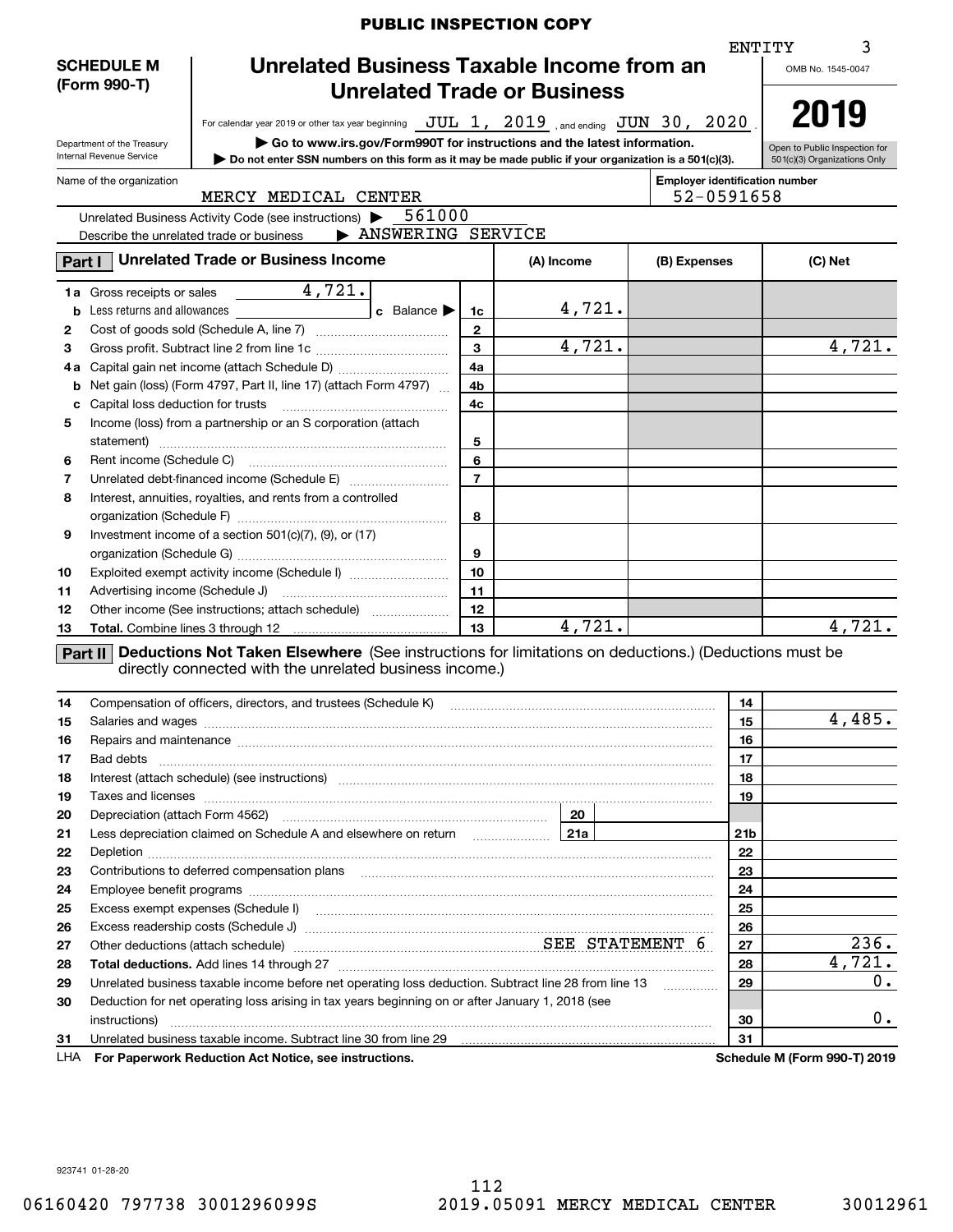| MERCY MEDICAL CENTER |                  | $52 - 0591658$ |
|----------------------|------------------|----------------|
| FORM $990-T (M)$     | OTHER DEDUCTIONS | STATEMENT 6    |
| DESCRIPTION          |                  | <b>AMOUNT</b>  |
| OTHER EXPENSES       |                  | 236.           |
|                      |                  |                |

~~~~~~~~~~~~~~

TOTAL TO SCHEDULE M, PART II, LINE 27 236.